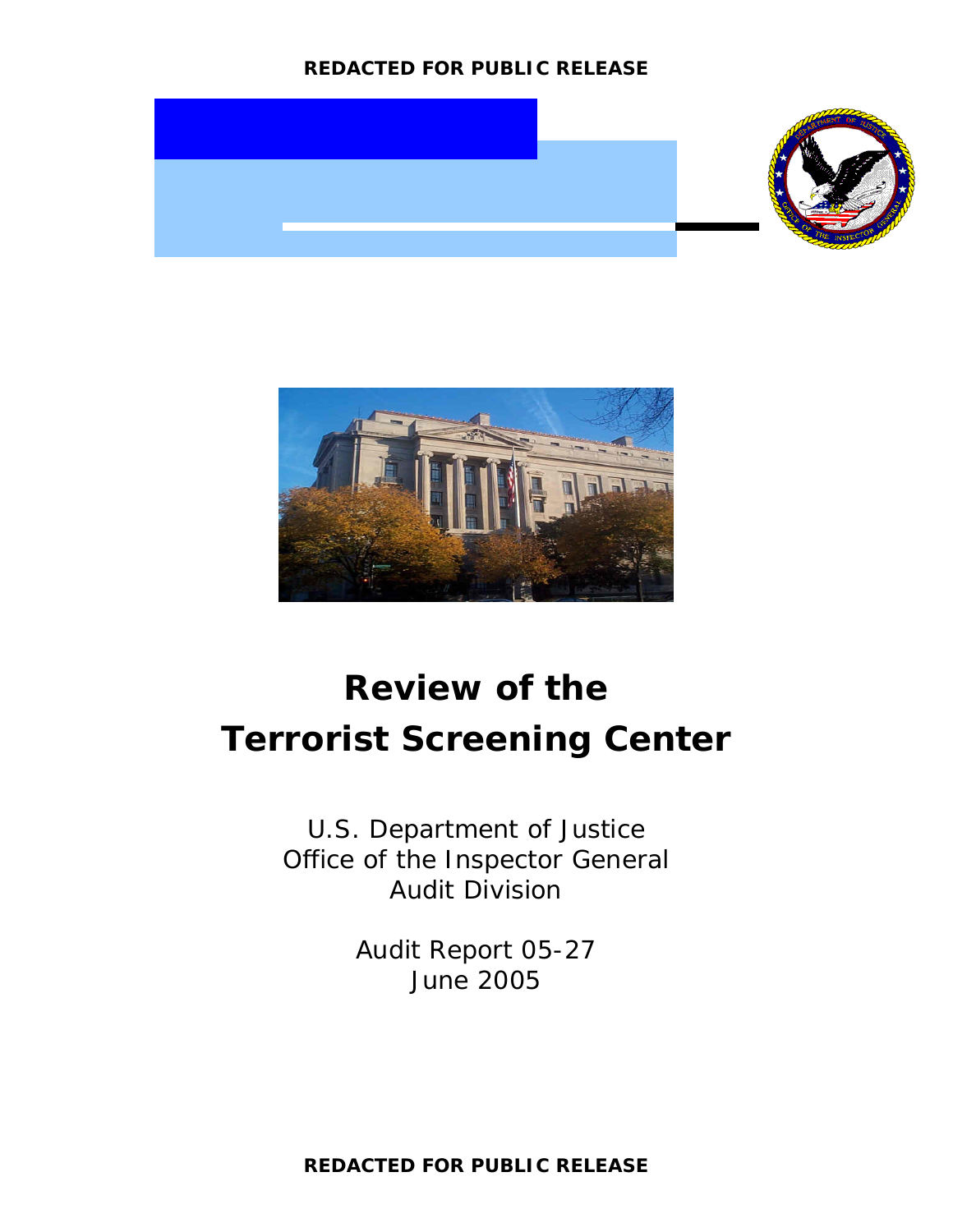# **REVIEW OF THE TERRORIST SCREENING CENTER[\\*](#page-1-0)**

# **EXECUTIVE SUMMARY**

On September 16, 2003, the President signed Homeland Security Presidential Directive-6 (HSPD-6), requiring the establishment of an organization to "consolidate the Government's approach to terrorism screening and provide for the appropriate and lawful use of Terrorist Information in screening processes." Specifically, the Attorney General was directed to create a new organization to consolidate terrorist watch lists and provide 24-hour, 7-day a week operational support for federal, state, local, territorial, tribal, and foreign government as well as private sector screening across the country and around the world.<sup>[1](#page-1-1)</sup> As a result of this presidential directive, the Terrorist Screening Center (TSC) was created. As of the end of fiscal year (FY) 2004, the TSC was a \$27 million organization with approximately 175 staff.

The Office of the Inspector General (OIG) initiated this audit to examine whether the TSC: 1) has implemented a viable strategy for accomplishing its mission; 2) is effectively coordinating with participating agencies; and 3) is appropriately managing terrorist-related information to ensure that a complete, accurate, and current consolidated watch list is developed and maintained.<sup>[2](#page-1-2)</sup>

#### **Identifying the Need for a Screening Agency**

 $\overline{a}$ 

Prior to the establishment of the TSC, the federal government relied on information from numerous separate watch lists maintained at a variety of federal agencies to prevent terrorists from obtaining visas or entering the United States illegally, and to track suspected terrorists within U.S. borders.

<span id="page-1-0"></span>**<sup>\*</sup> The full version of this audit report includes a limited amount of information that the Federal Bureau of Investigation (FBI) considered to be law enforcement sensitive and therefore could not be publicly released. To create this public version of the report, the OIG redacted (deleted) the portions of the full report that were considered sensitive by the FBI, and we indicated where those redactions were made.** 

<span id="page-1-1"></span><sup>&</sup>lt;sup>1</sup> "Screening" refers to a process that may include, but is not limited to, government officials searching for available information on an individual in various databases. For example, a person may go through a screening process when: 1) applying for a visa, 2) attempting to enter the United States through a port of entry, 3) being stopped by a local law enforcement officer for a traffic violation, or 4) attempting to travel internationally on a commercial airline.

<span id="page-1-2"></span><sup>&</sup>lt;sup>2</sup> Appendix I contains detailed information on the audit's objectives, scope, and methodology.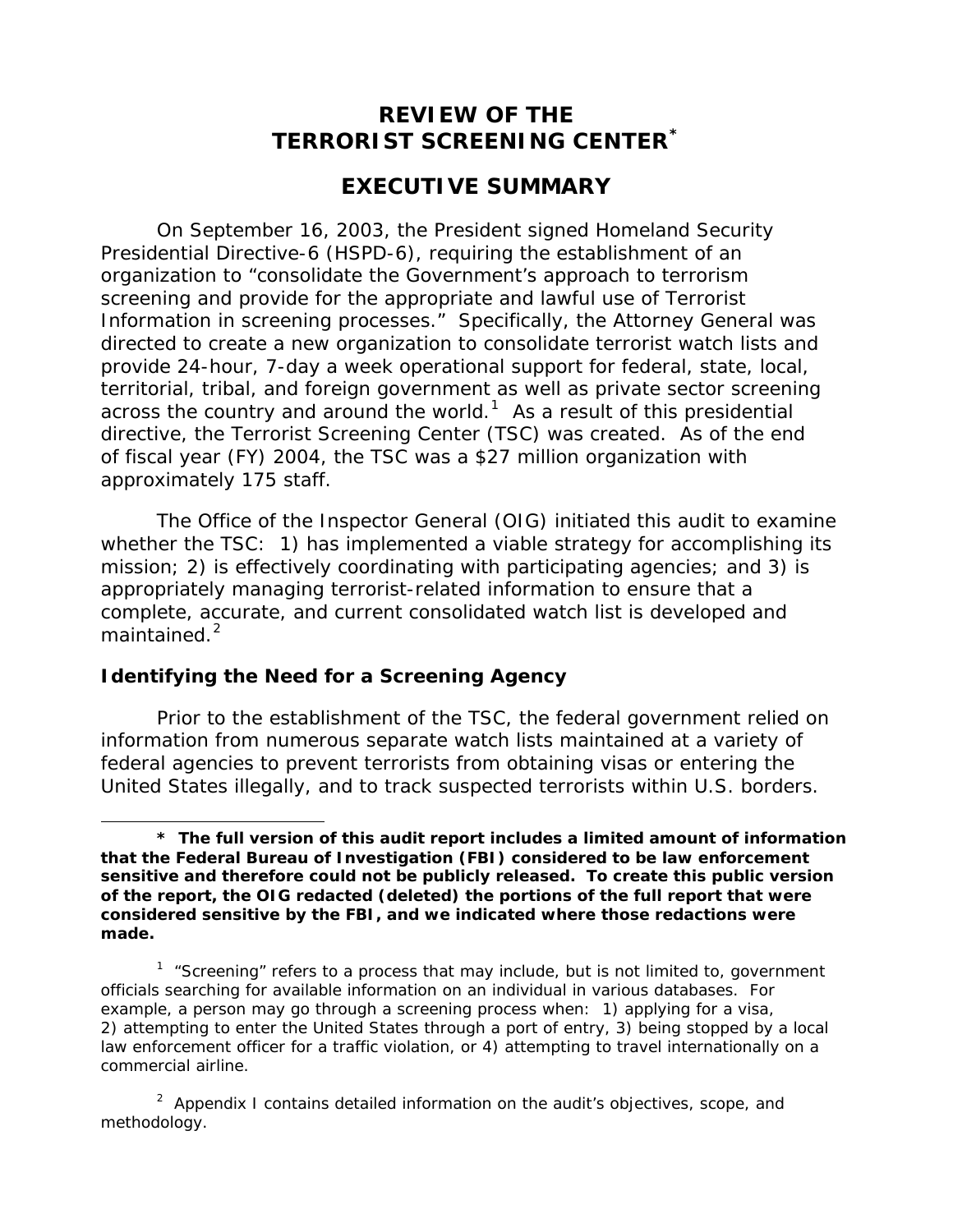In 2002, the President and Congress recognized this fragmentation and called for the consolidation of terrorist information to unify the government's counterterrorism efforts.

In July 2002, the President issued the National Strategy for Homeland Security, which created a "comprehensive plan for using America's talents and resources to enhance our protection and reduce our vulnerability to terrorist attacks."<sup>[3](#page-2-0)</sup> One aspect of the President's strategy was for the FBI to create a consolidated terrorism watch list that would serve as a central point for information about individuals of investigative interest. This list was seen as an answer to the uncoordinated and ad hoc approach that the U.S. government was then pursuing.

In addition, the 9/11 Congressional Joint Inquiry Committee reported in December 2002 that the U.S. government was not adequately collecting and integrating terrorism-related information from all domestic and foreign sources. As a result, the Joint Inquiry also recommended the creation of a national watch list center to facilitate the appropriate collection, declassification, and sharing of information on known or suspected terrorists.

In April 2003, the Government Accountability Office (GAO) issued a report identifying 12 separate watch lists used for various purposes.<sup>[4](#page-2-1)</sup> The following table lists the systems identified by the GAO.

<span id="page-2-0"></span> $\overline{a}$ 

<sup>&</sup>lt;sup>3</sup> Office of Homeland Security, National Strategy for Homeland Security (July 2002).

<span id="page-2-1"></span><sup>4</sup> *Information Technology: Terrorist Watch Lists Should Be Consolidated to Promote Better Integration and Sharing*, Government Accountability Office (GAO-03-322, April 2003).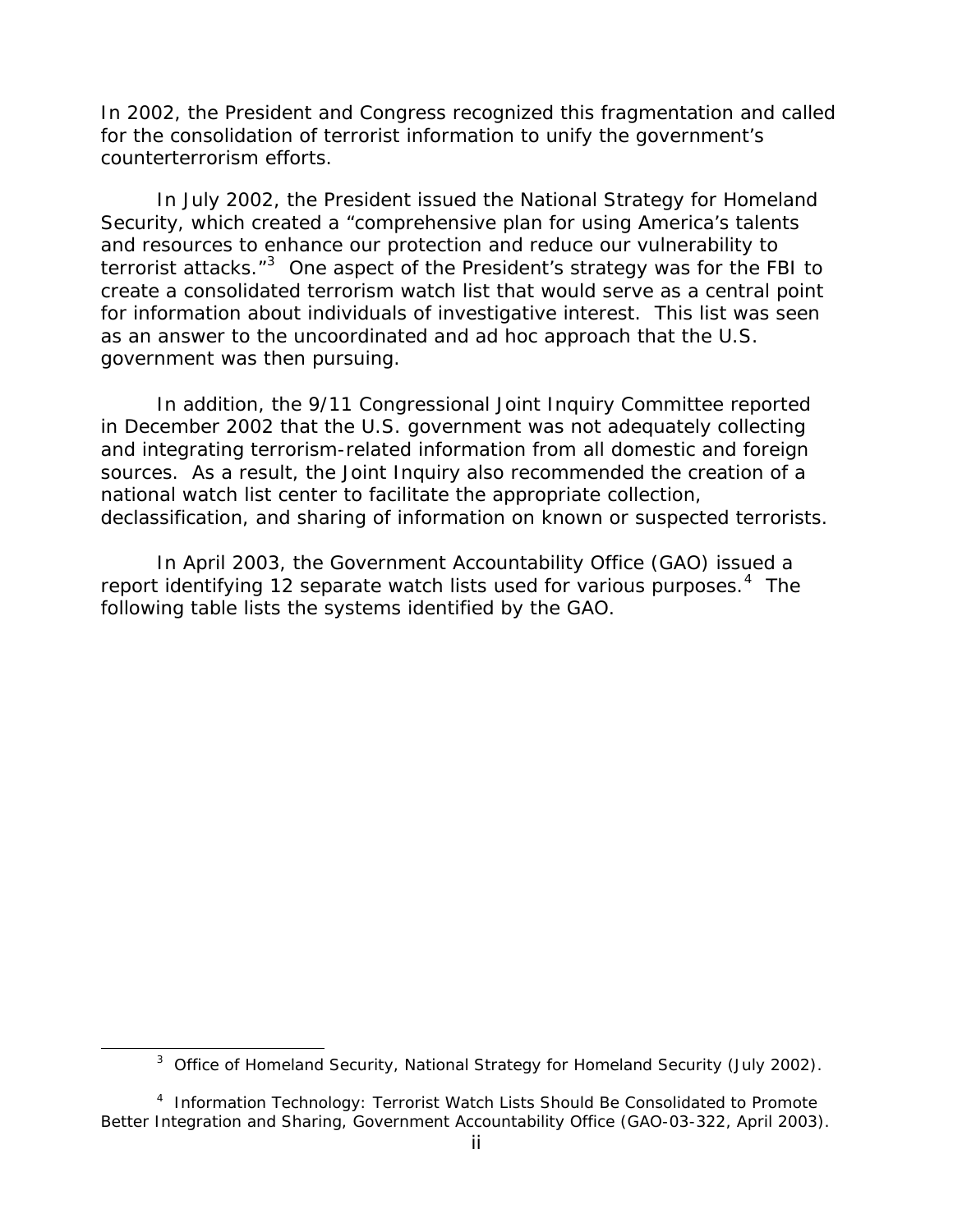| <b>TERRORIST-RELATED WATCH LISTS IDENTIFIED BY THE</b><br>GOVERNMENT ACCOUNTABILITY OFFICE IN APRIL 2003 <sup>5</sup> |                                                                |                                          |  |  |  |  |  |
|-----------------------------------------------------------------------------------------------------------------------|----------------------------------------------------------------|------------------------------------------|--|--|--|--|--|
|                                                                                                                       | <b>Description</b><br>Agency                                   |                                          |  |  |  |  |  |
| 1                                                                                                                     | <b>TIPOFF System</b>                                           | Department of State<br>(DOS)             |  |  |  |  |  |
| 2                                                                                                                     | Violent Gang and Terrorist Organizations File (VGTOF)          | FBI                                      |  |  |  |  |  |
| 3                                                                                                                     | Interagency Border Inspection System (IBIS)                    | Department of<br>Homeland Security (DHS) |  |  |  |  |  |
| 4                                                                                                                     | National Automated Immigration Lookout System (NAILS)          | <b>DHS</b>                               |  |  |  |  |  |
| 5                                                                                                                     | Consular Lookout and Support System (CLASS)                    | <b>DOS</b>                               |  |  |  |  |  |
| 6                                                                                                                     | No-Fly List                                                    | <b>DHS</b>                               |  |  |  |  |  |
| $\overline{7}$                                                                                                        | Selectee List                                                  | <b>DHS</b>                               |  |  |  |  |  |
| 8                                                                                                                     | Integrated Automated Fingerprint Identification System (IAFIS) | <b>FBI</b>                               |  |  |  |  |  |
| 9                                                                                                                     | Automated Biometrics Identification System (IDENT)             | <b>DHS</b>                               |  |  |  |  |  |
| 10                                                                                                                    | Warrant Information Network                                    | U.S. Marshals Service                    |  |  |  |  |  |
| 11                                                                                                                    | Top Ten Fugitives                                              | Department of Defense,<br>U.S. Air Force |  |  |  |  |  |
| 12                                                                                                                    | Interpol Terrorism Watch List                                  | Department of Justice<br>(DOJ)           |  |  |  |  |  |
|                                                                                                                       | Source: GAO Report Number GAO-03-322                           |                                          |  |  |  |  |  |

# **Establishing the TSC**

<span id="page-3-0"></span> $\overline{a}$ 

In a September 2003 news release announcing the signing of HSPD-6 and the creation of the TSC, the White House directed that the organization to consolidate watch lists should begin operations by December 1, 2003. Following the issuance of HSPD-6, the Attorney General, the Secretary of Homeland Security, the Secretary of State, and the Director of Central Intelligence signed a Memorandum of Understanding (MOU) entitled "Integration and Use of Screening Information to Protect Against Terrorism." The MOU, dated September 16, 2003, designated the FBI as the lead agency responsible for administering the TSC.

The MOU provided details related to the watch list consolidation effort, including the data that should be included and the cooperation required from the participating agencies. The MOU and HSPD-6 also mandated that federal agencies continually provide the FBI with domestic terrorism information, defined as information about U.S. persons with no connection to foreign intelligence, counterintelligence, or international terrorism. In addition, the agencies were required to provide, on an ongoing basis, the Terrorist Threat Integration Center (TTIC) with all other terrorist information in their custody or control. In turn, the FBI and TTIC were to provide domestic and international

<sup>&</sup>lt;sup>5</sup> A complete listing of the acronyms used in this report is found in Appendix II.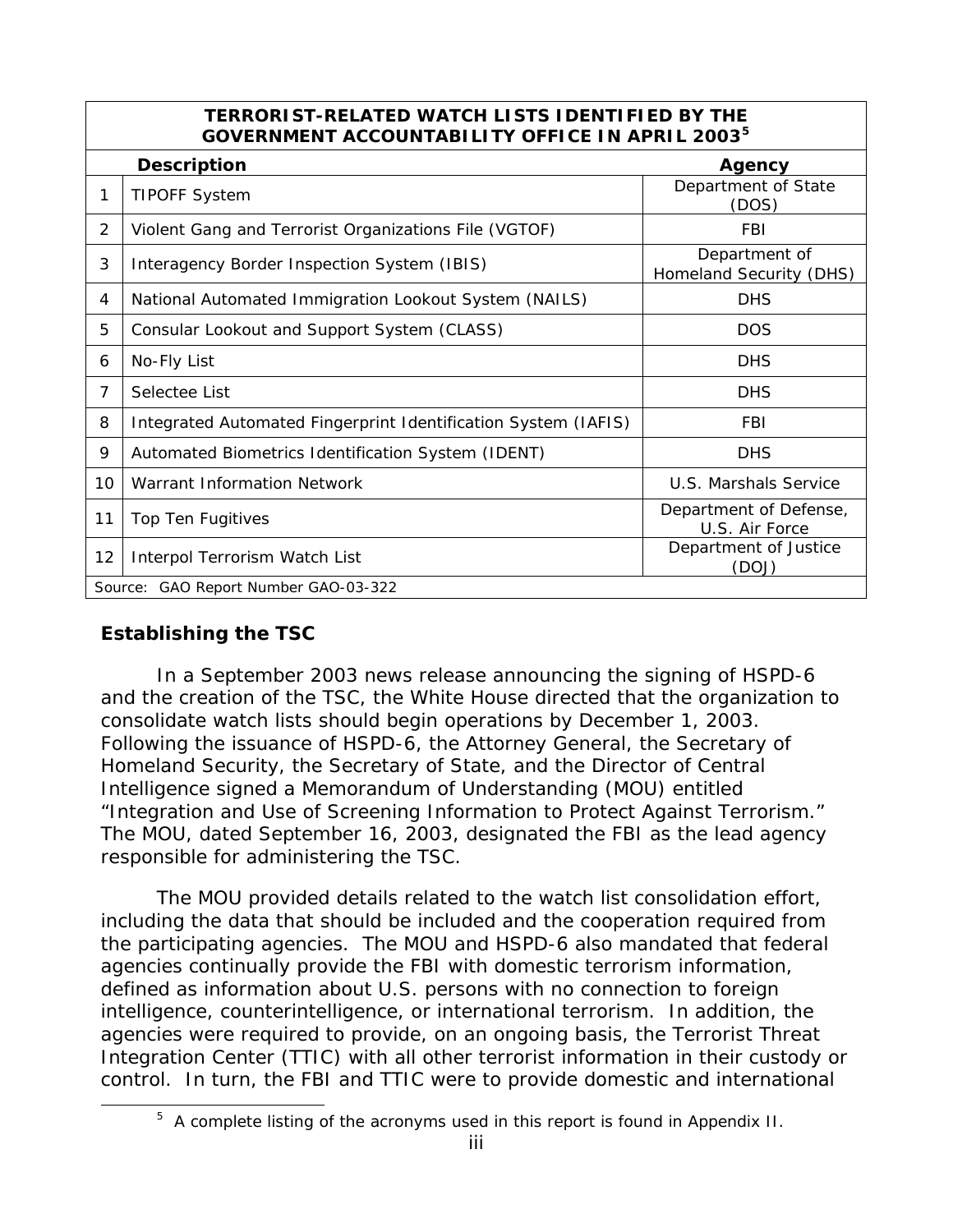terrorist information to the TSC for consolidation. $6$  The goal was to create a unified, *unclassified* terrorist watch list, not to replace existing watch lists. Federal agencies were expected to continue gathering and developing terrorist information and to maintain separate systems to fulfill their distinctive missions.

#### Standing-up the TSC

In October 2003, the Attorney General appointed the Director of the TSC, and within one month two deputy directors were brought on board. An additional deputy director arrived in December 2003. TSC management initially developed working groups with participating agencies to establish an initial planning document detailing how the new organization would function. Also, the TSC designed a process flow chart to illustrate how terrorist information should be received, shared, and ultimately consolidated into an unclassified database.

The TSC's initial planning document stated that personnel detailed from the DOJ, DOS, DHS, and other agencies would make up the staff at the TSC. These individuals would represent their respective Departments while supporting the functions of the TSC and reporting to the TSC Director.

## **Initial Operating Capability**

 $\overline{a}$ 

 In accordance with the President's mandate, the TSC began operating on December 1, 2003, as the primary point of contact for screening individuals with ties to terrorism. The TSC's initial capabilities were limited, and its primary operations consisted of maintaining a 24-hour, 7-day-a-week call center staffed with personnel temporarily assigned to the TSC from agencies such as the FBI and the DHS.<sup>[7](#page-4-1)</sup> Although TSC staff had begun developing the first consolidated watch list, it was not ready to be used for screening purposes by December 1. Instead, the TSC's protocol was to separately query a variety of existing agency watch listing systems, including: 1) Transportation Security Administration's No Fly and Selectee lists; 2) TIPOFF; 3) the FBI's National Crime Information Center (NCIC), namely the Violent Gang and Terrorist Organizations File (VGTOF); and 4) the Treasury Enforcement Communications

<sup>&</sup>lt;sup>6</sup> The Terrorist Threat Integration Center was established on May 1, 2003, to develop comprehensive threat assessments through the integration and analysis of terrorist information collected domestically and abroad by the U.S. government. On August 27, 2004, the President signed an Executive Order establishing the National Counterterrorism Center (NCTC), to which all functions and activities of the TTIC were transferred. Regardless of the time period being discussed, all future references to this organization in our report will use the acronym NCTC.

<span id="page-4-1"></span><span id="page-4-0"></span><sup>&</sup>lt;sup>7</sup> Throughout this report, we refer to this operation as the "call" center. However, inquiries related to some activities, such as visa applications processed through the State Department, are handled through various modes of communication.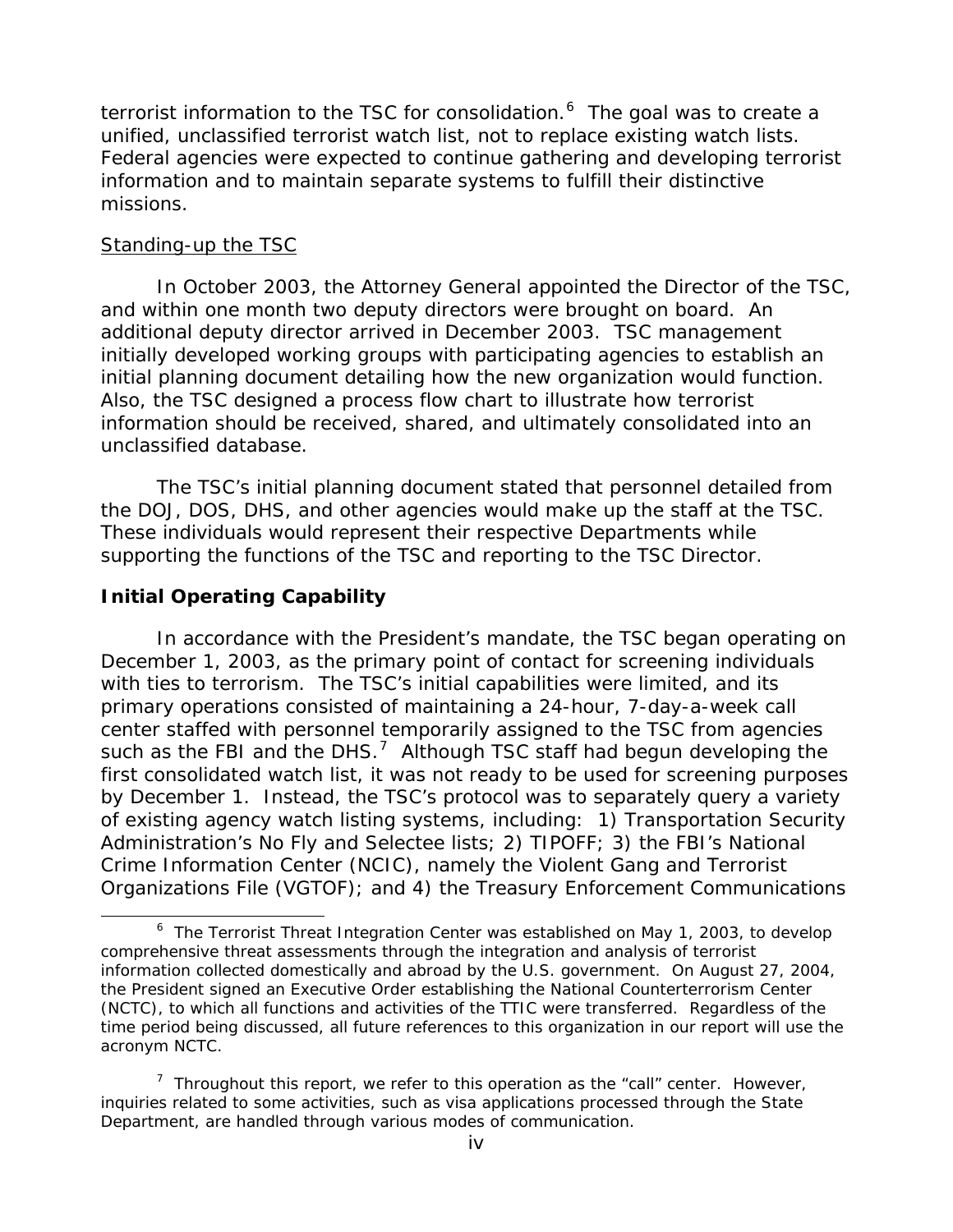System (TECS), which includes the Interagency Border Inspection System (IBIS) and the National Automated Immigration Lookout System (NAILS).

## **The Consolidated Watch List**

A major challenge for the TSC was to integrate different types of information in varying formats from agencies' existing systems into a comprehensive index of watch listed individuals. The new system would ultimately need to provide real-time connectivity to users and be able to incorporate evolving technology, such as advanced name-search capability and biometric data.

To meet this goal, TSC officials and partner agency members formed a working group to define existing database structures and determine the basic functionality and future uses of the planned consolidated database. As a result of the identification of several barriers to the timely implementation of the consolidated database (such as differences in legacy systems and a shortage of qualified employees or contractors), the TSC divided the creation of the consolidated database, which was named the Terrorist Screening Database (TSDB), into three phases: 1) TSDB 1A, 2) TSDB 1B, and 3) Advent TSDB.

## TSDB 1A

The TSDB 1A database, which became operational on March 12, 2004, and was discontinued on April 1, 2005, was created using proprietary software owned by a contractor. According to TSC officials, they chose this approach in an effort to consolidate the information in the most expedient way possible. The TSDB 1A was populated with data received directly from the individual supporting agencies' watch list systems. According to TSC officials, they recognized that this consolidation effort caused some names that appeared on multiple watch lists to be present in the database many times.

This database was manually updated on a daily basis using diskettes of new or revised information from participating agencies. While operating, the entire TSDB 1A database was overwritten each day when the new data file was loaded. Given the design of the TSDB 1A database, this overwriting was the only method to update the terrorist-related information. However, this process eliminated the ability to retrieve historical data from the system. In addition, the TSDB 1A could not automatically export data to the participating agencies. Rather, TSC staff was required to send manual update files to participating agencies using diskettes.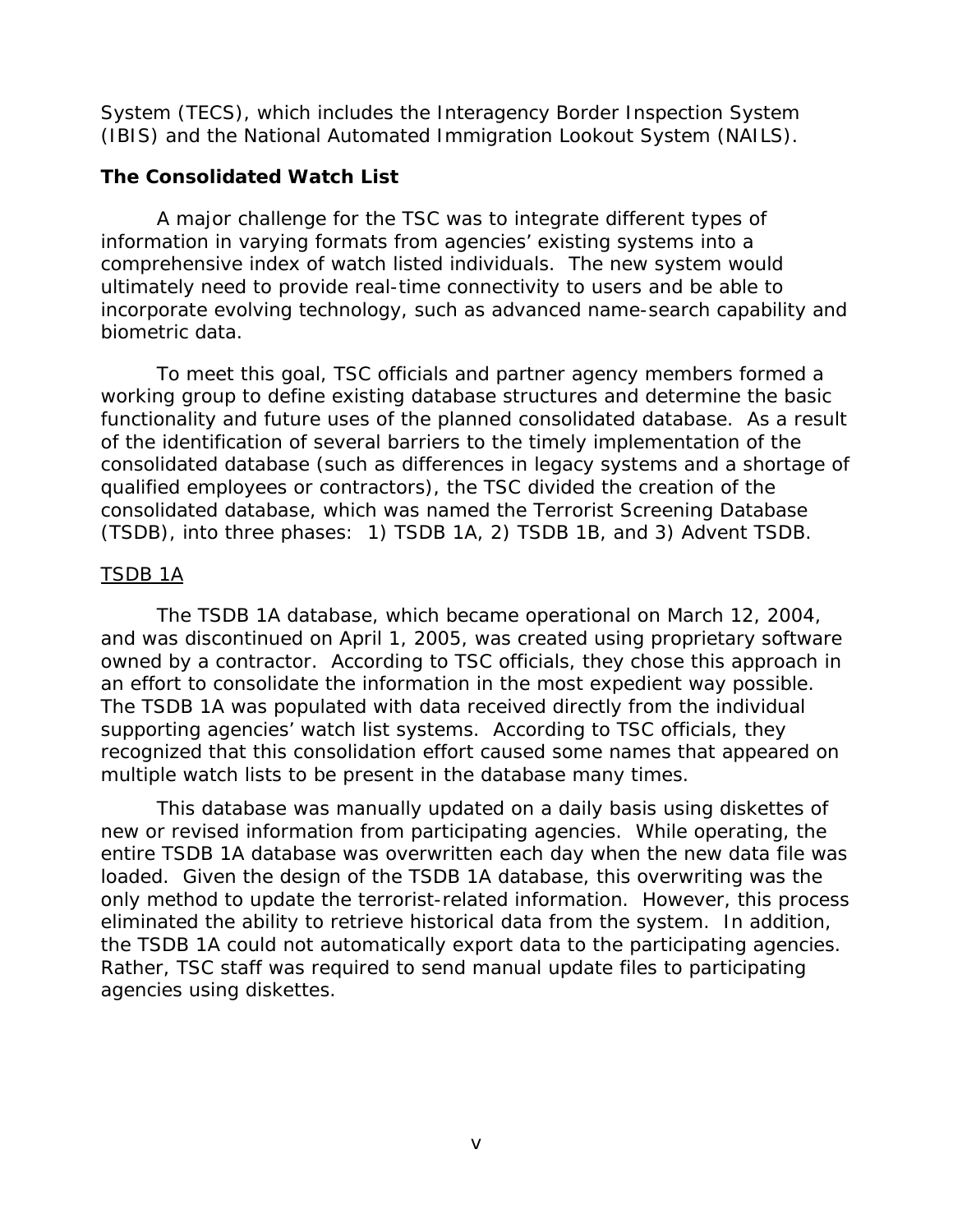#### TSDB 1B

The TSDB 1B came on-line in June 2004 in a parallel environment with the 1A database. $8$  In this second phase of developing the consolidated database, the TSC sought to improve connectivity between the TSDB and other databases. In creating TSDB 1B, the TSC obtained batches of records primarily from the FBI and NCTC.

On April 1, 2005, the TSC stopped using TSDB 1A, and the 1B database became the single consolidated watch list. In contrast to the TSDB 1A, the 1B database can communicate with the participating agencies' systems and provides for the electronic exchange of data. As a result, since its creation, the TSDB 1B system has been used to export records to the databases of the various participating agencies. In addition, unlike the 1A database, the TSDB 1B is updated only with additions, deletions, and modifications to the existing records in the database, and therefore the system retains a history of all changes made.

#### Advent TSDB and the Future of the Consolidated Database

 In the next phase of its development of the consolidated database, Advent TSDB, the TSC plans to establish automatic, real-time connectivity with participating agency databases. However, most of the supporting agency database systems cannot currently accommodate this type of connection and will need to upgrade their systems. While the TSC expects that it will take years to fully implement this plan, the first segment (realtime connectivity with the FBI's NCIC) is planned for completion in FY 2005.

 Also, in FY 2005 the TSC expects to receive biometric data from NCTC and export that data to NCIC. This process is not expected to be fully mature for some time and, in its initial phase, will allow for only text fields to be shared. TSC officials stated that graphic files, such as a picture of biometric data, can be made available in the TSDB 1B system, but this information would not be searchable. TSC officials said development of a plan to incorporate data into the TSDB database in this way is expected to be complete by spring 2005.

#### Evolution of IT Management

 $\overline{a}$ 

While the TSDB is constantly evolving, we found that the TSC's management of its information technology (IT), a critical part of the terrorist

<span id="page-6-0"></span><sup>&</sup>lt;sup>8</sup> Despite the TSDB 1B coming online, TSC officials had concerns about the completeness of the records in the TSDB 1B and decided to run the TSDB 1A and 1B in parallel until these concerns could be fully addressed. Our review did reveal significant differences in the number of records between TSDB 1A and 1B. This is discussed further in the report in Chapter 7.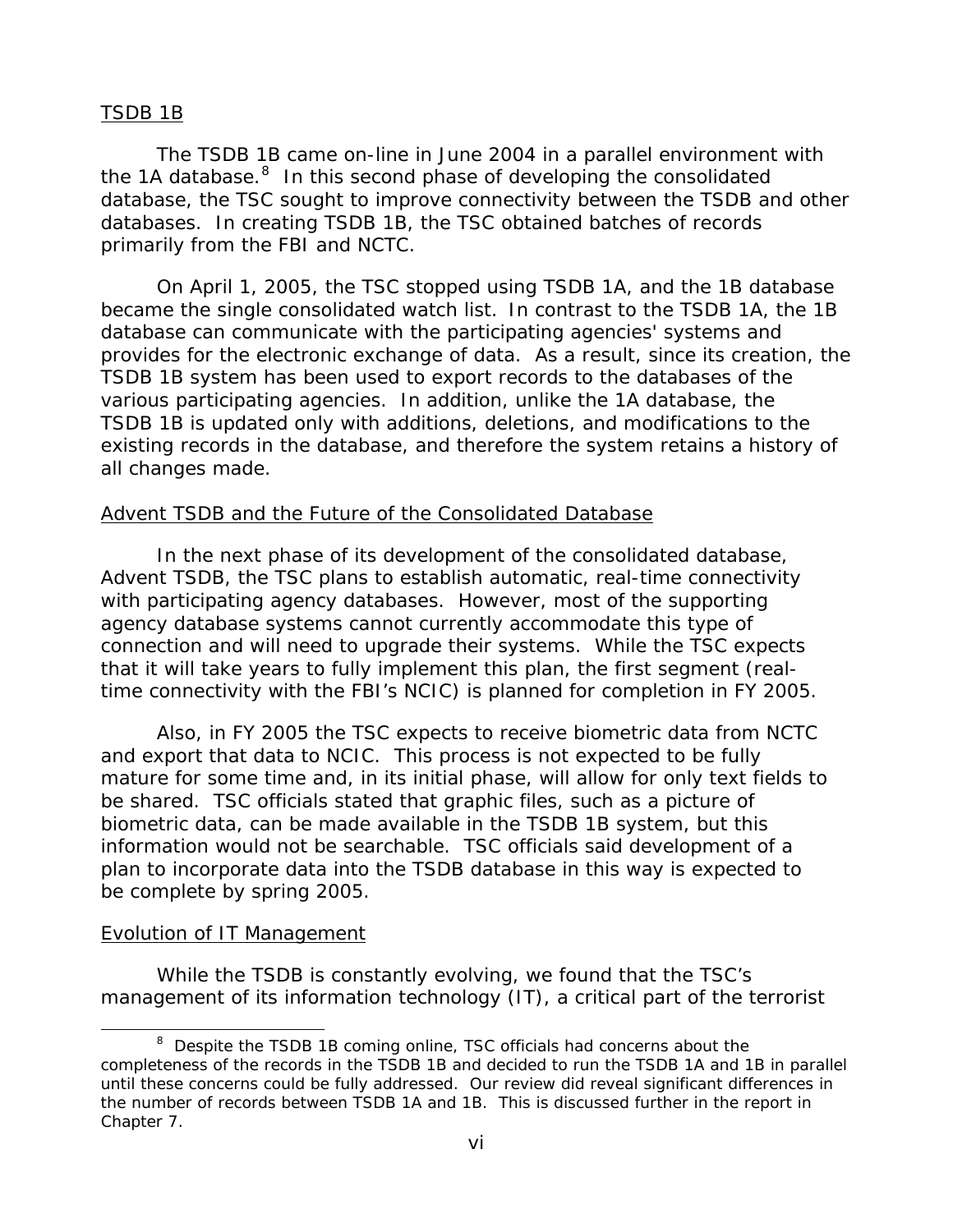screening process, has been deficient. From its inception, the TSC's IT Branch – staffed with numerous contractors – did not have strong, effective, and focused leadership over the agency's IT functions. In addition, the TSC has experienced significant difficulty in hiring qualified staff with adequate security clearances to perform IT functions.

The TSC did not establish a formal technical advisory group until June 2004 and in August 2004 hired its first Chief Information Officer (CIO). Unfortunately, many major IT decisions had been made prior to this time, such as the creation and implementation of TSDB 1A and 1B and various support systems, as well as the establishment of controls and standards for operating and administering these systems. The TSC CIO acknowledged that the TSC has been operating in an immature IT environment since its inception. He told us that the need to expeditiously create a consolidated database hindered systems planning. He further stated that the IT Branch was understaffed and had not been sufficiently focused on establishing controls to ensure data integrity.

#### Content of the Consolidated Watch List

Each record within the consolidated watch list is designed to contain information about the law enforcement action to be taken when encountering an individual on the watch list, which provides insight into the level of threat posed by that individual. This information is conveyed through a "handling code" that provides law enforcement personnel with instructions on what to do when a suspected terrorist is encountered. These handling codes are defined as follows:

| <b>HANDLING CODE DEFINITIONS</b>       |  |  |  |  |  |
|----------------------------------------|--|--|--|--|--|
| [SENSITIVE INFORMATION REDACTED]       |  |  |  |  |  |
| Source: The Terrorist Screening Center |  |  |  |  |  |

To gain a general understanding of the distribution of individuals on the watch list, we reviewed a sample of 109,849 records in the TSDB 1B database and found that the vast majority of watch listed individuals were included in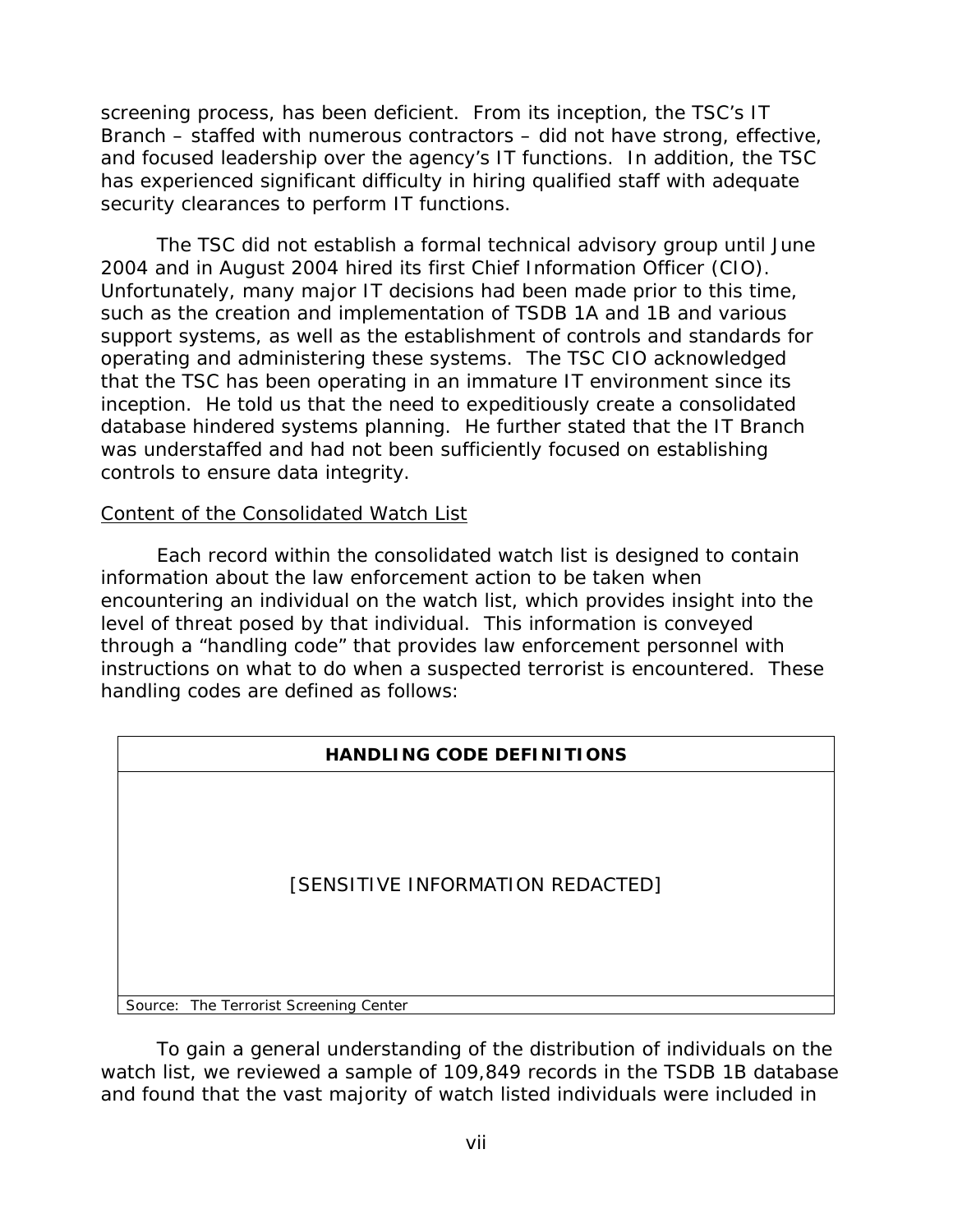the two lowest categories. $9$  As depicted in the following graph, approximately 75 percent of the records we reviewed were categorized at handling code 4 (the lowest handling code), and 22 percent were categorized at the second to lowest level, handling code 3.<sup>[10](#page-8-1)</sup> Only 318 records of the 109,849 records in the watch list subset that we reviewed were categorized at the two highest levels, handling codes 1 and 2. This means that the records for the overwhelming majority of watch listed individuals indicated that encounters with these persons required the lowest levels of law enforcement response and that these individuals [SENSITIVE INFORMATION REDACTED].



Source: TSC Management

We asked the TSC Director about the content of the TSC's consolidated watch list. She informed us that, to err on the side of caution, individuals with any degree of a terrorism nexus were included on the consolidated watch list, as long as minimum criteria was met (i.e., the person's name was

<span id="page-8-0"></span> $\overline{a}$  $9$  Our sample consisted of all records in the TSDB 1B database that were eligible for sharing with the FBI's VGTOF as of October 7, 2004. The VGTOF system is queried by most federal, state, and local law enforcement officers because it is part of the National Crime Information Center (NCIC). This universe of 109,849 records represented 53 percent of the total of 207,553 records in the TSDB 1B. We selected these records for review in consultation with TSC IT staff.

<span id="page-8-1"></span><sup>&</sup>lt;sup>10</sup> Records for individuals categorized as a handling code 4 often do not have enough identifying information to categorize the individual at a higher handling code. In addition, individuals at a handling code 4 level could be associates of a suspected terrorist and therefore may not pose a direct terrorist threat.

<span id="page-8-2"></span><sup>&</sup>lt;sup>11</sup> The "Other" handling codes refer to one record in the subset of 109,849 records that was was transferred to the TSDB 1B from the TIPOFF database with a non-existent handling code (handling code 5). The TSC informed us that this record has been corrected. The remaining 2,990 records [SENSITIVE INFORMATION REDACTED].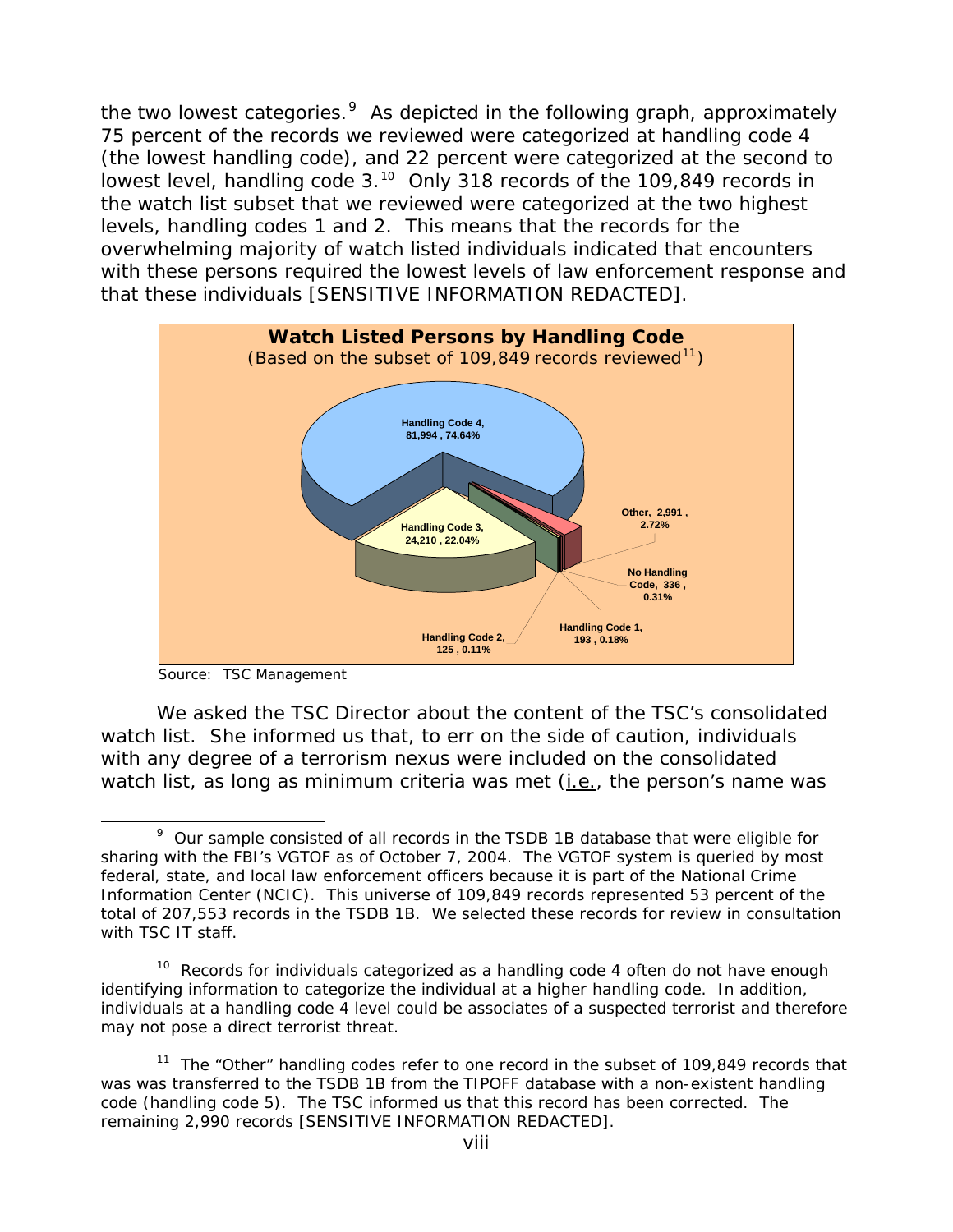partially known plus one other piece of identifying information, such as the date of birth). The Director further explained that one of the benefits of watch listing individuals who pose a lower threat was that their movement could be monitored through the screening process and thereby provide useful intelligence information to counterterrorism investigators. In addition, she stated that lower-threat level individuals can have associations with higherthreat level terrorists, and watch listing lower-threat individuals may lead to uncovering the location of other watch list individuals.

#### **TSC Operations**

The TSC's FY 2004 budget consisted of contributions totaling about \$27 million from four participating agencies. As of November 2004, the TSC had 177 staff members, which included permanent and detailed personnel. Also, as detailed in the following staffing chart, contract personnel made up 61 percent of the total TSC staffing.



Source: FBI Budget Formulation Office and the TSC Administrative Unit

In FY 2005, the TSC's budget of \$29 million was incorporated into the FBI's overall appropriation. This eliminated the need to transfer funds between agencies.

#### The TSC Call Center

The basic tasks performed by call center staff — fielding inquiries, researching terrorist information, and facilitating the identification and apprehension of terrorists — remain the same as the functions performed at the point of the TSC's initial operating capability on December 1, 2003. However, the creation of the consolidated watch list has allowed the call center staff to begin its research with a single database – the TSDB.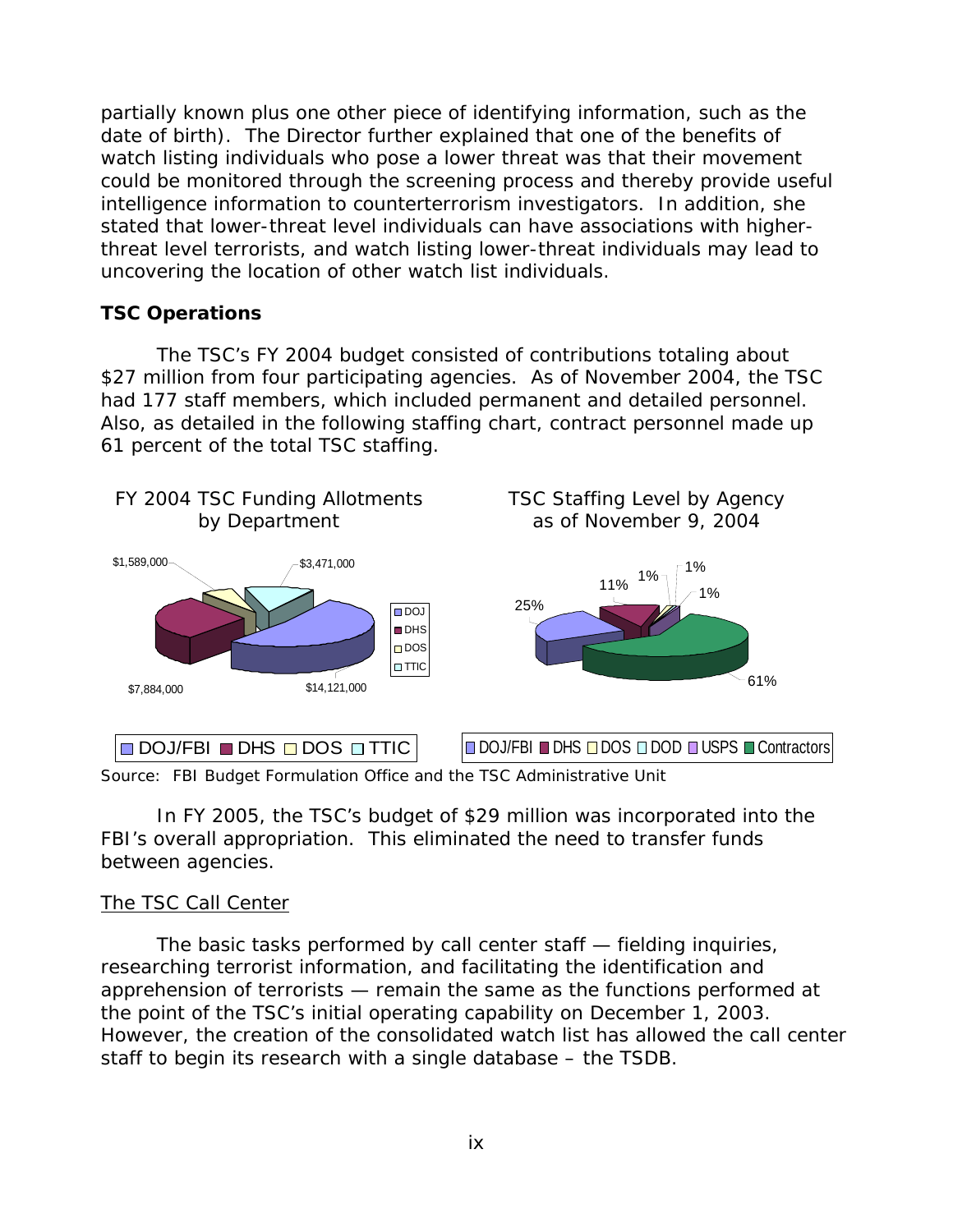The consolidated information within the TSC database is searchable by law enforcement and intelligence officials across the country and around the world.<sup>[12](#page-10-0)</sup> Names are searched in supporting agency databases during encounters at ports-of-entry or by federal, state, or local law enforcement agencies. When a name appears to be a match against the terrorist watch list, requestors receive a return message informing them of the preliminary match and are directed to call the TSC. When a call is received, TSC call center staff assist the caller in identifying the subject. To do this, the call screeners search the TSDB to determine if an identity match exists. In addition, they search supporting agency databases to locate any additional information that may assist in making a conclusive identification. The caller is immediately informed of any negative search results (i.e., the subject of the call does not match the identity of an individual on the watch list). The following diagram displays the process of handling hits against the watch list.



Source: The Terrorist Screening Center

 $\overline{a}$ 

<span id="page-10-0"></span> $12$  Although other agencies cannot connect directly to the TSDB, the TSC exports records within its consolidated database to all supporting agency databases eligible to receive the data.

<span id="page-10-1"></span> $13$  This diagram depicts the general process for call screening. There can be variances based on the type of encounter, such as a border inquiry that would require the border patrol agent to first call the Department of Homeland Security's call center (the National Targeting Center), which in turn would contact the TSC.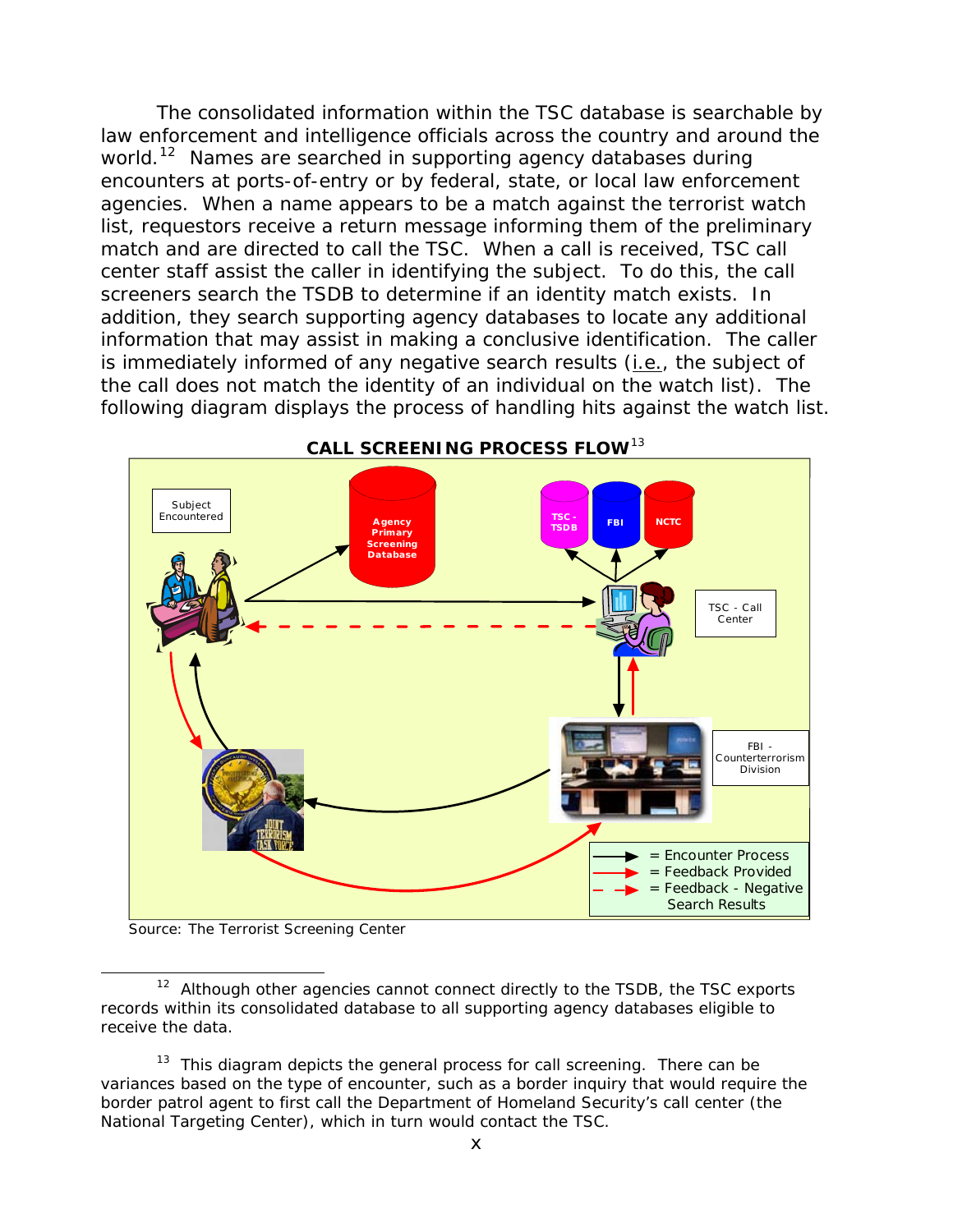If the subject is positively identified or the match attempt is inconclusive, the TSC call screener forwards the call to the FBI's Counterterrorism Watch Unit (CT Watch), the FBI's 24-hour global command center for terrorism prevention operations. CT Watch is then responsible for coordinating the law enforcement response to the encounter, including making further attempts to establish positive identity and, if necessary, deploying agents to take appropriate action. For every inquiry that TSC call screeners refer to CT Watch, the TSC screeners are responsible for obtaining feedback on the disposition of the encounter, such as whether or not the subject was arrested, questioned, or denied entry into the United States.

 According to State Department officials at the TSC, when a person overseas applies for a visa, U.S. government officials search the CLASS database, which receives watch list information from the TSC. If this search reveals a possible identity match with an individual recorded in the TSDB, the official will send the TSC a cable (a secure, electronic communication). A State Department representative at the TSC will review the cable along with information within supporting agency databases to determine if the person requesting a visa is an individual with ties to terrorism. This information will be used by the U.S. government officials overseas to either issue or deny the visa application.  $14$ 

#### **Database Accuracy and Completeness**

 $\overline{a}$ 

Although we found that the TSC had successfully created and deployed a consolidated watch list database, we also determined that the TSC could not ensure that the information in that database was complete and accurate. We found instances where the consolidated database did not contain names that should have been included on the watch list. In addition, we found inaccurate information related to persons included in the database.

 We split our review of the terrorist watch list into two separate tracks. First, we analyzed the database as a whole, including identifying duplicate records, available fields of information, and handling instructions applied to individuals on the watch list. Second, we performed testing of the accuracy and completeness of individual records within the database. In this second track, we also identified a sample of known terrorist names and determined whether those individuals were on the watch list.

<span id="page-11-0"></span> $14$  The State Department's visa application review activities represent, in general, a process that existed prior to the creation of the TSC and continues to be conducted by DOS personnel. Our review of TSC activities focused on domestic and border processes and encounters.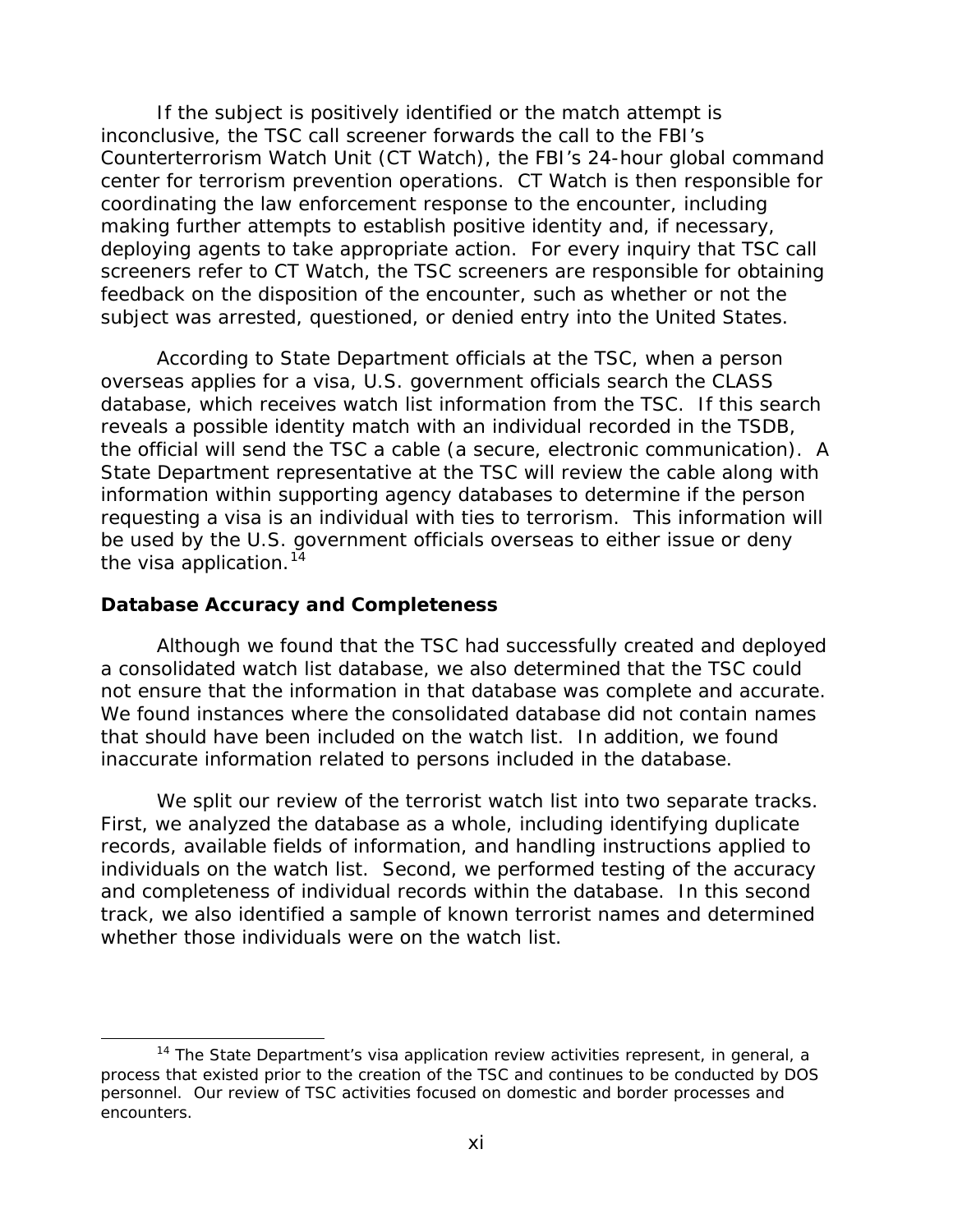#### Overall Review of the Consolidated Databases

We first reviewed the TSDB 1A and 1B to gain an overall understanding of the databases. This review included the records that each database maintained, the structure for each record, and the categories and handling instructions assigned to individual terrorist records.<sup>[15](#page-12-0)</sup>

*Database Records* – As of January 2005, the TSDB 1A and 1B included a total of 455,002 and 237,615 records, respectively. Since both databases were maintained and updated simultaneously, theoretically both should have had the same number of records. However, TSDB 1A had 217,387 more records than TSDB 1B. Primarily, this difference resulted from the TSC's decision, in its early days of operation, to accept less than optimal data in order to quickly develop a comprehensive database.<sup>[16](#page-12-1)</sup> In implementing TSDB 1B in June 2004, officials at the TSC have had more of an opportunity to identify data errors and duplications in the databases, although discrepancies found during our review indicate that the TSDB 1B also is not free of errors or duplication. Because the TSDB 1B now represents the single consolidated watch list, it is crucial that the 1B database contain all unique known or suspected terrorist records.

TSC officials informed us in March 2005 that they had successfully addressed the significant difference we had identified in record counts between the databases. They reported that they reduced the difference to about 40,200 records existing in TSDB 1A but not in TSDB 1B. This group of records has undergone initial review and the TSC stated that it consists of 39,000 records awaiting additional vetting by NCTC and 1,200 that will require manual correction at the TSC.

*Duplicate Records* – We reviewed the TSDB 1B and found 31 duplicate records.<sup>[17](#page-12-2)</sup> TSC officials could not explain why TDSB 1B contained duplicate records. However, based on our observations and analysis, one probable

<span id="page-12-0"></span>l <sup>15</sup> Where possible, we reviewed both the TSDB 1A and TSDB 1B because, at the time of our testing, both databases were in use at the TSC.

<span id="page-12-1"></span><sup>&</sup>lt;sup>16</sup> TSC managers stressed that the TSDB 1A consolidation effort included all records from all sources with known duplications and inconsistencies. According to them, the purpose was to consolidate the data while attempting to ensure that no name was left off the list. The TSC created the TSDB 1B, in part, to address the problem of flawed and duplicative data, which is why TSDB 1B includes some of the records from TSDB 1A but not all.

<span id="page-12-2"></span><sup>&</sup>lt;sup>17</sup> We did not perform similar tests for duplication in the TSDB 1A because TSC officials explained that 1A was developed by a contractor whose contract had already ended. No one at the TSC had knowledge of the database structure in order to perform our requested queries, and contractors engaged in other major TSC developments would have needed to expend significant time to learn the database structure.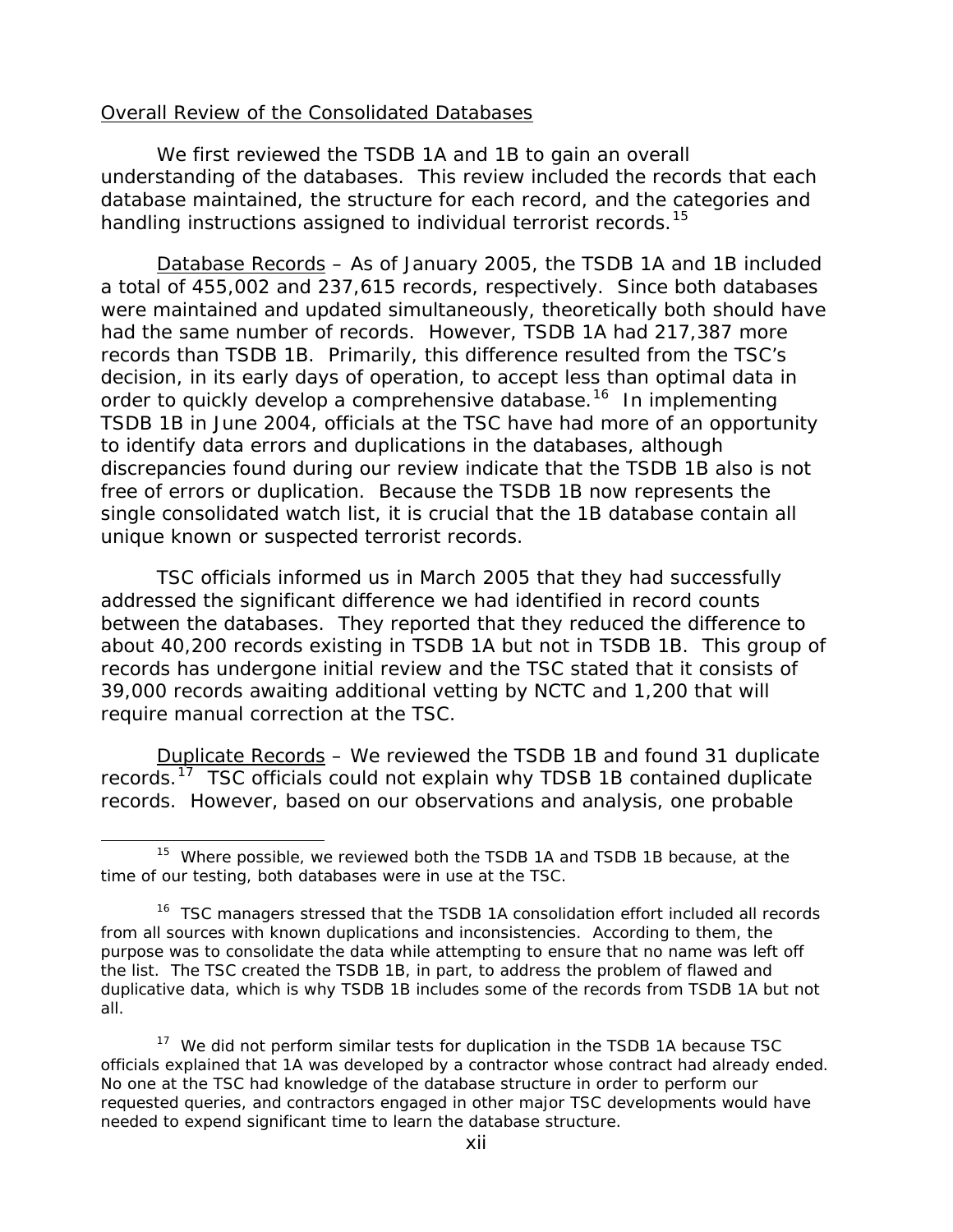cause was the transfer of duplicate information from NCTC to the TSC. Although the number of duplicates we identified was relatively small, duplicate records within the TSDB can be time-consuming and possibly confusing for call screeners when they research an individual. For example, the screener could mistakenly rely on one record while a second, more complete record may be ignored. Also, if update information was transferred for a record in the TSDB 1B that had duplicate entries, one of the duplicate records could be updated while the other might not.

*Descriptive Categories* – The international terrorist records that come to the TSC from NCTC include a reference to how the individual is associated with international terrorism. This reference, called an Immigration and Nationality Act (INA) code, must be one of 25 prescribed codes, and controls exist to ensure that each record has just one code assigned. The INA codes include categories such as: "Member of a Foreign Terrorist Organization," "Hijacker," and "Has Engaged in Terrorism." These INA codes are split into two primary types – individuals who are considered armed and dangerous and those who are not.

For records in the TSDB 1B, we compared the INA codes to the database's handling codes to determine if the two were consistent. We found records with handling codes that did not correspond to the level of threat that could be posed by the individual based on the descriptive category. Specifically, we identified at least 31,954 records with INA codes that were categorized as "armed and dangerous" but had handling instructions that were applicable for individuals at the lowest handling code, which does not require the encountering law enforcement officer to contact the TSC or any other agency. The INA codes for some of these records described these individuals as: 1) having engaged in terrorism; 2) likely to engage in terrorism if they enter the United States; 3) hijacker; 4) hostage taker; 5) [SENSITIVE INFORMATION REDACTED]; and 6) user of explosives or firearms. At the time of our field work, TSC officials could not explain this apparent mismatch. This situation, which represents a weakness in the database and places front-line law enforcement officers in a vulnerable position, should be addressed as quickly as possible.

*Missing Handling Codes* – According to TSC officials, all records in the consolidated watch list should be assigned a handling code. Based on our review, we found that 336 records in the TSDB 1B did not have any handling codes assigned. Of these records, at least 160 were described as armed and dangerous, according to the designated INA codes.

*Necessary Field Improvements* – During our review of records, we also noted improvements that could be made to the watch list record fields. For example, we found no separate fields were specifically designated to identify an individual's [SENSITIVE INFORMATION REDACTED] or [SENSITIVE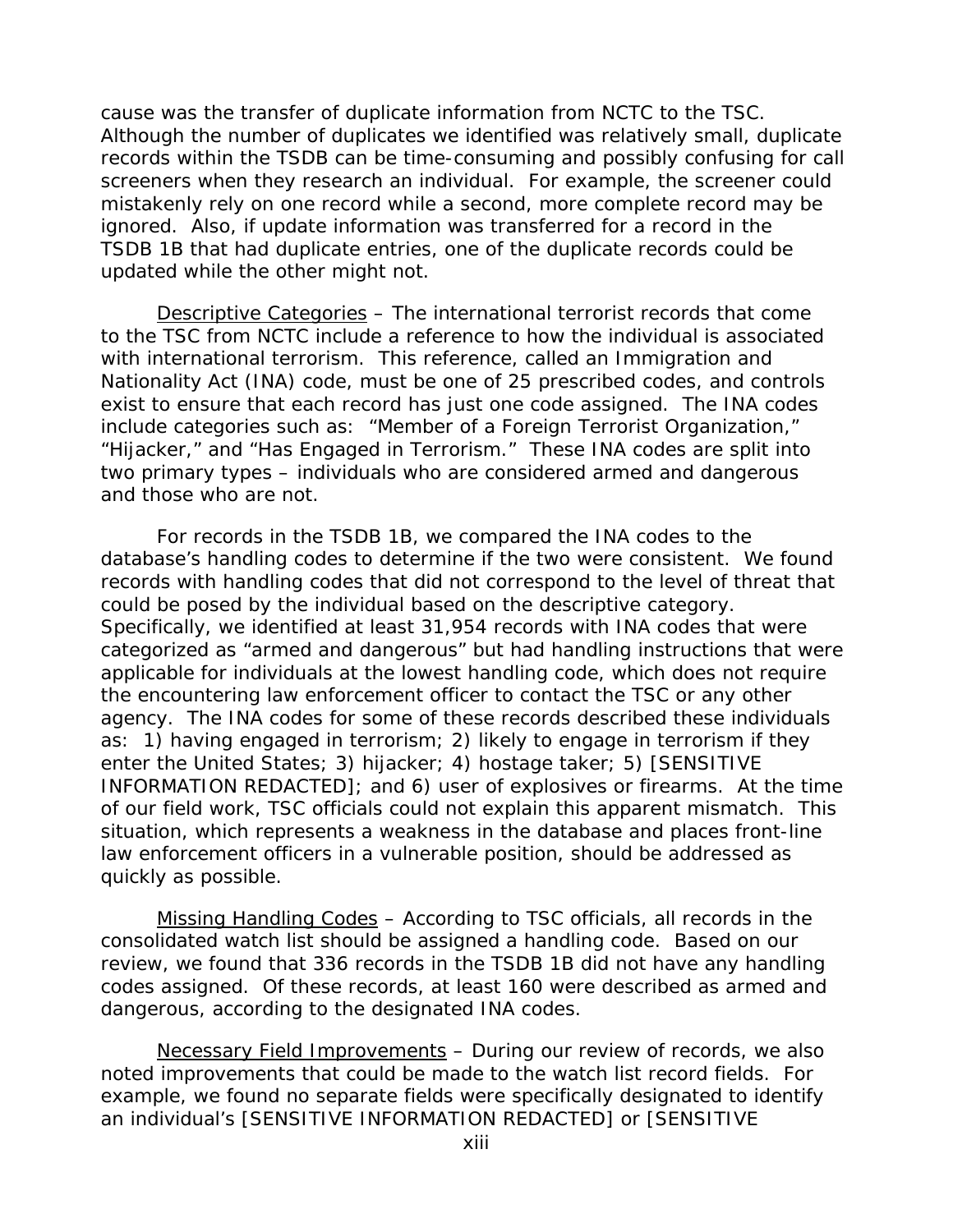INFORMATION REDACTED]. In addition, the TSC directed the FBI to assign one of three possible INA codes to all domestic terrorist records that were included in the consolidated watch list. All three INA codes provided descriptions specifically related to international terrorism, but they did not adequately describe domestic terrorism. We believe that more specific descriptions of domestic terrorist activities should be developed and applied to domestic terrorist records so that law enforcement officers can respond with better information to such a watch listed individual.

#### Testing of Individual Database Records

Missing or incomplete terrorist records could have significant consequences because known terrorists may go undetected if they attempt to enter the United States or are stopped by local police for a traffic violation. We reviewed the information contained within the consolidated watch list to determine whether the data was completely and accurately consolidated. Specifically, we selected judgmental samples from the source databases to determine if the unclassified information from those databases was accurately transferred to and displayed in the TSDB 1A and 1B. Our testing also included searching the TSDB 1A and 1B for records of known or suspected terrorists to ensure they were included in the consolidated database.

*Missing or Inaccurate FBI Domestic Terrorist Records* – We judgmentally selected a sample of 59 records (for 58 individuals) from a universe of 104,116 FBI domestic terrorist records as of August 2004. We traced our sample of records forward to the TSDB 1A and 1B to determine whether each record was included in the consolidated database and whether all pertinent, unclassified information was contained in each TSDB. We identified 8 FBI records (or approximately 13 percent of the sample we reviewed) that were not included in the TSDB 1B. FBI officials informed us that two of these records existed on an updated file that ultimately never was sent from the FBI for inclusion in the TSDB because the primary individual responsible for sending the file was out of the office and nobody filled in to assume that person's duties. The remaining six missing records resulted from technical difficulties in uploading the FBI data into the NCTC database.

Our analysis also revealed that important and relevant information within the 59-sampled FBI records was not always included in the records within the TSDB, and in some instances the information included in the TSDB was incorrect. Specifically, the source FBI database contains a miscellaneous text field that, while not searchable because of its format, can provide important data. For example, the miscellaneous field of one FBI record we reviewed contained data indicating that the subject was not a U.S. citizen, while the TSC record indicated the opposite. Conflicting information can confuse or misinform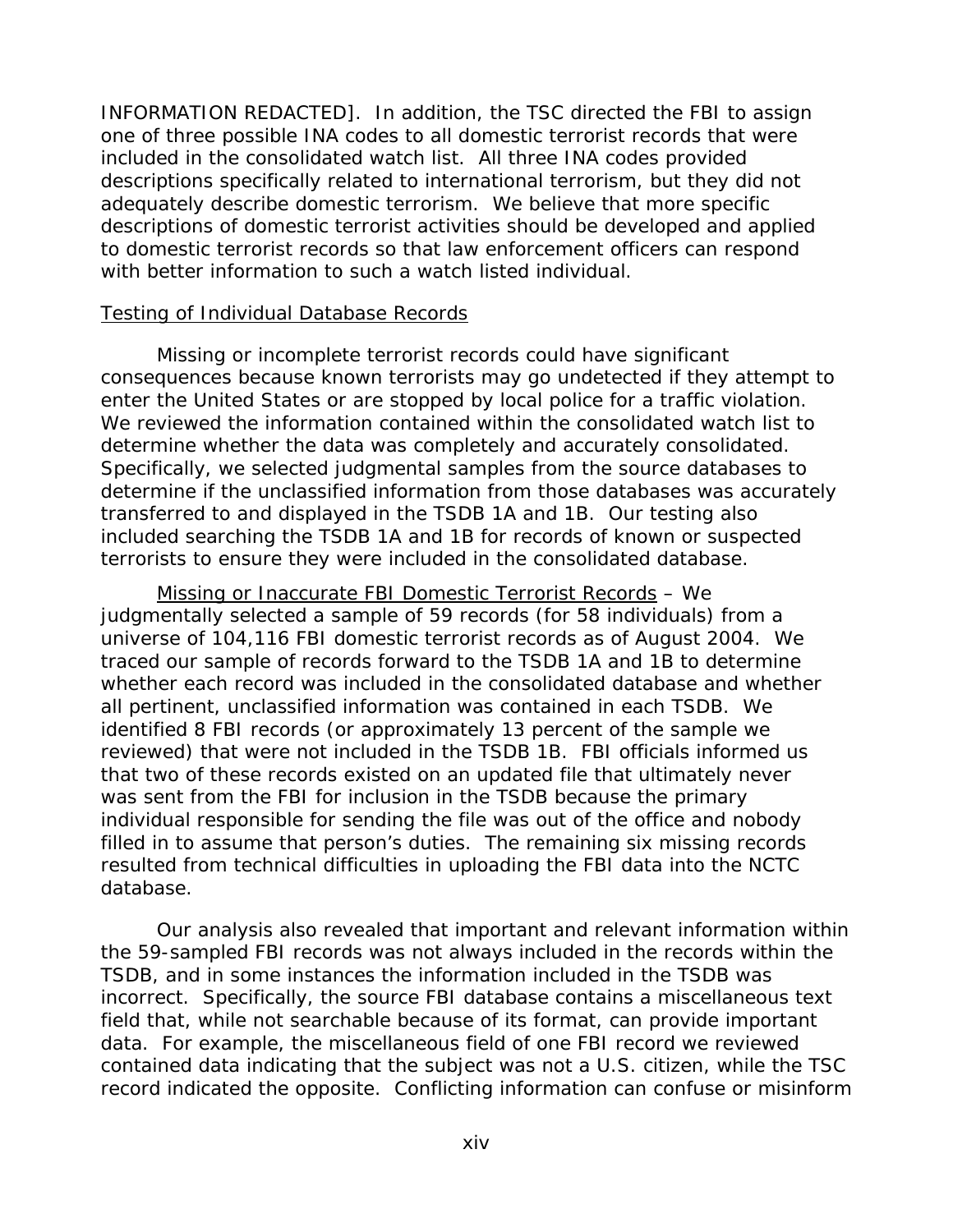screeners and contribute to the misidentification of an innocent person or the inappropriate release or admittance of a dangerous individual.

*Missing or Inaccurate NCTC International Terrorist Records* – We judgmentally selected a sample of 51 records (all for separate individuals) from a universe of 185,628 NCTC international terrorist records as of August 2004. We traced this sample of records forward to determine if the record was included in the consolidated database and if all pertinent, unclassified information set for inclusion in the TSDB was present.

We identified two records missing from the TSDB 1A that appear to have been the result of record deletion, although no history was maintained in the 1A database to verify this. In addition, 3 records from our sample of 51 were missing from the TSDB 1B. We also found that 12 records in our sample of 51 contained inaccuracies in record content between the information contained within NCTC's database and the information in the TSDB 1A and 1B. These inaccuracies included incorrect information regarding the biographical data of watch listed individuals. TSC officials could not provide an explanation for these inaccuracies.

*Inclusion of Known Terrorists in the TSDB* – We also performed testing on the TSDB 1A and 1B to determine if publicly known terrorists were included in the consolidated database. We selected a total of 39 names: 14 from news articles, 19 from the FBI's Most Wanted list, and 6 from the Department of State's List of Terrorists under Executive Order 13224. Our analysis found that 38 of the 39 names were included in both versions of the TSDB. The remaining name was included in TSDB 1A but not in TSDB 1B. This name originated from the Department of State and the individual was identified in the 1A database as armed and dangerous. TSC officials did not know why this name was not in the TSDB 1B.

## **TSC's Management of its 24-hour Call Center**

We examined the management of the TSC's call center, which provides law enforcement agencies with around-the-clock access to consolidated information regarding known or suspected terrorists. The demand for expedited response times from the call center results in a fast-paced environment where data quality and system controls are crucial to safeguard the information available on the supporting databases (some of which may be classified), to ensure the accuracy of the data entry into the unclassified systems, and to maximize the quality of communication provided to TSC customers. We evaluated the center's operations and found areas in need of improvement.

As part of our testing, we selected for evaluation a judgmental sample of 30 calls to the call center. For each encounter, we traced the communication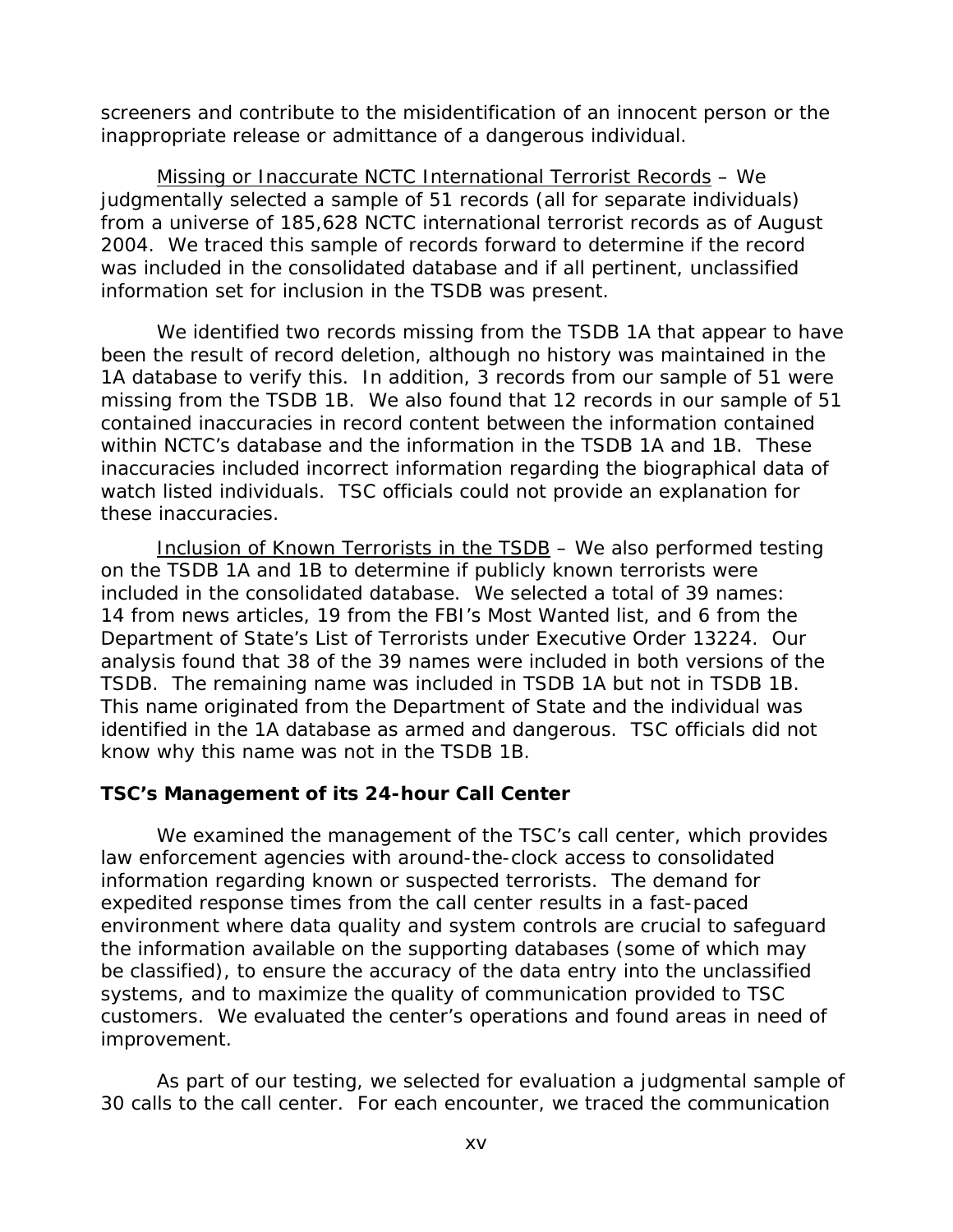and activities of all parties involved from the time the call was received at the TSC until the final recorded disposition of the encounter. We gathered documentation from the TSC call center, the FBI CT Watch, and the field personnel responsible for performing necessary follow-up on the encounter.

Generally, we found good communication between the TSC and all the agencies involved, including CT Watch and agencies that called the TSC. However, we identified some exceptions where coordination could have been improved. For example, in one case better coordination between agents handling an encounter could have prevented an instance where an individual was permitted to board a domestic flight despite being on the TSA No-Fly list.

We also identified several instances where the information on calls received was not being appropriately entered into the TSC system used to track encounter information, an unclassified system called the Encounter Management database. We found that data was sometimes entered into the wrong fields and at times transposed, resulting in search errors and poor data integrity. Additionally, discrepancies existed between the data available from the TSC and that of the FBI CT Watch. Examples included different times for calls being forwarded and received, different flight times on subjects due to arrive in the United States, and no resolution of the encounter recorded in the TSC's Encounter Management database. We attributed missing resolution detail to the lack of a status field in the Encounter Management database that would track the work flow and determine the calls requiring follow-up action. Although this encounter information does not affect the most important activity within the call center — screening inquiries — it does lessen the value of the information available on historical encounters. This data can be a valuable by-product of the call center activity because it can assist TSC management in evaluating the effectiveness of the organization and is also a potential source of terrorism-related intelligence.

#### Reliance on Detailees

Due to its rapid start-up and the need for personnel with adjudicated security clearances, the TSC has been heavily dependent upon staff detailed from participating agencies. These detailees generally work at the TSC approximately 60 to 90 days. This rapid personnel turnover increases the amount of training needed and reduces the number of screeners who are completely familiar with their duties.

 Officials at the TSC stated that having detailees who can apply their investigative skills to assist callers is important to the mission of the TSC. They said the preferred arrangement would be to have staff assigned from various federal law enforcement and intelligence agencies in increments of 90 days or more. TSC management also stated that current law enforcement experience helps TSC screeners understand what the caller is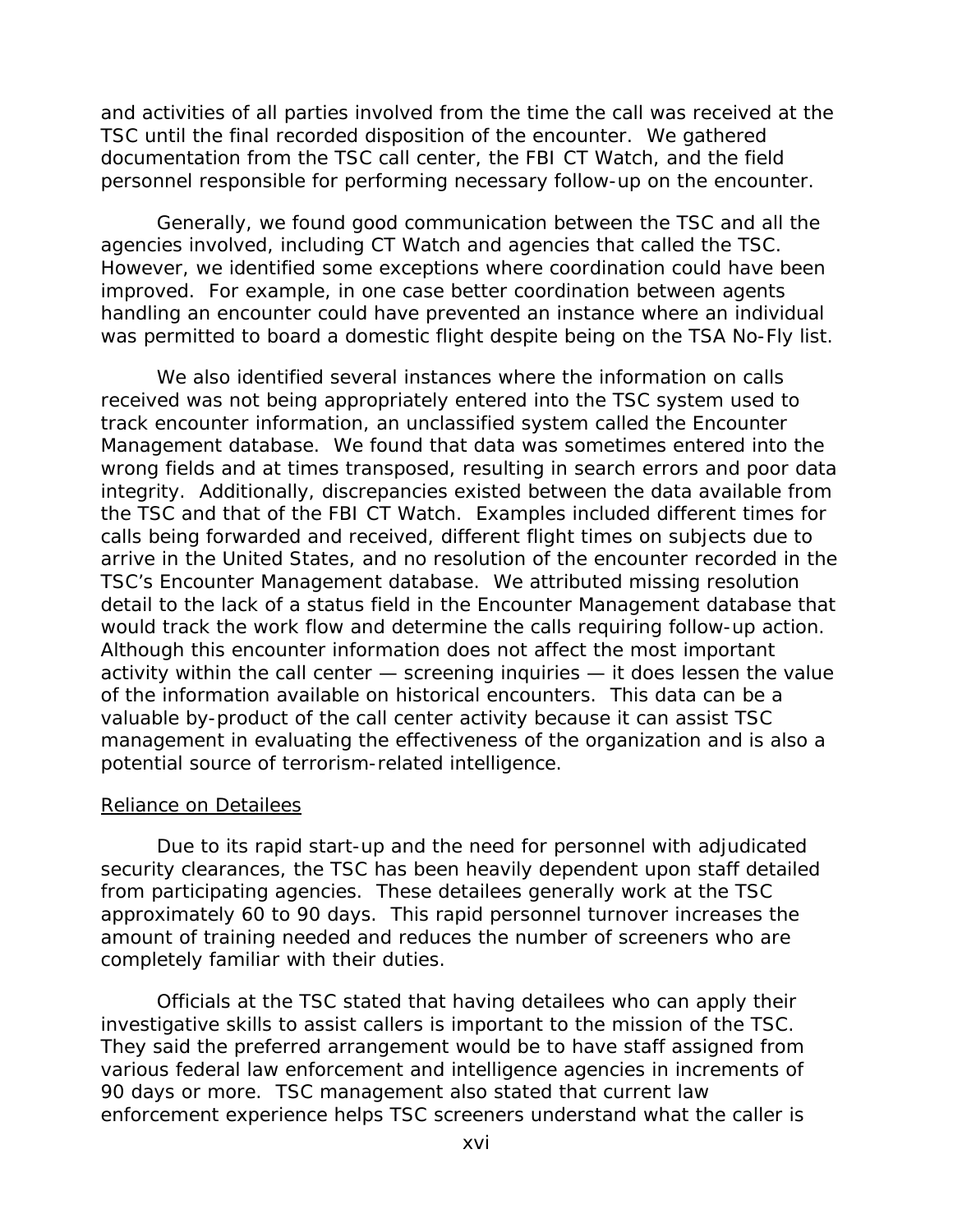experiencing and identify when the information provided presents an investigative concern. However, we found that some detailed staff members came to the TSC directly from their initial law enforcement training or postmilitary service and had little experience in law enforcement or intelligence work. In addition, the regular rotating of staff hampers the TSC's ability to provide seasoned personnel that have experience as TSC call screeners. Using inexperienced screeners also results in difficulties when relaying information to CT Watch staff. For example, we were informed that special agents at the FBI's CT Watch often ask to speak to a call center shift supervisor because the initial screener has not done an adequate job of conveying the appropriate information.

#### **Training Call Center Staff**

 We identified several weaknesses in the training of call center personnel. Because some of the call center managers are detailees, the TSC has had difficulty developing and implementing standard oversight procedures. In addition, at times incorrect instructions were provided to call center staff. For example, we were shown a manual that incorrectly directed screeners to search a particular database. Although this was later corrected, it illustrates weaknesses in the management of the call center.

 Among other issues, the training provided to call screeners needs to stress the necessity for a thorough search of the supporting system records to ensure that all pertinent information is relayed to the FBI CT Watch. For example, we identified an instance where an individual for whom there was significant derogatory information in the NCTC's database was allowed to enter the country. The individual in question was on the watch list because it was believed that the subject posed a threat as a financial supporter of terrorism, and the individual was being considered for visa revocation. This person was allowed into the United States and the FBI took no follow-up action. Neither the TSC (including State Department officials detailed to the TSC) nor the FBI Counterterrorism Division could explain why no further actions were taken to check the status of the individual's visa revocation. The NCTC's database noted that the individual's visa was revoked three months after this individual was allowed to enter the United States, but there was no indication that this person had subsequently left the country. According to State Department officials at the TSC, the situation described above was an unusual circumstance and does not reflect the manner in which visa revocations are normally handled. While we recognize that many parties did not take proper action to resolve this situation, the TSC is the vital link for making such information available to those who need it.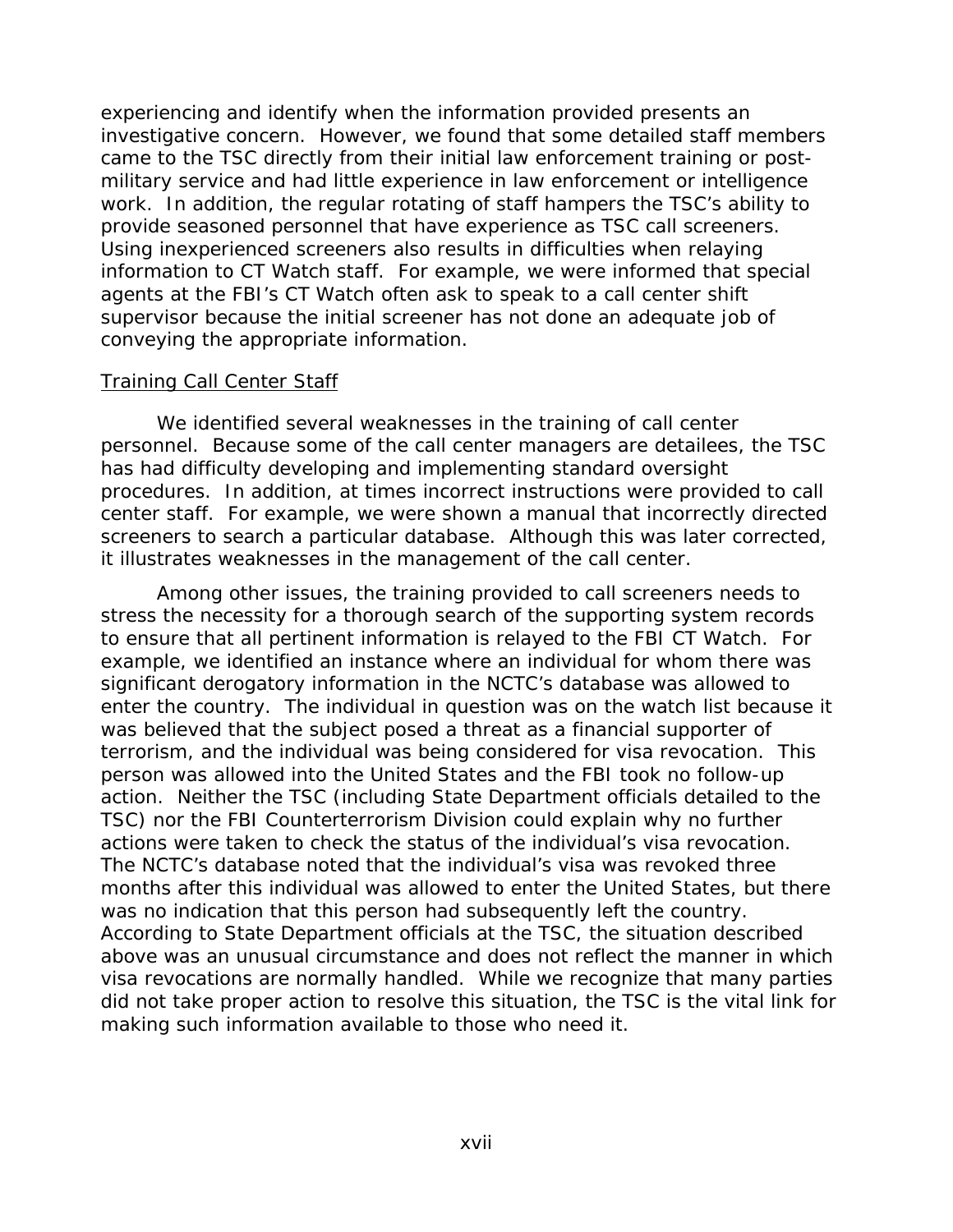#### Other Management Issues in the Call Center

 Currently, the call screeners use a manual process to record information from callers and to forward that information to CT Watch. When a call is forwarded or is considered a negative match with no further action required, the call screener enters the data onto a form and then enters it into the Encounter Management database. This redundant data entry is susceptible to transposition errors, missed data, and other data inaccuracies.

In addition, screeners have access to information in a variety of supporting databases. This data may be classified at the Confidential, Secret, Top Secret, or other level. We found at least four instances in which information that was identified as being classified was entered into an unclassified TSC database used to track information about calls received. While this material may contribute to the detail of the encounter, it is important to ensure that controls are in place to prevent entry of classified information into the TSC's unclassified databases.

Further, the TSC does not have an automated system for tracking the amount of time that elapses between when the TSC receives a call, when the call is forwarded to the FBI for further action, when the caller receives specific instructions, and when an encounter is fully resolved and feedback is provided to the FBI and the TSC. We believe that the TSC would benefit from regularly tracking and monitoring calls to ensure that information is being provided to callers in a timely manner and to identify possible process improvements.

## **Strategic Needs of the TSC**

The TSC has made significant progress in consolidating the U.S. government's approach to terrorist screening. In looking to the future, however, we identified several areas requiring action by TSC management to ensure that the organization fully carries out its important mission.

## Strategic Planning

The TSC has no formal strategic plan by which to guide its progress, staffing, organizational structure, and future planning. TSC managers have indicated they are working on developing a strategic plan, but no formal document had been developed by the end of our field work. We believe that strategic planning efforts will assist the TSC in addressing the most significant weaknesses that we identified – namely, watch list errors and omissions, deficiencies in the management of the call center, and the immaturity of its information technology environment. A strategic plan would also help the TSC identify which improvements are most critical.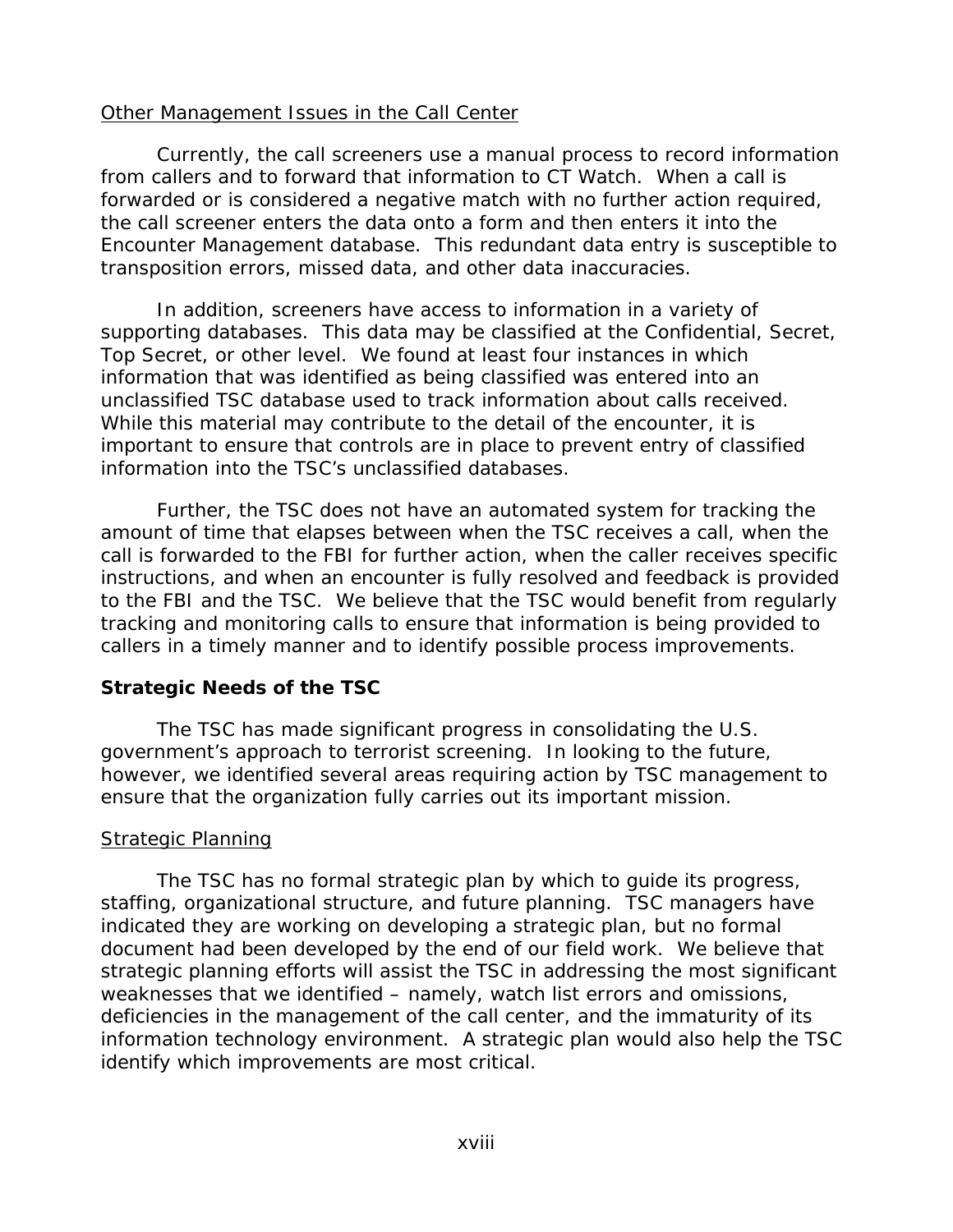In addition, the TSC Director informed us that because the organization is relatively new, it has not yet established a formal procedure for evaluating the effectiveness of its performance. This kind of self-evaluation is important for ensuring that weaknesses are identified and corrected.

#### Continuity of Operations Planning

The TSC recently developed a Continuity of Operations Plan, Emergency Action Plan, and Disaster Recovery Plan. Because we did not receive any of these plans until after we had concluded our audit field work, we were unable to assess whether they had been effectively implemented. We were also unable to examine whether the TSC had tested equipment, trained employees, and performed exercises in accordance with the applicable plans.

Based on our reading of the plans, however, we have significant concerns that certain logistical and functional obstacles to successful continuity of operations have not been addressed, including access to the consolidated database at the TSC's back-up location, offsite storage of data, and the existence of alternative systems equipped to run the TSDB software and export the data to supporting agency databases. [SENSITIVE INFORMATION REDACTED]

#### Information Sharing

The creation of the TSC established a new approach to the sharing of terrorist watch list information. As a result, the TSC has initiated an outreach program that targets various federal agencies to inform them of the TSC's mission and determine what additional screening methods can be implemented. However, the TSC does not currently share information directly with the private sector. The DHS was charged with developing guidelines to accomplish this task, but as of March 2005, no guidelines had been developed.

## **OIG Conclusion and Recommendations**

 On December 1, 2003, the TSC began operating as the nation's centralized terrorist screening center, serving as the single point of contact for law enforcement authorities requesting assistance in the identification of individuals with possible ties to terrorism. The TSC's efforts in standing itself up within approximately 75 days of the President's mandate, establishing a 24-hour call center, and implementing a consolidated terrorist watch list within 6 months of its start date is a significant achievement. However, as a new and growing organization, the TSC has experienced many challenges, including difficulties in pulling together fragmented terrorist watch list information, an immature IT environment, and a transitory work force. In an effort to establish the call center and consolidate terrorist watch lists, planning at the TSC has taken a back seat to daily operations.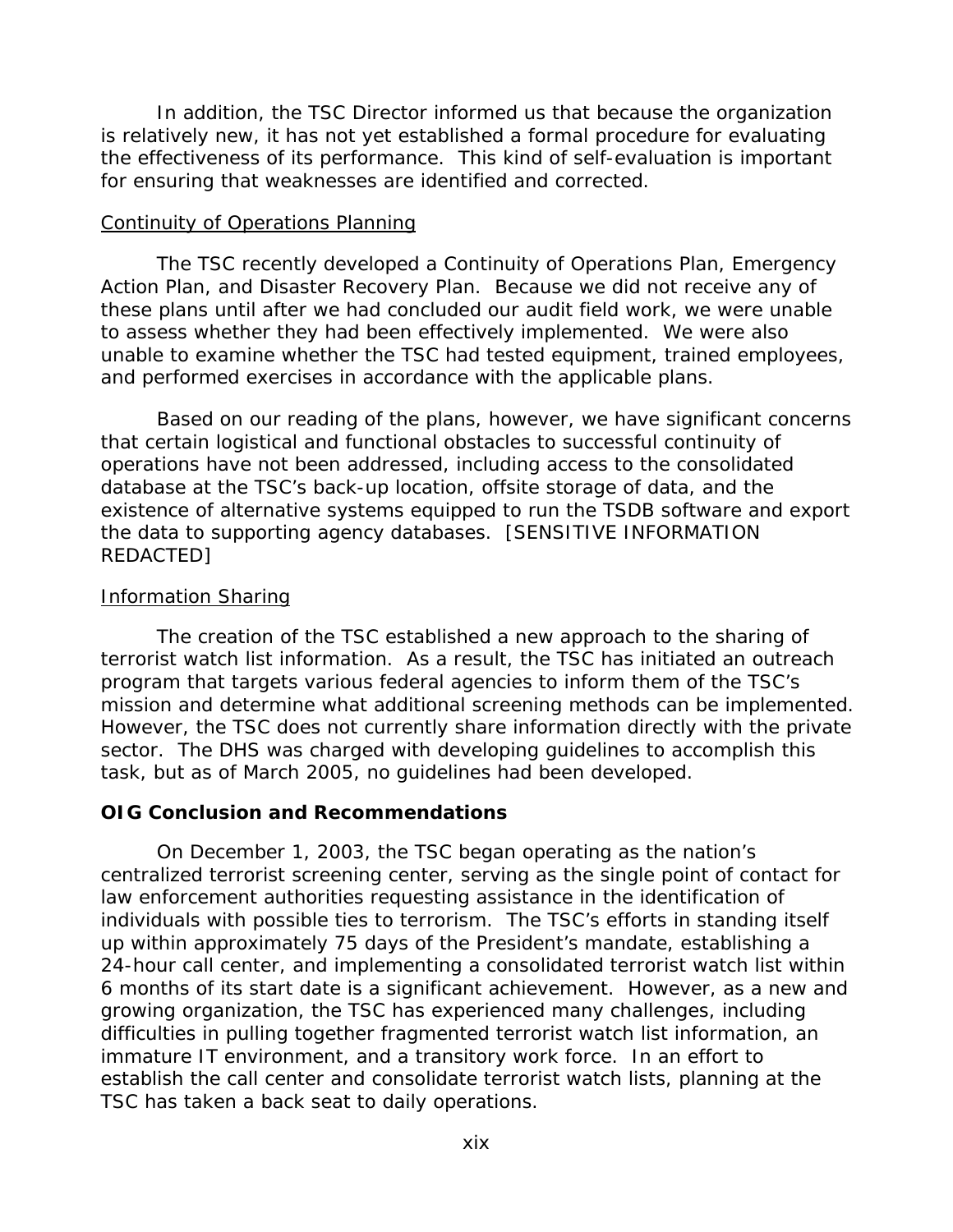Our audit found various areas of TSC operations needing improvement. The creation of the consolidated database, a phased approach that continues to evolve, has weaknesses that need to be addressed. Database controls and improved search capabilities are necessary to ensure that watch list data is safeguarded, database history is retained, and call screeners are able to readily identify within the TSDB individuals encountered. Procedures for verifying the completeness and accuracy of records within the TSC database need to be enhanced to ensure that records are included in a timely manner, all record information consolidated into the database is complete and accurate, and measures are taken to ensure any missing, conflicting or duplicate information is identified and resolved on a regular basis. Further, a lack of sufficient training, oversight, and general management of the call screeners has left the activities of the call center vulnerable to procedural errors, poor data entry, and untimely responses to callers.

 To assist the TSC in improving its operations, we have provided 40 recommendations in the following areas: database improvements, data accuracy and completeness, call center management, operational planning, coordination between participating agencies, and staffing. The specific recommendations are detailed throughout the report.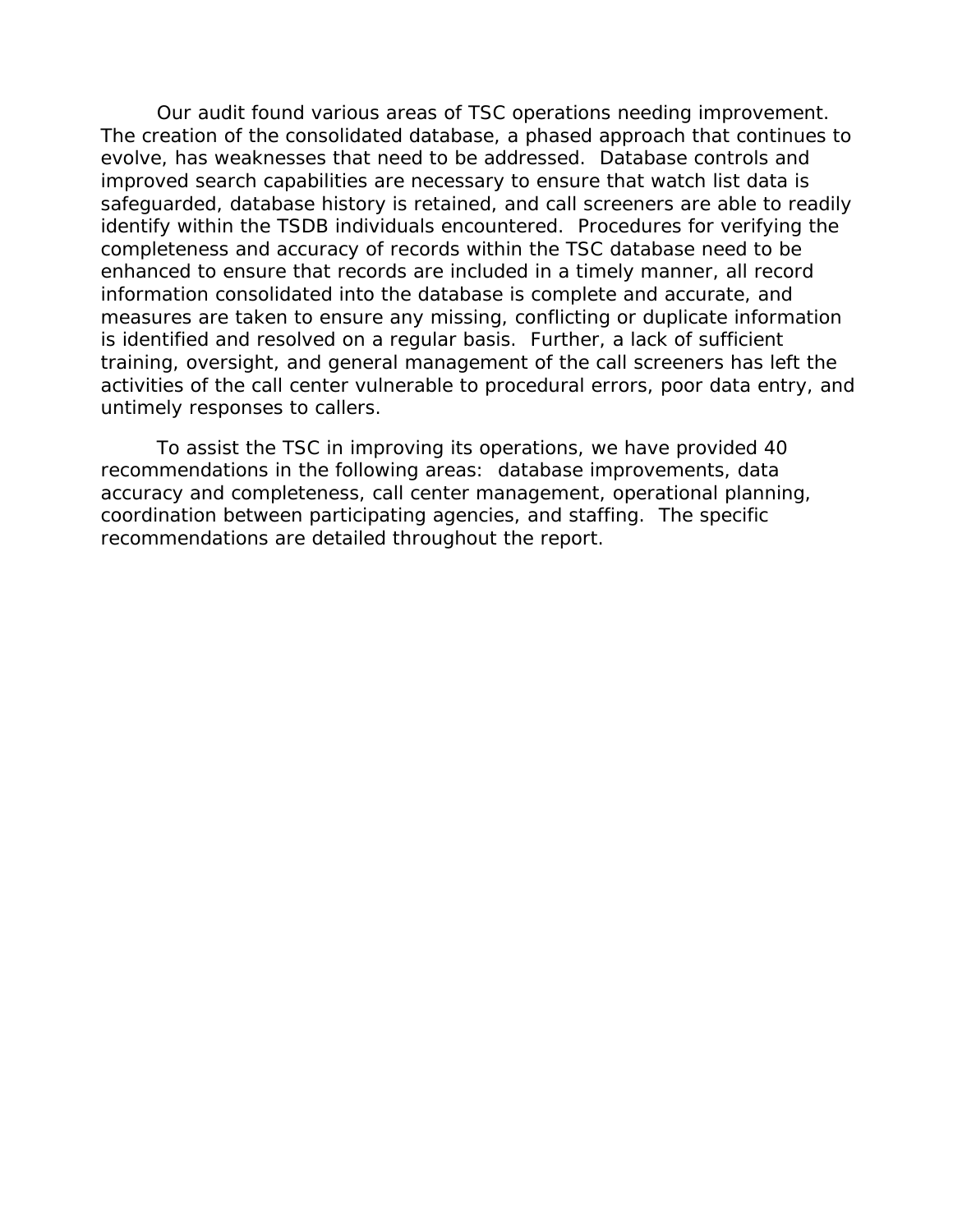# **TABLE OF CONTENTS**

| <b>CHAPTER 2: IDENTIFYING THE NEED FOR A SCREENING AGENCY 5</b> |  |
|-----------------------------------------------------------------|--|
| July 2002 National Strategy for Homeland Security  10           |  |
|                                                                 |  |
| ESTABLISHING THE MISSION, ROLE, AND FUNCTIONS OF THE TSC  12    |  |
|                                                                 |  |
| SCREENING PROCESS PRIOR TO THE CONSOLIDATED DATABASE 17         |  |
|                                                                 |  |
| ADVENT TSDB AND THE FUTURE OF THE CONSOLIDATED DATABASE 25      |  |
|                                                                 |  |
|                                                                 |  |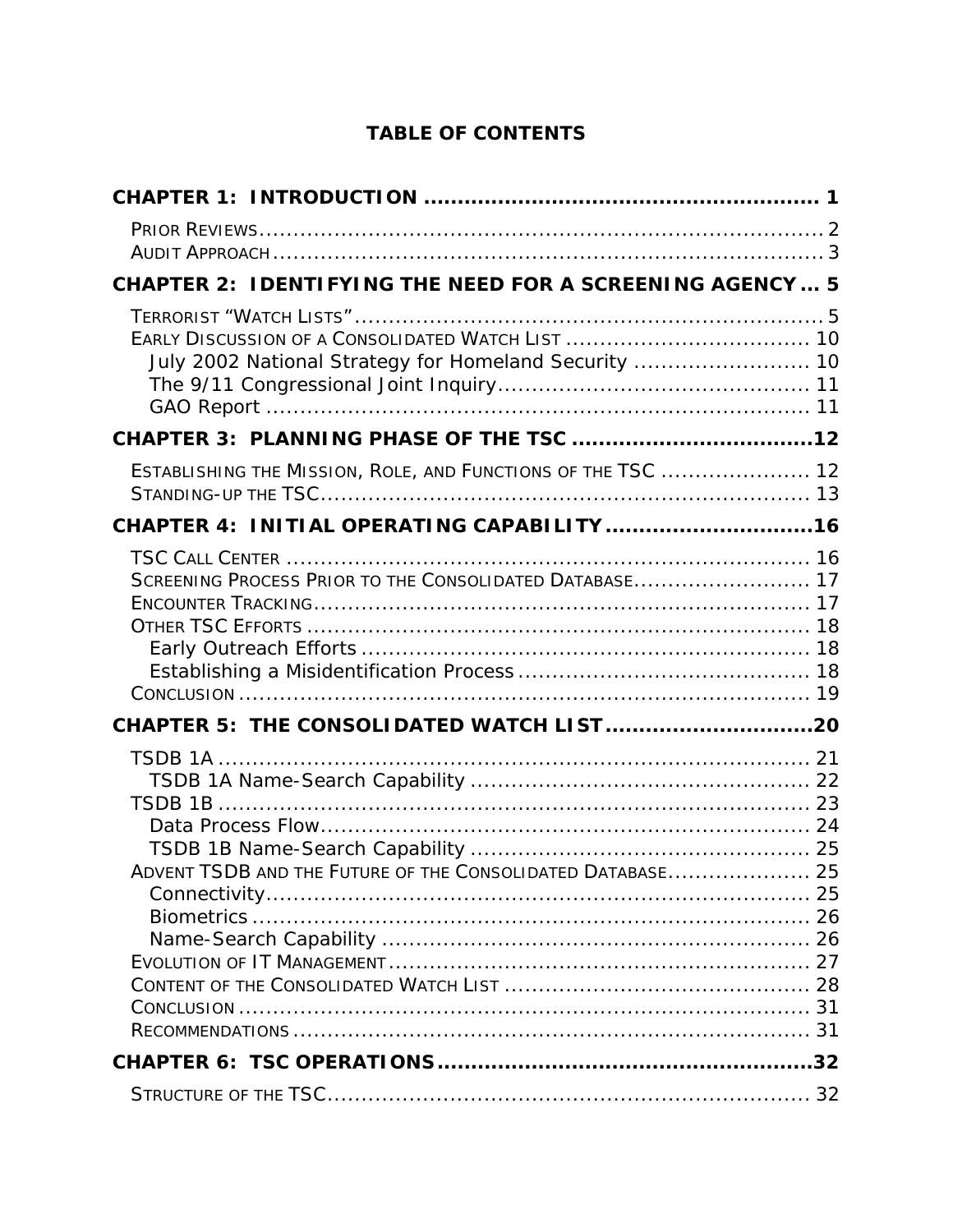| CHAPTER 7: DATABASE ACCURACY AND COMPLETENESS48  |  |
|--------------------------------------------------|--|
|                                                  |  |
|                                                  |  |
|                                                  |  |
|                                                  |  |
|                                                  |  |
|                                                  |  |
|                                                  |  |
|                                                  |  |
|                                                  |  |
|                                                  |  |
|                                                  |  |
|                                                  |  |
|                                                  |  |
|                                                  |  |
| CHAPTER 8: MANAGEMENT OF THE TSC CALL CENTER  68 |  |
|                                                  |  |
|                                                  |  |
|                                                  |  |
|                                                  |  |
|                                                  |  |
|                                                  |  |
|                                                  |  |
|                                                  |  |
|                                                  |  |
|                                                  |  |
|                                                  |  |
|                                                  |  |
|                                                  |  |
|                                                  |  |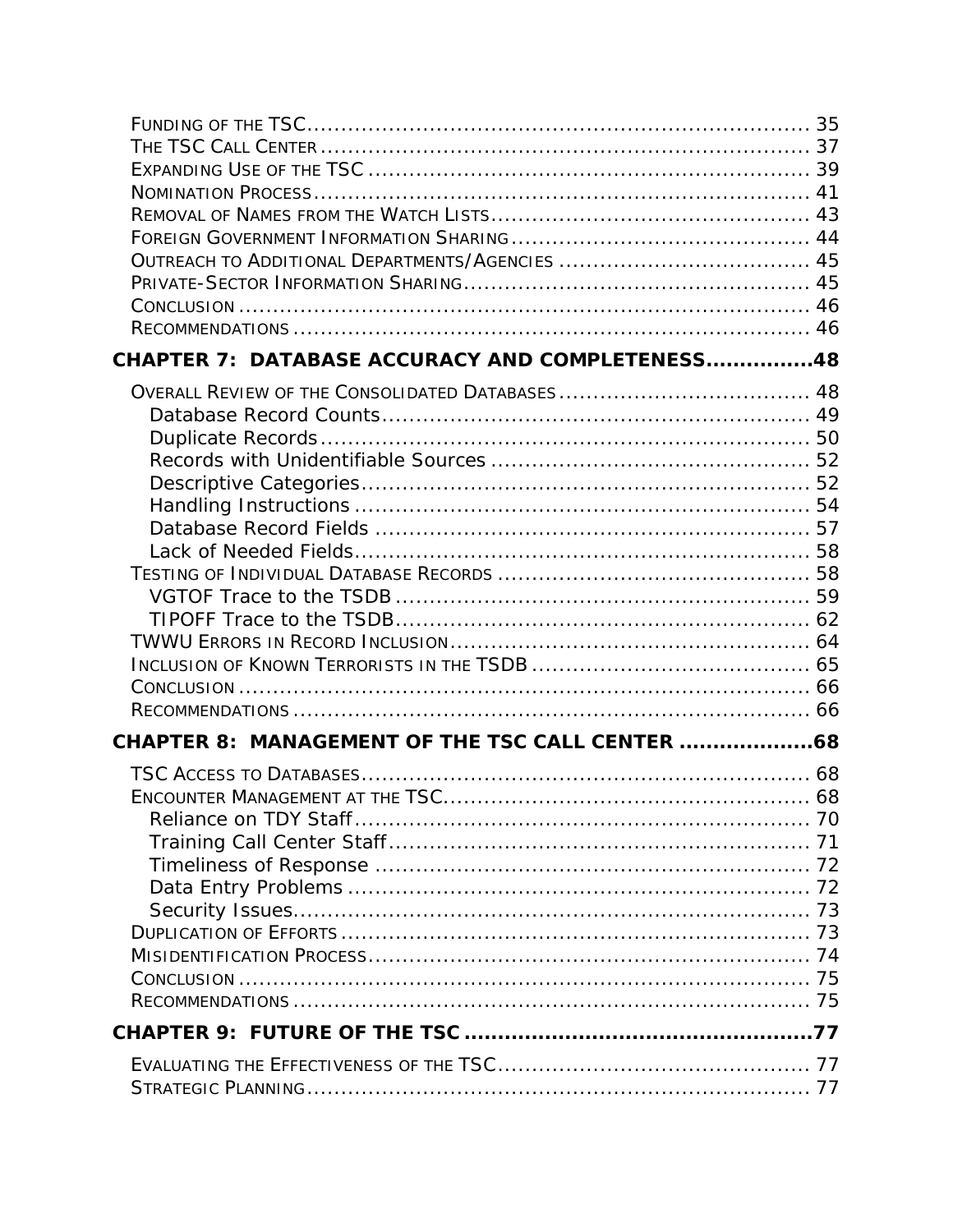| Continuity of Operations Plan/Emergency Action Plan for the TSC 78 |  |
|--------------------------------------------------------------------|--|
|                                                                    |  |
|                                                                    |  |
|                                                                    |  |
|                                                                    |  |
|                                                                    |  |
|                                                                    |  |
|                                                                    |  |
| STATEMENT ON COMPLIANCE WITH LAWS AND REGULATIONS84                |  |
| APPENDIX I - AUDIT OBJECTIVES, SCOPE, AND METHODOLOGY85            |  |
| APPENDIX II - ACRONYMS USED THROUGHOUT THE REPORT88                |  |
|                                                                    |  |
| APPENDIX IV - TERRORIST SCREENING CENTER RESPONSE 95               |  |
| APPENDIX V - OFFICE OF THE INSPECTOR GENERAL                       |  |
| <b>ANALYSIS AND SUMMARY OF ACTIONS</b>                             |  |
| <b>NECESSARY TO CLOSE REPORT  141</b>                              |  |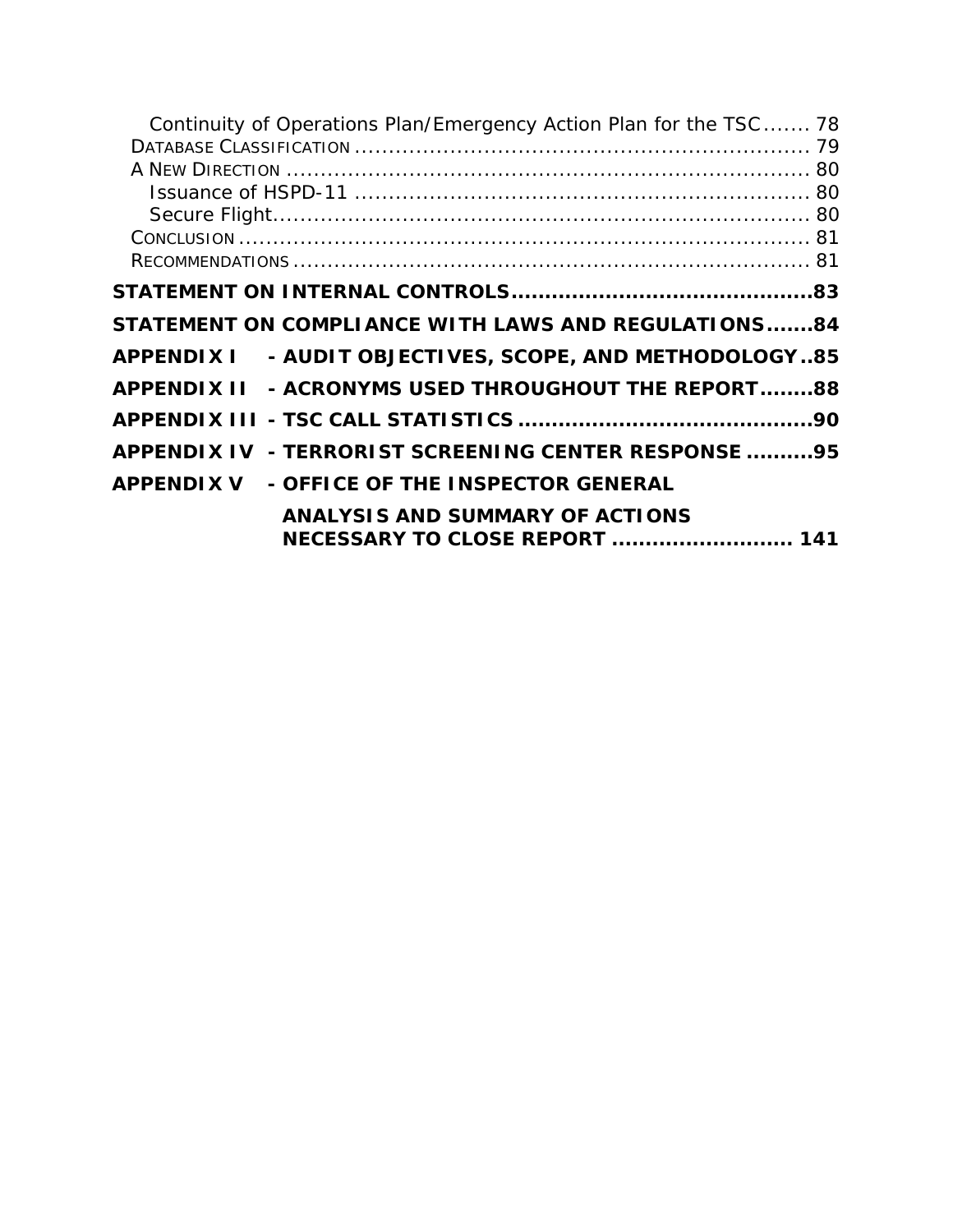# <span id="page-24-0"></span>**CHAPTER 1: Introduction**

 $\overline{a}$ 

Identifying suspected terrorists and keeping them out of the United States is an essential goal of the nation's counterterrorism efforts. However, soon after the terrorist attacks of September 11, 2001, it became apparent that federal agencies were using a variety of systems to track terrorist information. The federal government had no unified database of information to allow law enforcement agencies to undertake a comprehensive and timely check of databases when a suspected terrorist was screened or stopped.<sup>[18](#page-24-0)</sup> In reviewing the events surrounding September 11, the Joint Intelligence Committee Inquiry recommended the creation of a center to coordinate and integrate all terrorist-related watch list systems.<sup>[19](#page-24-0)</sup>

On September 16, 2003, the President signed Homeland Security Presidential Directive-6 (HSPD-6), requiring the Attorney General to establish an organization to "consolidate the Government's approach to terrorism screening and provide for the appropriate and lawful use of Terrorist Information in screening processes." Specifically, the organization was assigned responsibility for consolidating terrorist watch lists and providing 24-hour, 7-day a week operational support for terrorist screening by federal, state, local, territorial, tribal, and foreign governments, and private sector organizations across the country and around the world.

The resulting Terrorist Screening Center (TSC), a \$27 million organization with about 175 staff as of the end of FY 2004, is only one of several organizations established after the September 11 attacks in an attempt to protect the United States from terrorism. The following timeline reflects when these various organizations were created and the stated purpose for each.

19 *Report of the Joint Inquiry into the Terrorist Attacks of September 11, 2001 – by the House Permanent Select Committee on Intelligence and the Senate Select Committee on Intelligence* (December 2002).

 $18$  "Screening" refers to a process that includes, but is not limited to, government officials searching for available information on an individual in various databases. For example, a person may go through a screening process when: 1) applying for a visa at a U.S. Consulate office, 2) attempting to enter the United States through a port of entry, 3) being stopped by a local law enforcement officer for a traffic violation, or 4) attempting to travel on a commercial airline.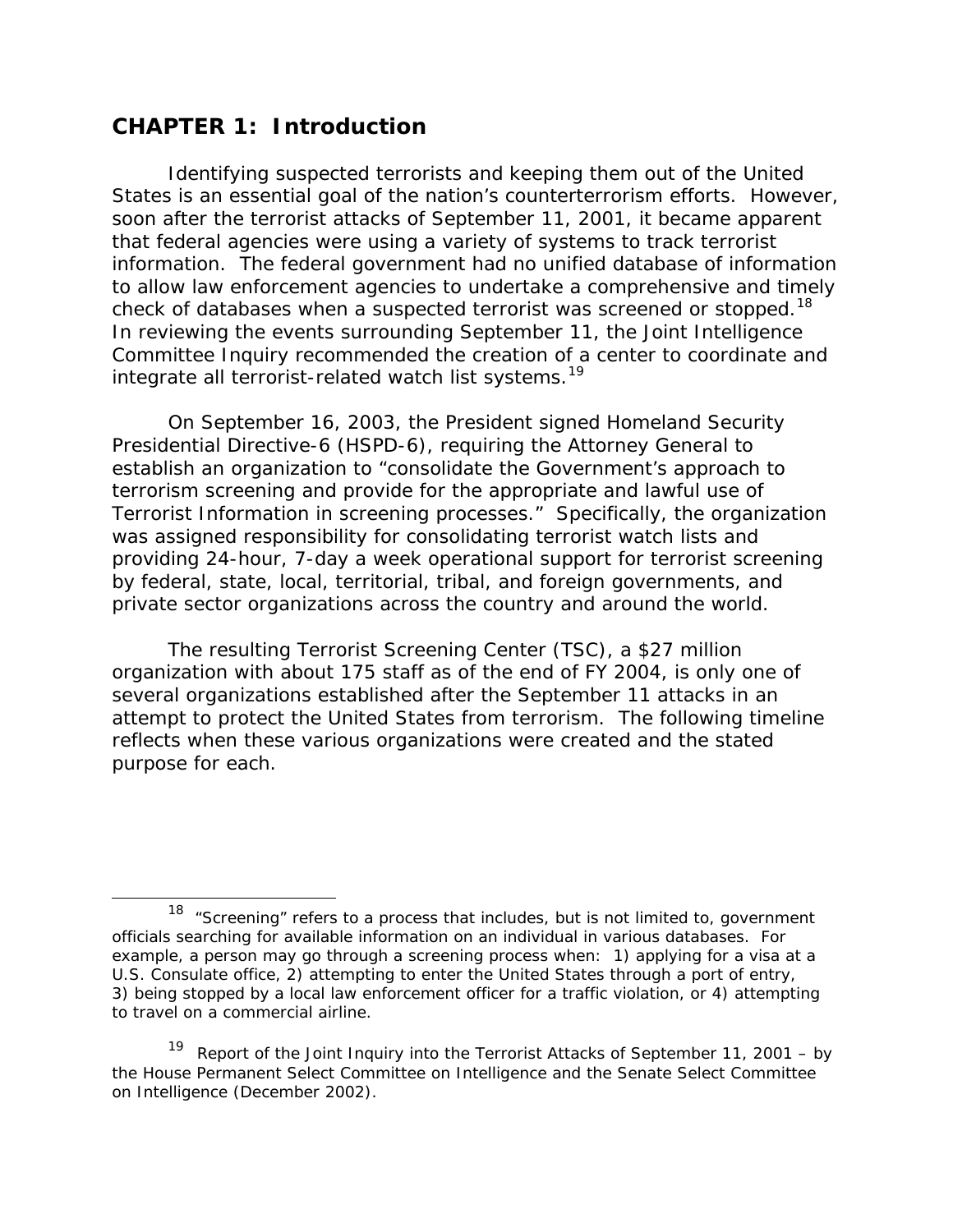<span id="page-25-0"></span>

| <b>ANTI-TERRORISM ORGANIZATIONS ESTABLISHED SINCE 9/11</b> |  |                                                                                               |      |  |      |                         |      |                            |                                                                                                                                                                                                                                                                                                                                                                                               |  |
|------------------------------------------------------------|--|-----------------------------------------------------------------------------------------------|------|--|------|-------------------------|------|----------------------------|-----------------------------------------------------------------------------------------------------------------------------------------------------------------------------------------------------------------------------------------------------------------------------------------------------------------------------------------------------------------------------------------------|--|
| 2001                                                       |  |                                                                                               | 2002 |  | 2003 |                         | 2004 |                            | 2005                                                                                                                                                                                                                                                                                                                                                                                          |  |
|                                                            |  | managing all domestic and international terrorism threats.                                    |      |  |      |                         |      |                            | September 11, 2001 - The Counterterrorism Watch (CT Watch) was established under its former title "Executive Watch" and is the<br>FBI's 24-hour global command center for terrorism prevention operations. CT Watch is the focal point within the FBI for gathering and                                                                                                                       |  |
|                                                            |  | individuals associated with, suspected of being engaged in, or supporting terrorist activity. |      |  |      |                         |      |                            | October 2001 - Foreign Terrorist Tracking Task Force (FTTTF) was established as a result of Homeland Security Presidential<br>Directive 2 (HSPD-2) for the purpose of coordinating programs to deny entry to, locate, track, and assist in the removal of                                                                                                                                     |  |
|                                                            |  |                                                                                               |      |  |      |                         |      |                            | November 10, 2001 - The National Targeting Center (NTC) was established by the Department of Justice in the Immigration and<br>Naturalization Service. Absorbed into the Department of Homeland Security in March 2003, the NTC provides around-the-clock<br>tactical targeting and analytical research in support of the anti-terrorism efforts of the Customs and Border Protection agency. |  |
|                                                            |  |                                                                                               |      |  |      | domestically or abroad. |      |                            | May 1, 2003 - The Terrorist Threat Integration Center (TTIC) was established to<br>enable full integration and analysis of terrorist threat-related information, collected                                                                                                                                                                                                                    |  |
|                                                            |  |                                                                                               |      |  |      | by the FBI.             |      |                            | September 16, 2003 - The Terrorist Screening Center (TSC) was<br>established in response to Homeland Security Presidential Directive 6<br>(HSPD-6). The organization is a joint effort among several agencies led                                                                                                                                                                             |  |
|                                                            |  |                                                                                               |      |  |      |                         |      | the TTIC were transferred. | August 27, 2004 - The National Counterterrorism<br>Center (NCTC) was established as a result of<br>Executive Order 13354, to which all functions of                                                                                                                                                                                                                                           |  |

Source: FBI and DHS websites, HSPD-2 and HSPD-6, NCTC Fact Sheet

#### **Prior Reviews**

 $\overline{a}$ 

 Two reviews conducted by the Government Accountability Office (GAO) and by the Department of Homeland Security Office of Inspector General (DHS OIG) relate directly to the work of the TSC.

The GAO review, issued on April 15, 2003, reported on the sharing of terrorist watch list information between federal, state, and local agencies. <sup>[20](#page-25-0)</sup> This report pre-dated the creation of the TSC and focused on the importance of sharing terrorist information within the intelligence community and the opportunities for consolidating this information. The GAO concluded that the existing watch lists of various federal agencies needed to be standardized and consolidated, and that the level of federal watch list information sharing was inconsistent with congressional and presidential direction. In its report, the GAO cited 12 watch lists maintained by 9 different agencies that it said were in need of consolidation. These watch lists, the information they contain, who accesses them, and how they are utilized are discussed in detail in Chapter 2.

<sup>20</sup> *Information Technology: Terrorist Watch Lists Should Be Consolidated to Promote Better Integration and Sharing*, Government Accountability Office (GAO-03-322, April 2003).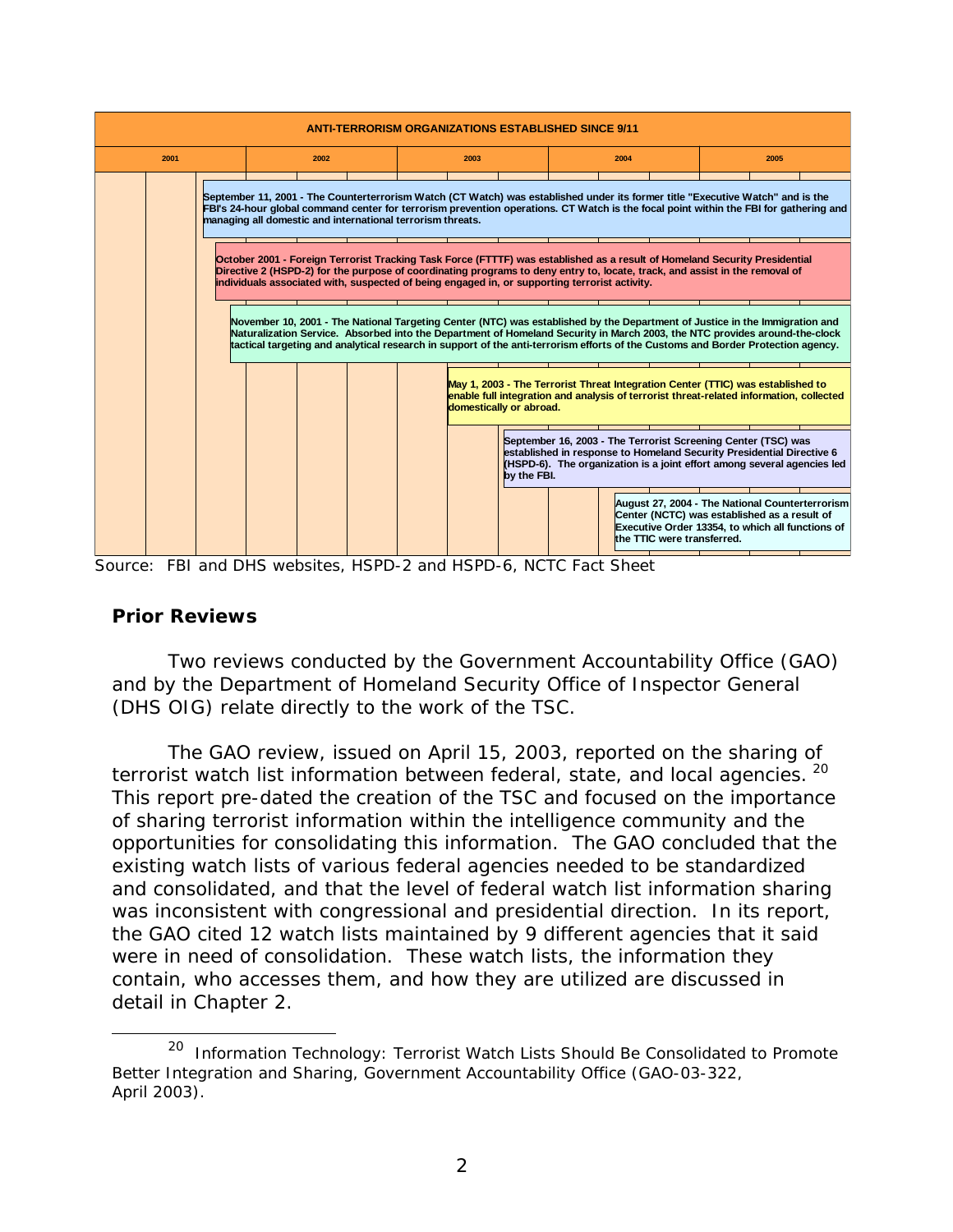<span id="page-26-0"></span>The DHS OIG review focused on the DHS's role in the terrorist watch list consolidation efforts. $21$  This report, issued in August 2004, criticized the DHS for not coordinating the consolidation of terrorist watch lists. It opined that DHS oversight and coordination of the overall consolidation efforts could help correct "ad hoc" management of terrorist watch list consolidation. DHS management responded to the OIG report by stating that, because it was just formed, the DHS was not in a position to manage the watch list consolidation effort at the time that HSPD-6 was drafted. The DHS noted that when the TSC was begun, the DHS was less than a year old and was still addressing significant staffing and resource challenges. DHS management noted that the President in HSPD-6 gave authority to the Attorney General to establish an organization for consolidating the government's approach to terrorism screening. The DHS response to the report further stated that the Secretary of Homeland Security and the Under Secretary for Information Analysis and Infrastructure Protection were working diligently to support the Attorney General's efforts, as outlined in HSPD-6.

#### **Audit Approach**

 $\overline{a}$ 

The purpose of this audit was to determine whether the TSC: 1) has implemented a viable strategy for accomplishing its mission; 2) is effectively coordinating with participating agencies; and 3) is appropriately managing the terrorist-related information to ensure that a complete, accurate, and current watch list is developed and maintained.

To accomplish our first objective, we examined the TSC's strategic planning outline, management correspondence, applicable legislation, directives, and executed agreements, as well as additional supporting documentation. We reviewed these documents to ensure that we had a thorough knowledge of the creation, vision, mission, establishment, maintenance, and future planning of the TSC. In addition, we conducted numerous interviews with TSC managers and staff members, as well as officials from outside the TSC.

We pursued our second objective by interviewing participating agency representatives and touring facilities to ensure we obtained a detailed understanding of the working relationships, assistance provided, and communication flow during the terrorist screening process.

<sup>21</sup> *DHS Challenges in Consolidating Terrorist Watch List Information,* Department of Homeland Security, Office of Inspector General (OIG-04-31, August 2004).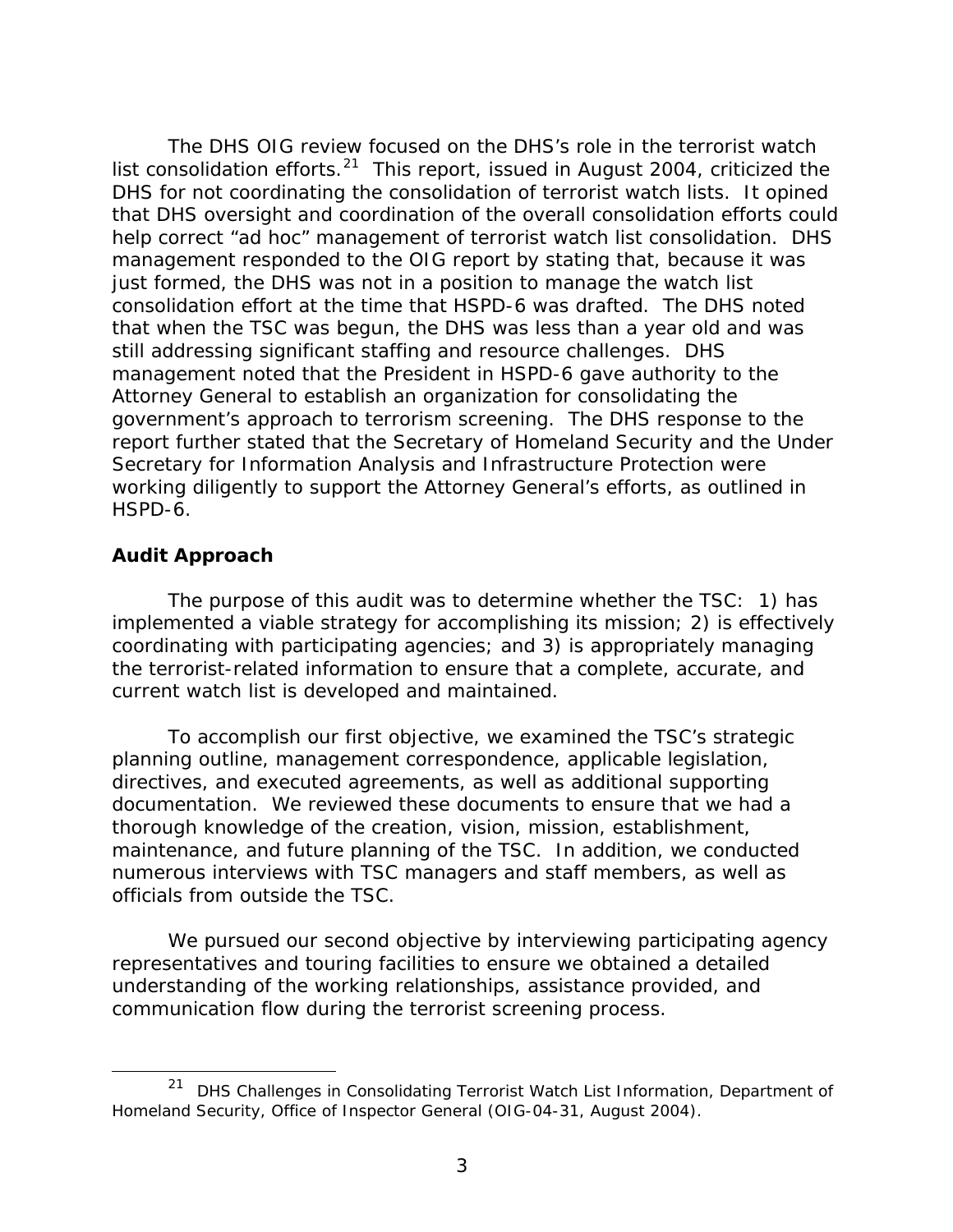To fulfill our third objective, we performed testing of the databases maintained by the TSC, including the consolidated watch list. We also reviewed the primary source systems of terrorist-related information. Additionally, we met with officials in various FBI units regarding the role they play in nominating individuals to the consolidated watch list, and we analyzed the paper trail for the inclusion of individuals in the database. Detailed information regarding our audit objectives, scope, and methodology is contained in Appendix I.

 In Chapter 2 of the report, we provide background on the terrorist information that existed in watch lists or databases maintained by various agencies, as well as how terrorist screening was performed by these agencies, prior to the establishment of the TSC. This chapter also contains information on the events that led up to the President's mandate in September 2003 to create the TSC. In Chapter 3, we discuss the planning phase of the TSC, including the organization's mission, role, and functions; the efforts made to stand up the organization; and the coordination among various participating agencies.

 Chapter 4 contains a description of the TSC's initial operating capability along with details on how the organization functioned during its earliest days. The TSC's efforts to create a consolidated watch list database are detailed in Chapter 5, and a description of the TSC's current structure, activities, and operations is contained in Chapter 6. The results of our testing of the accuracy and completeness of the consolidated watch list are contained in Chapter 7.

In Chapter 8, we examine the activity within the nerve center of the TSC – its screening of the increasing number of inquiries from law enforcement personnel who encounter individuals whose identifying information is included in the consolidated watch list. Chapter 9 contains information on future challenges for the TSC, including the need to develop a strategic plan to guide the organization.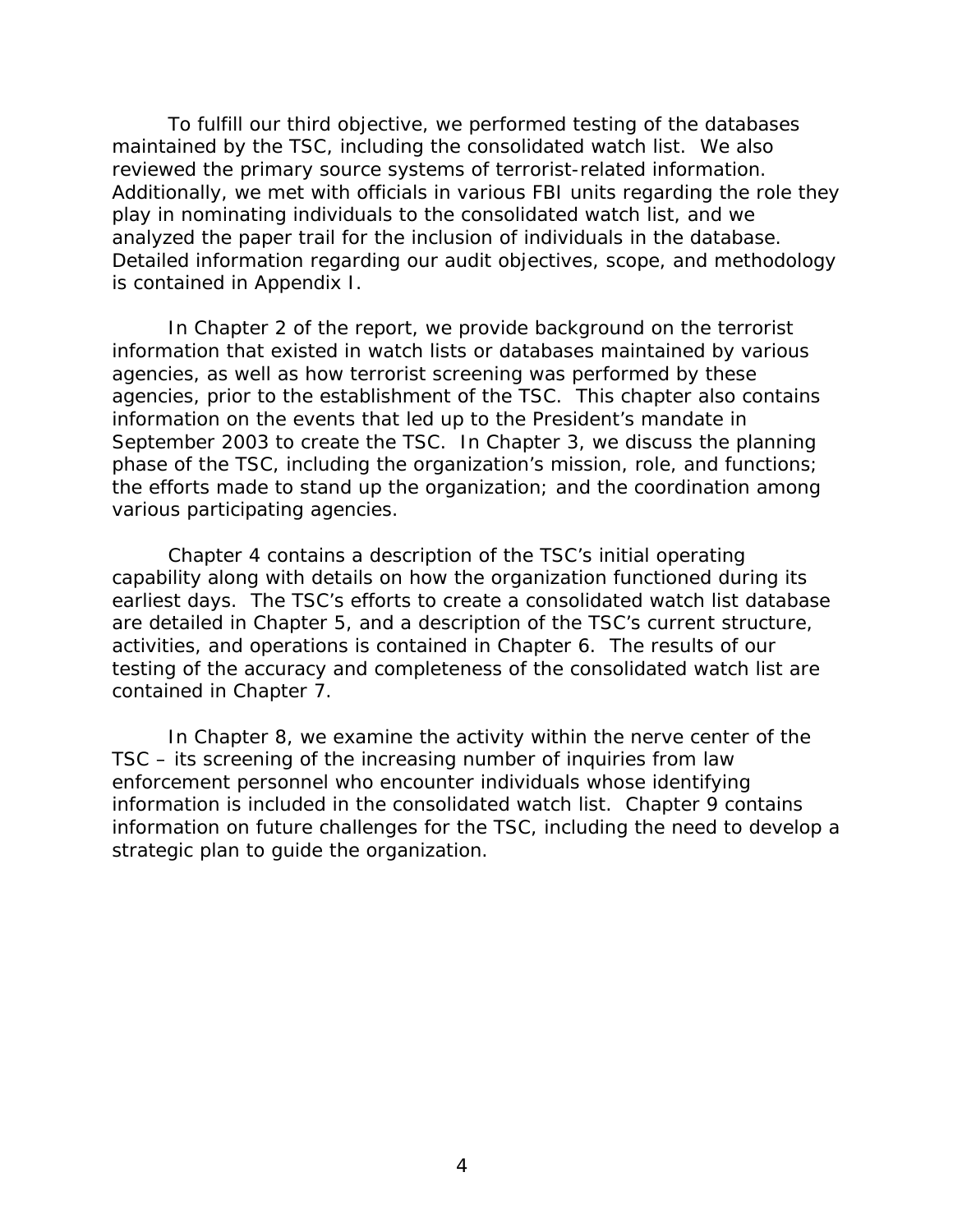# <span id="page-28-0"></span>**CHAPTER 2: Identifying the Need for a Screening Agency**

 After the terrorist attacks of September 11, 2001, the federal government reorganized its approach to homeland security and intelligence operations. Prior to September 11, the federal government was using information from multiple databases to attempt to preclude suspected terrorists from obtaining visas or entering the United States illegally and for tracking terrorists within the country. After the September 11 attacks, the President, Congress, and others recognized the problems with such fragmentation and called for the creation of an organization to unify the government's screening efforts.

## **Terrorist "Watch Lists"**

 $\overline{a}$ 

The GAO report mentioned in Chapter 1 identified 12 separate "watch lists" used by the government in various screening venues.<sup>[22](#page-28-0)</sup> According to the GAO report, each of these watch lists was developed in response to the individual agencies' mission as well as its respective legal, cultural, and information technology systems. The GAO found that these separate watch lists contributed to a decentralized and nonstandard effort in the U.S. border security mission.

Further, the GAO reported that many of the lists included redundant, but not identical, data. In addition, policies and procedures governing how the information was shared varied greatly among the federal agencies. Much of the information maintained by the federal agencies was not shared with state and local law enforcement agencies.

The following are summary descriptions for the 12 systems identified by the GAO.

• TIPOFF System – Beginning in 1987, the Department of State's Bureau of Intelligence and Research began keeping watch list (lookout) records on known and suspected international terrorists in its "TIPOFF" system. The Department of State obtained information for lookout records from intelligence community terrorism-related reports, Visa Viper cables generated by consular officers stationed abroad, law

 $22$  Not all of the databases identified by the GAO are considered to be true "watch lists" by the TSC. Some are databases of information on people of investigative interest (for example, a person in the Warrant Information Network may be an individual with an existing warrant who may have a terrorism nexus).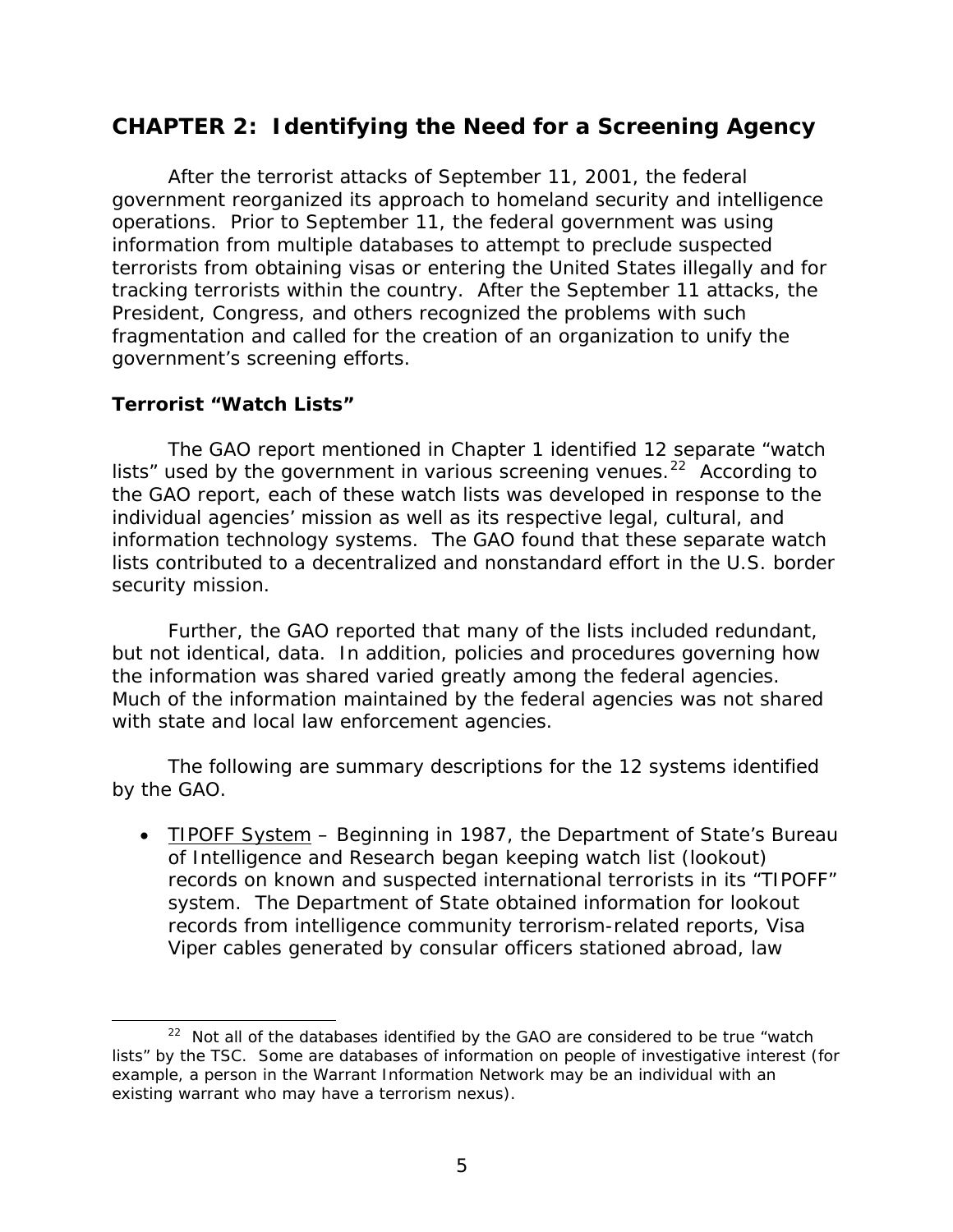<span id="page-29-0"></span>enforcement agencies, and other sources. $23$  This information was stored in the classified TIPOFF system. To operate as a watch list, declassified TIPOFF records were exported to databases used by the State Department's Bureau of Consular Affairs as well as systems accessed by border patrol and immigration agents.

In September 2003, the new Terrorist Threat Integration Center (TTIC) assumed the responsibility for establishing and maintaining a single repository for international terrorist information. As a result, the State Department transferred the TIPOFF system to TTIC as a foundation for the new system. $24$ 

NCTC plans to replace TIPOFF with a new database – the Terrorist Identities Datamart Environment (TIDE), which is expected to come on line in mid-2005. According to officials at NCTC, TIDE incorporates analysis with the "watch list" component of the TIPOFF database to create a system capable of utilizing watch list data to make analytical associations that identify terrorist threats.

• Violent Gang and Terrorist Organizations File – The FBI's Violent Gang and Terrorist Organizations File (VGTOF), created in October 1995 to track individuals associated with gangs and terrorist organizations, is a component of the National Crime Information Center (NCIC).<sup>[25](#page-29-0)</sup> Each record within the file is identified as either a gang or a terrorist record. The universe of terrorist records in the NCIC/VGTOF file represents

 $\overline{a}$ 

 $23$  The Visa Viper program is a State Department initiative created after the World Trade Center Bombing in 1993, when the State Department realized that hundreds of cables discussing terrorists had been initiated, but did not necessarily direct an individual to be watch listed. As a result, the Visa Viper program required Consular Affairs posts and other participating agencies to coordinate the submission of cables providing this specific direction on known or suspected terrorists. The program is congressionally mandated, and reports on program activities must be submitted to Congress on a monthly basis.

 $24$  The TTIC was established on May 1, 2003, to develop comprehensive threat assessments through the integration and analysis of terrorist information collected domestically and abroad by the U.S. government. On August 27, 2004, the President signed an Executive Order establishing the National Counterterrorism Center (NCTC) to which all functions and activities of the TTIC were transferred. Regardless of the time period being discussed, all future references to this organization in our report will use the acronym NCTC.

 $25$  NCIC is a nationwide information system maintained by the FBI that provides the criminal justice community with immediate access to information on various law enforcement data, such as criminal history records and missing persons. The FBI's Criminal Justice Information Services Division (CJIS), is responsible for managing the NCIC database.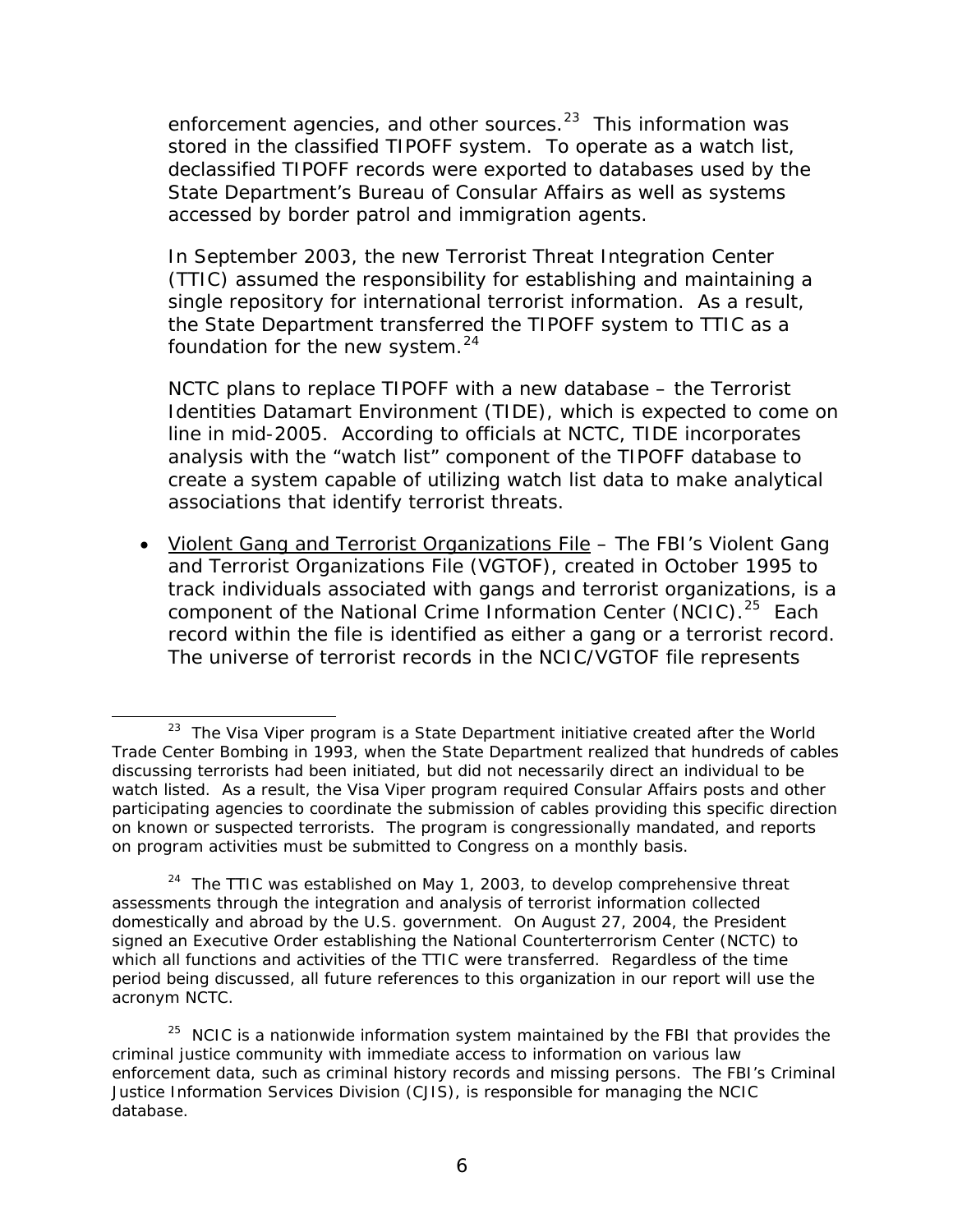<span id="page-30-0"></span>individuals of interest to law enforcement due to suspected or known ties to international or domestic terrorism.

• Interagency Border Inspection System – The Interagency Border Inspection System (IBIS) resides on the DHS's Treasury Enforcement Communications System, or TECS, a large computerized information system containing more than a billion records in 700 tables, designed to identify individuals, businesses, and vehicles suspected of or involved in violation of federal law. TECS is also a communications system permitting message transmittal between law enforcement offices and other federal, state, and local law enforcement agencies. The database provides access to the FBI's NCIC and the National Law Enforcement Telecommunications System (NLETS).<sup>[26](#page-30-0)</sup> The TECS database serves as the principal information system supporting border management and the law enforcement mission of the DHS's U.S. Customs and Border Protection (CBP) and other federal law enforcement agencies.

CBP personnel located at air, land, and sea ports of entry, as well as law enforcement and regulatory personnel from more than 20 other federal agencies or bureaus, can access IBIS. The IBIS system is used to expedite the clearance process at ports of entry and to keep track of information on suspect individuals, businesses, vehicles, aircraft, and vessels. Therefore, IBIS is considered a watch listing system.

• National Automated Immigration Lookout System - The National Automated Immigration Lookout System (NAILS) was a database created by the former Immigration and Naturalization Service (INS). It contained biographical and case data for aliens who may be inadmissible to the United States or were being sought by officials for other reasons related to immigration and law enforcement. Included in this information were lookouts for individuals associated with terrorism, representing a watch list of individuals that posed a threat to national security.

Like IBIS, the NAILS database was housed with the TECS system, and the records of each of these systems interfaced with each other. The NAILS database was absorbed into other DHS systems in January 2005.

• Consular Lookout and Support System – The Consular Lookout and Support System (CLASS) is the State Department's tool for vetting foreign individuals applying for visas to the United States. Maintained by the Bureau of Consular Affairs, the CLASS visa database provides

l <sup>26</sup> NLETS provides direct access to information from state motor vehicle departments.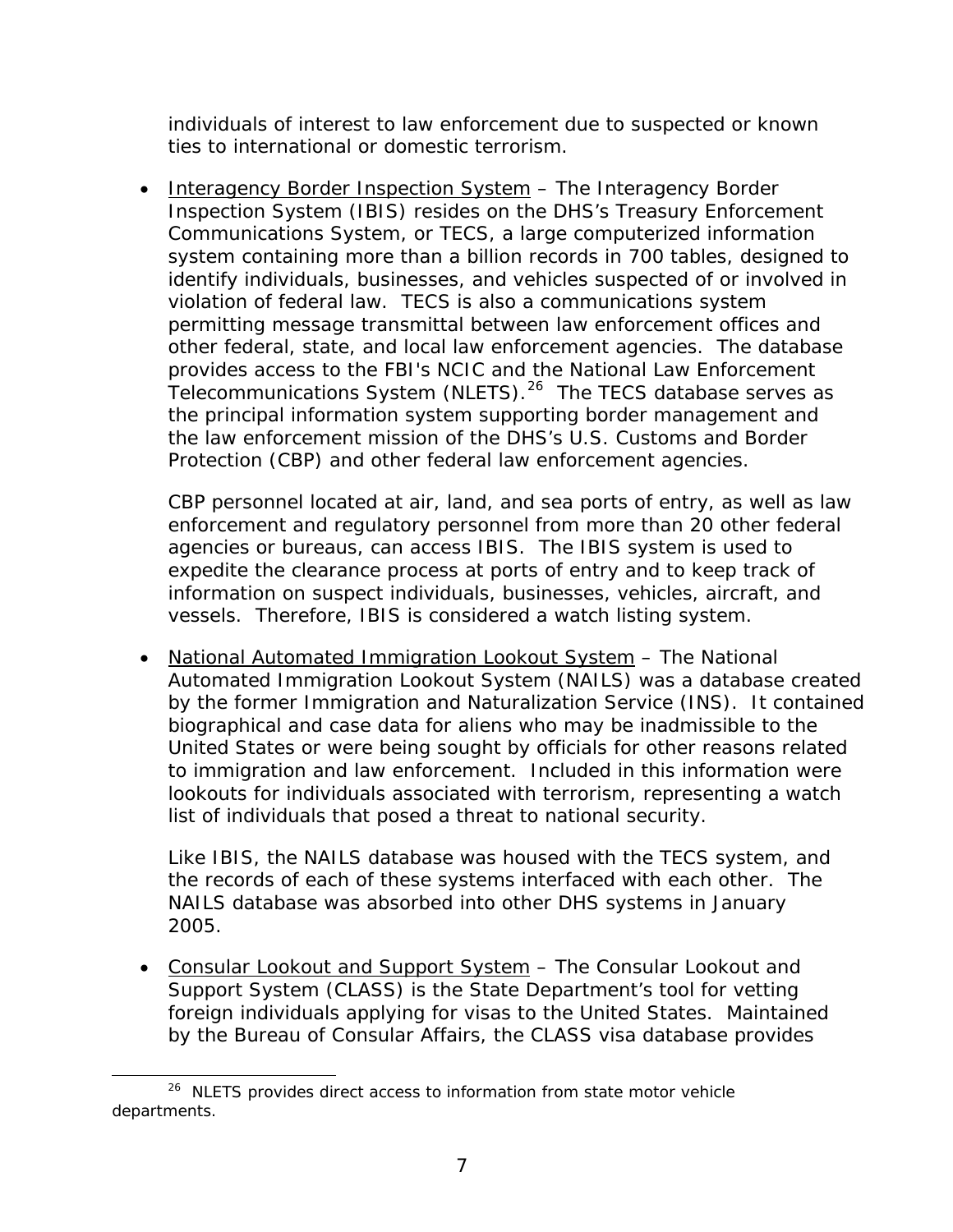<span id="page-31-0"></span>information on aliens that is used in the determination of whether visa issuance is appropriate. This database receives information from TIPOFF on individuals associated with or suspected of terrorism and acts as a watch list during the visa issuance process and other processes involving name-checks at State Department Consular Affairs posts throughout the world.

- No-Fly and Selectee Lists The Transportation Security Administration's (TSA) No-Fly list includes names of individuals that are to be denied transport on commercial flights because they are deemed a threat to civil aviation. The TSA Selectee list includes names of individuals whom air carriers are required to "select" for additional screening prior to permitting them to board an aircraft. Known or suspected terrorists can be submitted for inclusion to either list by an FBI case agent or an NCTC analyst. The lists are disseminated to airlines on a daily basis to be used as a watch list for comparison against passenger manifests for all flights that enter or depart U.S. airspace.
- Integrated Automated Fingerprint Identification System Maintained by the FBI and operational in July 1999, the Integrated Automated Fingerprint Identification System (IAFIS) is a national fingerprint and criminal history system that provides automated fingerprint and latent search capabilities, electronic image storage, and electronic exchange of fingerprints and responses. According to the FBI, IAFIS is the largest biometric database in the world, containing fingerprints and the corresponding criminal history for more than 47 million subjects.<sup>[27](#page-31-0)</sup>

The database includes terrorism-related names and fingerprints and therefore is a watch list of sorts; however, individuals included in this database should also be included in primary watch lists such as TIPOFF or VGTOF. IAFIS supports other watch lists by making additional biometric identifying information such as fingerprints available.

• Automated Biometrics Identification System – Initially established by the former INS in 1989, the Automated Biometrics Identification System, or IDENT, contains biometric data including fingerprints and photographs used to identify and track illegal aliens who are apprehended trying to enter the United States. The system is also used to identify apprehended aliens suspected of criminal activity such as alien smuggling, aliens subject to removal for conviction of aggravated felonies, and aliens who have been previously deported. On

 $\overline{a}$ 

 $27$  Biometrics are discussed in additional detail in Chapter 4.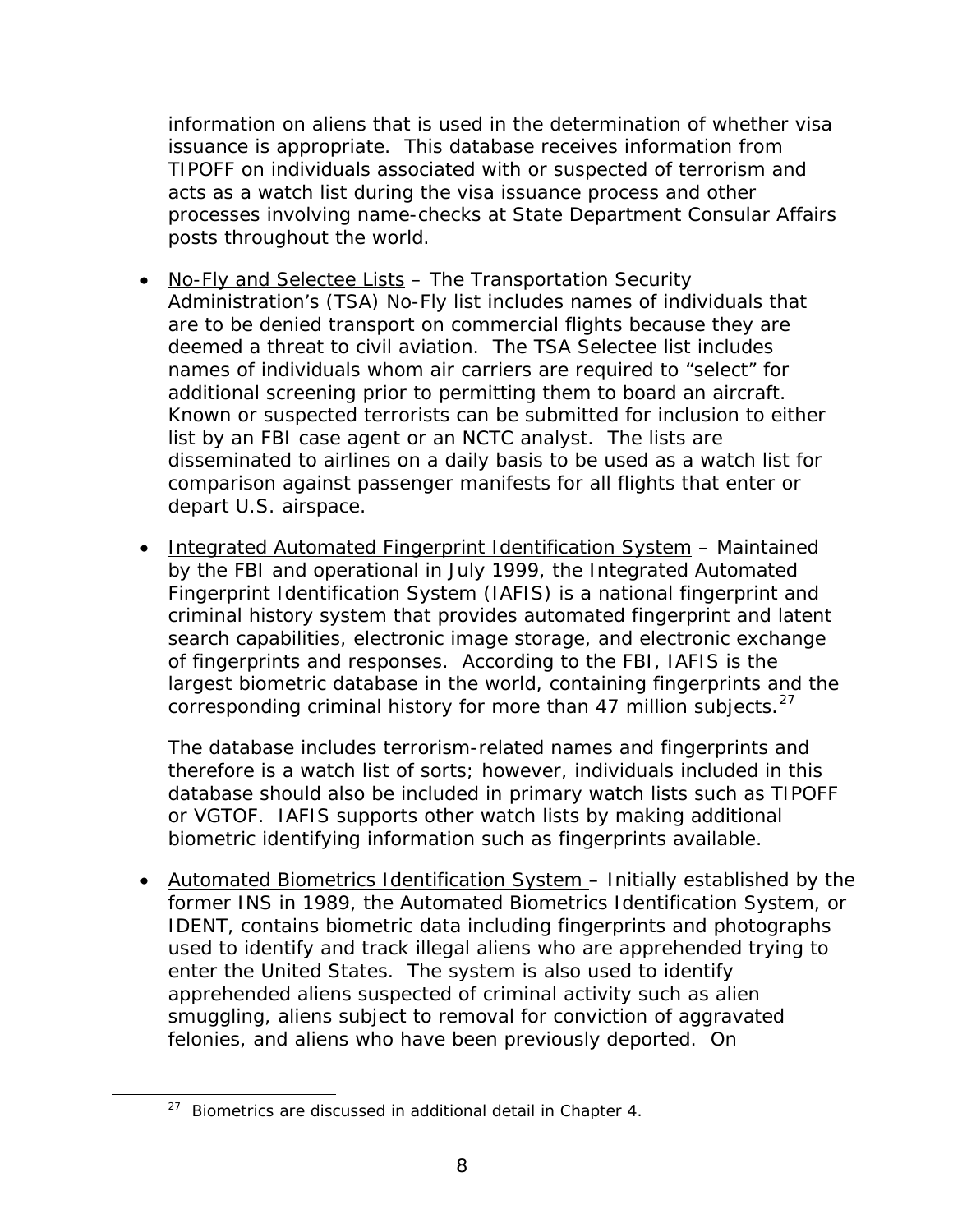<span id="page-32-0"></span>March 1, 2003, the INS and responsibility for IDENT were transferred to the DHS.

• Warrant Information Network – The United States Marshals Service maintains a Warrant Information Network that contains information on all persons with existing federal warrants.

The TSC does not consider the information contained within this list to be a terrorist watch list. This information is maintained for the purpose of readily identifying all wanted persons and persons with existing warrants. While used as a source of additional data for terrorist screening, this list provides no independent terrorist watch list function.

• The Department of Defense Top Ten Fugitives (Air Force) – The Defense Department's Fugitive Recovery Program, run by the Air Force Office of Special Investigations, was formally implemented in 1997 to concentrate the Air Force's efforts in retrieving Air Force fugitives.

Although the TSC has the capability to use this information as an additional source for terrorist screening, this list provides no independent terrorist watch list function. Therefore, the TSC does not consider this list to be a watch list.

• Interpol Terrorism Watch List - In 2002, Interpol established the Interpol Terrorism Watch List, which is available by secure access to Interpol offices and authorized police agencies in its member countries.[28](#page-32-0) According to the FBI, the list contained approximately 100 names as of June 2004 and all of the individuals were accounted for on a primary watch list, such as VGTOF or TIPOFF.

While the GAO reported that 9 different federal agencies maintained 12 different lists of terrorist information, as noted above, several are not considered by the TSC to be true watch lists. According to the TSC, the primary watch listing systems were: TIPOFF, NCIC/VGTOF, TECS (and its sub-systems of IBIS and NAILS), CLASS, and the No Fly and Selectee Lists.

 $\overline{a}$  $28$  The stated mission of Interpol is to provide essential services for the international law enforcement community to optimize the effort to combat crime. The three core services that it provides are: 1) a global police communication system, 2) a range of criminal databases and analytical services, and 3) support for police operations throughout the world. The National Central Bureau of Interpol within the DOJ coordinates with the international organization on behalf of the U.S. government.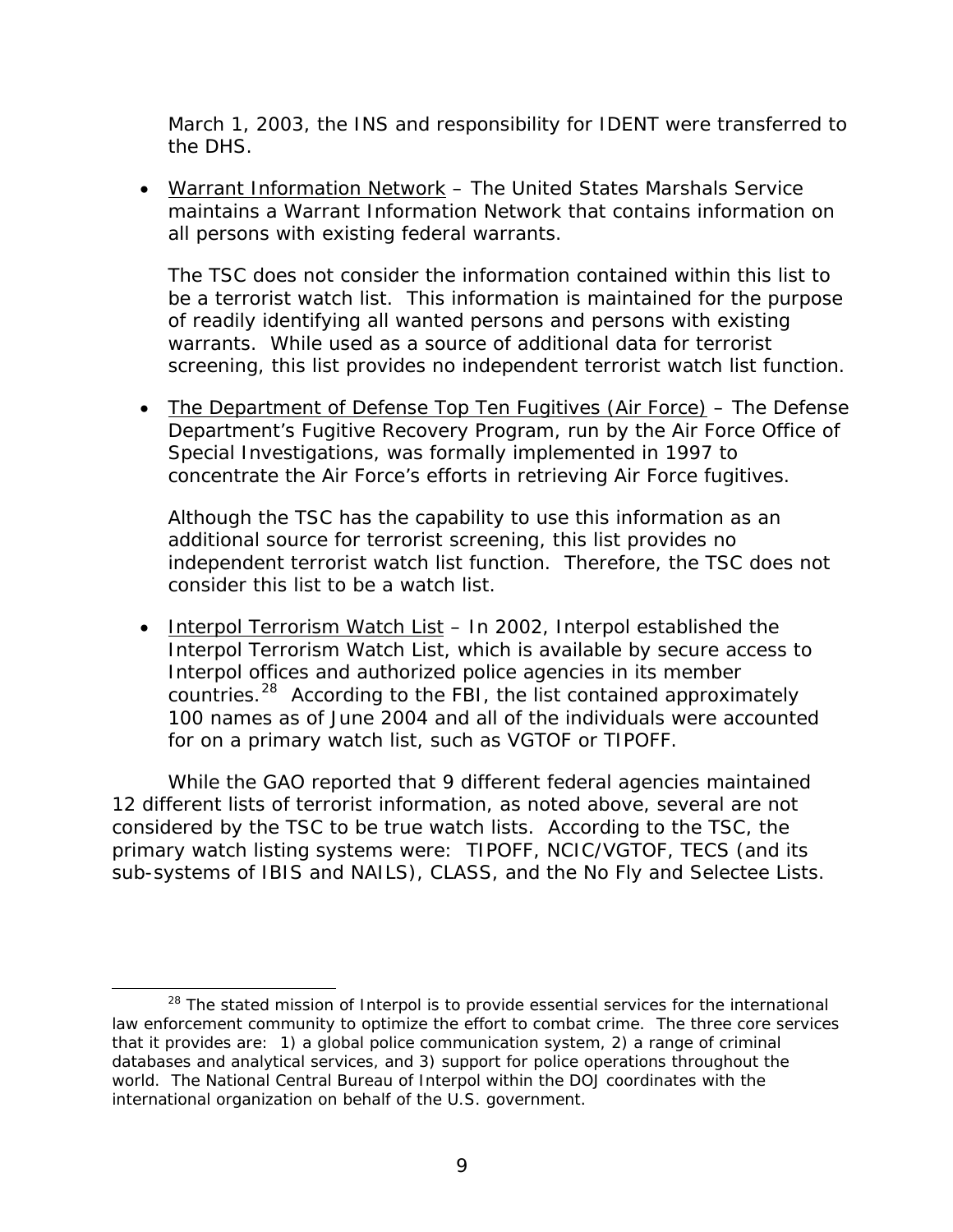## <span id="page-33-0"></span>**Early Discussion of a Consolidated Watch List**

The push for a consolidated watch list began after the September 11 attacks. The President's National Strategy for Homeland Security and Congress' inquiry into the September 11, 2001, terrorist attacks both discussed the concept of a consolidated terrorist watch list.

#### July 2002 National Strategy for Homeland Security

In July 2002, the President issued the National Strategy for Homeland Security, which was designed to create a "comprehensive plan for using America's talents and resources to enhance our protection and reduce our vulnerability to terrorist attacks."<sup>[29](#page-33-0)</sup> This strategy emphasized that no one agency or computer network at the time integrated all available homeland security information. Rather, the information was contained within several federal, state, and local systems, much of which was redundant or supplemental to other watch list data. Terrorist data contained in one database was unlikely to be systematically shared with all levels of government that needed the information. For example, the President's strategy highlighted the importance of consolidating this information to avoid potential errors that could result from agents on the borders and at consular posts not checking information against consistent watch lists. Specifically, the President's strategy stated that "It is crucial to link the vast amounts of knowledge resident within each agency at all levels of government."

 The President's strategy identified two primary barriers to an efficient government-wide information system. The first involved the lack of coordination between agencies when acquiring new information technology systems. The strategy stated that while hundreds of new systems were purchased, they were designed to address specific agency needs alone without considering database compatibility among federal, state, and local agencies. This method of networking was described by the President's strategy as an obstruction to efficient collaboration. The second issue involved the cultural differences between agencies and the resulting barriers that prevent their distinct information from being integrated with that of other agencies.

 The President's strategy called for the FBI to create a consolidated terrorism watch list that "includes information from a variety of sources and will be fully accessible to all law enforcement officers and the intelligence community." This consolidated watch list would "serve as a central access point for information about individuals of investigative interest," avoiding the

 $\overline{a}$ 

<sup>29</sup> Office of Homeland Security, National Strategy for Homeland Security (July 2002).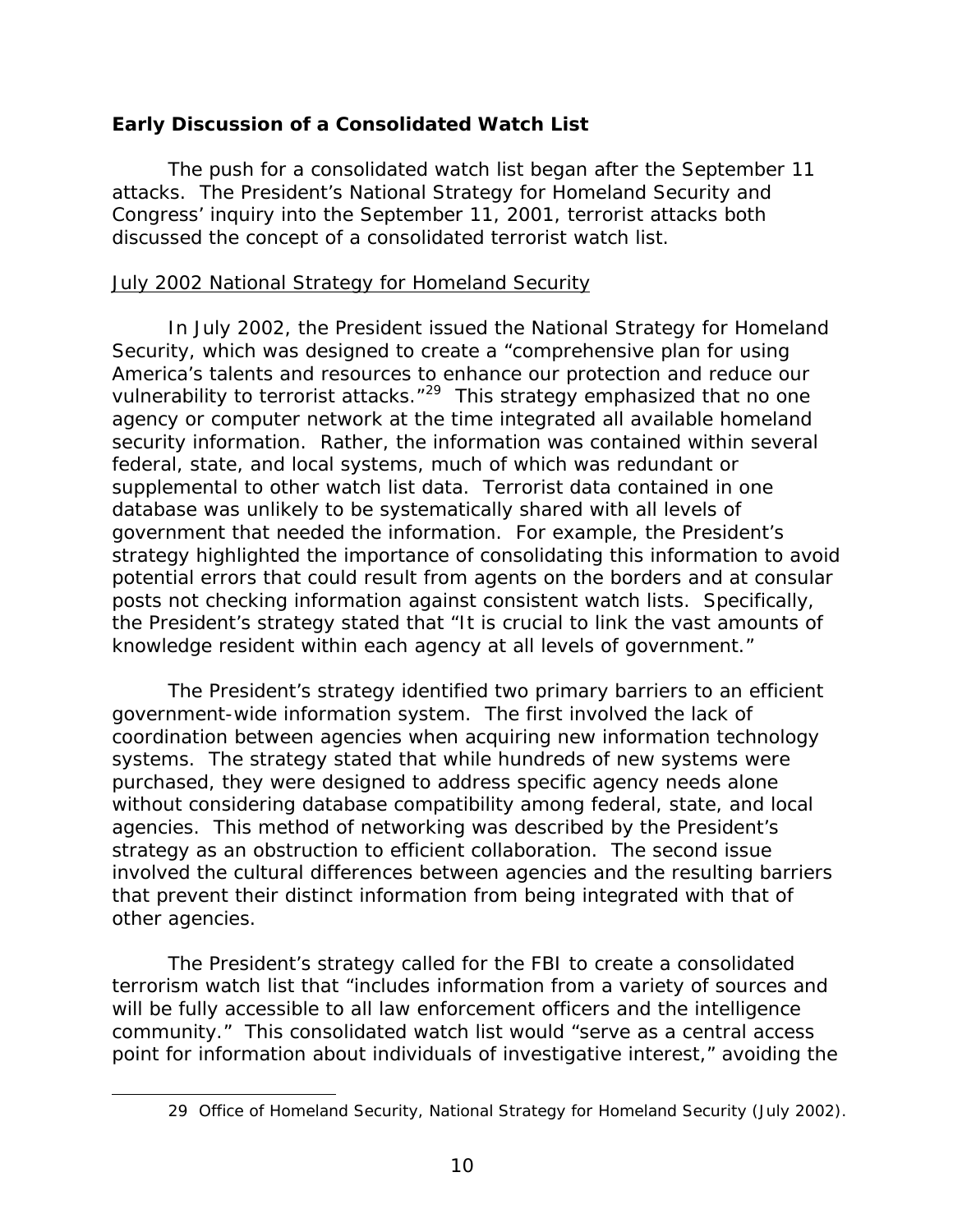<span id="page-34-0"></span>uncoordinated and ad hoc approach that agencies were taking to minimize terrorist threats within the United States.

#### The 9/11 Congressional Joint Inquiry

In its review, the 9/11 Congressional Joint Inquiry Committee reported in December 2002 that the U.S. government was not adequately collecting and integrating terrorism-related information from all domestic and foreign sources or appropriately sharing this information among the intelligence and law enforcement communities. The Committee also noted that the intelligence agencies created unclassified products to provide guidance to groups such as private companies, state and local governments, and the public. As a result, the Committee recommended that the U.S. government create a national watch list center to facilitate the development and use of new technologies to help ensure that information about known or suspected terrorists was appropriately collected, declassified, and shared.

#### GAO Report

As noted in Chapter 1, the GAO examined the federal government's watch list efforts and issued its report in April 2003. Although the GAO did not explicitly recommend that all 12 systems that it identified be consolidated, it reported that there was a need to consider some sort of consolidation effort of terrorism-related information.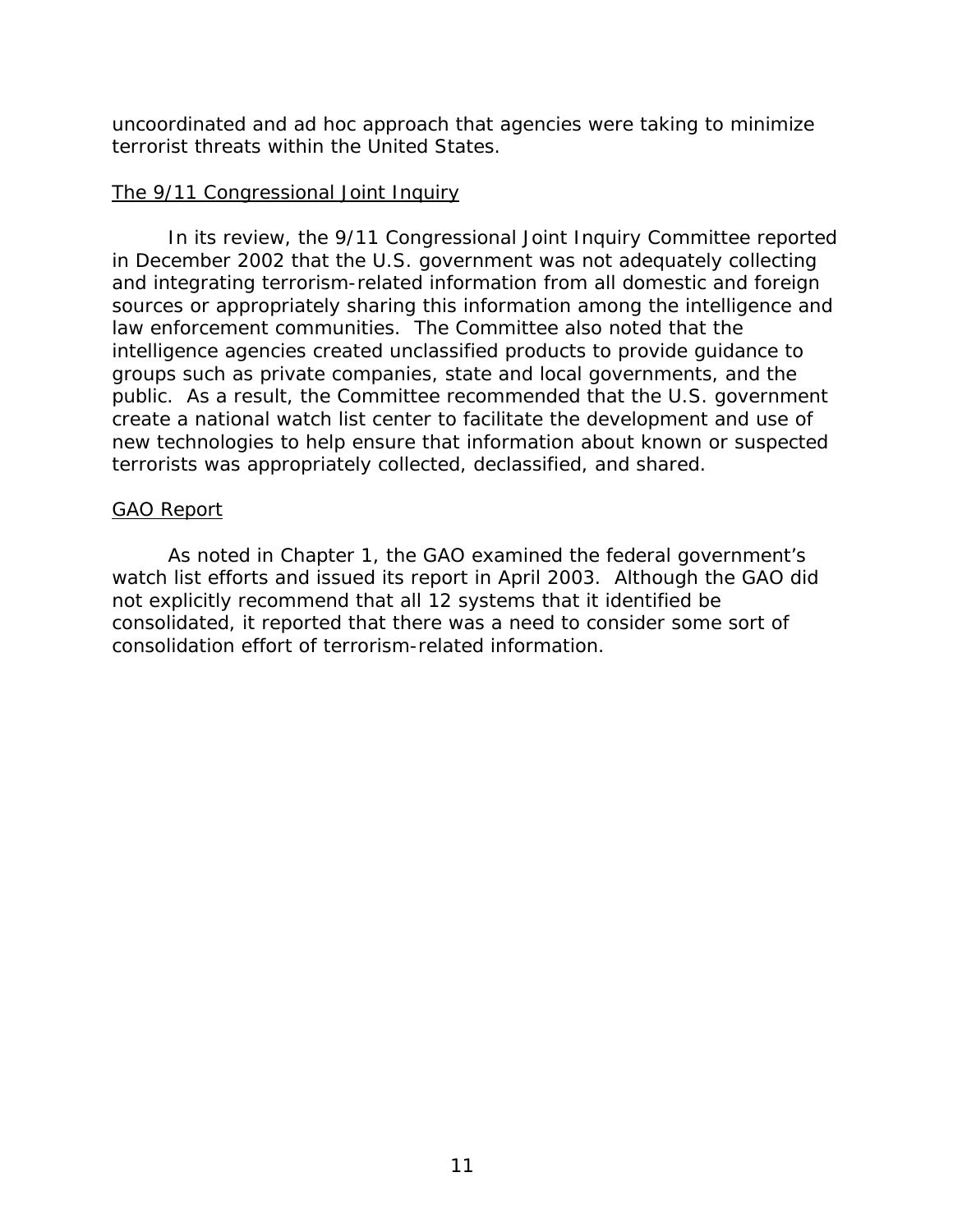# <span id="page-35-0"></span>**CHAPTER 3: Planning Phase of the TSC**

On September 16, 2003, the President signed Homeland Security Presidential Directive-6 (HSPD-6), which initiated the creation of the Terrorist Screening Center and the consolidated terrorist watch list.

#### **Establishing the Mission, Role, and Functions of the TSC**

Through HSPD-6, the President directed the Attorney General to establish an organization with the mission to "consolidate the Government's approach to terrorism screening and provide for the appropriate and lawful use of Terrorist Information in screening processes." The goal was to create a unified, sensitive but *unclassified* terrorist watch list, not to replace the existing watch lists maintained by various federal agencies. These agencies were expected to continue gathering and developing terrorist information and to maintain separate systems to fulfill their distinctive missions. In a news release announcing the signing of HSPD-6, the White House announced that the TSC would be operational by December 1, 2003.

To implement HSPD-6, a Memorandum of Understanding (MOU) entitled "Integration and Use of Screening Information to Protect Against Terrorism" was signed on September 16, 2003, by the Attorney General, the Secretary of Homeland Security, the Secretary of State, and the Director of Central Intelligence. The MOU designated the FBI as the agency responsible for administering the TSC. The MOU also described the level of cooperation that would be needed, including the sharing of staff and information from the participating agencies.

The MOU specifically directed the TSC to maintain a continually updated database containing U.S. government terrorist information. This database was expected to be an unclassified subset of the data maintained by federal law enforcement and intelligence agencies. Therefore, the consolidated watch list would be an index of watch listed individuals, and the records would include unclassified identifying information for these individuals.

Former Secretary of Homeland Security Thomas J. Ridge described the role of the TSC as "to make sure we get this information to our agents on the borders and all those who can put it to use on the front lines - to get it there fast. $"^{30}$  $"^{30}$  $"^{30}$  To that end, the TSC was given the responsibility to merge international and domestic terrorist information into one centralized unclassified database and to provide federal, state, and local agencies with the ability to better identify potential terrorists encountered within the

 $\overline{a}$ 

<sup>&</sup>lt;sup>30</sup> September 16, 2003, News Release: "New Terrorist Screening Center Established," <http://www.whitehouse.gov/news/releases/2003/09/print/20030916-8.html>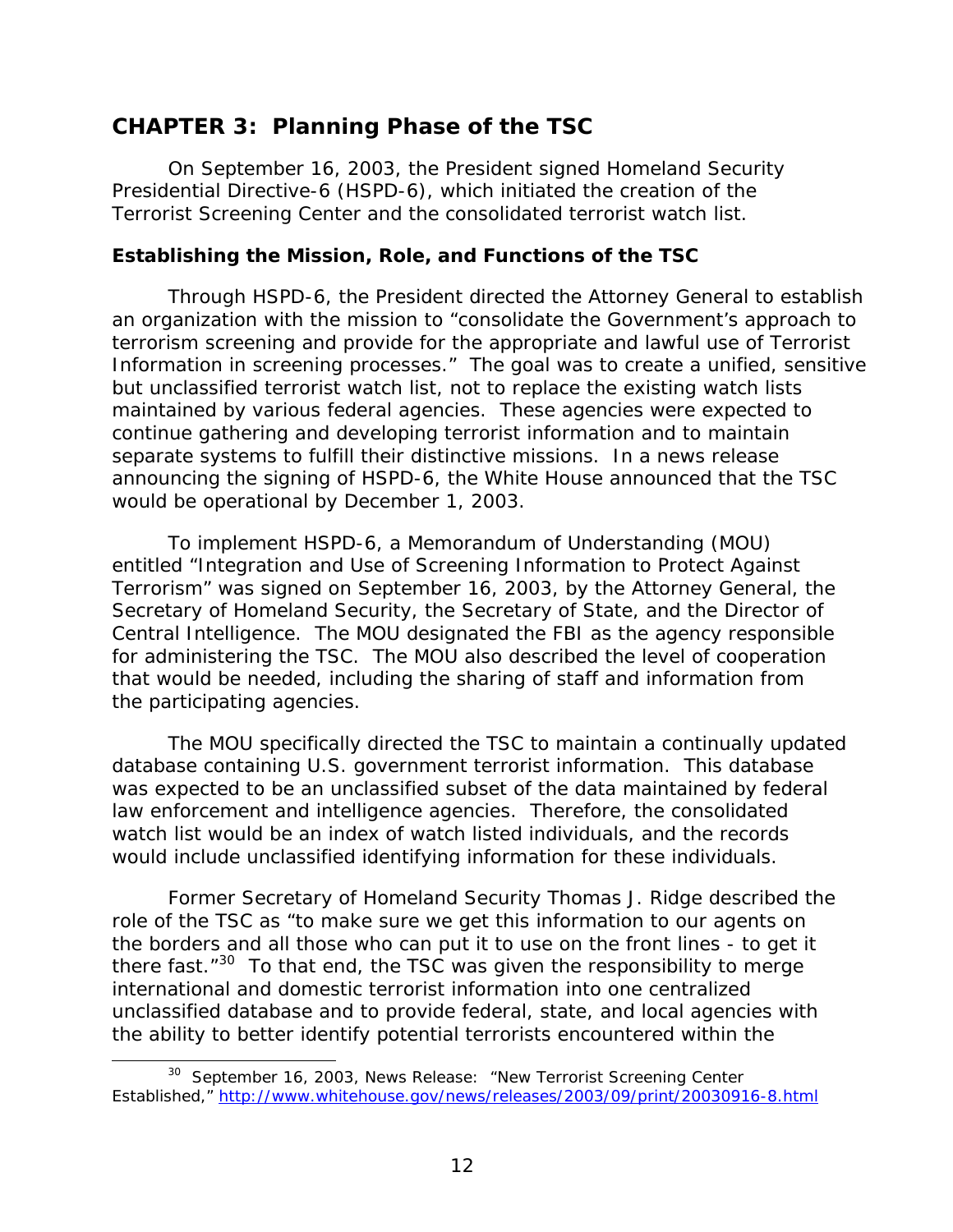<span id="page-36-0"></span>United States and at the borders. $31$  The TSC was expected to provide around-the-clock assistance with and access to the information.

# **Standing-up the TSC**

 $\overline{a}$ 

In October 2003, the Attorney General appointed the Director of the TSC, and within one month, two deputy directors were brought on board. An additional deputy director arrived in December 2003. TSC management initially developed working groups with participating agencies to establish an initial planning document detailing how the new organization would function. The TSC designed a process flow chart to illustrate how terrorist information should be received and shared, and ultimately consolidated into an unclassified database.

 In order for the TSC to begin operating by December 1, 2003, it was co-located with the Foreign Terrorist Tracking Task Force (FTTTF).<sup>[32](#page-36-0)</sup> The FTTTF provided space, equipment, personnel, and technological and financial support to assist in the creation of the TSC. According to the TSC and the FTTTF, the FTTTF's financial support of the TSC in FY 2004 totaled between \$6.5 and \$7.8 million.

 As TSC management began its efforts to implement HSPD-6 and the MOU, it quickly found that processes related to maintaining a terrorist watch list or responding to an identified terrorist were not formally articulated. As a result, TSC officials began developing procedures and criteria related to: 1) adding or removing terrorist names to or from the individual lists maintained by the participating agencies, 2) providing instructions to law enforcement agencies in the event that a terrorist was identified, and 3) coordinating communication and feedback among the many law enforcement agencies that might be involved.

 The TSC planned and assembled its operations center within an existing FTTTF facility. All TSC personnel were required to have appropriate clearances because of the nature of information they would need to research when attempting to identify a person on one of the watch lists. Therefore, TSC staff spent significant time coordinating the necessary security clearance issues during this developmental period.

 $31$  The TSC's efforts to create such a database are detailed in Chapter 4.

 $32$  The President established the FTTTF through Homeland Security Presidential Directive-2 as a multi-agency effort led by the Attorney General with assistance from the Secretary of State, the Director of Central Intelligence, and other government officials, as appropriate. The mission of the FTTTF is to ensure that federal agencies coordinate programs to: 1) deny entry into the United States of aliens associated with, suspected of being engaged in, or supporting terrorist activity; and 2) locate, detain, prosecute, or deport any such aliens already present in the United States.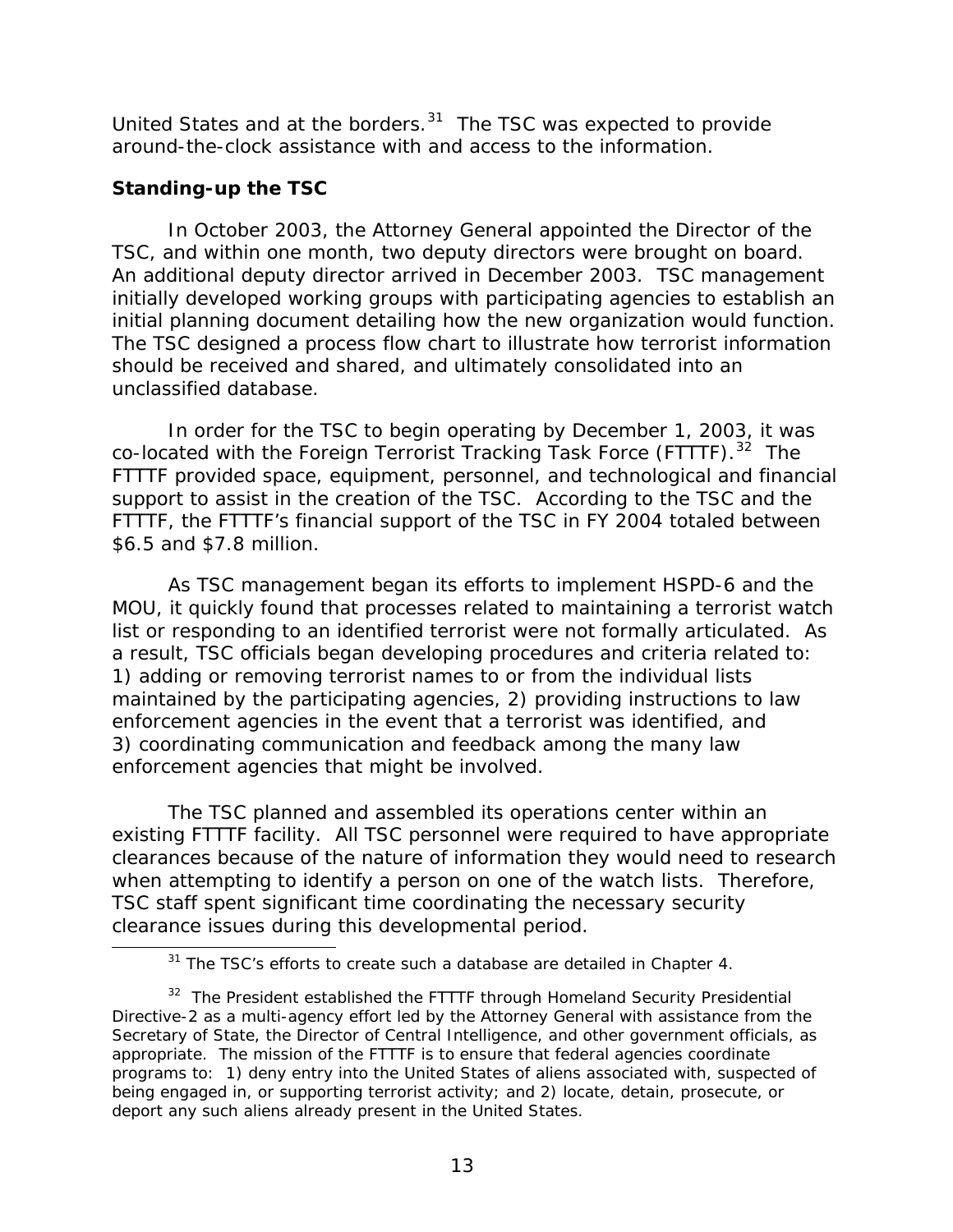In November 2003, the TSC brought an FBI special agent on board as the Chief of Operations. His initial duties were to obtain the software and hardware for the TSC operations and to create the call center logs on which call activity was to be recorded. Additionally, he interviewed personnel who were detailed to the TSC from the different participating agencies in order to match skill levels to the types of duties that needed to be fulfilled.

The TSC developed an initial planning document in November 2003 that consisted of a series of documents detailing the procedures and criteria to be followed. The plan included procedures for how to communicate with various agencies when a suspected terrorist was encountered. The TSC decided early on that the FBI's Counterterrorism Watch (CT Watch) and the DHS's National Targeting Center (NTC) would be involved in the operational response to an encounter with a terrorist. CT Watch is the FBI's 24-hour global command center for terrorism prevention operations, while the DHS's NTC provides around-the-clock tactical targeting and analytical research in support of the anti-terrorism efforts of the Customs and Border Protection agency.

In addition, the TSC identified the end users, or "customers," of its services to include: 1) the Department of State (DOS), which includes the Bureau of Consular Affairs and the visa application and revocation process; 2) the Department of Homeland Security (DHS), and its subcomponents such as the Customs and Border Protection (CBP), Immigration and Customs Enforcement, the Bureau of Citizenship and Immigration Services, and the Transportation Security Administration (TSA); 3) the Department of Justice (DOJ) and its subcomponents such as the FBI and the multi-agency FTTTF; 4) the Department of Defense, including the branches of the U.S. Armed Forces; 5) other federal agencies; 6) state, local, and tribal law enforcement agencies; 7) foreign countries supporting U.S.-led counterterrorism efforts; and 8) industries and infrastructure deemed critical.

The initial planning document stated that personnel detailed from the DOJ, DOS, DHS, and other agencies would comprise the staff at the TSC; however, the document did not specify the number of staff to be provided by the participating agencies. The detailed staff would represent and support their respective Departments, while supporting the functions of the TSC and reporting to the TSC Director. For example, a State Department employee would perform numerous tasks while assigned to the TSC, such as determining which terrorist records should be included in the DOS Consular Lookout and Support System (CLASS) database, examining information related to visa applications and visa holders for terrorist links, coordinating with the State Department's Counterterrorism Office, Bureau of Consular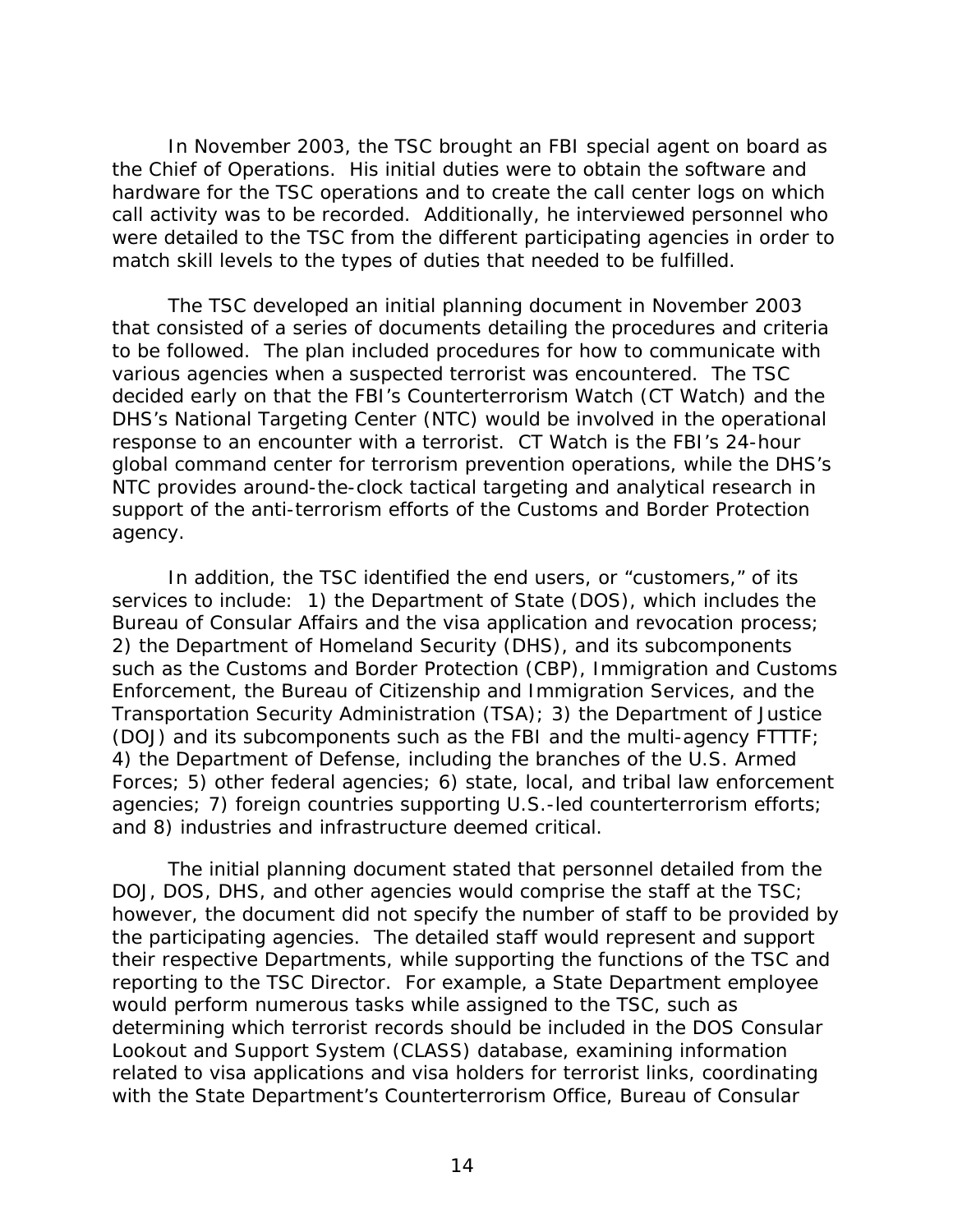Affairs, and Bureau of Intelligence and Research to enhance information sharing with foreign governments, and implementing information sharing agreements between the United States and foreign governments.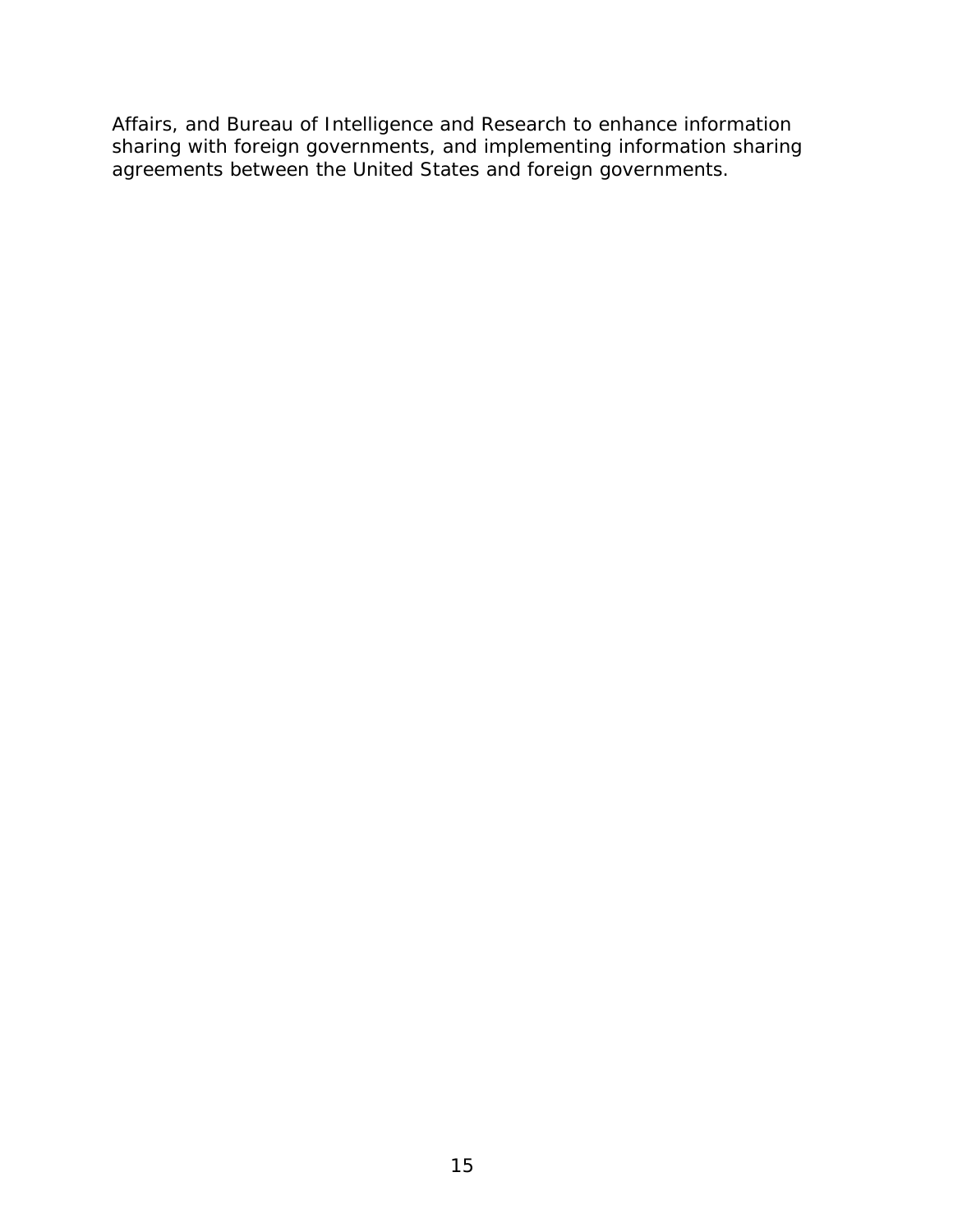# <span id="page-39-0"></span>**CHAPTER 4: Initial Operating Capability**

 On December 1, 2003, the TSC began operating as the primary point of contact for screening individuals with ties to terrorism. While operational, the TSC's capabilities at this time were limited due to its recent establishment. Its primary component was a 24-hour, 7-day a week call center staffed with personnel temporarily assigned to the TSC from participating agencies such as the FBI and the DHS. $^{33}$  $^{33}$  $^{33}$  Although work had begun on developing the first consolidated watch list, it was not ready on December 1 for screening purposes. Instead, the TSC relied on previously existing individual databases or lists to screen persons suspected of having links to terrorism.

When the TSC first became operational, officials established daily briefings that provided a framework for ensuring that TSC staff were focused on priority matters and that on-going or quickly arising issues needing special attention were presented to management. The daily briefings remain an essential management tool at the TSC and, in our opinion, represent a best practice during the infancy of an organization with such an important national security mission. The prior day's activities are discussed in these meetings and a list of action items is maintained. In addition to TSC staff, staff from the FBI's Counterterrorism Division and NCTC regularly attend these meetings.

# **TSC Call Center**

 $\overline{a}$ 

 According to TSC officials on-board at the time, by December 1, 2003, the TSC had established a call center staffed with detailees from the various participating agencies. These individuals were experienced in the functions of their home agencies and the related databases used for terrorist screening, which were now available to the TSC in one location.

 The call center, co-located with the Foreign Terrorist Tracking Task Force (FTTTF), was initially equipped with computers individually networked to the source watch listing systems. However, access to the individual systems in the call center was limited. Often, agency representatives detailed to the call center were the only individuals at the TSC with the authorization and passwords to use systems owned by their agency. As a result, call center staff relied on each other to fulfill the screening needs of the calls received.

 $33$  Throughout this report, we refer to this operation as the "call" center. However, inquiries related to some activities, such as visa applications processed through the State Department, are handled through various modes of communication.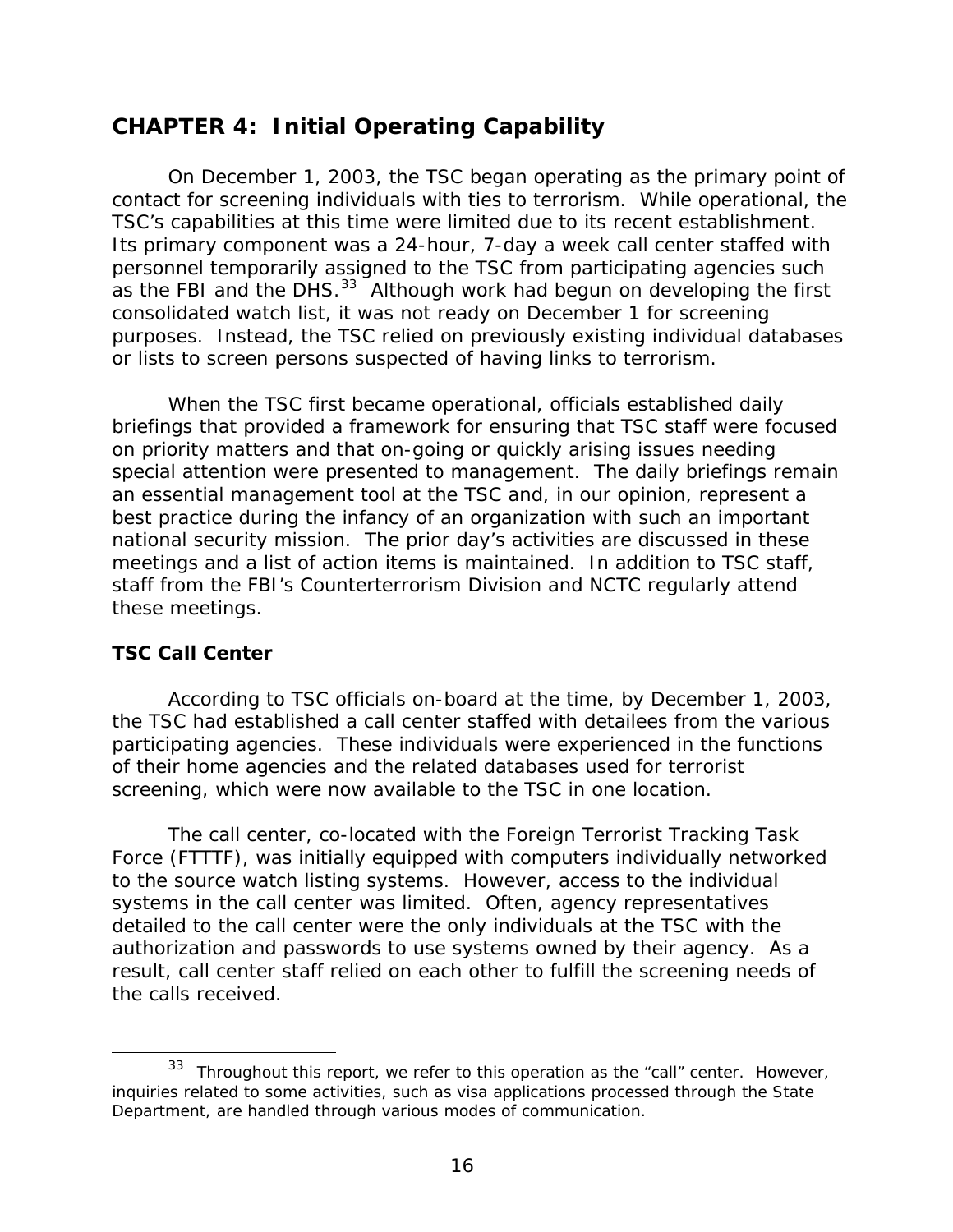#### <span id="page-40-0"></span>**Screening Process Prior to the Consolidated Database**

 TSC officials stated that as of December 1, 2003, the call center was staffed and ready to respond to inquiries from the law enforcement and intelligence communities. While no consolidated database was yet in existence, the TSC and its partner agencies worked together to electronically identify terrorist records within the supporting watch listing systems. As a result, when one of these terrorist records was queried by a front-line law enforcement official, the system would provide instruction to call the TSC. The call center staff recorded on a hard copy form the subject's identifying information, the caller's name, and call-back information including the law enforcement agency's main precinct/headquarters telephone number and evidence to ensure that the caller was a representative of a valid law enforcement agency. The call screener would then initiate a search of each agency database in an effort to determine if the person encountered was a match against any identities within the various databases. Often, this search involved multiple call center staff members because access to the participating agency databases generally was limited to employees from that agency.

The TSC forwarded to the FBI's CT Watch all calls where a positive identity match was made against a record on a watch list, or if the match could not be confirmed or refuted. Once involved, CT Watch was responsible for coordinating directly with the law enforcement officer who initially called the TSC and deciding how the FBI would operationally respond to the encounter. If an immediate law enforcement response was required, CT Watch would deploy nearby FBI agents or coordinate with the Joint Terrorism Task Force (JTTF) within the area of the encounter.<sup>[34](#page-40-0)</sup>

# **Encounter Tracking**

 $\overline{a}$ 

 Beginning on the first day of call center operations on December 1, 2003, the TSC began tracking the calls it received as well as the adjudication of the matters. To facilitate this tracking, the TSC maintained a log that included information about the inquiring law enforcement agency, the databases the TSC staff searched and the information obtained from these systems, the status of the TSC's efforts to confirm a match against a watch list record (i.e., positive, negative, or inconclusive), and, if appropriate, a notation that the inquiry was forwarded to CT Watch. In addition, TSC staff were responsible for following up to obtain and record data about the

<sup>&</sup>lt;sup>34</sup> The JTTFs are teams of FBI agents, state and local law enforcement officers, and other federal agents and personnel who work together to investigate and prevent acts of terrorism.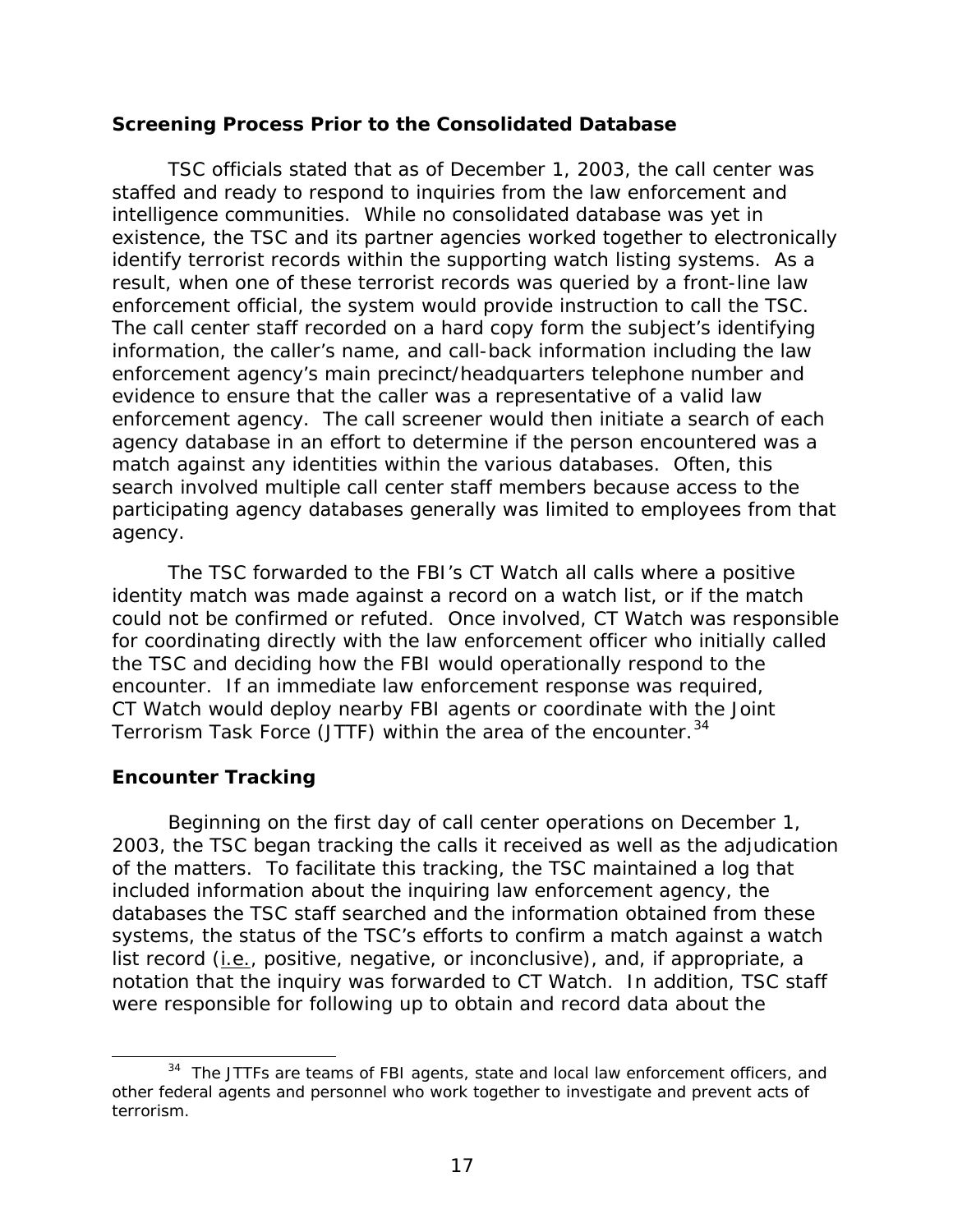CT Watch response to the call along with any other information about actions taken by law enforcement or additional data about the subject.

# **Other TSC Efforts**

 Although the call center was a major portion of the TSC's activity as of December 1, 2003, officials and staff were also in the process of designing the consolidated watch list database required by HSPD-6. These efforts are discussed in detail in Chapter 5. In addition, the TSC was working to establish a process for resolving instances of persons wrongly identified as suspected terrorists and working to educate the law enforcement and intelligence communities about the TSC's mission, role, and functions.

# Early Outreach Efforts

In January 2004, the Director of the TSC reported that most calls to the TSC came from the DHS's Customs and Border Protection and were the result of encounters with possible terrorist subjects at the nation's borders. The remaining inquiries came from the Department of State's Bureau of Consular Affairs and state and local police departments.

In these early days, the TSC had not established a formal plan for conducting outreach, but understood the importance of informing other agencies of the service that it could provide in the overall counterterrorism effort. To heighten awareness of the TSC's usefulness to the law enforcement and intelligence communities, the TSC began to give briefings to such organizations as the Department of Defense; the FBI's Basic International Terrorism School in Quantico, Virginia; the New York Police Department; and various federal, state, and local law enforcement agencies gathered together for a conference on Homeland Security. The TSC representatives also articulated the importance of each agency's terrorismrelated data and asked that such information be shared in order for the TSC to receive the information for screening purposes.

# Establishing a Misidentification Process

 Also during this time, TSC officials stated that they were in the process of developing procedures for handling erroneous or outdated information. As of January 2004, the Director reported that several such records had already been identified and were updated or removed. TSC officials said they also discussed creating an "Office of Ombudsman" to handle instances where individuals were incorrectly matched against a watch list record due to similarities of identifying information (known as the misidentification process). However, these processes and procedures were still in their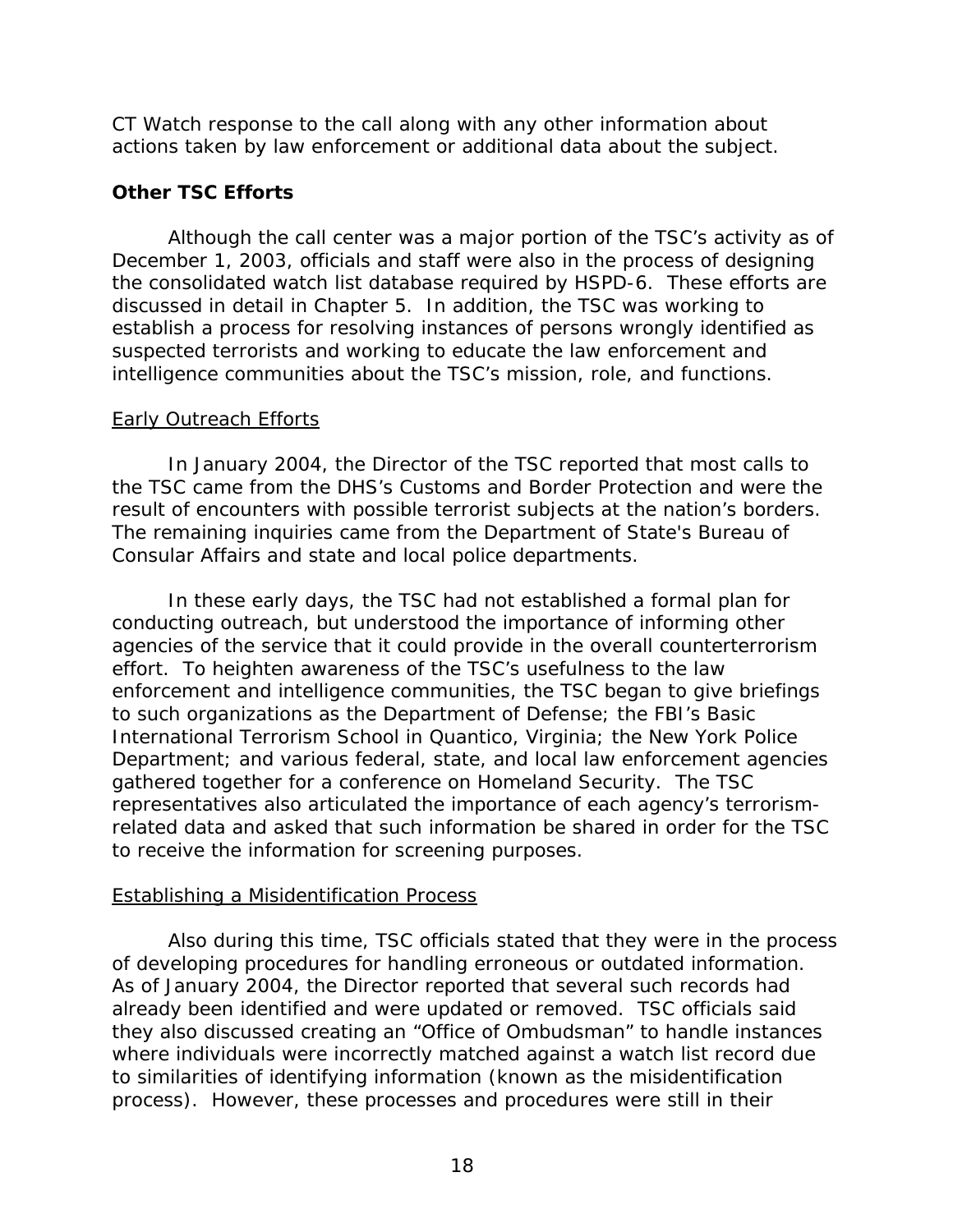<span id="page-42-0"></span>infancy, and very little progress was made during the TSC's early months. The misidentification process is discussed further in Chapter 8.

#### **Conclusion**

 $\overline{a}$ 

 As of December 1, 2003, the TSC was up and running and had centralized the location of disparate terrorist watch list information developed by multiple agencies and used in different ways. In January 2004, the TSC Director reported to Congress that as of December 31, 2003, the TSC was able to: 1) make the names and identifying information of known or suspected terrorists accessible to federal, state, and local law enforcement; 2) have a system for properly reviewing whether a known or suspected terrorist should be included in or deleted from additional screening processes; 3) administer a process to ensure that persons who may share a name with a known or suspected terrorist were not unduly inconvenienced in U.S. government screening processes; and 4) implement a system to adjust or delete outdated or incorrect information to prevent problems arising from misidentifications.<sup>[35](#page-42-0)</sup> Many of these accomplishments continued to be works in progress, but the TSC's effort to achieve initial operating capability within about 75 days of the President's mandate to create a screening organization was a significant accomplishment.

<sup>&</sup>lt;sup>35</sup> Statement of Donna A. Bucella, Director, Terrorist Screening Center, before the National Commission on Terrorist Attacks Upon the United States, January 26, 2004.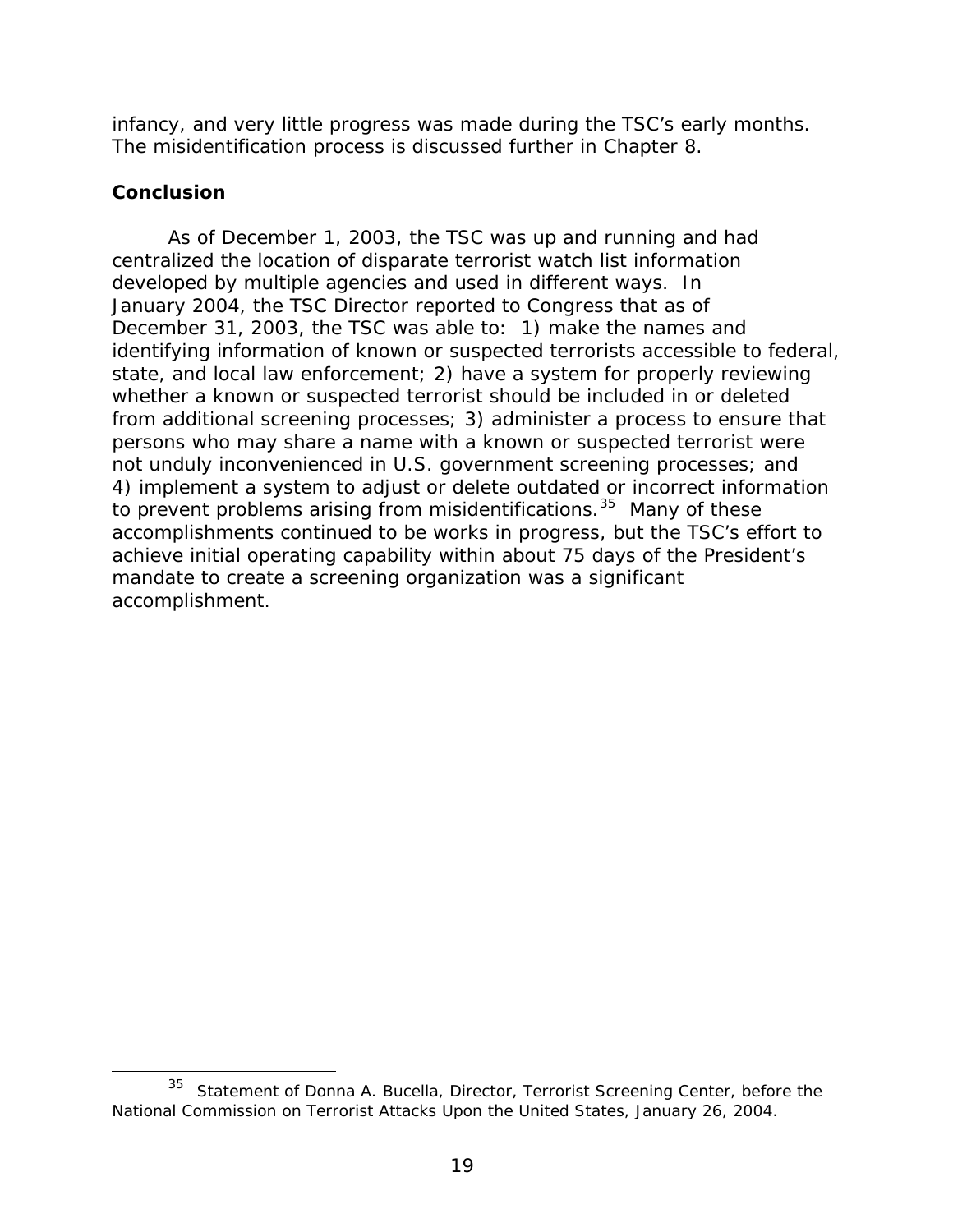# **CHAPTER 5: The Consolidated Watch List**

Throughout the existence of the TSC, its management has focused much effort in developing and deploying technology capable of consolidating the different watch lists into a single database. A major challenge for the TSC was to integrate different types of information in varying formats from the existing systems into a comprehensive index of watch listed individuals. The new system would also ultimately need to facilitate real-time connectivity to end-users and include evolving technology, such as advanced name-search capability and biometric data.

The Memorandum of Understanding executed following the President's mandate to create a terrorist screening organization in HSPD-6 provided direction to the TSC regarding its responsibility to develop a consolidated database. Specifically, the MOU required the TSC to consolidate the government's approach to terrorism screening and to maintain a continuously updated database containing unclassified terrorist information from the FBI and NCTC. The MOU required that the FBI serve as the TSC's source with regard to purely domestic terrorism information, defined as information about U.S. persons that has been determined to be purely domestic terrorism information with no link to foreign intelligence, counterintelligence, or international terrorism. The MOU also required that NCTC serve as the TSC's source of terrorist information, with the exception of the domestic information that the FBI was required to provide. In turn, federal agencies were directed to provide all domestic and international terrorist information in their possession, custody, or control to the FBI and NCTC, as appropriate.

Upon its creation in September 2003, TSC officials and partner agency members formed a working group to define existing database structures and determine the basic functionality and future uses of the consolidated database that they were tasked with creating. During this initial planning process, TSC officials identified several barriers to the timely development of the consolidated database. First, TSC officials stated that there was a shortage of knowledgeable IT professionals with the necessary security clearances to work at TSC. Second, a TSC official did not believe that one contractor had sufficient numbers of qualified employees to complete the full design and implementation of the consolidated database. Third, attempting to hire a single contractor to create the ideal database environment would be cost prohibitive. Finally, because of the critical nature of the project, the TSC faced a compressed deployment schedule. As a result, the TSC divided creation of the consolidated database, which was named the Terrorist Screening Database (TSDB), into three phases: 1) TSDB 1A, 2) TSDB 1B, and 3) Advent TSDB.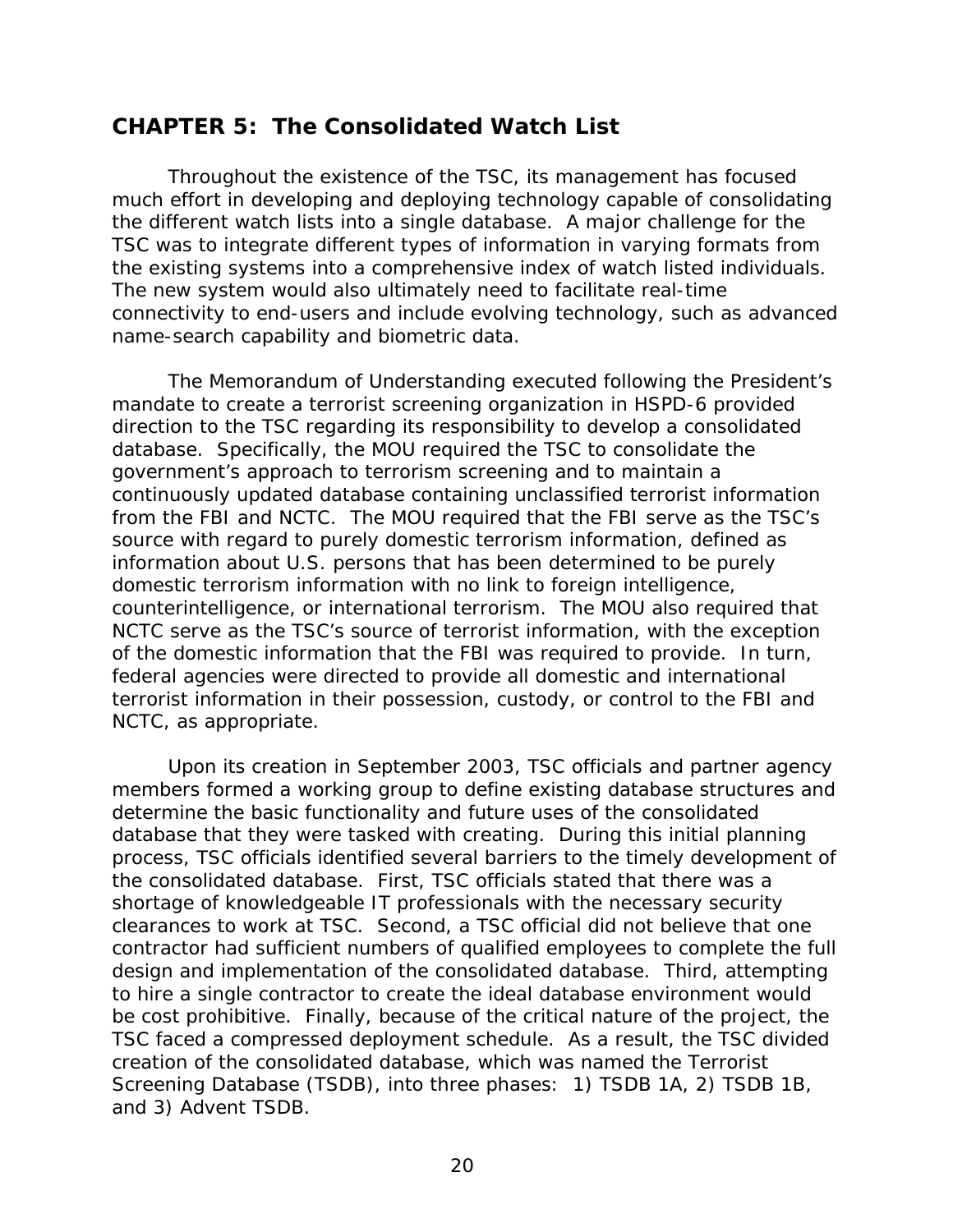#### **TSDB 1A**

According to TSC officials, the initial phase of the database, TSDB 1A, was created using proprietary software owned by the contractor. According to TSC officials, this decision was made in an effort to consolidate the watch list information in the most expedient way possible. The TSC understood when entering this contract that it was purchasing a proprietary software application and that all of the contractor's programming would continue to remain the property of the contractor. In addition, any modifications to the program or running sophisticated queries would require the contractor's expertise. The limitations of TSDB 1A, according to TSC officials, would be addressed in the second phase, TSDB 1B.

Between September 2003 and February 2004, TSC staff worked with the contractor to examine the system architecture of the source databases and define the system requirements for the TSDB 1A. This included ensuring that the information that would be received from the participating agency databases, such as individual names and dates of birth, would be compatible with the fields being created for the 1A database.

Although the MOU required the TSC to receive all terrorist information from the FBI and NCTC, at the time of the creation of TSDB 1A the infrastructure for this process was not yet established and the FBI and NCTC were not reliably receiving and inputting terrorist information from other agencies. This resulted in the TSC directly obtaining information from other sources to populate the 1A database.

In February 2004, the TSC began the consolidation of terrorist information by conducting a one-time, manual batch acceptance of data from each of the various supporting systems into the TSDB 1A. This effort included obtaining information directly from the No-Fly and Selectee Lists, as well as from the following systems: TIPOFF, VGTOF, and the Treasury Enforcement Communications System (TECS). By populating the TSDB with information from these five sources, the TSC incorporated information from each of the primary watch listing systems discussed in Chapter 2. As noted in Chapter 2, the remaining systems generally were subsets of information contained in the primary systems or were not actual watch listing systems.

TSC personnel believed that this method of obtaining records was an efficient and effective way of initially populating the TSDB with the most comprehensive universe of terrorist information possible. However, they also recognized that some terrorist watch list records would not be received due to differences in system architectures and participating agency missions, processes, and data requirements. According to the TSC, these obstacles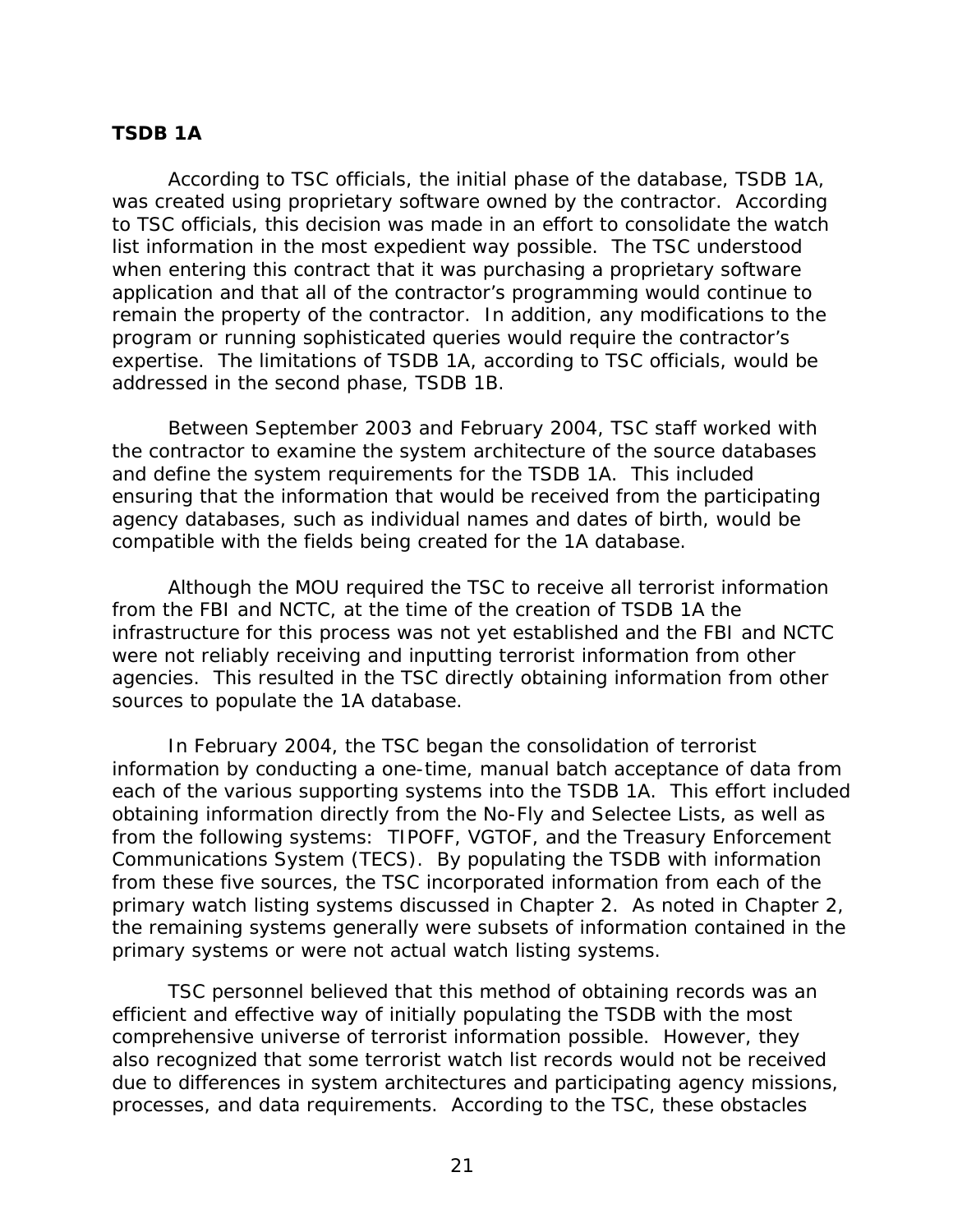<span id="page-45-0"></span>could not be addressed quickly and in many cases could not be anticipated. However, the time constraints under which the TSC was operating mandated that a consolidated database be developed and populated expeditiously. TSC management has asserted that the organization is still working to resolve obstacles to the receipt of additional data.<sup>[36](#page-45-0)</sup>

 TSC management further informed us that neither TSC staff nor the participating agencies reviewed the data prior to its transfer to the TSC because of time constraints and the volume of work involved. Further, because these systems were being relied upon as independent systems, TSC officials believed them to be sufficiently reliable for acceptance.

According to TSC officials, the TSDB 1A began operating on March 12, 2004, and was discontinued on April 1, 2005. The database was manually updated daily using diskettes of new or revised information from the participating agencies. The entire TSDB 1A database was overwritten each day when the new data file was loaded. Given the design of the TSDB 1A database, this overwriting was the only method available to update the information. However, overwriting the data on a daily basis eliminated the ability to view the database in historical context. In addition, the TSDB 1A could not automatically export data to the participating agencies. Rather, the system relied on TSC staff to manually send updated files on diskettes to the supporting systems. The updated information was then uploaded into the databases of the participating agencies. (TSDB 1B, as discussed below, sends direct electronic updates to the agencies.)

#### TSDB 1A Name-Search Capability

l

When call screeners at the TSC searched a name in the TSDB 1A, the system used a software application to search on the phonetic code of the last name or the last name with a first name initial, as well as the exact month and day of birth and a plus or minus one in the subject's birth year. The search software recognized when a nickname was being searched and replaced it with the corresponding proper name (e.g., "Bill" would be replaced with "William"). In addition, searches for names beginning with a silent letter, such as "Knight," would result in several corresponding spellings (such as "Night").

TSC officials reported that this search software did not provide consistently good results on names not originating in Europe or the Americas. TSC managers recognized the shortcomings of this search system and attempted to improve search capabilities in subsequent versions of the

<sup>&</sup>lt;sup>36</sup> We reviewed the TSDB 1A database for accuracy and completeness. The results of our testing are contained in Chapter 7.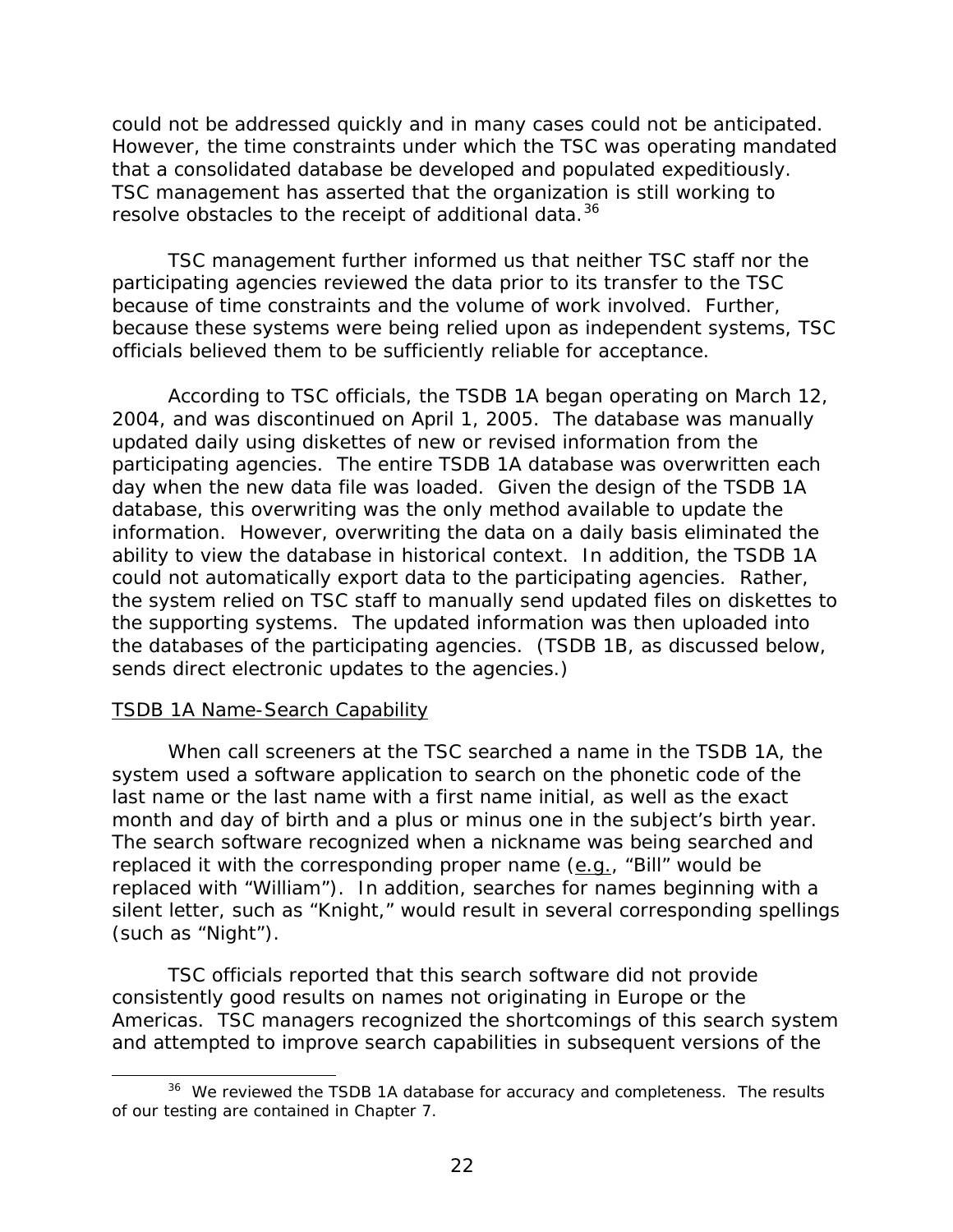<span id="page-46-0"></span>database. Name-search capabilities are discussed in further detail in the TSDB 1B and Advent TSDB sections of this Chapter.

# **TSDB 1B**

 $\overline{a}$ 

 TSC management opted to use a different contractor for the development of the second phase of the consolidated database – the TSDB 1B. The primary purpose of this phase was to create a system that provided the TSC with more control over the database and its management and to improve connectivity between the TSDB and other databases.

The new contractor created the TSDB 1B using the basic structure of the State Department's TIPOFF system, which has more flexible and comprehensive search capabilities than the TSDB 1A. In creating the 1B database, the TSC obtained batches of records primarily from the FBI and NCTC, in accordance with HSPD-6 and the resulting MOU, which as noted previously required all federal agencies to provide terrorist information to these two agencies.<sup>[37](#page-46-0)</sup>

 According to TSC management, the TSDB 1B was originally scheduled for full operational capability, including call screening and exporting of records, by June 2004. Despite it coming online at that time, TSC officials had concerns about the completeness of the records in the database and decided to run the TSDB 1A and 1B in parallel until these concerns could be fully addressed. As noted previously, the TSC stopped using TSDB 1A on April 1, 2005, at which time the 1B database became the single consolidated watch list  $38$ 

 Unlike TSDB 1A, the 1B database can communicate with the participating agencies' IT infrastructures and databases and can provide automatic data exchange, eliminating the need for daily diskette transfers of new and updated information. Because the TSDB 1B system has the capability for automatic data exchange, it has been used since its inception to export records to the databases at the various participating agencies. In

 $37$  During a query performed on the 1B database, we identified five records that did not originate from the VGTOF or TIPOFF or databases (the systems used by the FBI and NCTC, respectively). TSC staff could not explain the source of these records. Further details of this matter are explained in Chapter 7.

<sup>&</sup>lt;sup>38</sup> TSC officials explained that the delay in achieving full operational capability of the TSDB 1B resulted in part from technical difficulties related to integrating watch list data in a manner that would ensure supporting agency databases receive in return an appropriate level of detailed information. The delay also resulted from the need to prevent duplicate records from being integrated into the TSDB 1B database. TSC officials explained that there was a shortage of available contractors to work on the project because NCTC was using the same company for its database work.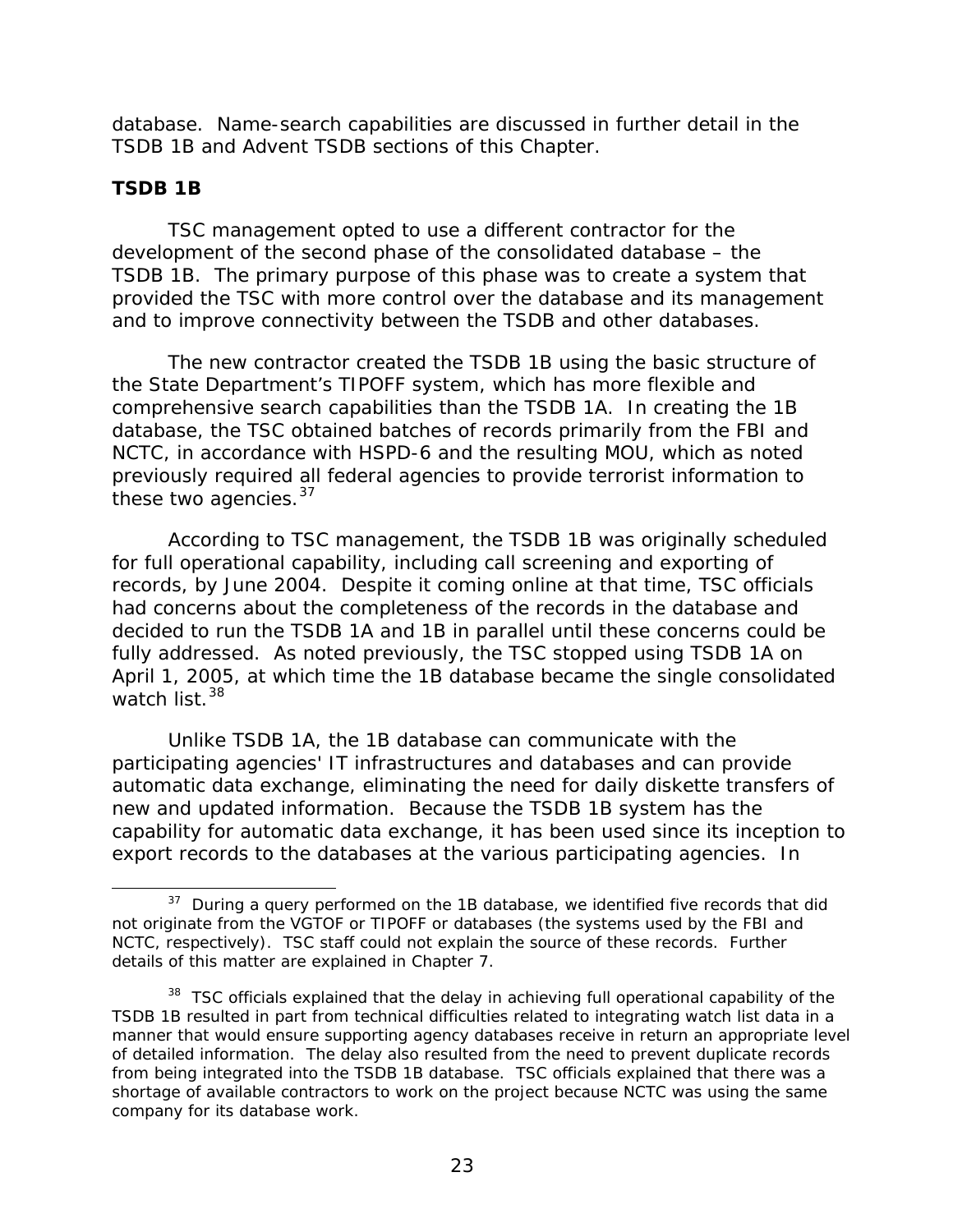addition, unlike the TSDB 1A, the 1B system does not overwrite the entire database of records on a daily basis. Instead, the TSDB 1B is updated only with additions, deletions, and modifications to the existing records in the database. Consequently, the system retains a history of all changes that were made to the records. This is a stronger system control that provides the TSC with the advantage of tracing record changes and allows for a greater ability to review data accuracy and reliability.

#### Data Process Flow

 As shown in the following chart, information regarding international terrorism from consular offices, Interpol, the intelligence community, the FBI, state and local law enforcement, and foreign governments is now funneled through NCTC for inclusion in the consolidated watch list. In addition, information regarding purely domestic terrorism from the FBI, state and local law enforcement, and the intelligence community is processed through the FBI for inclusion in the consolidated watch list. The TSC then makes the information from the TSDB available to the appropriate end users, such as border patrol agents, consular offices, and state and local law enforcement. For example, new information regarding an airline hijacker obtained from an overseas consular officer travels to NCTC for vetting. The NCTC then transfers the information on the subject to the TSDB, where the data is distributed to pertinent systems such as CLASS, IBIS, No-Fly, VGTOF, and others.





Source: TSC Management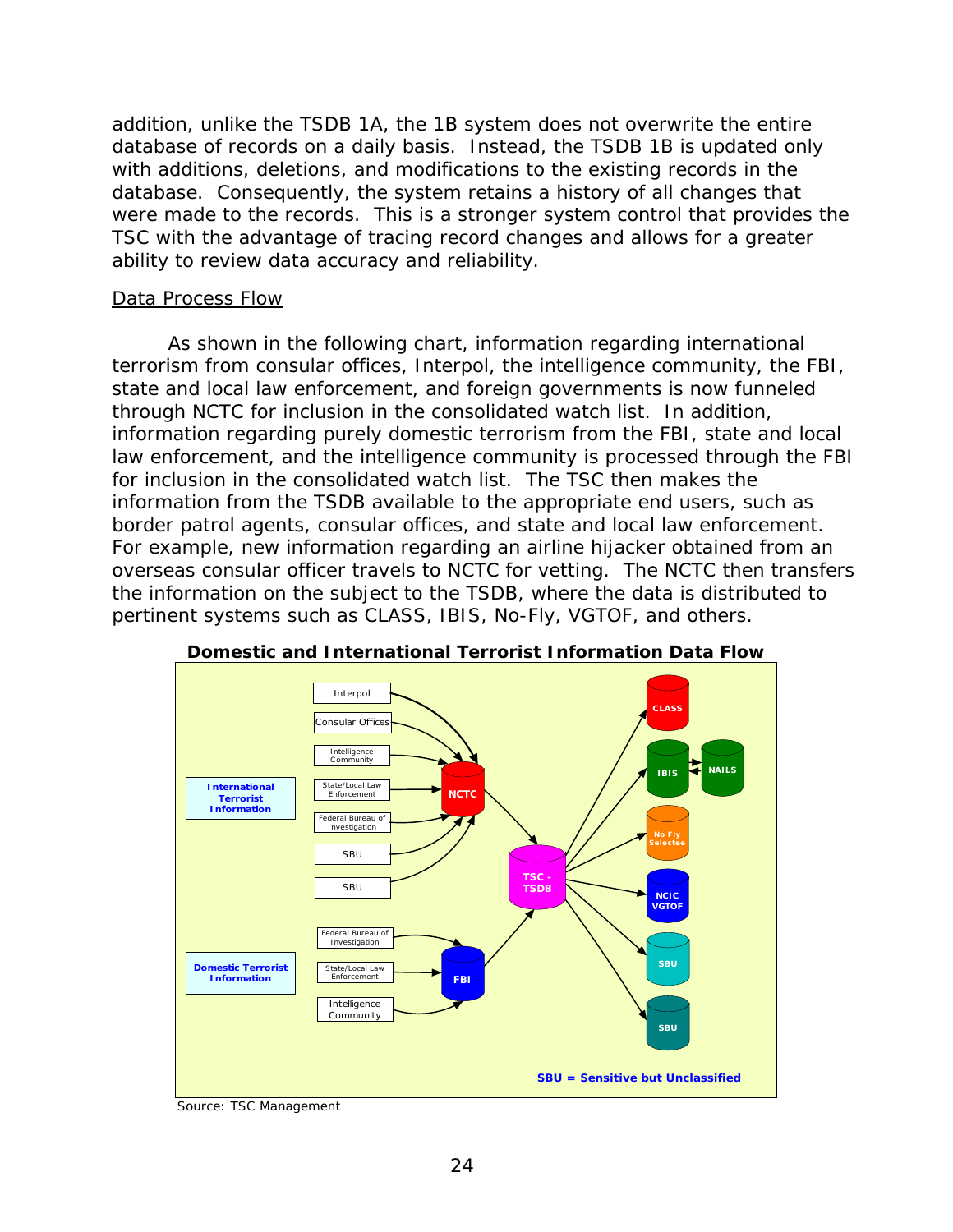#### <span id="page-48-0"></span>TSDB 1B Name-Search Capability

 Because the TSDB 1B system architecture is based on the TIPOFF database, the system uses a name-search capability called [SENSITIVE INFORMATION REDACTED] that is more advanced than the 1A system. Specifically, the [SENSITIVE INFORMATION REDACTED] software uses a broader algorithm for searching names that returns query results more precise to all cultures of names within the database. This software has been used by the State Department since the creation of TIPOFF in 1987. According to DOS officials, [SENSITIVE INFORMATION REDACTED] has been an effective tool in the terrorist watch list process.

# **Advent TSDB and the Future of the Consolidated Database**

In the short term, the TSC plans to make improvements to the TSDB 1B that will increase its completeness, functionality, and usability. The database was programmed to contain fields for additional information including: comments, data sources, and biographical information. However, TSC officials did not enable these fields at the time the system initially came on line in June 2004. The TSC has undertaken an initiative called the "wedge project" to enable and populate these fields. In October 2004, the initial database programming for this project was complete. According to the TSC CIO, however, the TSC is not yet receiving much additional information, primarily because of differences in formatting. The CIO stated in December 2004 that the TSC was in formal negotiations with participating agencies as to the format in which the information is to be sent.<sup>[39](#page-48-0)</sup>

 The TSC's ultimate goal is to create a database called "Advent TSDB" that will establish real-time connectivity between the TSDB and all supporting agency databases. TSC officials also noted that Advent TSDB will include a full-range of biometric data. This information will improve the screening process by providing additional descriptive data against which to screen encountered individuals.

#### **Connectivity**

 $\overline{a}$ 

 Real-time connectivity between the TSDB and the supporting agency databases will permit the rapid transfer of information between these systems, increasing the timeliness and completeness of all participating systems' databases while requiring less human involvement. However, most of the participating agencies have different computer operating systems and architecture that may not handle this type of connection. As a result, agencies

 $39$  For example, the complexion of an individual needs to be recorded in one standard format so the information is searchable.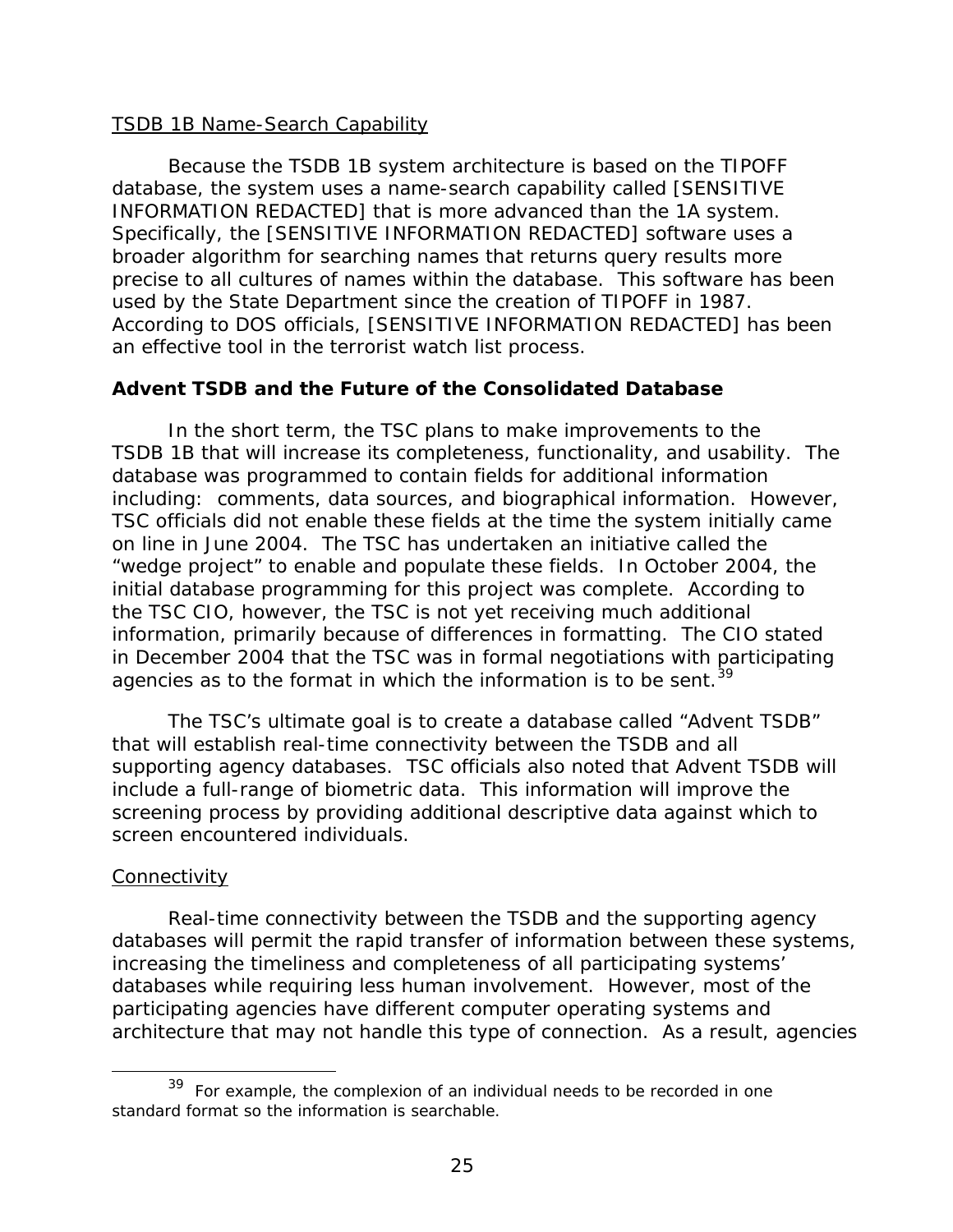will need to upgrade their systems to facilitate this capability. While the TSC expects that it will take years to fully implement this plan, the first segment is planned for completion in FY 2005. This first phase will automatically connect NCIC to the TSDB through the Criminal Justice Information Services Division (CJIS), therefore allowing all federal, state, and local law enforcement officials with NCIC access to have immediate, direct, real-time connectivity with TSDB.

#### **Biometrics**

 The TSC expects that during FY 2005 it also will develop the ability and implement procedures to receive biometric data from NCTC and export that data to NCIC. However, this process is not expected to be fully mature for some time. According to the CIO at the TSC, there is no uniform standard of acceptability for biometric data among the supporting systems. Therefore, only text fields for biometric data are planned to be shared in the first phase. TSC officials stated that graphic files containing some of this information can be made available in the TSDB 1B system; however, this information would not be searchable. In essence, a picture of the biometric information can be stored in the database. TSC officials said that they are awaiting action by other entities to establish the uniform standards and did not know when further progress was anticipated.

Currently, TSDB 1B is an independent system that is not directly connected to the supporting databases. Therefore, in order to access available biometric information, TSC staff must query the source databases, which reside on multiple networks or computer terminals. This may involve searching up to five different systems and switching between classified and unclassified environments. These cumbersome procedures increase the likelihood that biometric information will be missed and adds to the amount of time that TSC staff must take to research available information. The TSC, in conjunction with partner agencies, is currently taking steps to accommodate necessary biometric data in its watch listing efforts.

# Name-Search Capability

 TSC IT officials have indicated that [SENSITIVE INFORMATION REDACTED] will remain as the TSDB's name-search capability for the foreseeable future. Although the State Department considers this to be a well-operating program, in the long term the TSC hopes to improve upon its name-search capability and is researching other government agencies' experiences with the effectiveness of various programs. For example, the [SENSITIVE INFORMATION REDACTED] developed by [SENSITIVE INFORMATION REDACTED] has been adopted by NCTC for use in its new Terrorist Identities Datamart Environment (TIDE) database. This program provides for the automatic expansion of names to incorporate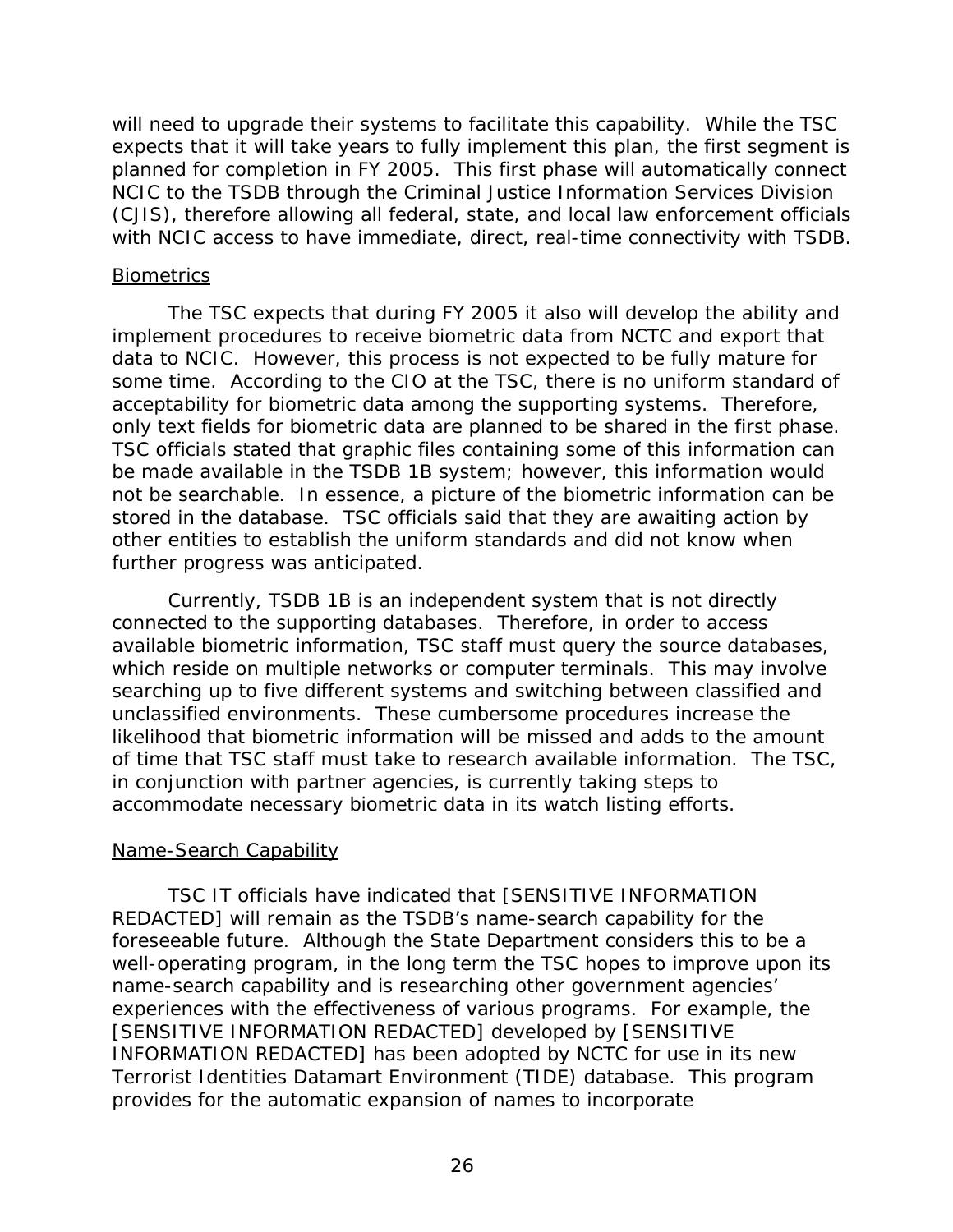phonetic, cultural, and character variations, as well as combinations of these variations. Since one name can be spelled multiple ways, the software manufacturer claims to use search techniques that allow maximum efficiency in query results. While the TSC continues to research the best software for its mission, a TSC official said in October 2004 that the end product probably would be an expansion of the [SENSITIVE INFORMATION REDACTED] software.

#### **Evolution of IT Management**

 In its relatively short existence, the TSC has experienced numerous changes in its Information Technology (IT) Branch. We found that the management of such an integral part of the terrorist screening process has been deficient. The TSC's IT Branch – staffed with numerous contractors and little consistent management oversight – has not had strong, effective, and focused leadership over the agency's IT functions. In addition, the TSC has experienced significant difficulty in hiring qualified staff with adequate security clearances to perform IT functions.

Prior to May 2004, the TSC's IT Branch was led by acting Program Managers, each of whom was a contractor. In June 2004, the first nonacting, non-contractor Program Manager was brought on board, and he immediately began modifying plans for the next phase of the TSDB. However, the TSC did not hire its first CIO until August 2004.

In June 2004, the TSC established the Systems Architecture Board, which serves as the technical advisory group to the TSC Director, Deputy Directors, and TSDB Project Manager. The group, comprised of IT personnel from the TSC and contractors, is responsible for developing the TSDB system's architecture.

 Unfortunately, many major IT decisions were made prior to the arrival of the CIO and the creation of the Systems Architecture Board in June 2004. These include the creation and implementation of TSDB 1A and 1B and other support systems, as well as the establishment of controls and standards for operating and administering these systems. The CIO told us in October 2004 that the TSC has been operating in an immature IT environment since its inception. He explained that systems planning was negatively affected by the need to expeditiously create a consolidated database. He further stated that the IT Branch was understaffed and had not been sufficiently focused on establishing controls to ensure data integrity.

In our meetings with the TSC's CIO, we found that he has an extensive background in both the information technology and intelligence fields. He also has acknowledged the need for active controls and audit trails within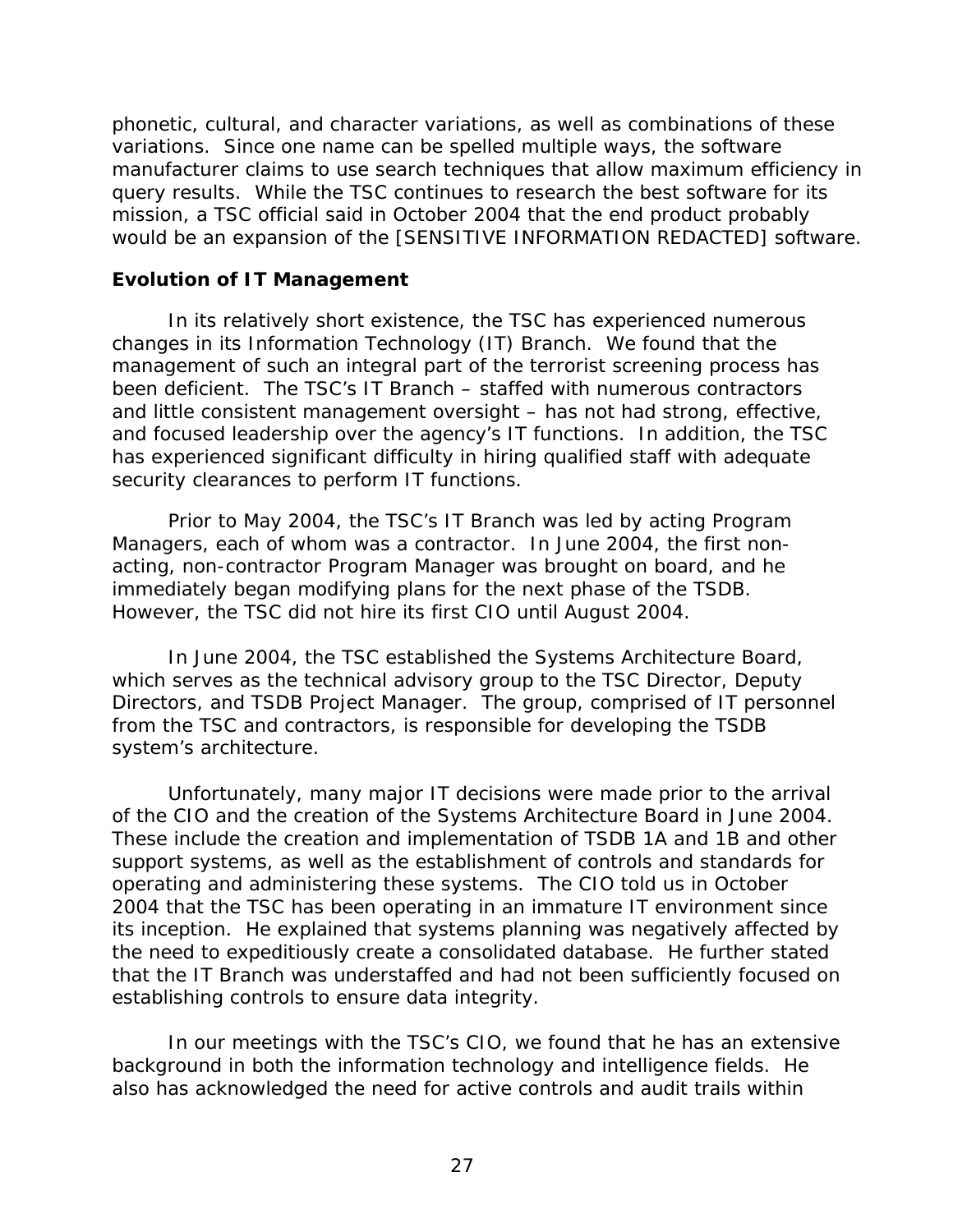<span id="page-51-0"></span>the TSC's databases and manual processes. Such audit trails and controls are important because our review of the current TSC databases found little tracking and retention of historical transactions within the databases, as well as a shortage of human access controls.<sup>[40](#page-51-0)</sup>

#### **Content of the Consolidated Watch List**

Each record within the consolidated watch list is designed to contain information about the law enforcement action to be taken when encountering an individual on the watch list. This information is conveyed through a "handling code," which provides insight into the level of threat posed by that individual. Generally, handling codes are expressed on a scale of 1 through 4. These handling codes are described in the following exhibit.

l

<sup>&</sup>lt;sup>40</sup> More details on our review of the accuracy and completeness of the database are provided in Chapter 7 of this report.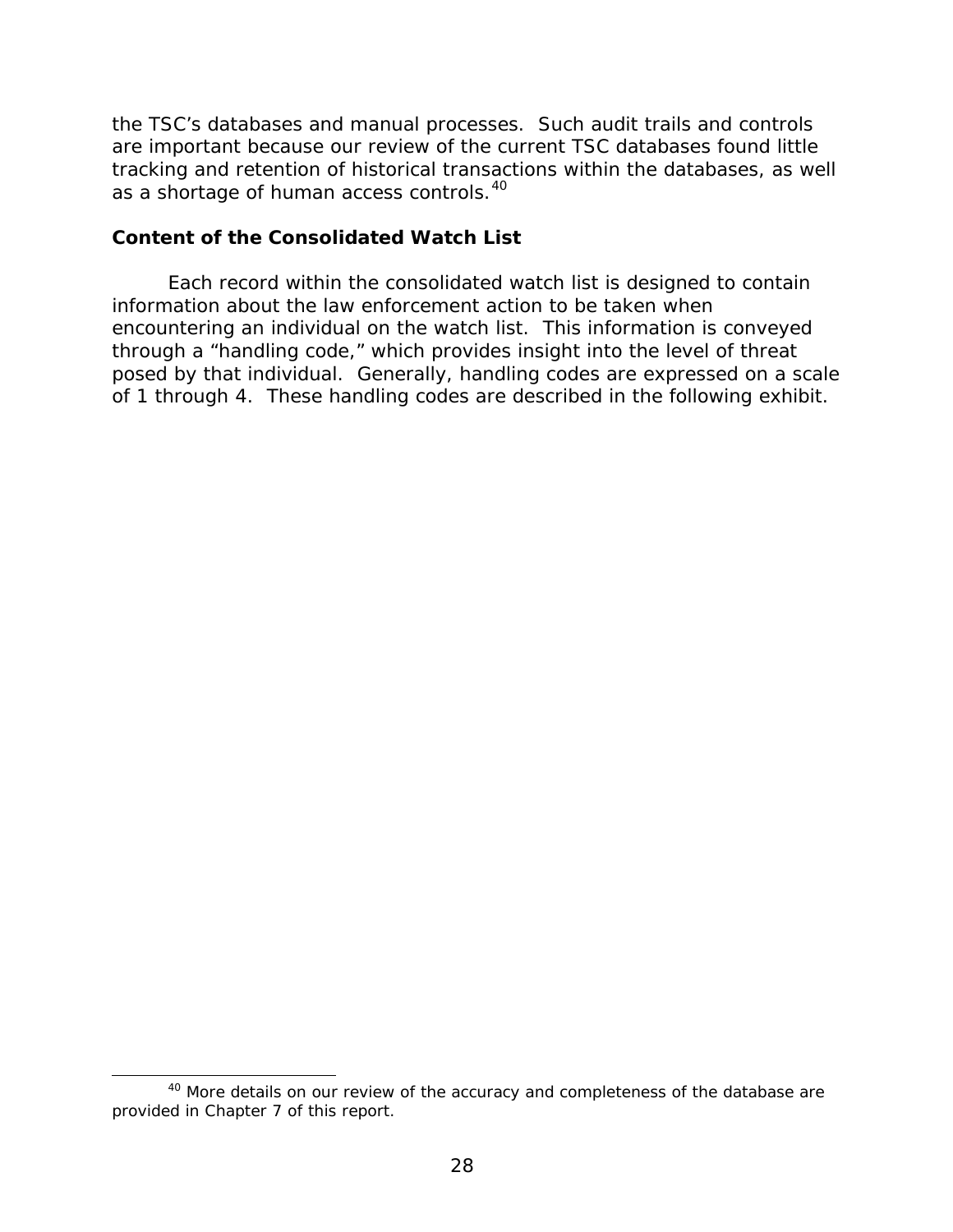<span id="page-52-0"></span>

Source: TSC Management

We reviewed a subset of the records in the TSDB 1B to gain an understanding of the characteristics of the individuals on the consolidated watch list. Our review of these records revealed that, as of October 7, 2004, the bulk of the records in the TSDB 1B were designated in handling codes 3 and  $4.^{41}$  $4.^{41}$  $4.^{41}$  Specifically, 22 percent of the individuals in our sample were categorized by the FBI as handling code 3. In addition, 75 percent of the<br><sup>41</sup> Our sample consisted of the universe of records in the TSDB 1B that were identified

for export to the VGTOF database as of October 7, 2004. This universe of 109,849 records represented 53 percent of the 207,553 total records in the TSDB 1B. We selected these records for review in consultation with TSC IT staff.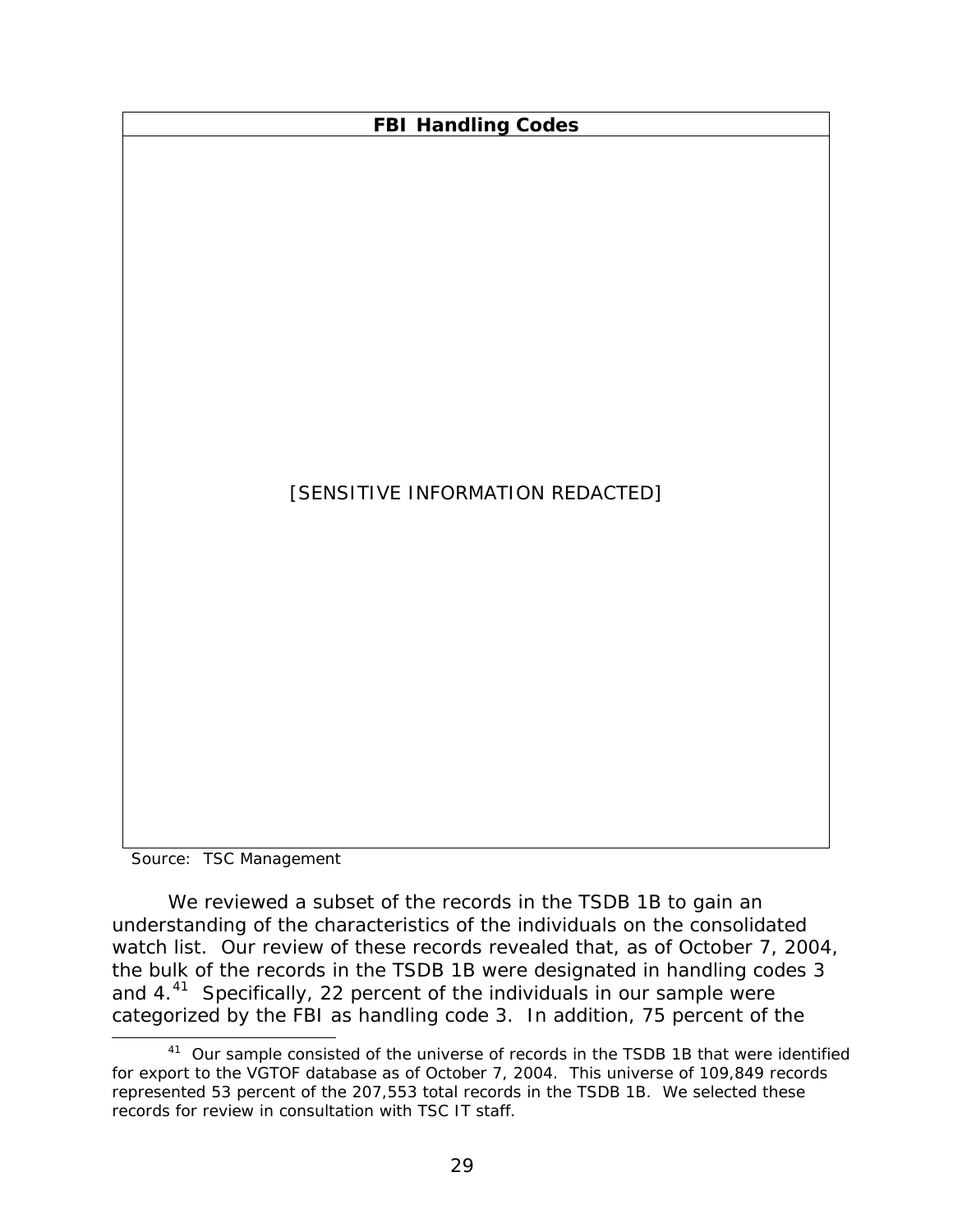<span id="page-53-0"></span>records in our sample had a handling code 4, the category requiring the lowest possible law enforcement response. Handling codes 1 and 2 were assigned to 193 and 125 records, respectively. Therefore, a total of only 318 records in our sample of 109,849 records were identified at the highest levels. The following chart provides a breakdown of handling codes applied to the subset of TSDB 1B records that we reviewed.



Source: TSC Management

 $\overline{a}$ 

 As shown in the preceding chart, we also identified 336 records for which no handling code was assigned. This issue is related to the accuracy and completeness of individual records and is discussed in Chapter 7.

We asked the Director of the TSC about the types of individuals included in the TSC's consolidated watch list. She informed us that, to err on the side of caution, individuals with any degree of a terrorism nexus were included in the TSDB, as long as minimum criteria was met (at least part of the person's name was known plus one other identifying piece of information, such as date of birth). The Director further explained that one of the benefits of watch listing individuals who pose a lower threat was that their movement could be monitored through the screening process and this could provide useful intelligence information to investigators. In addition, she stated that watch listing lower-threat individuals that have associations with higher-threat level terrorists may lead to uncovering the location of higher watch listed individuals.

 $42$  The "Other" handling codes refer to one record that was transferred to the TSDB 1B from the TIPOFF database with the non-existent handling code 5. The TSC informed us that this record has been corrected. The remaining 2,990 records [SENSITIVE INFORMATION REDACTED].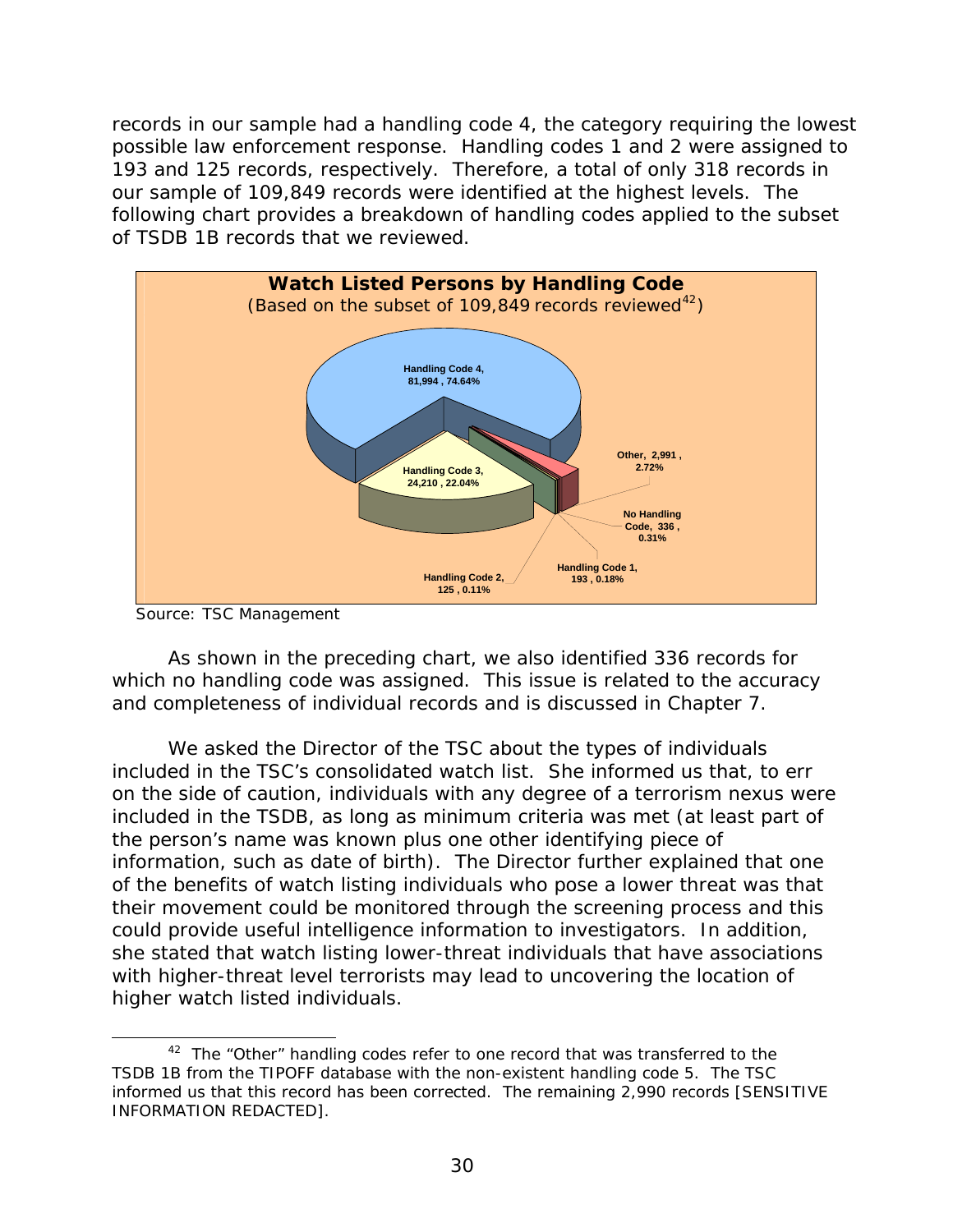#### **Conclusion**

At this early stage in the TSC's existence, the creation and operation of a single database housing consolidated terrorist information was the most important aspect of its mission. From the outset, TSC management was aware of the obstacles of fully integrating data from myriad, disparate sources as well as the necessity of blending multiple agency processes and data definitions. In response to these challenges, they focused on establishing the best possible database as quickly as possible.

TSC management recognized and we observed weaknesses in the TSC's efforts to accomplish this endeavor, including limitations related to name-search capabilities, availability of historical information, and the use of audit trails within the TSDB databases. However, the TSC successfully integrated different types of information in varying formats from the existing systems into a comprehensive index of watch listed individuals.

Despite providing a consolidated watch list in a compressed timeframe, we identified significant weaknesses related to IT management and planning. The TSC is working to improve its IT management and create a system that facilitates complete real-time connectivity to the end users and includes advanced name-search capability and searchable biometric data.

#### **Recommendations**

We recommend that the TSC:

- 1) Develop a formal IT plan for maturation of the IT environment at the TSC to address: a) IT staffing needs; b) controls to ensure data integrity; c) adequate oversight over IT contracts and contractors, and d) future improvements in the areas of TSDB connectivity, name-search capabilities, acceptance of biometric data, as well as other IT planning issues.
- 2) Enhance the TSDB to add audit trails to track activity within the database, including historical data and detailed transactions by user, as well as to include enhanced human access controls.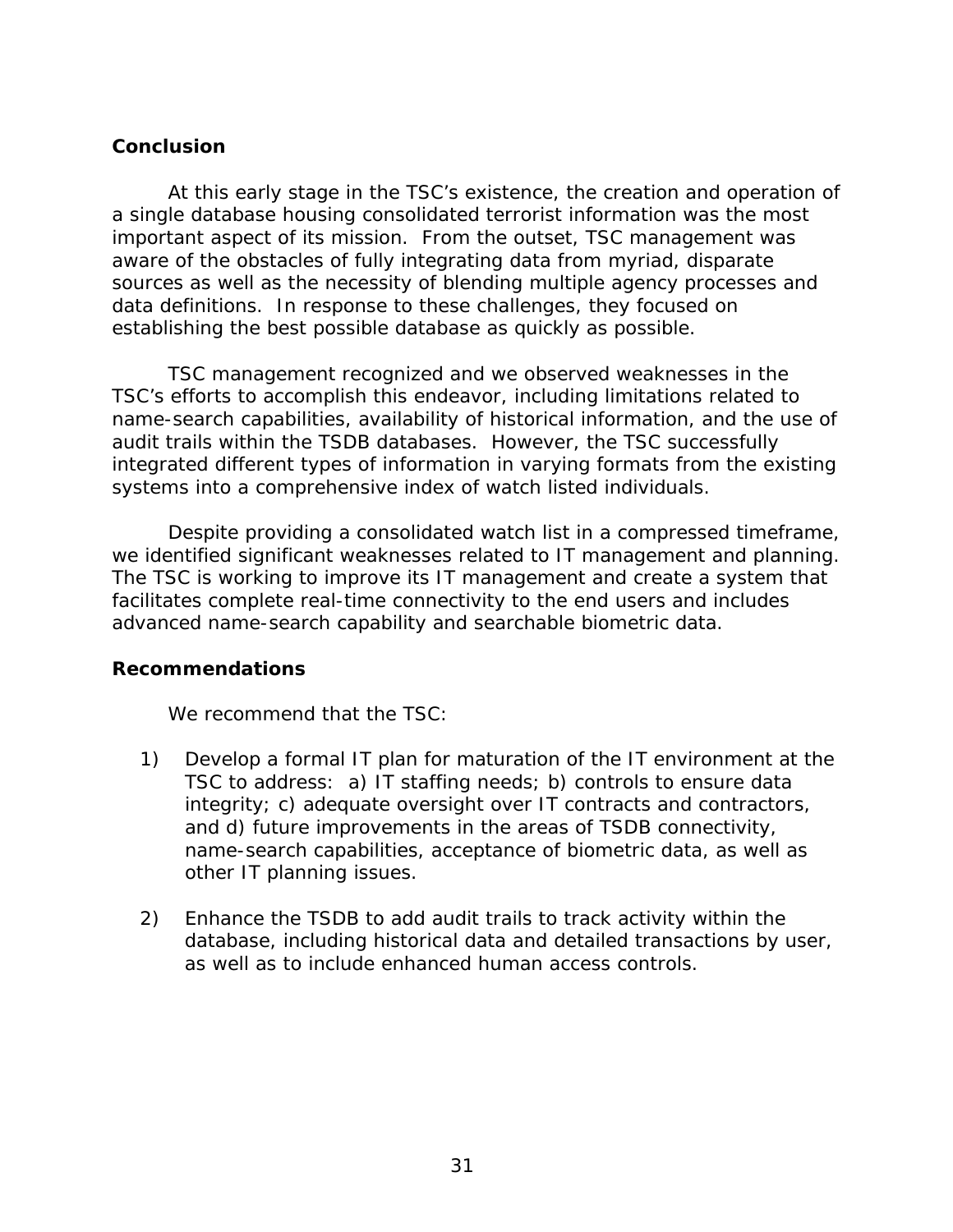# <span id="page-55-0"></span>**CHAPTER 6: TSC Operations**

After accomplishing the initial objective of developing and implementing a consolidated watch list database, the TSC has moved into a new phase of its operations. The TSC has established an operating structure and new procedures for its call center. The physical size and activity of the TSC call center has experienced significant growth, and management has implemented procedures for nominating individuals for inclusion in the database, as well as for removing persons from the watch list. Further, the TSC has undertaken measures to increase information sharing and outreach. However, we identified areas in need of improvement; including weaknesses in staffing and the need for enhanced controls over the receipt, acceptance, and accuracy of incoming data.

#### **Structure of the TSC**

 $\overline{a}$ 

As of April 2005, the TSC was divided into three major branches: Information Technology, Operations, and Administration. The Information Technology (IT) Branch, headed by a Chief Information Officer (CIO) appointed in August 2004, oversees IT planning and systems architecture, including the design, maintenance, and modification of the TSDB that houses the consolidated watch list information. The Administration Branch handles personnel matters, security and guard services, budgetary issues, and logistics and physical space. The Operations Branch houses the TSC's 24-hour, 7-day a week call center and the Nominations Group, which is responsible for additions, deletions, and modifications to the consolidated watch list.<sup>[43](#page-55-0)</sup> This Branch also handles inquiries, complaints, and comments from the law enforcement community. The Tactical Analysis Group, which is also part of the Operations Branch, performs analysis on encounters with potential terrorists to identify useable intelligence and forwards the information to the necessary parties as rapidly as possible. The general structure of the TSC is illustrated on the following organizational chart.

<sup>&</sup>lt;sup>43</sup> The nomination process is discussed in further detail later in this chapter.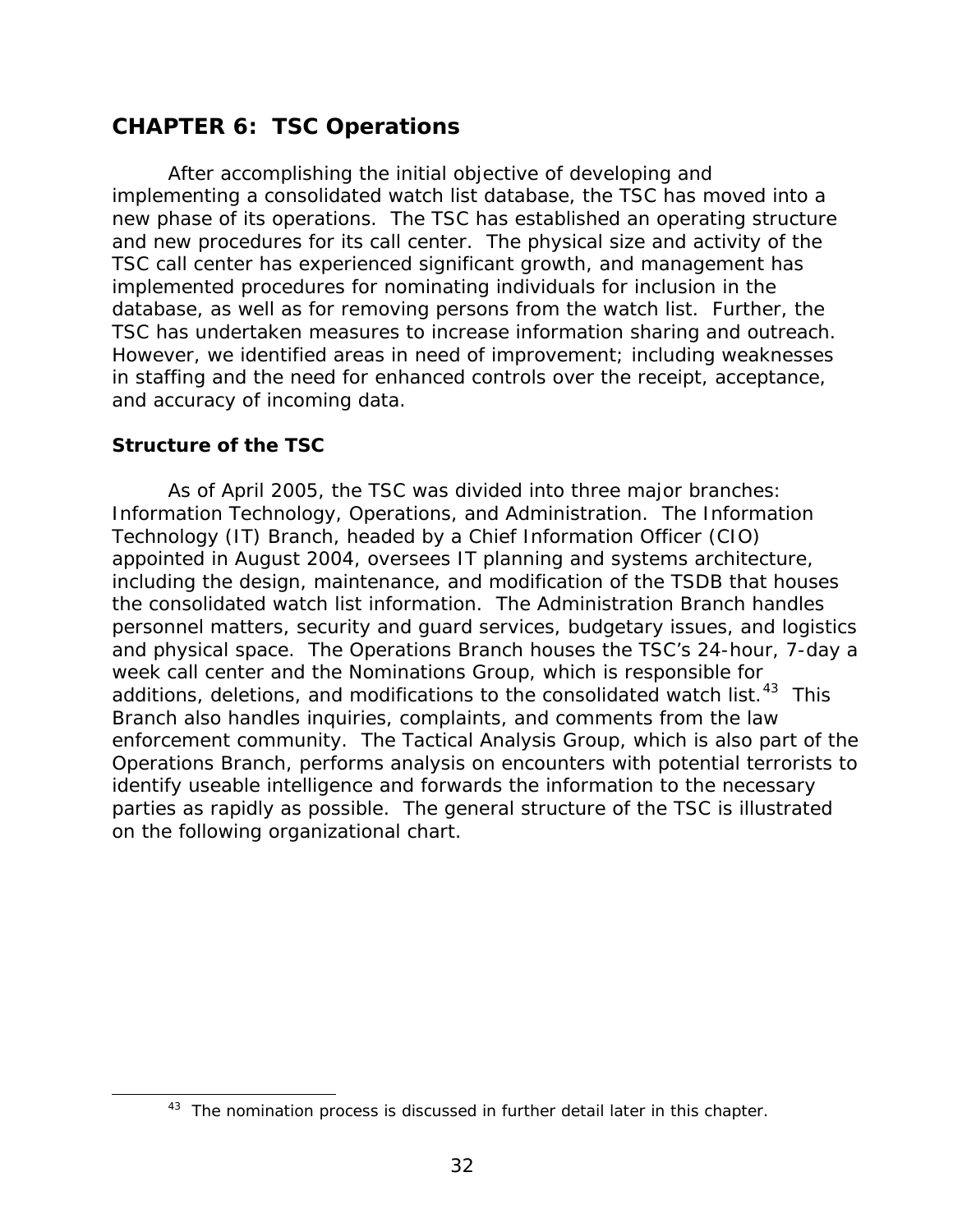

Because the TSC is a multi-agency effort, personnel from the DOJ, the DOS, the DHS, the Department of Defense (DOD), and the United States Postal Service (USPS), along with various contractors staff all three branches. The September 2003 MOU executed in response to HSPD-6 required that the Principal Deputy of the TSC be a DHS employee. Neither the MOU nor any formal TSC protocols require other leadership roles, such as Branch or Unit management positions, to include representation from the various participating agencies.

Since its inception, the TSC Director has worked with the heads of the participating agencies to establish the TSC's staffing level and determine the number of detailees from each agency. For fiscal year (FY) 2004, the expected number of personnel at the TSC was 157. As of November 9, 2004,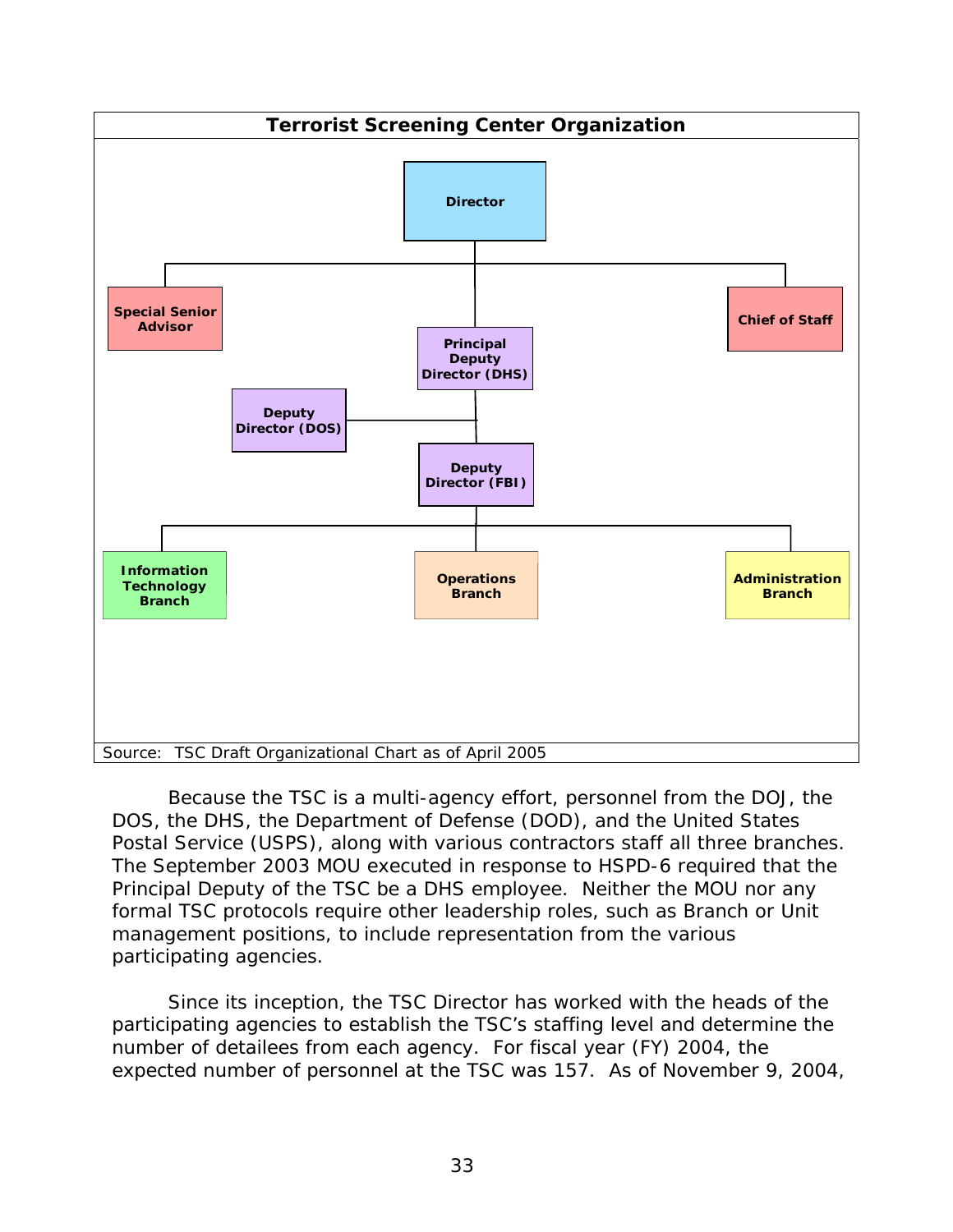<span id="page-57-0"></span>a total of 177 staff were on board. The expectations are compared to the staff on board in the following exhibit.<sup>[44](#page-57-0)</sup>



Source: TSC Administrative Unit

 $\overline{a}$ 

By the beginning of November 2004, DHS contributions fell 10 staff short of expectations. According to the TSC Director, she has repeatedly asked the DHS to provide additional employees, without success. To make up for the shortfall from the DHS, the TSC hired additional contractors, and as of November 9, 2004, more than half of the TSC personnel (108 of 177 total staff, or 61 percent) were contractors. The FBI is the next largest provider of TSC personnel, with about a quarter of the staff in the organization.

Participating agencies have also provided staff on a Temporary Duty (TDY) basis, with details of 60 to 90 days. In addition, these organizations loaned existing contractors to the TSC, some of whom have since become TSC-paid contractors. A total of 73 percent of the staff on board as of November 2004 were permanent TSC employees or contractors hired by the TSC. This staffing breakdown is displayed in the following table.

<sup>&</sup>lt;sup>44</sup> We could not compare staffing numbers and expectations for different points in time because the TSC did not track the actual staffing levels. As a result, we compared available information, consisting of the FY 2004 expectations and the November 9, 2004, actual staffing levels. As of March 2005, the FY 2005 expectations had not been finalized.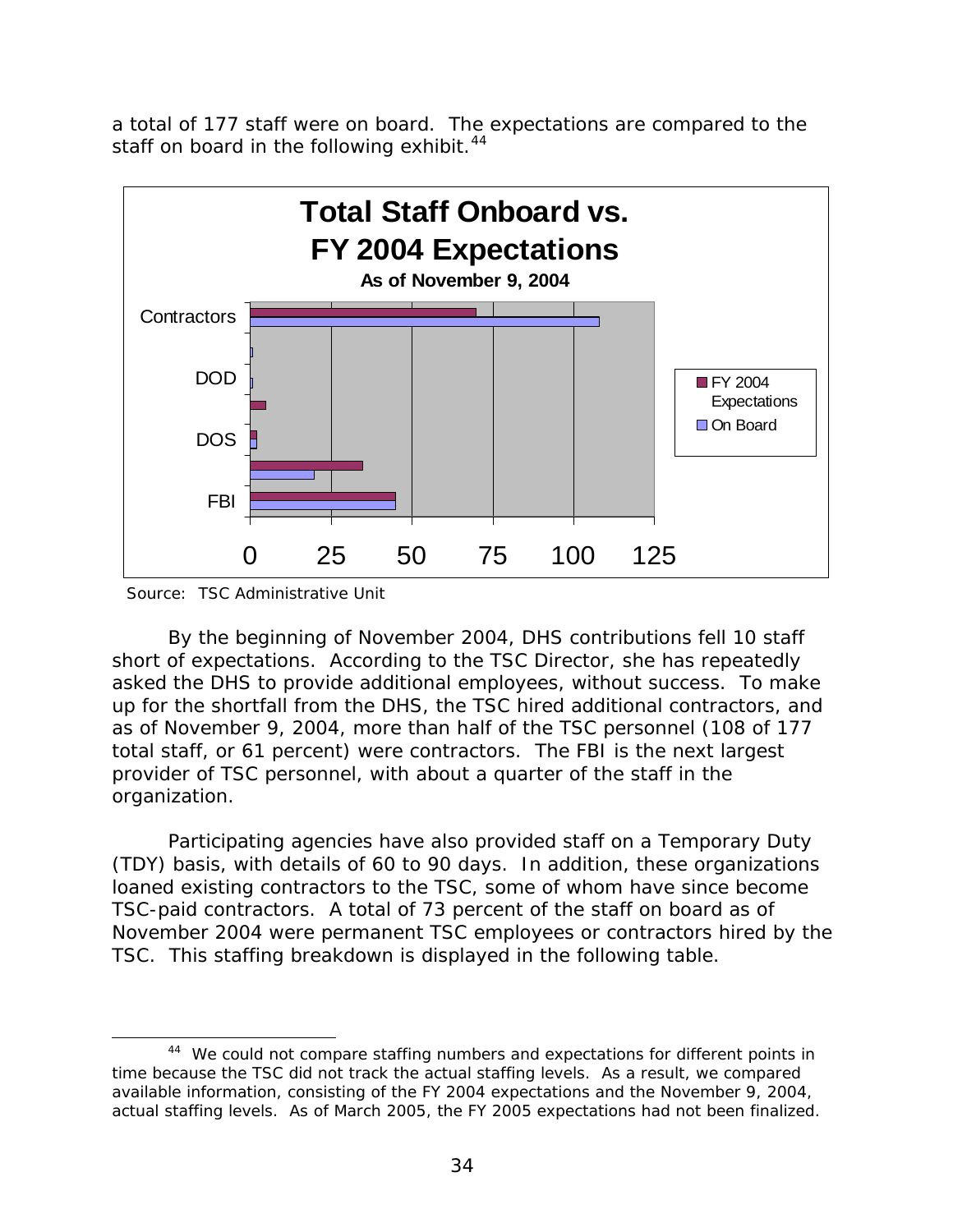<span id="page-58-0"></span>

| AS OF NOVEMBER 9, 2004 |                                  |                                |               |  |  |  |
|------------------------|----------------------------------|--------------------------------|---------------|--|--|--|
| <b>SOURCE</b>          | <b>NUMBER</b><br><b>TDY/LOAN</b> | <b>NUMBER</b><br>PERMANENT TSC | <b>TOTAL</b>  |  |  |  |
| <b>FBI</b>             | 21                               | 24                             | 45            |  |  |  |
| <b>DHS</b>             | 13                               |                                | 20            |  |  |  |
| <b>DOD</b>             |                                  |                                |               |  |  |  |
| <b>DOS</b>             |                                  |                                | $\mathcal{P}$ |  |  |  |
| <b>USPS</b>            |                                  |                                |               |  |  |  |
| Contract <sup>45</sup> | 12                               | 96                             | 108           |  |  |  |
| <b>TOTAL</b>           | 48                               | 129                            | 177           |  |  |  |

# **TSC STAFFING INFORMATION**

Source: TSC Administrative Unit

The rotating nature of much of the TSC's staff and the large percentage of contract employees has impacted the TSC's development. For example, the TSC lacks historical knowledge of its own organization. Only one individual, a contractor that was originally on loan from the FBI but whose contract has since been assumed by the TSC, has been with the organization since its creation in September 2003. Only about five additional individuals currently on staff with the TSC were at the organization during its planning phase, including the Director and two of the Deputy Directors. In addition, short TDY periods force the TSC to continually train and orient new personnel.<sup>[46](#page-58-0)</sup>

#### **Funding of the TSC**

 $\overline{a}$ 

The TSC was created outside the normal budget process. As a result, no government staff positions were granted to the TSC by the Office of Management and Budget (OMB), and funding for FY 2004 was derived from the Departments of Homeland Security, Justice, and State, as well as NCTC. The FY 2004 OMB allocations for each of these agencies are detailed in the following chart.

<sup>&</sup>lt;sup>45</sup> The number of contract personnel in the column labeled "Number Permanent TSC" are contractors that are not on loan from other agencies, but instead are paid directly by the TSC.

<sup>&</sup>lt;sup>46</sup> Further examples of the negative effect of the TDY environment are provided in Chapter 8, Management of the TSC Call Center.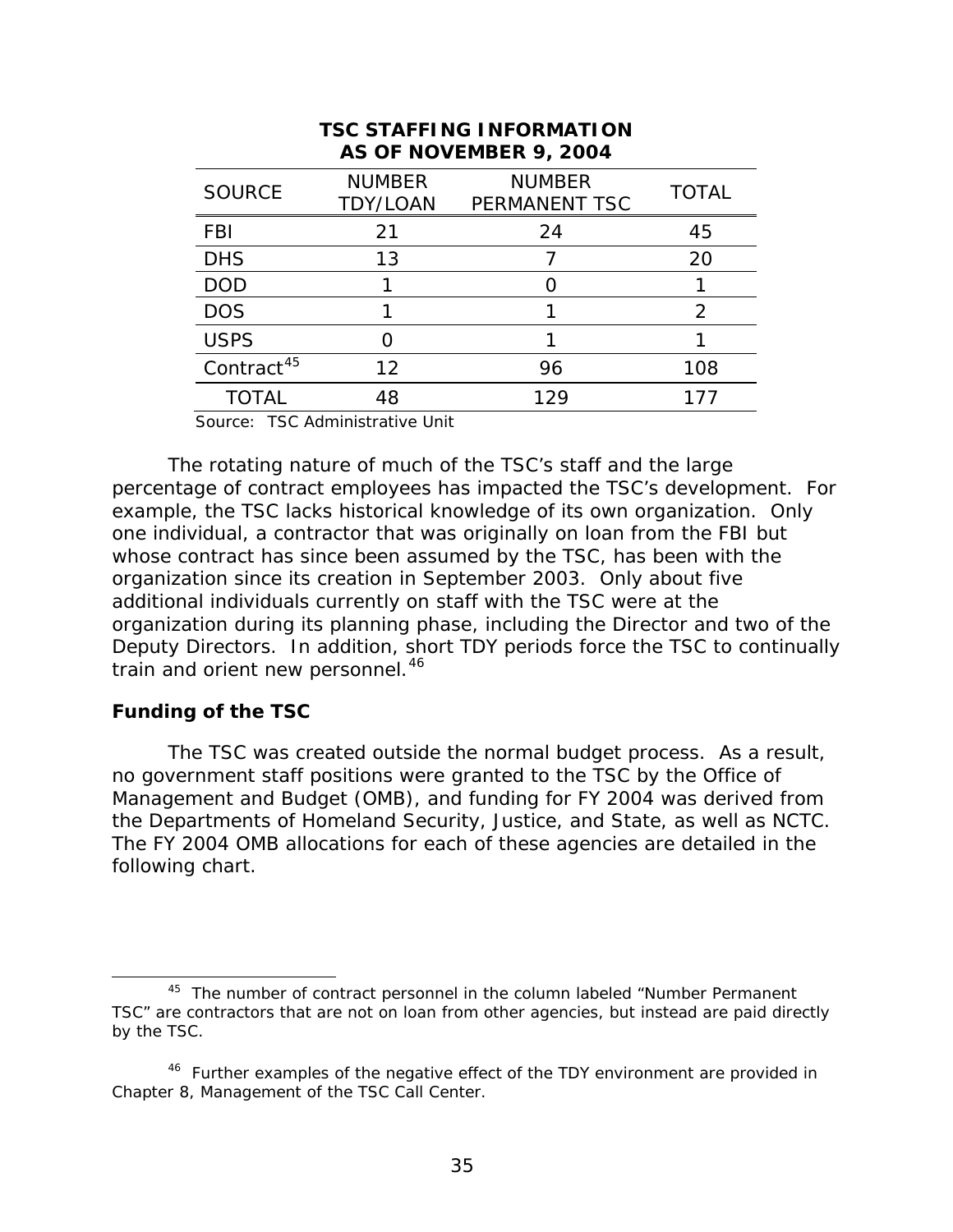<span id="page-59-0"></span>

Source: FBI Budget Formulation Office and the TSC Administrative Unit

According to the OMB allocations, the TSC's FY 2004 budget was set at about \$27 million. As of September 30, 2004, participating agencies had contributed a total of \$27.5 million to the TSC. While the DHS and DOS both contributed the full amount specified by the OMB, NCTC's contribution of \$3 million was \$471,000 short of its FY 2004 allocation. The FBI provided \$15 million to the TSC in FY 2004, almost twice as much as any other participating agency and \$879,000 more than the OMB requirement. The following table distinguishes between the amount of funding allotted and the amount provided from each agency for FY 2004.

| <b>DEPARTMENT</b> | DOJ/FBI                                                                | <b>DHS</b> | <b>DOS</b> | <b>NCTC</b> | <b>TOTAL</b> |
|-------------------|------------------------------------------------------------------------|------------|------------|-------------|--------------|
| Alloted           | $$14,121,000$   \$7,884,000   \$1,589,000   \$3,471,000   \$27,065,000 |            |            |             |              |
| Provided          | $$15,000,000$   \$7,884,000   \$1,589,000   \$3,000,000   \$27,473,000 |            |            |             |              |

Source: TSC Administrative Unit

l

According to TSC management, the FY 2004 funding figures were based on conservative estimates of initial operating capability and did not represent a baseline estimate of future TSC needs. Further, the approved FY 2005 budget was \$29 million and TSC officials assert that this amount is below normal operating requirements.<sup>[47](#page-59-0)</sup> The TSC has estimated that the total resources required to accomplish the activities outlined in HSPD-6 and the resulting MOU amount to \$50 million in funding and a staff size of 267. The TSC also analyzed the resources needed to meet the requirements of new initiatives that would affect the TSC's mission beginning in late FY 2005. According to this analysis, TSC officials believe that the organization will need an initial budget of \$142 million and 455 personnel, with recurring costs of

<sup>&</sup>lt;sup>47</sup> The FY 2005 appropriation for the TSC was incorporated into the FBI's overall appropriation, thus eliminating the need to transfer funds between agencies.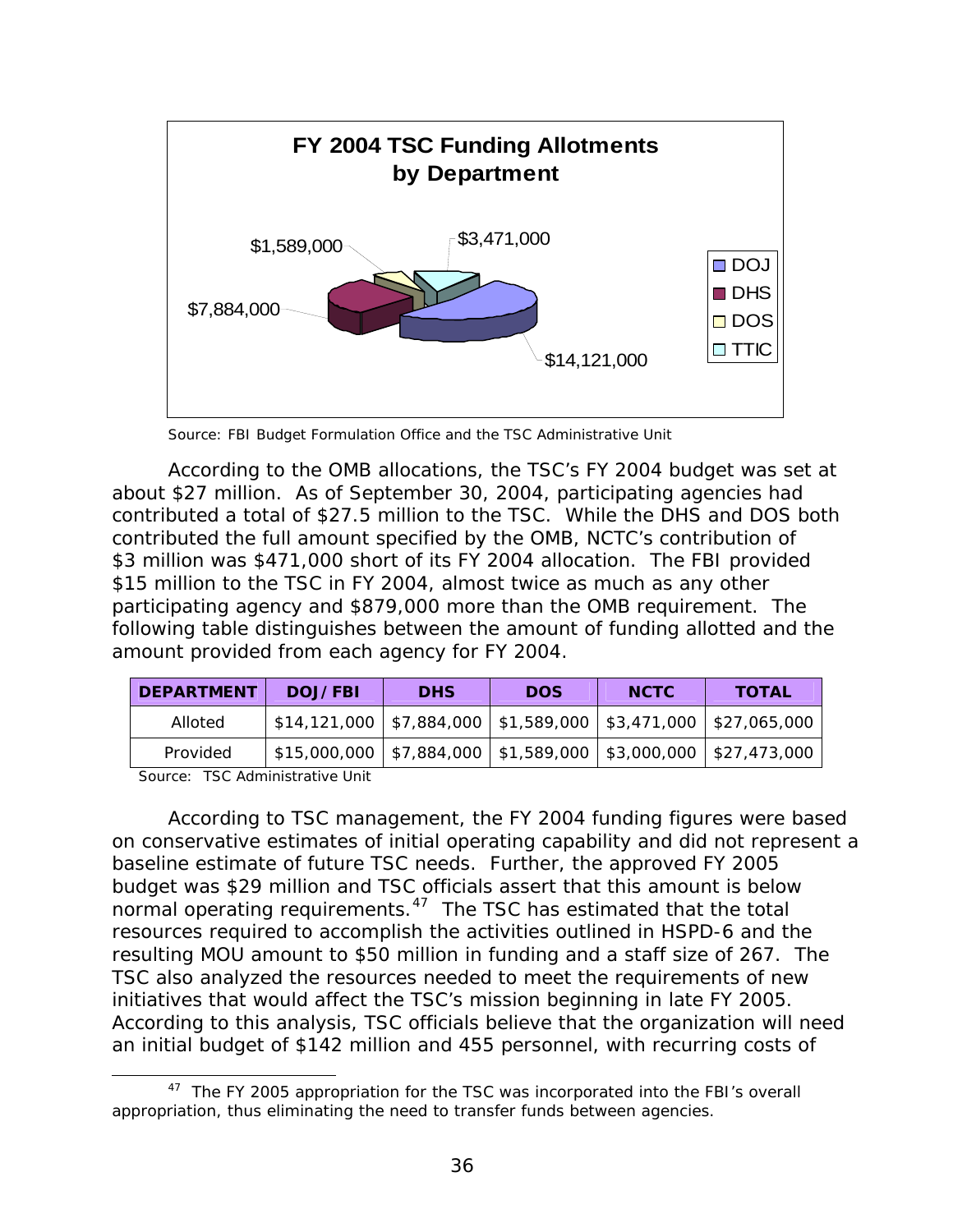\$118 million each successive fiscal year. As of April 2005, Congress was considering an OMB-approved \$40 million supplemental appropriation request for FY 2005.

# **The TSC Call Center**

As noted in Chapter 4, on December 1, 2003, the TSC initiated operations in its call center, providing law enforcement agencies with aroundthe-clock access to consolidated information regarding known or suspected terrorists. The basic tasks performed by call center staff – namely fielding inquiries, researching terrorist information, and facilitating the identification and apprehension of terrorists – remains the same as the functions performed at the point of initial operating capability. However, the creation of the consolidated watch list has allowed TSC screening staff to begin all research with a single database – the TSDB. The general process flow of activity surrounding a possible hit against the TSDB is summarized in the following exhibit.



Source: The Terrorist Screening Center

The first step in the process when a person is encountered domestically or at the border is that the identity of an individual is searched in a law enforcement system such as NCIC or the Interagency Border Inspection System (IBIS). For example, an individual stopped by a police officer for speeding will be queried in NCIC, or an individual attempting to enter the United States at a border crossing is queried in IBIS. Although law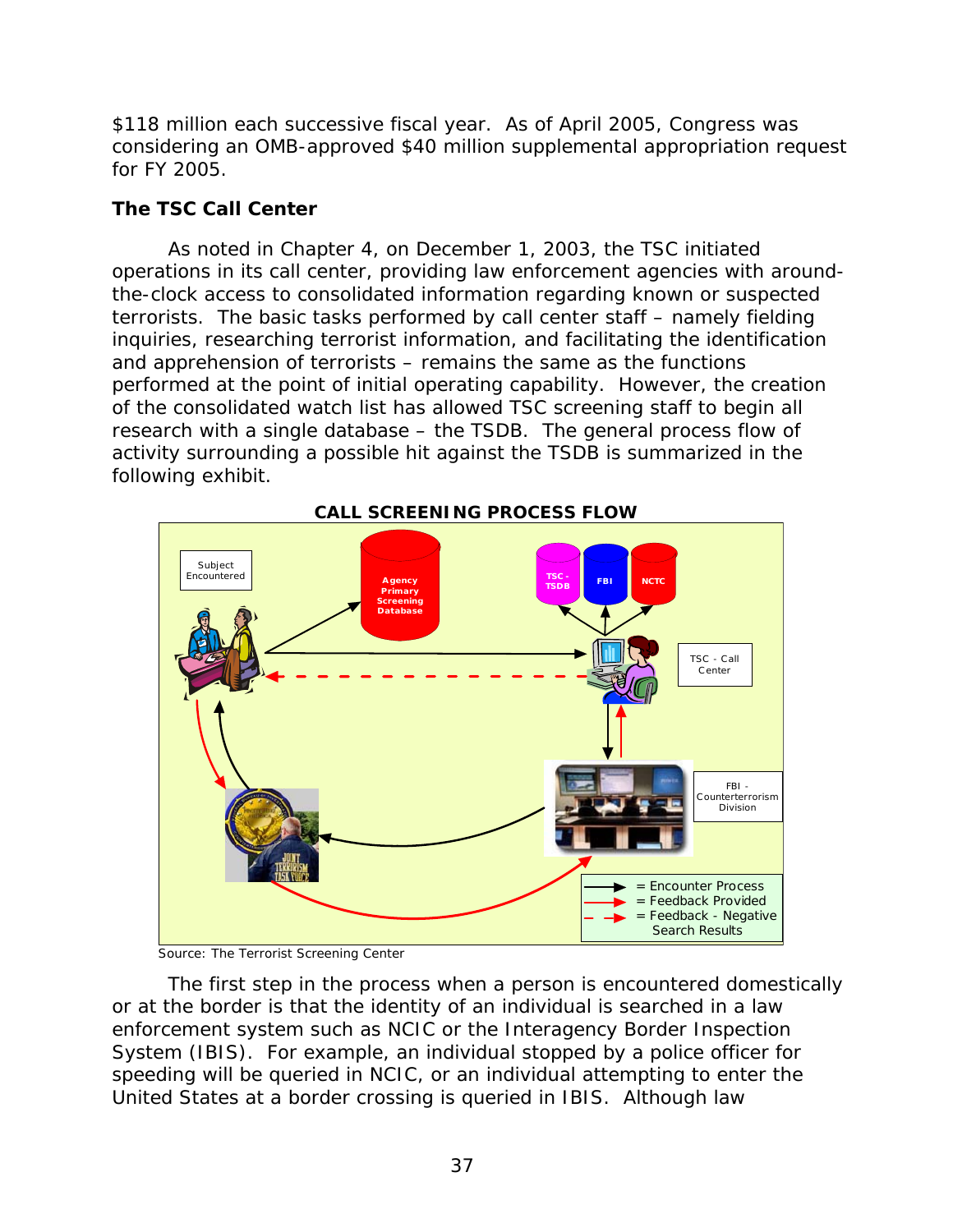<span id="page-61-0"></span>enforcement officials cannot connect directly to the TSDB, the TSC exports the consolidated watch list records to all supporting agency databases eligible to receive the information. If the queried identity appears to match a record in the TSDB, the law enforcement official receives a response to contact the TSC.<sup>[48](#page-61-0)</sup> When the inquiry is received by the TSC, call center staff assist in determining if the encountered individual positively matches the identity of a known or suspected terrorist on the consolidated watch list. First, the screeners search the TSDB to obtain all basic identifying information available. Then, the screeners search supporting agency databases to locate any additional information that may assist in making an identification or provide further detail about the subject, some of which may be classified. For all calls received, the call screeners record details about the inquiry on a Call Intake Form. If the TSC call screener determines that the encountered individual does not match the identity of an individual on the watch list, the caller is immediately informed of the negative results.

If the subject is positively identified or the match attempt is inconclusive, the TSC call screener forwards the Call Intake Form, via facsimile, to the FBI's CT Watch. CT Watch is then responsible for coordinating the law enforcement response to the encounter, including making further attempts to establish positive identity and, if necessary, deploying agents to take appropriate action.

For every inquiry that TSC call screeners refer to CT Watch, the screeners are responsible for obtaining information on the disposition of the encounter, such as whether or not the subject was arrested, questioned, or denied entry into the United States. This information is recorded into an internal TSC database.[49](#page-61-0)

In addition to domestic or border encounters, the TSC is involved when foreign individuals apply for a United States visa. According to State Department officials at the TSC, when a person overseas applies for a visa, U.S. government officials search the CLASS database, which receives watch list information from the TSC. If this search reveals a possible identity match with an individual recorded in the TSDB, the official will send the TSC a cable (a secure, electronic communication). A State Department representative at the TSC will review the cable along with information within supporting agency databases to determine if the person requesting a visa is

 $\overline{a}$ 

<sup>&</sup>lt;sup>48</sup> This description of the process flow reflects the general process for call screening. There can be variances depending on the type of encounter, such as a border inquiry that would require the border patrol agent to first call the Department of Homeland Security's call center (the National Targeting Center), which in turn would contact the TSC.

<sup>&</sup>lt;sup>49</sup> See Appendix III for detailed information on call center activity.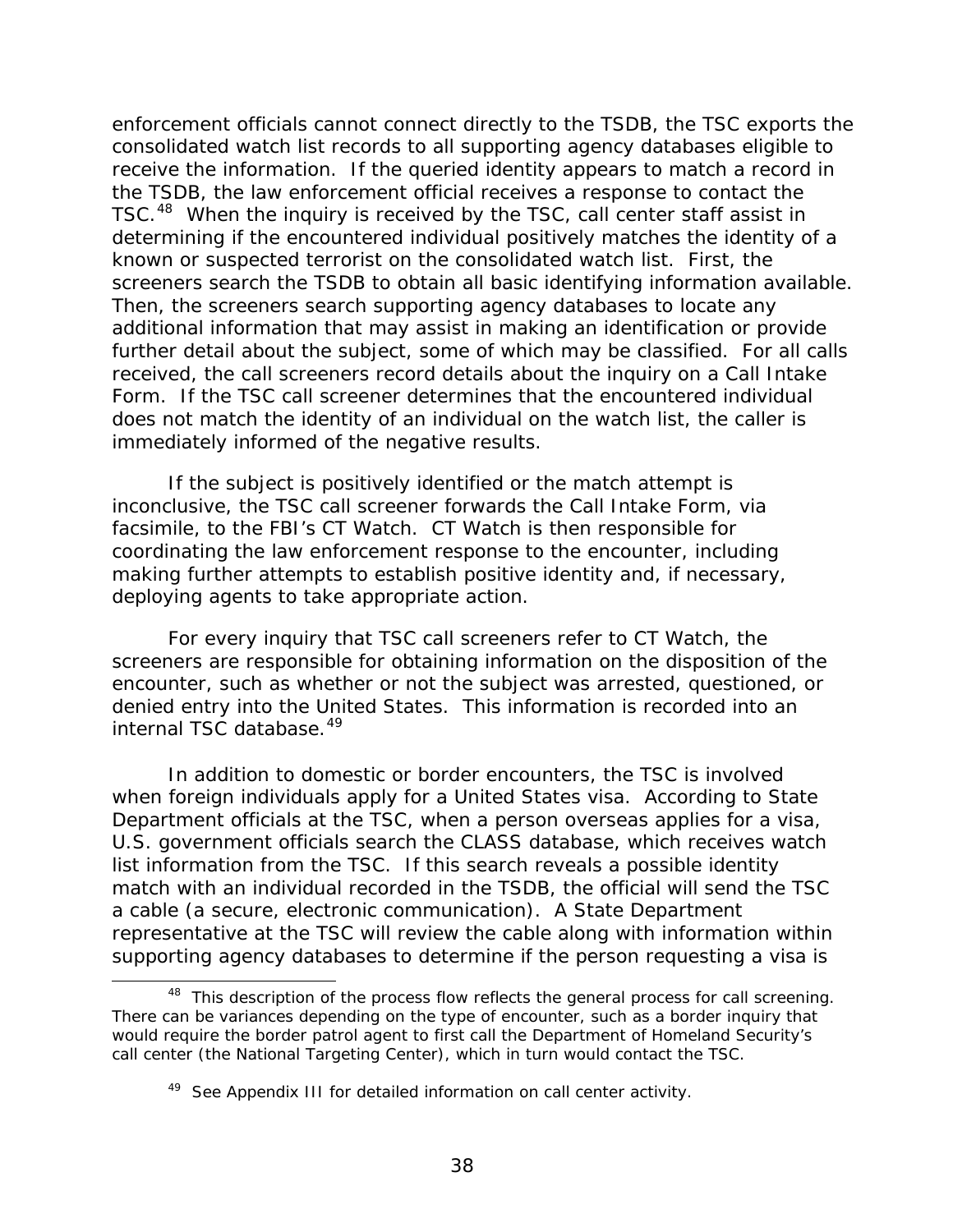<span id="page-62-0"></span>an individual with ties to terrorism. This information will be used by the U.S. government officials overseas to either issue or deny the visa application.<sup>[50](#page-62-0)</sup>

# **Expanding Use of the TSC**

 $\overline{a}$ 

One way to illustrate the development and maturation of the TSC is to examine the increase in activity at its call center. The TSC generates weekly statistical reports detailing the total number of calls received, the origin (e.g., state or local law enforcement or border patrol), the result of the identity determination (*i.e.*, positive, negative, or inconclusive match), the disposition (e.g., arrested or questioned and released). At times during our audit, the reported data contained small mathematical errors. While the reports are now mathematically correct, we believe the TSC should establish controls to ensure that its call data is checked regularly for accuracy.

 Based on TSC weekly call reports, as of January 23, 2005, TSC call screeners had responded to 18,534 inquiries from federal, state, and local agencies regarding encounters with known or suspected terrorists. Of these inquiries, the TSC determined in 9,510 instances (51 percent) that the individual encountered was an individual of interest.

As shown in the following charts, at the start of its call center operations in December 2003, the TSC received approximately 8 to 11 calls per day. For the month of January 2005, the TSC's call volume had reached an average of 85 calls per day. The percentage of calls resulting in a positive identification match was 43 percent for the period of December 2003 through January 2005.

<sup>&</sup>lt;sup>50</sup> The State Department's visa application review activities represent, in general, a process that existed prior to the creation of the TSC and continues to be conducted by DOS personnel. Our review of TSC activities focused on domestic and border processes and encounters.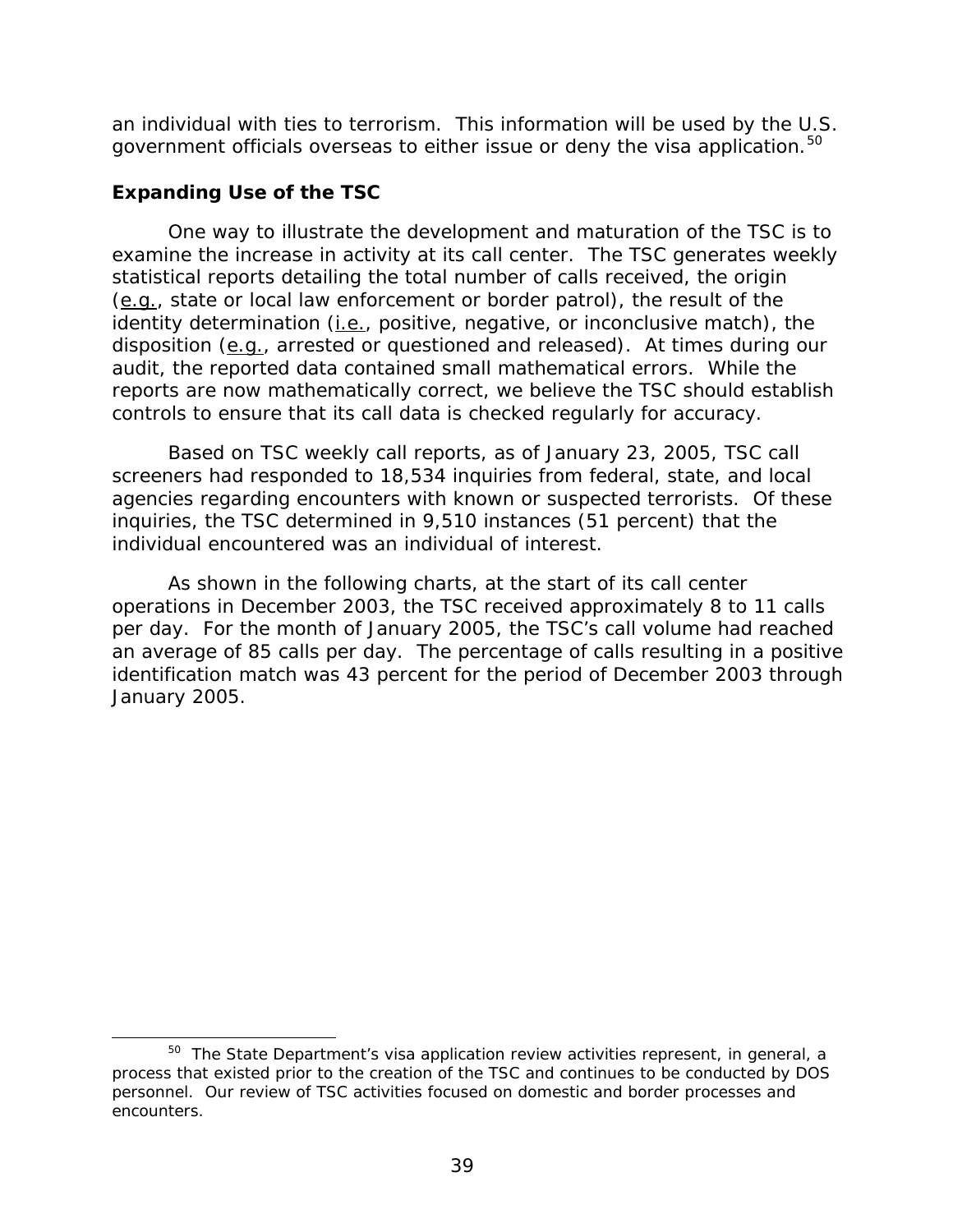

Source: TSC Management

This 965 percent growth in call volume from December 2003 to January 2005 is attributable, in part, to the TSC's successful communication and outreach to the law enforcement and intelligence communities. This increase in call volume has been accompanied by an increase in actual positive identity matches. According to the TSC, this increase indicates that the quality and dissemination of information has improved. TSC staff is also aware that major events with national security implications, such as the presidential inauguration, stimulate an increase in call center activity. The breakdown of the identity determinations resulting from calls to the TSC call center is displayed in the following chart.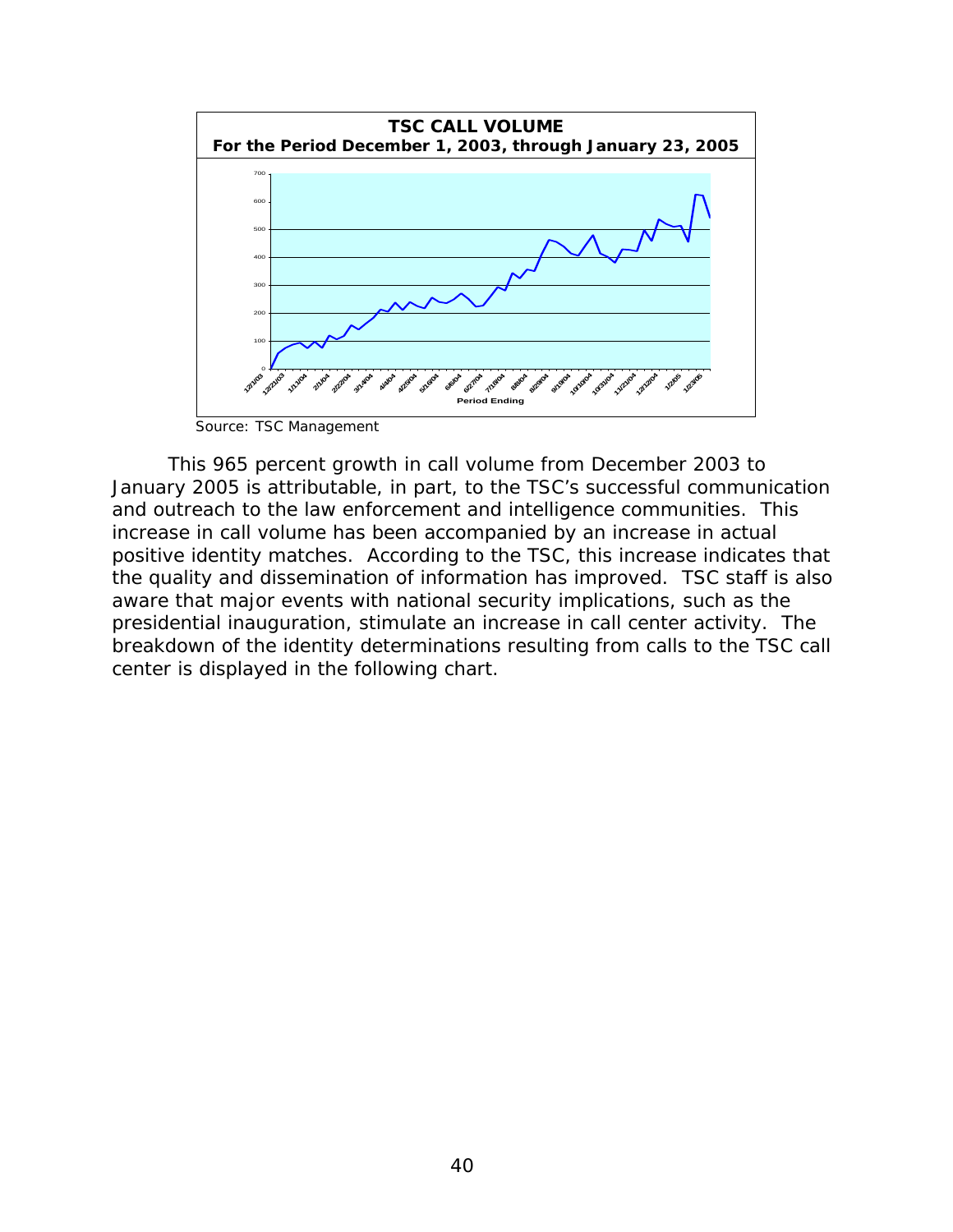<span id="page-64-0"></span>

Source: TSC Management

 $\overline{a}$ 

# **Nomination Process**

When a law enforcement or intelligence agency has identified an individual as a potential terrorist threat to the United States and wants the individual to be added to the consolidated watch list, that person must be "nominated" for inclusion in the TSDB.<sup>[51](#page-64-0)</sup> Nominations occur in two ways  $$ individuals may be added through the Routine Nomination Process, or they may be deemed an immediate threat that requires use of the Emergency/Expedited Nomination Process. The Routine Nomination Process, the most common of the two nomination methods, involves the submission of international or domestic terrorist-related names by government agents to either NCTC or the Terrorist Watch and Warning Unit (TWWU) at the FBI. Staff members review the information and decide whether or not the person is an appropriate candidate for inclusion on the TSC's watch list and whether

<sup>51</sup> The nomination process described here relates to the articulated process for maintaining the TSDB, which is done on a record-by-record basis. As noted in Chapter 5, the 1A and 1B databases were initially populated by accepting universes of records from source databases.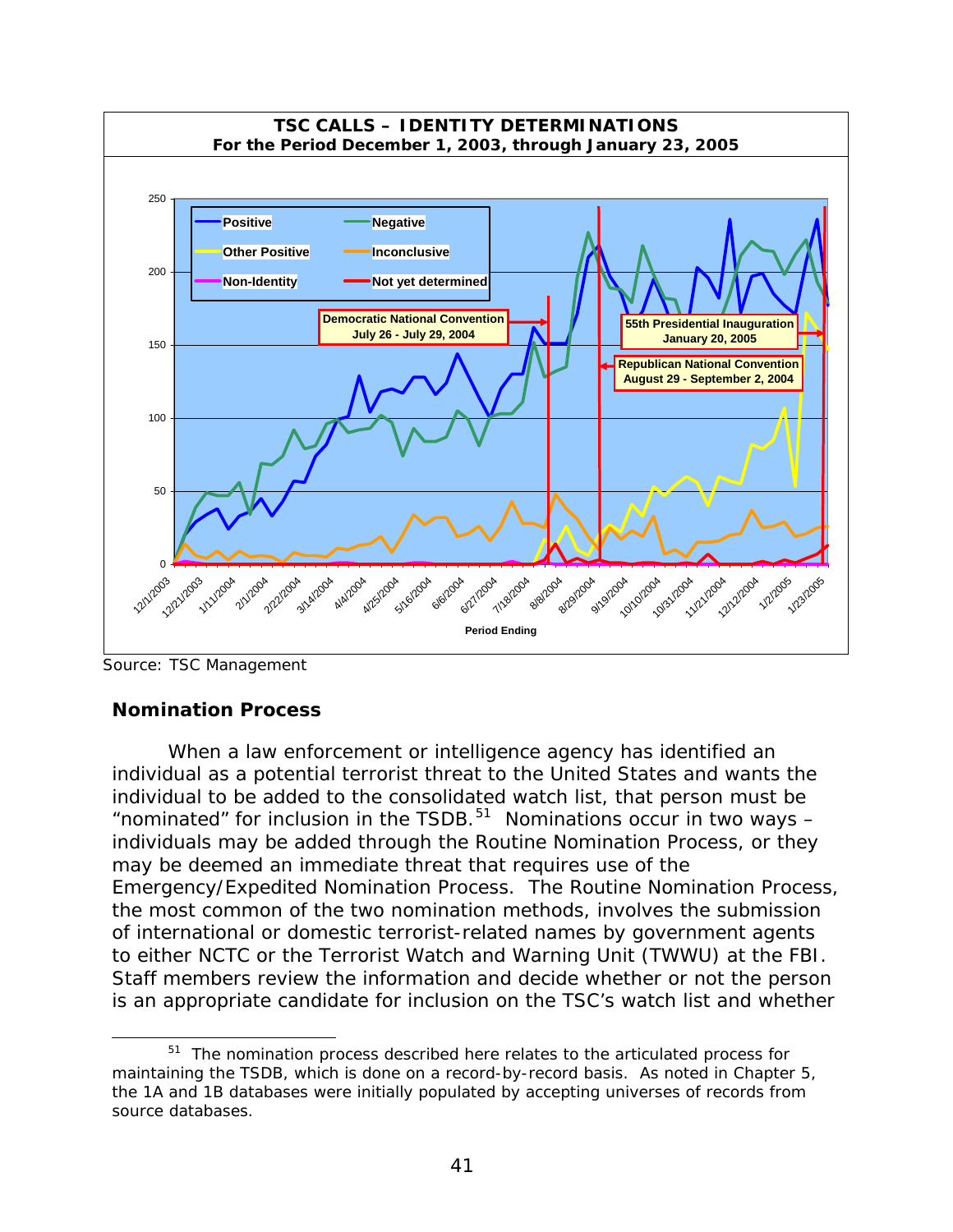or not sufficient identifying information is available. If so, the information is forwarded to the TSC for inclusion in the consolidated database.

 The Emergency Nomination Process is used when there is an imminent threat and a watch list record needs to be quickly created or highlighted. When an imminent threat exists, the requesting agency informs the TSC directly and TSC staff create a record in the TSDB and all supporting databases. If the threat contains a nexus to international terrorism, the TSC creates additional files of all the information gathered on the subject for submission to NCTC and subsequent creation of a record in the TIPOFF system.

 At the time of our review, the TSC process for including a name in the TSDB was more of an acceptance than nomination. TSC staff did not review the majority of the records submitted unless an automated error occurred while the records were uploaded to the database. While we recognize that the ultimate decision for nomination into the consolidated database should be done by analysts who have access to originating documentation, the TSC needs to ensure that the information that is placed into the TSDB accurately represents the data that was submitted by the nominating agency. In addition, the TSC should establish controls to ensure that it can trace the origin of the record to the agency that nominated it. When comparing TSDB records to the source information, we identified differences for which the TSC could not provide an adequate explanation. Our testing of the accuracy and completeness of database records is contained in Chapter 7.

 To gain a better understanding of the nomination process, we met with the Chief of the Nominations Unit in July 2004 and walked through the process of uploading the daily nominated records into the TSDB. As part of that process, we found that the TSC was using an unclassified, stand-alone system on which to conduct a "dirty word search," that is, a search that seeks to identify classified information within the file and presents it for deletion prior to uploading the file into the unclassified TSDB. This process presents a dilemma if classified information is found on the file because the presence of any classified information on what is supposed to be an unclassified system would result in security issues. Based on our identification of this weakness and subsequent discussions with the CIO, the TSC officially changed the designation of the stand-alone system from unclassified to classified in September 2004.

 In addition, we initially found no formal back-up plan for receiving daily nominations and uploading these records into the TSDB. On at least one occasion, the two individuals responsible for performing the upload of records from NCTC and the FBI were both out of the office, and as a result no records were uploaded that day. This type of situation leaves the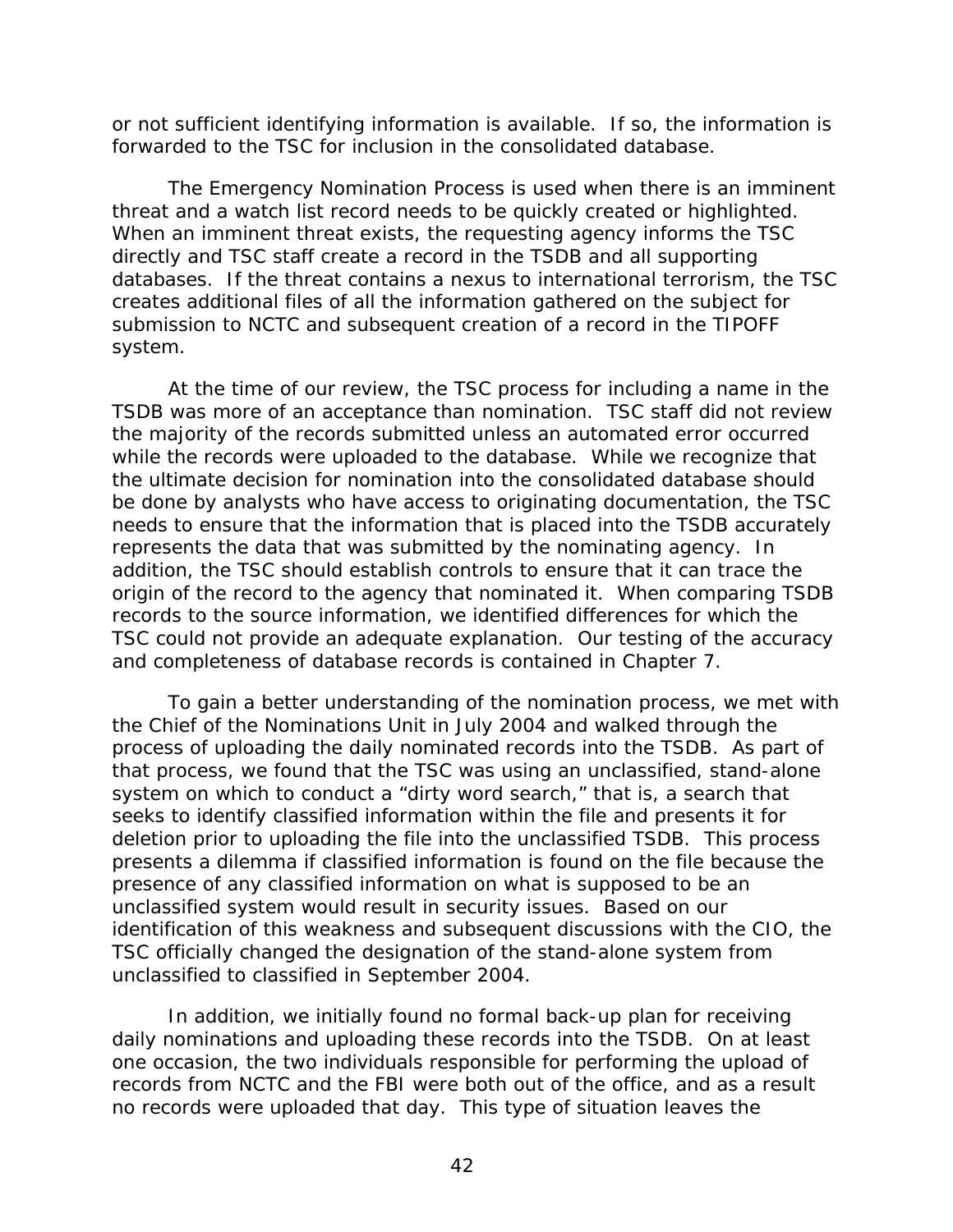<span id="page-66-0"></span>database vulnerable to omissions and the screeners with potentially outdated and incomplete information. After we identified this problem, the TSC informed us that it had established a back-up plan under which the responsibilities will be shared by five employees. However, as of November 15, 2004, the TSC had not formalized this plan in writing. As mentioned previously, enhancing the database to automate the daily upload of records nominated for inclusion in the TSDB would avoid the need to rely on such human intervention.

#### **Removal of Names from the Watch Lists**

The TSC removes names from the consolidated database and as of October 2004, 3,673 records had been removed from TSDB 1B since its creation in June 2004. Like the nomination process, there are two ways in which these removals are processed, referred to by the TSC as automatic removals and specific removals. Specific removals occur through quality assurance processes and as the result of misidentifications; these are discussed in further detail in Chapter 8. Automatic removals occur when the TSC receives an automated prompt from a supporting system of a participating agency, as described below.

When an international terrorist record is to be removed from the TSDB, the TSC will accept an electronic indicator to delete the record from the daily update file sent by NCTC.<sup>[52](#page-66-0)</sup> When the TSC exports an update file from the TSDB to the participating agencies, the supporting systems that contained the subject record receive a deletion indicator as well, thereby removing the record from all supporting databases.

For example, as shown by the red arrow in the following screen print, the TSDB 1B main screen displays a box next to each database that receives exports of information from the TSC. On each record, these boxes are marked with a "Y" (yes) or "N" (no) depending on whether the database is approved to receive the record. If one of the boxes is left blank, the database defaults to "N." When a source agency such as NCTC deletes a record, it sends the record marked for deletion to the TSC where staff members delete the record from the TSDB. During the daily export of records to participating agencies, the TSDB sends the same type of deletion prompt to the agency databases marked "Y" for receipt of the particular record, thereby removing the record from all supporting databases.

 $\overline{a}$ 

<sup>&</sup>lt;sup>52</sup> Because NCTC is not a component of the Department of Justice, we did not perform a detailed review of its procedures for removing names from the consolidated watch list.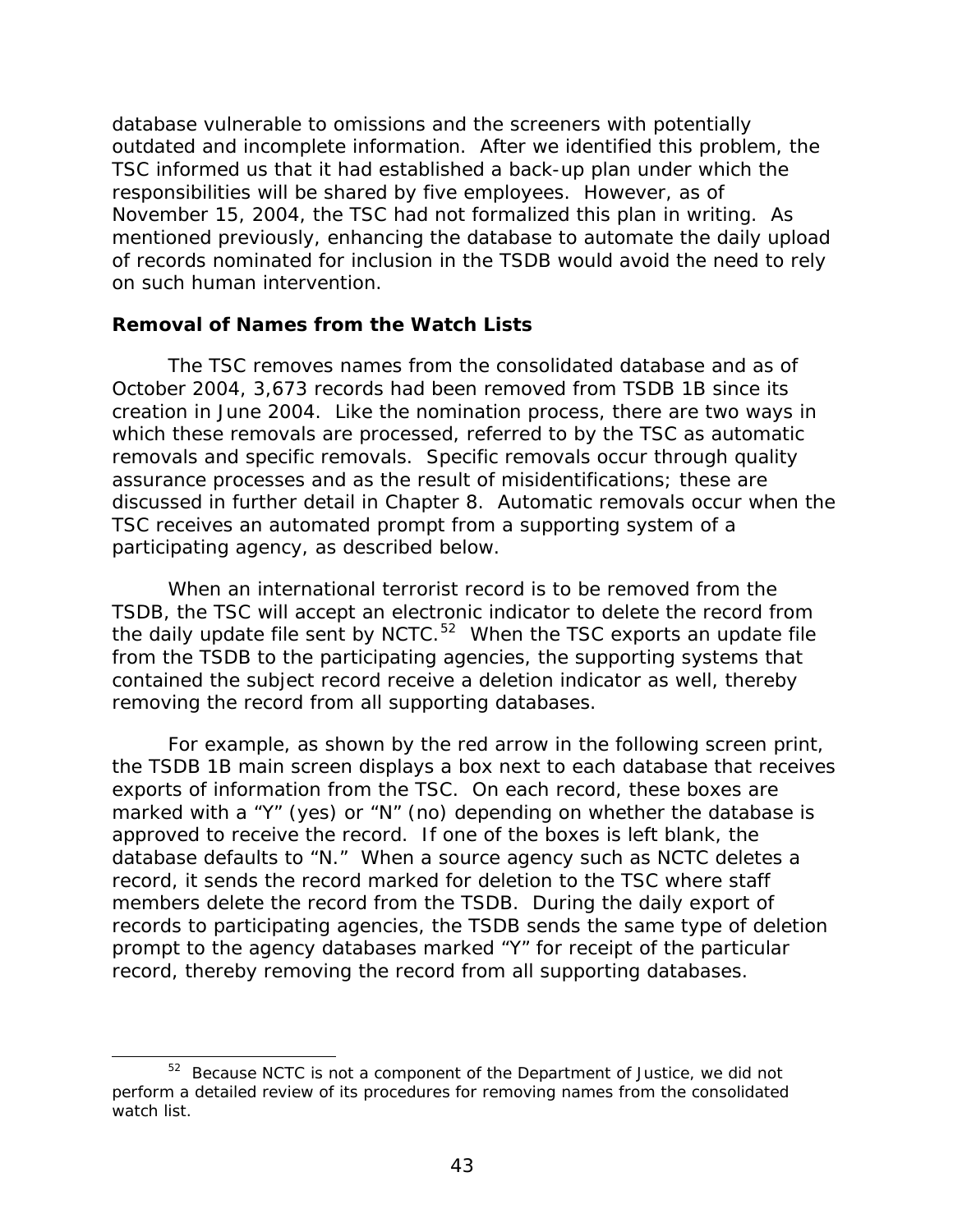

Source: TSC Nominations Unit

 Similar to its role in the nomination process, the TSC does not analyze these deletion requests and relies on the supporting agencies to conduct the necessary analysis that would lead to record deletion. As the owners of the data, the supporting agencies are responsible for making decisions regarding the appropriateness of an individual being watch listed.

When a domestic terrorist record needs to be removed from the TSC database, the appropriate FBI field office sends the TWWU a form that must be completed for any new submissions, provision of supplemental information, or removal requests on persons of a terrorist threat. When the form is received by the TWWU, it is reviewed for completeness and appropriate action. If complete, the form is forwarded to the TSC for removal of the record from the TSDB and all supporting systems.

# **Foreign Government Information Sharing**

 Another important aspect of the TSC's operations is the sharing of appropriate information with foreign governments. According to the September 16, 2003, MOU that was signed by the participating agencies to create the TSC and outline its core requirements, the parties were required, to the extent permitted by law, to provide appropriate information about suspected terrorists to foreign governments that cooperate with the United States. [SENSITIVE INFORMATION REDACTED]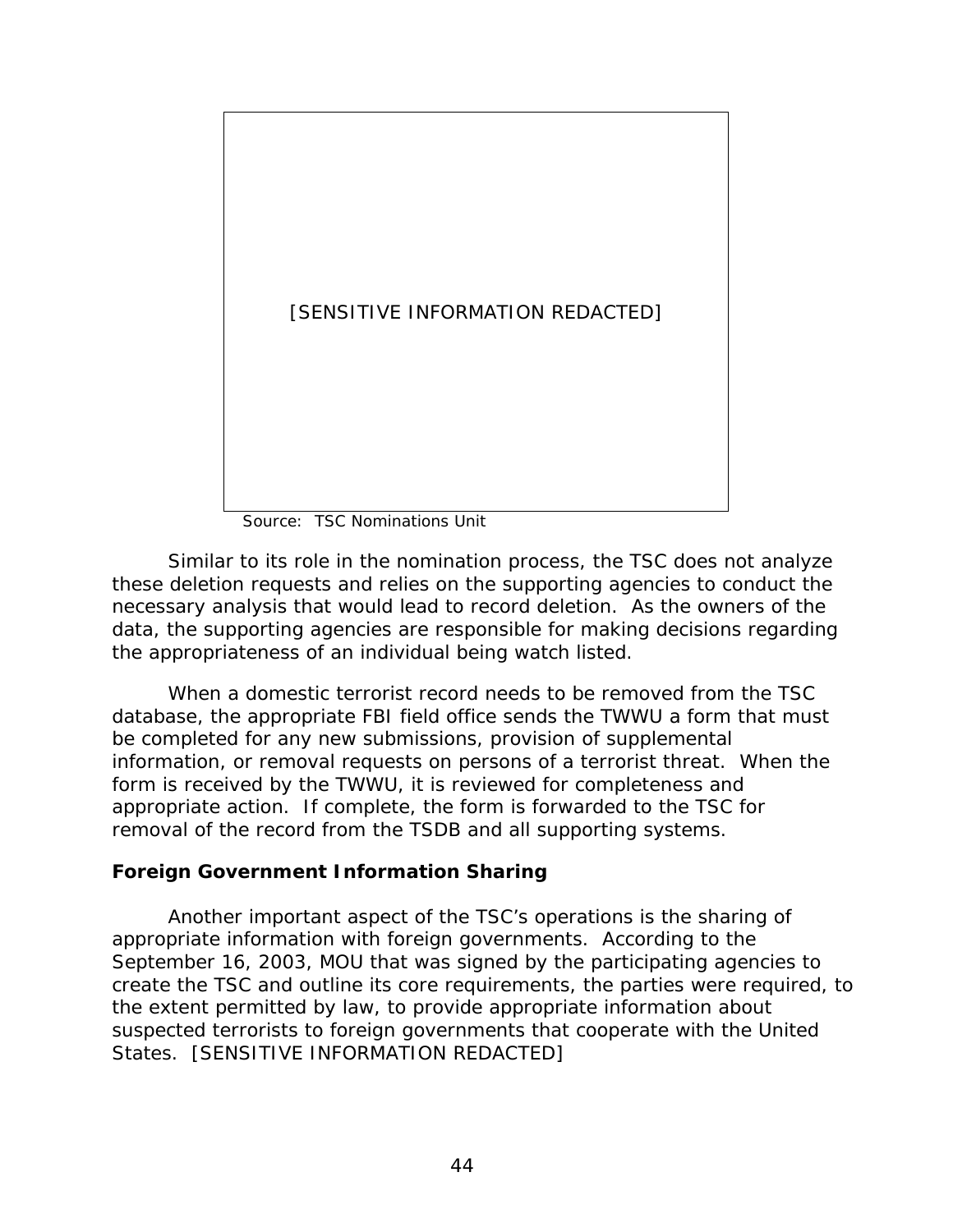#### **Outreach to Additional Departments/Agencies**

 The TSC represents a new approach to information sharing and coordination among law enforcement, the intelligence community, and international agencies by offering one central point where all known terroristrelated information can be reviewed against the information of an encountered individual. To enhance the effectiveness of the government's efforts for terrorist screening, the TSC communicates with law enforcement agencies in many ways, including: 1) informing law enforcement personnel of the mission, role, and functions of the TSC; 2) educating law enforcement personnel on techniques for handling encountered individuals; and 3) promoting awareness that front-line law enforcement officers often have opportunities for gathering information that may be useful in on-going cases.

The TSC has established an outreach program that targets federal departments and agencies, informing them of the TSC's mission and determining what agency-specific opportunities exist for screening appropriate individuals against the TSC's consolidated watch list. In addition, TSC officials have attended numerous Chiefs of Police conferences and intelligence community gatherings, established booths at the federal law enforcement training center in Quantico, Virginia, and made presentations about its operations to state and local law enforcement agencies. TSC officials informed us that, from December 1, 2003, through June 30, 2004, they briefed approximately 2,000 people in 11 states and the District of Columbia on the efforts and usefulness of the TSC.

 TSC officials said they also are working to identify specific organizations and industries that need to be informed of the TSC's role and functions. Officials also said that they have established a plan that includes creation of a website to provide basic information about the agency and the purpose of the consolidated database. Yet, based on our review of the TSC's outreach program, we believe the TSC should develop a more vigorous plan to target and prioritize specific organizations and industries, and establish a timeline to complete these outreach goals. We also believe that any outreach plan should be incorporated into the TSC's strategic plan, once the strategic plan is formally developed.

#### **Private-Sector Information Sharing**

According to HPSD-6, the DHS was charged with developing guidelines "to govern the use of such information to support state, local, territorial, and tribal screening processes, and private sector screening processes that have a substantial bearing on homeland security." The TSC has developed procedures for supporting state, local, territorial, and tribal screening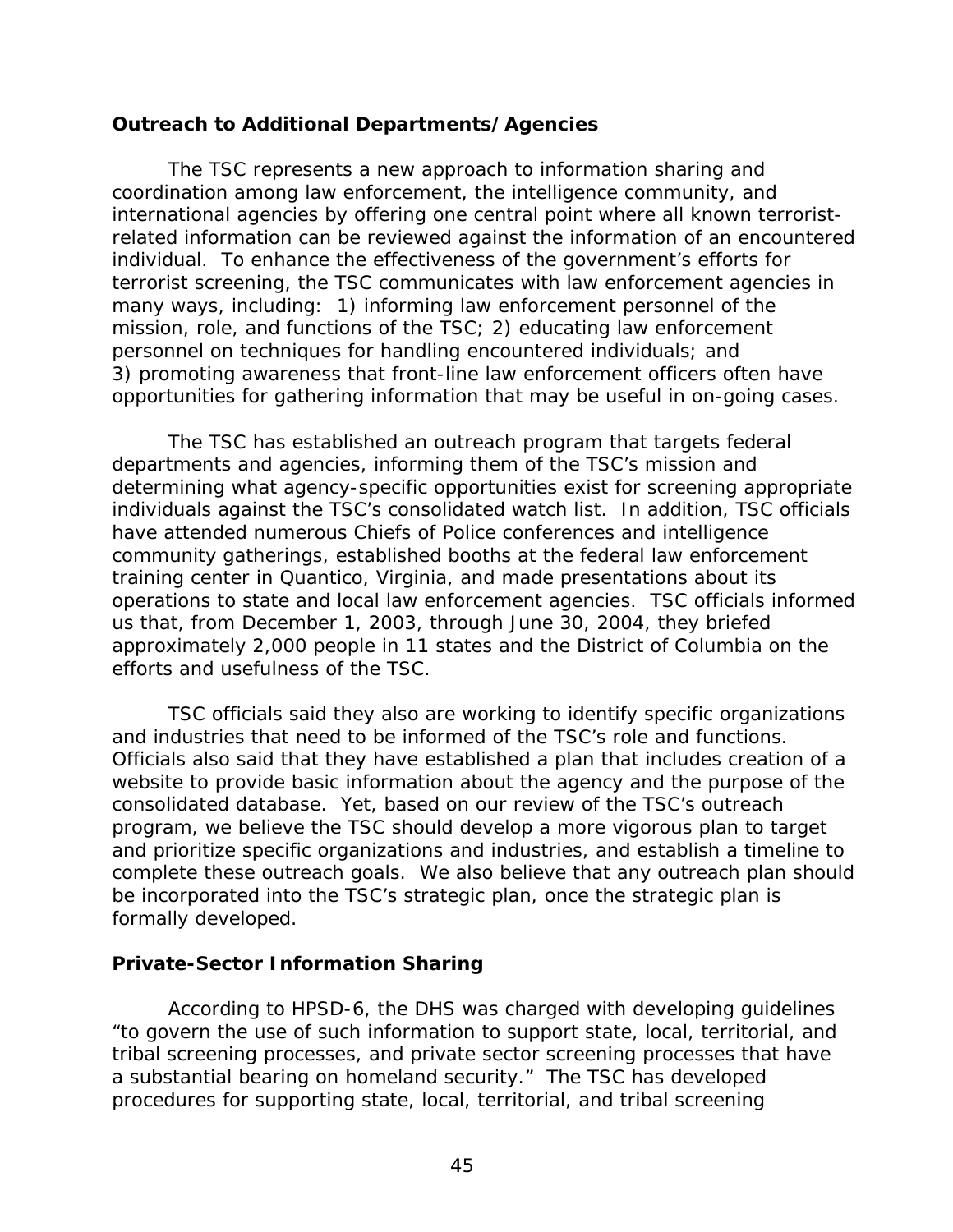<span id="page-69-0"></span>processes using the data contained within the TSC. However, as of October 2004, the DHS had not developed guidelines for private-sector screening or sharing of information.

 In a drafted report to Congress dated October 2004, the TSC indicated that regular private-sector screening is anticipated in the future because DHS was finalizing a plan to screen individuals at certain private high-risk infrastructure facilities, such as hazardous material drivers.<sup>[53](#page-69-0)</sup> DHS personnel assigned to the TSC are expected to perform the private-sector screening, but they will not be permitted to directly release identifying information to private organizations. However, as of October 29, 2004, DHS officials had not developed a formal plan for how this would be accomplished.

#### **Conclusion**

 As a developing organization, the TSC has spent significant time establishing and implementing basic operating procedures. However, as exhibited by the activity in the TSC call center, the use of the TSC and its resources is expanding and management must take action to improve processes in certain areas. For example, the TSC needs to create formal plans for automating the daily upload of records to the TSDB and for implementing the DHS's system for private-sector screening. In addition, the TSC should address staffing issues, including the heavy reliance on contractors and short-term temporary staff.

# **Recommendations**

 $\overline{a}$ 

We recommend that the TSC:

- 3) Develop staffing protocols to ensure that the TSC remains a multiagency operation and make further efforts to encourage DHS to provide additional staff.
- 4) Take steps to increase the number of permanent government personnel and long-term TDY staff employed by the TSC to take advantage of valuable expertise and institutional knowledge and to reduce the necessity of constant orientation and training.

<sup>53</sup> *Terrorist Screening Center: Draft Report to Congress, Pursuant to the Intelligence Authorization Act for Fiscal Year 2004, Section 360* (October 29, 2004). For example, in preparation for the July 2004 Democratic National Convention, the TSC received the names of 18 hazardous material drivers from the Transportation Security Administration for screening.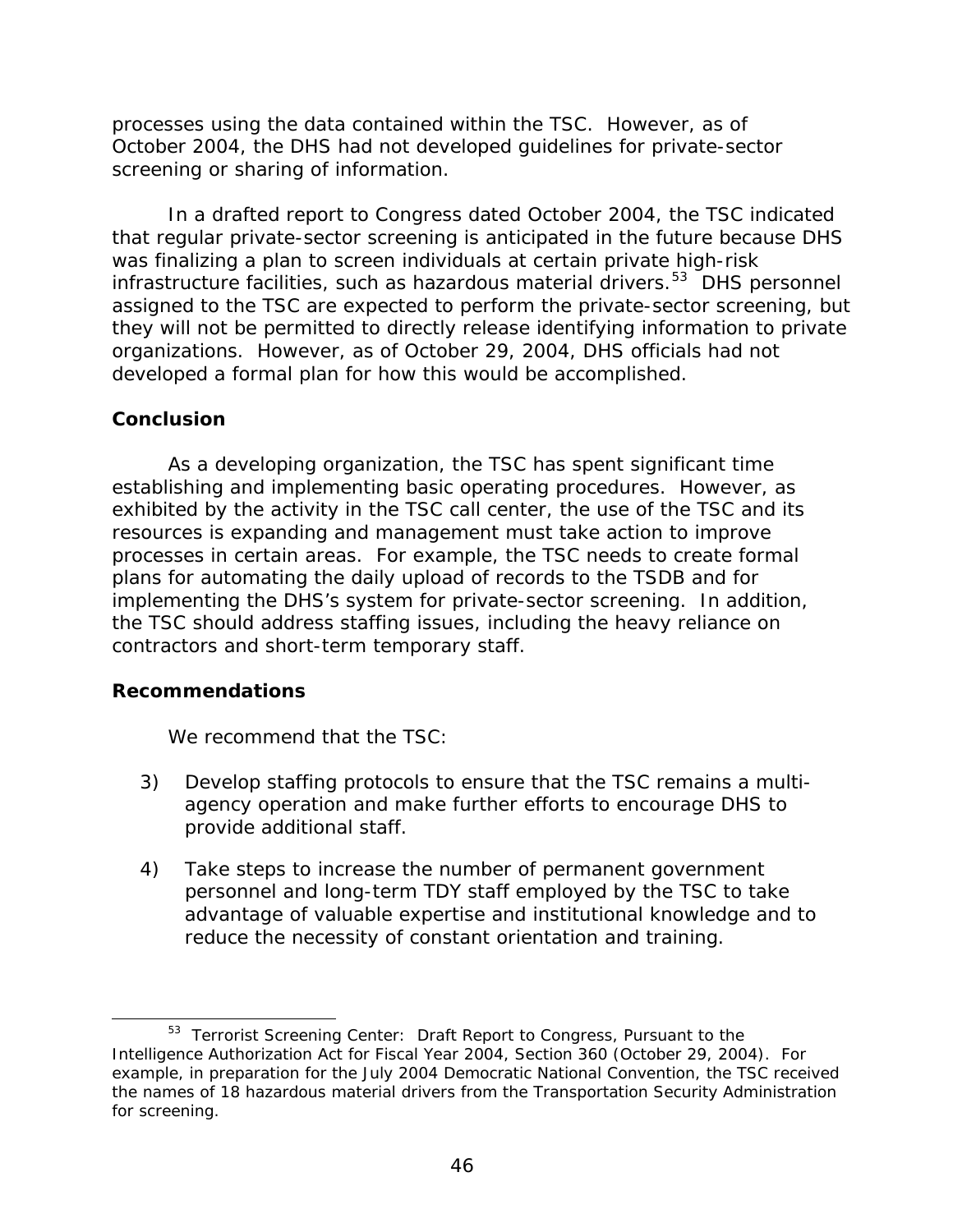- 5) Ensure that the information placed into the TSDB accurately represents the data that was submitted by the nominating agency. In addition, the TSC should establish controls to ensure that it can trace the origin of the record to the nominating agency.
- 6) Take measures to automate the daily upload of records nominated for inclusion in the TSDB to reduce the need for human intervention.
- 7) Develop a more vigorous outreach plan that includes specific target organizations and industries, and establish timelines for the completion of outreach goals. Incorporate the plan into the TSC strategic plan, when formally created.
- 8) Encourage the DHS to finalize guidelines to allow the TSC to begin regular screening for private sector organizations.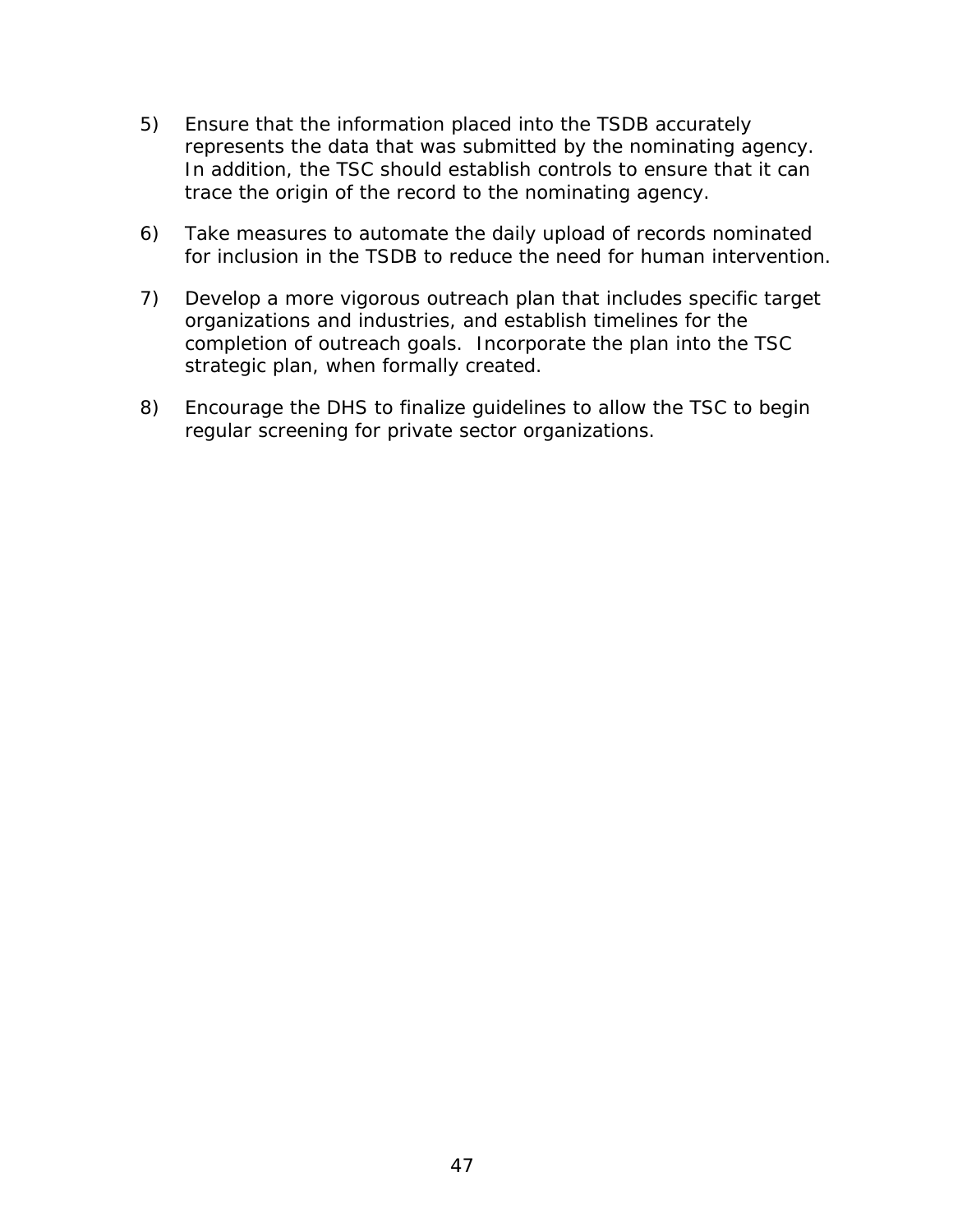# <span id="page-71-0"></span>**CHAPTER 7: Database Accuracy and Completeness**

The TSC has successfully created a consolidated database of unclassified watch list information from supporting agency systems. However, the accuracy and completeness of the information contained in the database is as critical as the consolidation effort itself. There is little room for error because a single name omitted from the TSDB could result in a suspected terrorist successfully applying for a visa, being admitted to the United States, or failing to be identified when stopped for a traffic violation.

One of the TSC's primary goals under HSPD-6 was to maintain thorough, accurate, and current information. Although the TSC does not create terrorist-related information, it is responsible for ensuring that all necessary terrorist-related information maintained by NCTC and the FBI is transferred to the TSC and accurately maintained in its consolidated database.

 Our review of the accuracy and completeness of the terrorist watch list was divided into two separate tracks. First, we analyzed the consolidated database as a whole, including a review of the number of records in the database, any duplication that existed within those records, the fields of information available for screeners to view on the TSDB 1A and 1B screens, and the population of those fields within the databases. We also reviewed the descriptive categories and handling instructions that are applied to each record within the database. Second, we tested individual records within the database for accuracy and completeness. This included reviewing a sample of FBI and NCTC records from the respective agency databases (*i.e.*, VGTOF and TIPOFF) and tracing them forward to the TSDB 1A and 1B to determine if complete and accurate information was carried forward into the TSDBs. Additionally, we reviewed a sample of the forms FBI agents use to nominate individuals for inclusion in the consolidated database, and traced those forms to the TSDB to determine if the individuals were, in fact, included in the database and that the information was accurate. We also checked known terrorist names against the TSDB 1A and 1B to determine whether those individuals were in the database. $54$ 

#### **Overall Review of the Consolidated Databases**

l

We first reviewed the TSDB 1A and 1B to gain an overall understanding of its contents. This included reviewing the number of records that each database maintained and the structure for each record. In

<sup>54</sup> Where possible, we reviewed both the TSDB 1A and TSDB 1B because, at the time of our testing, both databases were in use at the TSC.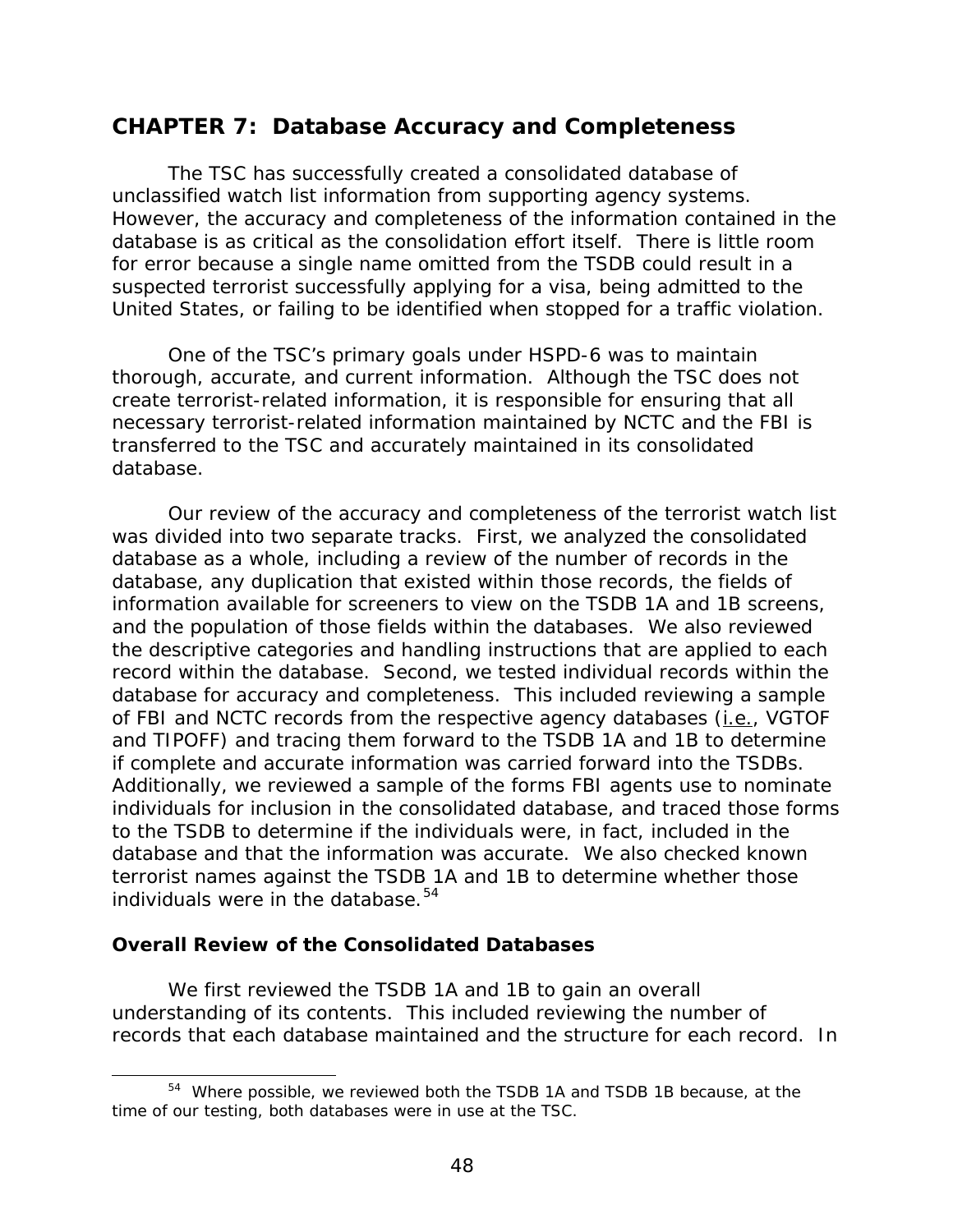addition, we analyzed the types of categories and handling instructions assigned to individual terrorist records. Our review found several problems, including inconsistent record counts, duplicate records within the consolidated database, limited identifying information shown to screeners on the TSDB 1A and 1B screens, lack of needed fields within the TSDB, and weaknesses related to the instructions for handling encountered individuals as well as the descriptive information related to the type of threat posed by subjects in the database.

### Database Record Counts

On October 22, 2004, NCTC officials estimated that there were approximately 170,000 unique individuals who were known to the U.S. government as known or suspected terrorists or as having ties to terrorism. As of January 2005, the TSDB 1A and 1B included a total of 455,002 and 237,615 active records, respectively. Both databases include unique individuals and aliases. Since both databases were maintained and updated simultaneously, theoretically both should have had the same number of records. However, as indicated above, we found a difference of 217,387 records between the two databases in January 2005.

According to TSC officials, this disparity resulted from the immediate need during the earliest days of the TSC to develop a comprehensive database (TSDB 1A) of potentially high-risk suspects. Accepting records directly from numerous databases resulted in duplicate records being imported into the TSDB 1A. Further, TSC officials said the complex task of consolidating large and often incompatible data systems required accepting less than optimal data. For example, in creating the TSDB 1A, the TSC imported records directly from the Treasury Enforcement Communications System (TECS), thereby receiving records that were unique to TECS and were not included in its sub-systems – the Interagency Border Inspection System (IBIS) or the National Automated Immigration Lookout System (NAILS). These unique TECS records were not included in the 1B database because, according to TSC staff, they had not been provided to NCTC and there was significant concern about the quality of the records.

TSC officials informed us in early March 2005 that they had successfully addressed the significant difference in record counts between the TSDB 1A and 1B. They reported that they reduced the difference to about 40,200 records existing in TSDB 1A but not in TSDB 1B. This group of records has undergone initial review and the TSC stated that it consists of 39,000 records awaiting additional vetting by NCTC and 1,200 that will require manual correction at the TSC.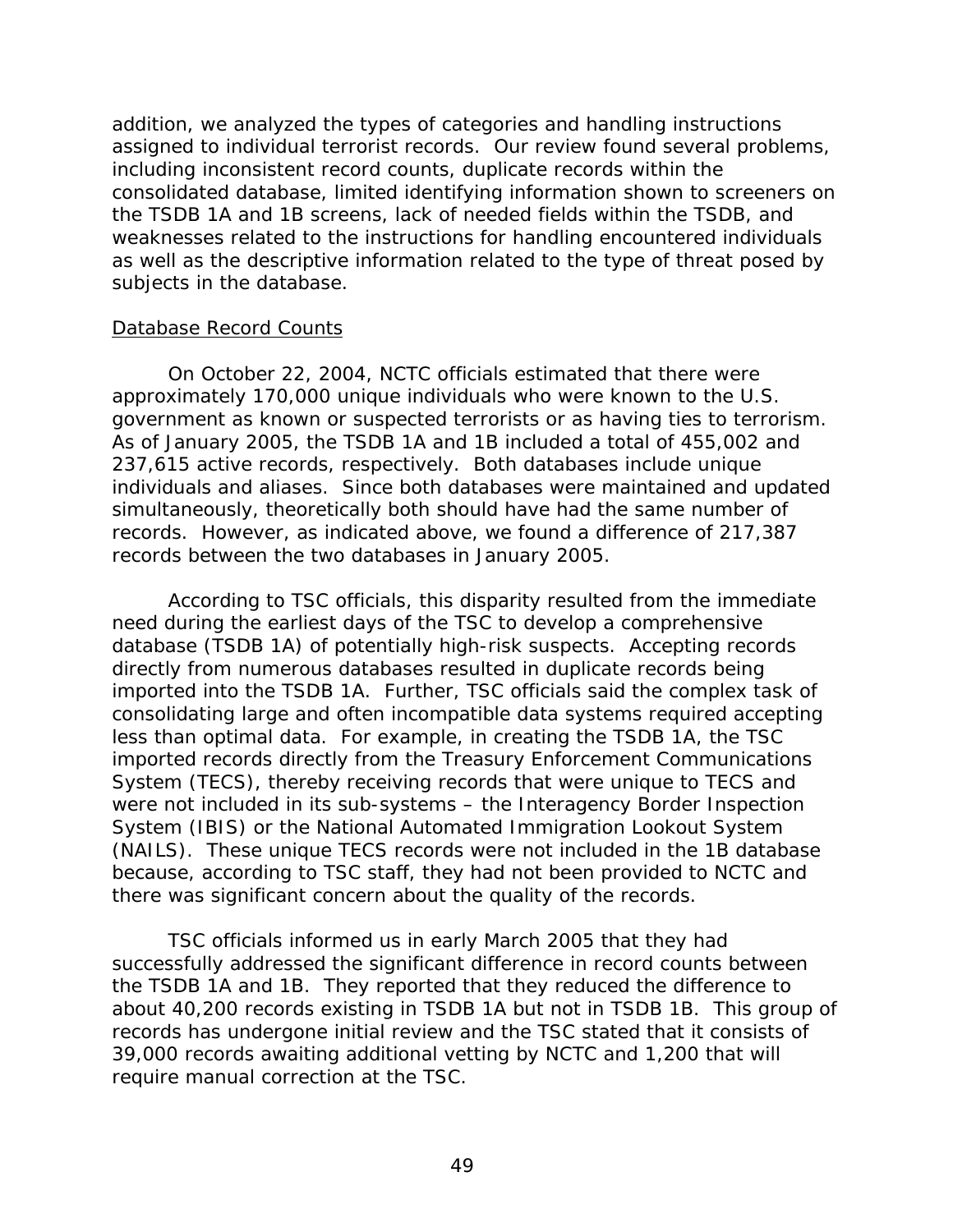#### Duplicate Records

The use of unique identifying numbers in a database is an important internal control for minimizing duplicate records. According to TSC officials, both the TSDB 1A and 1B assigned unique identifying numbers for every record added to the databases. Likewise, TIPOFF records, including all aliases, each have a separate unique identifier.

However, the VGTOF database assigns a distinct record number to each *individual* in the database, and known aliases or varying identifying information for the individual are recorded within the original record. When included in the TSDB, a new record is created for every combination of identifying information contained on a VGTOF record. For example, two dates of birth listed on one VGTOF record for an individual would be included in the TSDB as two records – one for each date of birth. As a result, both of these records in the TSDB will show the same VGTOF number, while each will have a unique TSDB record number.

The TSDB should not contain multiple records with the same TIPOFF or TSDB record number; however, it is possible to have multiple records with the same VGTOF number. Further, each record within the TSDB should represent a *unique combination* of identifying information for an individual. For example, an individual who [SENSITIVE INFORMATION REDACTED] would have two records, each with the same [SENSITIVE INFORMATION REDACTED]; however, the [SENSITIVE INFORMATION REDACTED] would be different. The TSDB should not contain multiple records with completely identical identifying information. In addition, because aliases refer to the same individual, the databases to which an individual's record should be exported  $(e.q., CLASS, IBIS, VGTOF)$  and the instructions regarding how the individual is to be handled should be the same.

Duplicate records within the TSDB can cause a time-consuming and possibly confusing experience for screeners when researching a specific individual. The call screener can mistakenly rely on one record while a second, more complete record may be ignored. This can result in important information being missed. Also, if update information is transferred for a record in the TSDB 1B that has duplicate entries, then one of the duplicate records may be updated while the other may not. This situation would result in two identical record numbers containing different information.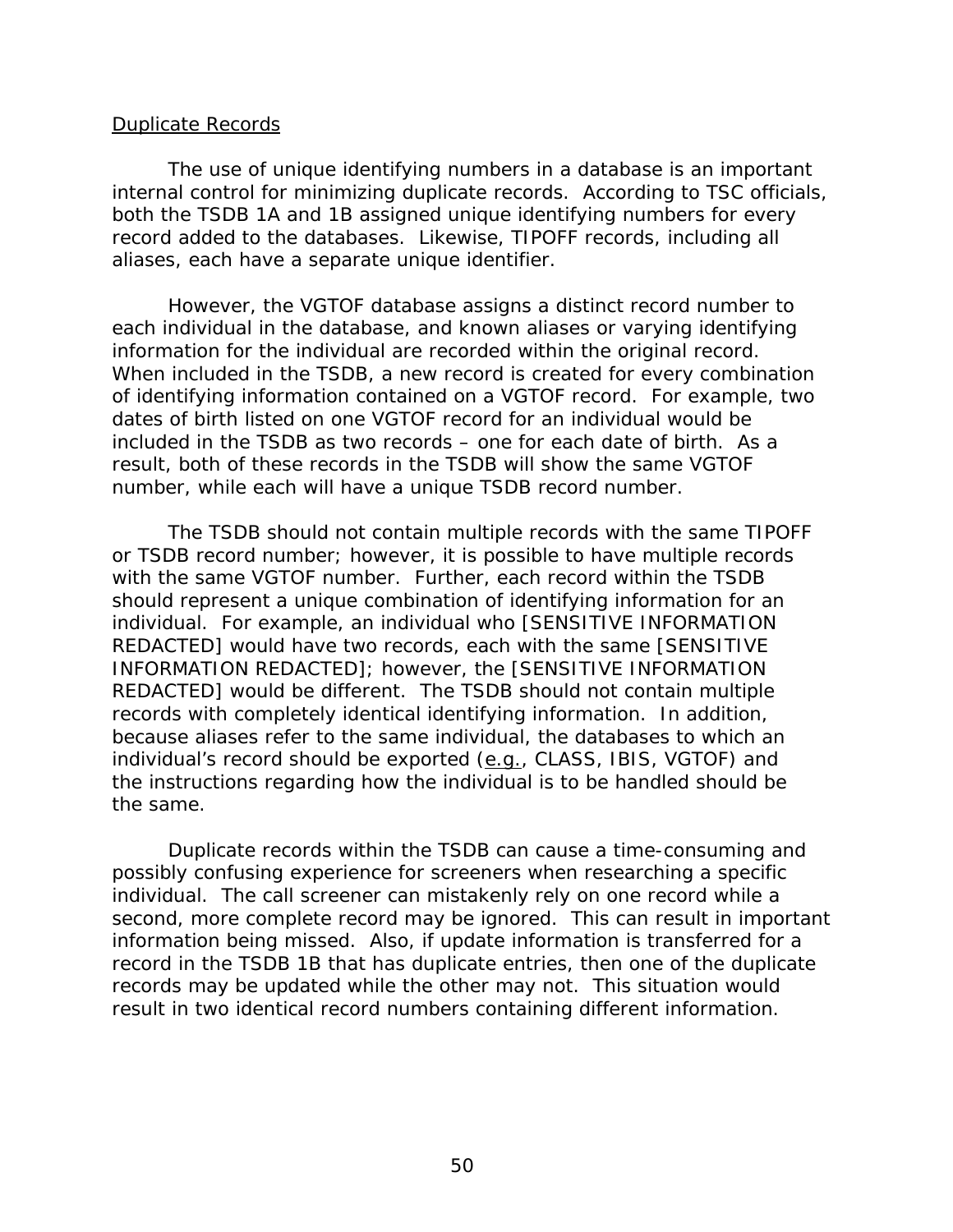<span id="page-74-0"></span>We attempted to determine whether duplicate records existed within the TSDB 1B.<sup>[55](#page-74-0)</sup> Although we did not identify duplicate TSDB 1B numbers, we did find duplicate records. We found 31 records that had duplicate information in five core identifying fields [SENSITIVE INFORMATION REDACTED]. Of these, 15 records also had duplicate TIPOFF record numbers.

Our review of the duplicate records revealed that six contained different information describing the individuals' association with terrorism. For example, for one set of duplicates one record reflected that the person was "Likely to Engage in Terrorism if Enters in U.S." while the other record reflected that the same individual "Provides Support, Safehouse, Weapons, Funds, ID, etc." An additional 16 records had either conflicting or missing handling instructions. These descriptions and instructions are used by the front-line law enforcement officers to assess and determine the level of threat posed by the individual encountered and help to protect the safety of these officers. Therefore, it is essential that this information be accurate and consistently applied to all records related to one individual.

In addition to the 31 duplicate records, we found 4 records for which the "unique" TIPOFF record number was duplicated, but for which the 5 core fields were not all the same. The TSC could not explain how this occurred.

In our review of the duplicate records, we also identified instances where instructions for which database a record was to be included were omitted, conflicted, or not applied. For example, on multiple occasions records nominated for inclusion on the TSA No-Fly list were not forwarded to that list. However, associated records (such as aliases) that similarly were nominated for the No-Fly list were, in fact, included on the list.

Overall, the TSC could not explain why duplicate records existed in the TSDB 1B. Based upon our observations and analyses, one probable cause for some of the duplicative information was the transfer of the FBI's data on international terrorist records from the VGTOF to NCTC. At the time the TSC established the consolidated database, NCTC was not receiving international terrorist records from the FBI because the agencies had not yet come to agreement on the terms of information sharing. As a result, to implement and maintain the most accurate and comprehensive database of terrorist

 $\overline{a}$ 

<sup>&</sup>lt;sup>55</sup> We did not perform similar tests for duplication in the TSDB 1A. TSC officials explained that the TSDB 1A was developed by a contractor using proprietary software and the contract had ended by the time of our field work. No one at the TSC had knowledge of the database structure in order to perform our requested queries and significant time would have been required from contractors engaged in other major TSC developments to learn the database structure.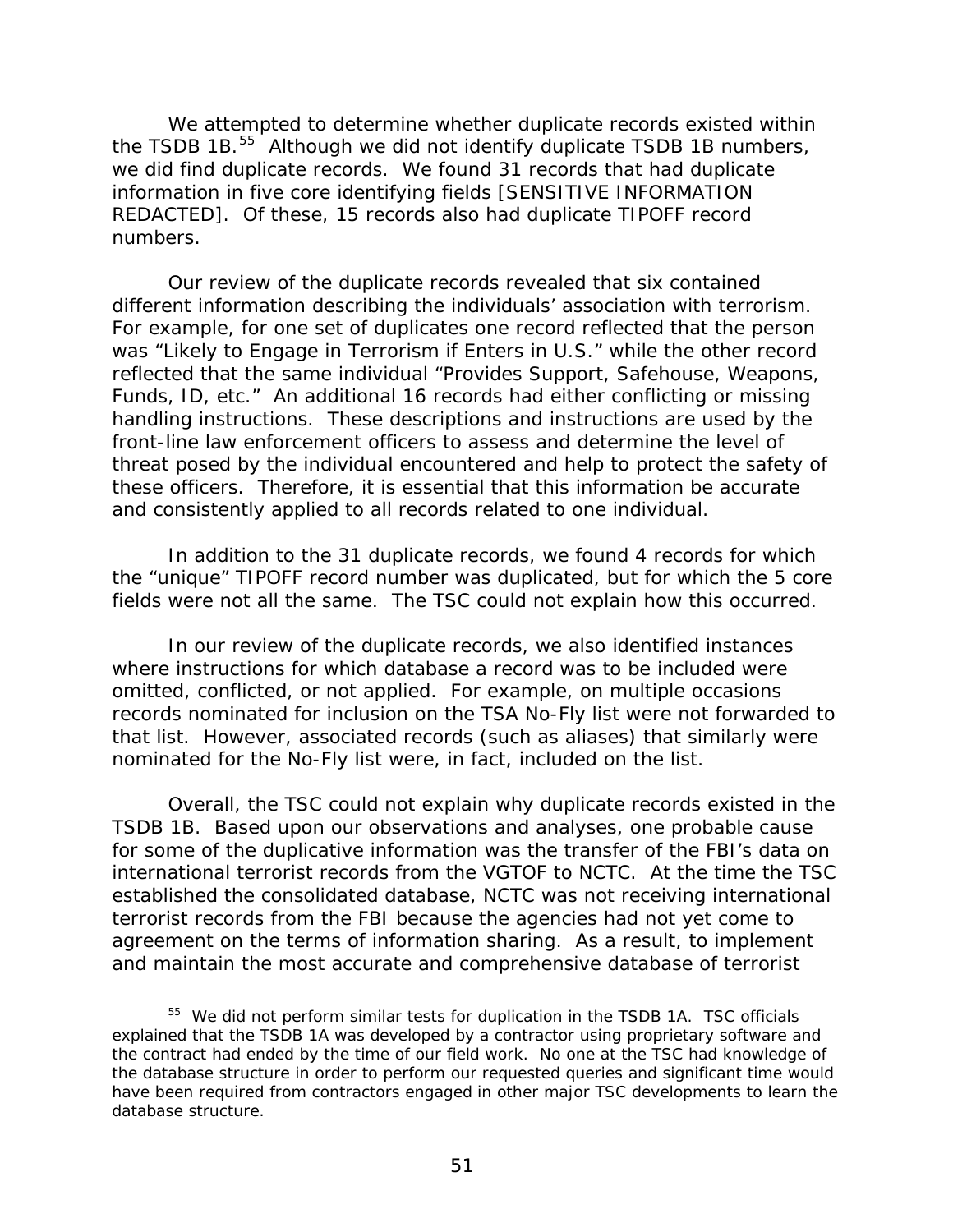information, TSC officials decided to include international terrorist information directly from the FBI. When the FBI later transferred its international terrorist records to NCTC, the volume of data, coupled with the excessive manpower required to review each record, precluded NCTC from reviewing each record to ensure that it did not forward any duplicate or outdated records to the TSC. TSC officials indicated that they plan to address this issue by manually reviewing and deleting any duplicate records that have been created as a result of this process and updating any outdated information. We believe that the TSC should regularly perform queries of its consolidated watch list database to ensure duplicate records are not being created.

### Records with Unidentifiable Sources

Although we had been informed that the TSDB 1B was created with information solely from the FBI and NCTC, we found five records in the database that were not derived from the NCTC or FBI databases. IT contractors at the TSC could not explain why these records were included in the 1B database if they did not come from either of the primary source systems. This is significant because the TSDB is an index of summary information owned by other agencies, and it must be able to identify the source of records in order to obtain necessary supporting information and appropriately assist law enforcement. TSC managers said they would look into this matter, but as of March 2005 had not provided an explanation for this situation.

### Descriptive Categories

For each of the international terrorist names included in the two TSC databases, an Immigration and Nationality Act (INA) code is assigned by NCTC that provides a description of how a specific individual is associated with international terrorism. There are 25 different INA codes that can be assigned to each international terrorist record in TIPOFF, but the system includes controls to ensure that only one INA code is assigned; 8 of the codes indicate that the individual should be considered armed and dangerous. This data is subsequently transferred to the TSC for inclusion in the consolidated databases. The following table displays the distribution of records in the TSDB 1B according to the INA code.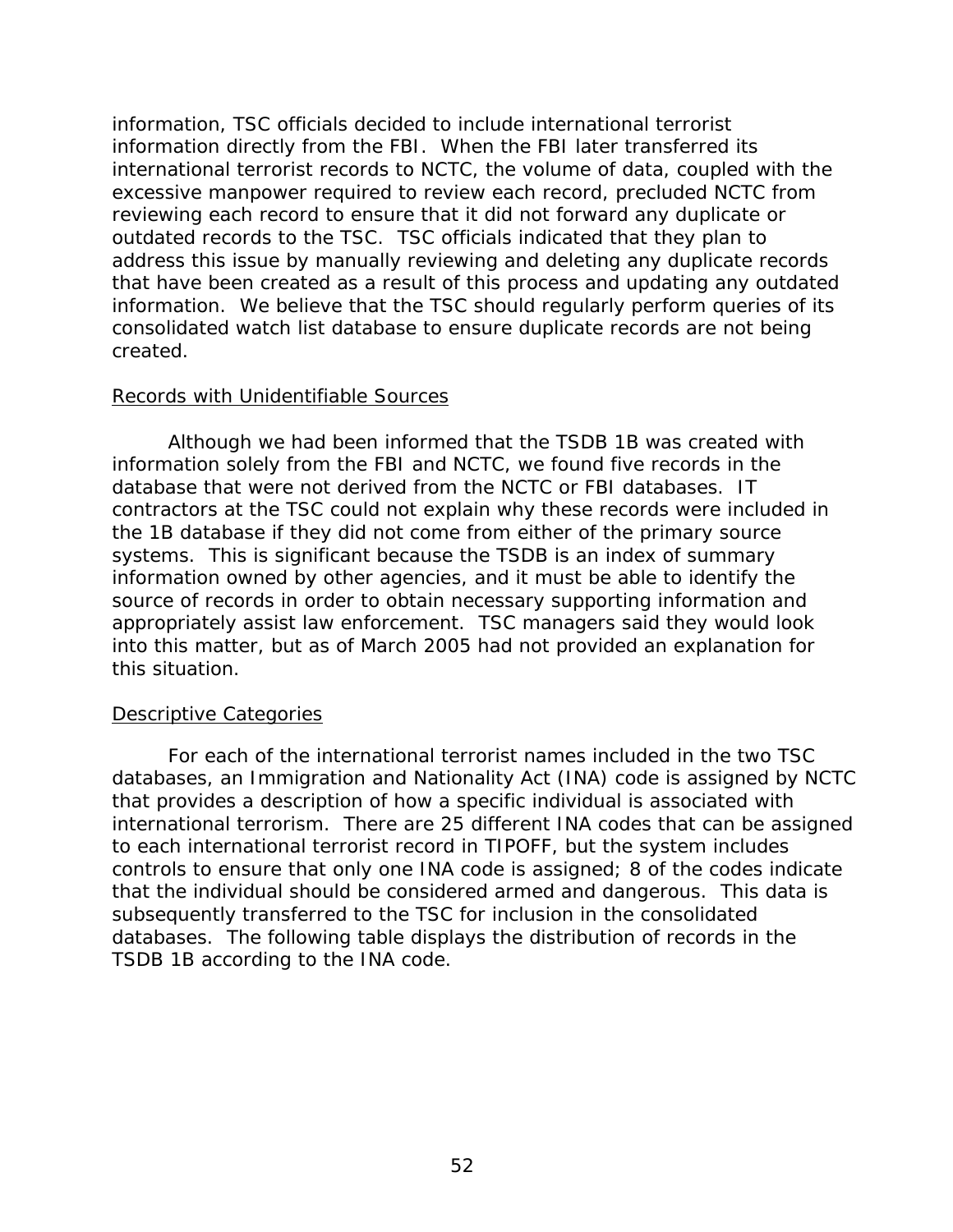# **Watch List Distribution by INA Code**

# [SENSITIVE INFORMATION REDACTED]

Source: TSC IT Branch, subset of TSDB 1B records as of October 7, 2004

In reviewing the descriptions of the 25 INA codes, we found that they do not appear to be mutually exclusive and that a suspected terrorist may fit more than one category. The TSDB does not allow for more than one INA code to be applied to each record. Consequently, this restriction may limit the amount of descriptive information available on particular records in the consolidated database.

Records originating from the FBI do not contain INA codes because the categories were developed for the purpose of assigning an identifier to aliens. In an effort to make TSDB record structures consistent for both foreign and domestic records, the TSC directed the FBI to assign one of three possible codes to the data it sent to the TSC. The FBI developed a program that automatically assigns one of the three INA codes to a domestic terrorist record based on the existing handling instructions. This automated process occurs every time new domestic terrorist records are transferred to the TSC. The Director of the TSC explained that the purpose of assigning an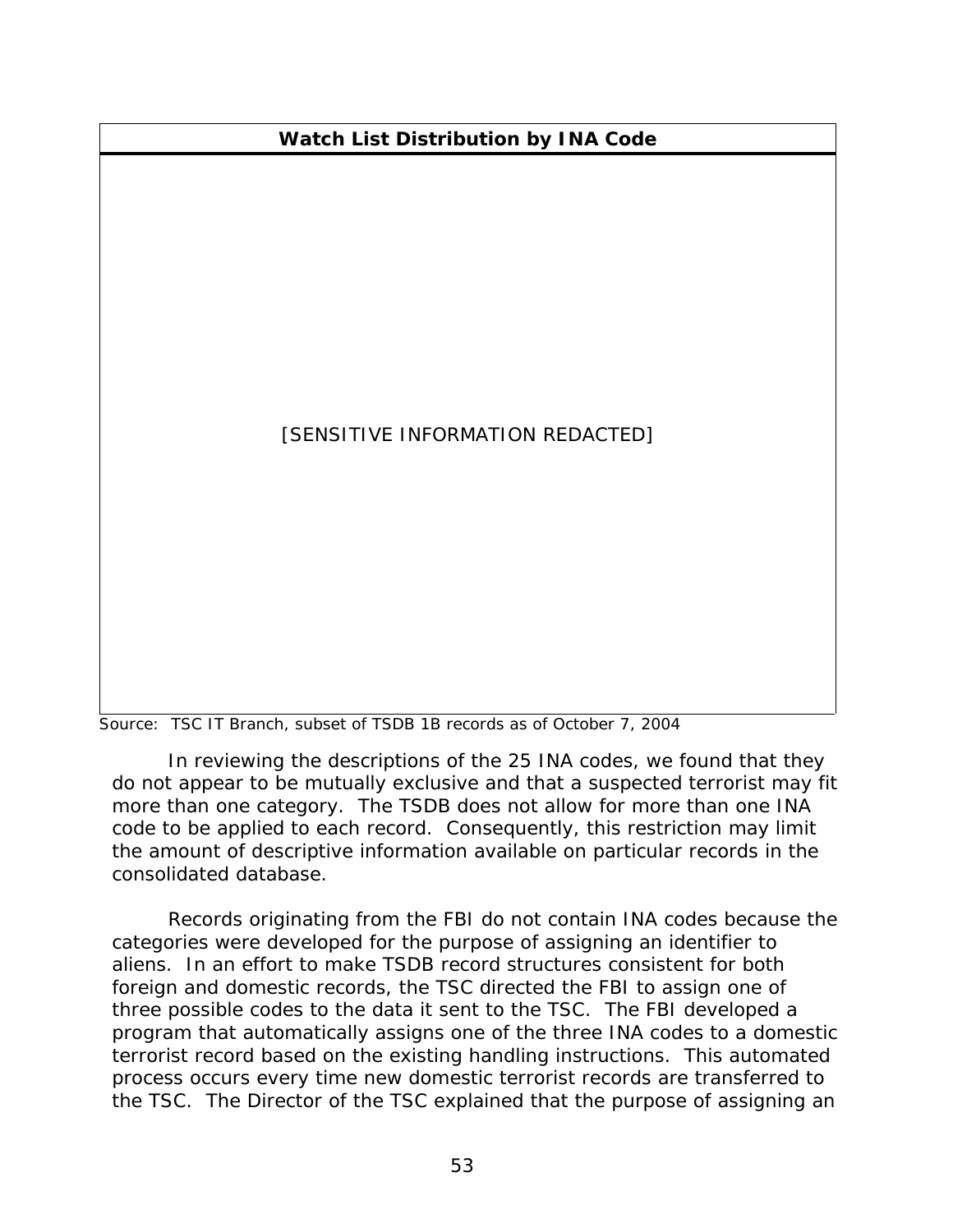<span id="page-77-0"></span>INA code to domestic terrorist records entered into the TSDB 1B was to have a single standardized method for identifying the type of terrorist threat presented by each subject in the database.

In our opinion, the three codes currently being used do not provide an adequate description of domestic terrorist activities. We recognize the TSC's objective of standardizing the use of descriptive codes, but using descriptions more applicable to international terrorist activities to describe domestic terrorist activities diminishes the usefulness of the coding system. Instead, we believe that specific descriptions of domestic terrorist activities should be developed and applied to domestic terrorist records.

#### Handling Instructions

As noted previously, one of the benefits from the TSC's efforts to develop the TSDB is that the sharing and consolidation of all available watch list information puts law enforcement personnel in a better position to take appropriate action when individuals are identified. The TSC has attempted to provide law enforcement personnel with the necessary handling instructions for individuals whose names appear in the consolidated database. According to TSC officials, all records in the consolidated watch list database should have a handling code assigned.<sup>[56](#page-77-0)</sup> FBI agents nominating a record for inclusion in the VGTOF and other databases assign a handling code based on the information available about the individual, including whether a valid arrest warrant exists or if the person is considered armed and dangerous. For international terrorist records received from NCTC, the TSC assigns a handling code based on the designated INA code, the extent of identifying data available, and any other information that may be related to how the individual should be treated.

### *Missing Handling Codes*

 $\overline{a}$ 

Based on our review, we found that 336 records in a subset of 109,849 did not have a handling code assigned. $57$  Of these records, at least 160 of the individuals were described as armed and dangerous, according to the designated INA codes. It is important that the appropriate handling code be assigned to each record so that law enforcement officers are adequately protected.

<sup>&</sup>lt;sup>56</sup> Handling codes were discussed and defined previously on page 29 of this report.

 $57$  We did not perform similar tests of the TSDB 1A for the same reasons explained in footnote number 55.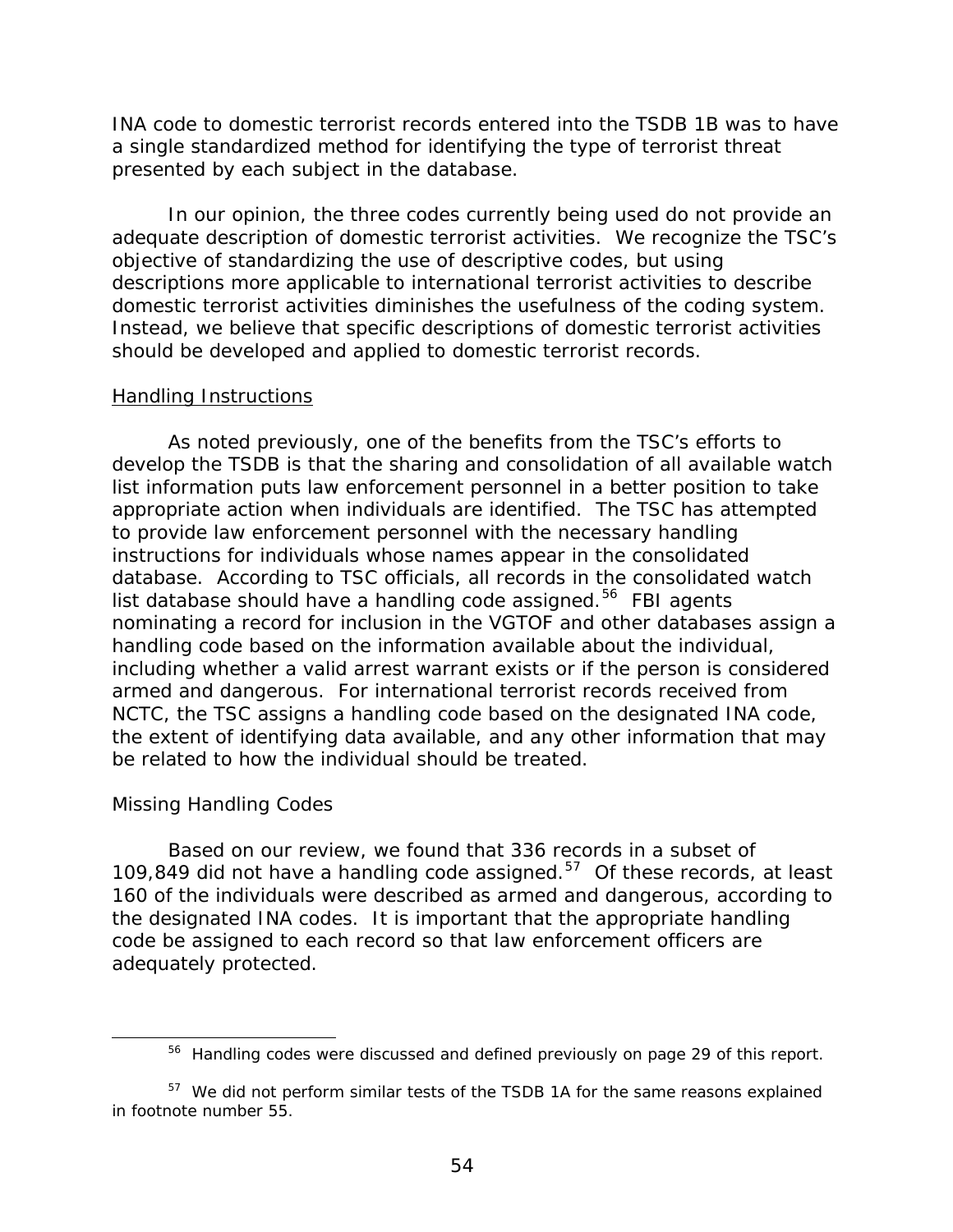#### <span id="page-78-0"></span>*INA Codes vs. Handling Codes*

 $\overline{a}$ 

For records in the TSDB 1B, we compared the INA codes to the handling instructions in the database to determine if the two corresponded. In our small sample of VGTOF records, we found several instances where records had handling instructions that did not correspond to the level of threat indicated by the descriptive category. For example, we identified at least 19 instances where records were categorized with INA codes designated as "armed and dangerous" but the records had handling instructions that were applicable for individuals requiring the lowest level of law enforcement response.<sup>[58](#page-78-0)</sup> In addition, we found 12 instances where INA code 5, a designation applied to group members not considered to be armed and dangerous, was applied to handling codes 1 and 2, which require the highest level of safety precautions due to the more significant threat the subjects may present.

We found that the INA codes were misapplied because of a problem with the FBI's programming language used to transfer records from VGTOF to TSDB 1B. For each VGTOF record sent to the TSC for inclusion in the TSDB, the TSC requested that the FBI assign an INA code based on the previously assigned handling code. The TSC's protocol for assigning handling codes to records with pre-existing INA codes stated that if a subject was issued a nonarmed and dangerous INA code, then a handling code 4 was to be applied, which is representative of the lowest level of law enforcement response. According to FBI officials, the opposite message was communicated for assigning INA codes to records with pre-existing handling codes. FBI officials stated that they were told to apply an armed and dangerous INA code to records designated handling code 4 and a non-armed and dangerous INA code as a default to all other handling codes. When notified of our concerns, the TSC Quality Assurance staff acknowledged that the wrong INA codes had been applied to the VGTOF records, and the Director of the TSC informed us that she would look into this matter.

The results of this test led us to perform a search on the entire 1B database to determine the general consistency between INA and handling codes. We found at least 31,954 records with INA codes that were categorized as "armed and dangerous" but had handling codes conveying instructions applicable for individuals at the lowest level, which does not require the encountering law enforcement officer to contact the TSC or any other agency. As shown in the following table, the INA codes for some of these records described these individuals as: 1) having engaged in terrorism; 2) likely to engage in terrorism if they enter the United States; 3) hijacker; 4) hostage taker; 5) [SENSITIVE INFORMATION REDACTED]; and 6) user of explosives or firearms.

<sup>&</sup>lt;sup>58</sup> These 19 records were assigned INA code 7, "Likely to Engage in Terrorism if Enters U.S.," considered to be an armed and dangerous category, but were assigned handling code 4.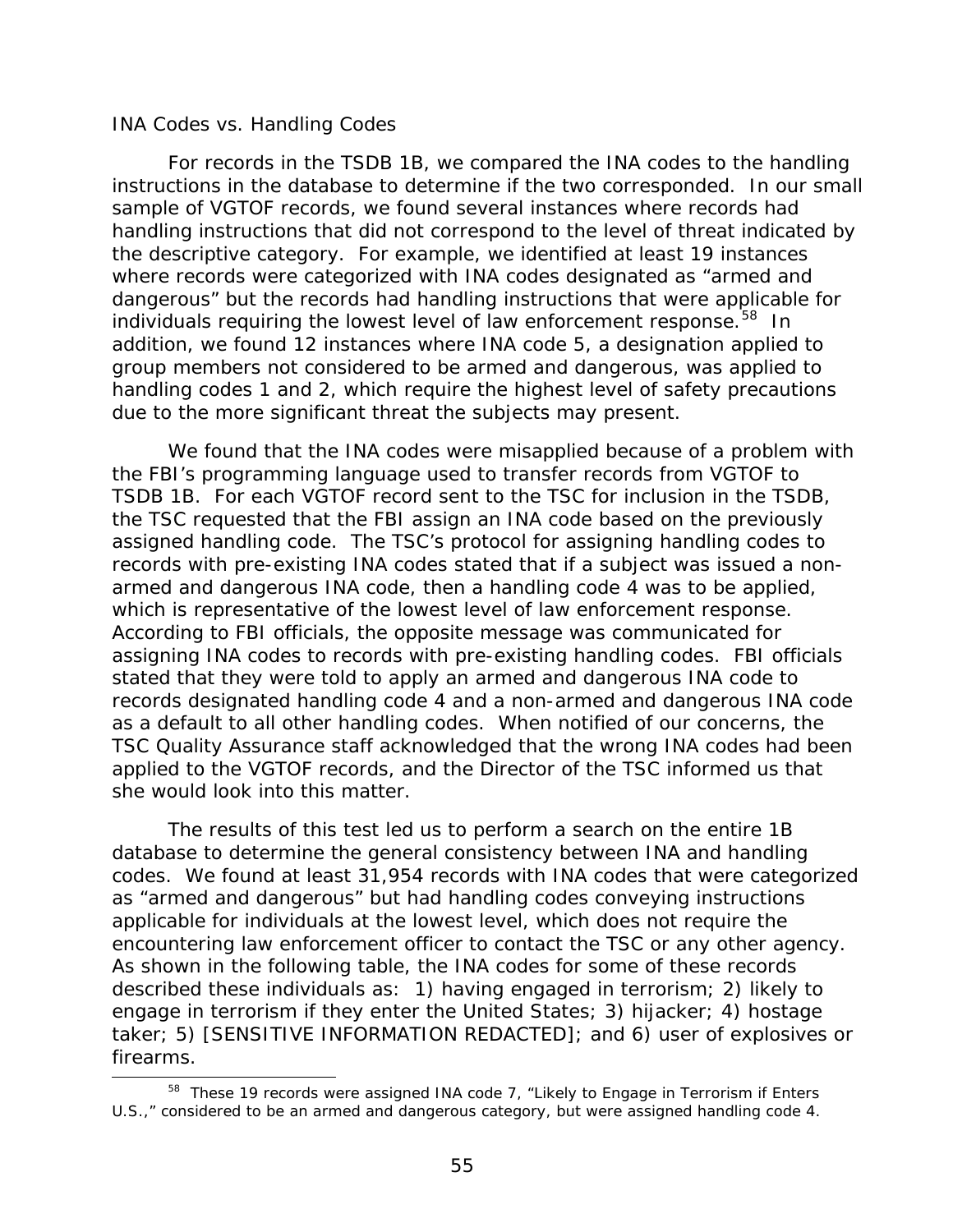| <b>HANDLING CODE DISTRIBUTION</b><br>(Records eligible for export from TSDB 1B to VGTOF as of October 7, 2004) |
|----------------------------------------------------------------------------------------------------------------|
|                                                                                                                |
|                                                                                                                |
|                                                                                                                |
|                                                                                                                |
|                                                                                                                |
| [SENSITIVE INFORMATION REDACTED]                                                                               |
|                                                                                                                |
|                                                                                                                |
|                                                                                                                |
|                                                                                                                |
|                                                                                                                |

Source: TSC Information Technology Staff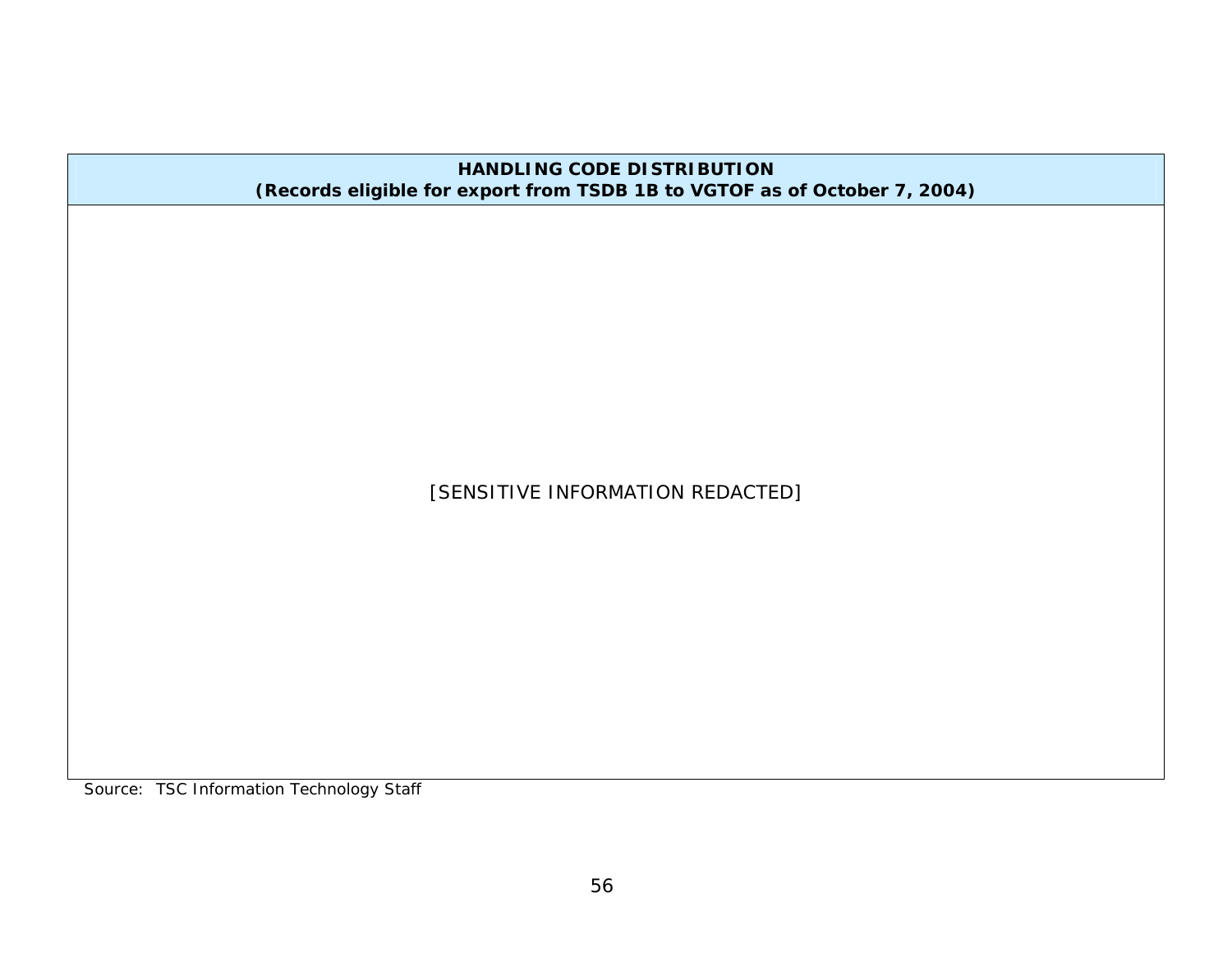At the time of our field work, TSC officials could not explain this apparent mismatch, but informed us that they would look into this matter. This situation, which represents a weakness in the database and places front-line law enforcement officers in a vulnerable position, should be addressed as quickly as possible.

### Database Record Fields

During our review, we found that records in the TSDB 1A contained different identifying fields than records in the TSDB 1B. The following table compares the available fields for a given record in each database.



#### **SAMPLE OF RECORD FIELDS AVAILABLE IN BOTH THE TSDB 1A AND THE TSDB 1B**

Source: TSC Management

TSC officials explained that they are working to increase the available fields in the 1B database. As discussed in Chapter 5, TSDB 1B was programmed to include additional information fields, such as specific biographical data, but these fields have not yet been enabled.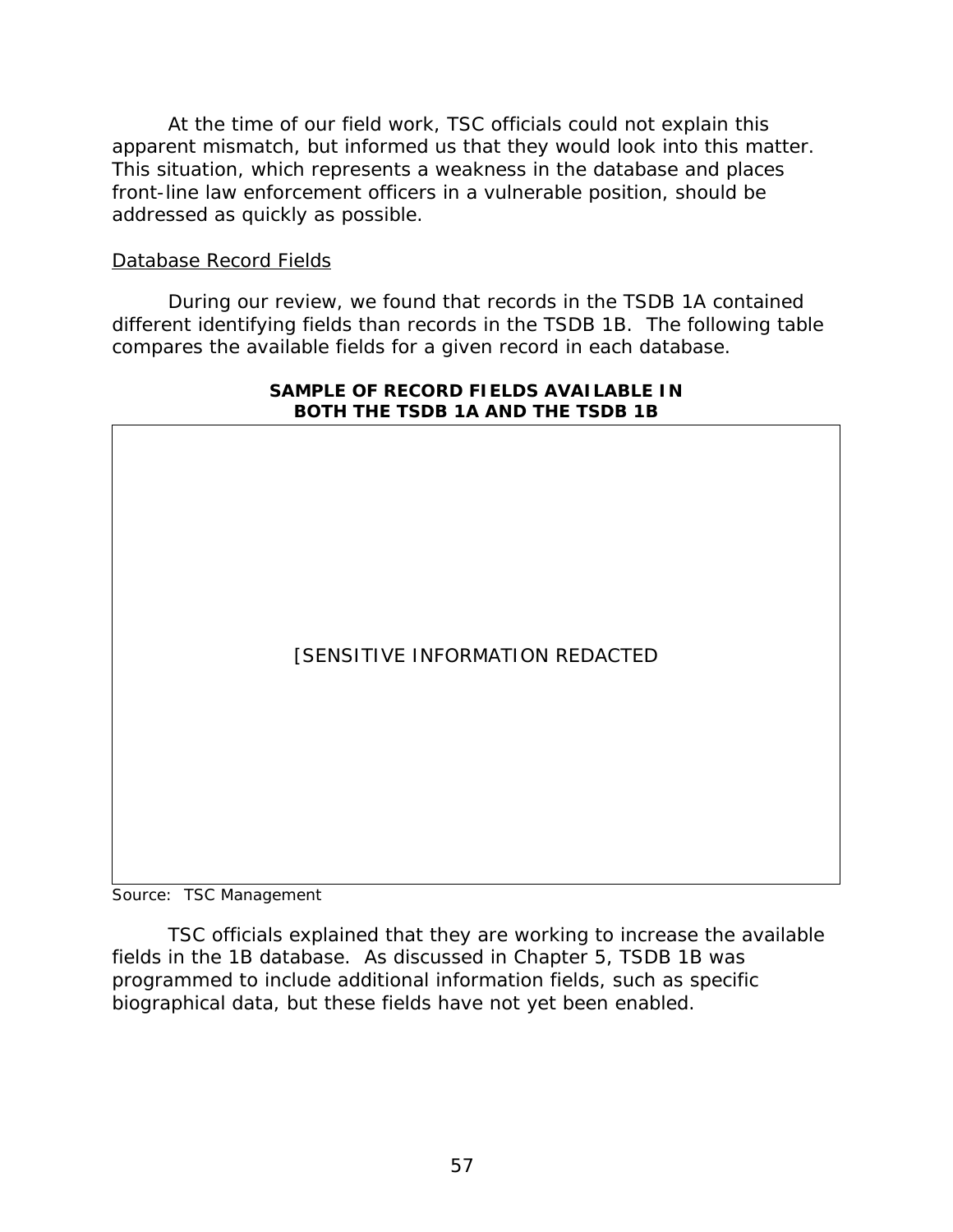In addition, during our testing of the TSDB 1A database, we found that for domestic terrorist records, certain fields of information were all consistently omitted from the screen display even though this data was maintained in the database. Therefore, although the TSDB 1A was capable of displaying eight possible fields of information, as few as three were often displayed. This left the screeners with limited data to make initial determinations of potential matches. TSC IT personnel were previously unaware of the limited screen information and said that the screen interface was not programmed correctly to display all of the information to screeners. The TSC's failure to recognize this shortcoming is another example of the weaknesses in IT management, which were discussed in Chapter 5.

#### Lack of Needed Fields

In our review of the TSDB 1B, we found that there were no separate fields specifically designated to identify [SENSITIVE INFORMATION REDACTED]. This type of information is important when attempting to verify the identity of an individual. Currently, the [SENSITIVE INFORMATION REDACTED] field in the 1B database is closely related to the [SENSITIVE INFORMATION REDACTED] field. [SENSITIVE INFORMATION REDACTED] We found this use of the [SENSITIVE INFORMATION REDACTED] field for recording the [SENSITIVE INFORMATION REDACTED] of an individual to be inconsistent with the title of the field. The fact that one database field can reflect two very different sets of information makes the field vulnerable to errors. In addition, the information is subject to misinterpretation by screeners who are using the information in the data fields to identify potential terrorists. We believe that this dual usage of the [SENSITIVE INFORMATION REDACTED] field should be corrected with separate fields that specifically identify the [SENSITIVE INFORMATION REDACTED].

## **Testing of Individual Database Records**

We reviewed the information contained in the TSDB 1A and 1B to determine whether the databases were complete, accurate, and properly consolidated. Using formulated queries, names of known or suspected terrorists, and judgmental samples pulled from the two primary supporting databases, we assessed the completeness and accuracy of the information contained within the consolidated database, the timeliness of the information consolidated, and other issues related to the database.

 To perform our tests of TSDB 1A and 1B records, we selected judgmental samples from the TIPOFF and VGTOF databases and traced them forward to the consolidated database, verifying whether the unclassified information contained in the source records was accurately transferred to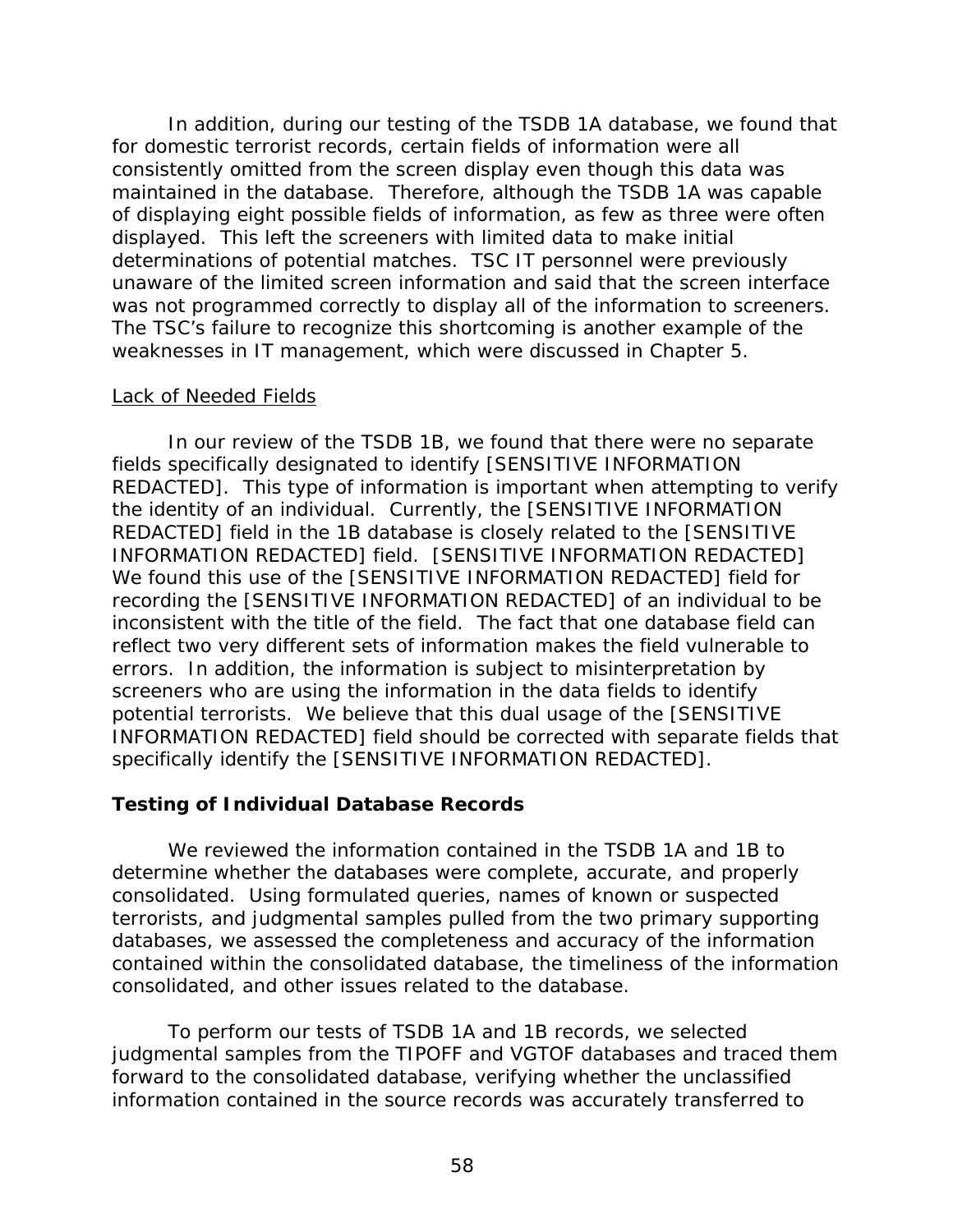<span id="page-82-0"></span>and displayed in the TSDB 1A and 1B. We also performed testing on nominated additions, modifications, and deletions from the FBI to determine the timeliness of the resultant actions and to assess the completeness and accuracy of the changes made. Further, we searched selected known or suspected terrorist names in the TSDB to ensure they were included in the consolidated database. The results of our findings are discussed below.

### VGTOF Trace to the TSDB

 To verify the completeness and accuracy of VGTOF records maintained within the TSDB 1A and 1B, we judgmentally selected a sample of 59 records (for 58 individuals) from a universe of 104,116 VGTOF records as of August 2004. Our sample of records was traced forward to the 1A and 1B databases to ensure that each record was included in the consolidated database and that all pertinent, unclassified information intended for inclusion in the TSDB was present. Our analysis found all 59 records contained in the TSDB 1A. However, eight of these records, all for different individuals, were missing from the TSDB 1B. In addition, 5 records in our sample of 59 contained inaccuracies in record content between the information contained within the VGTOF database and information in the TSDB 1B. The omissions and inaccuracies of these records resulted from problems in a number of different areas and are explained in detail in the following sections.

## *VGTOF File Not Sent to the TSC*

 $\overline{a}$ 

 On a daily basis, the TSC receives updated files from VGTOF for inclusion in the TSDB 1B. During our testing of the 59 sample records, we identified 2 VGTOF records that were not included in the 1B database. We contacted the FBI's Criminal Justice Information Services (CJIS) Division, who informed us that these records existed on a June 11, 2004, update file that ultimately was never sent to the TSC.<sup>[59](#page-82-0)</sup> CJIS officials said this resulted from a lack of back-up coverage when the individual normally responsible for sending the update file to the TSC was out of the office. Upon closer examination of the update file that was not sent to the TSC, we found that the file contained 12 new records (representing 6 separate persons, 2 of whom were in the records we identified as missing from the database) and 8 modifications to existing records (representing the records of 4 separate persons).

<sup>59</sup> Before August 9, 2004, CJIS was responsible for managing the VGTOF file and for sending the daily update files to the TSC. On August 9, 2004, the TSC became responsible for managing the VGTOF file.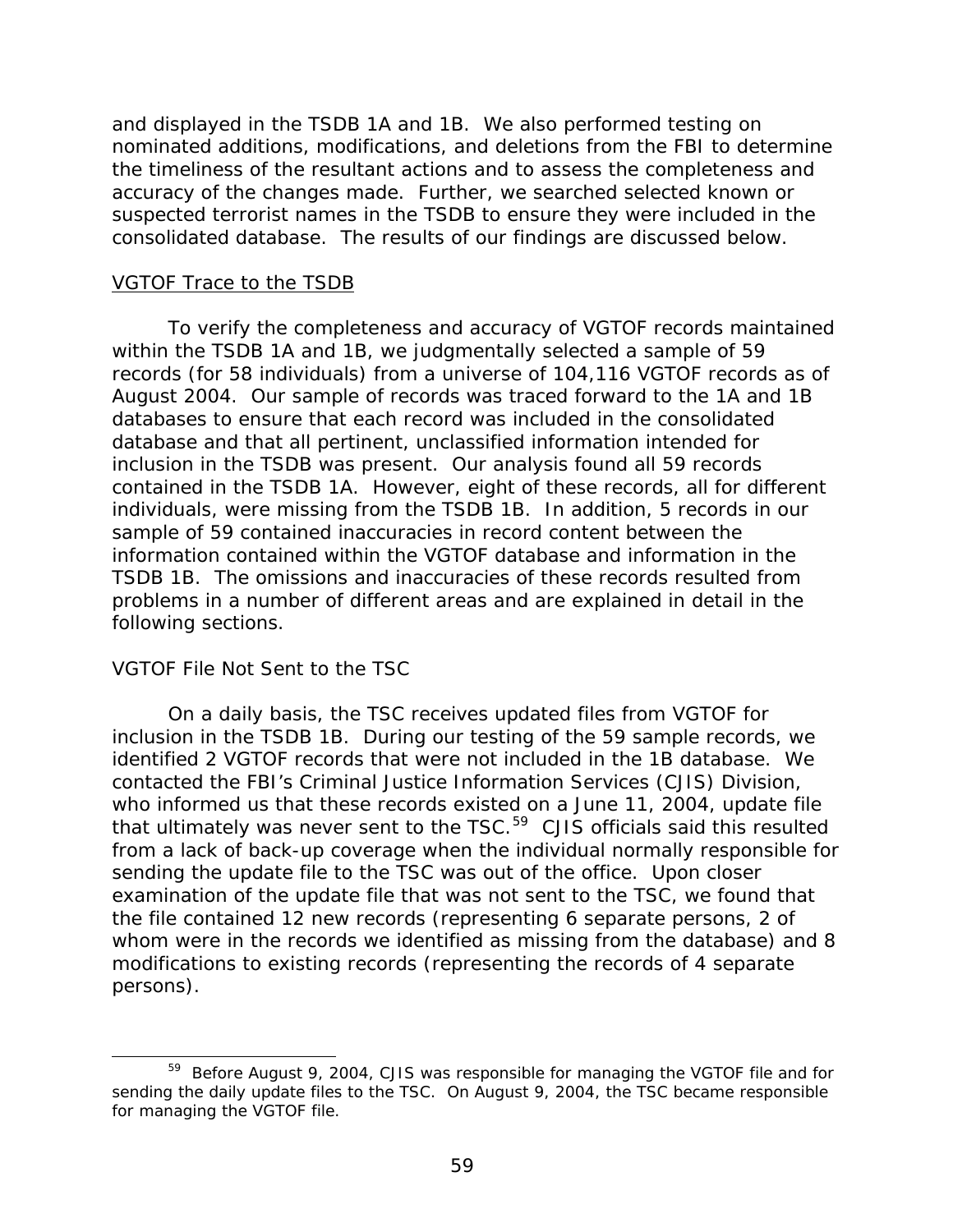### <span id="page-83-0"></span>*Technological Difficulties with NCTC*

 As previously discussed, HSPD-6 directed that all terrorist information in the possession of the U.S. government, with the exception of purely domestic terrorist information, must be provided by federal departments and agencies to NCTC for inclusion into its database. The MOU resulting from HSPD-6 called for NCTC to serve as the primary data source for the TSC's consolidated database, with the exception of purely domestic terrorist information that would be provided by the FBI. As a result, NCTC took control of the State Department's TIPOFF database in November 2003 to serve as the central repository for all international terrorist information. However, because the FBI possessed international records prior to the establishment of NCTC, it was necessary for NCTC to obtain this data from the FBI. This data, originally housed in the FBI's VGTOF database, was sent electronically to NCTC for inclusion in the TIPOFF database. The records subsequently would be sent electronically to the TSC for inclusion in the TSDB.

 The NCTC experienced a number of technical difficulties in uploading the VGTOF data file into TIPOFF. As a result, the information was delayed from inclusion in the TSDB 1B for approximately one month. We identified a total of 6 records from our sample of 59 that were not included in the TSDB 1B for this reason. A second search for these records a month later found that all but one of the records had been added to the database. One record remained unaccounted for, and the TSC could provide no explanation as to why this record was missing from its database. When we questioned TSC officials about NCTC's difficulties, they expressed little knowledge of the problem. As a receiver of such vital information, the TSC needs to establish procedures to identify potential barriers to the timely receipt of these important terrorist records. We estimate that the NCTC uploading difficulties may have affected a total of 20,000 records, a significant number of records for which the TSC does not have a suitable level of assurance.<sup>[60](#page-83-0)</sup>

## *Missing or Conflicting VGTOF Data*

 $\overline{a}$ 

 Our analysis further revealed that important and relevant information within the 59 sampled VGTOF records was not always included on records in the TSDB. In other instances, the information was incorrect. Specifically, VGTOF contains a miscellaneous text field that, while not searchable because of its format, often provides important identifying information that could be

 $60$  Approximately 20,000 international terrorism records in the VGTOF database were sent from the FBI to NCTC in August 2004 for inclusion in the TIPOFF database. The records then were to be forwarded to the TSC for inclusion in the TSDB in accordance with the MOU.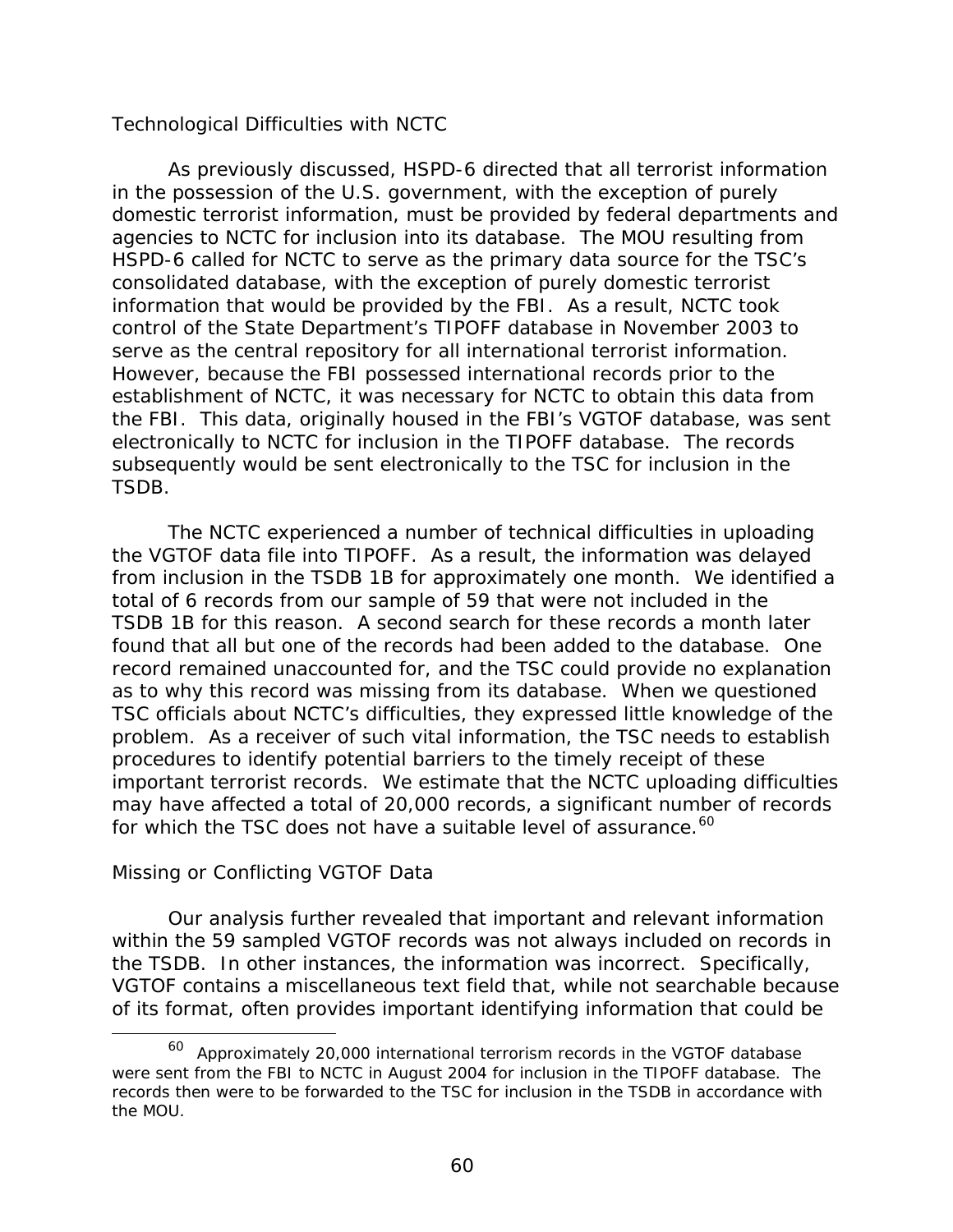missed by the TSC or information that conflicts with the TSC record information. One VGTOF record within our sample contained information in the miscellaneous field indicating that the subject was not a U.S. person, while the TSC record indicated that the subject was a U.S. person. Conflicting information such as this can confuse screeners and possibly contribute to the misidentification of an innocent person, or the inappropriate release or admittance of a dangerous individual.

Two additional records within our sample included text in the miscellaneous field identifying the subjects as [SENSITIVE INFORMATION REDACTED]. However, the TSDB 1B records showed the individuals as U.S. persons with no additional information provided. TSC and CJIS officials also attributed this situation to the programming of the TSDB 1B database. As previously reported, the [SENSITIVE INFORMATION REDACTED] field in the TSDB 1B database is closely related to the [SENSITIVE INFORMATION REDACTED] field. The two sample records mentioned above did not contain a [SENSITIVE INFORMATION REDACTED], and therefore should have reflected the individuals as [SENSITIVE INFORMATION REDACTED].

Another sampled VGTOF record identified a [SENSITIVE INFORMATION REDACTED] in the miscellaneous column that was not reflected in the TSDB record. CJIS officials explained to us that [SENSITIVE INFORMATION REDACTED] were erroneously entered into the miscellaneous field instead of the [SENSITIVE INFORMATION REDACTED] field when FBI field agents entered the data directly into VGTOF. As a result, unless the TSC specifically searches the miscellaneous text field, any information that was incorrectly entered into the miscellaneous field will be missed. The TSC's assumption of responsibility for the VGTOF file records in August 2004 should reduce similar data entry errors because FBI field personnel no longer have the ability to directly enter information. However, the TSC will need to ensure that past data entry problems do not limit the amount or quality of data contained within the TSDB records.

 One record within our sample of VGTOF records showed text in the miscellaneous field that stated the individual's reported biographical data may not be accurate. TSC screeners may miss such important information unless the TSC establishes procedures to require review of the miscellaneous text field of each VGTOF record in order to identify such potentially useful information.

#### *TSC-Identified VGTOF Errors*

We were informed during initial interviews with the TSC Chief of Operations that, upon establishment of the TSC call center, the VGTOF data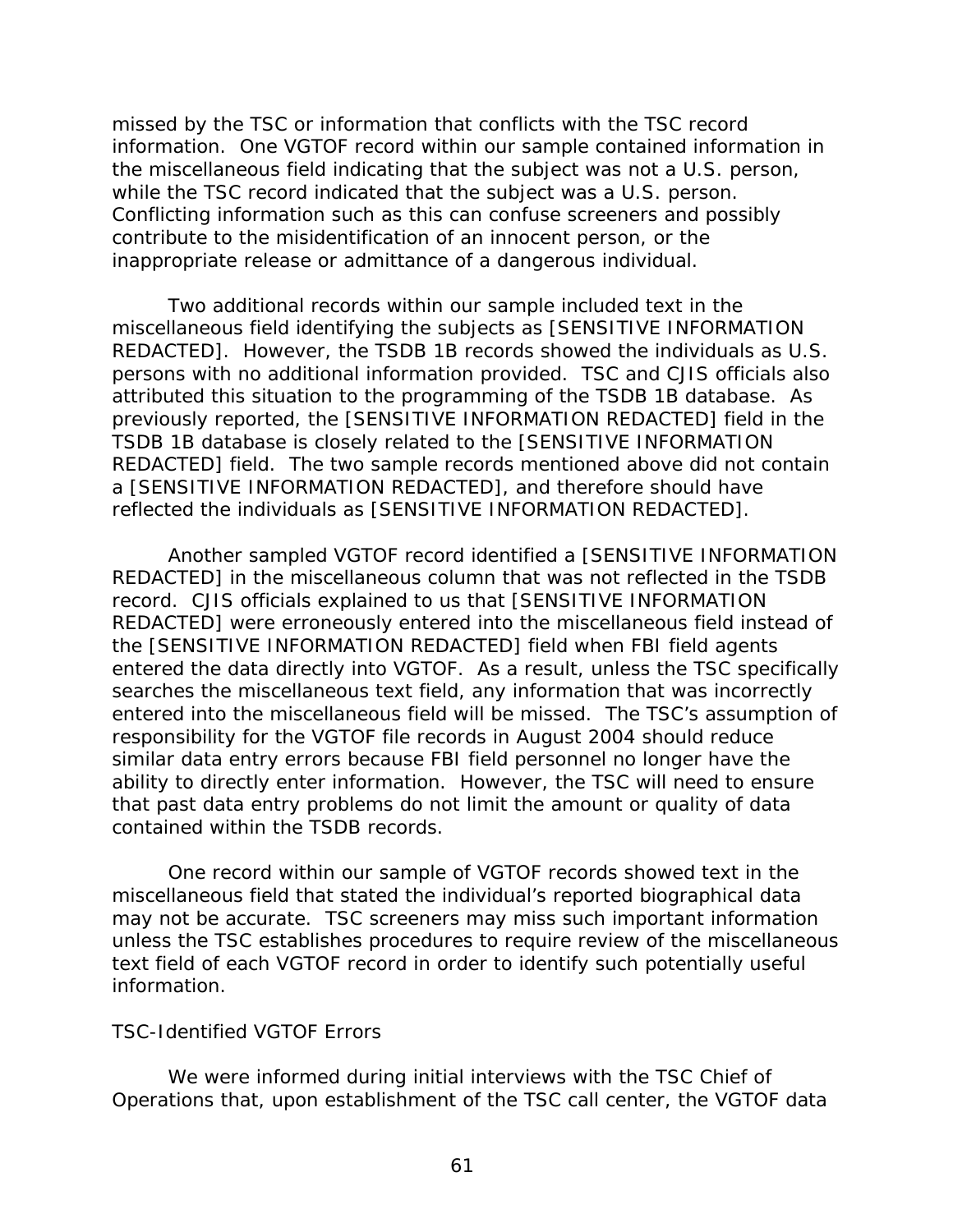was tested for accuracy and was found to possess a 40 percent error rate based on a sample of 20 records. Errors were said to exist mainly in the handling codes, and we were told that NCIC was responsible for fixing the problem. At the time, the VGTOF database contained approximately 15,000 names. While we did not perform this test, we considered this information when we performed our own testing of the VGTOF database to assure that an accurate representation of the information contained in the database was reported. TSC's Chief of Operations at the time of our inquiry informed us that the FBI's Counterterrorism Division had been informed of the problem and the FBI issued an Electronic Communication directing its field offices to immediately "clean-up" the record information.

 However, we learned later from the TSC Quality Assurance staff that no follow-up action had been taken by the TSC to ensure the VGTOF data had been corrected. In our opinion, the TSC needs to follow up to ensure that other FBI units have taken the necessary steps to correct erroneous information.

### TIPOFF Trace to the TSDB

 To determine the completeness and accuracy of TIPOFF records maintained within the TSDB 1A and 1B, we judgmentally selected a sample of 51 records (all separate individuals) from a universe of 185,628 TIPOFF records as of August 2004. Our sample was traced forward to the 1A and 1B databases to ensure that each record was included in the consolidated database and that all pertinent, unclassified information was present. From our analysis, we found that 2 of the 51 records were missing from the TSDB 1A. This appeared to result from record deletion, although as stated previously the 1A database does not maintain an audit trail of changes. In addition, 3 records from our sample of 51 were missing from the TSDB 1B. We also identified that 12 records in our sample contained inconsistent information when compared against the records in TSDB 1A and 1B. The omissions and inaccuracies of these records resulted from a variety of problems that are discussed in the following sections.

### *TIPOFF Records Missing from TSDB*

 Our review of the TIPOFF records traced to the consolidated database identified active records in TIPOFF that had been deleted from the TSDB 1B, as well as active TIPOFF records that had never been included in the 1B database. Because the entire contents of TSDB 1A were overwritten on a daily basis, no history was retained in the 1A database to determine if the records deleted from 1B had ever existed within 1A.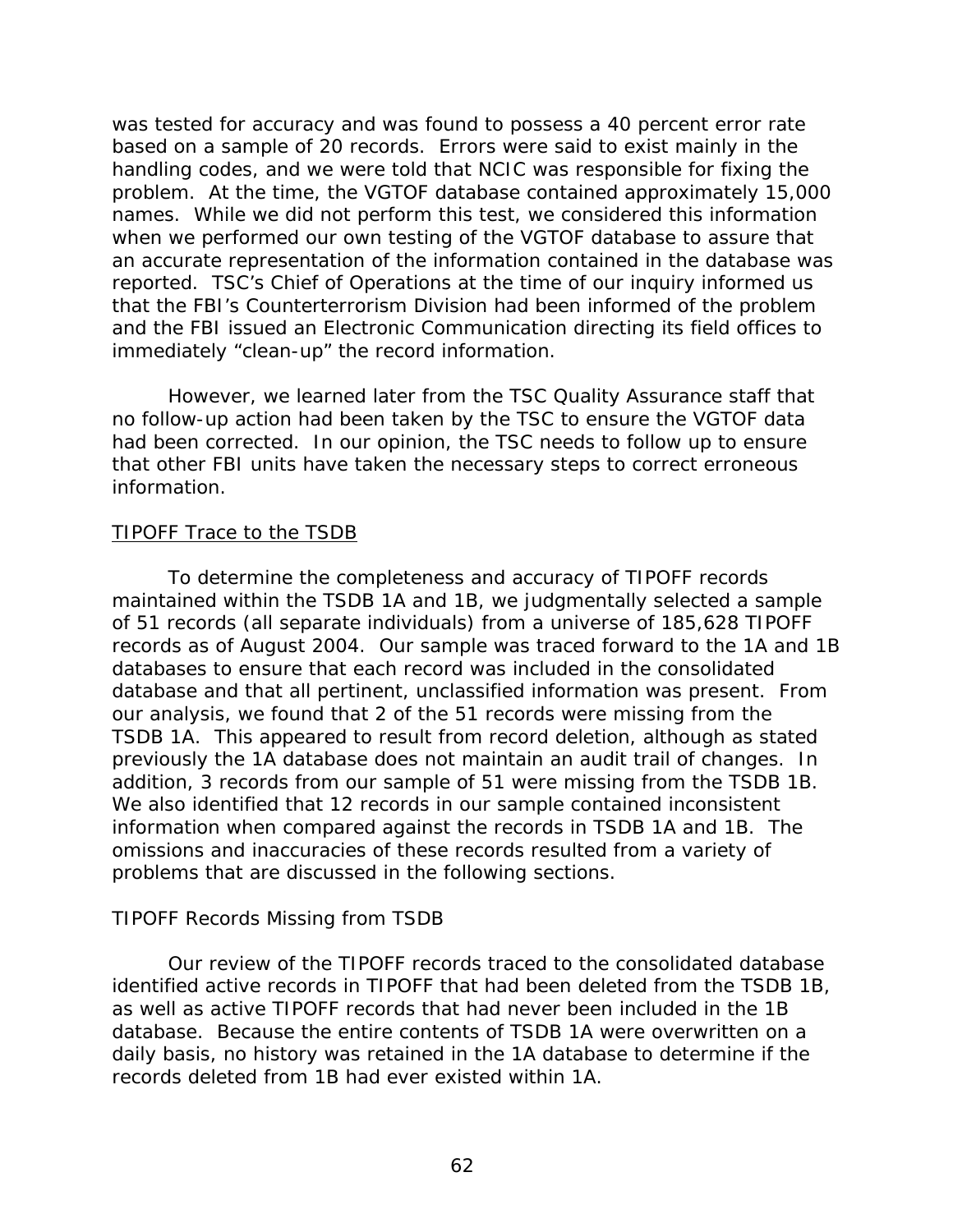TIPOFF records sent to the TSC marked for deletion from the consolidated database often result when an individual no longer is considered a threat to the U.S. government. When a record is sent for deletion, the TSC nominations staff receives a prompt on the electronic NCTC file to delete the record. However, NCTC retains the original record in its system but deactivates the record by excluding it from the TSDB and other supporting systems. Our review of a sample of the TIPOFF records revealed two records that were not in the TSDB 1B but did reflect, through the historical information available, that the records had been included in the 1B database in the past. Each of these records was appropriately denoted as being exempt for inclusion in the TSDB.

 Records missing from the TSDB that were active within the TIPOFF database and which had been marked for inclusion in the TSDB require further examination. We identified three such instances of active TIPOFF records that should have been included in the TSDB. In these three instances, the TSDB 1B did not contain a history of the records ever being included in the 1B database. Officials at the TSC informed us that they are unsure of the reason why these TIPOFF records were missing from the TSDB 1B.

To maintain a complete and accurate subset of all terrorism watch list related information, the TSDB must contain all records possessed by the U.S. government related to individuals who may pose any level of terrorist threat. A record not passed to the TSC for inclusion in the database and other supporting systems creates vulnerability should that individual be encountered and contributes to the incomplete status of the TSDB.

### *Missing or Conflicting TIPOFF Data*

 Our trace of the TIPOFF records within the TSDB revealed a number of discrepancies in the content of record data within the two databases. Again, we identified errors related to the [SENSITIVE INFORMATION REDACTED] field in the TSDB 1B database being closely related to the [SENSITIVE INFORMATION REDACTED] field. For one record in our sample, [SENSITIVE INFORMATION REDACTED]. However, upon our review of this record in the TSDB 1B database, we identified that [SENSITIVE INFORMATION REDACTED].

We also identified two instances where a TSDB 1A and/or 1B record did not accurately reflect important identifying information contained in the source TIPOFF record. Specifically, one TIPOFF record in our sample showed the particular individual as a male with no listed date of birth who had an INA code 89, "Lost/Stolen Passports." The related TSDB 1B record showed this individual as a female with a date of birth who had an INA code 5,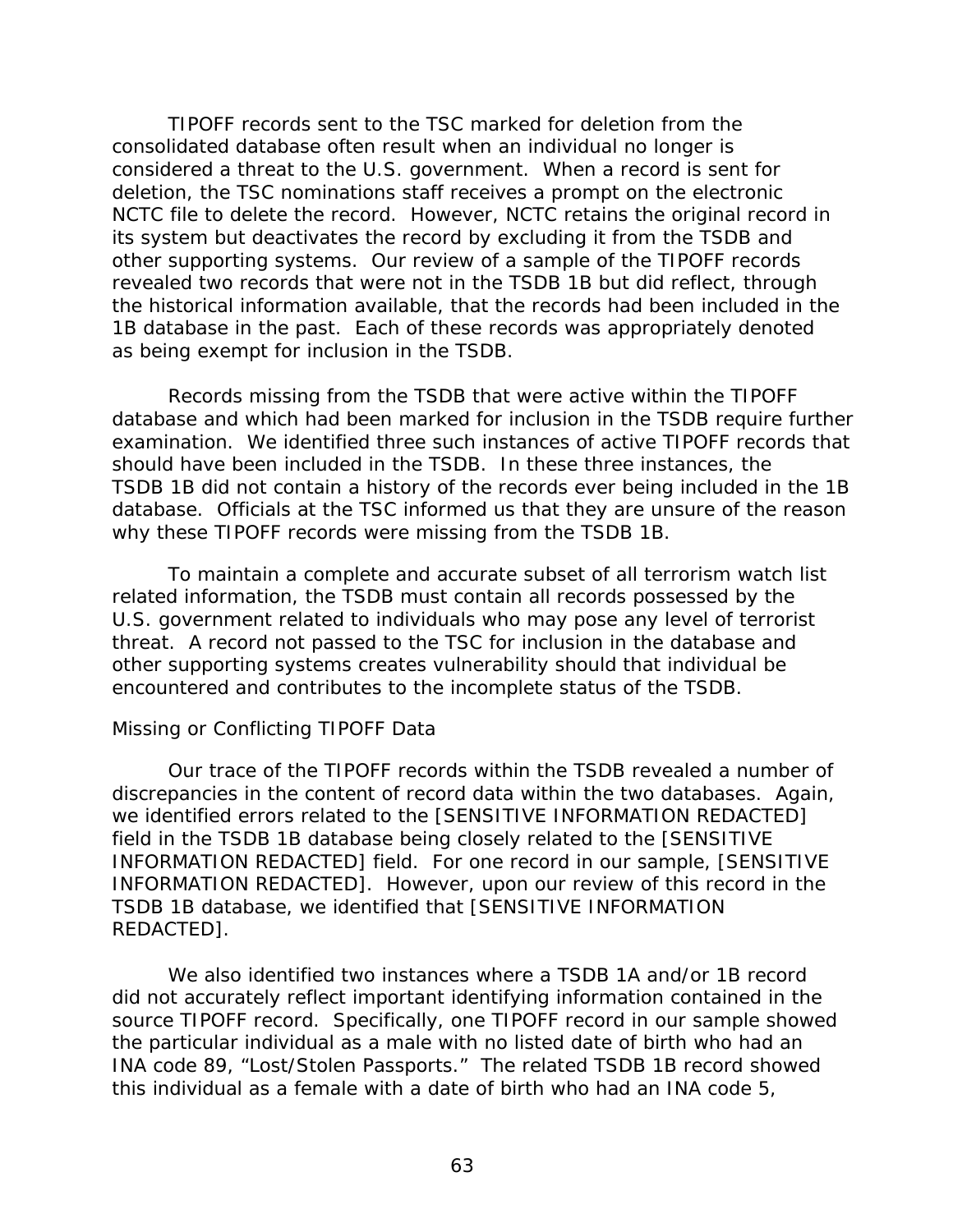<span id="page-87-0"></span>"Group Member." The TSDB 1A record for this individual showed the individual with the same date of birth and a description of "FTO Member," short for Foreign Terrorist Organization Member.<sup>[61](#page-87-0)</sup> The second instance mentioned showed a TIPOFF record with an INA code 2, "Any Other Unlawful Activity," while the related TSDB 1B record was applied an INA code 89, "Lost/Stolen Passport." No warning was shown in the 1A database for this record.

Additionally, we found nine instances where no warning was reflected on the TSDB 1A screen for TIPOFF records within our sample. Of those instances, seven records had no handling code either.

Such a large database requires significant controls to ensure that the information contained within the system maintains the highest level of integrity, both in its completeness and accuracy, as well as its ability to provide users with the most current information available. We feel that the TSDBs display several vulnerabilities in controls over data validity and integrity.

#### TWWU Errors in Record Inclusion

 $\overline{a}$ 

The FBI's Terrorist Watch and Warning Unit (TWWU) receives requests from FBI field agents to include an individual with ties to terrorism into the appropriate federal databases. These requests are provided on nomination forms, which indicate whether the request is an initial submission, a supplement to the initial submission, or a request for removal from the databases. We selected for review nine nomination forms based on TWWU-completed activity and the type of requests made.

From our analysis of this limited number of transactions, we determined that nominations to the consolidated database could be untimely, sometimes resulting in delays of up to 45 days. The delay in entering this information into the consolidated database presents a vulnerability to the screeners in correctly identifying an individual, and contributes to the incompleteness and inaccuracy of the database as a whole. In addition, the TWWU is making errors in the delivery of the nomination forms to the appropriate agency for inclusion into the applicable database. For example, one form was submitted to the TWWU on August 26, 2004, to nominate an individual related to domestic terrorism for inclusion in the VGTOF database. This nomination form was reviewed by the TWWU and, instead of being provided to the TSC for data entry into the VGTOF database, the form was incorrectly provided to NCTC. The NCTC

 $61$  The 1A database did not include INA codes, but instead included similar descriptive fields called "warnings" and "categories."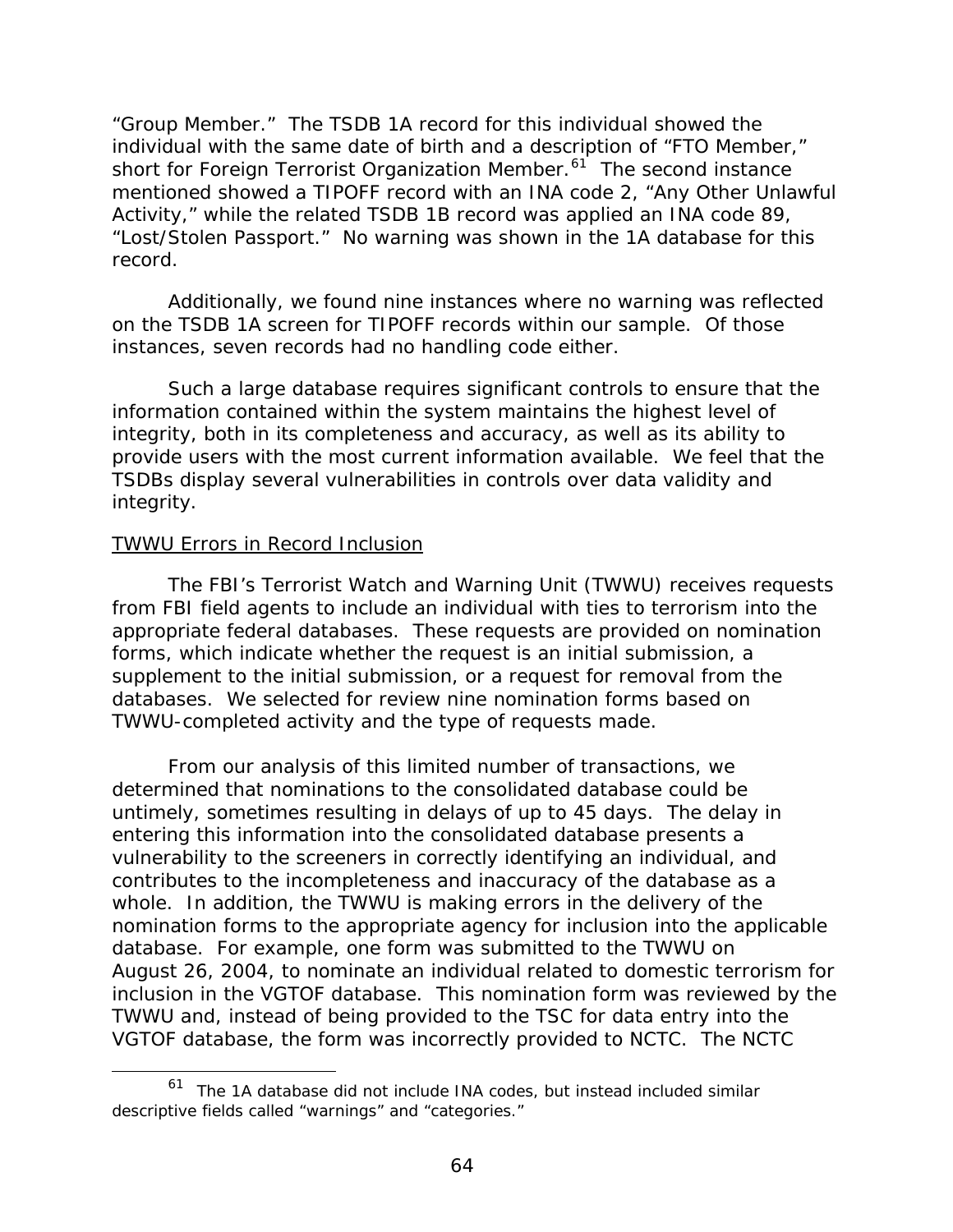<span id="page-88-0"></span>mistakenly included this purely domestic matter into the TIPOFF database. On September 9, 2004, the TSC received NCTC's regular electronic file of updated records and uploaded this particular record into the TSDB. On October 1, 2004, the day we identified this error, NCTC sent its regular electronic update file with a deletion prompt for the record. As a result, the record was deleted from the TSDB. At that time, the TSC Nominations Unit staff called the TWWU to request the nomination form so they could appropriately enter the record into the VGTOF database from which they would correctly upload the record into the TSDB. This example shows that these errors can cause a lengthy delay in the inclusion of terrorist records in the TSDB and supporting databases. These mistakes can cause incompleteness in the consolidated database, which can create a security vulnerability.

#### Inclusion of Known Terrorists in the TSDB

 $\overline{a}$ 

 We performed limited testing on the TSDB 1A and 1B to determine if publicly known terrorists were included in the consolidated database. We selected for our review a total of 39 names: 14 from news media accounts, 19 from the FBI's Most Wanted list, and 6 from the DOS' List of Terrorists under Executive Order 13224. We searched both TSDB 1A and TSDB 1B for these 39 names. Our analysis concluded that 37 of the 39 names were in both the TSDB 1A and 1B. Of the two remaining names, one was recorded accurately in the 1A database but contained significant spelling variations in 1B; the other name was included only in TSDB 1A where the individual was identified as armed and dangerous. These latter two names both originated from the DOS' List of Terrorists under Executive Order 13224. TSC officials said they regularly checked their database against names reported in the news, broadcast on television, or included on lists such as the FBI's Most Wanted.

Our review of the 39 known terrorist names also revealed that TSDB records for five of the individuals were not marked for export to the appropriate receiving databases. It is critical that the TSC develop strong controls to ensure that each name in the TSDB is appropriately marked for export to the relevant supporting systems so necessary actions are taken if the individual encounters a law enforcement officer. The omission of a watch listed name on any one of the applicable supporting databases could result in a failure to identify and detain a potential terrorist in the United States.<sup>[62](#page-88-0)</sup>

 $62$  This test was based on our review of the information contained in TSDB records. We did not conduct further testing to determine whether these individuals had been recorded in the supporting databases through different processes.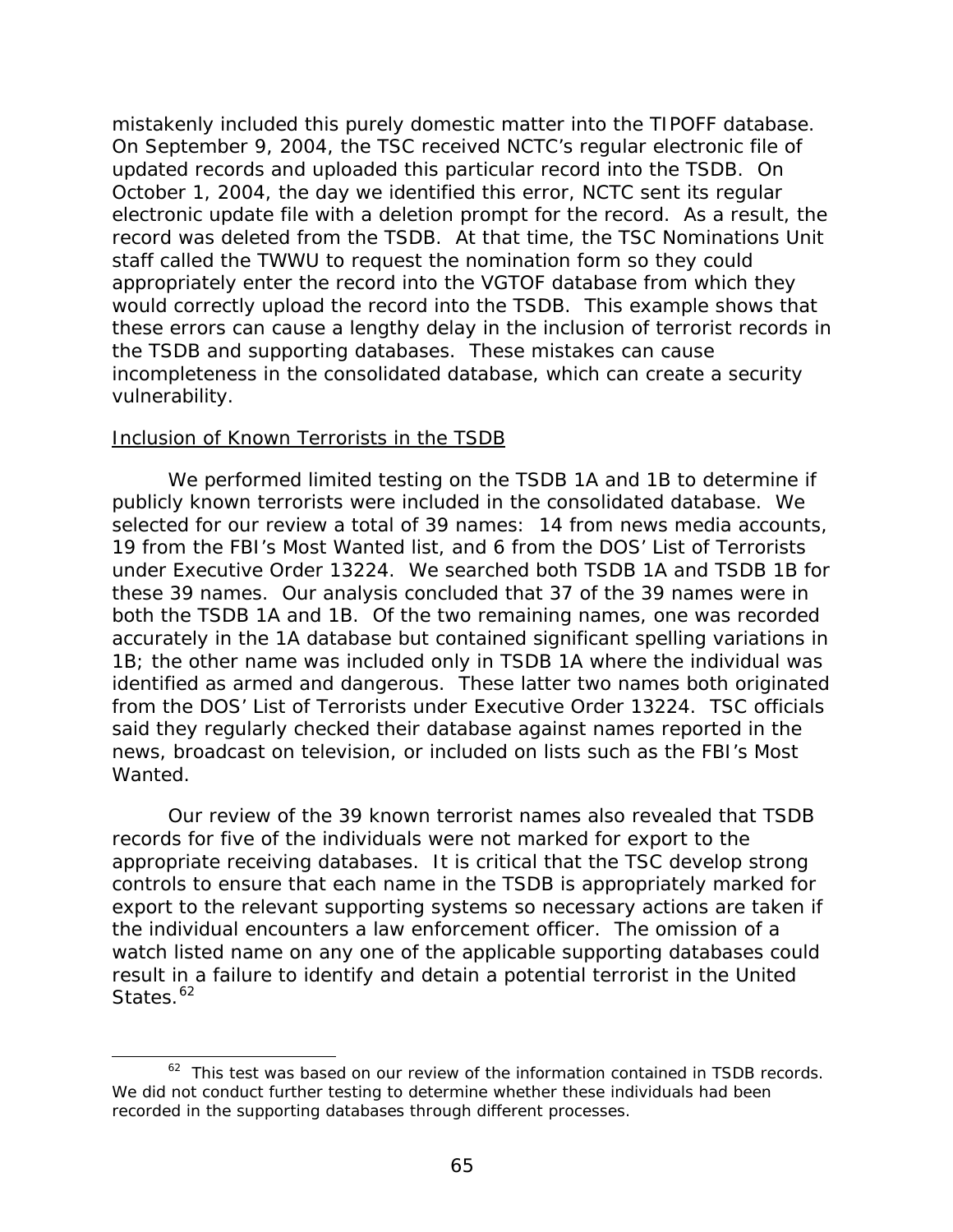### **Conclusion**

The TSC maintains information from an array of organizations to fulfill its mandate to maintain a complete, accurate, and thorough consolidated database of terrorist information. Our review of the consolidated watch list identified a variety of issues that contribute to weaknesses in the completeness and accuracy of the data, including variances in the record counts between TSDB 1A and 1B, duplicate records, missing or inappropriate handling instructions or categories, missing records, and inconsistencies in identifying information between TSDB and source records.

The TSC must establish a mechanism for regularly testing the information contained within the consolidated databases. A database containing such vast amounts of information from multiple government agencies cannot be maintained successfully without standard procedures to ensure that the information being received, viewed, and shared is of the utmost reliability.

### **Recommendations**

We recommend that the TSC:

- 9) Review the 1,200 TSDB 1A records, which may require manual correction, to ensure that these records are included in TSDB 1B, if appropriate.
- 10) Review and correct the 31 duplicate records identified in the TSDB 1B.
- 11) Review and correct the four records identified in the TSDB 1B as having duplicate TIPOFF record numbers.
- 12) Develop procedures to regularly review and test the information contained in the TSDB to ensure data is complete, accurate, and non-duplicative.
- 13) Ensure that each record in the TSDB 1B can be traced to either the FBI or NCTC database.
- 14) Establish codes that more accurately describe domestic terrorist activity, replacing the INA codes that are currently applied to domestic terrorist records.
- 15) Review the INA codes applied to domestic terrorist records to ensure they properly reflect domestic terrorist activity.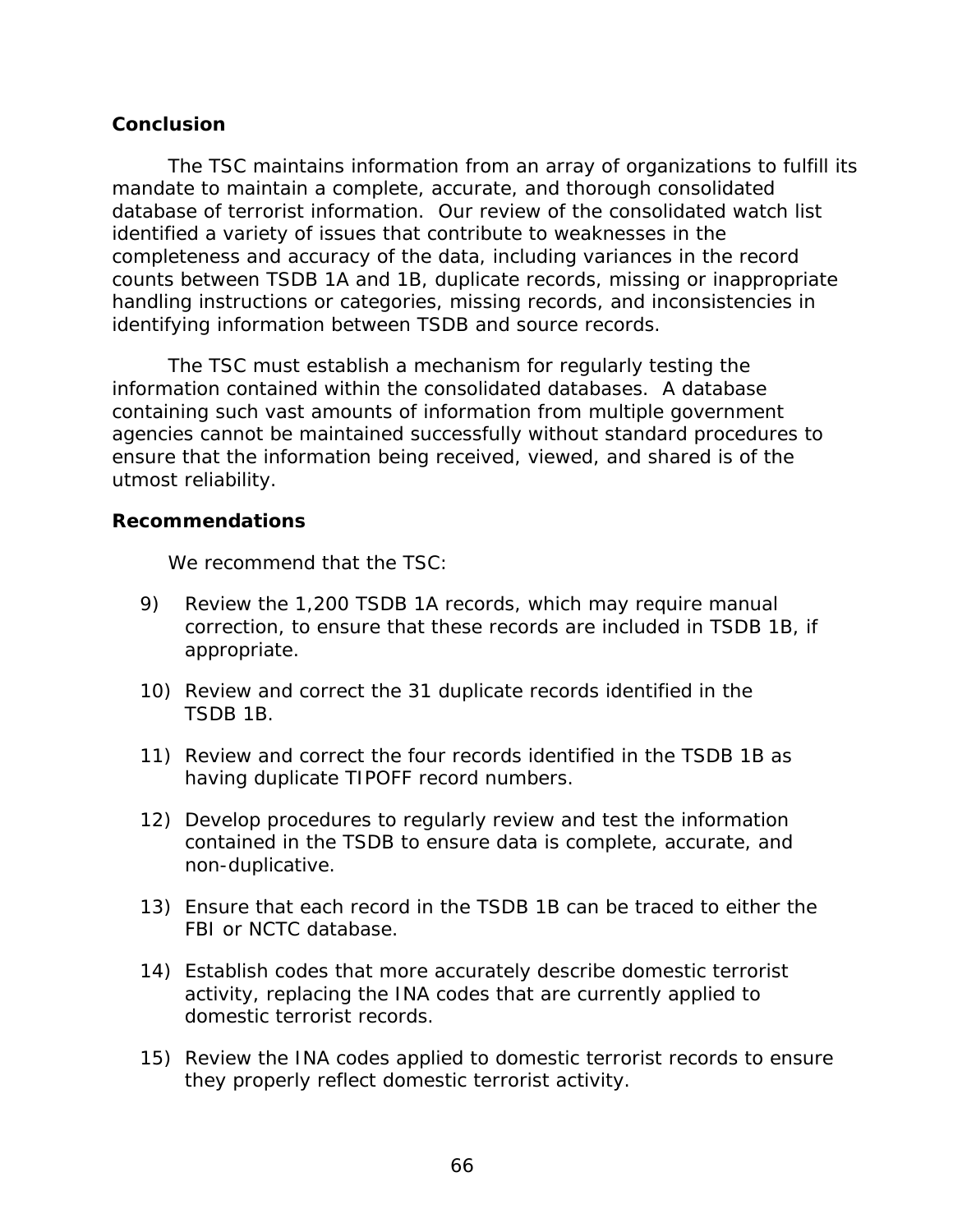- 16) Assign handling codes to all records within the TSDB that are exported to VGTOF, including the 336 records that we identified as lacking handling codes.
- 17) Review and correct the inconsistent assignment of low-level handling codes to records with "armed and dangerous" INA codes.
- 18) Establish in TSDB 1B separate fields to identify [SENSITIVE INFORMATION REDACTED] and [SENSITIVE INFORMATION REDACTED].
- 19) Enhance the TSDB 1B by ensuring that all available fields of information have been activated and populated as appropriate.
- 20) Implement automated procedures to ensure records and corresponding data transmitted to and from the TSDB is accurate, consistent, and complete. This should include a review of the eight VGTOF records and the three TIPOFF records that were omitted from the TSDB 1B and the two TIPOFF records omitted from the TSDB 1A.
- 21) Work with partner agencies to establish data field definitions and consistently apply them within all coordinated databases.
- 22) In coordination with the supporting agencies, establish procedures to identify and resolve missing and conflicting record information.
- 23) In coordination with the TWWU, streamline operations to ensure nominations are made to the appropriate system in a timely manner and in accordance with HSPD-6 so that domestic terrorist records are not forwarded to NCTC.
- 24) Establish procedures to regularly review the Department of State's List of Terrorists under Executive Order 13224 to ensure individuals are accurately included in the TSDB.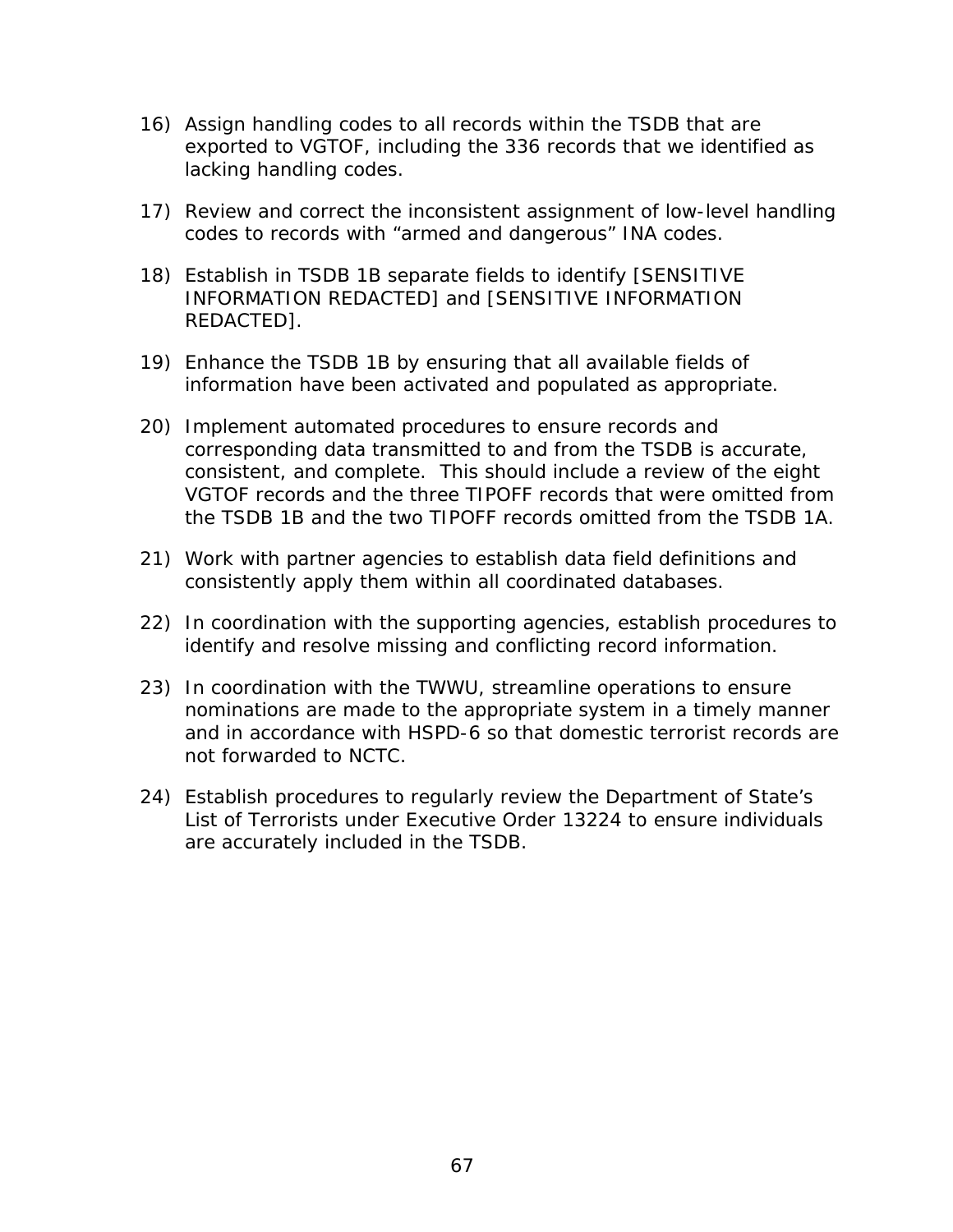# **CHAPTER 8: Management of the TSC Call Center**

The TSC call center employs call screeners who respond to queries from law enforcement, border, and intelligence agencies 24 hours a day, 7 days a week. As noted in Chapter 6, the TSC call center received an average of 85 calls per day in January 2005. To successfully meet their responsibilities, screeners need access to each supporting agency database in order to thoroughly perform searches and provide the most accurate response to the caller.

The demand for expedited response times promotes a fast-paced environment where high-quality data and effective database controls are crucial to safeguard the information available on the supporting databases, the data entered into the unclassified systems, and the quality of communication provided to TSC customers. As a result, call center staff need quality, on-going training to effectively accomplish their mission.

## **TSC Access to Databases**

The TSC call center contains terminals connected to different agency databases, all of which can be accessed by the call screeners. These databases include TIPOFF, VGTOF, and TECS/IBIS/NAILS. State Department representatives who are co-located in the call center (but do not screen calls) also have access to CLASS, in addition to TIPOFF. The existence of such a large number of classified and unclassified databases in such a close environment underscores the need for strong controls. During the initial operations of the TSC, a limited number of call center staff had access to all of the supporting agency databases because security clearances had not been granted and because agencies had not yet approved additional staff for access to their databases.

 Screeners routinely query names against the TSDB to check for any "hits," or matches within the database. They also use another database, called the Encounter Management Application (EMA), to record the details of all incoming calls to the call center, including what information they received from the caller, whether the information resulted in a match against the information in the TSDB, whether the caller was forwarded to CT Watch staff for further action, and the final disposition of the call.

### **Encounter Management at the TSC**

The TSC uses the EMA, an Oracle-based program, to manage the data related to the calls received at the TSC regarding possible terrorism-related encounters. The EMA generates daily status reports of call information, which is reviewed by the TSC's Tactical Analytical Team to identify patterns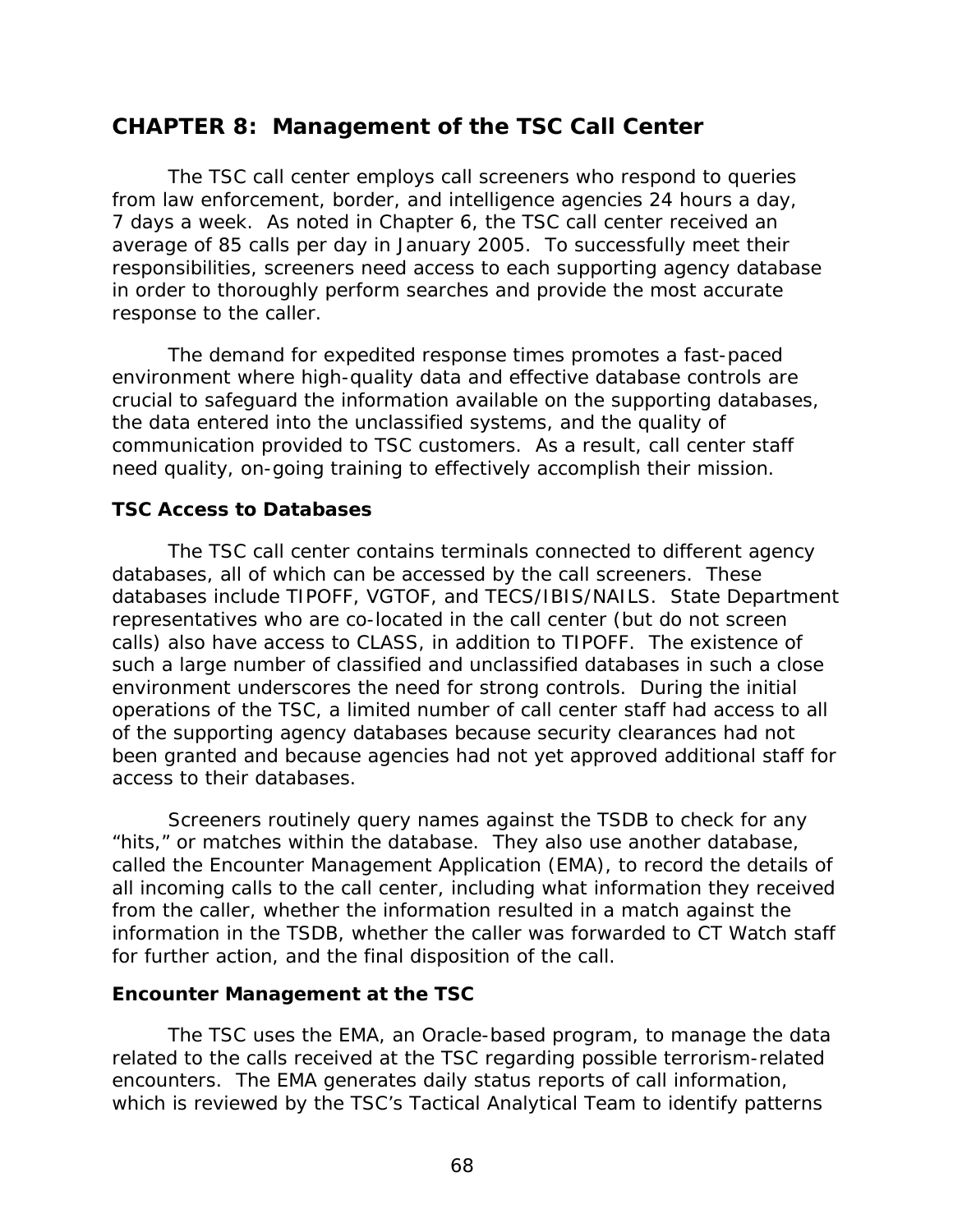or threatening circumstances. If any such patterns are identified, the TSC forwards this information to the appropriate intelligence agencies for further review.

The EMA was implemented in July 2004 to replace separate Oracle and Microsoft Access databases previously used by the TSC. Soon after the creation of the original Oracle database, TSC managers realized that the system required specialized programming to generate reports using the data it contained. Without these reports, tracking the various encounters with suspect individuals would have been difficult, and the opportunity to share the data with participating agencies would have been minimal. TSC officials told us that modifying the original Oracle database would have required IT personnel to divert their attention away from creation of the TSDB, which was not a viable option.

As a result, the TSC created a Microsoft Access Encounter Management database containing a duplicate set of the Oracle data, but with the ability to generate reports on daily, weekly, monthly, and cumulative call activity. In addition, this database generated detailed reports on: the calls received by state and local law enforcement; calls related to airline inquiries; the positive, negative, and inconclusive results from calls sorted by category; and reports on how many calls were referred to CT Watch. These standardized reports have been incorporated into the new EMA system.

 We obtained a copy of the Microsoft Access Encounter Management database and selected a judgmental sample of 30 encounters occurring within the jurisdiction of the FBI's Chicago Field Office from the inception of the TSC on December 1, 2003, to July 25, 2004. For each encounter, we traced the communication and responsibilities of all parties involved from the time the call was received at the TSC. We gathered documentation from the TSC call center, the FBI's CT Watch, and the JTTF and Airport Liaisons attached to the FBI Chicago Field Office. While we found good communication between the agencies involved, we identified exceptions where coordination between agents handling an encounter could be improved. For example, in one of our sample encounters an individual was permitted to board a domestic flight despite being on the No-Fly list. In this case, CT Watch contacted previous and current case agents, who had conflicting information with regard to whether the individual was a threat to civil aviation. The CT Watch log did not reflect any further activity related to this matter, and the individual was allowed to board the aircraft. The local JTTF had no record of being contacted regarding this encounter.

 In addition, we found poor quality controls in the supervision of TSC call screeners and poor data entry into both the Encounter Management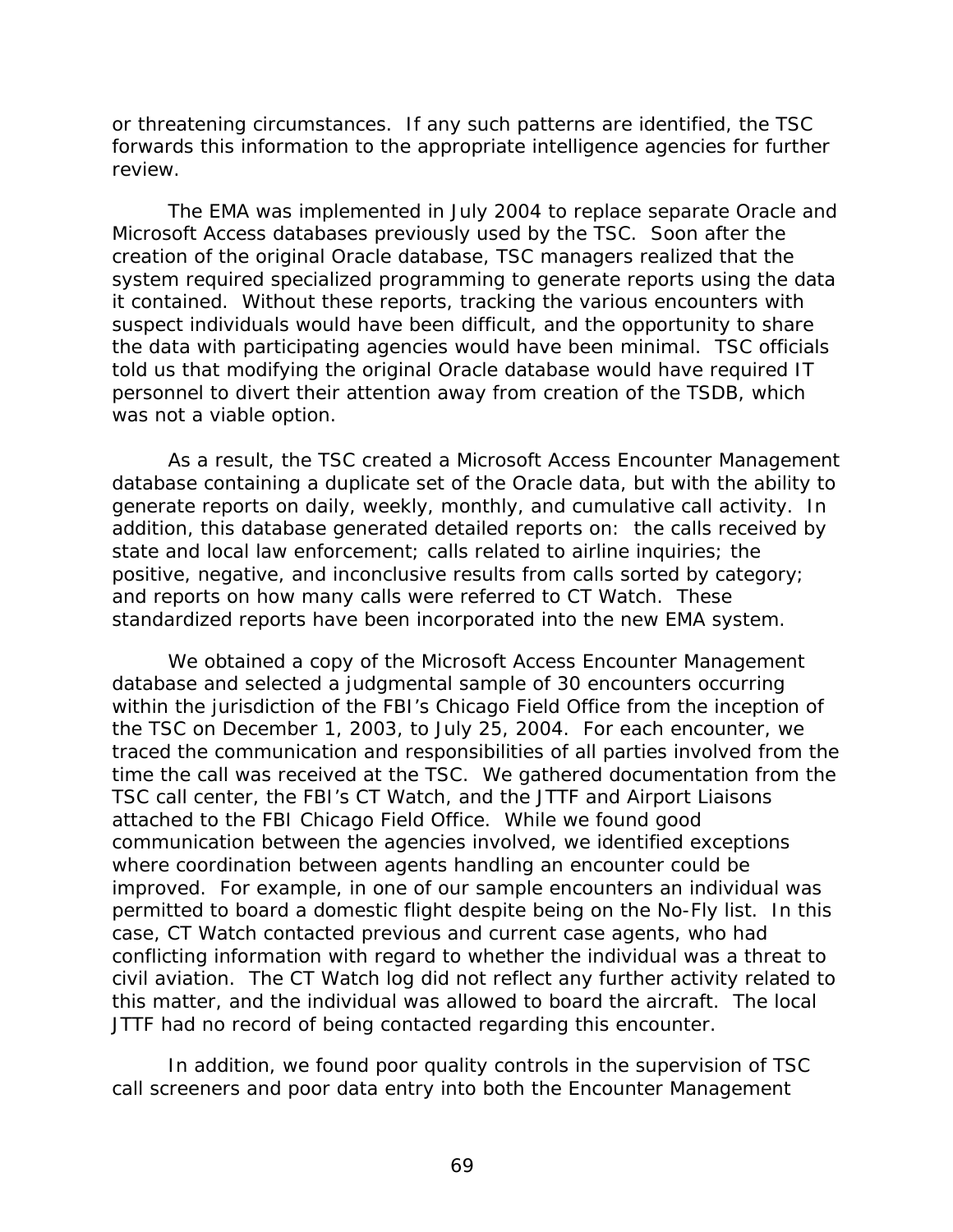<span id="page-93-0"></span>database and the CT Watch Log. $63$  Specifically, we identified several instances where the information recorded on hard-copy Call Intake Forms was not appropriately transferred into the Encounter Management database. Examining the information transferred, we found data transposed and entered into wrong fields. Additionally, discrepancies existed between the data recorded by the TSC and that of the FBI's CT Watch. Examples of this include different recorded times of calls being forwarded and received, different flight times on subjects due to arrive in the United States, different contact persons for the applicable cases, and often little or no resolution of the encounter recorded in the TSC's Encounter Management database. We attributed the missing resolution detail to the lack of a status field in the TSC's Encounter Management database that supervisors could use to track the work flow and easily determine calls requiring follow-up action.

#### Reliance on TDY Staff

 $\overline{a}$ 

Currently, the TSC relies heavily on personnel provided by participating agencies for short periods of time. These individuals generally have a tour of duty lasting approximately 60 to 90 days. This results in rapid personnel turnover that, in turn, significantly increases the amount of training needed and by its nature results in a less experienced screener workforce.

 Officials at the TSC stated that rotating staff is important to the mission of the TSC. According to TSC officials, the desired arrangement would be to have staff loaned to the TSC from federal law enforcement and intelligence agencies for 90 or more days to enable them to apply their investigative skills in assisting callers. TSC managers stated that having law enforcement experience helps the screener understand what the caller is experiencing, and helps them identify when the information provided presents an investigative concern. However, we found that some detailed staff members came to the TSC directly from their initial law enforcement training or post-military service and had little experience in law enforcement or intelligence work. In addition, the regular rotating of staff hampers the TSC's ability to provide seasoned personnel that have experience as TSC call screeners. Using inexperienced screeners also results in difficulties when relaying information to CT Watch staff. For example, we were informed that special agents at the FBI's CT Watch often ask to speak to a call center shift supervisor because the initial screener has not done an adequate job of conveying the appropriate information.

<sup>&</sup>lt;sup>63</sup> The CT Watch Log is an electronic file maintained by personnel in the FBI CT Watch Unit to record the activity of the unit in response to inquiries and requests for operational support. Because positive and inconclusive hits against the TSDB are forwarded to the CT Watch, its log contains information regarding the interaction between this unit and the TSC call center.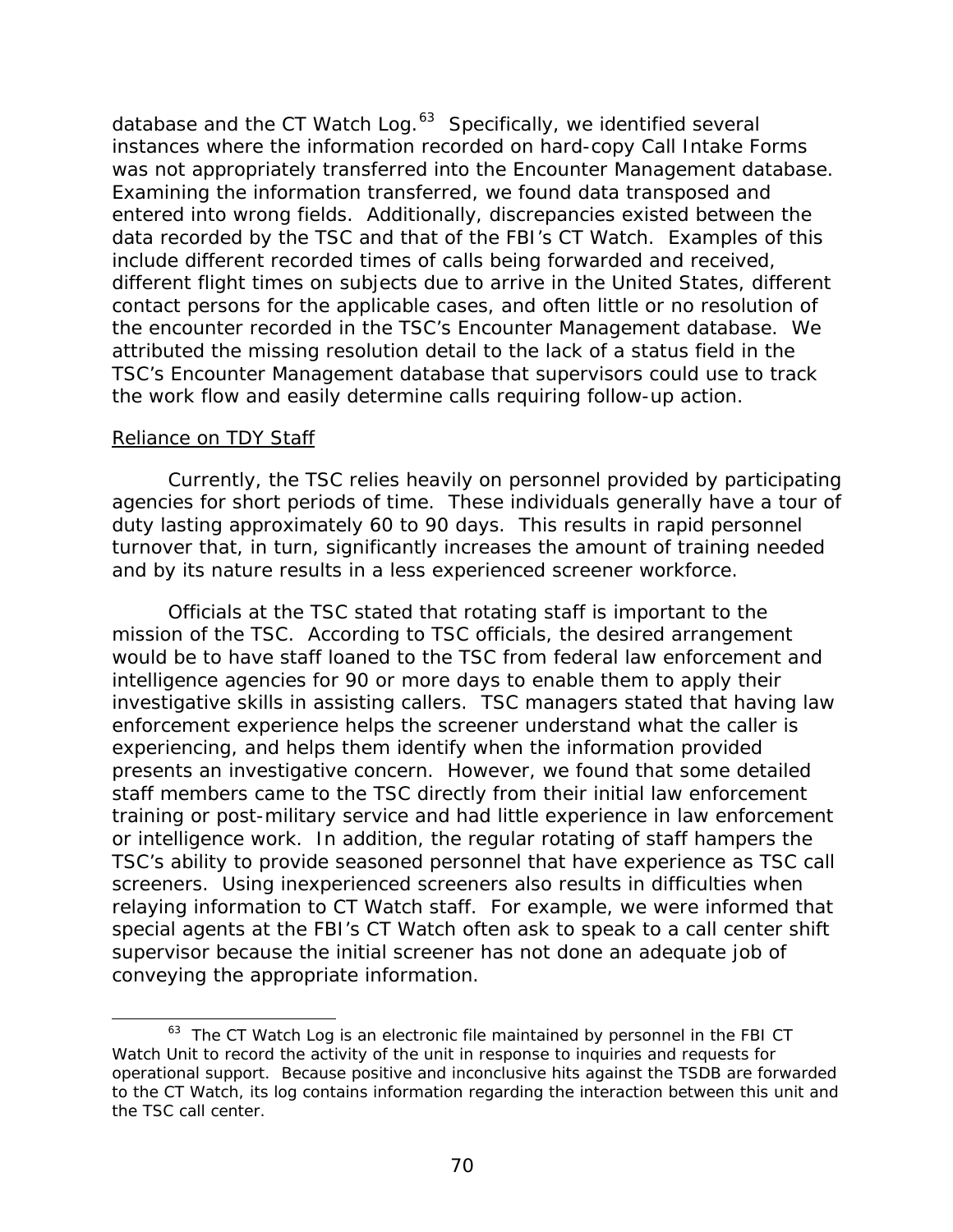### Training Call Center Staff

As previously discussed, training within the call center is a critical issue due to the constant turnover of non-permanent personnel. The TSC needs to repeatedly conduct clear and thorough training in order to ensure that calls are properly handled, database access is contained to appropriate use only, and data entry is completed securely.

 During the course of our field work, we identified weaknesses in the training of call center personnel. First, because some of the call center managers are also on short-term loan from other agencies, the TSC has experienced difficulty in establishing a consistent, well-managed training program with centralized oversight. In addition, we found that call center employees received sporadic and, at times, inaccurate training. For example, a call center manager we interviewed was unable to identify specific individuals tasked with providing training to all employees for each call center shift. Further, call center management was unable to provide assurances that screeners, while receiving training regarding the TSDB 1B system when it became operational, were told that they should continue using the TSDB 1A database for primary call screening. Training in this regard was important because the 1B database was still considered to be in a preliminary status and the TSDB 1A remained the primary call center database until the TSC discontinued it in April 2005. Based on our observation, TSC staff updated the training manual to specify the primary screening database.

 The training provided to call screeners also needs to address the necessity of thoroughly searching the supporting system records in order to ensure that all pertinent information is relayed to the FBI's CT Watch for follow-up action. During the course of our review, we identified an encounter with an individual for which significant derogatory information existed in the TIPOFF database. Our review of the TSC Encounter Management database and the CT Watch Log showed no indication that this important information contained in the TIPOFF database was relayed to CT Watch for consideration and action. The individual in question was on the watch list because of concerns that the individual was a financial supporter of terrorism and was being considered for visa revocation based on the derogatory information. However, the individual was allowed to enter the United States, and the FBI took no follow-up action. Neither the State Department, TSC, nor CT Watch could provide adequate explanation as to why no further actions were taken to check the status of the individual's visa revocation or to contact the FBI for further review. Department of State representatives at the TSC informed us that the initial visa revocation packet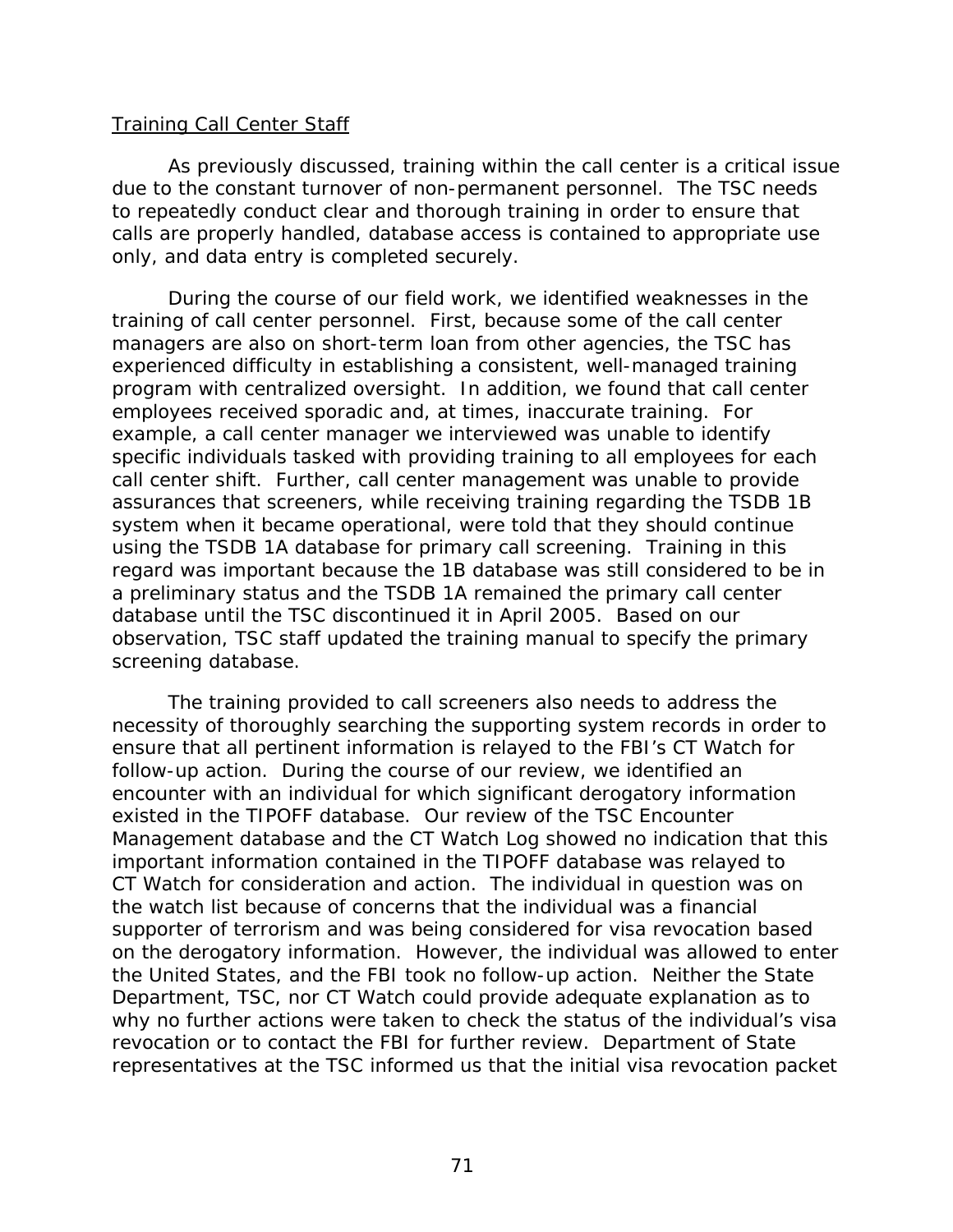was lost. However, when the packet was resubmitted three months after the encounter, the subject's visa was revoked within one week.

 According to State Department officials at the TSC, the situation described above was an unusual circumstance and does not reflect the manner in which visa revocations are normally handled. While we recognize that many parties were remiss in not taking proper action to resolve this situation, the TSC is the primary organization with responsibility to identify such information and make it available to those who need it.

#### Timeliness of Response

Timeliness is critical when law enforcement encounters an individual, possibly a terrorist suspect, on the side of the road or when a plane is about to land in the United States and a potentially dangerous individual is on board. Neither the TSC nor CT Watch maintain records on the time that elapses between the key events of an encounter — for example, when the TSC receives a call; when the call is forwarded to CT Watch; and the amount of time before instructions are provided to the caller, the call is resolved, and feedback is provided. A CT Watch official estimated that the response time, in general, has decreased from an average of about 45 minutes per traffic stop to approximately 20 minutes.

During our review of the Encounter Management database, we found that on many occasions more than an hour elapsed between the time a call was received in the TSC's call center and the time the call was referred to CT Watch for further action. Additionally, we found that calls had been received prior to a plane landing in the United States, but no contact was made with CT Watch or DHS's National Targeting Center until after the individual had been allowed to depart the aircraft. It is critical to ensure that no unnecessary delay occurs on any encounter.

We understand that the number of actions and queries the call screeners are required to perform affects the amount of time needed to resolve a call. However, we believe the TSC would benefit greatly from regularly tracking and monitoring these times to ensure that call screeners are responding to callers in a timely and useful fashion. Such tracking could also identify process improvements that can be implemented to save precious time.

### Data Entry Problems

 Currently, call screeners use a manual Call Intake Form to record the information provided by a caller and then forward that information to CT Watch. When a call is forwarded to CT Watch or is considered a negative match with no further action required, the call screener enters the data from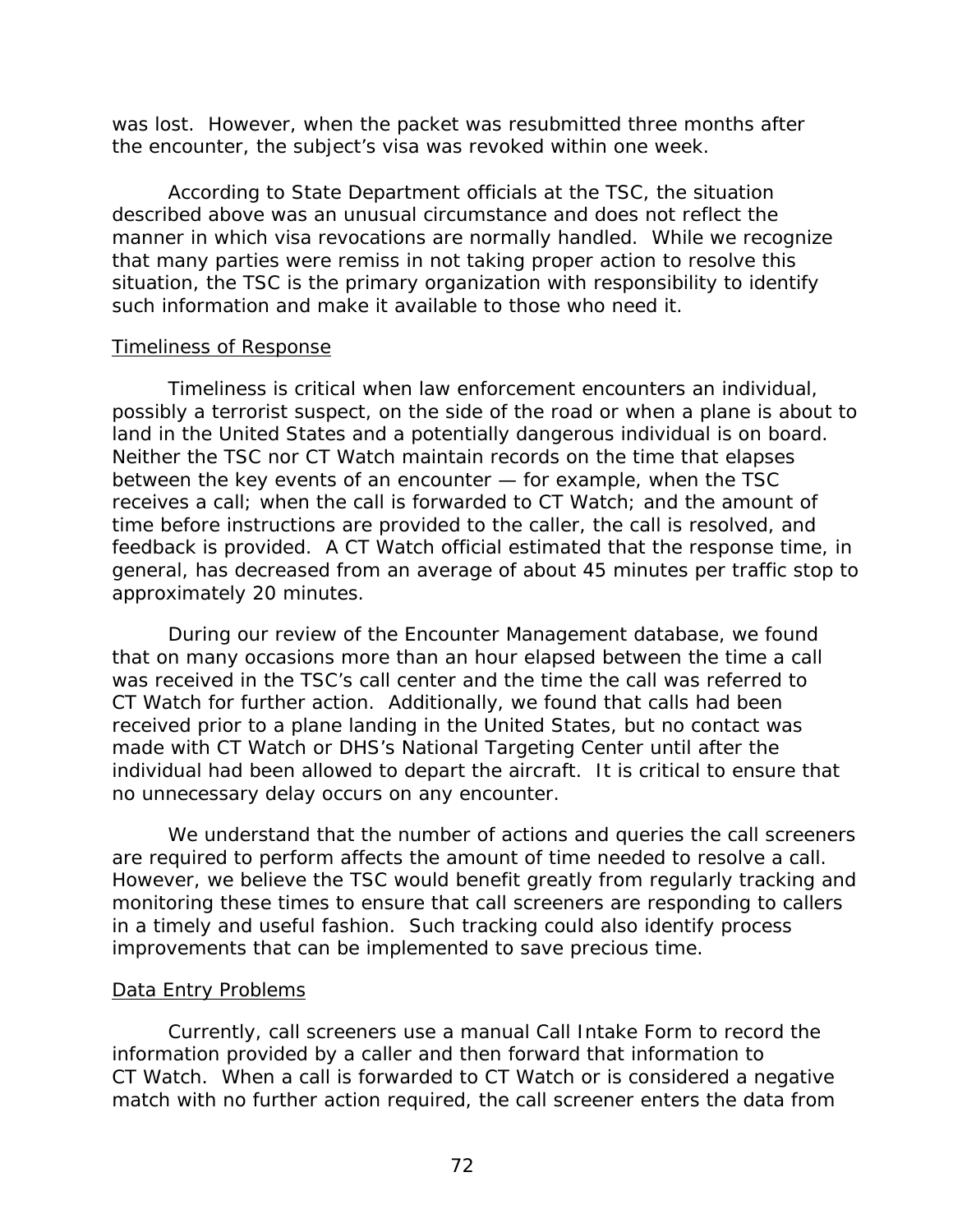the form into the unclassified Encounter Management database. This redundant data entry is susceptible to transposition errors, missed data, and data inaccuracies. TSC managers informed us that they are taking steps to automate this process so manual Call Intake Forms will not be necessary.

#### Security Issues

When call screeners identify useful information in a supporting system, that information may be classified at the Confidential, Secret, Top Secret, or other level, depending on the source database for the information. This supporting material, while helpful, may inadvertently make its way into the TSC's unclassified databases and it is important to ensure that proper controls are in place to prevent this from happening.

We identified an incident where a classified portion of the CT Watch Log, which was appropriately marked, was copied verbatim by a TSC call screener into the unclassified Encounter Management database resolution. According to DOJ regulations, classified information must be appropriately marked and those markings must be carried forward to any newly created documents.

Upon our discovery of this incident, we immediately discussed our concerns with TSC officials, who informed us that classified material had been entered into the unclassified TSC Encounter Management database on at least three prior occasions. While the paragraph we identified ultimately was downgraded to unclassified by the FBI Security Complaints Division, the prior incidents all involved information that was ultimately decided to be classified as national security information. According to the information available, the corrective measures taken were limited to removing specific pieces of classified information from the database. Even with the frequency of such events occurring, TSC staff did not conduct a search for any additional classified information. None of the TSC officials available could provide complete information about these prior security incidents, including how they were first identified, because many of the individuals involved were assigned to the TSC on a temporary basis and were no longer detailed there. In our discussions with TSC managers about these issues, the officials expressed the need for a full-time security officer to replace the current individual detailed from the FBI.

## **Duplication of Efforts**

It is evident from our review that certain functions in the encounter management process are causing a duplication of efforts. Upon the referral of an encountered individual for further review, CT Watch routinely rechecks all databases previously searched by the TSC call screener.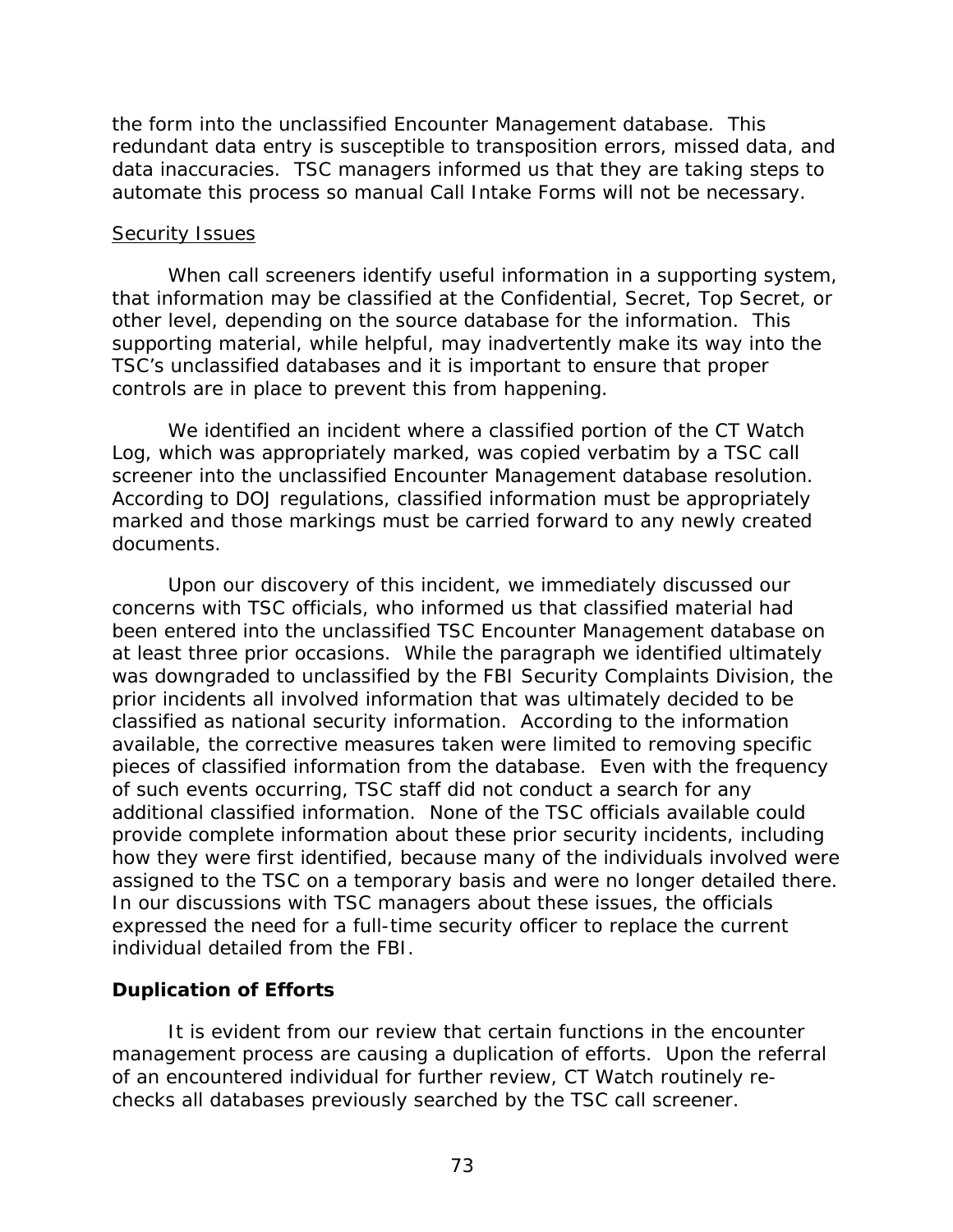CT Watch officials stated that this was necessary because of incomplete searches and inaccuracies in the data recorded by TSC call screeners in the early days of the TSC's existence. Because the result of these errors could ultimately result in an incorrect identity match, CT Watch saw the need to ensure the information was correct. While this appears to have been a necessary procedure to follow in order to ensure accurate information was provided to the caller, CT Watch officials have recently indicated that the quality of information they receive from the TSC call screeners has greatly improved and their current checks rarely reveal inaccuracies. However, all databases continue to be re-searched by CT Watch. This increases the amount of time CT Watch call screeners spend working on a particular encounter, and could potentially cause a time delay for the caller in the field. Upon the initial deployment of real-time connectivity to the TSDB, it would be advantageous to reduce the amount of duplication between the TSC and CT Watch call center procedures.

 In addition to the duplication of efforts within the FBI, we identified further duplication between the TSC and the DHS. The NTC is the CBP's 24-hour, 7-day a week call center that provides operational support of the CBP's anti-terrorism efforts. Primarily staffed with personnel from within the DHS, the NTC assists both the TSC and CT Watch in the identification and apprehension of persons named within the TSDB. When an inspector or agent on the border queries the IBIS database (thereby also querying NCIC) on a particular encounter with an individual, they receive a response back informing them to call the NTC if the name of the individual is on the terrorist watch list. The NTC then calls the TSC to initiate the full screening process. TSC searches the individual in accordance with its customary procedures and passes any positive or inconclusive search results to CT Watch for further action. CT Watch then contacts NTC, which in turn contacts the agent on the border. We believe that this process results in a duplication of efforts and the efficiency of the process thereby suffers.

### **Misidentification Process**

When a person has been encountered and call screeners find that the individual has mistakenly been identified as a hit against the consolidated watch list, the incident (or misidentification) is documented, reviewed by management, and provided to the TSC's Quality Assurance team for further action. The Quality Assurance team is to review the information and coordinate with the agency that nominated the record for inclusion in the database to determine what actions are needed to resolve the misidentification, including the possibility of removing a name from the TSDB.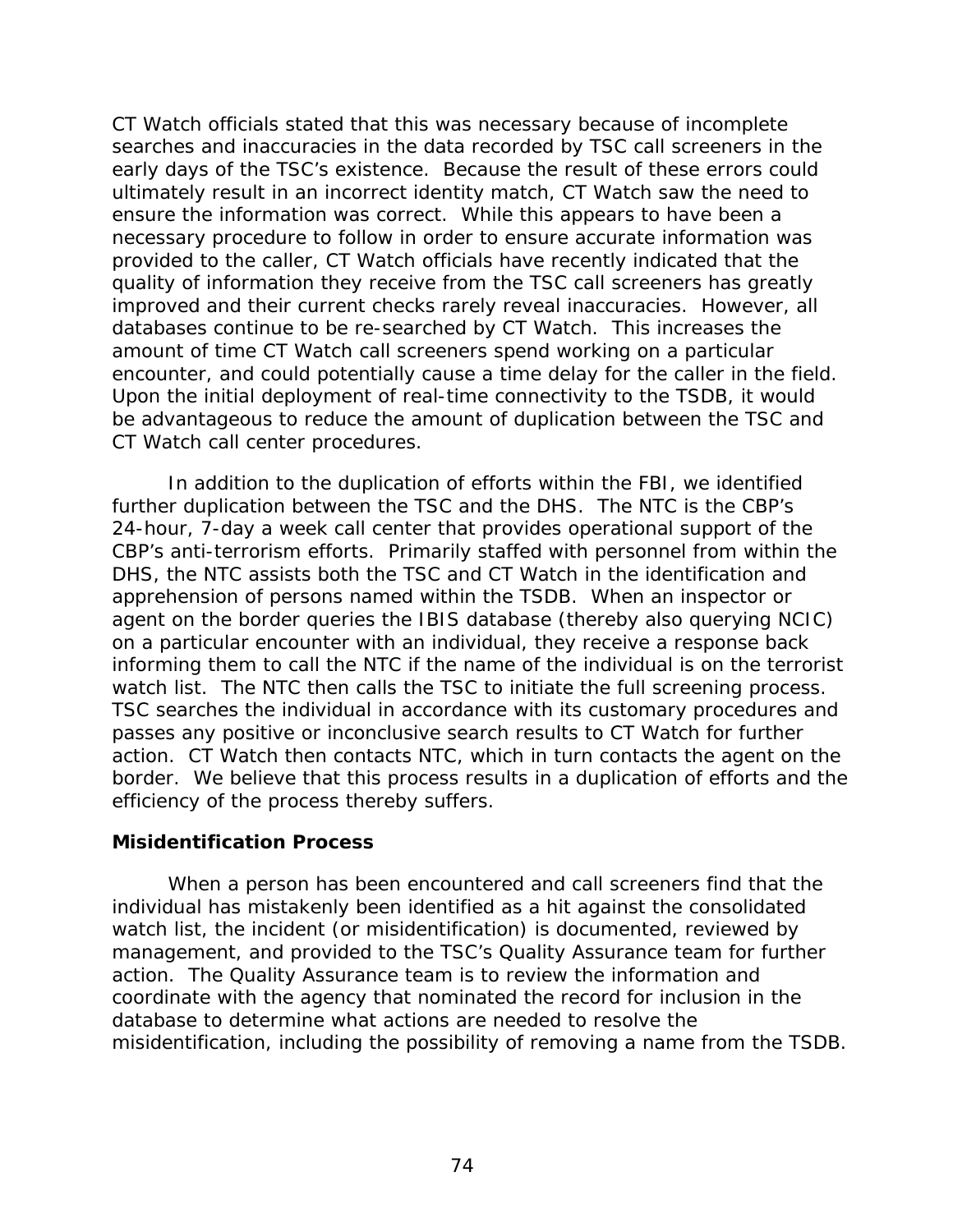According to TSC officials, the organization has recently established a process to accept referrals from other agencies of complaints or inquiries from individuals who are having difficulty in a screening process that may be related to the consolidated terrorist watch list. According to this process, the TSC Quality Assurance staff researches each individual case to determine if the individual is a misidentified person – that is, an individual who is mistaken for a watch listed person but is not actually a known or suspected terrorist. TSC managers reported that they are working with each screening agency to develop procedures for the various screening processes to help misidentified persons.

However, we found that these processes had not been articulated in a formal, written document clearly defining the protocols to be followed by TSC staff when addressing misidentification issues. Because of the serious impact of possible misidentifications, we believe the TSC should formally articulate procedures for handling misidentifications and train its staff on the proper way to manage these occurrences.

### **Conclusion**

Screeners in the TSC call center respond to queries from law enforcement, border, and intelligence agencies 24 hours a day, 7 days a week. These screeners access multiple systems and a wide array of data and have direct responsibility for providing accurate information to front-line officers expeditiously. However, management of the call center and its staff is in need of improvement. It is essential that the TSC provide adequate training to these individuals and we feel that the execution of this function has been lacking. We observed instances in which TSC call center staff did not relay important information to CT Watch or other responding law enforcement agents. In addition, call center staff appear to be insufficiently trained in the proper handling of classified national security information and entry of information into the TSC Encounter Management database.

### **Recommendations**

We recommend that the TSC:

- 25) Establish supervisory controls to ensure that the work of call center personnel is reviewed on a regular basis for completeness, accuracy, and timeliness.
- 26) Establish protocols for the proper entry and review of data into the Encounter Management database.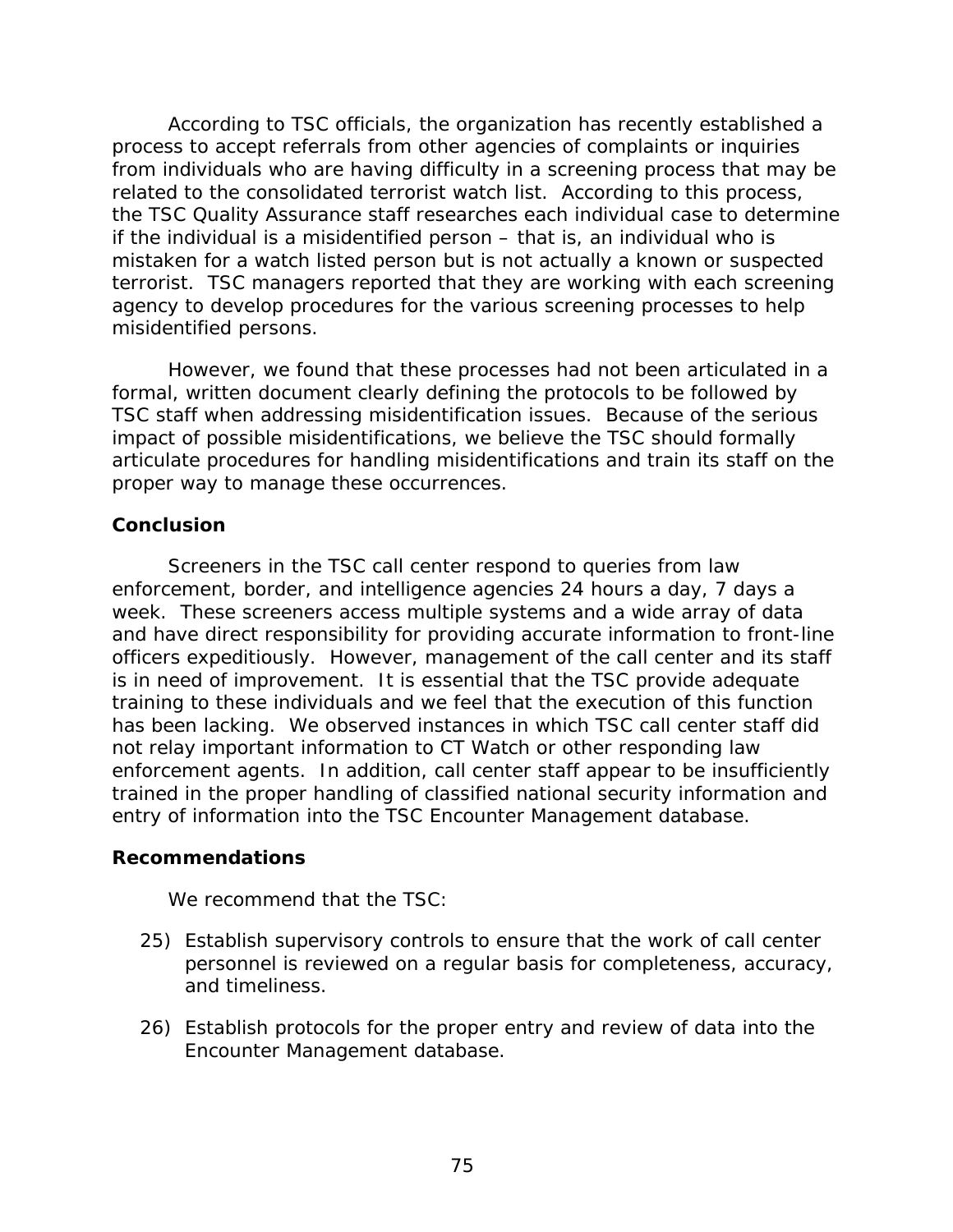- 27) Develop an automated method for flagging records in the Encounter Management database that require follow-up actions, and establish procedures to complete the necessary follow-up conducted within a reasonable period of time.
- 28) Establish regular training for call center screeners to keep them informed of the proper approach to screening subjects in the database and providing information to CT Watch, as well as for the entry of appropriate data into the unclassified database.
- 29) Establish and implement an automated system for tracking the amount of time that elapses between the key events of an encounter, such as when the TSC receives a call, when the call is forwarded to CT Watch, the amount of time before instructions are provided to the caller, and the amount of time before a call is resolved and feedback is provided.
- 30) Establish an automated method for the entry of call data and the sharing of such data with CT Watch to eliminate the redundancy of recording call information on the Call Intake Form and in the Encounter Management database, and to reduce the time it takes for CT Watch to receive the data and initiate further actions necessary.
- 31) Assign a full-time security officer to handle security requirements and provide TSC staff guidance and training on the proper handling of national security information.
- 32) Review all records in the Encounter Management database for classified data within the unclassified system and develop a process for regularly checking the work of the call screeners to ensure that classified information is not entered into the unclassified system.
- 33) Develop a method for recording and reporting security breaches.
- 34) Work with partner agencies such as CT Watch and DHS's NTC to reduce possible redundancies and duplications of effort.
- 35) Strengthen procedures for handling misidentifications and articulate in a formal written document the protocol supporting such procedures, as well as provide training to staff on the proper way to manage misidentifications.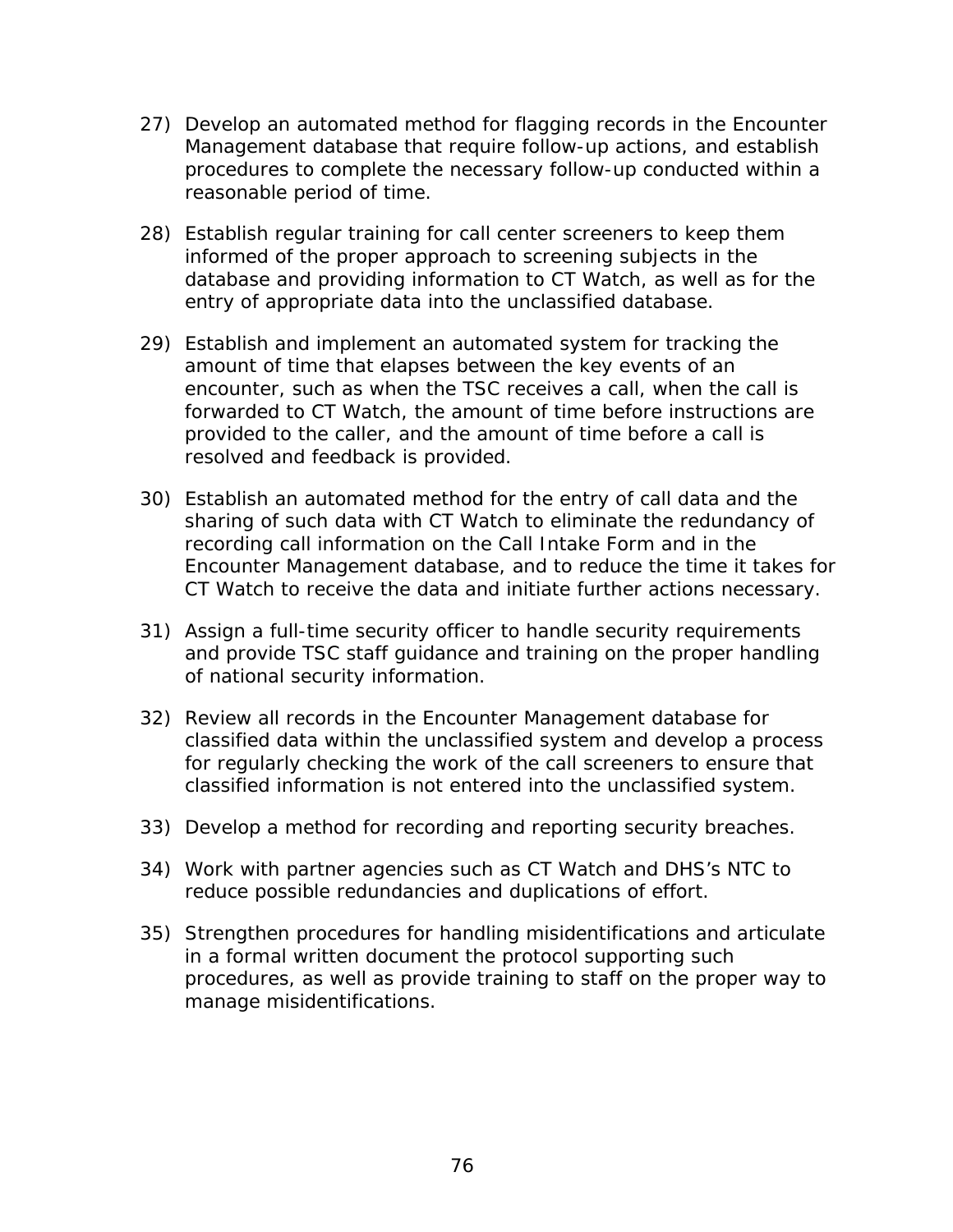# **CHAPTER 9: Future of the TSC**

The TSC has made significant progress in consolidating the U.S. government's approach to terrorist screening. Most importantly, it has created a database that has been used to integrate terrorist information that previously existed in myriad systems and formats and established an around-the-clock call center to assist in ascertaining the identity of encountered individuals. However, the TSC must build on its initial accomplishments and address the areas of weakness that we have identified, including the efficiency, accuracy, and completeness of its database and the management of its call center activities. TSC managers must also ensure that the organization is adequately planning for future improvements to its operations.

## **Evaluating the Effectiveness of the TSC**

 The Director of the TSC informed us that because the TSC is relatively new, it has not yet established a formal procedure to evaluate the organization's overall effectiveness. Such procedures are important to ensure the TSC is as helpful as possible to assist law enforcement in the identification of potential terrorists. In April 2004, the TSC Director began to informally track the successes of the TSDB, as well as the "holes" in operations and communications identified by TSC staff. As of October 2004, however, the tracking process had not yet been formalized.

## **Strategic Planning**

As of March 2005, the TSC had no formal strategic plan by which to guide its progress, staffing, organizational structure, and future planning. A strategic plan should provide a road map for an organization to achieve its strategic goals and objectives. This formal document also should provide the strategies and methods for evaluating the performance of an organization. TSC managers have indicated that they are working to develop a strategic plan from the outline that was conceived at the inception of the organization. However, while they appear to understand the importance of creating such a plan, they told us they do not view its creation as a high priority or an essential task at this point in time.

 We believe that strategic planning efforts would assist the TSC in addressing the most significant weaknesses that we identified – namely, the watch list errors and omissions, deficiencies in the management of the call center, and the immaturity of the agency's information technology environment and controls. In performing the tasks that are necessary to develop a comprehensive strategic plan, TSC managers should identify the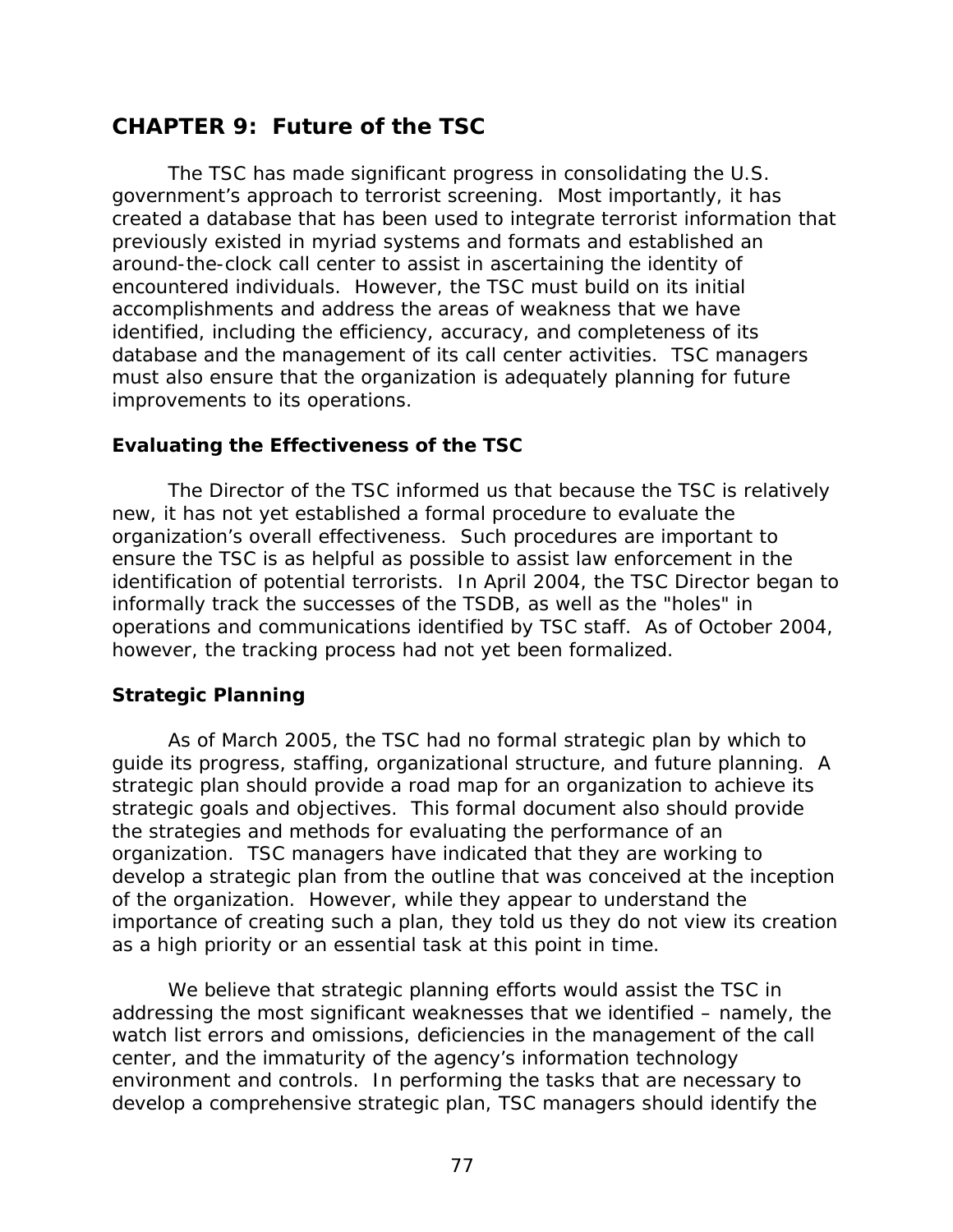need for personnel, experience, and skill sets necessary to staff, train, and manage the various TSC units in order to fulfill the goals and objectives of the organization. The identification of the knowledge, skills, and abilities that staff members need to perform the necessary functions within the TSC may also lead to the recruitment of different types of employees from different sources. With a strong strategy in place for the various units of the organization, TSC managers should identify the controls necessary to ensure data is protected, procedures are established and followed, and personnel are adequately trained. A well-defined strategic plan would help TSC managers prioritize what must be accomplished.

### Continuity of Operations Plan/Emergency Action Plan for the TSC

We obtained and reviewed the TSC's Continuity of Operations Plan (COOP), its Emergency Action Plan, and the Disaster Recovery Plan it created using Federal Emergency Management Agency (FEMA) and Department of Justice guidance. The TSC-developed COOP, dated August 10, 2004, provides guidance and legal authority to TSC employees to facilitate a timely and effective response, relocation, resumption, recovery, and restoration of essential operations in the event of a crisis. According to the COOP, the plan offers a set of "pre-defined and flexible procedures to be used before and after a crisis to reduce ad-hoc reactions, loss of information, duplication of efforts, and prolonged disruption of mission critical services to the intelligence and law enforcement community."

Our review of the COOP indicates that the plan provides a broad, comprehensive framework that identifies key officials and units within the TSC, including roles and responsibilities; defines orders of succession and delegations of authority; delineates essential functions and activities; establishes a methodical plan for the orderly transition of functions including key operations, as well as realistic timeframes and benchmarks; determines both the mission critical data and systems necessary for effective operations; and specifies alternate operating facilities. Based on the COOP, individual departments within the TSC (such as information technology), establish and maintain their own plans, procedures, and records in support of continued operations.

With an effective date of October 25, 2004, the TSC's Emergency Action Plan (EAP) provides specific direction regarding the protection of Communication Security material and other classified material, the evacuation of personnel, and the actions to be taken in various emergency situations. The TSC's Disaster Recovery Plan (DRP), dated August 10, 2004, states that it was derived from both the COOP and the EAP. Further, the COOP and EAP were designed to include all necessary components of a DRP.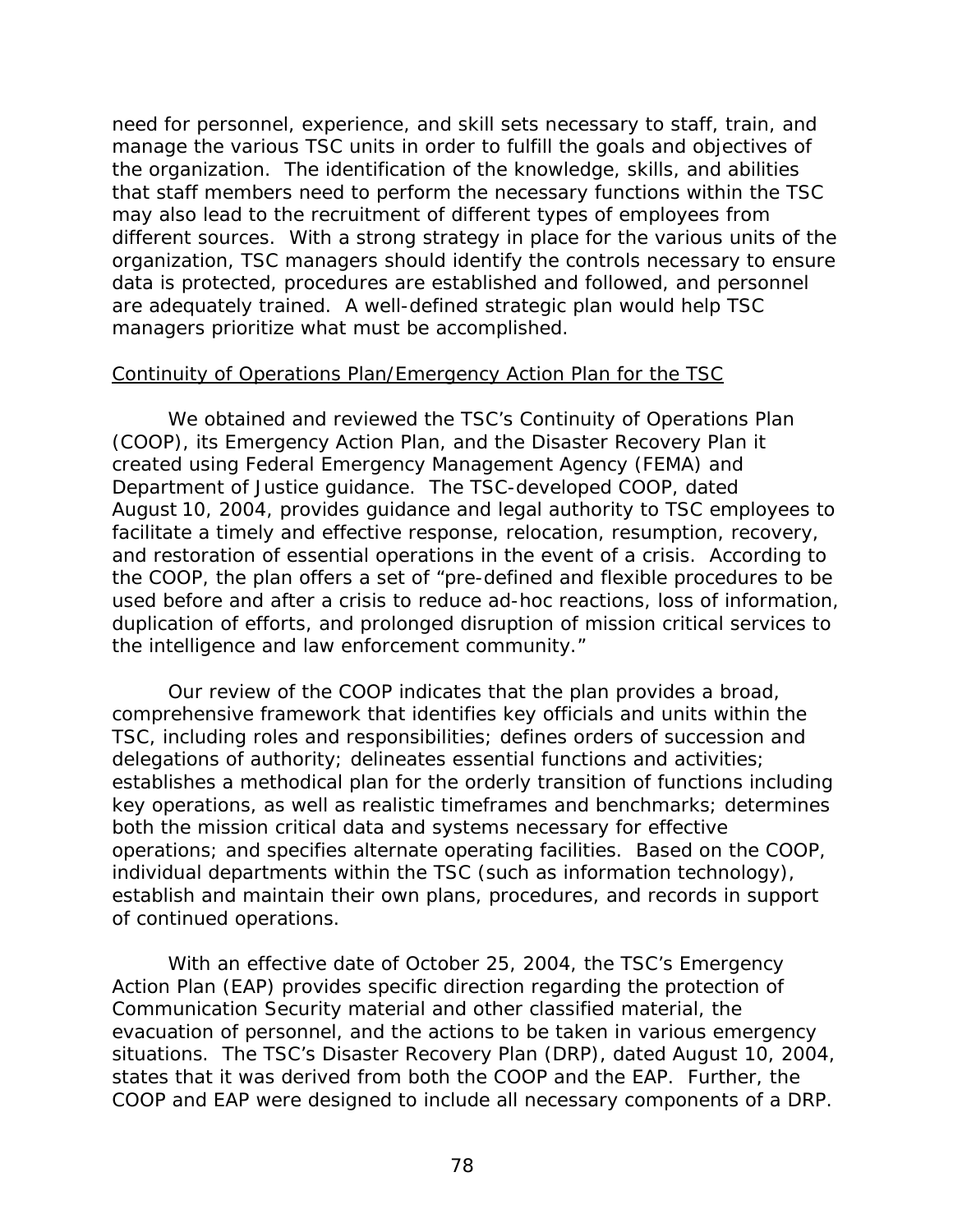Because we did not receive the TSC's COOP, EAP, and DRP until December 2004, after we had concluded our field work, we were unable to verify if the TSC had tested the equipment, trained the employees, and performed exercises in accordance with FEMA guidelines. However, based on our field work, we have significant concerns whether certain logistical and functional obstacles have been addressed.

First, the FBI CT Watch serves as the back-up facility for the TSC but does not have access to the consolidated terrorist information database. Second, while we have been told that the TSC regularly backs up the database information onto removable media and stores the data off-site to allow for the recovery of information, none of the TSC officials we asked knew where this storage site was located. Third, we are unaware of any offsite systems that are equipped to run the TSDB software and connect to the end-user databases for data export should the TSC main facility be crippled or destroyed. Finally, according to TSC managers, [SENSITIVE INFORMATION REDACTED].

### **Database Classification**

 Given the security concerns we identified during our audit (such as the entry of classified information into the unclassified Encounter Management database), officials at the TSC have discussed the desire to move the Encounter Management database to a classified network. This would allow call screeners to enter classified information detailing the events of an encounter into the Encounter Management database. While call screeners would need to continue to ensure information entered is not classified at a level higher than that of the network used, this move would most likely allow for information in the CT Watch Log to be included in the language of the encounter detail. This would provide the TSC with the stronger security controls that are needed because of the high turnover of TSC detailees and the weak training program that leaves data entry vulnerable.

 Officials at the TSC have also discussed the possibility of moving the TSDB to a network capable of recording material on a Law Enforcement Sensitive, Confidential, Secret, Top Secret, or other level, and transferring only appropriate material to other agencies at the applicable level of classification. For example, state and local law enforcement officials who query the NCIC database now only receive information classified as Law Enforcement Sensitive, since state and local police officers do not carry the appropriate clearances for information classified at higher levels. A classified TSC network would also allow, for example, the TSC to include in its database information of a higher classification level provided by NCTC to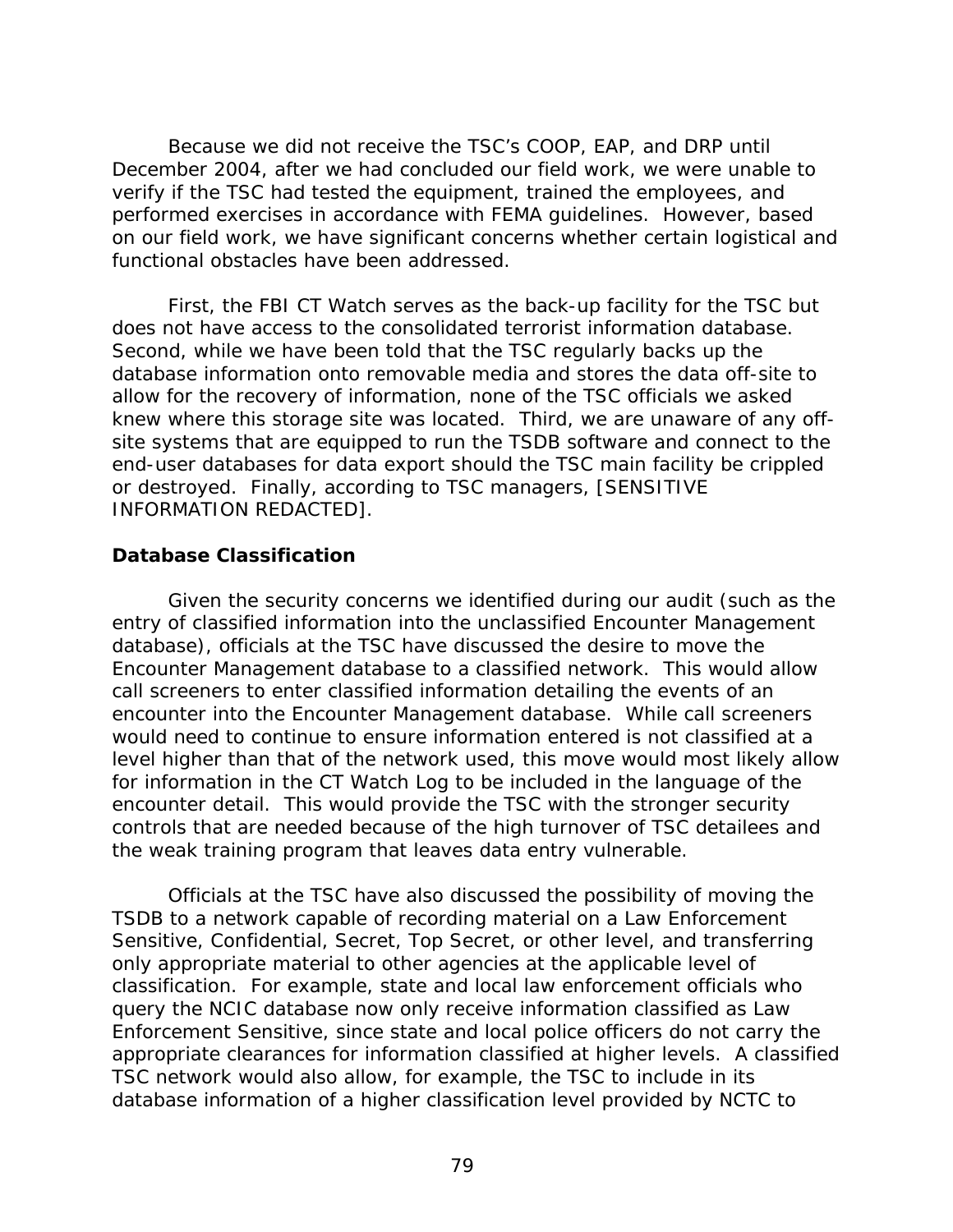better identify subjects during the screening process. This information would remain on the higher classification level of the database and would not be disseminated to the majority of the TSDB users, such as local law enforcement.

 Considering the problems we identified in the TSC's handling of classified information, we believe that the TSC should proceed cautiously with regard to the classification level of the network housing the TSDB and its plans to change the classification level of the TSDB as a whole. The creators of the TSC, through the September 2003 Memorandum of Understanding, clearly designated that the consolidated watch list was to be a sensitive, but unclassified subset of the available terrorist information. In addition, the MOU highlighted the importance of sharing information with all appropriate users.

## **A New Direction**

Since the completion of our field work, at least two developments have occurred that will impact the operations of the TSC. Although we were unable to perform detailed audit work in each of the areas, the TSC has asserted that it is developing procedures to address these two matters, which are discussed below.

## Issuance of HSPD-11

 On August 27, 2004, the President signed Homeland Security Presidential Directive-11 (HSPD-11) entitled, "Comprehensive Terrorist-Related Screening Procedures." The new HSPD-11 supplements HSPD-6 and calls for greater participation from a variety of federal agencies in the development of "…comprehensive, coordinated, systematic terrorist-related screening procedures and capabilities…." The new directive calls for many enhancements to the current screening process, including but not limited to the elimination of any duplicative terrorist screening systems and the enhancement of information flow between the various screening programs.

## Secure Flight

 One of the recommendations of the National Commission on Terrorist Attacks upon the United States (9/11 Commission) stated that the federal government should assume responsibility for checking airline passengers' names against expanded "no-fly" and "automatic selectee" lists. Presently, this function is performed by individual airlines. In response to the 9/11 Commission's recommendations, the DHS proposed to expand its airline screening program to include both international and domestic flights.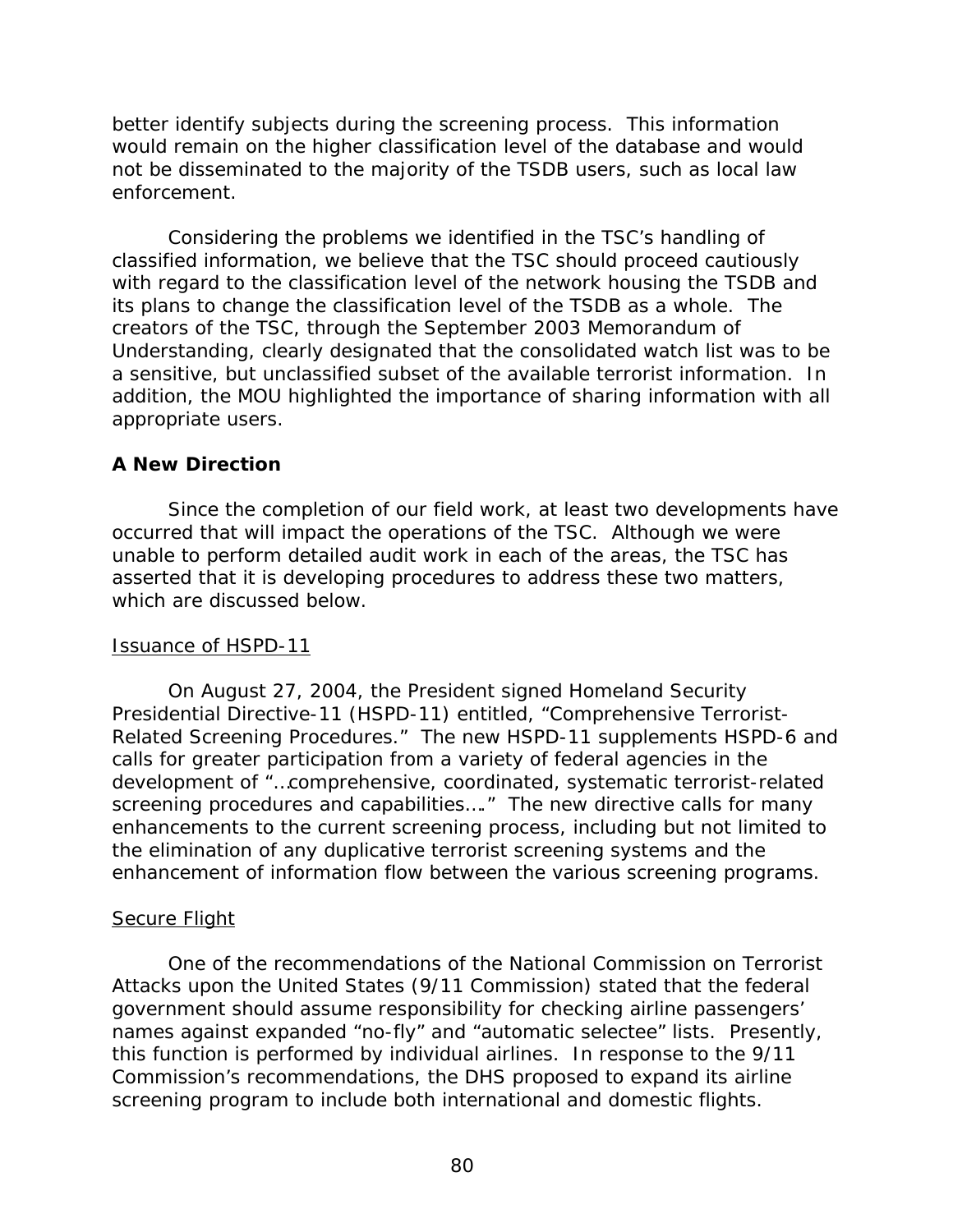Currently, only international flights are regularly pre-screened. As a result, the DHS is developing a next-generation system of domestic airline passenger pre-screening called "Secure Flight." This new system will compare passenger name record information against the information contained in the TSDB.

 In partnership with other agencies, the TSC is working to expand its capacity to accommodate the anticipated workload associated with inquiries related to the approximately 1.7 million passengers who travel on domestic flights each day. The TSC anticipates needing significant additional resources to carry out this new responsibility. The TSC's FY 2006 budget includes a request for a \$75 million increase for the TSC's efforts related to implementing the DHS's Secure Flight program. Congress has asked and we intend to conduct an audit of the TSC's plans for Secure Flight.

### **Conclusion**

The TSC has continued to improve to its consolidated database, outreach performance, and overall development. However, prioritizing efforts to develop a formalized strategic planning document is an important step for the TSC to identify areas in need of stronger controls, enhance staffing qualifications and placement, and plan for the necessary systems and procedures that will enable the TSC to attain its goals and objectives. TSC officials also have begun preparing for disaster recovery and emergency situations, but enhancements are necessary to ensure that the TSC is prepared for these undertakings should they ever need to be set in motion. In addition, as a newly established organization, the TSC has the opportunity to enhance its performance by measuring its effectiveness as a centralized screening and coordinating center for managing terrorism-related encounters. By doing this, the TSC will more efficiently identify the successes of the organization while understanding where the weaknesses lie and the importance of resolving such matters.

### **Recommendations**

We recommend that the TSC:

- 36) Develop a formal process for evaluating the effectiveness of the TSC.
- 37) Develop a formal, comprehensive strategic plan to establish the framework necessary for accomplishing the mission, goals, and objectives of the organization.
- 38) Enhance the COOP and EAP to: a) include preparations for access to the consolidated terrorist information database at the established back-up site, b) identify a location for the storage of database back-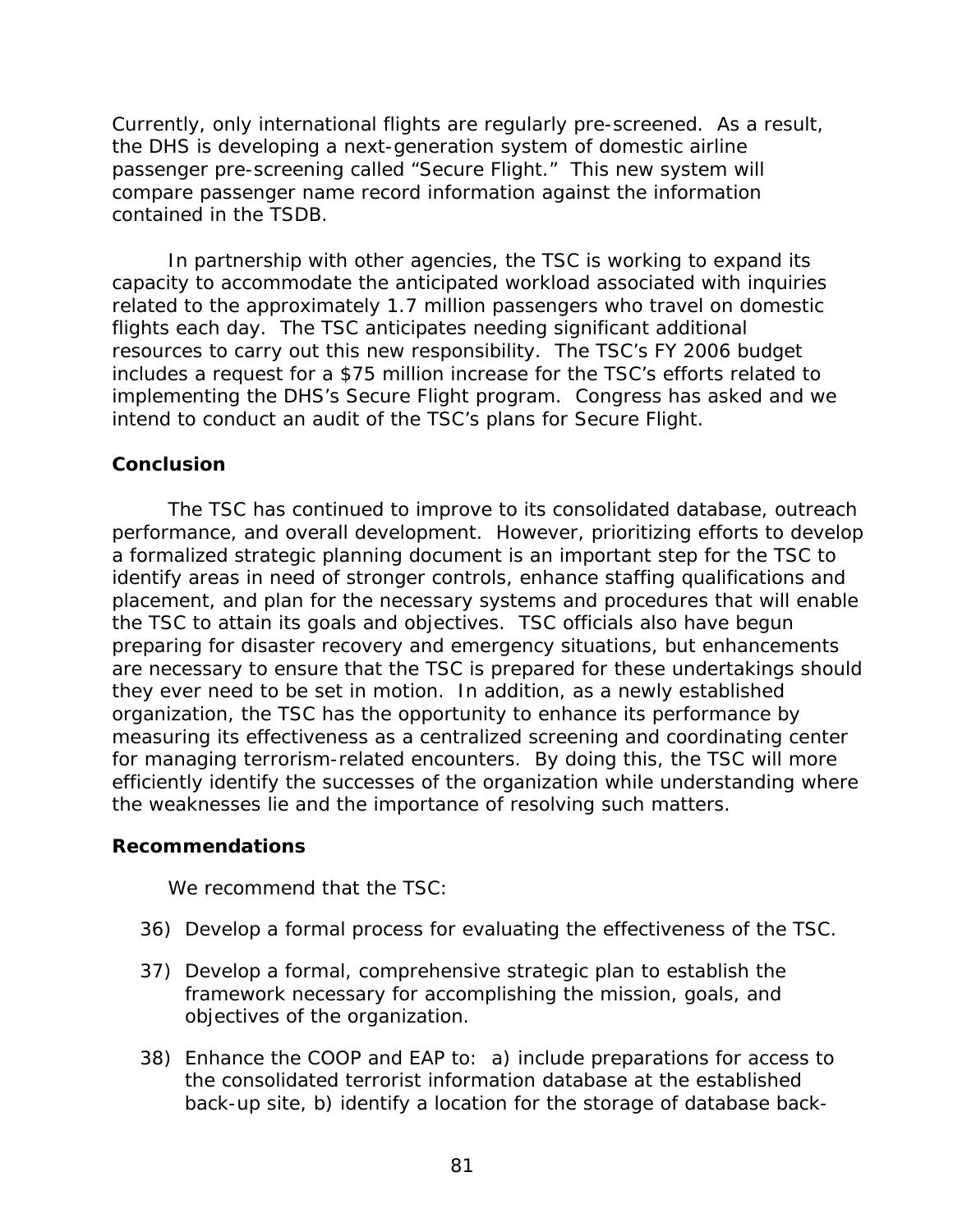up disks in preparation for the loss of database information should a power surge or disaster occur, c) establish an off-site system that is equipped to run the TSDB software as well as connect to the end-user databases for data export, and d) ensure that proper safeguards are in place for the security and temperature control of the TSC.

- 39) Ensure that the COOP and EAP are fully implemented including employee training, equipment testing, and plan exercising.
- 40) Consider the transfer of the Encounter Management database to a classified network capable of maintaining the database at the various classification levels.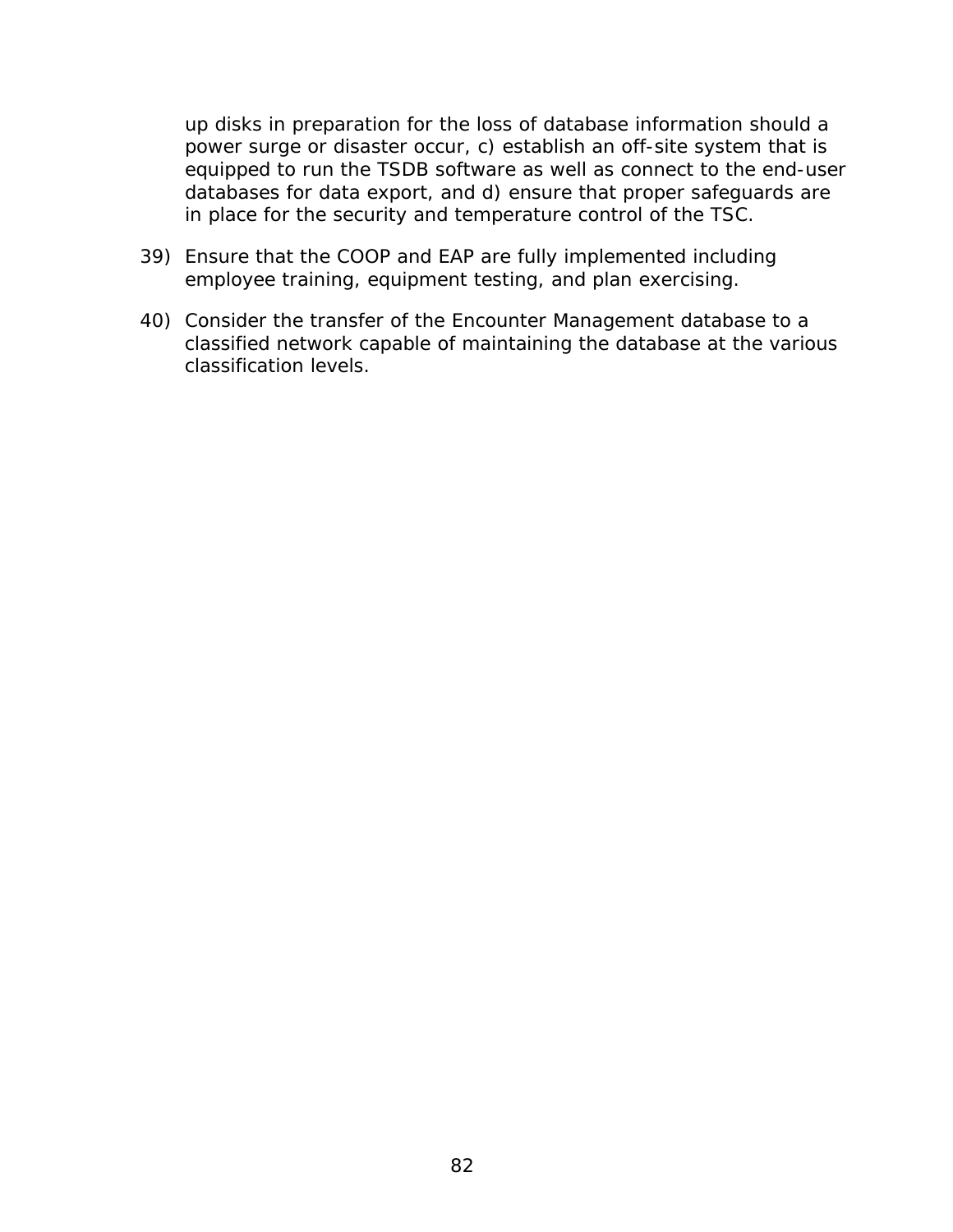# **STATEMENT ON INTERNAL CONTROLS**

 In planning and performing our audit of the Terrorist Screening Center (TSC), we considered its control structure for the purpose of determining our audit procedures. This evaluation was not made for the purpose of providing assurance on the TSC's internal control structure as a whole. However, we noted certain matters involving internal controls that we considered to be reportable conditions under the *Government Auditing Standards*.

 Reportable conditions involve matters coming to our attention relating to significant deficiencies in the design or operations of the internal control structure that, in our judgment, could adversely affect the TSC's ability to effectively organize a coordinated approach to terrorist screening. We identified weaknesses in: 1) information technology oversight and review, 2) data accuracy and completeness, 3) staffing/hiring of personnel, 4) training provided to call center staff; 5) management of the call center, and 6) strategic planning. These issues are discussed within the body of this report.

 Because we are not expressing an opinion on the TSC's internal control structure as a whole, this statement is intended for the information and use of TSC management. This restriction is not intended to limit the distribution of this report.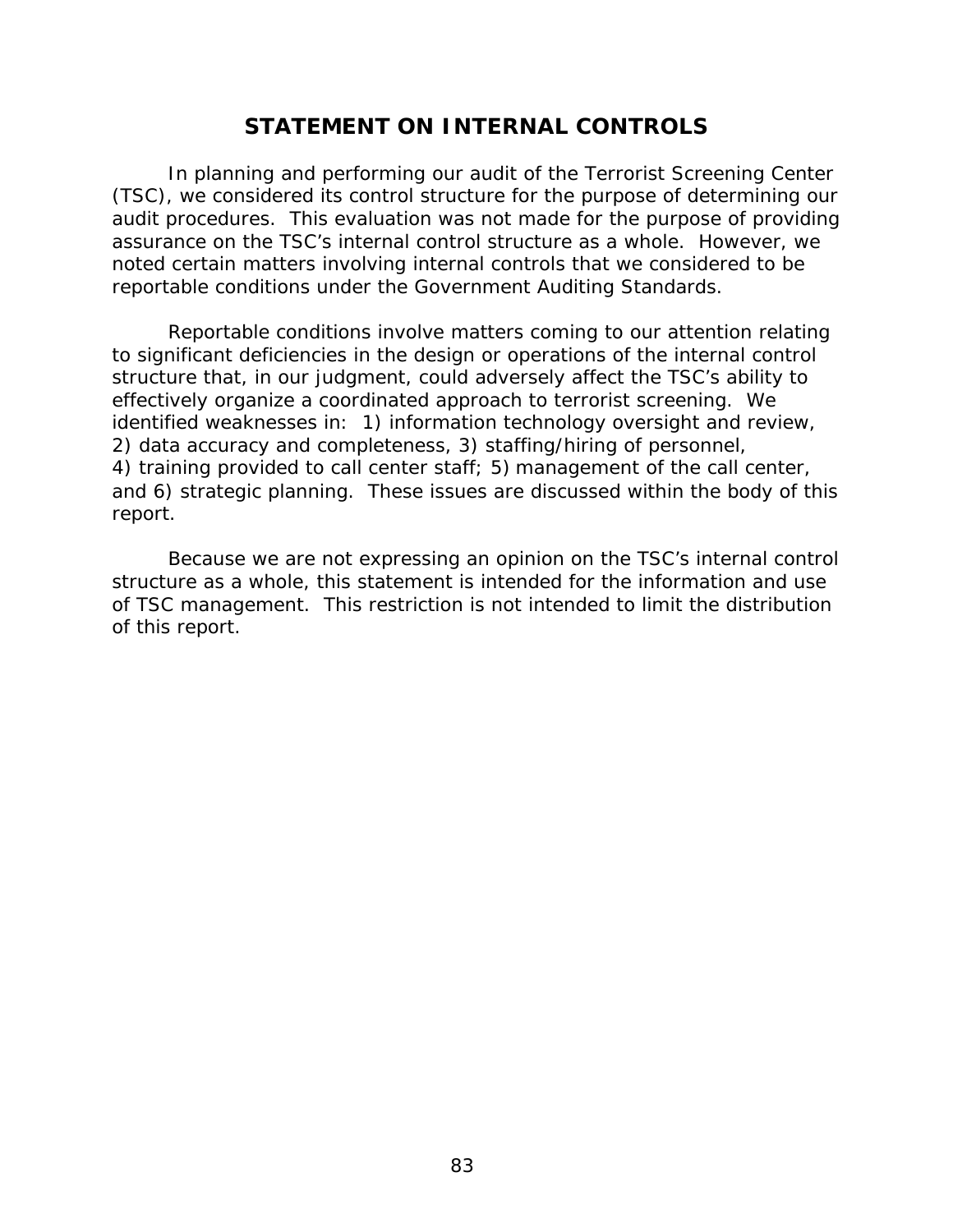# **STATEMENT ON COMPLIANCE WITH LAWS AND REGULATIONS**

We have audited the FBI's Terrorist Screening Center. In connection with the audit, as required by the standards, we reviewed management processes and records to obtain reasonable assurance about the organization's compliance with laws and regulations that, if not complied with, in our judgment, could have a material effect on TSC operations. Compliance with laws and regulations applicable to the management of the Terrorist Screening Center is the responsibility of the TSC's management.

 Our audit included examining, on a test basis, evidence about laws and regulations. The specific laws and regulations we reviewed included the relevant portions of:

- Intelligence Authorization Act, Public Law 108-177;
- Homeland Security Presidential Directive 6; and
- Homeland Security Presidential Directive 11.

Our tests of the consolidated watch list identified weaknesses related to the accuracy and completeness of the data. This condition is fully discussed in Chapter 7. The requirements for an accurate and complete watch list are contained in HSPD-6.

In addition, while performing our audit, we identified an issue regarding the TSC's compliance with 28 CFR Part 17, sections 17.25 (a), 17.26 (b) and (c). We identified instances where information denoted to be classified at the Secret level was entered into an unclassified database located on an unclassified network, and the original classification marking for the Secret data was not retained. We notified the FBI Security Complaints Division and TSC Management of these instances. This condition is fully discussed in Chapter 8 of this report.

With respect to areas that were not tested, nothing came to our attention that caused us to believe that the TSC management was not in compliance with the laws and regulations cited above.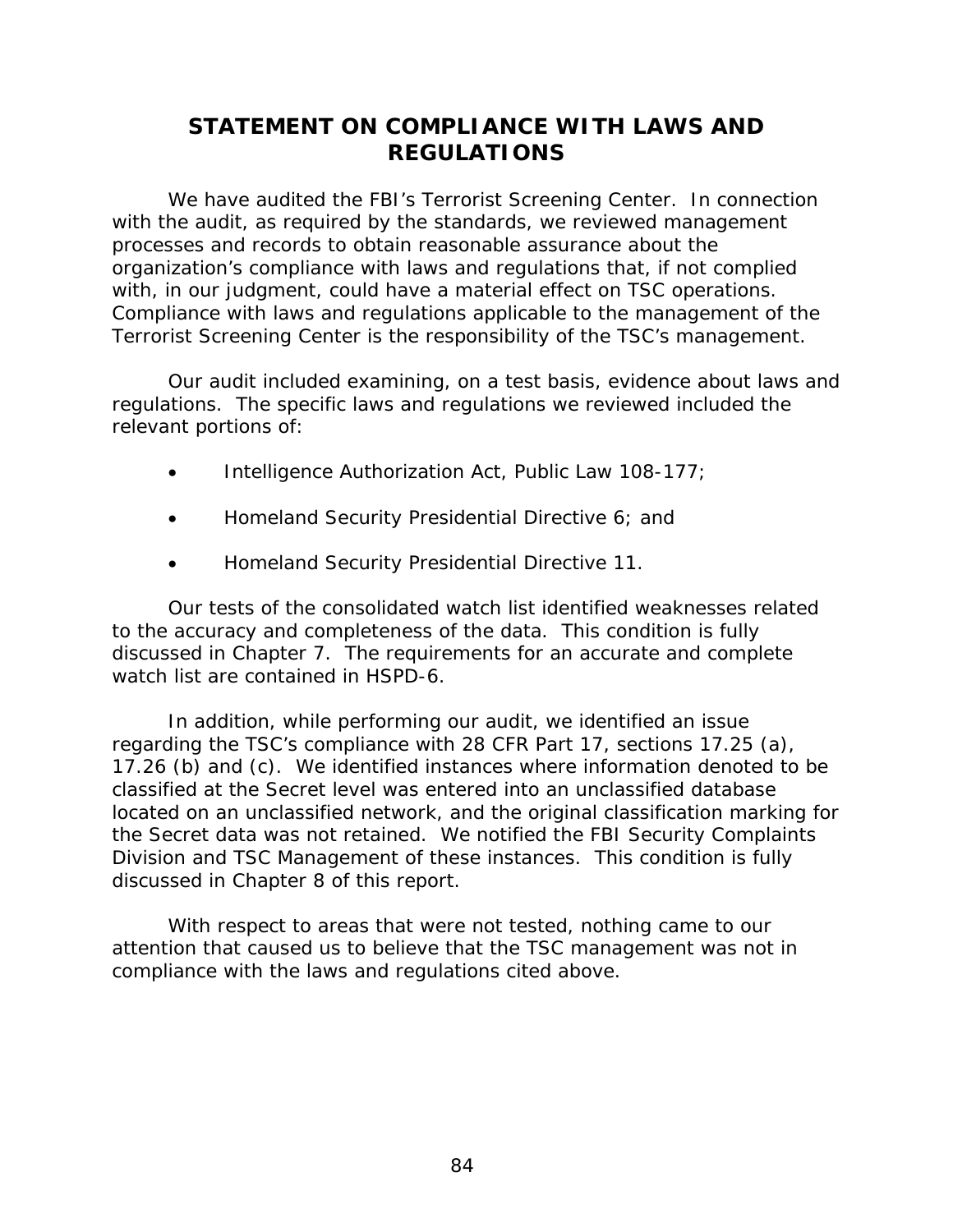# **AUDIT OBJECTIVES, SCOPE, AND METHODOLOGY**

### **Audit Objectives**

The objectives of the audit were to determine whether the Terrorist Screening Center (TSC): 1) has implemented a viable strategy for accomplishing its mission; 2) is effectively coordinating with participating agencies; and 3) is appropriately managing terrorist-related information to ensure that a complete, accurate, and current watch list is developed and maintained.

### **Scope and Methodology**

We performed our audit in accordance with *Government Auditing Standards* issued by the Comptroller General of the United States, and accordingly, included such tests of the records and procedures that we considered necessary. Our audit covered but was not limited to the period of September 16, 2003, through April 2005.

To accomplish our objectives, we conducted work primarily at the TSC, located in the Washington, D.C., metropolitan area and interviewed contractors and representatives from various participating Departments working within the Operations Branch*,* Information Technology Branch, Administration Branch, TSC Call Center, Customer Service Unit, Nominations Unit, and other support areas. Additionally, we visited other federal law enforcement agencies whose work related to TSC operations, such as the Terrorist Threat Integration Center, or NCTC. We also held interviews with the Director of the FBI's Foreign Terrorist Tracking Task Force, as well as FBI officials at FBI Headquarters from the Counterterrorism Watch (CT Watch); Budget Formulation and Presentation Unit; and the Executive Assistant Director and Deputy Assistant Director of the Counterterrorism Division. We visited the Chicago FBI Field Office and held meetings with the Assistant Special Agent in Charge and agents from the Chicago Joint Terrorism Task Force (JTTF).

We performed various tests of the Violent Gang and Terrorist Organization File (VGTOF), the State Department's TIPOFF system, the Terrorist Screening Database (TSDB) and the Oracle and Access Encounter Management databases used by the TSC. (The results of our testing are presented in Chapters 7 and 8 of this report.) We performed queries on the TSDB 1B as a whole to assist in verifying the integrity of the database information for the purposes of our audit objectives only. We did not test the integrity of the database from an Information Systems perspective, and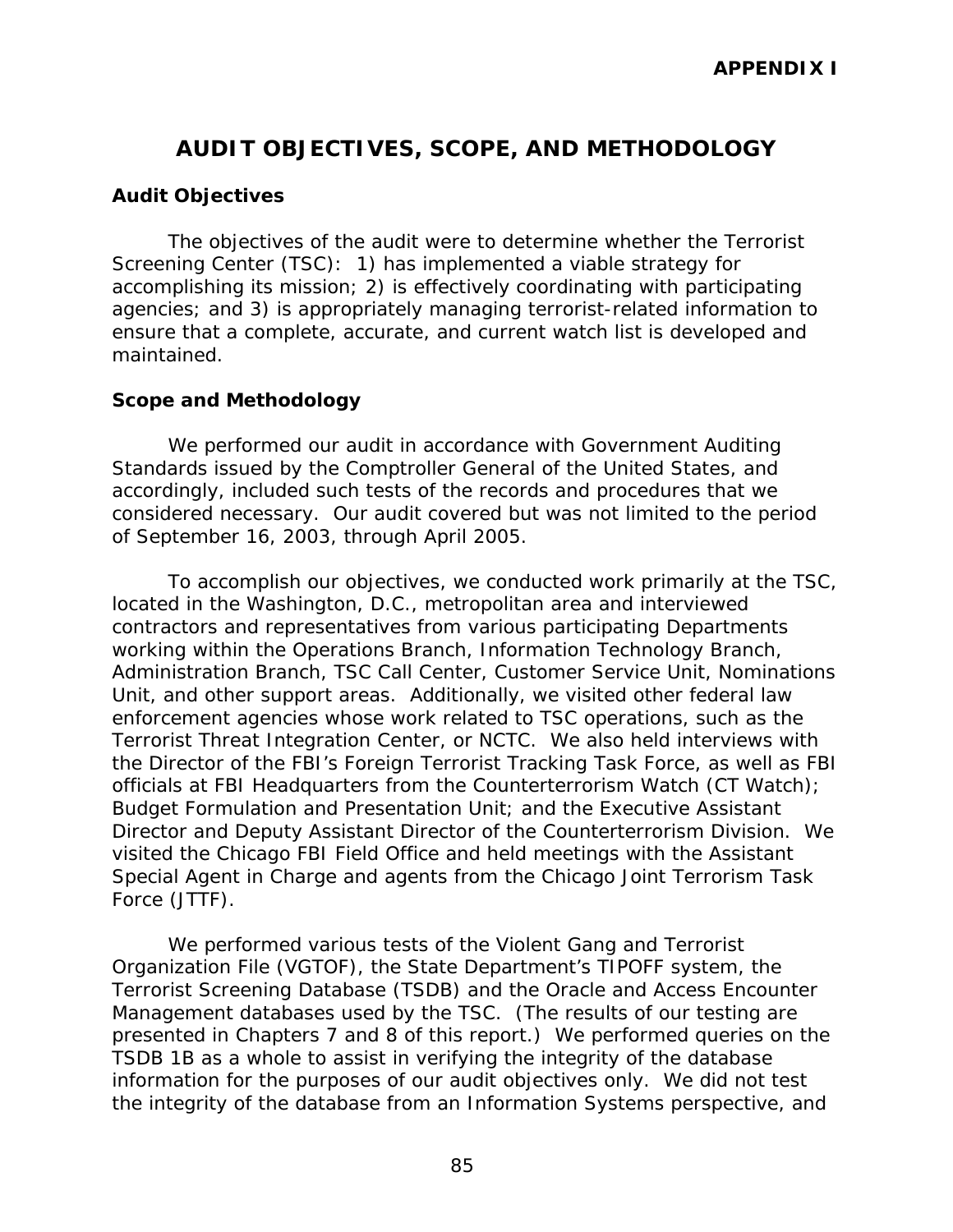do not opine on the system infrastructure as a whole. Specifically, we performed multiple queries on the consolidated database using the most restrictive definition of a duplicate record – all five identifying fields identical. We did not test other combinations. We also performed queries on the quantity of data in the TSDB 1B and the sources from which it was obtained. In addition, we queried the total number of records without a handling code applied, and the total number of records within each handling and INA code.

We performed a detailed analysis of the electronic VGTOF file we received from CJIS, as well as on the Access file we received on the encounter management information. On the VGTOF file, we reviewed the quality and quantity of data being provided to the TSC, the accuracy of the data entry performed by the field offices, and the application of handling codes. On the Access file, we reviewed the completeness, accuracy, and timeliness of data entry and call response, the quality of feedback recorded in the database, encounters by location, and the number of resolutions overturned by CT Watch.

We also conducted testing of a limited number of records in the database and the encounters that have taken place. Although our sample was small, we consider even one error to be significant because of the potential impact that one missing record or one inefficient encounter could have on counterterrorism activities. We selected a judgmental sample of 59 records from the VGTOF database based on the handling codes assigned, and 51 records from the TIPOFF database based on the INA Codes assigned, and traced them forward to determine if those names existed within the TSDB, and whether the information on such persons was accurate. Appropriate follow-up was conducted on names not included in the TSDB and inaccuracies in the information reviewed. In addition, we selected a number of terrorists and terrorist aliases recently acknowledged by the FBI, the DOS, and various press releases to determine if the TSDB contained records for these individuals.

Further, we selected a judgmental sample of ten positive, ten negative, and ten inconclusive hits from the Encounter Management database that originated in Chicago and traced them through the encounter process to CT Watch and the deployment of the Chicago JTTF, identifying what communication was then fed back to CT Watch and the TSC. Negative hits were reviewed to determine the timeliness and adequacy of the call resolution.

Finally, we reviewed legislative material regarding the creation, establishment, and maintenance of the TSC, as well as manuals, policies and procedures, memorandum, correspondence, and electronic communications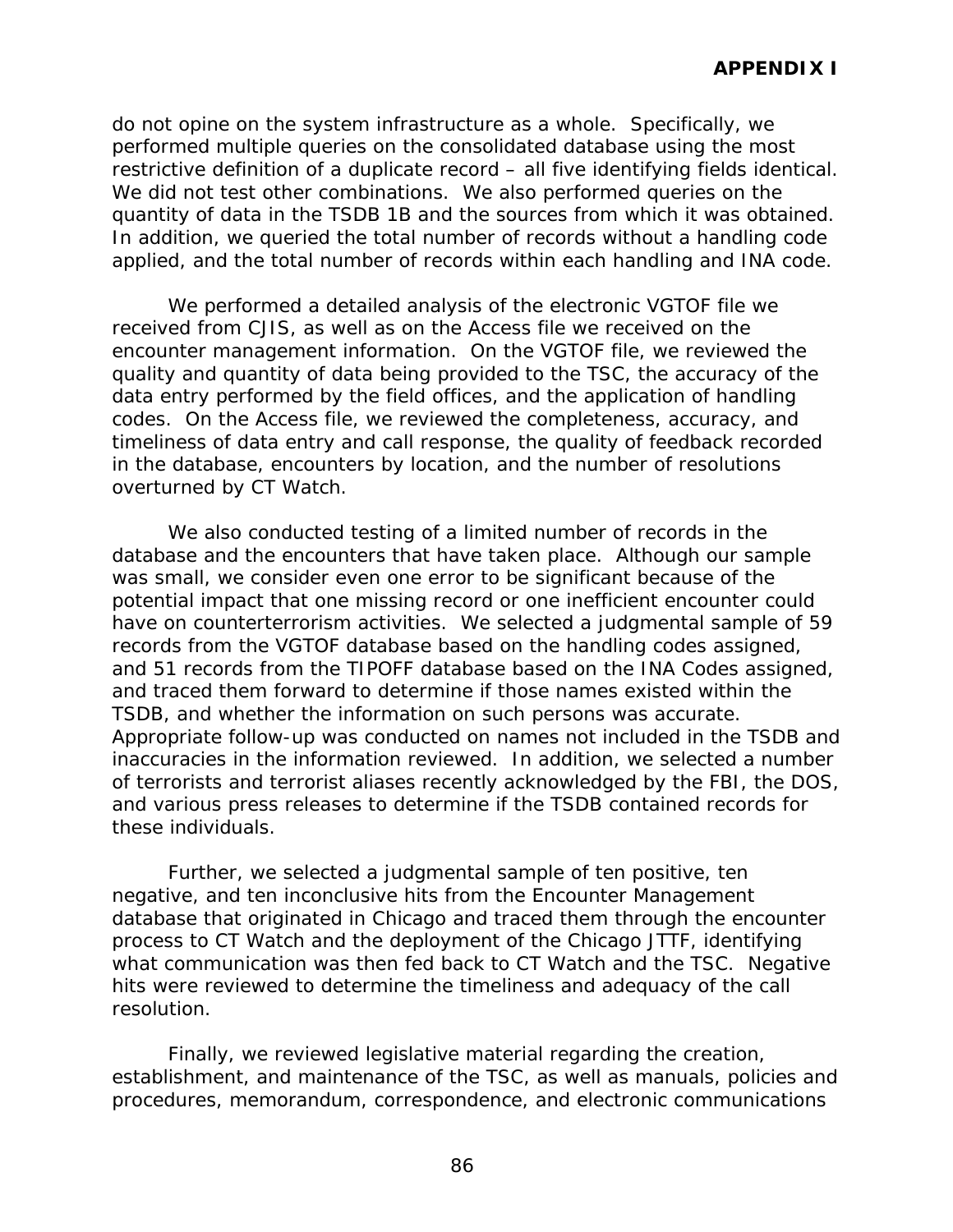related to the TSC. We also reviewed and collected various records and documents as needed, including financial documents, strategic planning documents, workload data, position descriptions, prior audit reports, and reports to Congress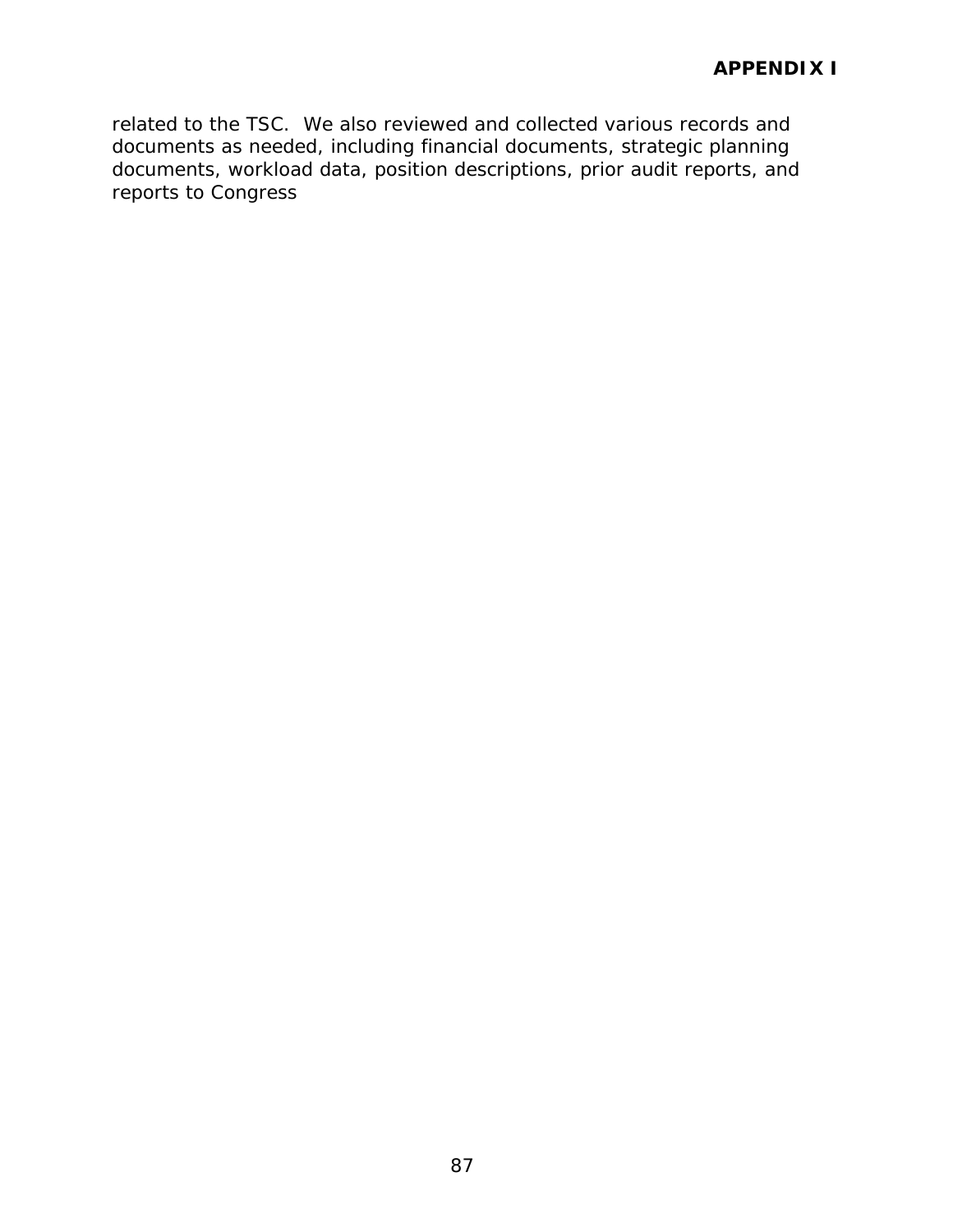# **ACRONYMS USED THROUGHOUT THE REPORT**

| <b>ACS</b>      | <b>Automated Case Support</b>                          |
|-----------------|--------------------------------------------------------|
| <b>CBP</b>      | <b>Customs and Border Protection</b>                   |
| <b>CIO</b>      | <b>Chief Information Officer</b>                       |
| <b>CJIS</b>     | <b>Criminal Justice Information Services Division</b>  |
| <b>CLASS</b>    | <b>Consular Lookout and Support System</b>             |
| COOP            | Continuity of Operations Plan                          |
| CT Watch        | <b>FBI Counterterrorism Watch</b>                      |
| <b>DHS</b>      | Department of Homeland Security                        |
| <b>DOD</b>      | Department of Defense                                  |
| <b>DOJ</b>      | Department of Justice                                  |
| <b>DOS</b>      | Department of State                                    |
| <b>DRP</b>      | Disaster Recovery Plan                                 |
| EAP             | <b>Emergency Action Plan</b>                           |
| <b>EMA</b>      | <b>Encounter Management Application</b>                |
| FBI             | Federal Bureau of Investigation                        |
| <b>FTTTF</b>    | Foreign Terrorist Tracking Task Force                  |
| GAO             | Government Accountability Office                       |
| <b>IAFIS</b>    | Integrated Automated Fingerprint Identification System |
| <b>IBIS</b>     | <b>Interagency Border Inspection System</b>            |
| <b>INA Code</b> | Immigration and Nationality Act Code                   |
| IT              | <b>Information Technology</b>                          |
| <b>JTTF</b>     | Joint Terrorism Task Force                             |
|                 | [SENSITIVE INFORMATION REDACTED]                       |
| <b>MOU</b>      | Memorandum of Understanding                            |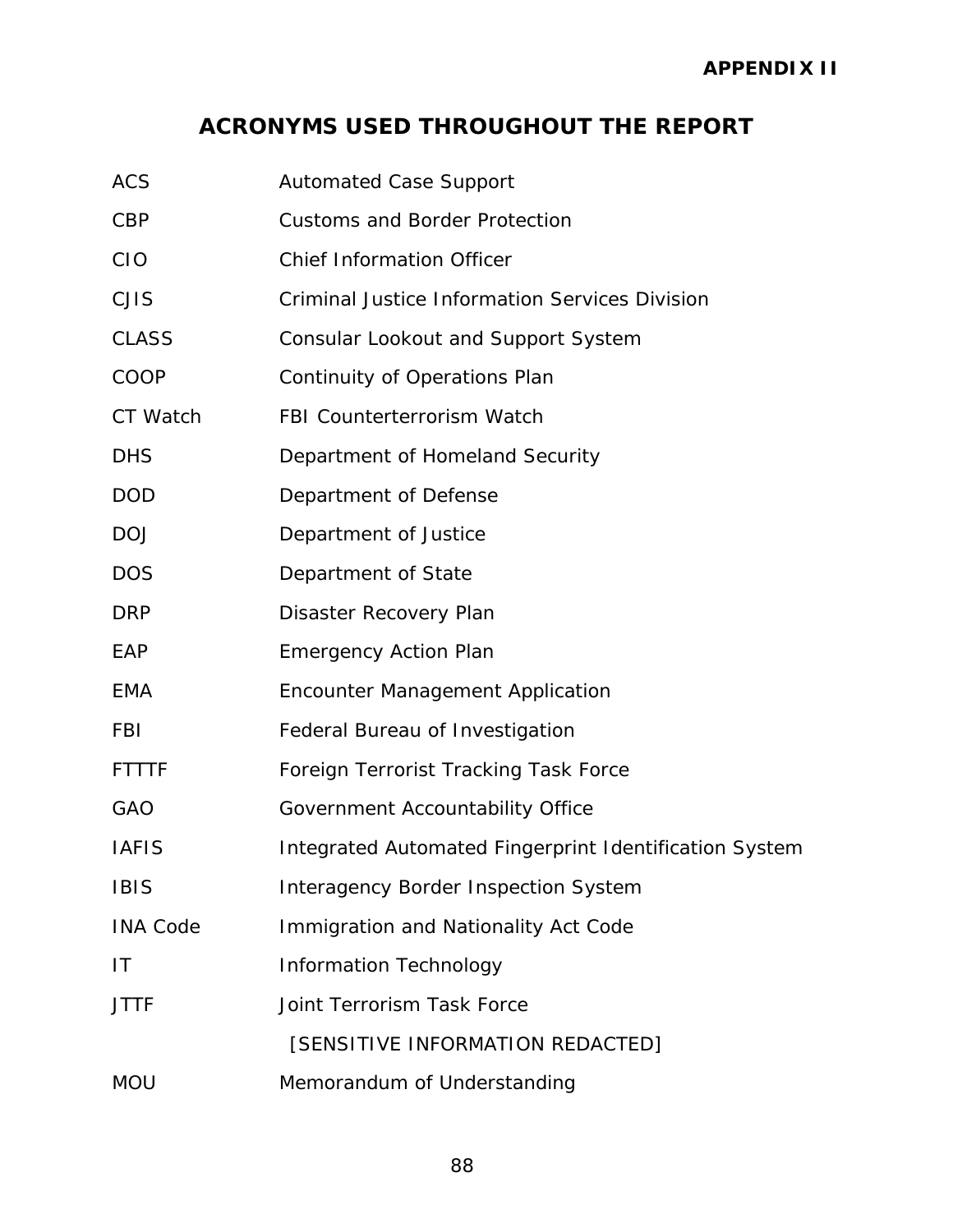- NAILS National Automated Immigration Lookout System
- NCIC National Crime Information Center
- NCTC National Counterterrorism Center
- NICS National Instant Criminal Background Check System
- NLETS National Law Enforcement Telecommunication System
- NTC National Targeting Center
- NYSIIS New York State Identification and Intelligence System
- OIG Office of the Inspector General

OMB Office of Management and Budget

[SENSITIVE INFORMATION REDACTED]

- TDY **Temporary Duty**
- TECS Treasury Enforcement Customs System
- TIDE Terrorist Identities Datamart Environment
- TSA Transportation Security Administration
- TSC Terrorist Screening Center
- TSDB Terrorist Screening Database
- TTIC Terrorist Threat Integration Center

[SENSITIVE INFORMATION REDACTED]

- TWWU Terrorist Watch and Warning Unit
- USPS United States Postal Service
- VGTOF Violent Gang and Terrorist Organizations File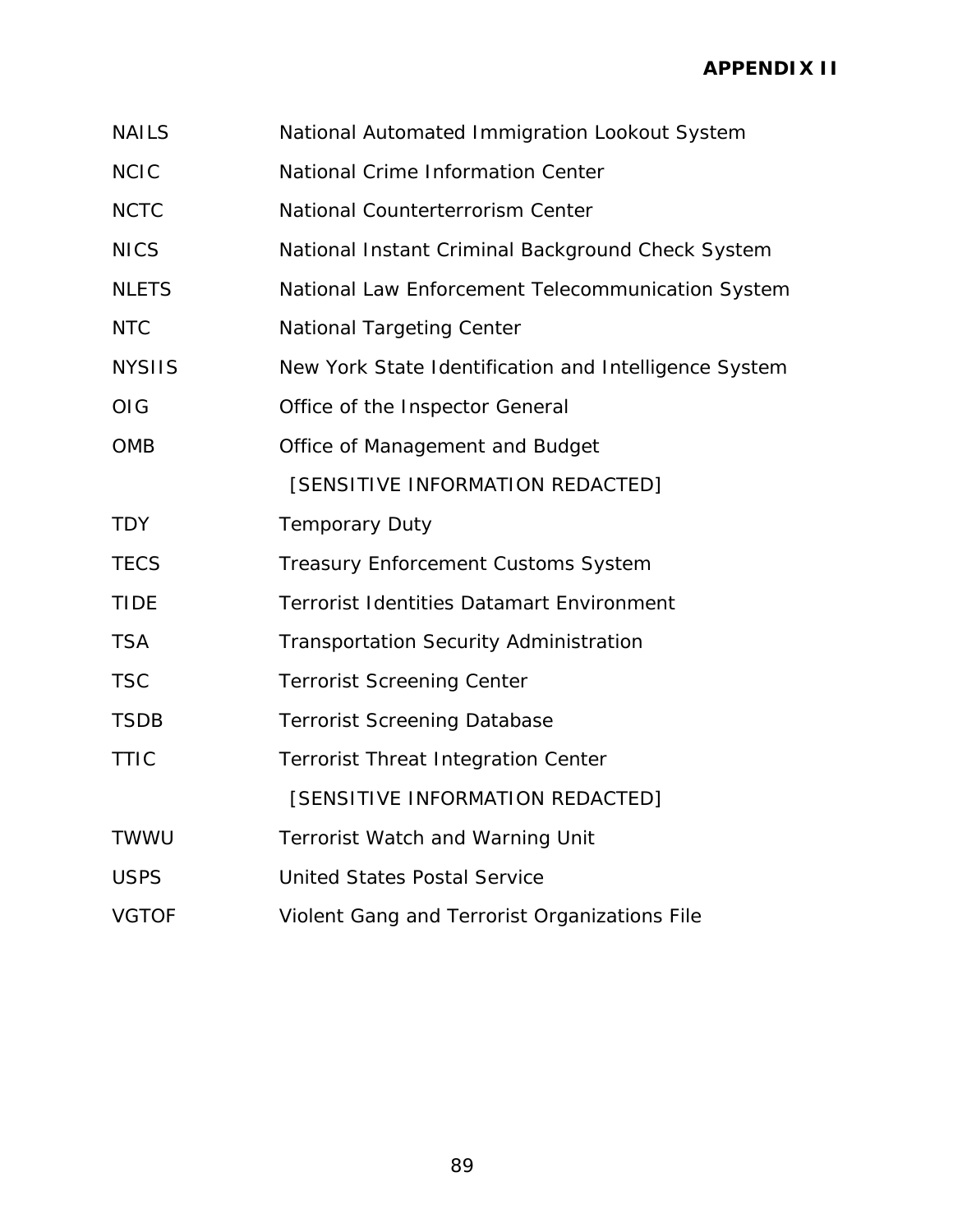# **TSC CALL STATISTICS**

### <span id="page-113-0"></span>TSC Call Volume Progression<sup>[64](#page-113-0)</sup>

As discussed in the body of this report, the TSC receives calls on a daily basis from state and local law enforcement, federal law enforcement, customs agents and border inspectors, private arms dealers (through NCIC), and foreign governments. The chart below indicates the call trends for each of these organizations since the stand-up of the TSC.



Source: TSC Management

 $\overline{a}$ 

 As shown in the preceding exhibit, most of the calls received by call screeners at the TSC are derived from the CBP. In fact, these calls equaled 67 percent of the total calls received between December 1, 2003, and January 23, 2005. As of December 7, 2003, the total calls per week from the CBP totaled 29. This number increased to 221 calls per week by July 25, 2004, a 662 percent increase in the TSC's call volume from the CBP per week. By January 23, 2005, the total number of calls per week from the CBP totaled 332,

<sup>64</sup> These call figures were provided by TSC management. On many occasions, the numbers do not add up to equal the totals shown. We did not attempt to verify the numbers provided. We recommend in the body of our report (Chapter 6) that the TSC input controls to ensure these numbers are regularly checked for accuracy.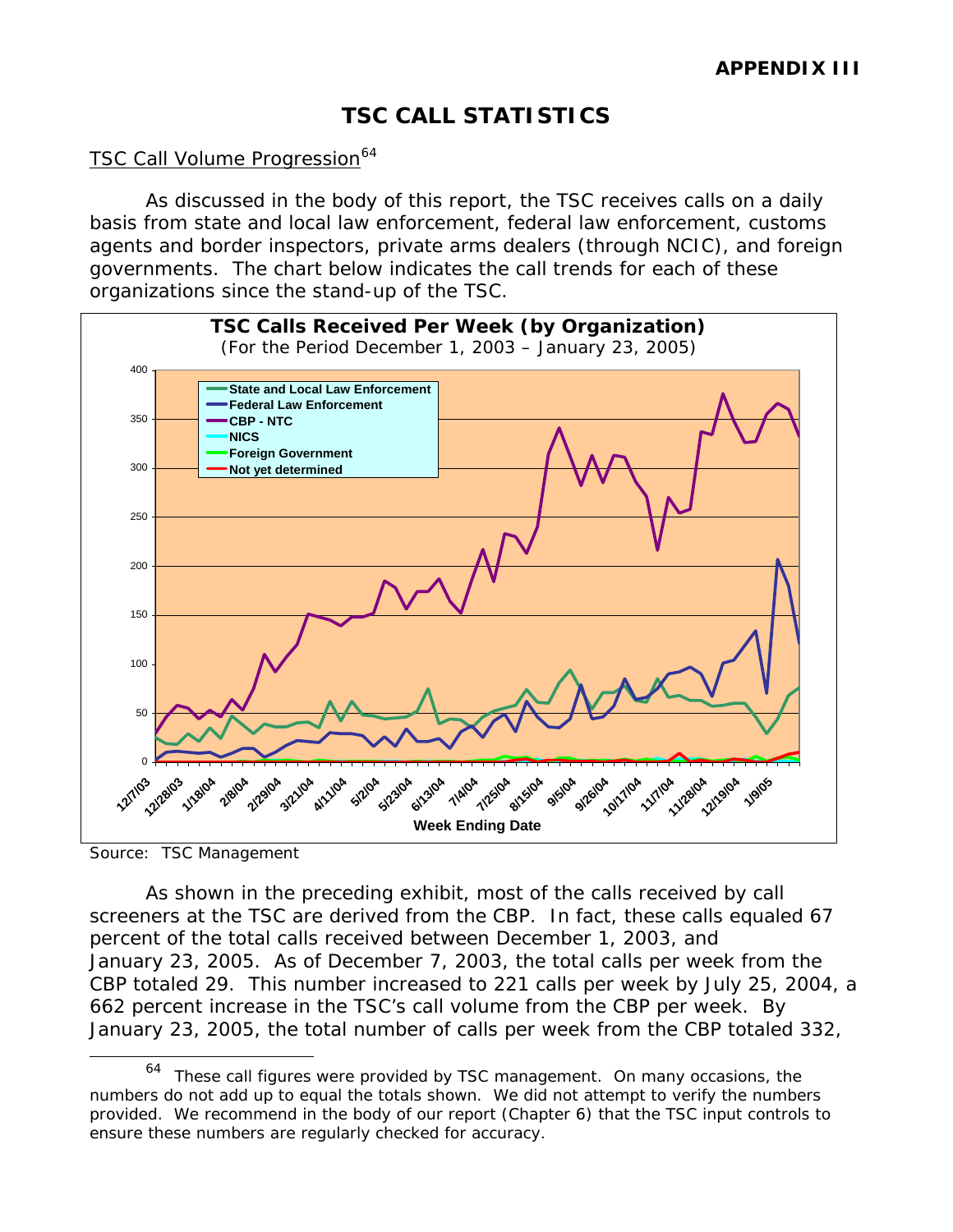<span id="page-114-0"></span>an overall increase of 1,045 percent. These numbers reflect the impact of potential terrorist encounters at U.S. borders and airports, and show the importance of establishing a mutual protocol between the CBP and the FBI for handling these encounters (this subject is discussed further in Chapter 7 of the report).

The state and local law enforcement agency (LEA) calls represent 17

percent of the total calls received by the TSC between December 1, 2003, and January 23, 2005. Second in call volume to the CBP, the state and local calls increased by 204 percent during this time period, from 25 calls per week in December 2003 to 76 calls per week in January 2005. This increase indicates TSC's success at communicating the purpose and importance of the TSC in encounter process to the officers

 $\overline{a}$ 

| ernerit agency (LEA) cails represent T7                                            |        |  |  |
|------------------------------------------------------------------------------------|--------|--|--|
| <b>Total Calls By Organization</b><br>(December 1, 2003, through January 23, 2005) |        |  |  |
| State and Local LEA                                                                | 3,092  |  |  |
| <b>Federal LEA</b>                                                                 | 2,902  |  |  |
| $CBP - NTC$                                                                        | 12,343 |  |  |
| <b>NICS</b>                                                                        | 47     |  |  |
| Foreign Government                                                                 | 89     |  |  |
| Not Yet Determined                                                                 | 54     |  |  |
| Total <sup>65</sup>                                                                | 18,534 |  |  |

on patrol. This increase in state and local calls is necessary for the TSC to effectively manage all terrorist encounters, and would be expected to continue increasing as the TSC conducts further outreach to the population of state and local law enforcement.

 While calls from federal law enforcement agents totaled 16 percent of the total calls received during this period, the call volume per week from federal law enforcement increased by 5,950 percent, ranging from 2 calls per week in December 2003, to 121 calls per week by January 2005. This is a significant increase in the use of the TSC as a screening center for terrorist encounters by federal law enforcement agents and amplifies the need for such an organization to centralize anti-terrorism efforts.

The TSC also receives calls resulting from individuals accessing the National Instant Criminal Background Check System (NICS). The NICS is the FBI's database that checks available records on persons who may be disqualified from receiving firearms. Established as a result of the Brady Handgun Violence Prevention Act (Brady Act) of 1993, Public Law 103-159, the system allows for Federal Firearms Licensees to retrieve, via telephone or electronic communications, immediate information as to whether the transfer of a firearm would be in violation of Section 922 (g) or (n) of Title 18, United States Code, or state law. According to the NICS 2001/2002 Operational Report, as of December

 $65$  As previously stated, these call figures were provided by TSC management. In this table, the numbers do not add up to equal the total shown. We did not attempt to verify the numbers provided.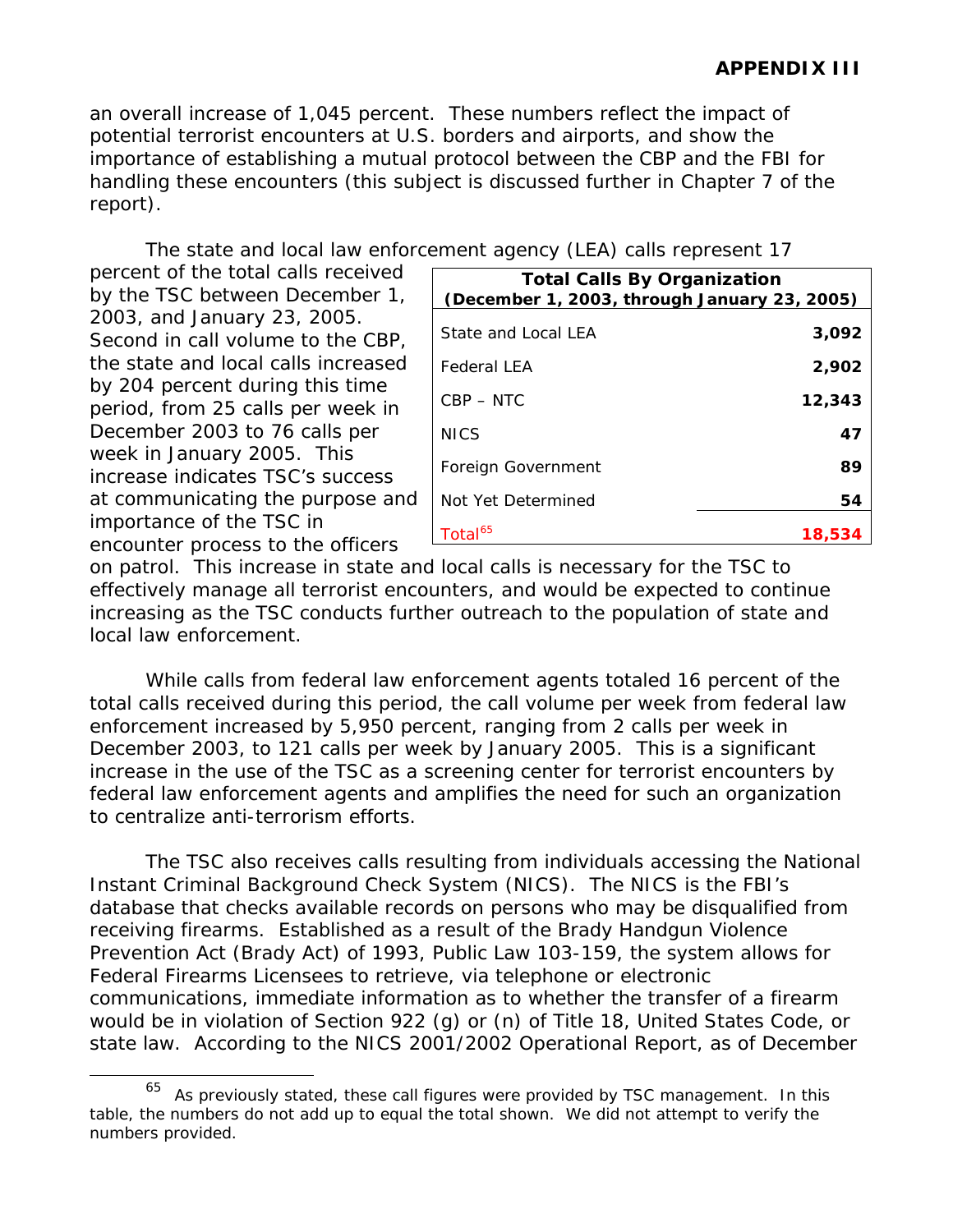31, 2002, the NICS Section of the FBI had denied a total of 281,883 firearm transfers to prohibited individuals and estimates that the approximate total number of denials is in excess of 563,000 since the inception of the NICS.

Calls resulting from inquiries in the NICS database are few. These calls range between 0 and 1 per week at the TSC. As of January 23, 2005, TSC call screeners had received a total of 47 calls in response to NICS inquiries. However, the significance of each call received at the TSC from counterterrorism activities is great.

 Between December 1, 2003, and January 23, 2005, a total of 89 calls resulted from foreign government inquiries on persons of interest. This resulted in less than one percent of the 18,534 total calls received by the TSC during this period. The origin of a total of 54 calls had not yet been determined as of January 23, 2005.

### Call Resolution

 Of the calls received by TSC call screeners since December 1, 2003, approximately 43 percent resulted in positive identity matches in the TSDB, requiring the calls to be forwarded to CT Watch for further action (see Chapter 6 for a description of the encounter process). Of the remaining calls, six percent resulted in inconclusive hits, for which the TSC was unable to determine whether the encountered individual was on a watch list. These calls are also forwarded to CT Watch for further research for a conclusive identification. During this period, a total of 9,284 calls were forwarded to CT Watch for further review.

 Negative hits, or searches in the database that identified no terrorist match, accounted for 42 percent of the total calls received. Ten of the total calls were classified as "Non-Identity," or the result of a hit occurring where an individual is not present for identification. An example of this would be when a law enforcement officer comes across an abandoned car and runs the license plate number in the NCIC database. If the license plate is referenced in the database in relation to a suspected terrorist/terrorist supporter, the plate would result in a "Non-Identity" hit. The below chart displays the total number of positive, negative, inconclusive, and non-identity hits that occurred as a result of calls to the TSC between December 1, 2003, and January 23, 2005.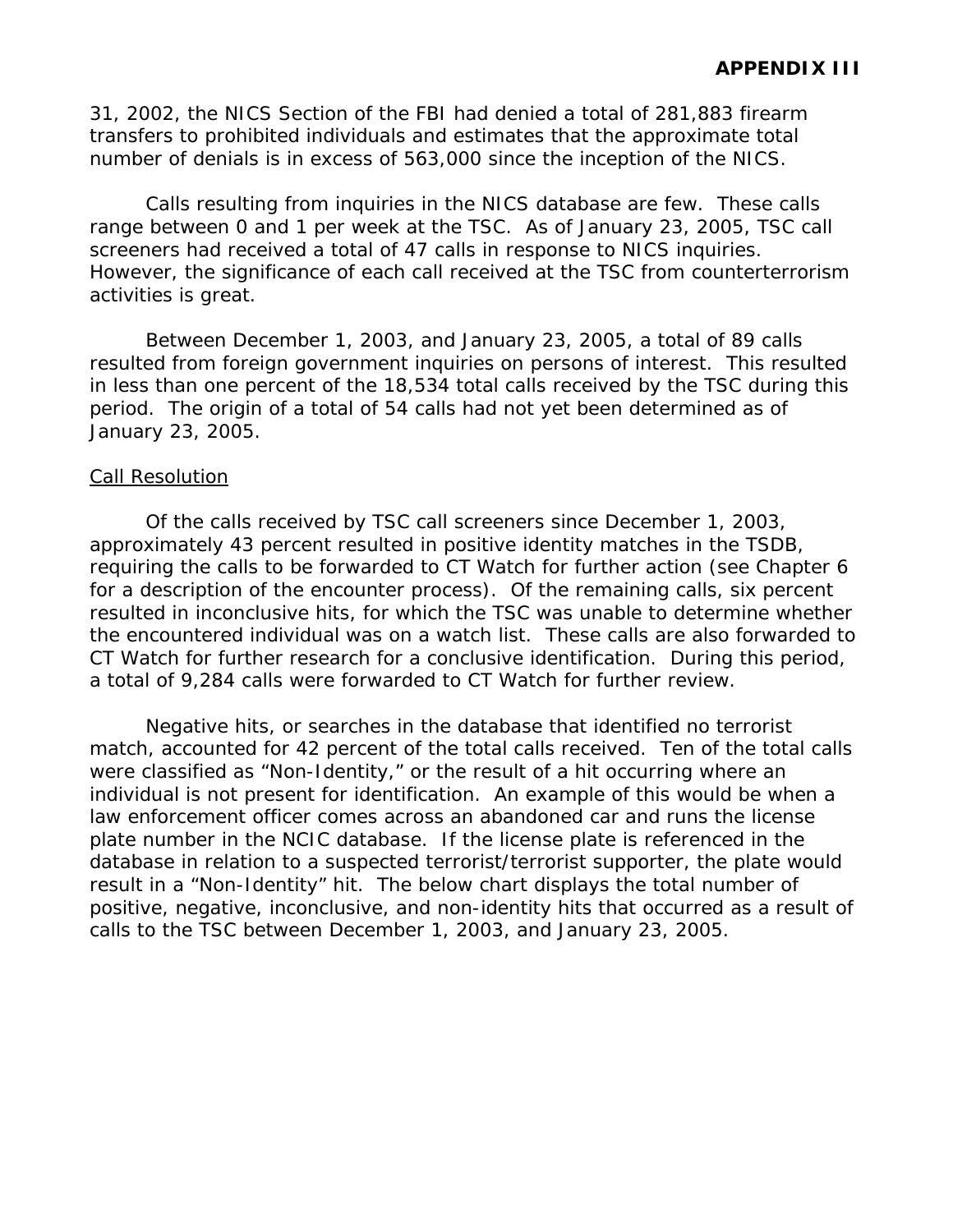# **APPENDIX III**



Source: TSC Management

 In addition, the TSC has experienced sporadic increases in call volume during events with a high national profile. As shown in the following exhibit, call volumes and corresponding positive and negative identity matches appear to increase during the Democratic National Convention, Republican National Convention and the Presidential Inauguration.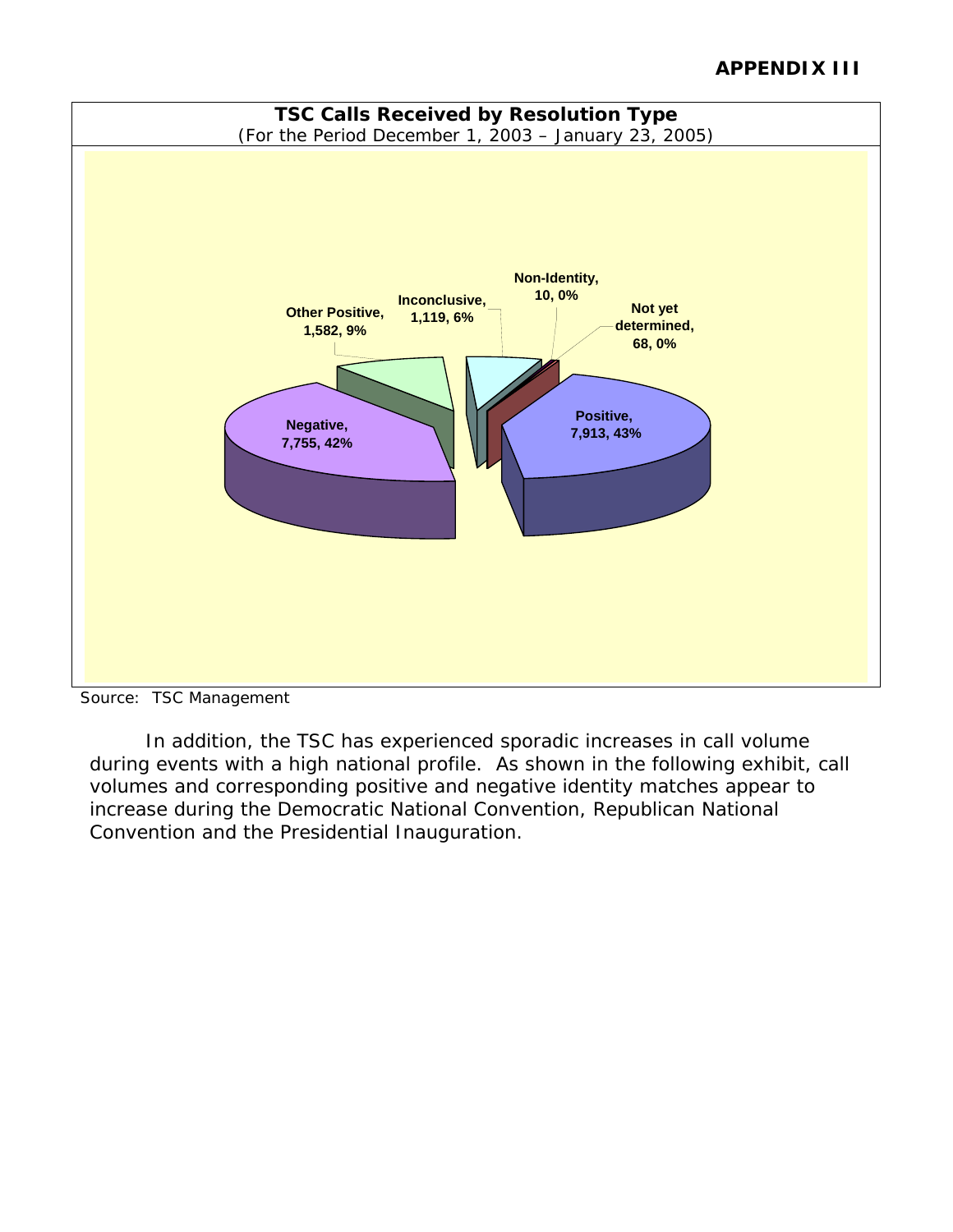

Source: TSC Management

# Calls by Handling Codes

 As discussed in Chapter 5, a handling code is to be assigned to every record within the TSDB. FBI agents nominating a record for inclusion in the VGTOF and supporting databases assign a handling code based on the information available about the individual. These handling codes provide instructions to law enforcement. The TSC received a relatively small number of calls related to handling codes 1 and 2, and a significant call volume in handling codes 3 and 4. [SENSITIVE INFORMATION REDACTED]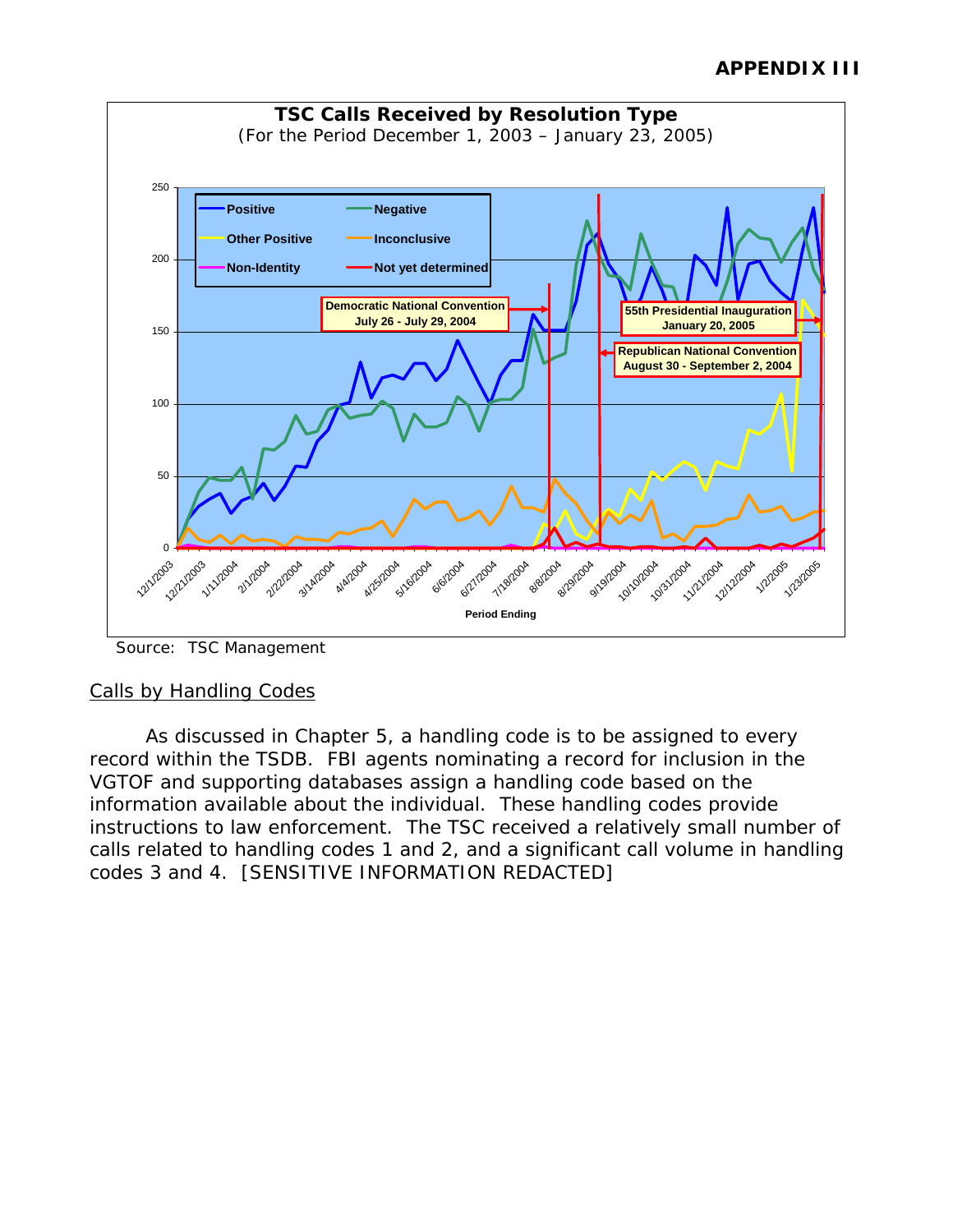# **TERRORIST SCREENING CENTER RESPONSE**



U.S. Department of Justice

Federal Bureau of Investigation

Washington, D. C. 20535-0001

June 8, 2005

Ms. Carol Taraszka Regional Audit Manager Office of the Inspector General Chicago Regional Audit Office U.S. Department of Justice Suite 3510A 500 W. Madison Street Chicago, Illinois 60661

Dear Ms. Taraszka:

Re: RESPONSE TO THE OFFICE OF THE INSPECTOR GENERAL'S AUDIT OF THE TERRORIST SCREENING CENTER

The Federal Bureau of Investigation has prepared appropriate responses to the recommendations contained in your report captioned above. The classification and sensitivity reviews were completed and are enclosed with this letter.

Please contact either myself or Robin Dinerman of my staff should you have any questions. Ms. Dinerman may be reached on (202) 324-6389.

Sincerely yours,

Charlene B. Mourning

Charlene B. Thornton Assistant Director Inspection Division

Enclosures (2)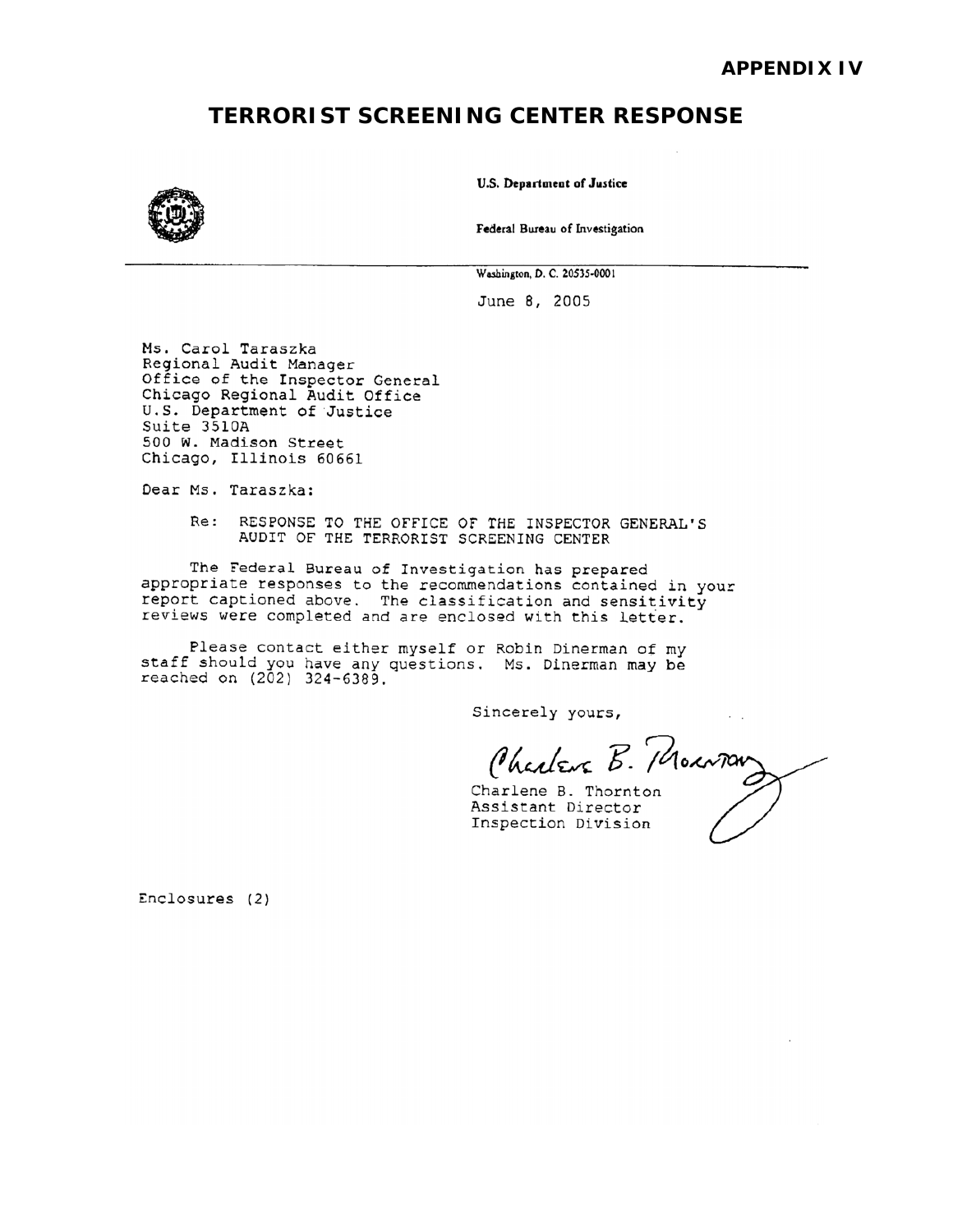# <span id="page-119-0"></span>**THE TERRORIST SCREENING CENTER DRAFT AUDIT REPORT**

### **Terrorist Screening Center Response**

The United States (US) Department of Justice (DOJ) Office of the Inspector General (OIG) conducted an audit of the Terrorist Screening Center (TSC) in 2004. The purpose of that audit was to determine whether the TSC: 1) has implemented a viable strategy for accomplishing its mission; 2) is effectively coordinating with participating agencies; and 3) is appropriately managing the terrorist-related information to ensure that a complete, accurate and current watch list is developed and maintained. On April 18, 2005, the TSC received a copy of the draft audit report for the purpose of providing comments on the recommendations and a sensitivity review. A separate response was required for each of the reviews, due to the DOJ/OIG within two weeks from April 18, 2005.

For its response to the recommendations, the TSC was requested to provide: a statement that the TSC either agrees or disagrees with each recommendation; if the TSC agrees, a description of actions completed and planned including dates when corrective action will be achieved; if the TSC disagrees that the recommendations can be implemented, a description of alternate corrective action for the DOJ/OIG's consideration. What follows below is the TSC response to those recommendations.

#### **Executive Summary**

First and foremost, the DOJ/IG began their audit within the first five months of the TSC initial operation and concluded several months later. Before TSC's inception, no agency or organization was responsible for consolidating the names and identities of both domestic and international terrorists. Furthermore, no agency was responsible for coordinating the Government's approach to terrorism screening. Since the initial days of the DOJ/OIG audit, and continuing several months after the on-site audit was concluded, the TSC maintains an accelerated pace of growth and evolution to building and refining a singular, unique and precedent setting agency which consolidates the Government's approach to terrorism screening. In the seventeen months of operation, the TSC has made significant strides.<sup>[66](#page-119-0)</sup> Most notably, since December 1, 2003, on a routine and daily basis, the officer on the street, the inspector and the border, and the consular officer at the embassy all have access to same updated list of known and suspected terrorist maintained by the United States Government.

 <sup>66</sup> The DOJ/OIG onsite audit was conducted from April of 2004 through November of 2004. The Comptroller General, in his testimony before the Committee on Government Reform, House of Representatives, August 3, 2004 noted, "At the same time, some successes have occurred during the past two years that address process and technology concerns. For example, the Terrorist Screening Center, created under Homeland Security Presidential Directive 6 is intended to help in the consolidation of the federal government's approach to terrorism screening. This center has taken a number of steps to address various organizational, technological, integration, and other challenges, and it may serve as a model for other needed intra- and interorganizational efforts."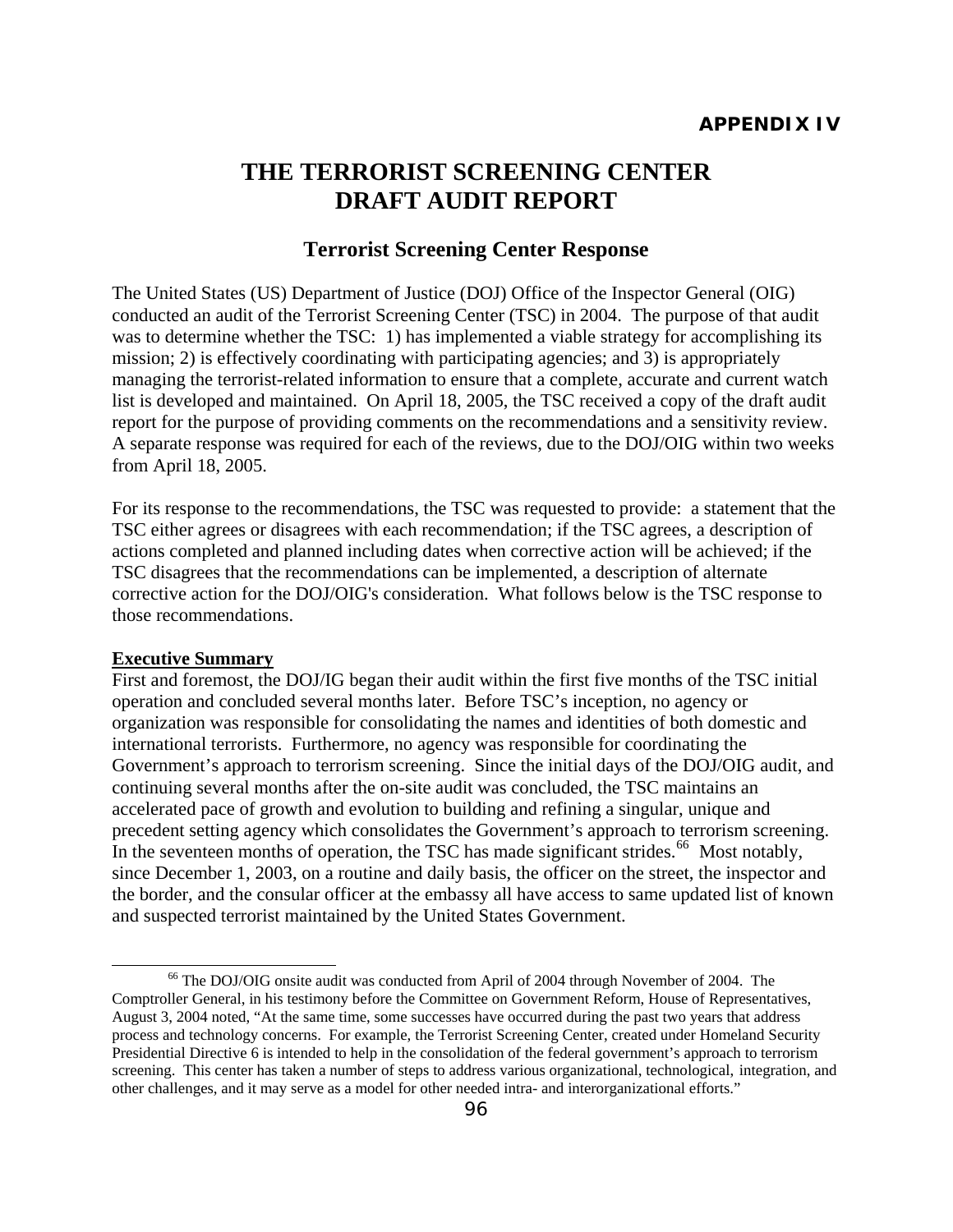Because the TSC mission cuts across traditional boundaries between law enforcement, national security and homeland defense, the TSC embraces the uniqueness and expertise of the multiagency participation. The distinct and exceptional proficiency, the culture of best practices and the wealth of contacts developed over years of law enforcement service that are brought together by personnel assigned to the TSC enable the TSC as an entity to break through long standing and difficult Government barriers as well as stovepipe operations which in turn fosters and encourages outstanding communication among the various agencies within the US which interact with the TSC.

It is noted that a tremendous amount of the DOJ/OIG audit is devoted to discussion of the Terrorist Screening Database (TSDB) 1A and 1B. The creation of TSDB 1A and 1B were part of a phased approach to developing a database which had never existed before in the history of the United States Government, that would meet the criteria outlined in Homeland Security Presidential Directive (HSPD) – 6, that is one that would maintain critical data to the defense of the United States that is thorough, accurate and current. As a part of that phased approach, there is no longer a TSDB 1A and 1B, but only TSDB. As such, much of the report is no longer relevant in the TSC's rapidly developing approach to consolidating the Government's approach to terrorism screening.

As part of the responsibility to maintain critical data that is thorough, accurate and current, the TSC has taken a large responsibility as mandated in HSPD-6. However, the responsibility is not the TSC's alone. HSPD-6 clearly calls for the participation of every relevant Government agency. HSPD-6 requires the heads of executive departments and agencies to the extent permitted by law to provide all appropriate Terrorist Information in their possession, and conduct screening at all appropriate opportunities.

Also, while privacy issues and redress procedures remain an integral part of TSC operations, the TSC will not establish an Office of the Ombudsmen for redress issues. The ombudsman function will be at the nominating agency level. Each agency that has nominated an individual for inclusion in the TSDB will ultimately be responsible for authorizing the continued inclusion or exclusion from the TSDB. The TSC's will establish a Redress office to coordinate and facilitate that process among and between Federal agencies in the most efficient and effective manner.

The TSC has expended maximum effort to ensure it provides excellent service to its customer base, the law enforcement population that encounters terrorists on a daily basis. In pursuit of that excellence, the TSC maintains a high standard of response to inquiry on terrorist identification. The TSC now averages a ten minute response time to those individuals who have encountered a known or suspected terrorist. This maximizes not only efficiency of operations, but provides an extra layer of safety to the law enforcement community.

In the Draft Audit Report, the DOJ/OIG made 40 recommendations to the TSC. Of the 40 recommendations, the TSC had already implemented 38. In addition, of the 38, 17 were in process prior to the completion of the DOJ/OIG audit of the TSC and were initiated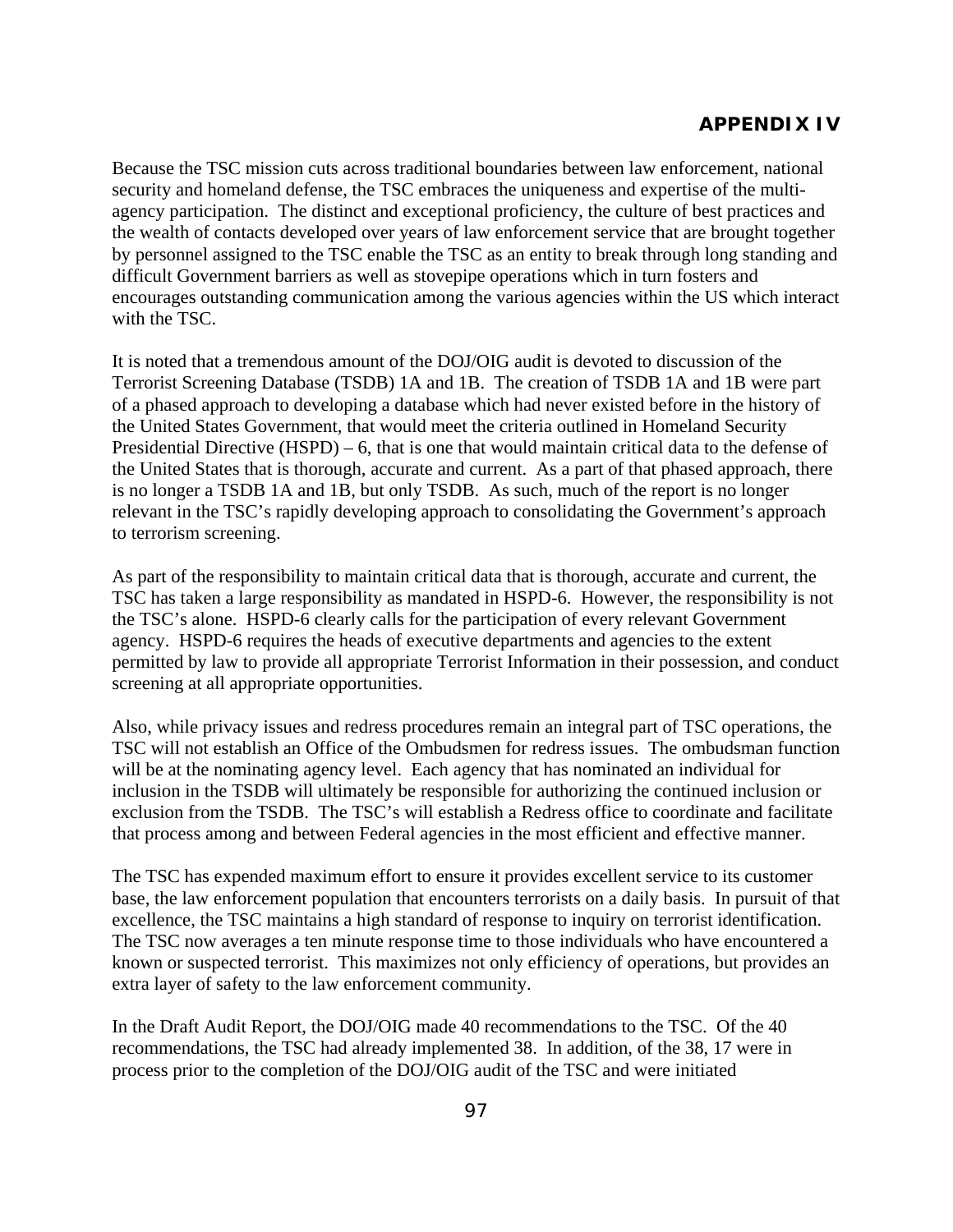independently of the DOJ/OIG audit as a natural process of growth and maturity associated with a start-up operation that was not yet one year old. Of the remaining 21, all are expected to be fully implemented by the end of FY 2005. There were two recommendations with which the TSC did not agree and appropriate explanations are provided.

### **In summary, the TSC has: 1) implemented a viable strategy for accomplishing its mission; 2) effectively coordinated with participating agencies; and 3) is appropriately managing the terrorist-related information to ensure that a complete, accurate and current watch list is developed and maintained**.

### **Background**

The TSC was signed into existence by the President of the US on September 16, 2003. The mission of the TSC, understood by all participants, was to devote all available resources to prevent terrorist acts against the US through the consolidation of the government's approach to terrorist screening. The mission of preventing terrorist acts in the US defined every decision made in the initial year of operation and will continue to do so. As such, the focus of the TSC, with limited resources, staffing and funding, has been primarily related to the efficacy of operations first. All time, resources, and materials, as a matter of consequence, had to be devoted to ensuring that the TSC could perform effective screening of terrorists against a consolidated database of terrorist identifiers in the US, at its borders, and outside the US where appropriate. Every other aspect of operations was subordinated to this main focus. However, no aspect of appropriate screening operations was ignored or subverted; it simply maintained a lower priority than the actual support of operations to prevent terrorism against the US.

The team that initiated the start-up of the TSC was assembled and reported to the TSC, under the direction of TSC Director Donna A. Bucella in late October of 2003. Due to the urgency of the mission, the TSC was organized within 33 days of the initial team's formation and reporting dates. As a result of the deadline under which the TSC was mandated to be operational, it was understood by all parties associated with this task and mission that the TSC would operate within an initial operational capability (IOC) for a minimum of a year as the TSC invested what time and resources were available to design an appropriate information technology architecture, business processes to support that architecture and mission, as well as a plan to respond to the totality of requirements outlined in HSPD - 6 and its Memorandum of Understanding (MOU). During this year, the TSC, according to this concept, incrementally developed the areas in priority order that would assist the mission first and administrative concerns second.

The TSC was created in an out of cycle budget environment. As a result, the TSC did not have the opportunity to participate in the budget process initially, nor did it have the background to give a true estimate of normal operating requirements. Funding for the first fiscal year (FY) was reallocated from participating agencies' FY 2004 budgets. No personnel were granted to the TSC to stand up or operate it. Because the budget formulation process leads the execution phase of the budget process by two and one half years, the TSC was not able to have sufficient input into a budget cycle based on normative operational environment requirements until January of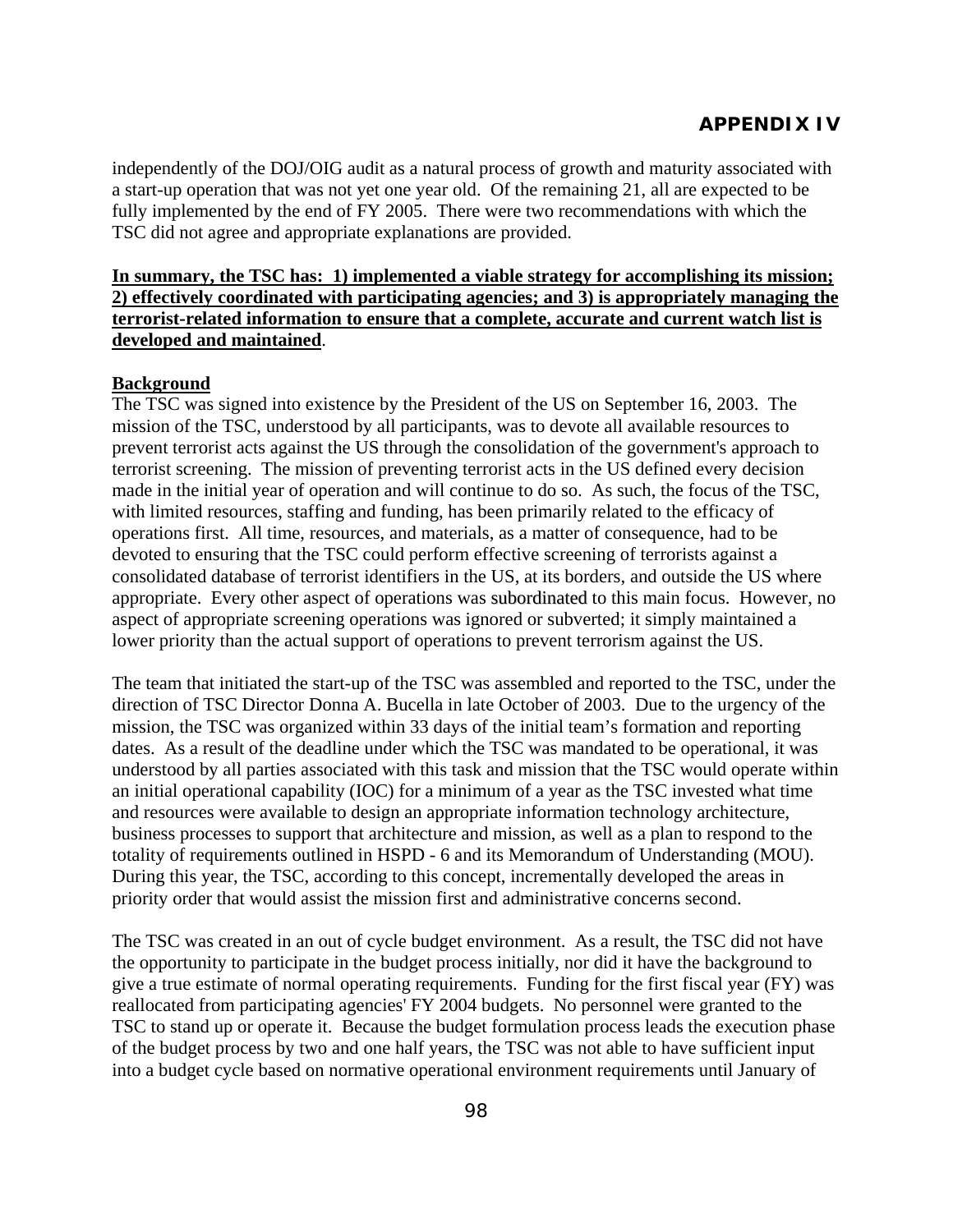2005, for the FY 2007 budget process, with the exception of a supplemental request for FY 2005 and an enhancement request for FY 2006. The first year that the TSC will have any opportunity to be granted personnel from the budget process is FY 2006, and it only addresses Federal Bureau of Investigation (FBI) personnel, not any of the other agencies since the budget is being requested through the FBI.

It is important to note that the TSC is a new concept and is a living and growing environment that is constantly evolving to meet emerging threats and requirements within the framework of its governing documents, HSPD-6, the MOU, and Addendum A. The TSC immediately developed an initial planning document and supporting Process Flows in November of 2003. These underlying support structures have formed the basis and the standard from which all evolutionary changes have been made to the TSC when it has been faced with new challenges, mandates, and unexpected events that impact the TSC's ability to prevent terrorist acts against the US. The TSC will never reach a stasis point where it has "arrived," or where it will not need to improve. To adopt that approach and mentality would be to concede defeat to the terrorists who will never stop trying to conquer the US, its allies, and the principles on which they were founded.

The DOJ/OIG formal on-site portion of the audit was concluded in November of 2004 less than one year after the TSC established initial operating capability. In this first year of operation, the TSC has accomplished significant achievements in the furtherance of defending the US from terrorist acts as it continues to improve, evolve and change to stay ahead of the expertise level and creativity of the terrorists who perpetuate that activity. Some of these milestones are detailed below:

Visa Revocation: The TSC initiated a Visa Revocation Project to identify known terrorists that may have entered the US on a valid visa, but were unknown to the FBI. This project was expanded to include any terrorist in the Terrorist Screening Database (TSDB) that may have entered the US, including through the visa waiver program. The TSC is vetting the entire TSDB against the Department of State's (DOS's) Consular Lookout and Support System (CLASS). In those instances where the location is unknown, the National Joint Terrorism Task Force (NJTTF) is coordinating efforts to locate them by setting out leads to JTTFs in the field. TSC is compiling a complete historical background on each of these subjects and providing the results to the NJTTF.

No Fly List: In 2004, after the DOJ/IG formal on-site portion of the audit was concluded, the White House Homeland Security Council (HSC) approved new criteria for inclusion of names on the No Fly and Selectee lists used for screening passengers on commercial airlines. The TSC identified the names of international and domestic terrorist subjects and prepared a spreadsheet detailing their current status on the lists. These lists contained over 7,000 names. The FBI JTTF case agent responsible for each terrorist subject on the list re-evaluated their No Fly/Selectee status. The review and re-evaluation was based on the new criteria and case agents changed the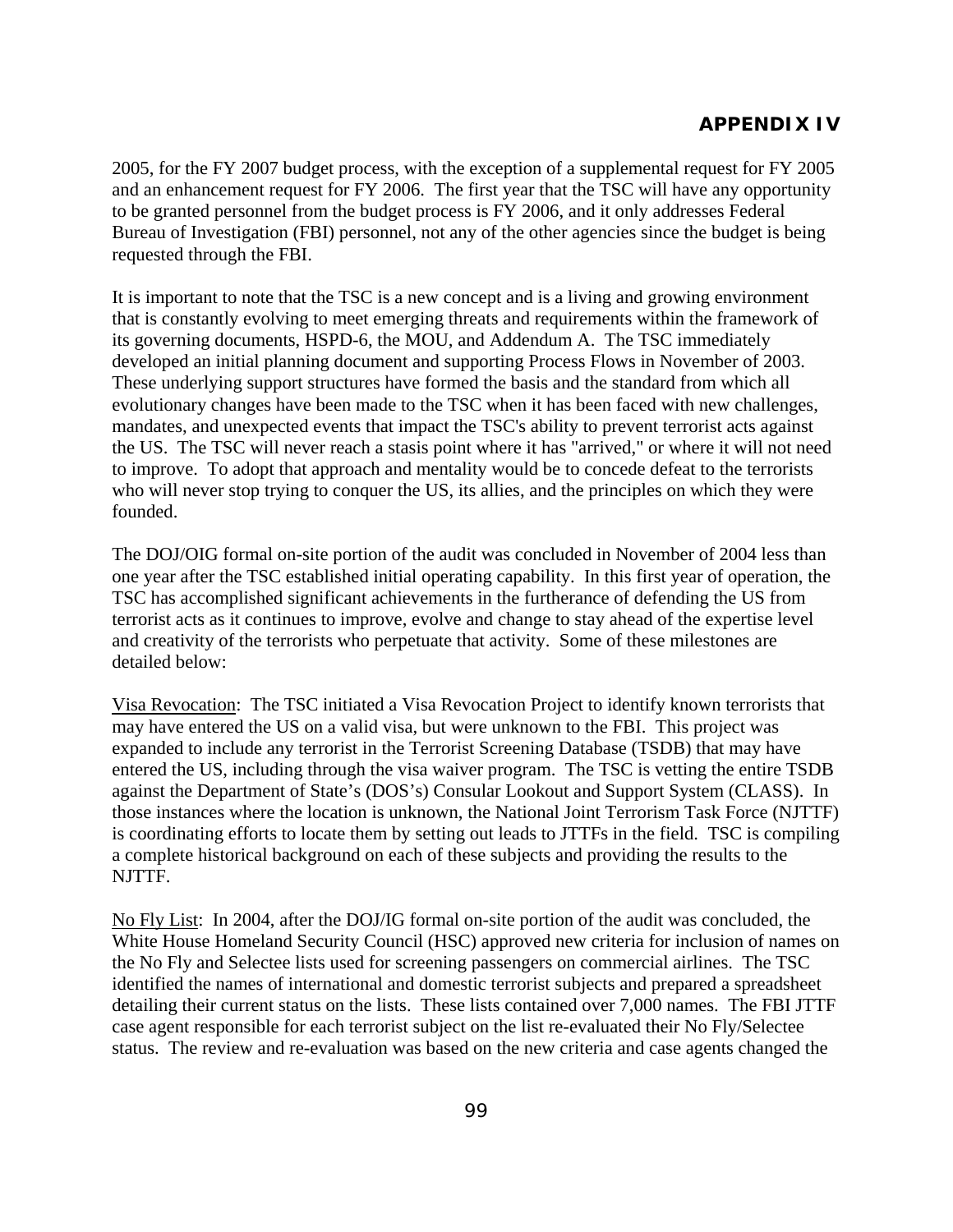subject's No Fly/Selectee status as appropriate. This effort ensured that with regard to all FBI subjects, their No Fly/Selectee status is consistent with the most recent criteria.

Associates Project: The Associates Project was developed to identify possible associates of known or suspected terrorists. During their normal course of duties, law enforcement officers, DOS officials and Border Agents encounter known or suspected terrorists in the TSDB from querying their case management systems during an encounter. These encounters provide valuable information which includes who the known or suspected terrorist is with at the time of the encounter. These encounters with possible associates will be documented and provided to the office of origin for appropriate action.

# [SENSITIVE INFORMATION REDACTED]

Self Inspection Audit: The Director of the TSC directed and documented a self inspection of the entire TSC operation in December 2004. The main purpose of this self inspection was to ensure the TSC was meeting all of its mandates as detailed in HSPD-6.

Quality Assurance: TSC is in the process of conducting a manual review of every record listed in the TSDB. The results for each review will be documented and will ensure that there is adequate derogatory information to justify the inclusion of each subject as a known or suspected terrorist in the TSDB. In addition, TSC is modifying its nominations procedures to ensure that such a review also occurs at the outset for all new and modified nominations to the TSDB.

Liaison: The TSC Watch Commanders implemented a policy in which they meet on a monthly basis with Watch Commanders from the National Targeting Center (NTC) and Supervisory staff from TSOU/TSC Operations. TSC Call Center personnel interact hourly on a 24/7 basis with NTC and TSOU staff and these monthly meetings have proven invaluable in streamlining TSC's daily interactions with these two partner agencies.

Tactical Analytical Group: The Tactical Analysis Unit (TAU) was formed in May of 2004 and provides intelligence analysis for the TSC and documents the conducted analysis in a daily report which is distributed to the intelligence community and TSC's customers. TAU produces a daily report each work day. This report summarizes the TSC's positive encounters for the prior day. The Intelligence Cell within TAU summarizes the type of encounter, what occurred, and what action was taken. The report notes the subject's affiliation with any groups and a summary of the derogatory information available on the individual. Maps depicting the encounters and locations are also included in the report. The report is issued in two basic versions, International Terrorist only and International + Domestic Terrorist. The reports are disseminated by email to TSC's customers in the FBI, Department of Homeland Security (DHS), Transportation Security Administration (TSA), Central Intelligence Agency (CIA), DOS, National Counterterrorism Center (NCTC), Defense Intelligence Agency (DIA), Counterintelligence Field Activity (CIFA), Federal Air Marshals (FAMs) and the HSC at the White House. The principal analysis conducted by TAU is event based, not threat based. TAU maintains situational awareness of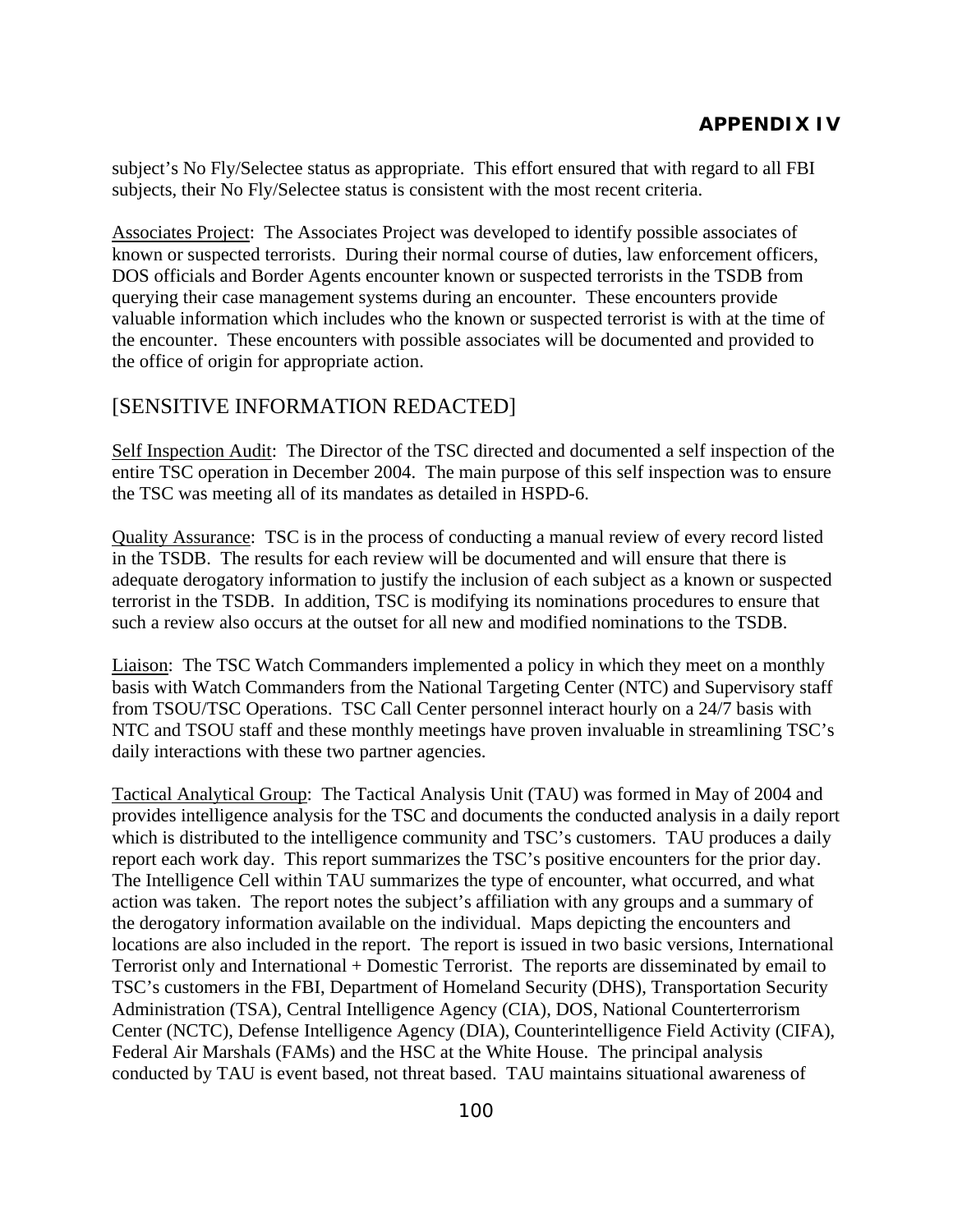domestic and world events and does not issue threat based analysis products. TAU has the additional responsibility of conducting analytical briefings for TSC Executive Management and groups that have a particular interest in TSC's analytical process or products. This information has never been previously created nor shared within the US Government.

HSPD-6 and Cooperation with Foreign Governments: The President on April 19, 2005, signed a proposal TSC co-authored with DOS on the U.S. government's strategy to boost cooperation with foreign governments in screening individuals for terrorism, a proposal required by HSPD-6. TSC has the lead on the U.S. side in negotiations with the G-8 nations (UK, Canada, France, Italy, Germany, Japan, and Russia) to establish a mechanism to exchange terrorist screening information. The proposal has DOS and TSC as the two key entities in establishing new relationships with foreign governments for the sharing of terrorist screening information. During the first year of operations:

- The DOS and TSC established a pilot program with the United Kingdom (UK) to exchange terrorist screening information. This test is likely the first of its kind between governments. This project has become a prime pillar of the work of DHS's US/UK Joint Contact Group, and garnered support and attention from high-level members of the Group. The results of the pilot revealed ways in which we can mutually strengthen our screening efforts.
- DOS and TSC are leading negotiations with **other** G-8 nations (UK, Canada, France, Italy, Germany, Japan, and Russia) to establish a mechanism to exchange terrorist screening information; the TSC designed the questionnaire to elicit information from foreign governments about their screening protocols, applicable laws, etc.

DOS Support: In addition to the cooperation with Foreign Governments, the DOS has also:

- Established performance measurements for the processing of visa applications and visa revocations and ensured they were followed. All visa revocation screening is promptly completed (zero tolerance for backlog) and visa application screening averages 3 days.
- Implemented expeditious nomination procedures. Now, new and urgent terrorist identities can be placed in CLASS 24/7.
- Improved frequency of exports. Exports of TSDB data to CLASS have increased from weekly to daily. Exports to certain foreign countries have increased from once a month to either once or twice a week.

System Engineering: TSC was provided initial information technology (IT) support by partner organizations. Over the course of the year, TSC has added system engineering capability, designed and implemented development, test, and training environments, and initiated participation in the FBI Enterprise Architecture development effort.

Application Development: In March 2004, an initial prototype system of the TSDB was deployed and populated with the terrorist identities from the watchlists identified by the General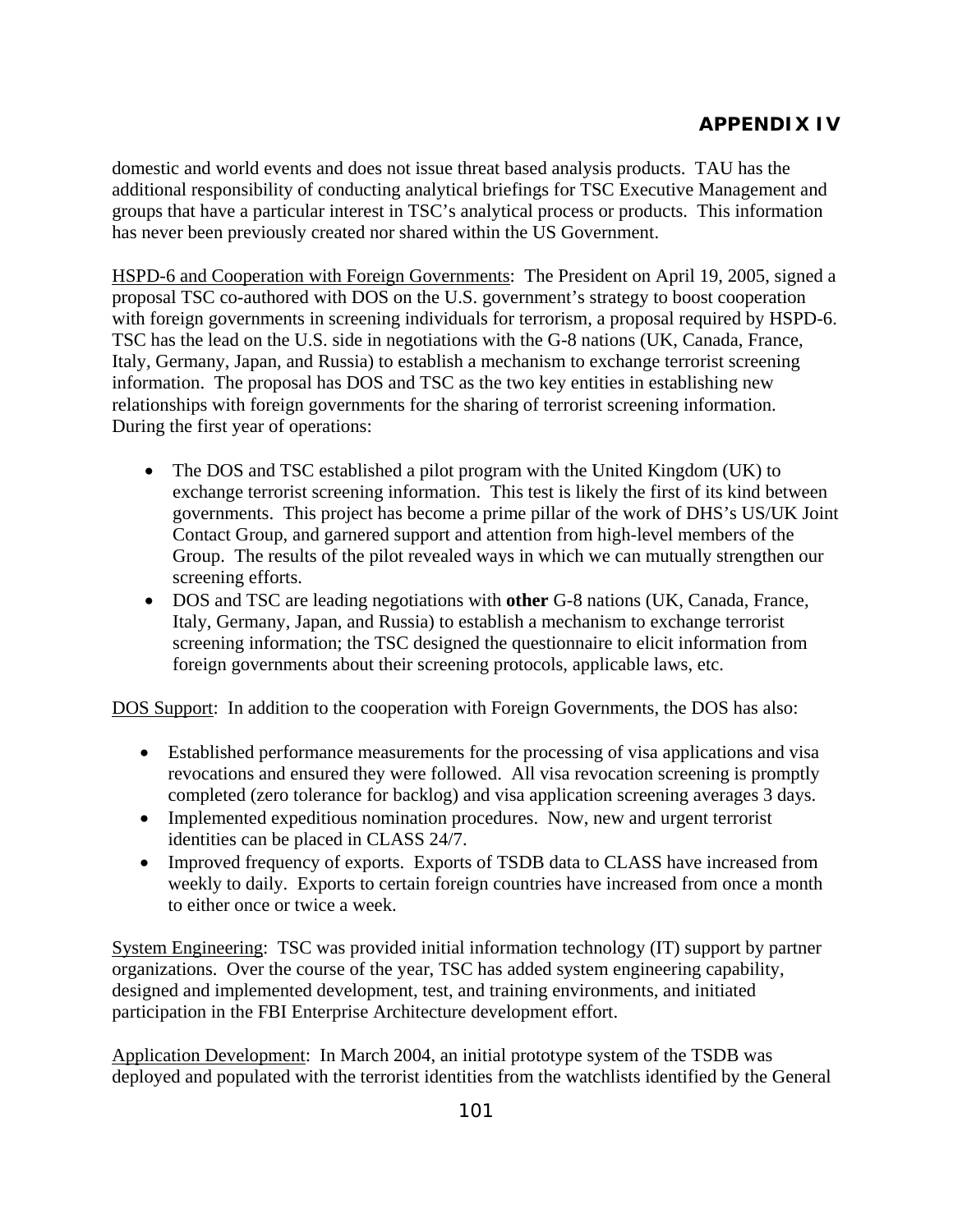Accounting Office. In June 2004, a sensitive but unclassified (SBU) version of the TIPOFF system was deployed at TSC and updates began to flow from the Terrorist Threat Integration Center (TTIC), which is now called the National Counterterrorism Center (NCTC).

Development was completed for the upgraded operational system (TSDB 1.1) in October 2004. This delivery increases the number of fields in the database to accommodate new types of identification data. TSDB Versions 1.1.1 through 1.1.4 were implemented to fix problems and improve data flow. Version 1.1.5, due to be installed in May 2005, will restore inter-system updating of TSDB to CLASS by correcting problems created in December 2004 when changes to CLASS by DOS rendered data modifications and deletes inoperable.

Re-design of TSDB to version 2.0 is being accomplished in stages by gradually incorporating capabilities developed to prepare for NCTC's implementation of the Terrorist Identities Datamart Environment (TIDE) program which will require TSC to stop using its TIPOFF-based TSDB. Database compatibility with TIDE will exist when TIDE becomes operational in 2005. TSDB's end-user interface will be re-designed to be TIDE-compatible, and access to additional fields of data cited in Addendum A to HSPD-6 will provided by December 2005.

The Encounter Management Application (EMA) was developed as a prototype and has been in production since July 2004. EMA supports the Call Center by tracking call-in encounters by law enforcement personnel; it also supports intelligence gathering and reporting.

### IT Operations: [SENSITIVE INFORMATION REDACTED]

For SBU connectivity, each of the partner agencies has brought its system into TSC space and used those paths to pass data to and from the home systems. Purely unclassified connectivity is provided by the Techtrack system.

Project Management Office: The Project Management Office (PMO) was established in August 2004. PMO coordinates schedules for IT projects across the TSC in order to support effective operational capabilities and to improve this capability over time. The PMO does not directly manage projects, but fills a staff role in support of project managers. The PMO provides support for project initiation, portfolio management, master scheduling, project reporting, and weekly reviews.

The PMO also administers the TSC Configuration Control Board (CCB).The CCB is the entry point of new projects into the IT portfolio of TSC. It requires project initiators to explain and justify new initiatives. Existing projects that need to be re-baselined (redefined and/or relaunched) must justify the action and receive approval from the CCB. Members of the PMO support Special Projects as needed in concert with members from other segments of TSC.

Data Management Office: Given the goal of increasing TSC data accuracy, currency, and thoroughness while maintaining security, the CIO created a Data Management Office (DMO) in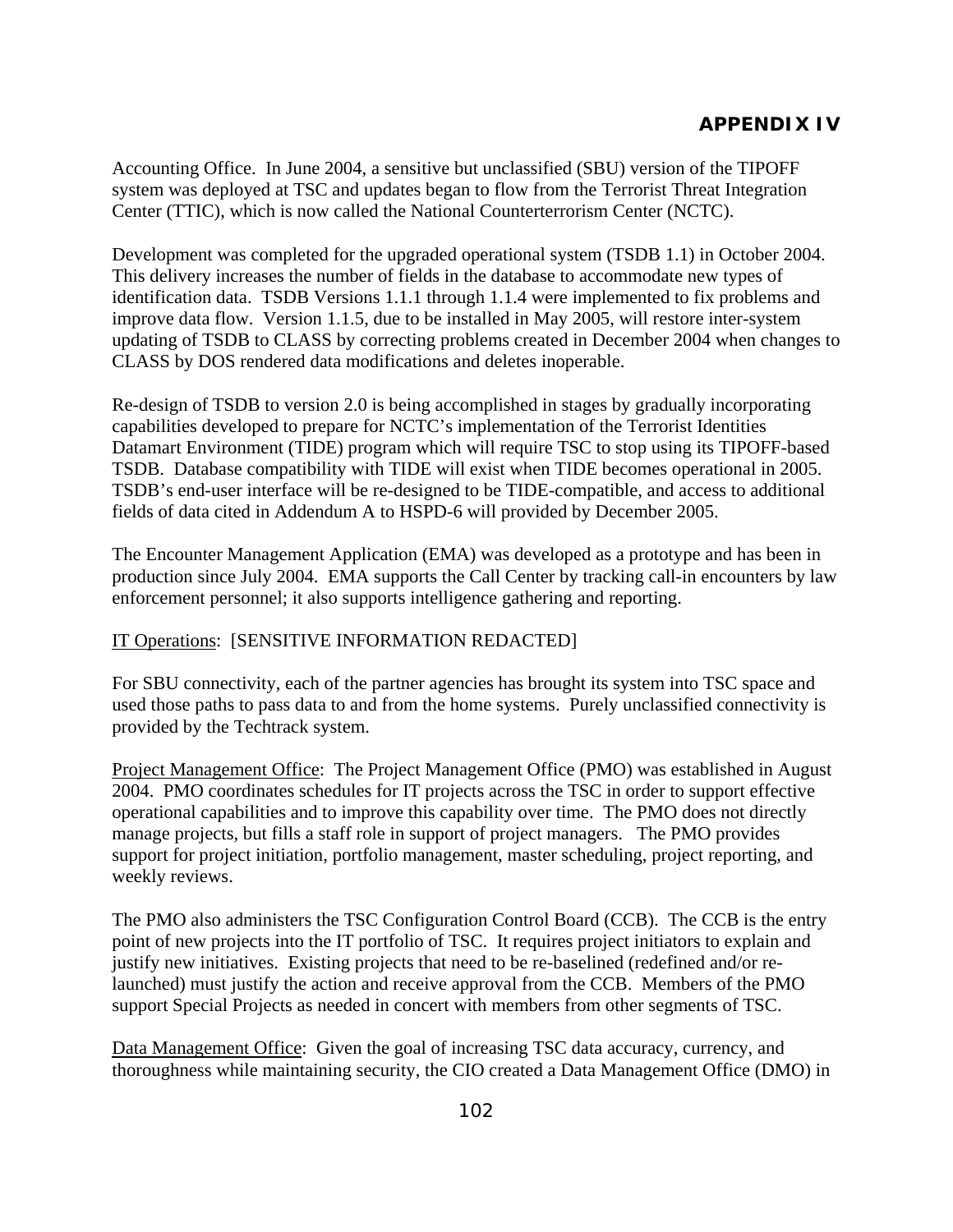March of 2005. The mission of the DMO is to create tools that help our substantive data owners increase the quality of TSC data.

The DMO is supporting the following activities: moving data from one security level or system to another; creating tools to monitor data as it arrives and moves to screening locations; creating reports to analyze data in TSDB and related systems; answering technical questions through analysis if database content; measuring the accuracy, currency, and thoroughness of screening data.

Legal Unit: The TSC established a Legal Unit in June of 2004, and to date they have:

- Prepared a non-disclosure agreement for the TSA-TSC MOU;
- Assisted DOS Deputy with drafting a letter of exchange for the U.S./U.K. pilot project and with reviewing Business Plan for US-UK data exchange;
- Assisted DOS Deputy in drafting a document to grant C-175 Circular Authority to DOS/TSC to enter into agreements with foreign governments on terrorist screening information sharing
- Assisted in drafting agreements regarding Non-Governmental Recipients of U.S. government funds, as per guidance from the National Security Council
- [SENSITIVE INFORMATION REDACTED]
- Constructed and executed an MOU with TSA for the Secure Flight test phase;
- Assisted the DOS with responses for two separate G-8 questionnaires;
- Completed a compilation of information from TSC staff necessary to finalize the Privacy Impact Assessment;
- Obtained call recording information from CJIS for comparison purposes for the TSC call recording project;
- Trained TSC employees on search parameters for TSC search of documents pursuant to a FOIA request received by FBI Headquarters (HQ) regarding the Secure Flight initiative and completed a search for documents and provided to the FBI's FOIA Unit for processing.

Training Highlights/Accomplishments:

- The TSC hired a Training Coordinator on December 1, 2004 and established formalized orientation to all TSC employees.
- Training needs were identified through the use of questionnaires and employee interviews. The results of the questionnaires clearly demonstrated the need for TSC Call Center training to be the number one priority.
- A 20 plus hour training syllabus was developed for TSC Call Center personnel.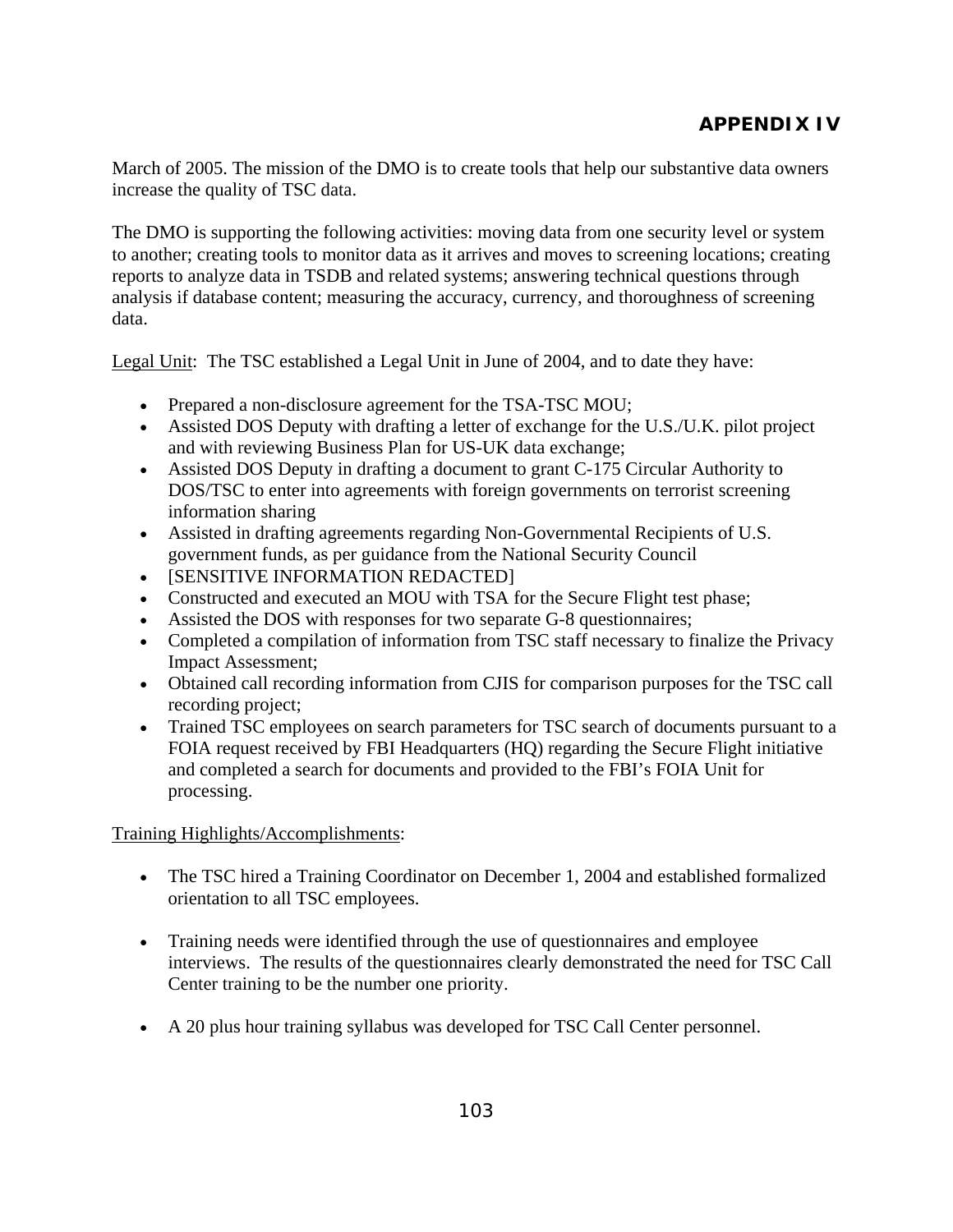- A training manual that incorporates the above information was created. This document is constantly evolving and is critiqued by the trainees as to relevancy and need.
- A regular schedule of "Information Presentations" that are designed to heighten the awareness of all employees in certain topic areas was instituted.

Privacy/Redress: An attorney from the TSA was hired to serve as TSC's first Privacy Officer in January 2005. Her role is to coordinate all matters related to privacy and redress. Since her hire, the Privacy Officer has been working toward the completion of key privacy compliance documents, including the Privacy Act notice and Privacy Impact Assessment. In late January, the Privacy Officer established a formal process to track and respond to all redress inquiries referred to TSC by other agencies. The TSC is also working to develop a consolidated government approach to helping individuals who are repeatedly misidentified during a U.S. government screening process.

The Privacy Officer also modified the Configuration Control Board process to require program managers to conduct an analysis of the privacy impact of any proposed new or modified IT project. The Privacy Officer will also regularly attend CCB meetings.

With this as a short summary background, the TSC offers the following in response to the DOJ/OIG Draft Audit of the TSC:

### **Recommendation #1:**

 That the TSC develop a formal IT plan for maturation of the IT environment at the TSC to address: a) IT staffing needs; b) controls to ensure data integrity; c) adequate oversight over IT contracts and contractors, and d) future improvements in the areas of TSDB connectivity, namesearch capabilities, acceptance of biometric data, as well as other IT planning issues.

### **Response:**

*The TSC agrees with this recommendation, but has operated according to this recommendation since its inception.* 

a) The TSC developed an initial formal staffing plan in January of 2004. Due to the TSC's creation in an out of cycle budget environment, the FBI provided the majority of the TSC's permanent and temporary staffing. Within this initial plan, the TSC detailed IT staffing requirements from all participating agencies and contract employees. That staffing plan and the organization chart that it was initially derived from are included as TSC Response Exhibits (TSCREs) #1 and #2. The TSC used this initial staffing plan until it became apparent that the TSC's requirements would exceed its proposed staff. As a result, beginning in August of 2004, the TSC began work on a Master Staffing Plan, of which the IT staffing was an integral portion. This Master Staffing Plan was published via an electronic communication (EC) to the Director of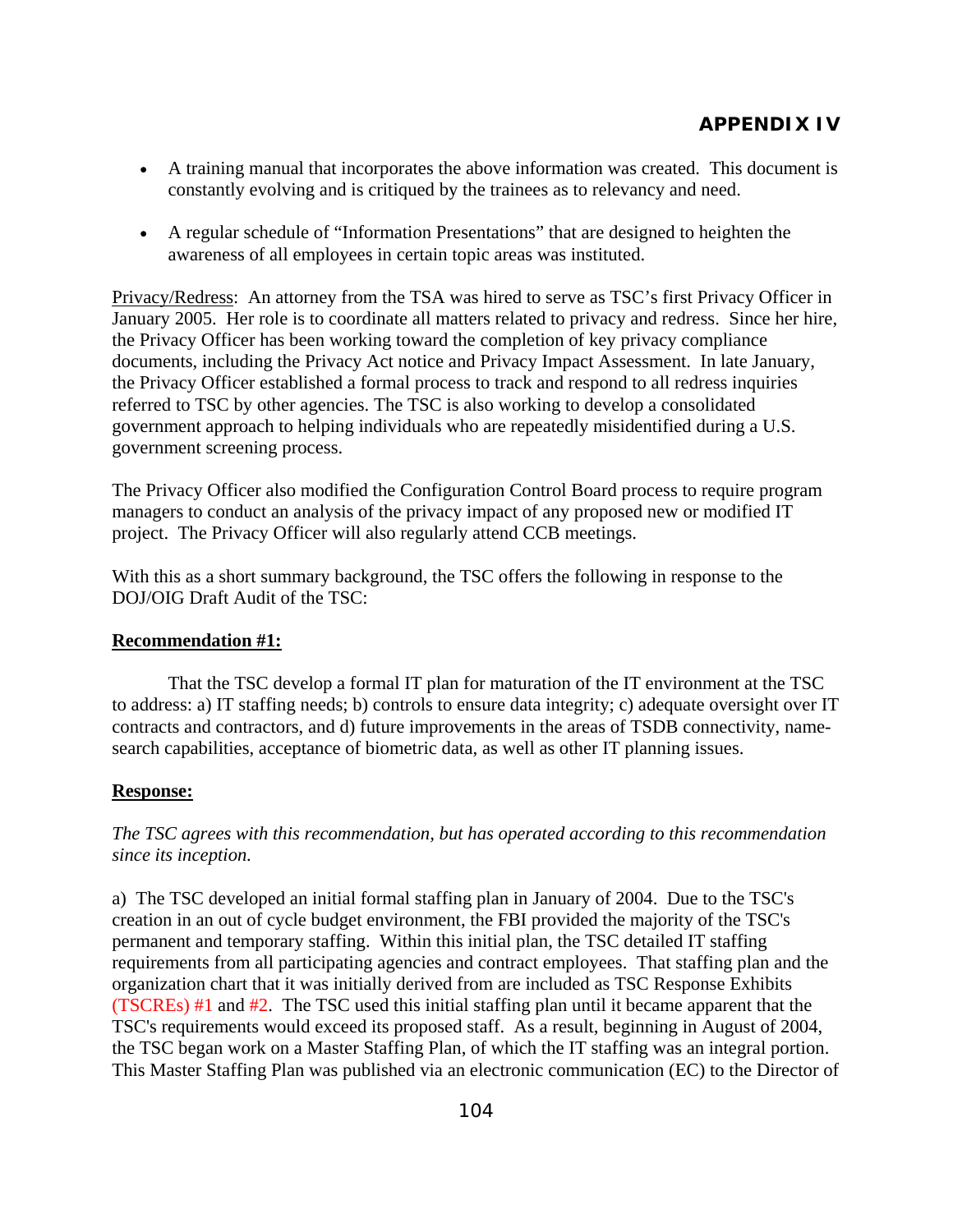the FBI and other entities as of October 29, 2004 (TSCRE #3). The MSP is a living document that is updated as requirements dictate. Attached is the most current version of the MSP (TSCRE #4).

b) As part of its ongoing Strategic Planning, the TSC has developed three separate software products that will have a tremendous impact on the ability of the TSDB to add audit trails within the database, including historical data and detailed transactions by user, which will enhance human access controls. The first is the Nomination form Project, which is part of the TSDB v1.4 Project described below. The Nomination form is a manual form that is used by the FBI to nominate terrorists for inclusion in the TSDB through submission of the form to the FBI's Terrorist Watch and Warning Unit (TWWU). The Nomination form project automates that process and creates built-in audit capability. The Nomination form will require user login for traceability, it will track date, time, and the username of the last update made to any nomination. The Nomination form Project of the TSDB version 1.4 is scheduled for implementation in May of 2005. The second part of the TSDB v1.4 Project provides for web-based transaction processing of TSDB updates to NCIC's VGTOF file according to NCIC's protocol. It means that adds, modifications, and deletes to VGTOF will occur in real time with TSDB updates at TSC. Version 1.4 is scheduled to be operational at TSC on May 13, 2005. The third is TSDB v1.5, which will allow TSC to ingest data from NCTC's TIDE system (which is designed to replace TIPOFF) while maintaining TSC operations using TSDB. The TSDB 1.5 is currently installed at TSC's Independent Verification and Validation (IV & V) test lab while undergoing acceptance testing, but is dependent upon the NCTC's new TIDE software coming online and completing a rigorous testing phase. That is estimated to be finalized in July of 2005. NCTC advises TSC that they plan to make TIDE operational following a second round of NCTC/TSC acceptance testing scheduled for the week of May 9, 2005. TSC expects more testing will be necessary before TIDE is "hardened" sufficiently to replace TIPOFF. Either way, TSC will be able to receive TIDE exports and continue operating TSDB whenever TIDE is activated.

c) The TSC has four contracts which support IT, three of which are funded by the TSC through the FBI budget process. All contract work activity is reviewed by the TSC CIO, a 20 year IT professional renowned for his IT accomplishments at the Department of Defense. The first IT contract is a large personnel contract with an 8a contractor. This contract provides not only IT personnel but also Administrative and Operational personnel. This contract has a direct program contact at the company level, an on-site Program Manager (PM) located at the TSC, a Contracting Officer (CO) from the Department of the Interior, and an onsite FBI Contracting Officer's Technical Representative (COTR). The COTR maintains daily contact with the on-site PM. There are government employees who oversee the work of all the IT contract employees on the 8a contract.

The second contract is a software development contract. This contract has a direct program contact at the company level, an on-site program manager who splits time at the TSC and the software development offsite (the overwhelming majority of these employees are located offsite), an FBI CO, an onsite FBI COTR, and a FBI software development (SD) IT PM. The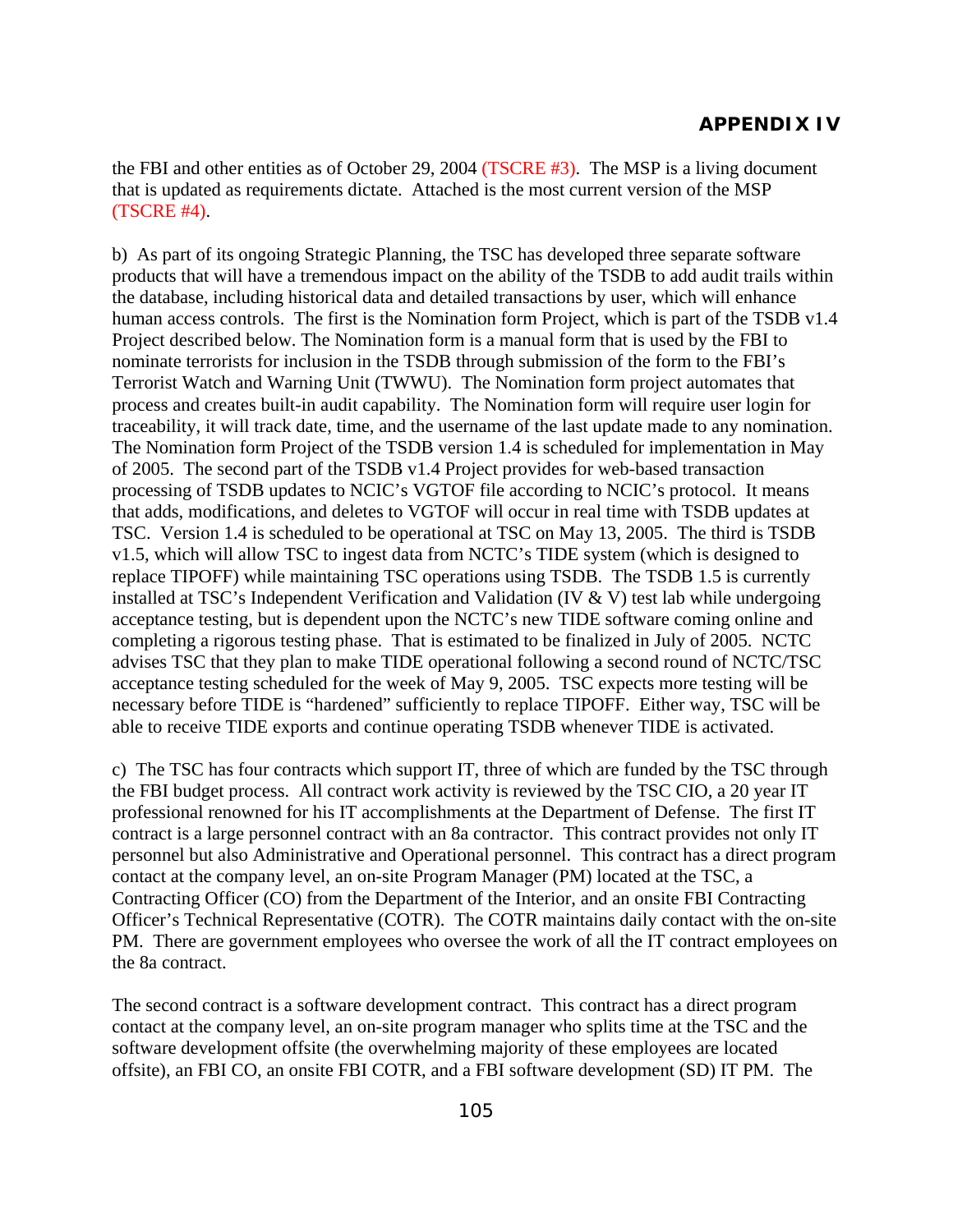FBI COTR has weekly meetings with the contract PM, and the FBI SD IT PM to provide appropriate direction to and control over the contract company with reference to current project work for the TSC. The FBI SD IT PM has daily contact with all the SD contract project teams. The SD contract has strict project plans, schedules and milestones that are reviewed regularly by the TSC COTR, Executive Management and IT government staff. Furthermore, the primary focus of the SD contract is the development of the TSDB. The TSC made a tactical decision to develop the TSDB on an incremental basis. As such, the TSC has been able to implement robust processes for requirements analysis and promulgation, development, testing, integration, and production that have greatly increased effectiveness of the TSC under tightly controlled circumstances.

The third contract is with a Federally Funded Research and Development Center. This contract provides the TSC with a secondary layer of control over its IT contracts. Experienced IT professionals from this contract have been integrated into the project management oversight to provide further safeguards from fraud, waste and abuse.

Finally, the DHS has provided the TSC with one contract IT employee for infrastructure support. This employee comes under the direct oversight and control of a 19 year FBI employee with 14 years of IT experience.

The TSC believes it has had and continues to exercise substantial and sufficient control over its IT contracts and personnel.

d) As noted above, the TSC made a tactical decision to develop the TSDB in an incremental fashion. This decision was made to ensure the TSC always maintained the ability, from its first day of operation, to provide an effective accomplishment of its mission. Incremental development ensures that systems are always functional with full available capacity as improvements are made gradually. As such, the IT management team, in association with the Executive Management of the TSC, has planned for multiple releases associated with the TSDB. In its Strategic Plan, the TSC has, from its inception, planned increased connectivity, search capabilities, and development of new capability derived from constant review of the TSC mission, function and requirements. Fruits of this planning have been evident with various releases of the TSDB since June of 2004, and continue with releases of TSDB 1.4 and 1.5 later in 2005.

The TSC notes that the DOJ/OIG Draft Audit references through most of the report that the TSDB was divided in two parts. This report was drafted based on observations made during the infancy stages of the TSC and there is one TSDB now.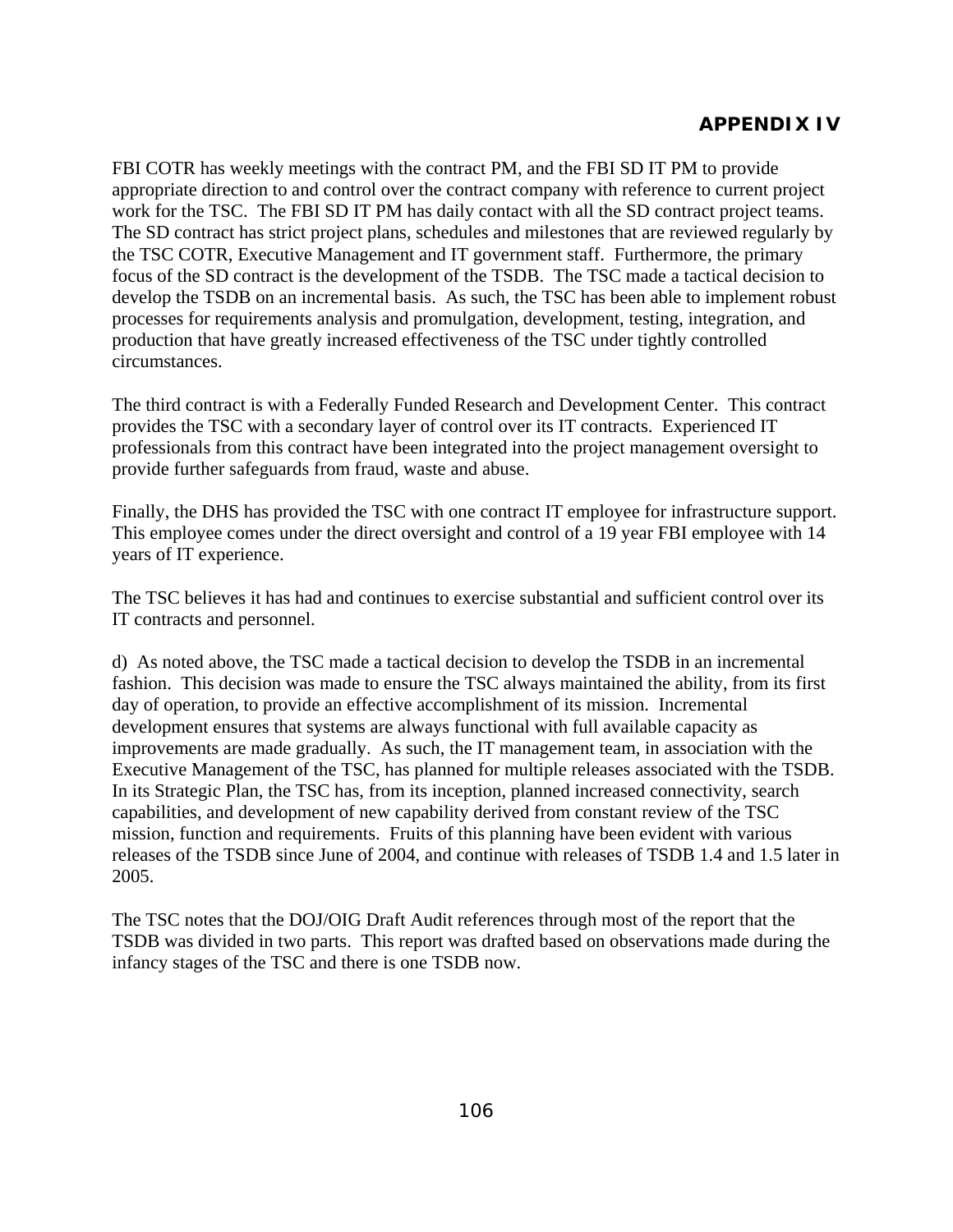#### **Recommendation #2:**

 Enhance the TSDB to add audit trails to track activity within the database, including historical data and detailed transactions by user, as well as to include enhanced human access controls.

#### **Response:**

#### *The TSC agrees with this recommendation and has been developing requirements and software to address this recommendation since November of 2004.*

As noted in response to recommendation #1(b), as part of its ongoing Strategic Planning, the TSC has developed three separate software products that will have a tremendous impact on the ability of the TSDB to add audit trails within the database, including historical data and detailed transactions by user, which will enhance human access controls. The first is the Nomination form Project, which is part of the TSDB 1.4 Project, and was initiated November 8, 2004. The Nomination form is currently a manual form that is used by the FBI to nominate terrorists for inclusion in the TSDB through submission of the form to the FBI's Terrorist Watch and Warning Unit (TWWU). The Nomination form project automates that process and creates built in audit capability. The Nomination form will require user login for traceability, it will track date, time, and the username of the last update made to any nomination**.** The Nomination form Project of the TSDB 1.4 is scheduled for implementation in May of 2005.(TSCRE #5) The second is the National Crime Information Center (NCIC) Query Project portion of TSDB 1.4 which was initiated on December 13, 2004. (TSCRE #6) In this project, among other increased capability, the NCIC Query portion of TSDB 1.4 will allow for automated tracking of system transactions between the TSDB and NCIC. The NCIC Query TSDB 1.4 is scheduled for implementation in May of 2005. The third is TSDB 1.5, which was initiated December 15, 2004. (TSCRE #7) The TSDB 1.5 requires a transactional audit history of information flow from the NCTC and the TSDB. The TSDB 1.5 is currently in Independent Verification and Validation (IV & V) testing, but is dependent upon the NCTC's new TIDE software coming online and completing a rigorous testing phase.

#### **Recommendation #3:**

 Develop staffing protocols to ensure that the TSC remains a multi-agency operation and make further efforts to encourage DHS to provide additional staff.

#### **Response:**

*The TSC agrees with this recommendation and has operated according to this recommendation since its inception.*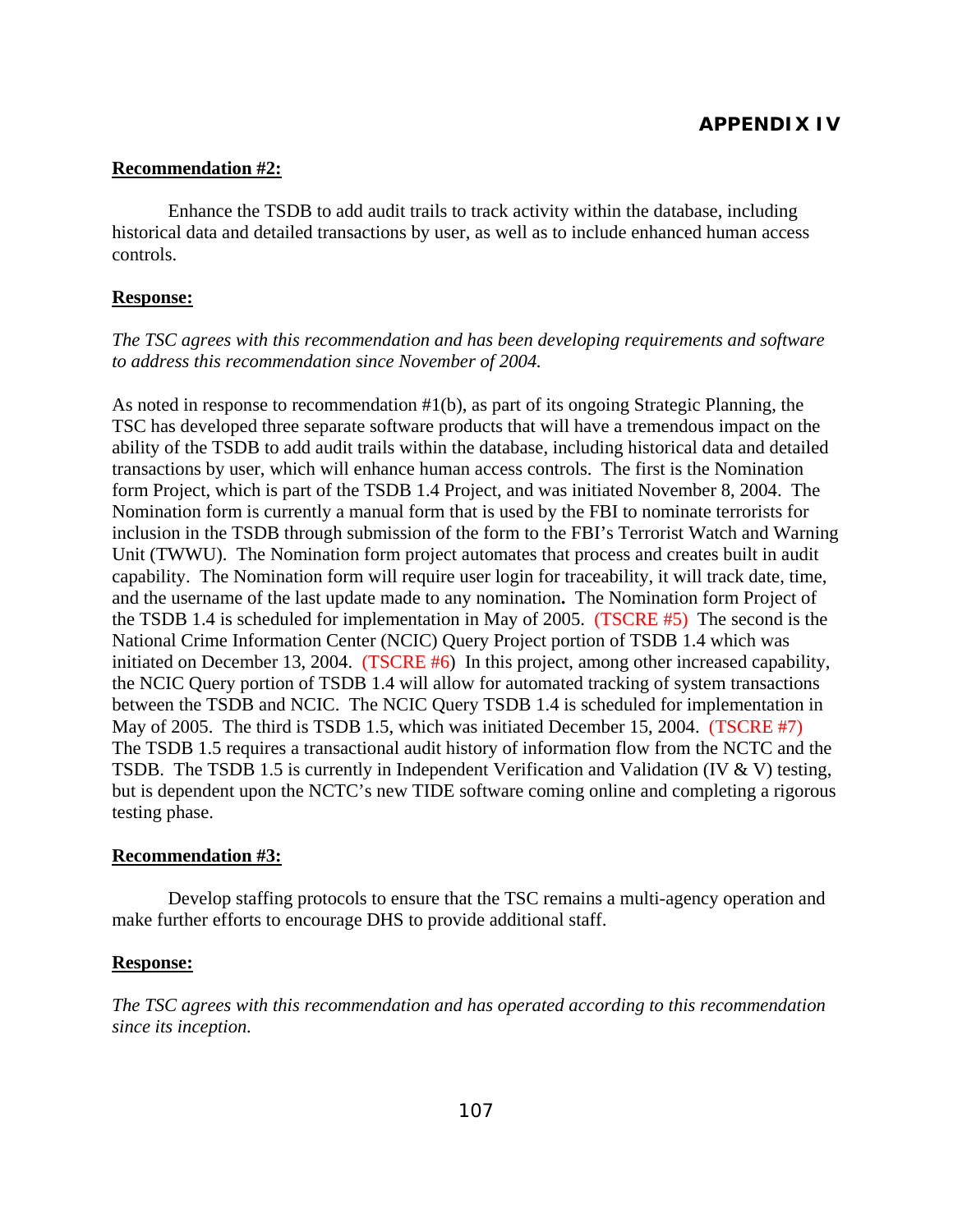As noted in the response to recommendation #1, the TSC has been working from an initial staffing document authorization since January of 2004 (TSCRE #1 & #2), which was updated to the MSP as of October 29, 2004 (TSCRE #3  $\&$  #4). The MSP is a living document that is updated as requirements dictate. This document is the staffing protocol that governs the staffing of the TSC to include the levels of participation from other agencies.

With particular respect to the DHS, the Principal Deputy Director (PDD) of the TSC and Human Resources Specialist (HRS) of the TSC have periodically met with DHS's Chief Human Capital Officer, to further communication regarding staffing initiatives. To date, position classification actions have been completed for nine DHS positions and vacancy announcements have been drafted. The DHS has been unable to advertise these announcements due to Funded Staffing Level restrictions for FY 2005, since no participating agency was granted personnel to stand up or operate the TSC.

With these restrictions in place, the DHS prepared a memorandum under the signature of Susan Richmond, Chief of Staff for Janet Hale, Under Secretary for Management, requesting agencies that report to the Secretary of Homeland Security to provide staff positions to the TSC on a nonreimbursable basis for the remainder of FY 2005. (TSCRE #8) Further, each agency is responsible for keeping their assigned positions filled with detailees in future years on a nonreimbursable basis until such time as permanent positions are created and funded. Listed below are the positions the DHS will staff and by which agency the positions will be staffed:

### BORDER AND TRANSPORTATION SECURITY (2 positions, 0 filled)

- 1. Management Analyst-Correspondence
- 2. Policy Analyst

### CUSTOMS AND BORDER PROTECTION (6 positions, 1 filled)

- 1. Center Operations Specialist (2)
- 2. CBP Inspector (2)
- 3. Public Affairs Specialist
- 4. Management Assistant

### CITIZENSHIP AND IMMIGRATION SERVICES (1 position, 0 filled) 1. Executive Secretary

### EMERGENCY PREPAREDNESS AND RESPONSE (1 position, 0 filled) 1. Facilities Management Specialist

### FAMS SERVICE (1 position, 0 filled) 1. Center Operations Technician

### INFORMATION ANALYSIS AND INFRASTRUCTURE PROTECTION (7 positions, 6 filled) 1. Principal Deputy Director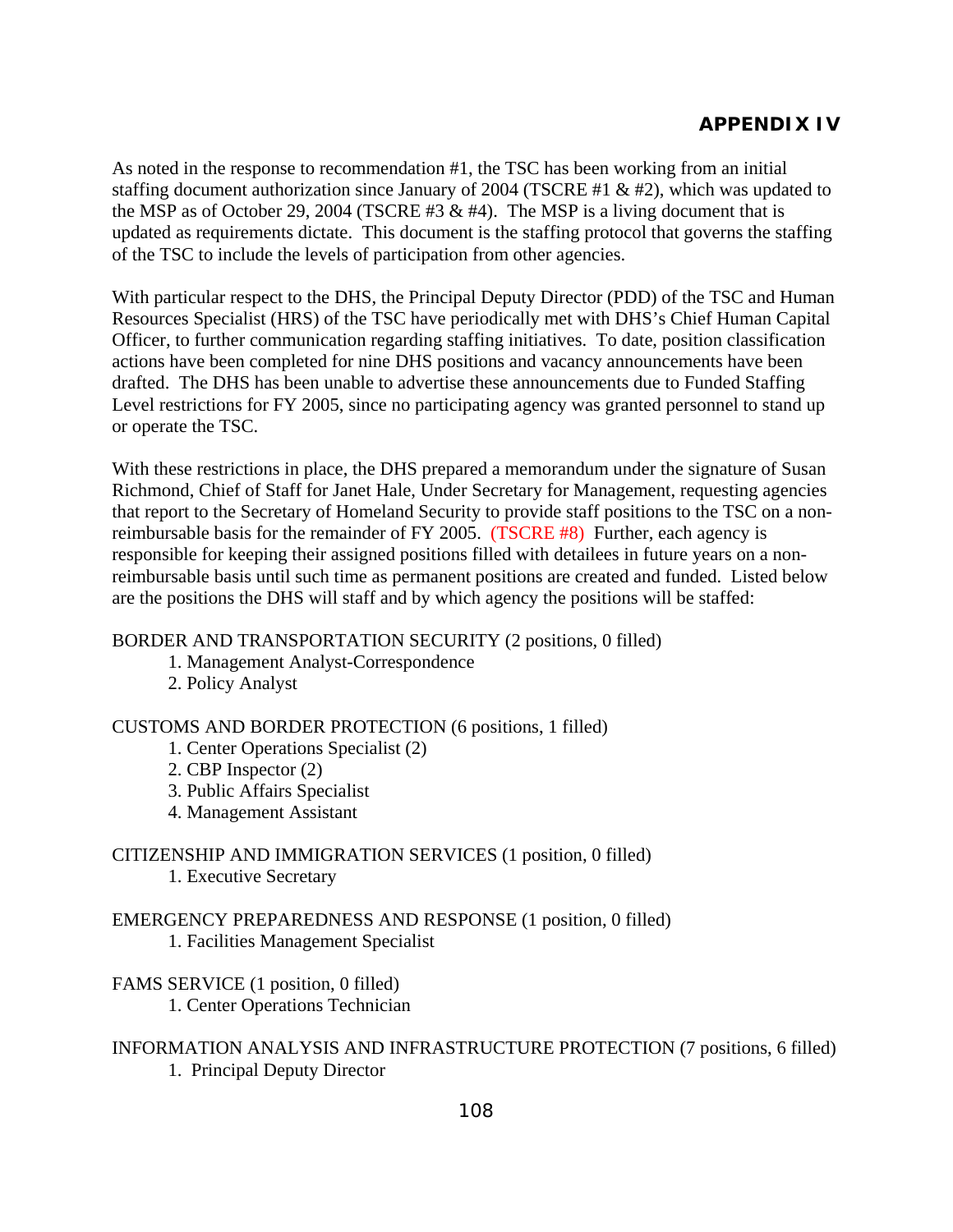- 2. Management Analyst
- 3. Data Analysis Specialist (4)
- 4. Nominations Supervisor

### ICE (4 positions, 1 filled)

- 1. Center Operations Specialist (2)
- 2. Center Operations Technician
- 3. ICE Representative/Agent

### OFFICE OF GENERAL COUNSEL (1 position, 0 filled)

1. Attorney-Advisor

### TSA (8 positions, 8 filled)

- 1. Director
- 2. Center Operations Technician
- 3. Privacy Specialist
- 4. TSA Representative (4)
- 5. Deputy Administrative Officer

### US COAST GUARD (6 positions, 3 filled)

- 1. Center Operations Specialist (4)
- 2. Congressional Affairs Specialist
- 3. Budget Analyst

### UNDER SECRETARY FOR MANAGEMENT (1 position, 0 filled)

1. Management Analyst-Statistics

### US SECRET SERVICE (2 positions, 2 filled)

1. Center Operations Specialist (2)

### **Recommendation #4:**

 Take steps to increase the number of permanent government personnel and long term TDY staff employed by the TSC to take advantage of valuable expertise and institutional knowledge and to reduce the necessity of constant orientation and training.

### **Response:**

*The TSC agrees with this recommendation and has operated according to this recommendation since its inception.* 

The TSC has taken aggressive steps to increase the number of permanent and long term TDY personnel and further reduce the need for orientation and training. Due to the unique TSC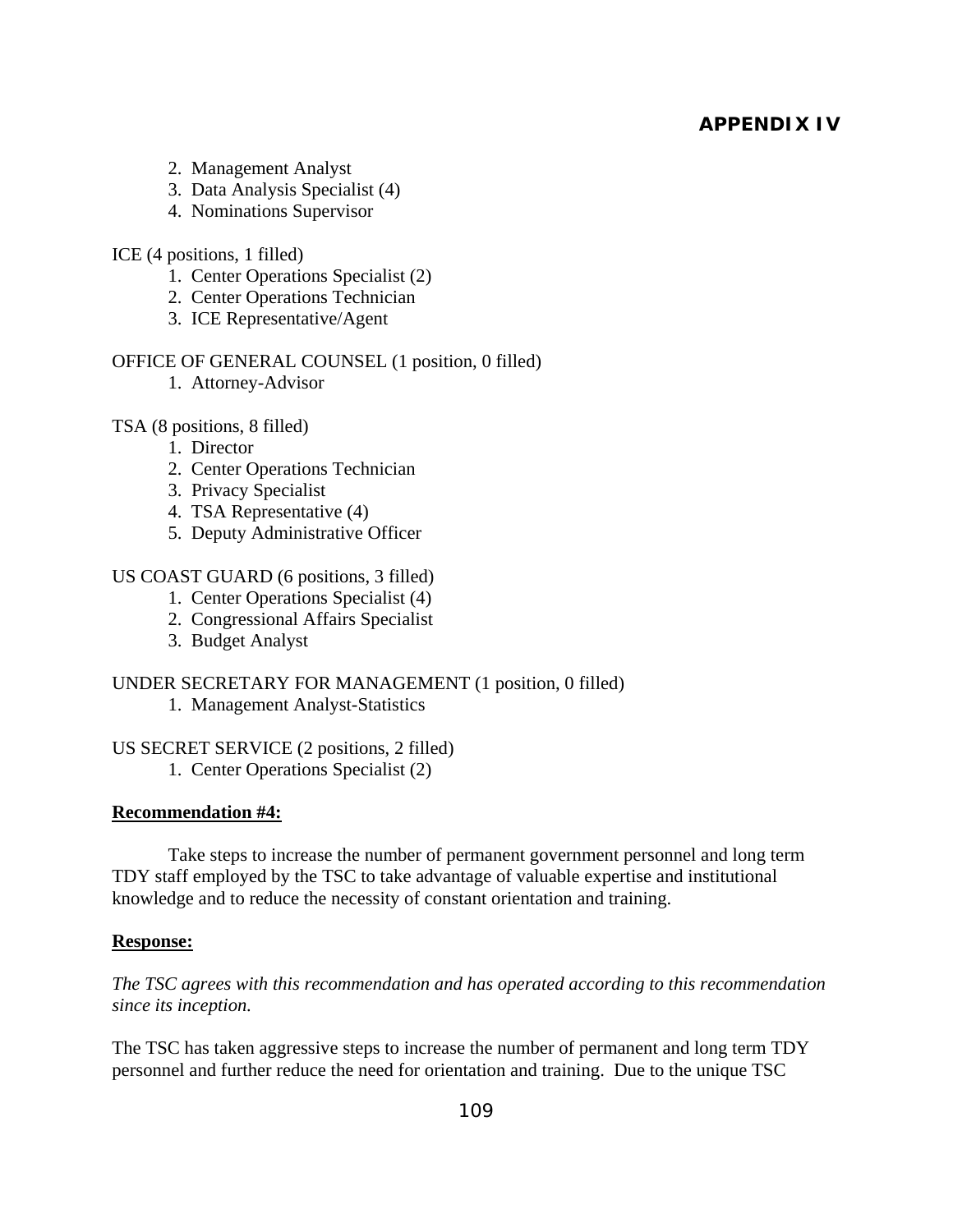mission, at the time of the creation of the TSC, there had, obviously, been no position descriptions created, no vacancy announcements developed, and no postings advertised to fill permanent positions for the TSC. With respect to the FBI and contract hires, beginning in January of 2004, the TSC developed a full complement of position descriptions at multiple grade levels, created vacancy announcements and posted all positions. The TSC then conducted career boards according to merit promotion principles, screening hundreds of applicants, interviewing where appropriate, and making selections for each position, finally working with each candidate to obtain background data to facilitate appropriate investigations for the purpose of obtaining a Top Secret/Secure Compartmentalized Information clearance. The typical hiring time process for the FBI from the date of background initiation can take up to one year. With the initial process to develop the positions and select the candidates, the process can easily take over 18 months.

Even with these constraints, by the time of the end of the DOJ/IG audit, the TSC had a remarkable 73% of permanent staff on board in approximately 10 months. Since November 9, 2004, the TSC has advertised 13 Supervisory Special Agent (SSA) FBI positions. Of those positions advertised, three closed with no applicants applying for the vacancy, five are currently open and will close on April 29, 2005, one is pending with the Executive Development and Selection Program (EDSP) Section to be posted, and a local career board was conducted on March 28, 2005 for four SSA positions and recommendations were forwarded to the EDSP Section for final selection. To better meet the demands of the TSC, management reorganized its SSA positions during December 2004 (TSCRE #9) and April 2005 (TSCRE #10) to more evenly distribute assigned projects and responsibilities managed by the TSC and to capture individuals at the highest level possible that possess appropriate competencies. Through these reorganizations, two additional GS 15 SSA positions were established.

Since November 9, 2004, the TSC has increased its permanent FBI staff by five, with an additional four pending approval of a successful background investigation to complete the hiring process. Two professional support positions are currently posted and three posting requests are pending with the Staffing Unit. During November 2004, the FBI advertised a critically needed Policy Development Officer position. A local career board was conducted in December 2004 and a conditional job offer was made in early January 2005. The offer was accepted; however, the applicant later rescinded her acceptance of the position.

During December 2004, the TSC requested an increase in funded staffing level to support the permanent establishment of Intelligence Analyst positions (TSCRE #11). TSC continues to receive an increasing number of calls for identification as to whether the person encountered is a positive or negative identity match to a known or suspected terrorist. To provide adequate analysis, the TSC proposed that 28 Intelligence Analyst positions be established and added to the TSC staffing level. These positions would be supported and staffed by the following components: 6 FBI; 6 DHS; 4 DOD; and 12 from the Intelligence Community. The request for FBI personnel is pending with the Office of Intelligence for approval. A follow-up communication was prepared on January 14, 2005 (TSCRE #12), requesting the Office of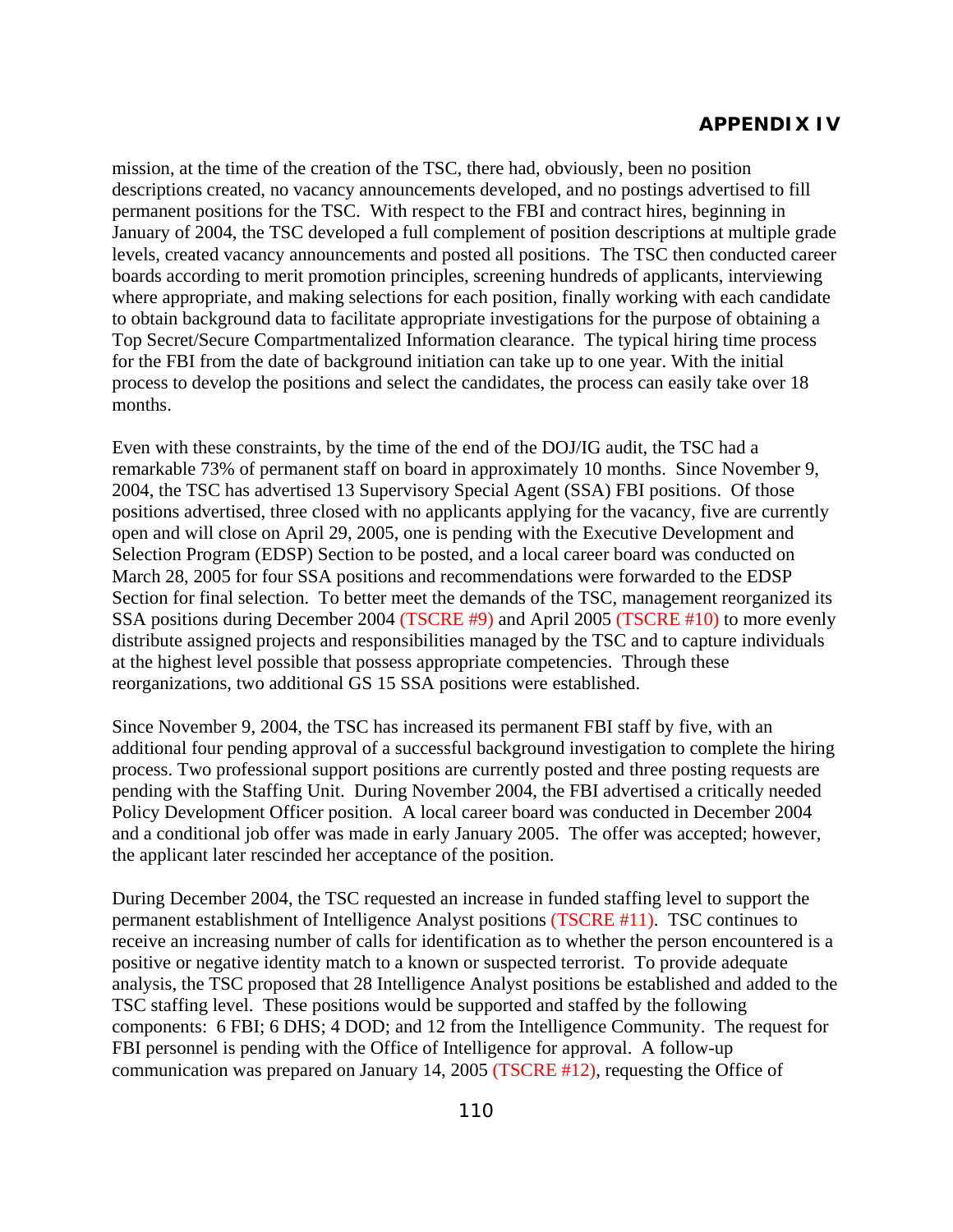Intelligence detail six Intelligence Analysts to the TSC for a period of 90 days to augment the TSC's analytical staff until such time as the TSC could be sufficiently staffed with permanent Intelligence Analysts. Unfortunately due to a shortage of Intelligence Analysts within the FBI this request will not be filled until May of 2005.

On March 29-30, 2005, the HRS attended an OPM-sponsored job fair to recruit Presidential Management Fellows (PMF). The government-wide PMF Program is designed to attract outstanding young men and women from diverse academic disciplines to federal service. Prior to the job fair, the TSC reviewed hundreds of resumes. The TSC interviewed seven PMFs and provided three conditional job offers. Unfortunately, all offers were declined. On April 6, 2005, the TSC requested to hire 19 professional support positions over the current FBI funded staffing level to meet the increased workload associated with the Secure Flight program (TSCRE #13), which is scheduled to begin in August 19, 2005.

The DHS and its reporting agencies have contributed to the TSC employee complement by providing nine long-term TDY staff members since November 9, 2005. Refer to Recommendation #4 for further details regarding DHS's future staffing initiatives to support the TSC.

To further enhance multi agency operations and take advantage of valuable expertise, the TSC set forth a formal request on December 10, 2004 (TSCRE #14) to detail a military officer for a one year non-reimbursable tour of duty, with a possible extension, in conjunction with force protection in order to support the Global War on Terrorism. This employee maintains a Top Secret Clearance and recently received his pre-polygraph interview in order to receive indoctrination for SI/TK/G and HCS. It is anticipated that this employee will report to the TSC in 6/2005.

In addition, 16 contract employees have reported since November 9, 2004 to support the mission of the TSC. The TSC continues to interview viable candidates for various positions within the center and has three in background awaiting hire (TSCRE #15).

The TSC has also recently mandated that all temporary duty (TDY) employees report to the TSC for a minimum of 90 days to minimize the need for constant orientation and training. However, as of January 2005, the TSC also now has a robust training program that provides the TDY personnel with appropriate skills sets at a much higher rate than was possible in the past. As such, the potential negative effects on the TSC operations are essentially mitigated.

In summary, the TSC has always recognized the need for permanent or long term expertise skill levels and has aggressively pursued that goal since its inception.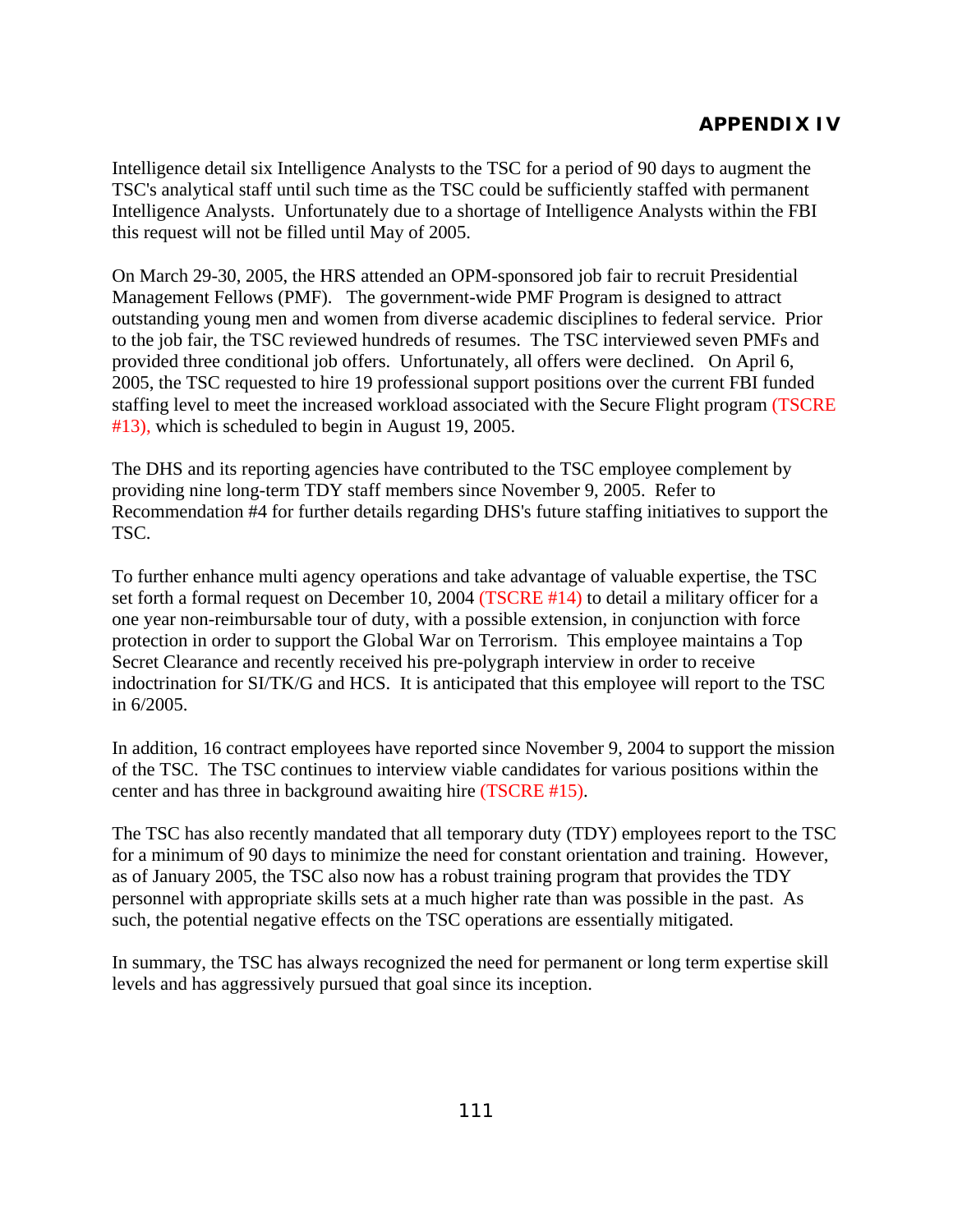#### **Recommendation #5:**

 Ensure that the information placed into the TSDB accurately represents the data that was submitted by the nominating agency. In addition, the TSC should establish controls to ensure that it can trace the origin of the record to the nominating agency.

#### **Response:**

#### *The TSC agrees with this recommendation and has taken appropriate action to address this matter beginning in November of 2004.*

As previously noted, the TSDB 1.4 and 1.5 requirements phase were implemented in November and December of 2004. A substantial portion of these requirements addresses the need to ensure the TSDB accurately represents the data that was submitted by the nominating agency, and establish controls to ensure it can trace the origin back to the nominating agency. There are three important software development projects associated with the TSDB 1.4 and TSDB 1.5 that address these requirements. The first is the Nomination form Project (TSCRE #5), which is part of the TSDB 1.4 Project, initiated November 8, 2004. The Nomination form is currently a manual form that is used by the FBI to nominate terrorists for inclusion in the TSDB through submission of the form to the FBI's Terrorist Watch and Warning Unit (TWWU). The Nomination form project automates that process and creates built in audit capability. The Nomination form will require user login for traceability, it will track date, time, and the username of the last update made to any nomination. The Nomination form Project of the TSDB 1.4 is scheduled for implementation in May of 2005. The second is the National Crime Information Center (NCIC) Query Project portion of TSDB 1.4 which was initiated on December 13, 2004 (TSCRE #6). In this project, among other increased capability, the NCIC Query portion of TSDB 1.4 will allow for automated tracking of system transactions between the TSDB and NCIC. The NCIC Query TSDB 1.4 is scheduled for implementation in May of 2005.

The third is TSDB 1.5, which was initiated on December 15, 2004 (TSCRE #16). The TSDB 1.5 requires a transactional audit history of information flow from the NCTC and the TSDB. The TSDB 1.5 requires the NCTC to pass message identification (ID), Nomination ID, Nomination Type, TIDE ID, and TIDE Alias Group ID, all of which are mandatory. All of these fields are used to trace the origin of individual records back to the nominating agency. Furthermore, TSDB enforces over 35 business rules in the receipt of data between NCTC and the TSDB. This helps ensure the accuracy of the data from the nominating agency as it applies specific system checks in accordance with the NCTC – TSC data agreement outlined in the Interface Control Document. The TSDB 1.5 is currently in Independent Verification and Validation (IV & V) testing, but is dependent upon the NCTC's new TIDE software coming online and completing a rigorous testing phase.

Finally, a major Quality Assurance (QA) effort (see response #10) is under way in TSC to ensure that records of highest priority for correction are addressed by a record-by-record search. This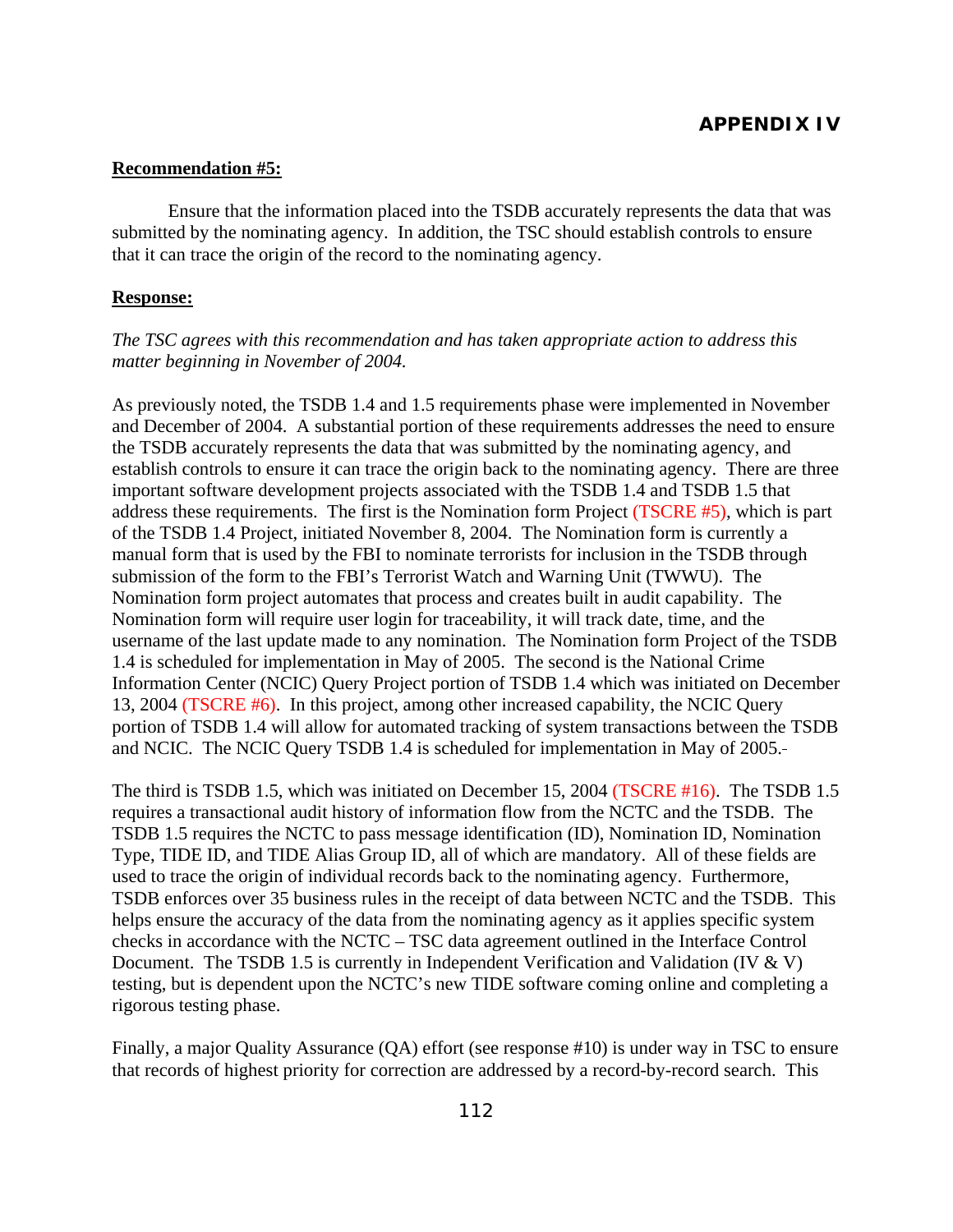QA effort will verify the data of historical TSDB data and allow new data quality to be controlled through the automated processes in TSDB 1.4 and 1.5.

#### **Recommendation #6:**

 Take measures to automate the daily upload of records nominated for inclusion in the TSDB to reduce the need for human intervention.

#### **Response:**

*The TSC agrees with the recommendation and has taken steps to implement it since December of 2004.* 

As noted above in responses to recommendations #2 and #5, when implemented as part of the TIDE project, TSC's TSDB 1.5 (TSCRE #16) will enforce more than 35 business rules to validate that data received from NCTC complies with legal and negotiated restrictions on data relationships. Examples of rules include changing exports of a record when a US person is inappropriately targeted for a foreign country's watch list, and when a person is placed on both the No Fly and Selectee lists. Current policy calls for visual examination of the individual record during ingest.

The real issue with timely and quality ingest relates to the multiple levels of security involved. The Intelligence Community (IC) has been working for years to develop a trusted guard to provide a network connection to move data from top secret to the sensitive but unclassified (SBU) level. Until this capability is available through the IC, TSC must live with significant delays in data arrival from NCTC, and poor data quality.

#### **Recommendation #7:**

 Develop a more vigorous outreach plan that includes specific target organizations and industries, and establish timelines for the completion of outreach goals. Incorporate the plan into the TSC strategic plan, when formally created.

#### **Response:**

*The TSC agrees with this recommendation and has complied with this recommendation since the inception of the TSC.* 

The TSC has had as part of its ongoing Strategic Planning, a clear structure and process for outreach from the TSC. To date, a TSC Video was developed and sent to law enforcement agencies all over the U.S. A TSC Brochure tri-fold (TSCRE #17) was developed and is used in every presentation opportunity to distribute to law enforcement officials all over the US. The TSC has written articles on the TSC and had them published in *The CJIS Link* (October 2004)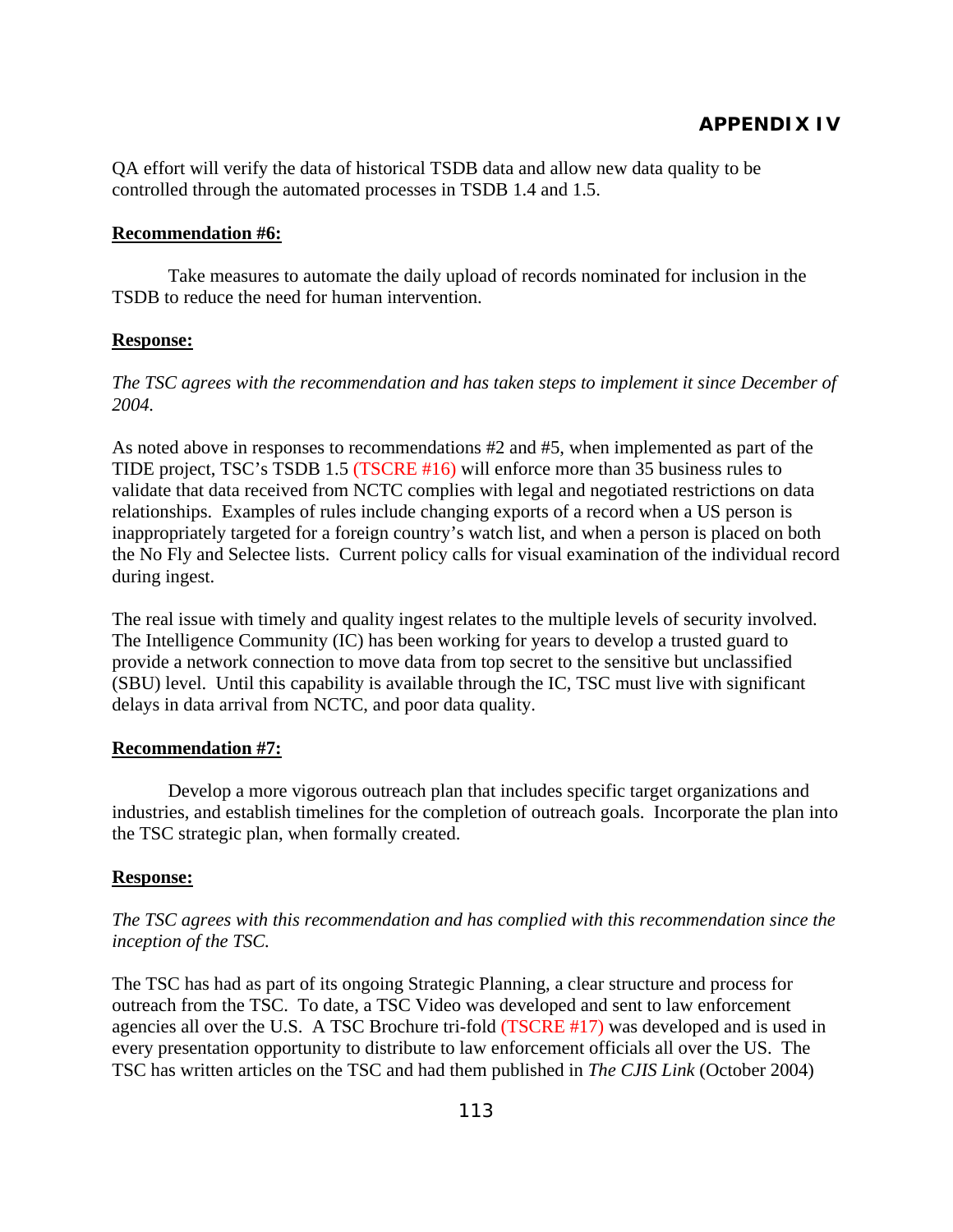(TSCRE #18) and *Crime & Justice International* (March/April 2005) (TSCRE #19). Both have resulted in a number of calls to the TSC seeking additional information. The TSC also has a new DVD in production that will be completed in June 2005 for dissemination to law enforcement agencies all over the US and outside the US.

The TSC regularly trains FBI National Academy classes which are comprised of elite law enforcement officials from all over the world. The TSC participates in conferences for District Attorneys, US Attorneys, Task Forces, State-wide law enforcement conferences, Regional law enforcement conferences, National law enforcement conferences, and Department of Defense legal conferences. Through the use of targeted on-line searching, substantive law enforcement organizations have been located in all the states, and most have been contacted to explore the possibilities of speaking at conventions, conferences, or training sessions in an effort to touch all levels of law enforcement. In addition, thanks to the diverse sources of the TSC workforce, leads have been provided and used for conferences initiated by their agencies. As of April 20, 2005, presentations have been, or are scheduled to be, made in 27 states and the District of Columbia. Presentations outside the US have been made in Ottawa, Ontario, Canada, and London, United Kingdom (TSCRE #20).

For the future, the TSC has initiated a plan to ensure TSC presentations will be made in all 50 states. The TSC will also be involved in training Legal Attaches in all FBI Legats in the next year. The TSC will also be developing a website in for the FBI's Law Enforcement Online (LEO) system to host a TSC informational web site. As the LEO system is available to anyone involved in law enforcement, the TSC will post the Outreach schedule, and provide a forum for those who visit the website to contact the TSC to schedule other outreach opportunities.

As with other areas of operation of the TSC, there will never be a time when the TSC has completed its outreach goals. There will always be the need for not only initial training to every law enforcement component that interacts with the TSC, but also refresher training as the TSC continues to evolve. As such, the TSC will constantly review and revise it outreach goals on an annual basis in conjunction with its annual reviews of the Strategic Plan.

### **Recommendation #8:**

 Encourage the DHS to finalize guidelines to allow the TSC to begin regular screening for private sector organizations.

### **Response:**

*The TSC concurs with this recommendation and has complied with this recommendation as part of its mission under HSPD-6.* 

TSC initiated several meetings between DHS headquarters and its component agencies over the last six months in furtherance of this objective (TSCRE #21). DHS recognizes their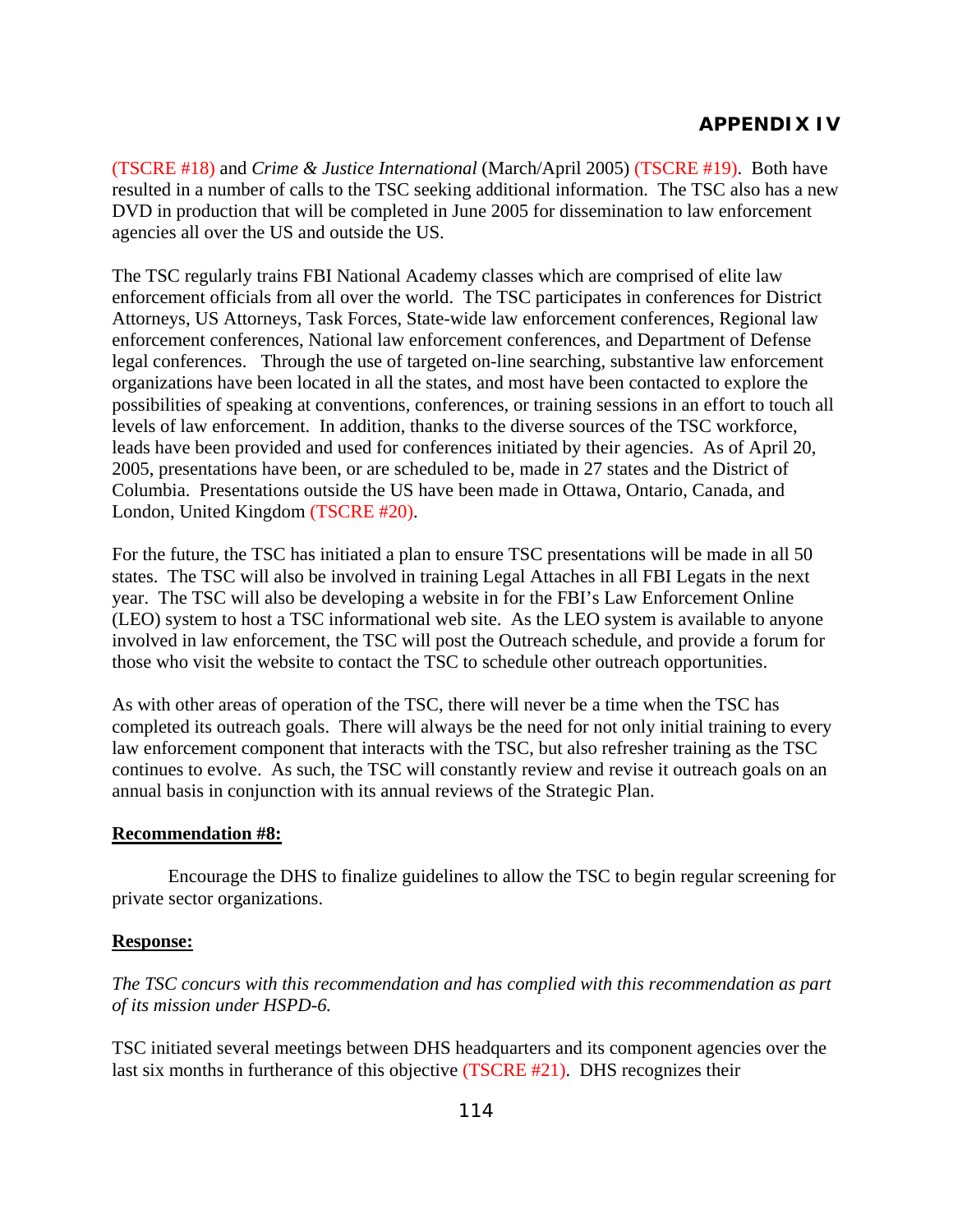responsibility for this initiative and will focus on the critical infrastructure industries first. Per HSPD-6, the TSC is dependent upon the DHS to initiate and lead in this effort. To date, no current schedule exists for rolling out this effort, but the TSC is fully cognizant of its complementary role to the DHS in this effort and is fully engaged in giving encouragement to the process.

#### **Recommendation #9:**

 Review the 1,200 TSDB 1A records that may require manual correction to ensure that these records are included in TSDB 1B, if appropriate.

#### **Response:**

*The TSC agrees with this recommendation and has completed this task.*

The TSDB was consolidated into one database on April 1, 2005. During the course of this consolidation, TSC identified approximately 1,200 records in the former TSDB 1A that needed to be examined for duplication and added to the official TSDB (previously referred to as TSDB 1B). On March 16, 2005, the TSC sent 1,183 TSDB 1A records to the NCTC for analysis and ingestion back into the TSC TSDB as necessary. On April 20, 2005, based on the NCTC record analysis, 1,131 former TSDB 1A records were transferred to the TSDB, with 52 duplicates identified that were not transferred (TSCRE #22). This task is fully completed.

### **Recommendation #10:**

Review and correct the 31 duplicate records identified in the TSDB 1B.

### **Response:**

### *The TSC agrees with this recommendation and has taken steps to complete it.*

In the Draft Audit Report, the OIG has identified these 31 records as being part of a larger set of records associated with a large number of potentially duplicate records created with the transfer of the FBI's international terrorism records from the VGTOF to the NCTC. The TSC was aware of this issue previously and had independently conducted analysis to determine the source of these records. Through the analysis conducted at the TSC, this mass export of the FBI's international terrorism records to the NCTC was identified as occurring on August 3, 2004. In an effort to address the duplicate records and other QA issues with the TSDB, the TSC initiated a complete record-by-record review of the entire TSDB. With this process initiated in April, 2005, the TSC will review every record in the TSDB to identify and correct the duplicate record issue (TSCRE #23, #24).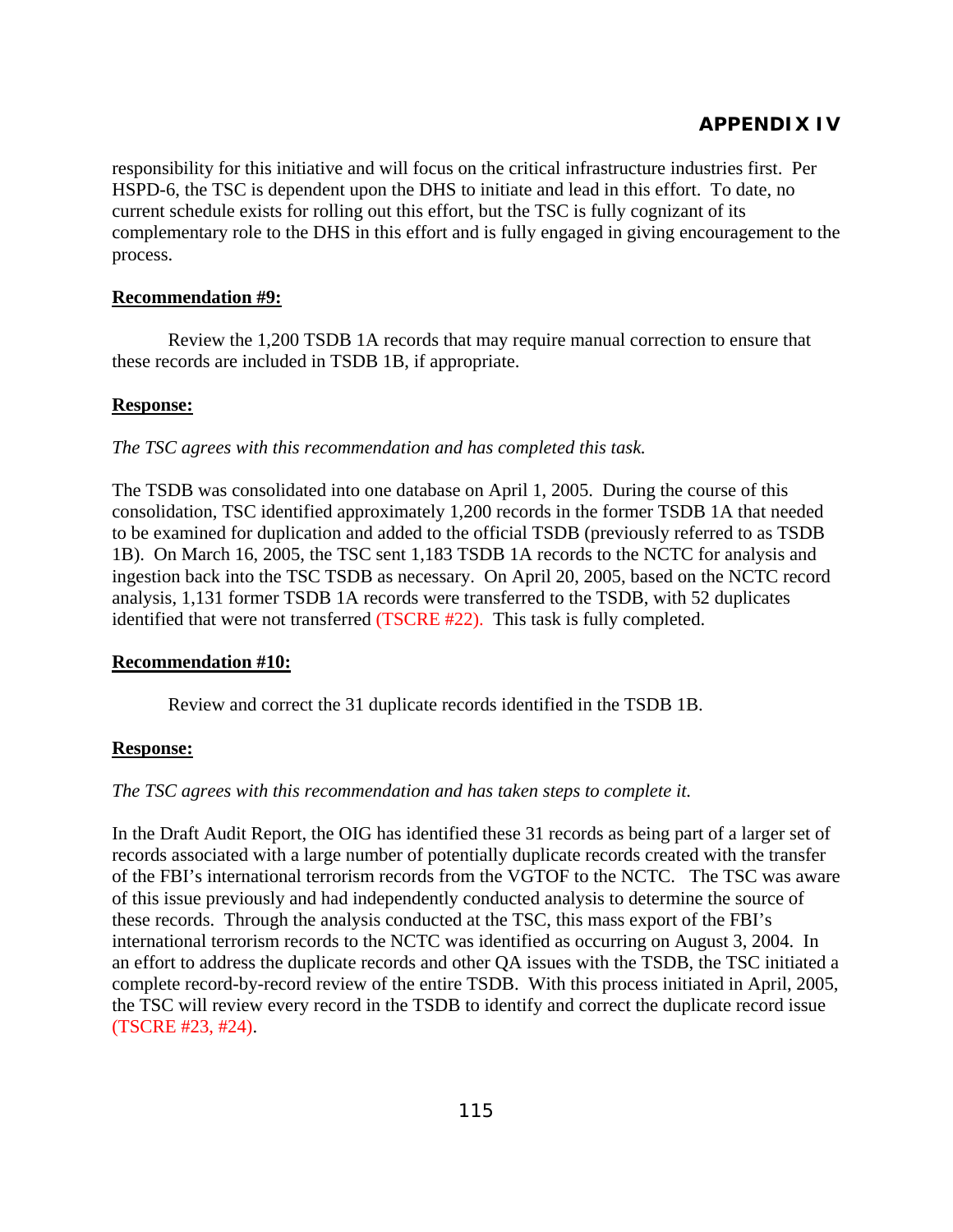Since the August 3, 2004, VGTOF records appear to be the cause of duplicate records, the TSDB QA review will begin with the review of approximately 18,500 records that resulted from this VGTOF transfer of records to the NCTC. The review is estimated to be complete by July of 2005. It is important to note, that although there are duplicate records present in the TSDB, this has not reduced the efficacy of the TSC screening processes.

### **Recommendation #11:**

 Review and correct the four records identified in the TSDB 1B as having duplicate TIPOFF record numbers.

#### **Response:**

*The TSC agrees with this recommendation and has taken steps to complete it.* 

In the Draft Audit Report, the Inspector General has identified these four records as being part of a larger set of records associated with a large number of potentially duplicate records created with the transfer of the FBI's international terrorism records from the VGTOF to the NCTC. The TSC was aware of this issue previously and had independently conducted analysis to determine the source of these records. Through the analysis conducted at the TSC, this mass export of the FBI's international terrorism records to the NCTC was identified as occurring on August 3, 2004. In an effort to address the duplicate records and other QA issues with the TSDB, the TSC initiated a complete record-by-record review of the entire TSDB. With this process initiated in April, 2005, the TSC will review every record in the TSDB to identify and correct the duplicate record issue. (TSCRE #23, #24)

Since the August 3, 2004, VGTOF records appear to be the cause of duplicate records, the TSDB QA review will begin with the review of approximately 18,500 records that resulted from this VGTOF transfer of records to the NCTC. The review is estimated to be complete by July of 2005. It is important to note, that although there are duplicate records present in the TSDB, this has not reduced the efficacy of the TSC screening processes.

#### **Recommendation #12:**

 Develop procedures to regularly review and test the information contained in the TSDB to ensure data is complete, accurate, and non-duplicative.

### **Response:**

*The TSC agrees with this recommendation and has taken steps to complete it.* 

The Data Management Office (DMO) at the TSC was created in March of 2005 with the mission of creating tools that help increase the quality of TSC data. The DMO is creating structured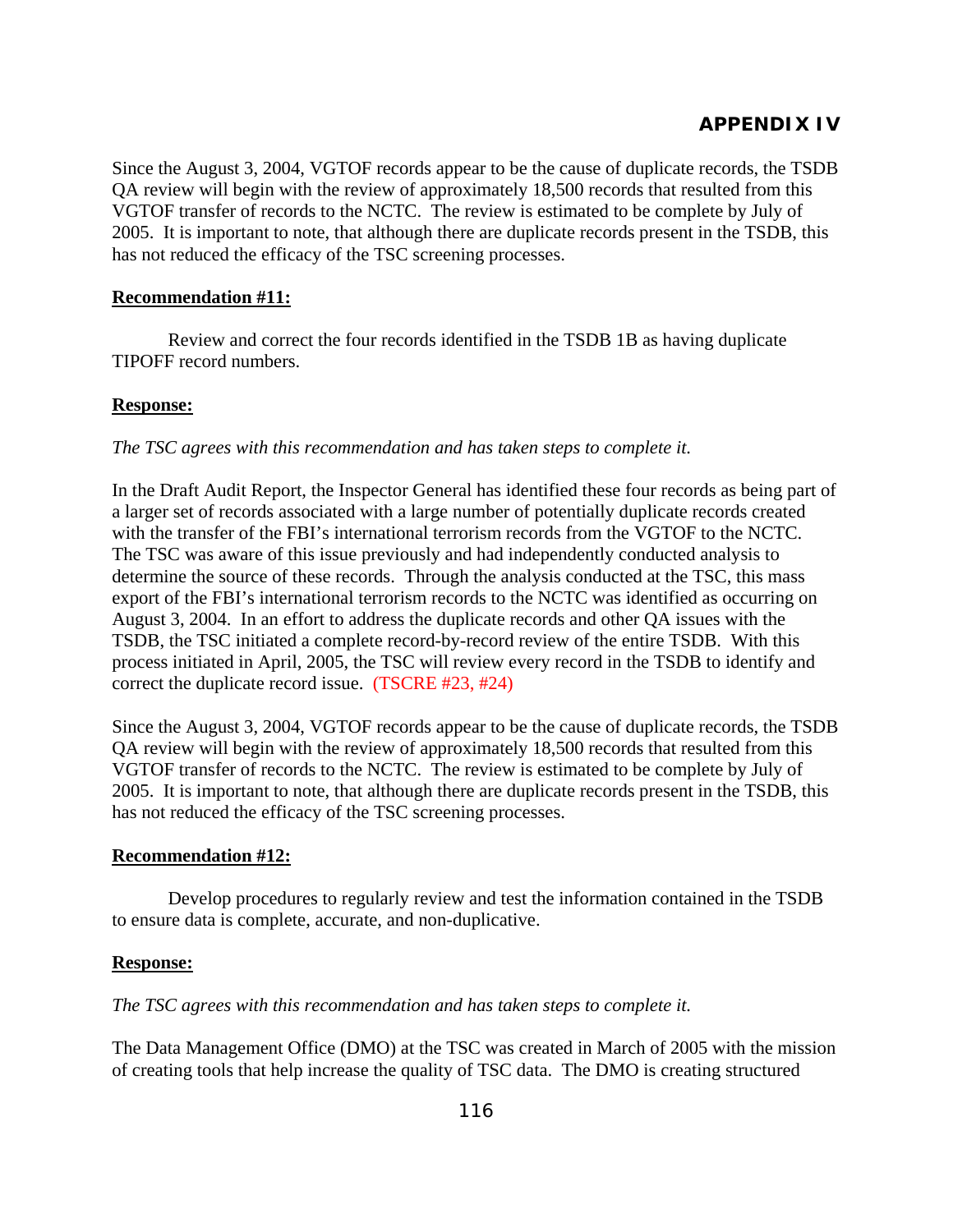query language (SQL) and small-scale database tools to empower QA effectiveness. In addition, TSC is modifying the TSDB 1.5 software to accept the entire TSDB as a batch file. This will apply all of the TSC business rules envisioned for future ingests from the TIDE system against the existing stock of TIPOFF records. (TSCRE #24)

### **Recommendation #13:**

 Ensure that each record in the TSDB 1B can be traced to either the FBI or NCTC databases.

### **Response:**

*The TSC agrees with this recommendation and has taken appropriate steps to implement it.* 

In April 2005, this issue was discussed with the Branch Chief, Terrorist Identities Group, NCTC. He has agreed to provide the source of each record in the TSDB, since his computer database at the NCTC tracks the agency that provided all international terrorist information. This will also be captured in TSDB 1.5. (TSCRE #7)

The TSC Nominations Unit is responsible for inputting all Domestic Terrorism records in the TSDB and therefore will track this information.

### **Recommendation #14:**

 Establish codes that more accurately describe domestic terrorist activity, replacing the INA codes that are currently applied to domestic terrorist records.

### **Response:**

*The TSC agrees with this recommendation and has taken steps to implement it.* 

When the TIPOFF program resided at the DOS and the Immigration and Naturalization Service was placing TIPOFF lookouts in its database, the INA code was linked to the Immigration and Nationality Act as a reference for possible inadmissibility charges. Since the start of NCTC and TSC relations, however, the INA code has been used as a means to categorize the derogatory information associated with a subject. This code has been used regardless of citizenship or whether the subject is associated with international or domestic terrorism. The INA code is required for export to IBIS, the database operated by the U.S. Bureau of Customs and Border Protection. It should be noted however that INA codes are pre-9/11 screening tools. The INA code is but one factor in determining whether or not a person is a threat.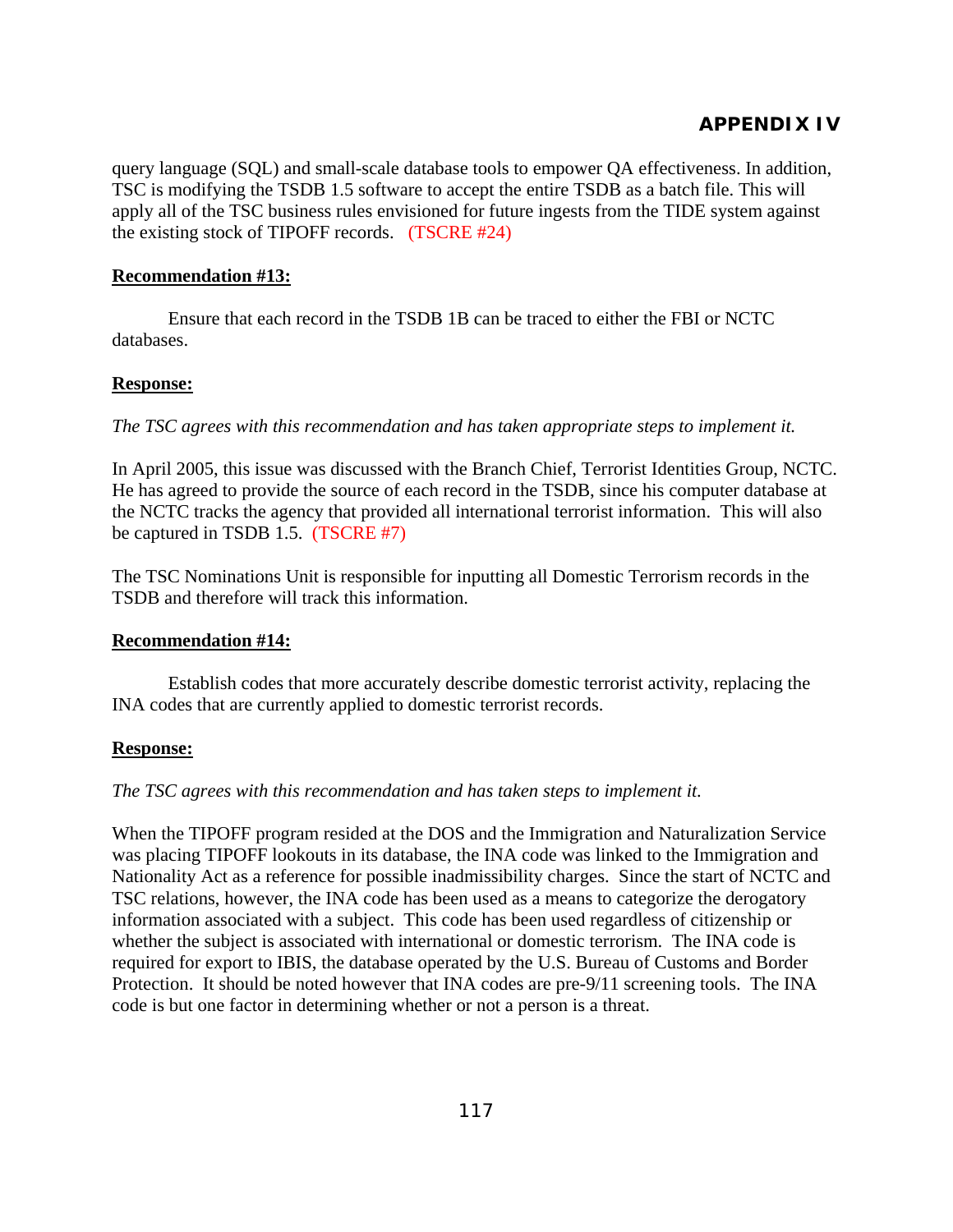In October 2004, it was requested that three new INA codes be established for the sole purpose of describing domestic terrorist activity (TSCRE #25). These INA codes will be scheduled in a future release of TSDB.

#### **Recommendation #15:**

 Review the INA codes applied to domestic terrorist records to ensure they properly reflect domestic terrorist activity.

#### **Response:**

*The TSC agrees with this recommendation and has taken steps to implement it.* 

This issue will be addressed with the creation of three new INA codes, which were requested in October, 2004, to be established for the sole purpose of describing domestic terrorist activity (TSCRE #25). This should be scheduled in a future release of TSDB.

It will also be addressed with the previously referenced record by record review of the TSDB to include an examination of the INA codes for each record.

The INA code originated from the Immigration and Nationality Act as a reference for possible inadmissibility charges. Since the start of NCTC (formerly known as the Terrorist Threat Integration Center- TTIC) and TSC relations, however, the INA code has been used as a means to categorize the derogatory information associated with a subject. This code has been used regardless of citizenship or whether the subject is associated with international or domestic terrorism. The INA code is required for export to IBIS, the database operated by the US Bureau of Customs and Border Protection.

### **Recommendation #16:**

 Assign handling codes to all records within the TSDB that are exported to VGTOF, including the 336 records that we identified as lacking handling codes.

### **Response:**

#### *The TSC agrees with this recommendation and is taking steps to complete it.*

The 336 records identified have been addressed. Also, as previously noted, in April of 2005 the TSC initiated a massive QA review of the entire TSDB. This review is being completed with the use of a form with multiple questions (TSCRE #23). The accuracy of the TSDB handling code (HC) issue will be addressed with question eight in the record-by-record review of the TSDB. Question eight states "Do all linked and unlinked TSDB records have the same VGTOF Handling code? (If no, explain discrepancies in the comments field.)." This question will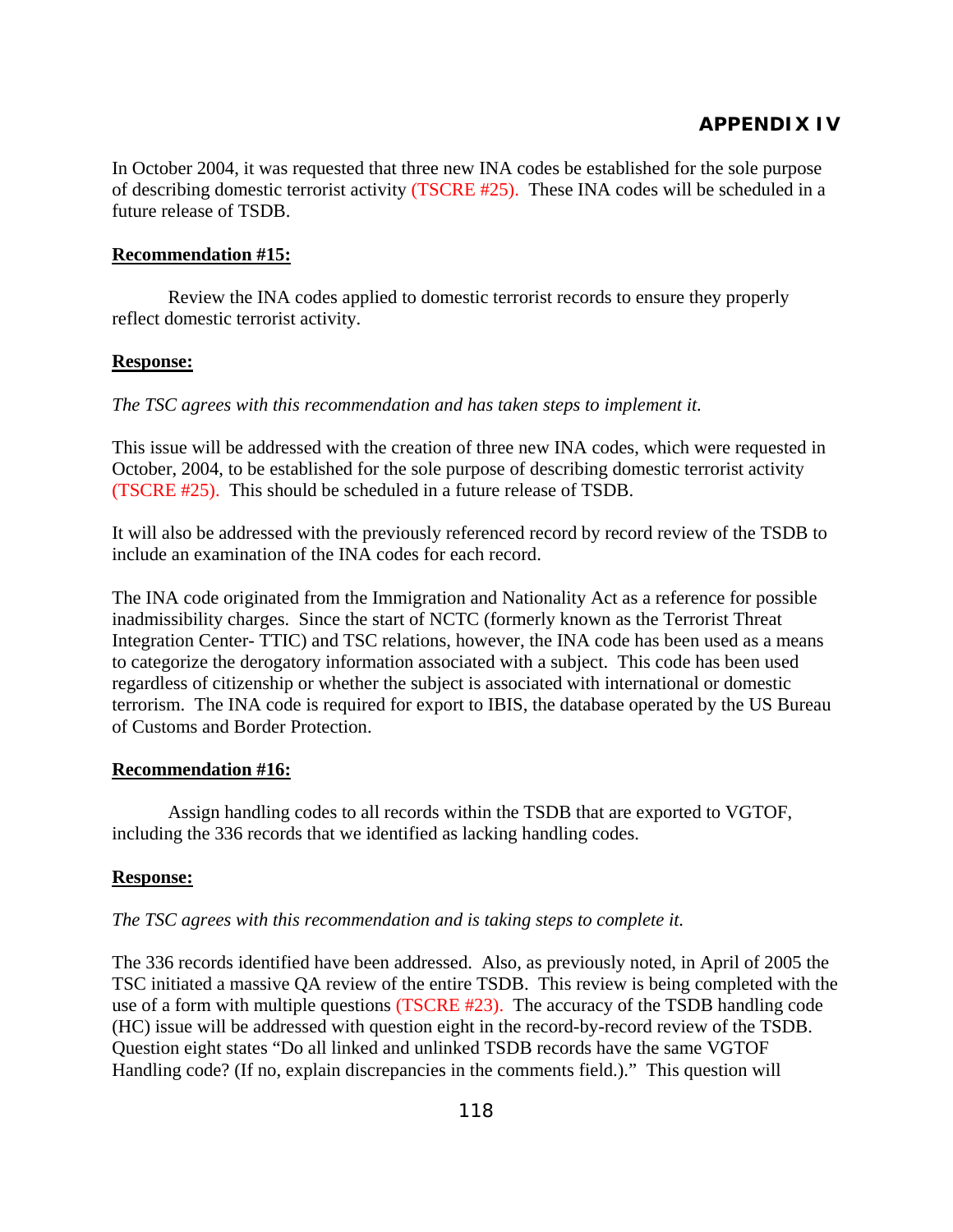identify and correct all records that do not have an HC, as well as identifying and correcting conflicting HCs in linked records.

TSC has identified part of this issue because HCs for the DT subject records (with valid HCs) that were exported from VGTOF into the TSDB on October 9, 2004, inadvertently omitted placement of the HC into the VGTOF Export Eligibility HC box. This oversight was rectified in late-2004. In addition, there were approximately 60 subject records in VGTOF that did not contain a valid SubGroup (SGP), e.g., HC. These records were not previously entered by or reviewed by the TSC since they were pre-existing records from 2002. Upon the creation of HCs, the Criminal Justice Information Services (CJIS) Division coordinated the change of old/obsolete SGP data, (e.g., 'CNFDRT KNGT AMERICA\*RLNC'), to the newly created HC data. These records were identified by the CJIS Division as not having responded to the CJIS's change request, and were modified appropriately by the TSC.

### **Recommendation #17:**

 Review and correct the inconsistent assignment of low-threat handling codes to records with "armed and dangerous" INA codes.

### **Response:**

*The TSC does not agree with this recommendation because there is no link with VGTOF Handling Codes (HCs) used to inform state and local law enforcement officers with the TIPOFF INA Codes used to classify the type of known or suspected terrorists.* 

The following information should serve to further clarify this for the DOJ/OIG. None of the four existing HCs are considered "low-threat." In fact, HCs are not associated with threat levels. HCs provide instruction as to when the person is encountered, what action should occur. However, different thresholds must be met prior to the issuance of a particular HC to any IT or DT subject.

# [SENSITIVE INFORMATION REDACTED]

All other subjects are reviewed and assigned a HC based on: a) the Case Agent's recommendation (or VGTOF Nomination Team recommendation for non-FBI IT subjects); and b) the quantity and quality of the biographical/identifying data submitted by the Case Agent (or NCTC, for non-FBI IT subjects). The lack or absence of quality biographical/identifying data would warrant consideration that the subject be placed into a HC4 status, rather than a HC3 status, depending on the HC recommendation submitted by the Case Agent. If a clear photograph or useful biographical/identifying data is not provided, attempts to efficiently and accurately conclude a positive or negative hit will be hampered. HC3 is where the majority of the persons are categorized.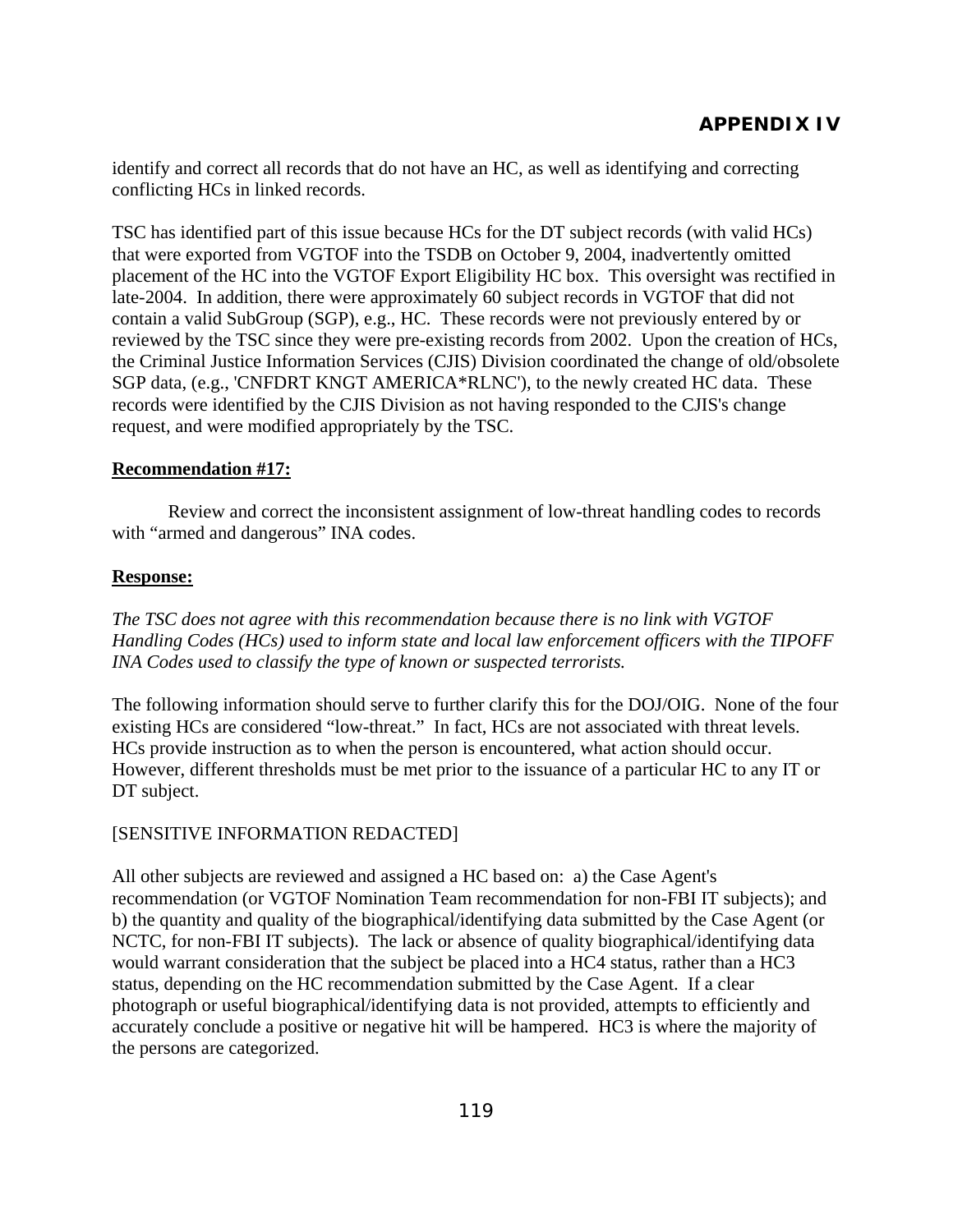The assignment of INA Codes is a means to quickly label the type of derogatory that exists for a subject. The "armed & dangerous" designation is an old carry over from when the TIPOFF program shared records with the Immigration and Naturalization Service (INS). The INS designated certain INA Codes, linked at that time to possible inadmissibility charges, to the Interagency Border Information System's "A&D designator." NCTC merely uses the INA Codes to categorize the derogatory information compiled on a particular person and label that person by assigning an INA Code. **While the INA Code assigned to a subject record is examined, it is a factor, but not a primary consideration in the review and assignment of a HC**.

Lastly, it should be noted that HCs are not assigned to subjects "according to the level of threat the individual poses," as is cited throughout the DOJ/OIG Audit Report. [SENSITIVE INFORMATION REDACTED]

Enclosures/Supporting Documentation:

-VGTOF Nomination Protocol (dated 02/25/2005) (TSCRE #26)

### **Recommendation #18:**

 Establish in TSDB 1B separate fields to identify [SENSITIVE INFORMATION REDACTED] and [SENSITIVE INFORMATION REDACTED].

### **Response:**

*The TSC agrees with this recommendation and this is complete.* 

In October of 2004, the TSDB Wedge Project was placed in production. This project was specifically designed to address all fields in TIPOFF that could be exported from the NCTC, but could not be held in the TSDB. Of these fields, [SENSITIVE INFORMATION REDACTED] and [SENSITIVE INFORMATION REDACTED] were included. As such, this item has been completed since August of 2004. (TSCRE #27)

### **Recommendation #19:**

 Enhance the TSDB 1B by ensuring that available all fields of information have been activated and populated as appropriate.

### **Response:**

*The TSC agrees with this recommendation and has completed this action.* 

Per recommendation #18, and the response to that question, the TSDB Wedge Project was completed in August of 2004. All appropriate fields have been activated and populated as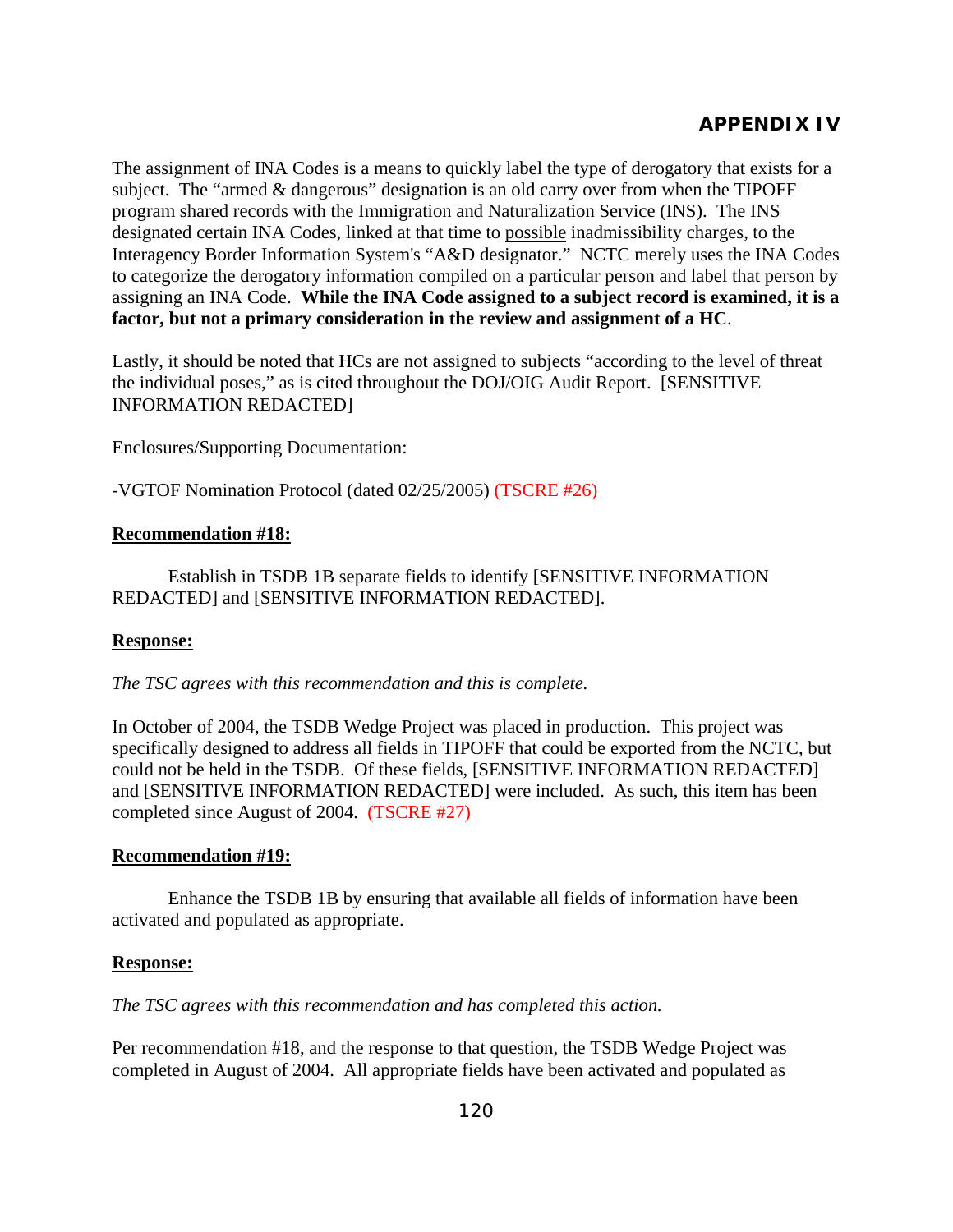appropriate. The only fields not activated and populated to date are those associated with the TIDE implementation, which will export all Addendum A material, and will occur later in 2005. (TSCRE #27B)

#### **Recommendation #20:**

Implement automated procedures to ensure records and corresponding data transmitted to and from the TSDB is accurate, consistent, and complete. This should include a review of the eight VGTOF records and the three TIPOFF records that were omitted from the TSDB 1B and the two TIPOFF records omitted from the TSDB 1A.

#### **Response:**

*The TSC agrees with this recommendation and has taken steps to complete this action.* 

The previously referenced record by record QA review of the TSDB (TSCRE #23, #24), initiated in April, 2005, will address "the eight VGTOF records and the three TIPOFF records" that were not in TSDB 1B. This review is expected to be complete in June of 2005. It is also noted that there is no longer a TSDB 1A and TSDB 1B, but only a TSDB.

For information to be "accurate, consistent and complete," the TSC relies on the input from the nominating agencies. It should be noted that all Intelligence Community and law enforcement agencies are reviewing all of their record. Quality assurance is a shared responsibility and does not belong to the TSC alone.

With regards to automated procedures to ensure "accurate, consistent, and complete" data transmission to and from TSDB, TSDB 1.5 will help to ensure data integrity with built-in protections and buffers. When implemented as part of the TIDE project, TSC's TSDB 1.5 will enforce more than 35 business rules to validate that data received from NCTC complies with legal and negotiated restrictions on data relationships. Examples of rules include changing exports of a record when a US person is inappropriately targeted for a foreign country's watch list, and when a person is placed on both the No Fly and Selectee lists. Current policy calls for visual examination of individual record during ingest.

The real issue with timely and quality ingest relates to the multiple levels of security involved. The IC has been working for years to develop a trusted guard to provide a network connection to move data from top secret to the SBU level. Until this capability is available through the IC, TSC must live with significant delays in data arrival from NCTC, and poor data quality.

## **Recommendation #21:**

Work with partner agencies to establish data field definitions and consistently apply them within all coordinated databases.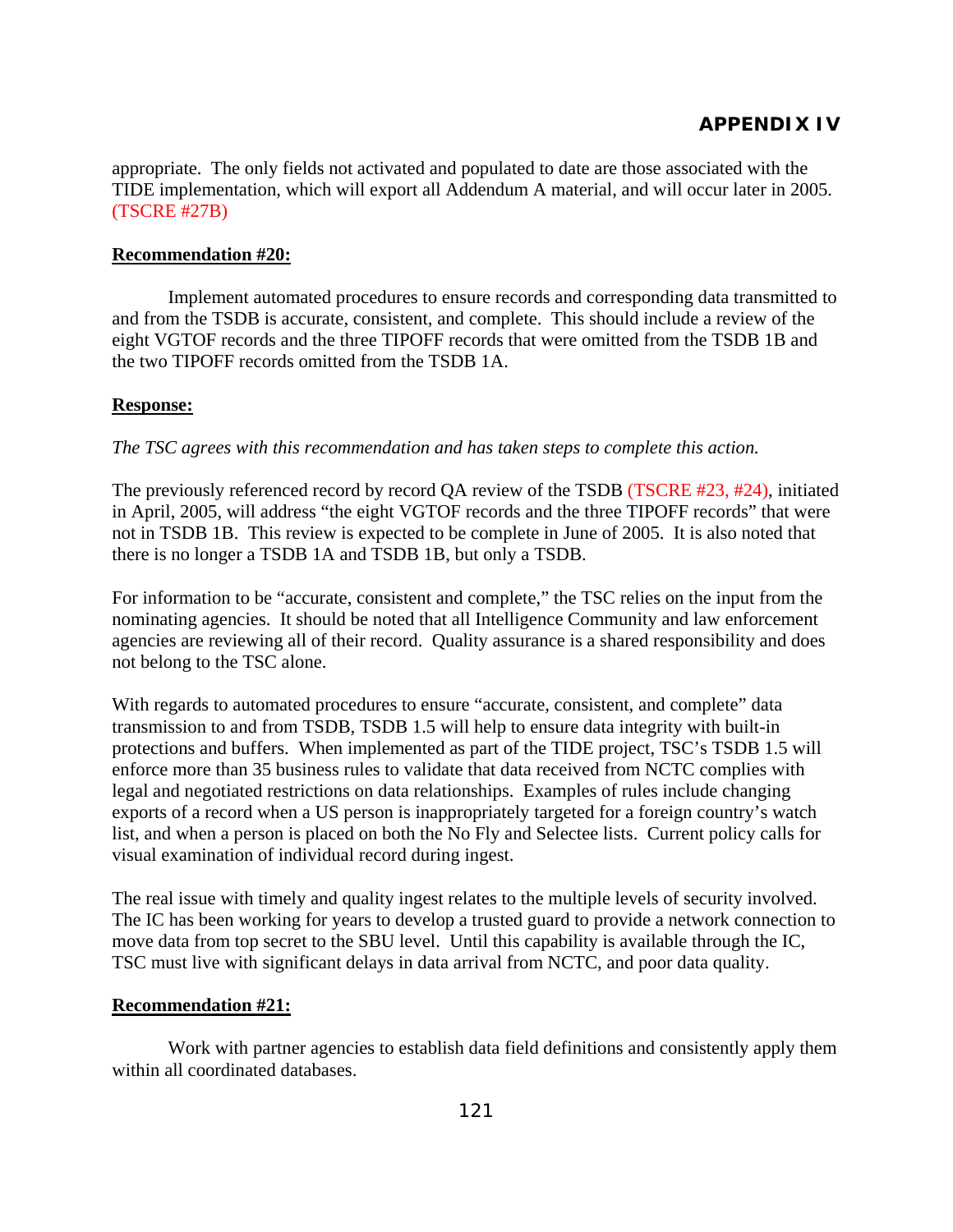## **Response:**

*The TSC agrees with this recommendation and has taken steps to implement it, and will be the first and only entity to date interacting with the IC to use the new standard.* 

The Terrorist Watch Person Data Exchange Standard (TWPDES) was adopted by the IC Metadata Working Group (ICMWG) and incorporated into the data flow from NCTC to TSC. TWPDES is being integrated with the Justice Global Information Sharing XML 3.0 standard, but will remain a named subset of data. With the implementation of TSDB 1.4 in May of 2005, the TSC will be the first entity to use this standard in any interaction with the IC. (TSCRE #'s 5, 7, & 28)

#### **Recommendation #22:**

In coordination with the supporting agencies, establish procedures to identify and resolve missing and conflicting record information.

#### **Response:**

*The TSC agrees with this recommendation and has had procedures to identify and resolve missing and conflicting record information since its inception.*

To date, the TSC has completed a review of and corrected approximately 18,744 records. These records include 854 referrals from the EMA since May, 2004; 1,132 records transferred from the old TSDB 1A database to the current TSDB in April, 2005; about 6,000 VGTOF records reviewed and reconciled since April, 2004; about 1,800 Chechen Suicide Bomber records applied to the appropriate No Fly/Selectee list in September, 2004; about 50 INA records reviewed in January, 2005; 1,408 No Fly/Selectee records for possible duplication in December, 2004; and the March/April, 2005 review of over 7,500 FBI cases to apply the new White House No Fly/Selectee criteria.

The Nominations Unit at TSC has weekly meetings with NCTC and regular telephonic contact with the Terrorist Watch and Warning Unit, FBI Counterterrorism Division (CTD); TSOU, CTD; the NTC, Customs and Border Patrol, DHS; TSA, DHS; and NCTC to resolve missing and conflicting records. In addition to this liaison, the record-by-record review of the TSDB will identify and correct missing and conflicting records.

The Nominations Unit has a QA component that provides the following procedures for handling TSDB discrepancies:

**Current Procedures for handling QA Matters at the TSC:** Daily Call Center Reports are submitted to QA. Pages needing Quality Assurance Review (QAR) are tagged for QA. Copies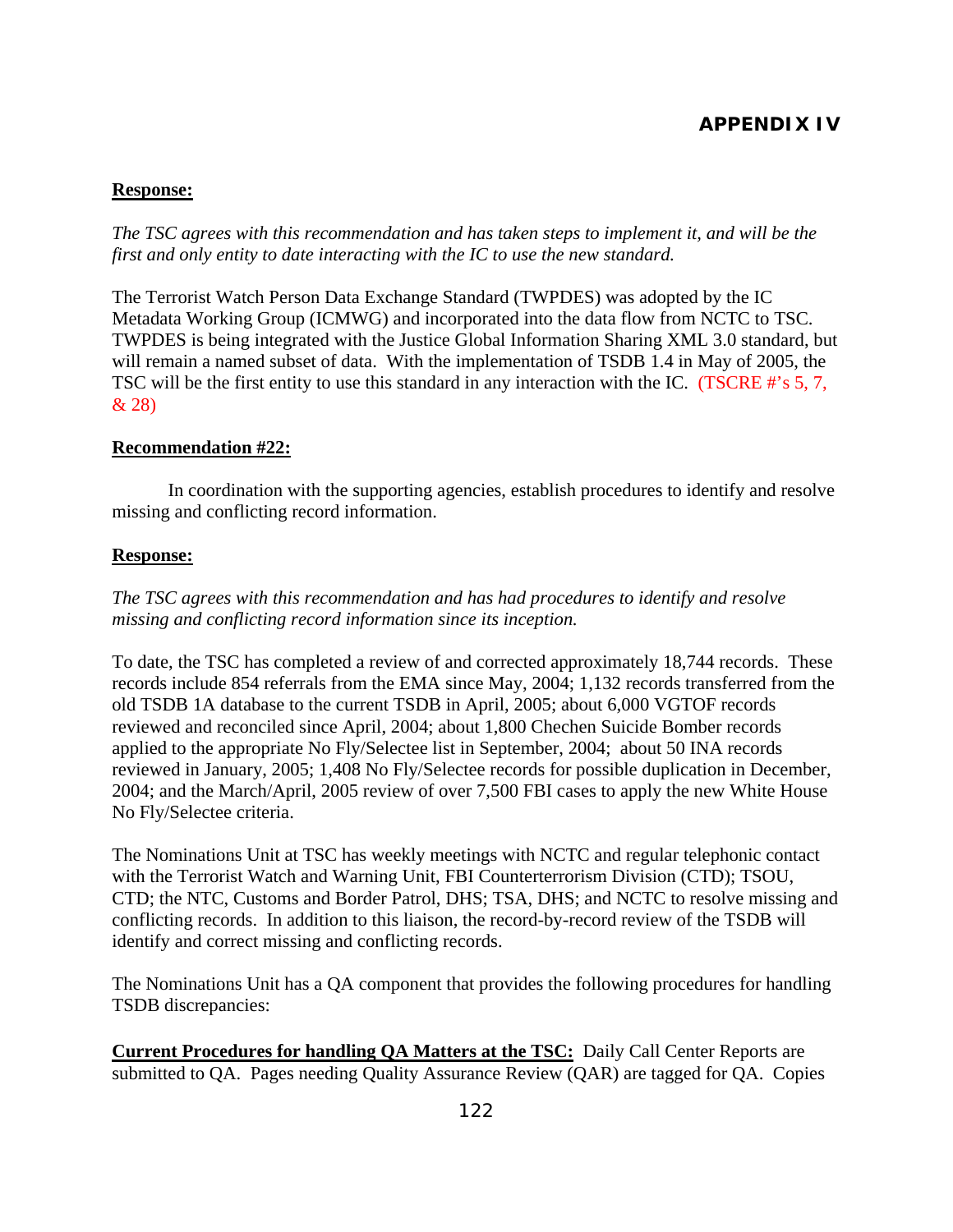of tagged pages are duplicated and subsequently logged onto a separate spreadsheet. Copies are maintained in folders in date order until resolved and then archived alphabetically. Call Center Reports are analyzed to determine the type of matter needing resolution. The appropriate databases are queried and contact is made with appropriate sources to verify/resolve each QA matter. All measures taken to resolve each QA matter are logged onto a separate activity log for statistical purposes.

**Computer Modifications requested to manage QA matters:** QA worked with an FFRDC (June/July 2004) to document requirements to modify TSC's existing Encounter Management Database. Additional meetings transpired April 2005. The modifications will allow QA Matters to be submitted to QA personnel electronically. A separate QA screen will be established and fields added to better monitor, track and quantify QA Matters. The following are computer requirements discussed and requested:

- Ensure ability to view information previously entered by Call Center.
- Create a separate QA screen.
- Add field to reflect date received in QA.
- Add pick list to reflect type of QA matter to be resolved.
- Add field to reflect actions taken to resolve QA matter, Points of Contact (POCs), telephone numbers, calls, emails, etc.
- Add field to reflect final resolution.
- Add field to reflect date of final resolution.
- Ensure ability to query by name.
- Ensure ability to query by Service Request Number (SRN).
- Ensure ability to run reports (a) Pending QA matters alphabetically; by SRN; and for a specific time frame (b) Closed QA matters alphabetically; by SRN; and for a specific time frame (c) All inclusive (pending or closed) for a specific time frame.

**Types of QA matters received:** QA receives a variety of matters to research and resolve. Although there is no limit or way to predict the types of matters QA will encounter in the future most received to date have fallen into specific categories as listed below:

- Review of Violent Gang and Terrorist Organizations File (VGTOF) records to verify existence; coordinate removal; or to resolve errors or discrepancies.
- Coordinate with Customs and Border Patrol (CBP) the review of Treasury Enforcement Communications System (TECS) records to verify existence; removal; or correction of errors or discrepancies.
- Coordinate with TSA the review of NO FLY records to verify existence; removal; or correction of errors or discrepancies.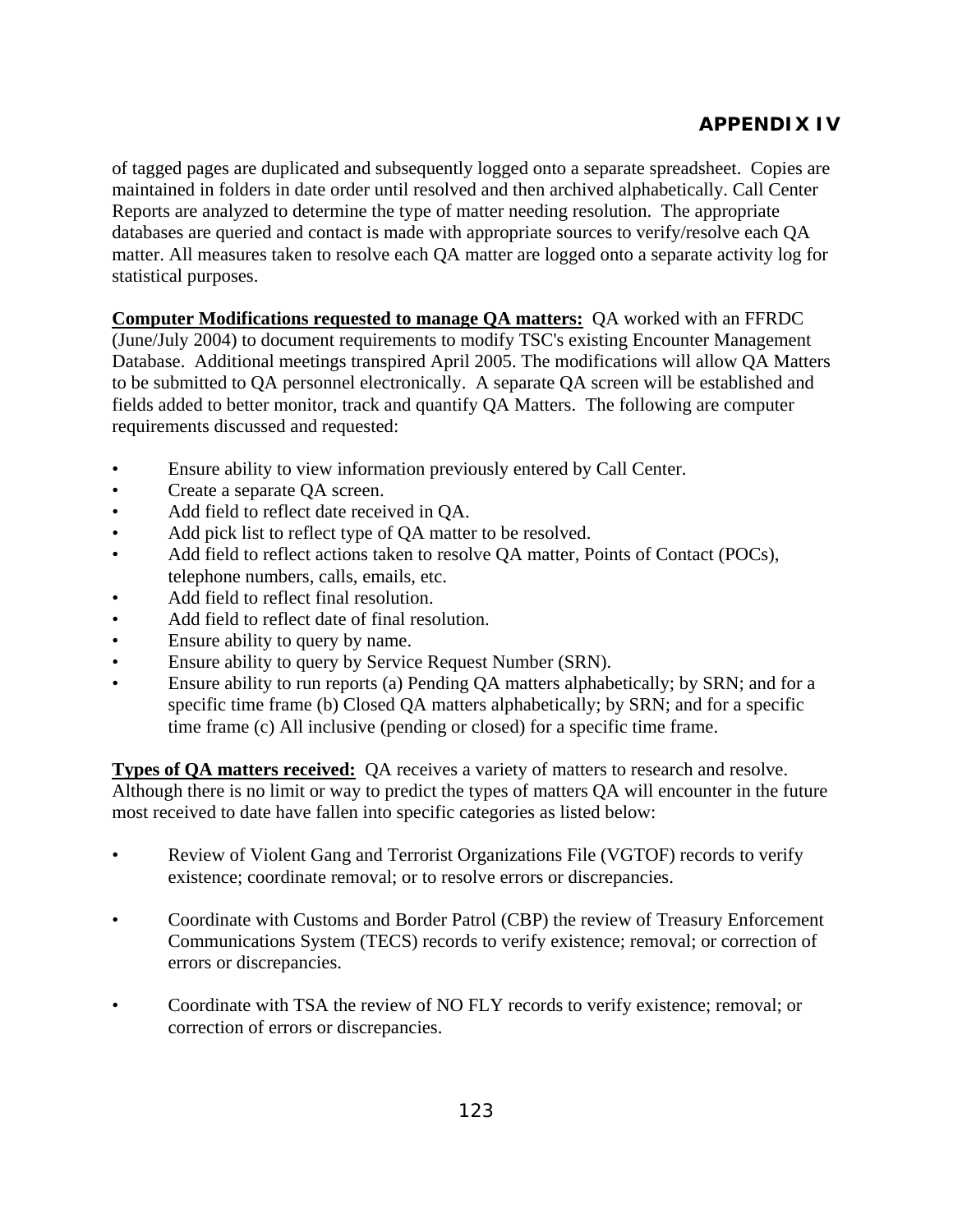- Coordinate with TSA the review of SELECTEE records to verify existence; removal; or correction of errors or discrepancies.
- Review of NCTC TIPOFF records to verify existence and status of records; coordinate through NCTC the possible entry or removal from exports and/or archiving of records if warranted.
- Review of TSDB records to verify existence of records; or to coordinate with TSC the entry, removal or correction of records.
- Ensure NICS inquiries logged properly for statistical purposes.

**Current procedures for resolving QA matters:** The following are newly established procedures for resolving the aforementioned QA matters. Each QA matter is unique in nature therefore the below are simply guidelines:

- VGTOF records: Upon receipt the TSC Call Center sheet is reviewed to determine the type of matter needing resolution. The QA matter is subsequently logged onto a spreadsheet for tracking purposes. QA queries NCIC for current VGTOF status. QA queries the FBI's matter tracking system, ACS, for all references to subject. QA coordinates with record owner (ORI/FBI case agent) the entry, removal or correction of the VGTOF entry via telephone and email. The TSC is ORI for all VGTOF entries and initiates the modifications when warranted. Electronic Communications (ECs) are generated when necessary. All VGTOF modifications are confirmed by a subsequent query of NCIC/VGTOF records. Upon verification the QA matter is closed and archived. All subjects removed from VGTOF are logged onto a spreadsheet for statistical purposes. The names of all International Terrorist subjects removed from VGTOF are forwarded to NCTC for review and archiving if warranted.
- TECS Records: Upon receipt the TSC Call Center sheet is reviewed to determine the type of matter needing resolution. The QA matter is then logged onto a spreadsheet for tracking purposes. QA contacts TSC's CBP representative for a copy of the TECS record. In addition CBP provides the email address of record owner. QA reviews the TECS record. Contact is made with the appropriate authority, FBI, ICE or CBP for record modification if warranted. The matter is closed subsequent to contact with the record archived.
- NO FLY Records: Upon receipt the Call Center sheet is reviewed to determine the type of matter needing resolution. The matter is subsequently logged onto a spreadsheet for tracking purposes receipt. All QA matters pertaining to the review and modification of NO FLY records are forwarded to TSC's TSA representative(s) for review and action. Upon receipt of final resolution from TSA the QA matter is closed and archived.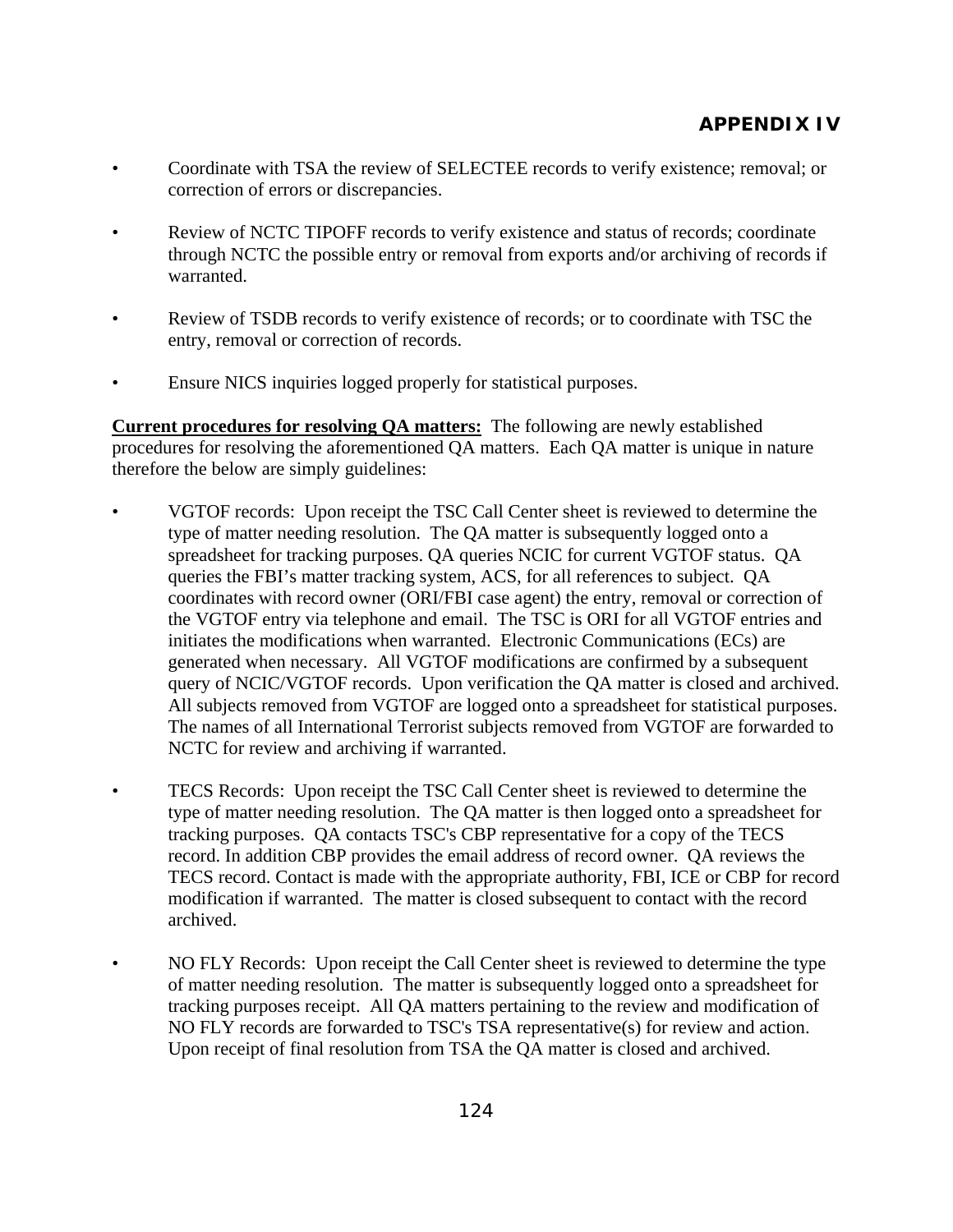- SELECTEE Records: Upon receipt the Call Center sheet is reviewed to distinguish the type of matter needing resolution. The matter is logged onto a spreadsheet for tracking purposes. All QA matters pertaining to the review and modification of SELECTEE records are forwarded to TSC's TSA representative(s) for review and action. Upon receipt of final resolution from TSA the QA matter is closed and archived.
- TIPOFF Records: Upon receipt the Call Center sheet is reviewed to discern the type of matter needing resolution. The QA matter is subsequently logged onto a spreadsheet for tracking purposes. QA queries TIPOFF database to determine current TIPOFF status. QA queries ACS for all references to the subject. QA coordinates with NCTC's POC for entry, removal or correction of TIPOFF records where needed via telephone and email. ECs are generated where appropriate. Upon final resolution and notification from NCTC, the QA matter is closed and archived.
- TSDB Records: Upon receipt the Call Center sheet is reviewed. A determination is made as to the type of matter needing resolution. The matter is then logged onto a spreadsheet for tracking purposes. QA queries the TSDB database to determine current TSDB status. QA queries ACS for all references to the subject. QA queries TIPOFF to compare all references to the subject. QA coordinates the entry, removal or correction of TSDB records where needed. Upon final resolution the QA matter is closed and archived.
- NICS Records: Upon receipt of Call Center sheet the matter is reviewed to discern matter needing resolution. The QA matter is subsequently logged onto a spreadsheet for tracking purposes. QA's initial responsibility regarding NICS matters is to ensure that NICS related calls are properly logged into the Call Center's database as a "NICS" matter for statistical purposes. If removal from VGTOF is warranted, QA handles same. No further action needed for NICS related matters.

**Project initiated to review all records contained in TSDB for accuracy:** The TSC is in the process of launching the TSDB QATracker Project. This project will identify inconsistencies within TSDB. Once the inconsistencies are identified, QA will work to resolve same. This project will enable the TSC to work in a pro-active manner versus a reactive manner. (TSCRE #23, #24)

## **Recommendation #23:**

In coordination with the TWWU, streamline operations to ensure nominations are made to the appropriate system in a timely manner and in accordance with HSPD-6 so that domestic terrorist records are not forwarded to the NCTC.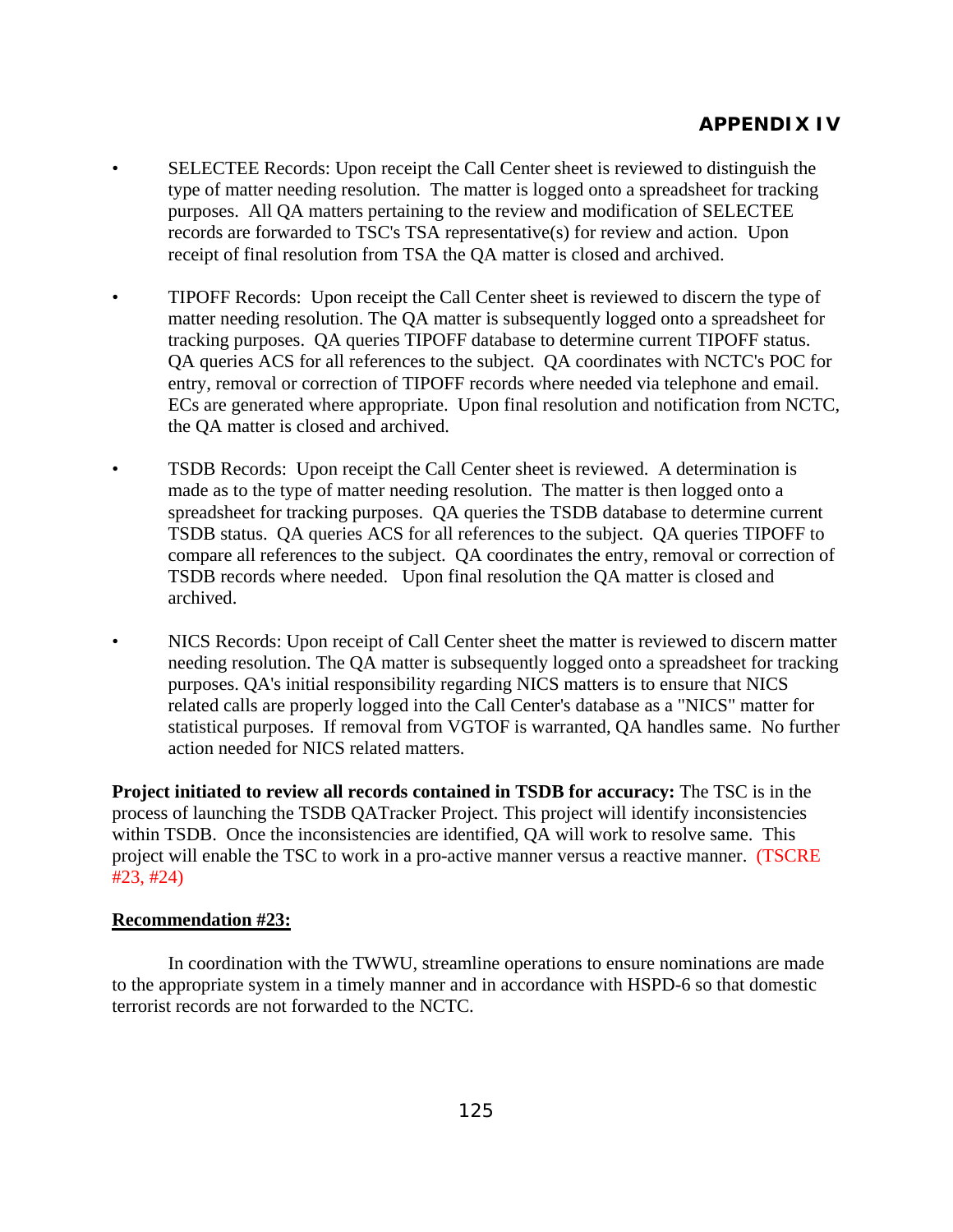## **Response:**

*The TSC agrees with this recommendation and has taken the appropriate steps to resolve this issue.* 

The VGTOF Nomination Team has addressed this issue with the TWWU on numerous occasions, most recently during a face-to-face meeting held at the TSC on April 5, 2005. While there has been a noticeable difference in the length of time it takes for the TSC to receive DT nomination paperwork from the TWWU, primarily because the TWWU had not worked through their backlog of paperwork, there will always be a gap in the time the Case Agent prepares and submits the nomination paperwork until the time that the TSC receives it. This delay can be days and, as seen in some cases, weeks.

The TSC continues to receive, on a regular basis, IT nominations from the TWWU, as well as receiving DT nomination paperwork and discovering that the same paperwork was forwarded to the NCTC, in error, for entry into TIPOFF.

The TWWU continues to assert that they review and direct IT and DT nominations to the best of their ability, but that the volume of paperwork they receive makes contributes to the lack of 100% accuracy difficult. Other incidences of confusion within the TWWU regarding the handling of DT nominations have also been addressed with them. The TWWU has advised that each nomination packet is reviewed by a supervisor prior to being forwarded to the TSC or the NCTC.

The VGTOF Nomination Team at the TSC has suggested that one of the members of the Team be "detailed" to the TWWU to ensure the proper review and flow of DT nominations; however, the TWWU responded that they did not believe that it was necessary.

The electronic version of the Nomination form will be disseminated throughout the FBI and to the Intelligence Community. With respect to the FBI, all Terrorism cases will be electronically moved from the FBI Field Division to the TWWU for review, with the International Terrorist cases being forwarded to the NCTC for processing and ingesting into the TSDB. The Domestic Terrorist cases will be forwarded to the TSC for direct input into the TSDB. This electronic format will allow for a more thorough electronic examination of each Nomination form to ensure that the 266 FBI classifications for Domestic Terrorist cases are not forwarded to NCTC. Only the 315 FBI classifications for International Terrorist cases will proceed to the NCTC.

It is anticipated that with the implementation of TSDB 1.4, particularly the Nomination form Project, this will relieve 100% of the errors being made through the paper manual process in place now. TSDB 1.4 is scheduled for implementation in May of 2005.

Enclosures/Supporting Documentation: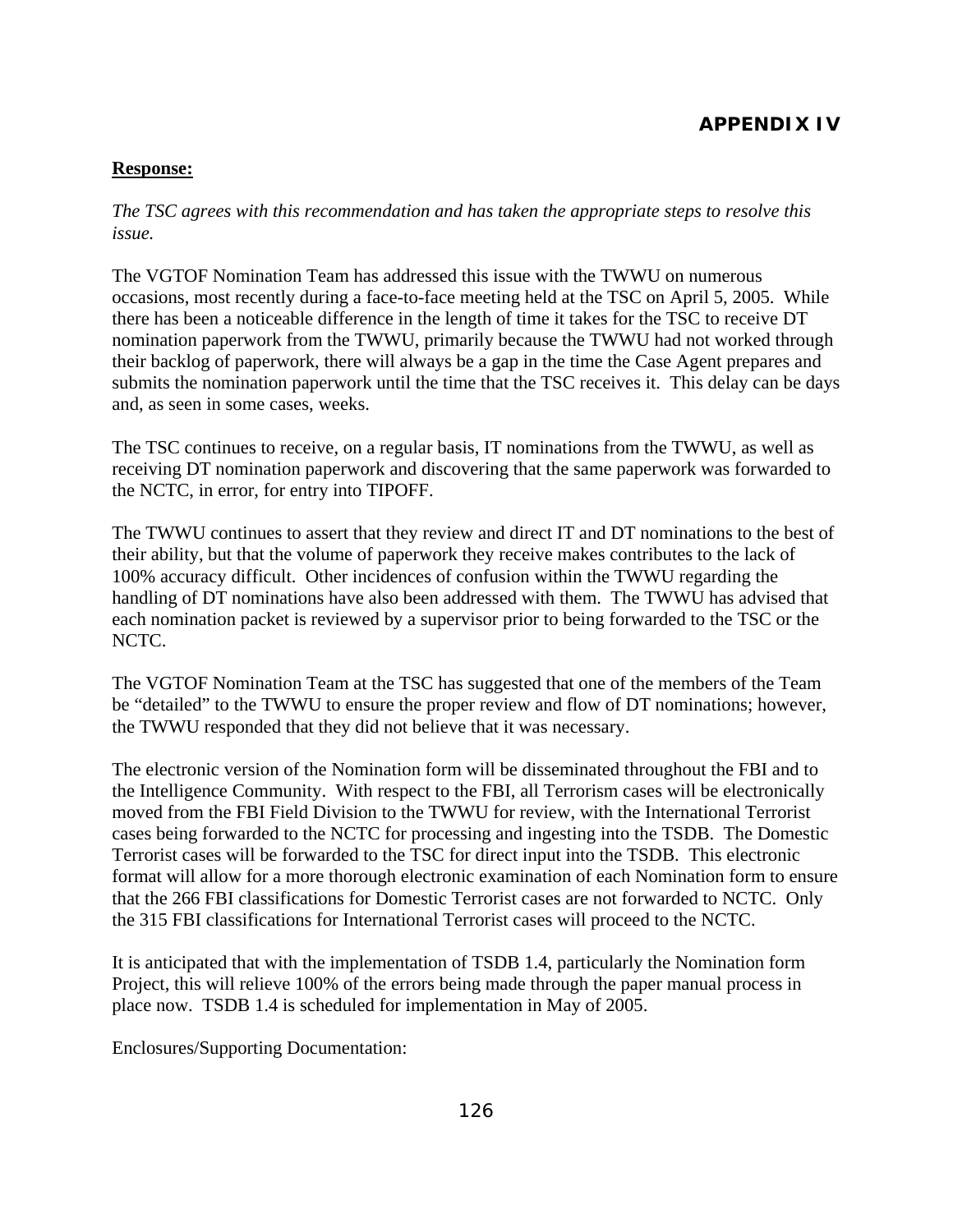-E-mails dated 11/17/2004 and 11/18/2004. (TSCRE #29)

-E-mail exchange dated 03/17/2005 and 3/18/2005. (TSCRE #31)

#### **Recommendation #24:**

Establish procedures to regularly review the DOS's List of Terrorists under Executive Order 13224 to ensure individuals are accurately included in the TSDB.

#### **Response:**

#### *The TSC agrees with this recommendation and has completed this action.*

The "DOS's List of Terrorists" referred to in this recommendation is likely the list established by Executive Order 13224 (TSCRE #32) of September 23, 2001 on "Blocking Property and Prohibiting Transaction with Persons Who Commit, Threaten to Commit, or Support Terrorism." This Executive Order authorizes both the Secretary of State, in consultation with the Secretary of the Treasury and the Attorney General, or the Secretary of the Treasury, in consultation with the Secretary of State and the Attorney General, to designate individuals and entities pursuant to specified criteria. Once the Secretary of State or the Secretary of the Treasury designates an individual or entity, the Office of Foreign Assets Control (OFAC) of the Department of the Treasury takes appropriate action to block the assets of the individual or entity in the US or in the possession or control of U.S. persons, including notification of the blocking order to US financial institutions, directing them to block the assets of the designated individual or entity. This list is publicly available online at [www.ustreas.gov/offices/enforcement/ofac/sanctions/terrorism.html](http://www.ustreas.gov/offices/enforcement/ofac/sanctions/terrorism.html).

HSPD-6's accompanying MOU, paragraph 10 states, "The TTIC database will include, to the extent permitted by law, all information the U.S. government possesses related to the identities of individuals known or appropriately suspected to be or have been involved in activities constituting, in preparation for, in aid of, or related to terrorism, with the exception of Purely Domestic Terrorism Information." Paragraph 11 further states, "…Federal departments and agencies will provide to the TTIC on an ongoing basis all relevant Terrorist Information in their possession, custody, or control…" TSC management met with the management team from OFAC in the winter of 2004 and informed them of their responsibility to provide this information to TTIC. As TTIC is now the NCTC, TSC executive management has confirmed that OFAC regularly provides its updated list to NCTC for analysis and possible inclusion of identities contained within it in NCTC's identities database, which is the source of all International Terrorist identities contained in the TSC's TSDB.

#### **Recommendation #25:**

Establish supervisory controls to ensure that the work of the Call Center personnel is reviewed on a regular basis for completeness, accuracy, and timeliness.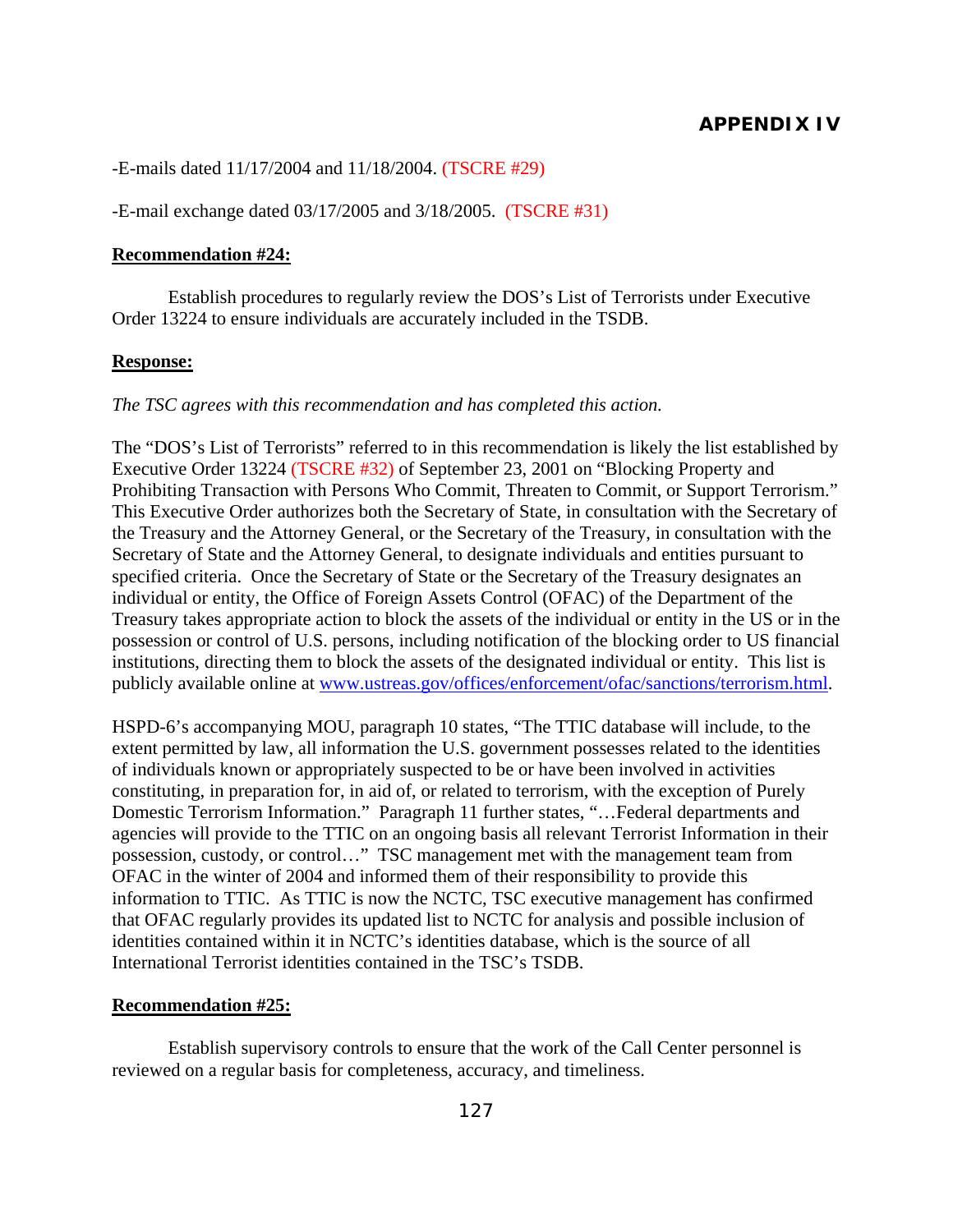#### **Response:**

### *The TSC agrees with this recommendation and has implemented procedures to correct this concern.*

The DOJ/OIG Draft Audit report indicated that the TSC's response time to terrorist encounters was on the order of 20 minutes. This is no longer the case. The TSC now responds to law enforcement officials who have potentially encountered a known or suspected terrorist in approximately 10 minutes (average). This is due to a number of factors.

In October, 2004, six permanent TSC Call Center employees, all with experience in reviewing the documentation of other screeners for completeness, accuracy and timeliness were designated as team leaders. These team leaders are the supervisors of a particular shift and all documentation regarding a call/encounter is reviewed by them. The team leader also has the responsibility of ensuring all of the documentation is completed prior to disseminating the information to TSOU, the NTC and other law enforcement agencies. To further establish supervisory controls, in November 2004, TSC hired five Watch Commanders, all with experience in various crisis centers, to oversee the operations in the TSC Call Center and a permanent GS-15 FBI Unit Chief arrived in January 2005.

Since December 2003, the TSC Call Center was supervised by TDY FBI agents who possessed various backgrounds, but minimal counterterrorism experience. Upon their arrival, these agents were provided no formal training and were expected to quickly adjust to the informal protocols of the TSC. Often, these agent supervisors never screened a call/encounter, resulting in a lack of knowledge and understanding of what is required to conduct a complete, accurate, and timely call. The lack of experience in working with the various databases also proved to be a problem for the supervisory agents, without the understanding of how to navigate the databases to locate pertinent information needed to make a timely decision and created an extended turnaround times for the caller. The majority of the calls resulted in the TSC forwarding the encounter as inconclusive to TSOU. This resulted in TSOU having to provide redundant checks to make an identity match. As the TSC expanded, it was apparent that the permanent screeners had more knowledge than the TDY agents, who where continually being rotated in and out of the TSC. The agents were relying on the expertise of the veteran screeners, to include their training and reviewing of calls for accuracy. The need for permanent team leaders to review TSC Call Center work product was evident and based upon these facts, TSC executive management approved the designation of team leaders. (TSCRE #33)

#### **Recommendation #26:**

Establish protocols for the proper entry and review of data into the Encounter Management database.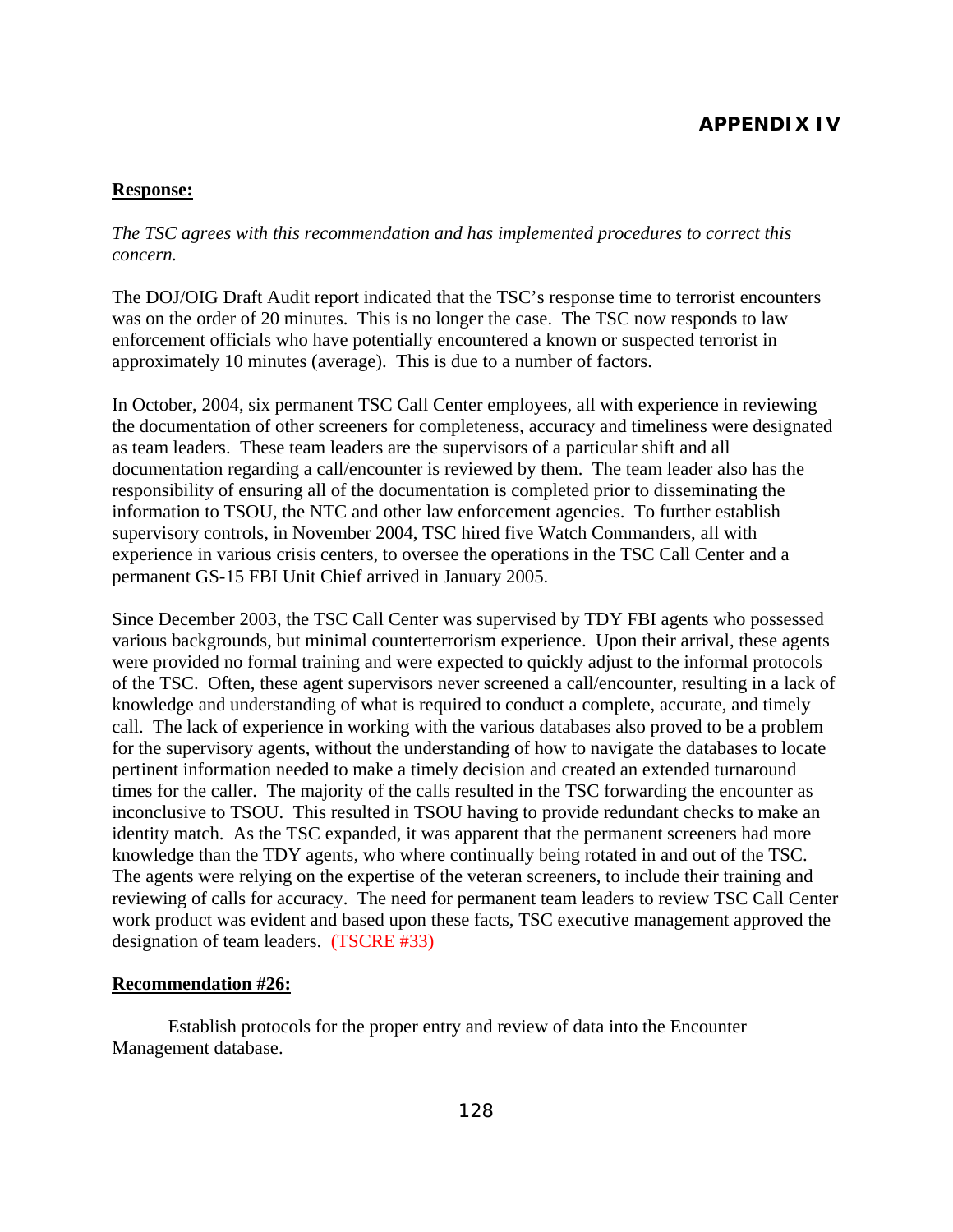#### **Response:**

#### *The TSC agrees with this recommendation and has established procedures to address it.*

In view of the time constraints experienced by TSC's executive management to ensure the TSC was operational, there was no formal standardization of procedures implemented for EMA. Since its inception, TSC relied upon TDY FBI agents, US Secret Service, US Coast Guard and contract employees in order to identify the proper way of handling incoming calls from the field. Within a short time frame, TSC and the veteran employees began building their own Standard Operating Procedures (SOPs) for handling calls and how the information would be captured. The TSC Call Center management restructured the log sheets to ensure there was gathering of better quality information/data.

In July 2004, the previous Oracle based encounter management system was replaced with EMA to better fit the growing needs of the Call Center. Over the past eight months, TSC has implemented a training program that allows for the EMA training of each Call Center employee. The training module includes a specific section on EMA which details the information a screener needs in order to fill out and complete a call sheet accurately (TSCRE #34). It also encompasses a PowerPoint training guide (TSCRE #35) that walks the employee from opening the database, to finalizing an entry into the application. Upon completion of the training course, the employee is provided a copy of the training received and it is made available on the shared drive for further review. If a deficiency is determined, the employee is provided with additional training that allows the employee the ability to better learn the information, ask additional questions and address the deficiency. There is a proficiency check sheet that allows the team leaders and watch commanders the ability to track the progress of the employees and to identify any further deficiencies.

When a call arrives into the TSC Call Center, the employee takes the information. The employee runs both individuals (traveler and preliminary match) through four systems after the TSDB for derogatory information including Automated Case Support (ACS), NCIC, TIPOFF, and EMA. The employee treats the information as two separate individuals and makes an identity match based upon the information derived from the database checks. Considering most of the information being reviewed is classified, only the information that is deemed unclassified can be placed on the call sheets. To ensure only unclassified information is entered on the call sheets, security policies are addressed during training and all databases are marked with the level of classification it holds. Once the employee has made an identity match, the employee will take the call to the team leader and they will decide whether it is a positive, negative or inconclusive match.

If the match is positive, the call is sent via fax to TSOU and they will act as the liaison between the field offices to assist the case agent in their requests. If the call is a negative match, the caller is advised of the results. If it is inconclusive, the employee and team leader will collectively use the information located in the databases to formulate questions, without revealing classified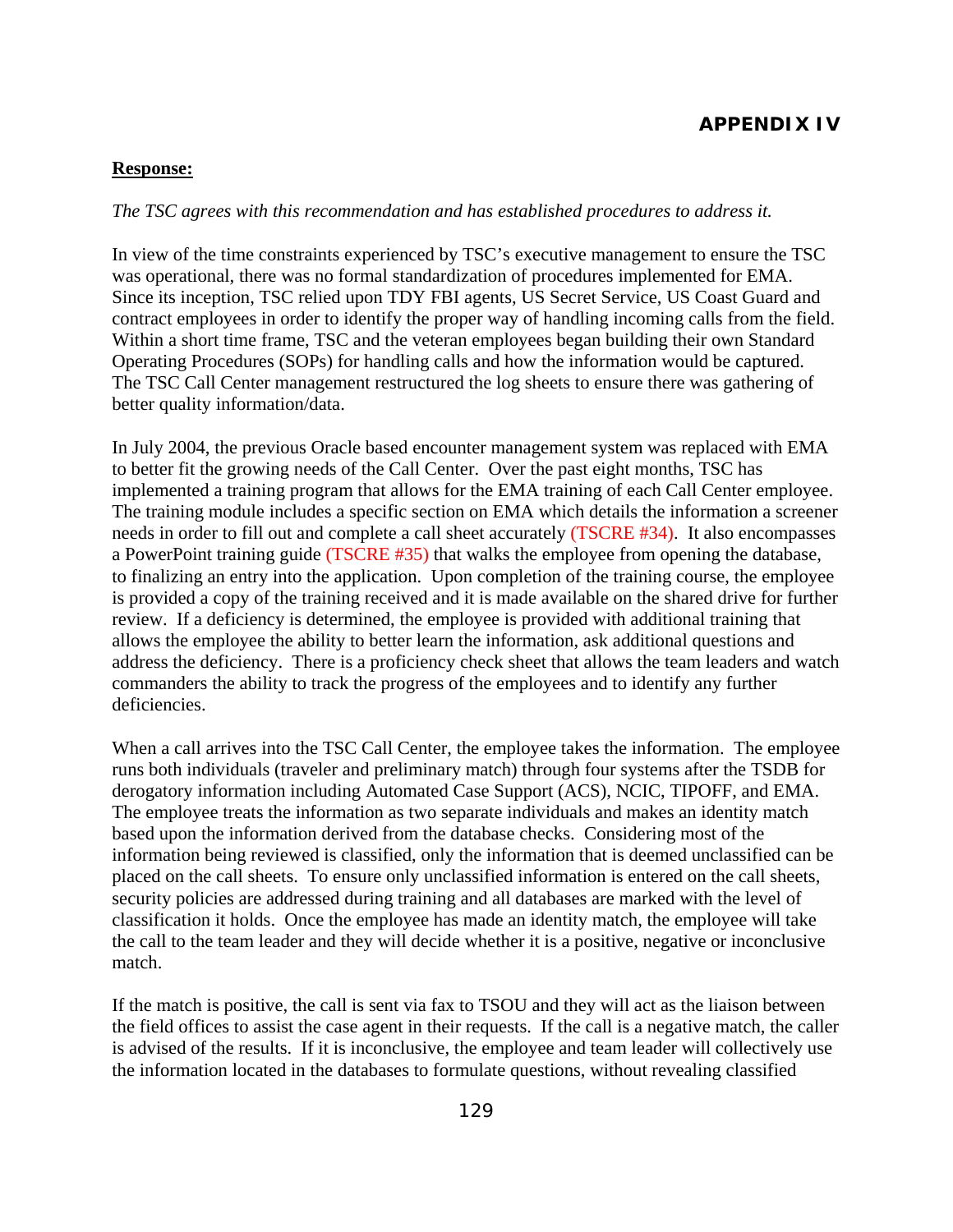information, which will assist in resolving the identity match. Once the identity match is made and notifications are made to the appropriate personnel, the employee will then make the entry into EMA. When the entry is completed, the employee provides the sheet to the team leader to review for accuracy and ensure that no classified information was entered into the system. With the current system of veteran team leaders' review, there is minimal opportunity for classified information to be entered into the system. Once the team leader has reviewed the information in EMA, it is left as pending until there is a final resolution from the agency handling the call. The log is then updated and closed out. In addition, SOPs have been created for the various TSC Call Center special projects to ensure that all employees are familiar with the project and that they understand how to proceed with the project. These SOPs have been provided to the employees and have incorporated into the training process.

## **Recommendation #27:**

Develop an automated method for flagging records in the Encounter Management database that require follow-up actions, and establish procedures to complete the necessary follow-up conducted within a reasonable period of time.

#### **Response:**

#### *The TSC agrees with this recommendation and has taken steps to address it.*

As discussed in response to recommendation #22, in the portion titled "Computer Modifications requested to manage QA matters," the QA section has requested specific changes to the EMA system to enable automated flagging of encounters for QA follow-up, and electronic tracking of QA matters in EMA or another appropriate application. The TSC has developed a system to prioritize encounters in EMA by assigning Zones to the type and urgency of the possible match. Calls will be ranked by Zone 1 to Zone 5 with Zone 1 being the highest priority. The TSC is in the process of having these zones automatically assigned in EMA as soon as an encounter is entered. As part of this new release, an enhancement to tracking encounters in progress, and encounters needing following up action by units at the TSC, other than the TSC Call Center, is being developed. These are part of the numerous requirements be addressed in EMA, Version 2.0. By using Zones, should there be a specific threat, the system is more flexible and agile to respond to the varied threats.

As also discussed in response to recommendation #22, the QA staff has developed procedures to process QA matters and complete follow-up for all such matters in as timely a fashion as resources currently permit. The QA section intends to establish a formal SOP documenting these procedures this year.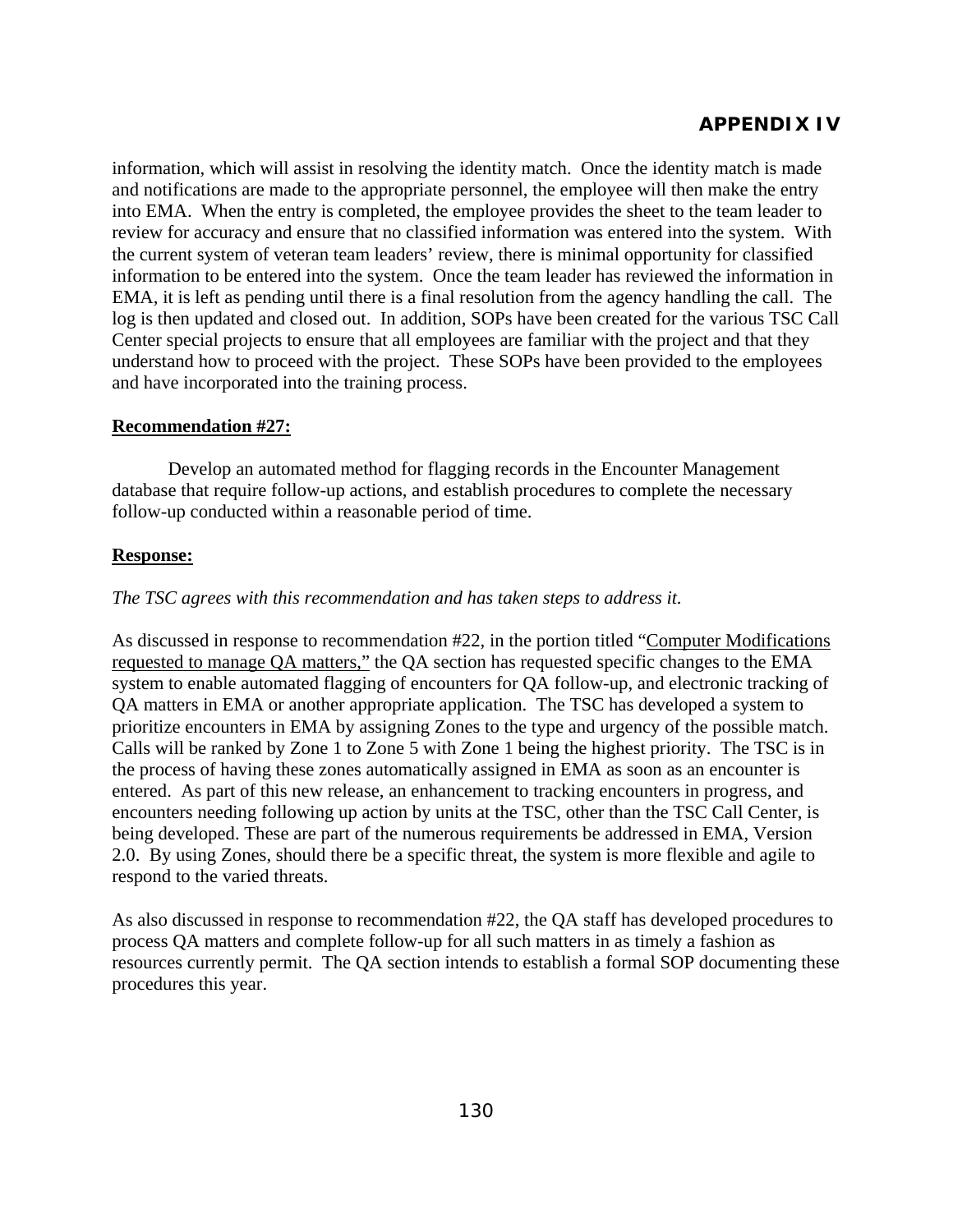#### **Recommendation #28:**

 Establish regular training for Call Center screeners to keep them informed of the proper approach to screening subjects in the database and providing information to TSOU, as well as for the entry of appropriate data into the unclassified database.

#### **Response**

#### *The TSC agrees with this recommendation and has completed this item.*

Prior to December 1, 2004, the position of Training Coordinator for the TSC was vacant and the position was filled by temporary, TDY personnel. Training up to that point was basically conducted "on-the-job" in the TSC Call Center, with no formalized training program in place. On December 1, 2004, a retired FBI Special Agent with extensive teaching experience at the college level, as well as at the FBI Academy, was hired to coordinate the TSC training program. On April 1, 2005, a training assistant was assigned full time to assist the training coordinator. Since December 1, 2004, the following accomplishments have been recorded.

Specific training needs were identified through the use of questionnaires and personnel employee interviews. The results of the questionnaires clearly demonstrated Call Center training, to be a top priority for the TSC.

As a result of this feedback from the questionnaires, a 20 plus hour training syllabus was developed and implemented for TSC Call Center personnel (TSCRE #36). No employee begins work in the TSC until he or she has completed this training. Included in this syllabus is a mandatory Information Security (INFOSEC) briefing; an Overview of the TSC- History and Operations; as well as blocks of instruction on the Nomination process; Intelligence flow process; Outreach/Customer Service responsibilities; NCIC/VGTOF Overview; as well as the EMA, TSDB and TIPOFF data bases. Incorporated in this training is one day of hands on computer work, using specific role playing scenarios that were drafted to mirror live call situations that the trainees will encounter in the Call Center. After the classroom phase of training, the new Call Center employee is assigned to an experienced Call Center operations specialist, for two days of hands on "mentoring."

It should be noted that a dialog with TSOU is on-going. If a specific training need is identified or specific "refresher" training needs to be conducted, it will be addressed on an immediate basis.

After an employee begins work in the Call Center, they are assessed by their team leader as to their skill development. If they have not attained proficiency in the basic skill areas identified for the Call Center, they return to training to address their deficiencies.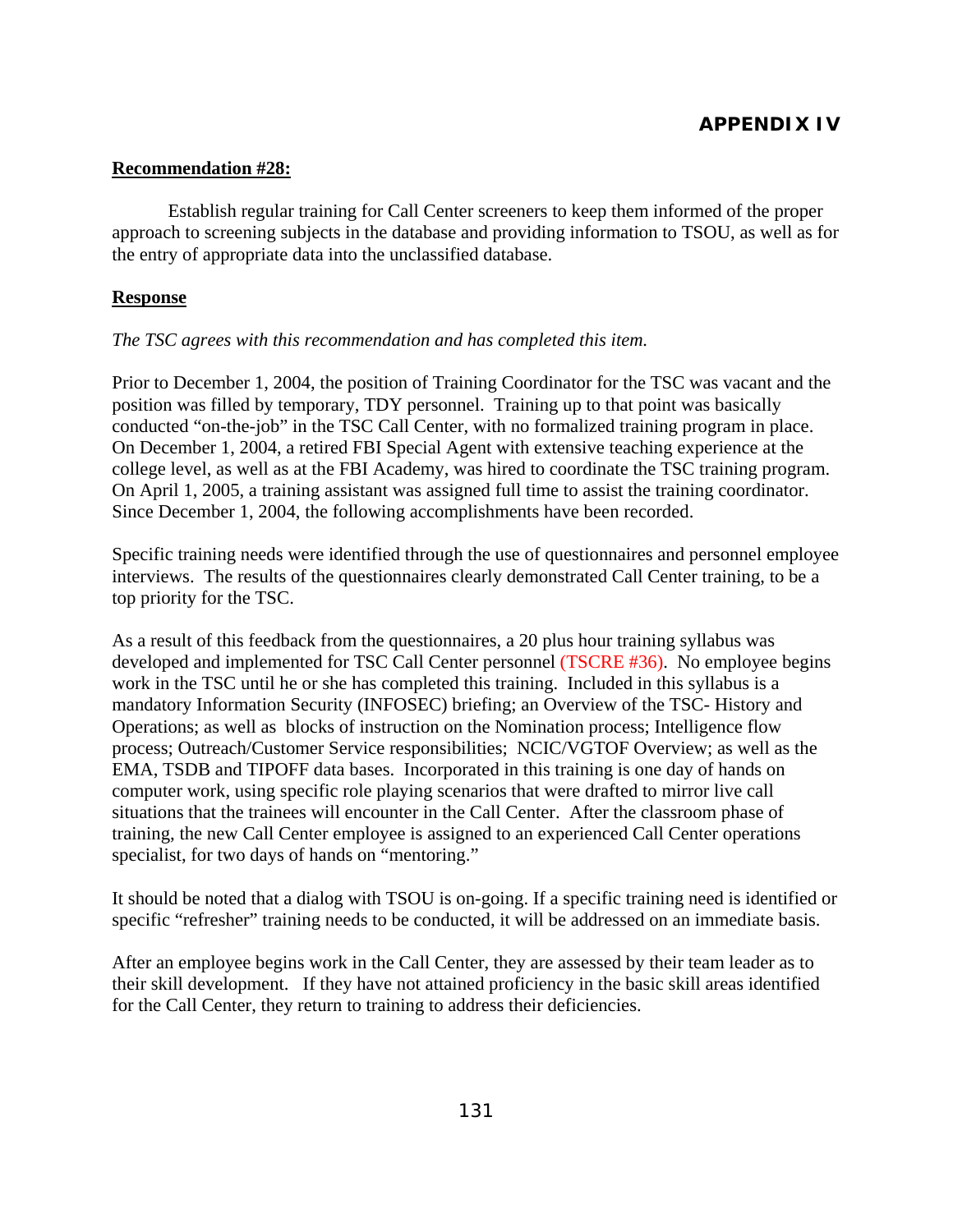Since the inception of this program approximately 60 TDY and new employees have gone through this program. Feedback from these individuals is used to continually assess training and to add or delete modules, when appropriate.

"Refresher" or "advanced" data base training was also provided and scheduled for Call Center employees. Training on NCIC was given by trainers from CJIS and ACS training was provided by representatives from the FBI Academy, Quantico, VA. Additional ACS training is scheduled for April 21, 2005, for Call Center employees, as well as Intelligence Branch employees.

A schedule of "Informational Presentations" that are designed to heighten the awareness of all employees in topical areas related to the war on terrorism was also implemented. To date, the TSC has had approximately twelve presentations. Examples of topics include "How a name gets on the Watch List; "Document Classification Rules and Regulations"; an "Overview of the NTC"; an "Overview of the NCTC"; an "Overview of the FBI Counterterrorism Division"; "Sunni Extremists in the U. S."; "The threat of al – Qa'ida"; and "Arabic Names and How They Relate To The Mission of the TSC", etc. These presentations are provided approximately three times a month by subject mater experts, and are open to all employees of the TSC.

#### **Recommendation #29:**

 Establish and implement an automated system for tracking the amount of time that elapses between the key events of an encounter, such as when the TSC receives a call, when the call is forwarded to TSOU, the amount of time before instructions are provided to the caller, and the amount of time before a call is resolved.

## **Response:**

## *The TSC agrees with this recommendation and has taken steps to address it.*

The TSC has identified the need to track these timelines in order to provide the best service to TSC customers. The TSC has begun to analyze the scope of work in order to provide these statistics as part of the EMA Case Disposition and Tracking System. Expected implementation date should be within the next six months.

In addition to the above initiative, the TSC is developing an automated system to prioritize encounters within EMA by assigning Zones that reflect the type and urgency of the encounter. Calls received at the TSC will be triaged by these Zones. These changes are part of the numerous requirements being addressed in EMA, Version 2.0.

#### **Recommendation #30:**

 Establish an automated method for the entry of call data and the sharing of such data with TSOU to eliminate the redundancy of recording call information on the Call Intake Form and in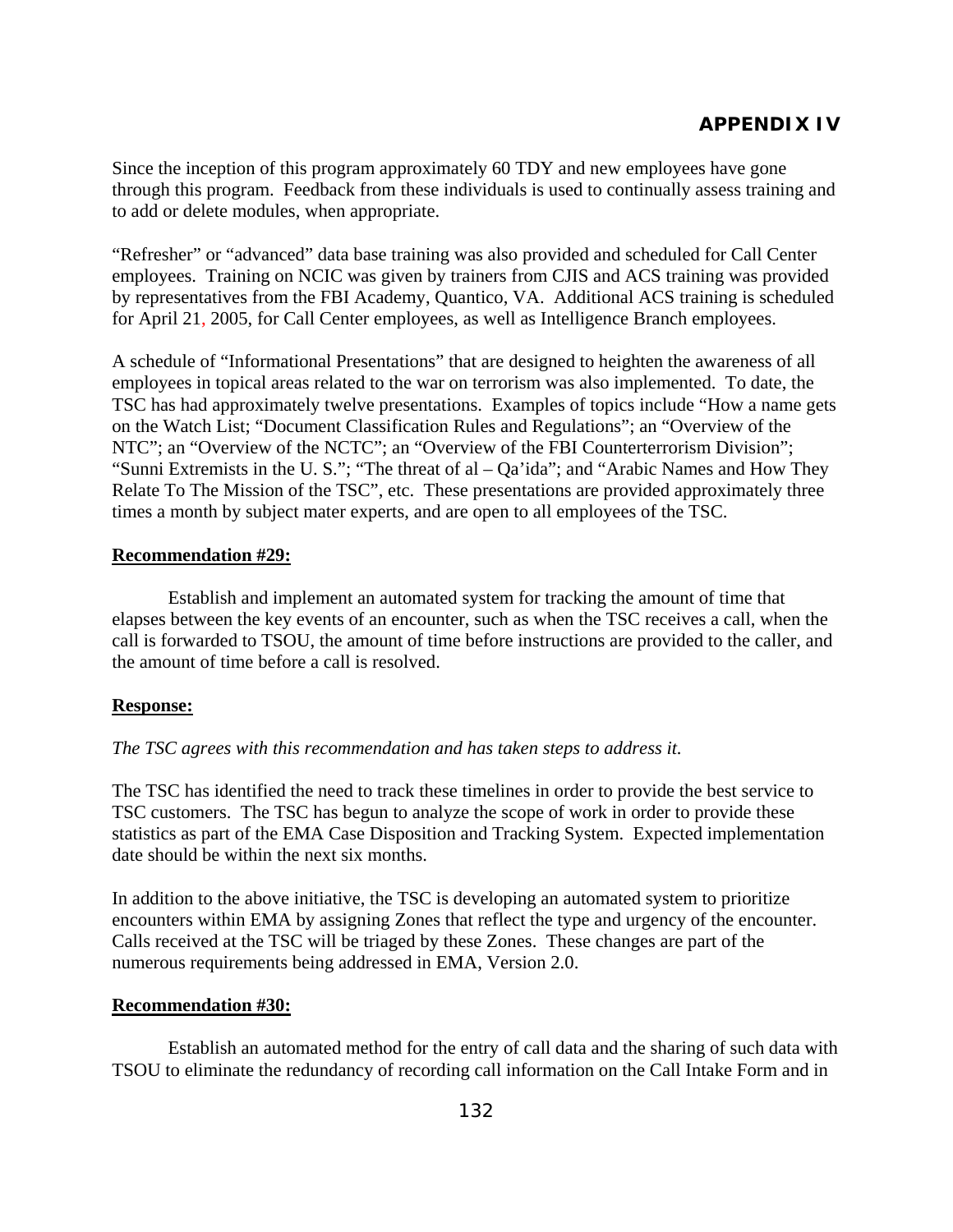the Encounter Management database, and to reduce the time it takes for TSOU to receive the data and initiate further actions necessary.

## **Response:**

#### *The TSC agrees with this recommendation and has taken steps to address it.*

The TSC has taken steps to address this issue by placing the database the TSC uses to track encounter information, EMA on a local TSC FBI network. The TSC is prepared to place EMA on a global FBI network. This will allow the TSOU to access the same information the TSC has on a real time basis. However, the TSC cannot proceed with the full implementation of this plan until the TSC is migrated to the TRILOGY system designed for universal use within the FBI. Once the TSC has TRILOGY installed (expected timeframe is June 1, 2005), the TSC will be able to effectively have EMA accessed by any computer in the FBI network.

#### **Recommendation #31:**

 Assign a full-time security officer to handle security requirements and provide the TSC staff guidance and training on the proper handling of national security information.

#### **Response:**

## *The TSC agrees with this recommendation, but has operated to fulfill this recommendation since its inception.*

As the TSC was brought to initial operating capability, the Counterterrorism Division (CTD) assigned a Security Specialist (SS) to the TSC as the Security Officer (SO). The TSC was assigned a long-term TDY employee to address personnel security matters in January of 2004, Personnel Security Specialist (PSS). In March of 2004, the TSC SO was replaced by an FBI Supervisory Special Agent (SSA). Also in March of 2004, the TSC hired an FBI Information Systems Security Manager (ISSM), and a TSC Information Systems Security Officer (ISSO). In April of 2004, the FBI SSA was transferred to another FBI Field Office and the PSS was assigned primary responsibilities for the Security Officer of the TSC.

Due to the transfer of the FBI SSA, and the lack of ability for the CTD to assign an onsite SO, the CTD authorized the posting of a Security Specialist for the TSC, which was accounted for in the initial staffing authorization in January of 2004. As a result, on June 3, 2004, a vacancy was posted for a full time SS to act as the SO for the TSC. This position was career boarded on July 16, 2004, and interviews were conducted in July, with primary and alternate selections made on July 28, 2004. Candidates were placed into background after receipt of their FD-140 applications.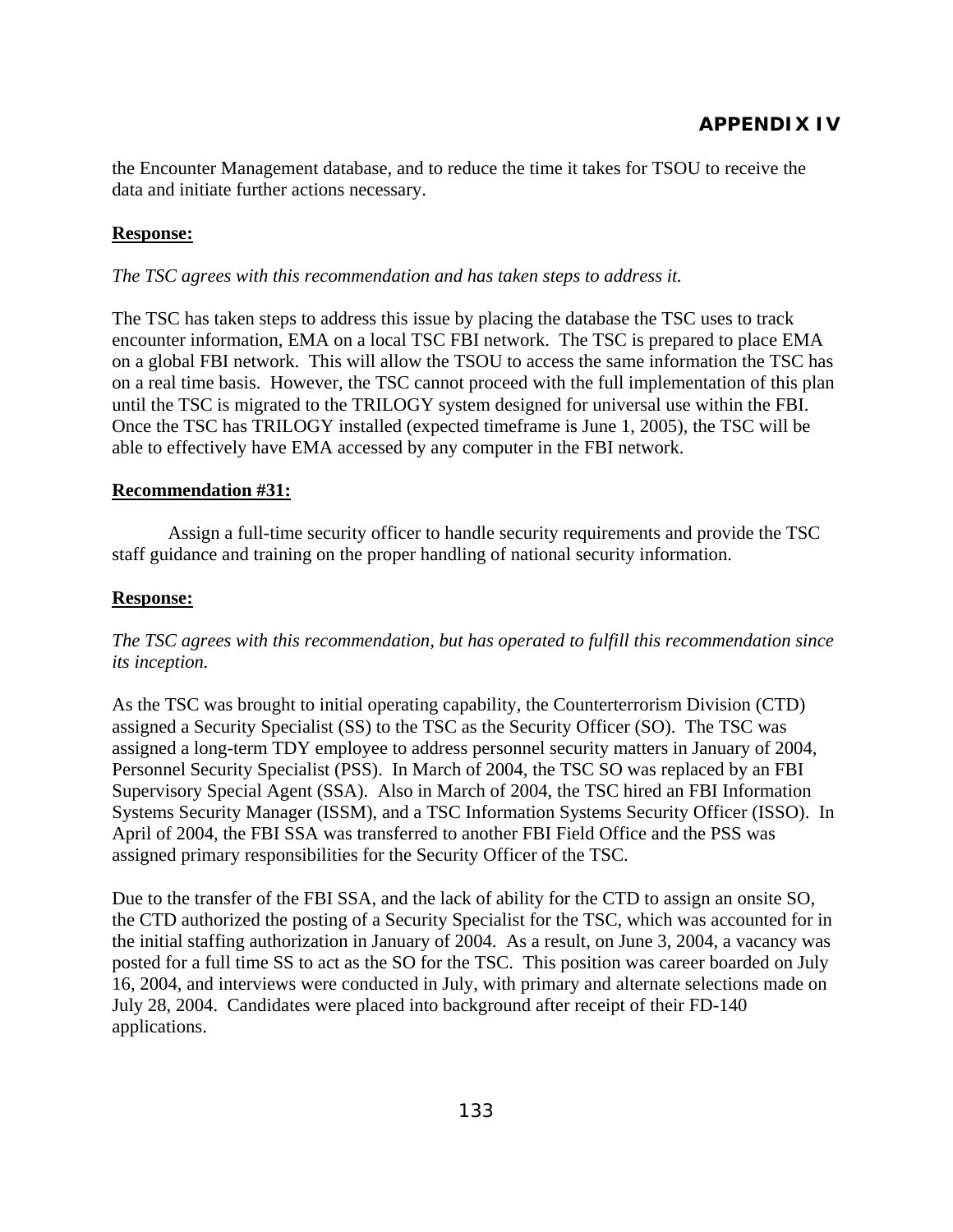In October of 2004, the TSC hired a Management Assistant (MA), who was immediately cross trained in all PSS responsibilities. As of November 5, 2005, the PSS was reassigned to FBIHQ, and the MA assumed all the PSS personnel security responsibilities. At the same time, the SS was reassigned to the TSC to act as the CTD TSC SO in the absence of the PSS, and later in November, another SS replaced the original SS as the CTD TSC SO.

In December of 2004, the TSC posted for a permanent PSS. After career boarding this position, the TSC interviewed viable candidates in January of 2005 and selected a primary candidate for background. Also in January of 2005, the ISSO was replaced by a Management Assistant and a Senior Chief of the US Coast Guard was appointed to the onsite SO for the TSC to work with the SS (CTD SO for the TSC), ISSM, MA (acting as PSS) and MA (acting as ISSO).

On April 18, 2005, the FBI hired a full time onsite FBI SO for the TSC. The SO will work with the ISSM, MA (acting as PSS), MA (acting as ISSO), and Senior Chief (Deputy Security Officer). On April 21, 2005, the primary candidate for PSS was removed from the background process. On April 22, a new request to post the PSS was made.

Per the above sequence of events, the TSC has had all security functions addressed since early March of 2004 with a combination of personnel. As of January of 2005, the TSC has had a permanent interim onsite SO with a full complement of personnel to address all necessary facets of the security process. As of April 18, the TSC has a permanent SO with a full complement of personnel (four) to address all aspects of the security for the TSC.

#### **Recommendation #32:**

 Review all records in the Encounter Management database for classified data within the unclassified system and develop a process for regularly checking the work of the call screeners to ensure that classified information is not entered into the unclassified system.

#### **Response:**

*The TSC disagrees with this recommendation and the explanation follows below.* 

**On February 2, 2005, the Encounter Management Application (EMA) was moved to a classified network**. As such, a comprehensive review of all records in EMA for classified data, and the development of a process to ensure classified information is not entered into the unclassified system, is no longer necessary.

On February 4, 2005, the Information System Security Officer (ISSO) organized and facilitated cleanup procedures for EMA. Two TSC Contractors wrote a local script in Sequel 7 code, following guidance by the ISSO. The newly appointed Project Manager (PM) for EMA, was informed of all updates. (TSCRE #37)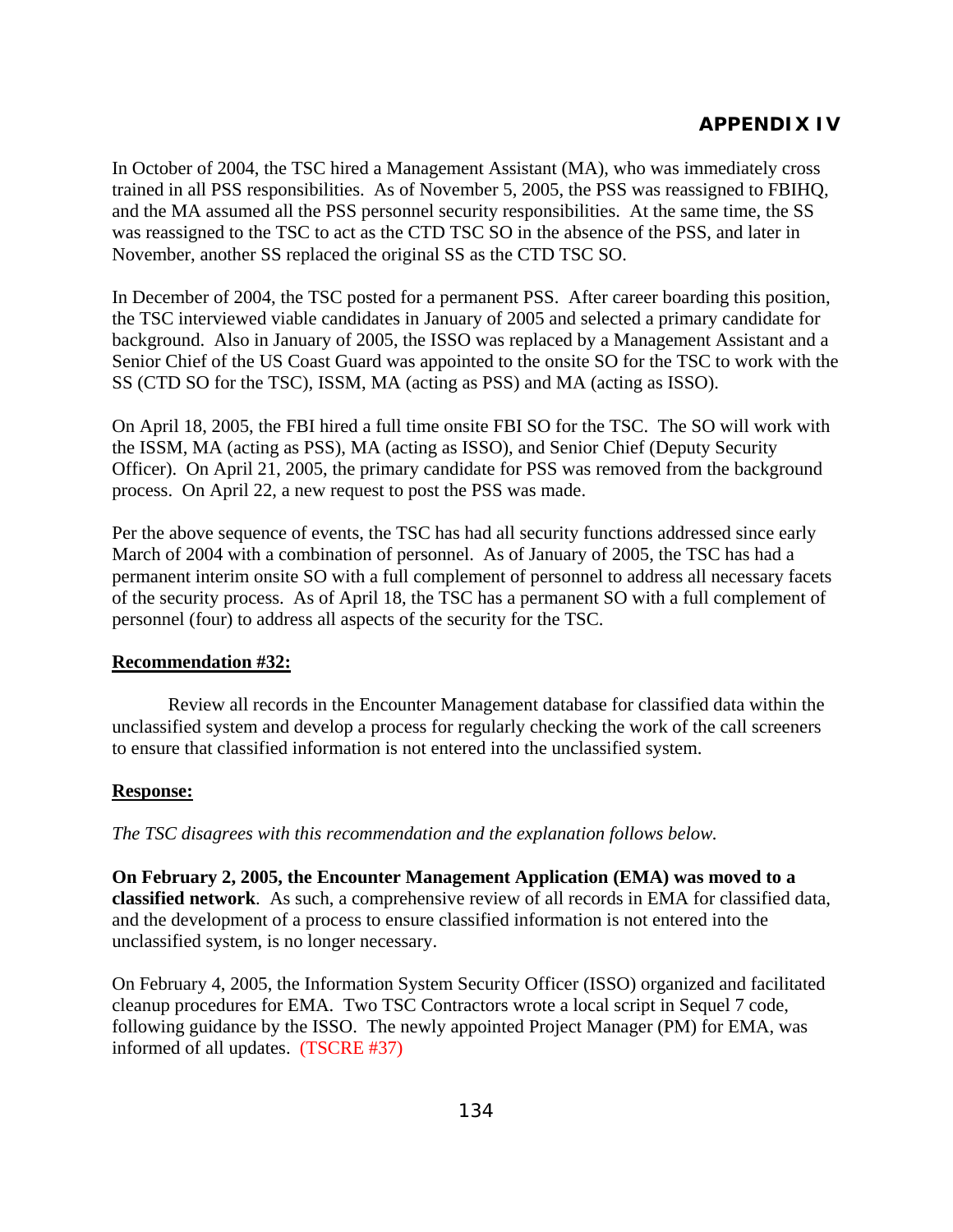For cleanup, the script first accessed the schemas and disabled all of the triggers, or snags, in the database. This was to ensure that the data would not stay on as residual data or be restored in the future. The code found each of the comment fields and began an overwrite process, matching the value of characters in the field. This method ensured that the data would be overwritten, instead of creating new sectors. This method of data allocation is unique to Oracle clients.

The script made 3 passes of the comments: The first pass had overwritten with a 1, the second pass had overwritten with a 0, and the last pass had overwritten the data using the hexadecimal character 1A. This surgical method was necessary so EMA could continue on the unclassified network until the FBI approved EMA to be relocated.

In February, 2005, after the surgical cleanup was complete, a Change Control Board request was made to move EMA to the SECRET enclave. Attached is a hard copy of the Change Request (TSCRE #38) and announcement of the move (TSCRE #39). The Call Center analyst can now process and store higher level data.

Regarding backups, the ISSO has marked any backups of TESTNET, DEVNET, and TSBD as SECRET. The backups have not been used and are destroyed after their cycle is over. If a backup containing data is necessary for mission requirements, the ISSO will run the sequel script on the new instance, and verify that the hardware is sterile before use.

## **Recommendation #33:**

Develop a method for recording and reporting security breaches.

## **Response:**

*The TSC agrees with this recommendation and has taken steps to address it.* 

The ISSO handles all security incidents within the TSC (TSCRE #40). A breach, violation, or other system anomaly may be discovered and reported to the ISSO by a number of means. The most common reporting methods are by user-driven events, system administrative notification of anomalies, and ISSO auditing.

Upon notification of an incident, the ISSO determines the category, threat, and potential impact of the incident. For normal issues, the ISSO follows a template and procedural guideline for crisis handling. This documentation can be found in Attachment G of every System Security Plan (SSP) for our network (TSCRE #41).

All actions will be handled after the incident has been contained. The ISSO will notify the system owner immediately and attempt to contact the ISSM. If the ISSM cannot be reached, the ISSO will contact the ESOC.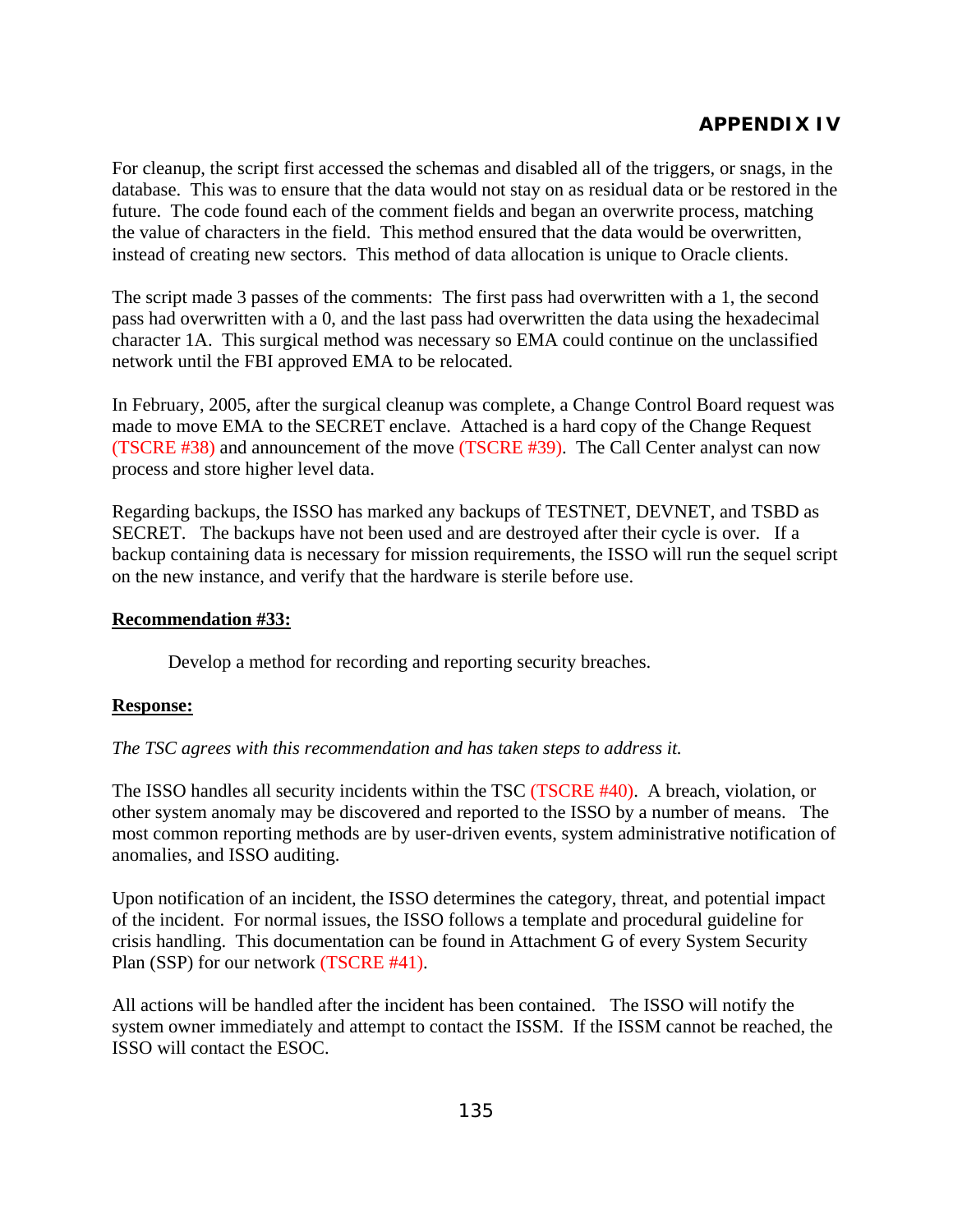The ESOC will determine what actions need to be taken either in conjunction with or in lieu of previous actions taken by the ISSO. After the situation is contained, the ISSO will fill out the ESOC Incident Response Form (TSCRE #42) and create memorandum of record. The memorandum will have a file descriptor of TSC-IR-2005-xxx, where xxx is denoted by the number of the incident. TSC-IR-2005-003 is attached as an example (TSCRE #43). The ISSO then coordinates with the TSC Security Officer to draft an Electronic Communication (EC) referencing TSC-IR-2005-xxx. Once approved, the ISSO maintains a hard and soft copy at all times.

The TSC Information Assurance Office is committed to compliance with FBI and DOJ/OIG requirements concerning the tenets of information security.

#### **Recommendation #34:**

 Work with partner agencies such as TSOU and DHS's NTC to reduce possible redundancies and duplication of effort.

#### **Response:**

#### *The TSC agrees with this recommendation and has taken steps to address it.*

In November and December 2004, the TSC hired five Watch Commanders to oversee operations in the TSC Call Center. In order to better coordinate TSC operations with its partner agencies, the TSC Watch Commanders took the initiative to arrange monthly meetings with the NTC and TSOU. The first Watch Commanders meeting was held on February 2, 2005, at the TSC with Watch Commanders representing the FBI TSOU, the NTC, and a representative from the TSA's Transportation Security Intelligence Section (TSIS). Subsequent to the first meeting, TSIS Watch Commanders were invited to attend the meetings and participate in the discussion of issues. Watch Commander's meetings are held on the first Wednesday of each month at the TSC, NTC, TSIS, and TSOU on a rotating basis. The agenda for the meetings includes discussions regarding the integrity of the information contained in the TSDB, Secure Flight, and downgrading NOFLY/Selectees, and policy and protocols to enhance the effectiveness and efficiency of the screening process.

The TSC, through the FAMs liaison to the TSC, visited the TSA Headquarters (TSAHQ) Mission Operations Center (MOC) and met with FAMs executive management. The result of these liaison efforts was a new screening process with the FAMs, and TSC Watch Commanders being provided access to the FAMs Tactical Information Sharing System (TISS). The new screening process notifies FAMs when Selectees board airplanes (Selectee flights), information that was not previously shared with the FAMs. The TSA notifies the TSC about a traveling Selectee, and the TSC notifies the FAM MOC. The MOC notifies the FAMs of these Selectee flights, who monitor the Selectee's activities and provide a report. The Watch Commanders have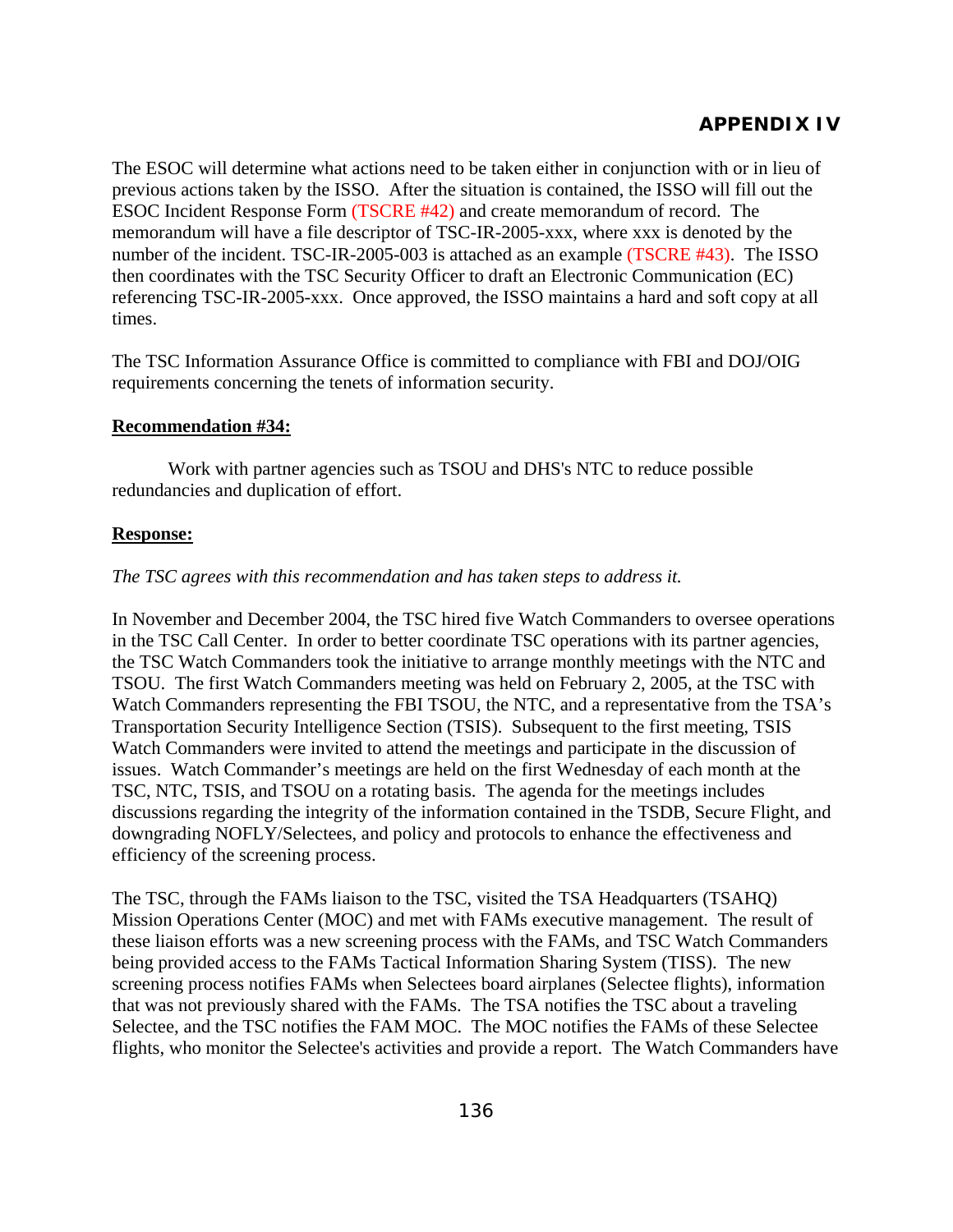access to FAMs reports through the TISS. The FAMs attend weekly meetings at the TSC, and the monthly Watch Commanders meetings. (TSCRE #'s 44, 45, & 46)

The TSC also initiated liaison with the Office of Transportation Vetting and Credentialing (OTVC) – formerly the Office of National Risk Assessment (ONRA) in the DHS. These efforts resulted in an MOU being signed that initiated testing of domestic airline Passenger Name Records (PNR) against the consolidated terrorist watchlist provided by TSC. All issues relating to the security posture of OTVC, non-disclosure agreements, computer hardware and software, audit trails, and post-test cleanups of data have been resolved. The TSC provided input regarding an additional MOU that is being drafted to address policies and protocols relative to the Secure Flight Program.

## **Recommendation #35**

 Strengthen procedures for handling misidentifications and articulate in a formal written document the protocol supporting such procedures, as well as provide training to staff on the proper way to manage misidentifications.

## **Response:**

*The TSC agrees with this recommendation, and has taken steps to produce a formal written document setting forth protocols for handling misidentifications.* 

From the earliest days of TSC's operation, TSC Call Center screeners have been using data about known misidentified persons from the TSC encounter database to quickly identify and clear those individuals during the screening process. In January 2005, the TSC developed a high-level concept for a redress process, a very important component of which was a more sophisticated and efficient procedure to help misidentified persons. Since the beginning of 2005, TSC has worked with screening agencies to develop program-specific solutions to the misidentified persons problem. Ultimately, however, TSC envisions a comprehensive, government-wide solution that would use information technology to develop a consolidated "misidentified persons list" that would be used both by TSC and the screening agencies to prevent repeated misidentifications in the terrorist screening processes.

TSC has recently established a formal internal process for receipt and processing of redress inquiries it receives from screening agencies and is currently working to finalize an SOP to document that process, which will include procedures for handling known misidentified persons (TSCRE #47). Once the SOP is finalized, TSC will provide internal training on how to manage misidentified persons.

## **Recommendation #36:**

Develop a formal process for evaluating the effectiveness of the TSC.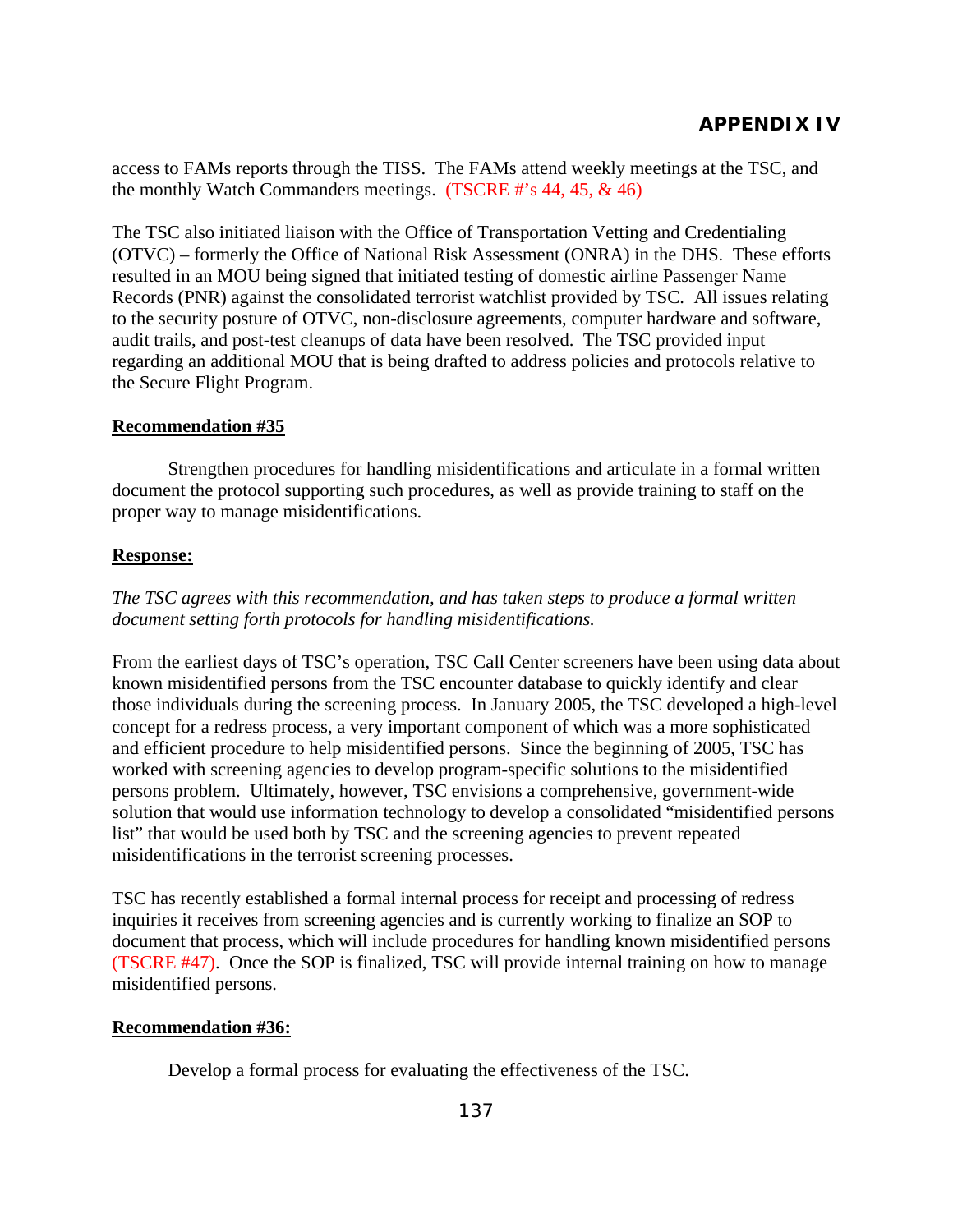## **Response:**

*The TSC agrees with this recommendation, but has operated according to this recommendation since its inception.* 

The TSC has used formalized performance metrics as part of its process for evaluating effectiveness since its inception. As early as January of 2004, the TSC was producing weekly reports to capture statistical accomplishments associated with the TSC Call Center, however statistical tracking which allows the TSC to evaluate its effectiveness dates back to December 1, 2003, the first day of TSC operation.

The most current report for the week ending April 21, 2005 captures statistics and has been provided as an attachment. These performance metrics assist the TSC in judging the effectiveness of its operation as trends and patterns are developed and analyzed.

Furthermore, the TSC will be developing a much more structured performance metric process in association with its strategic plan.

#### **Recommendation #37:**

 Develop a formal, comprehensive strategic plan to establish the framework necessary for accomplishing the mission, goals and objectives of the organization.

#### **Response:**

## *The TSC agrees with this recommendation, but notes that it has had a formal Strategic Plan since its inception.*

Under the supervision of TSC Director Donna A. Bucella, the TSC began the process of preparing for the establishment of the TSC's IOC in late October of 2003. During the course of that preparation, an initial planning document and a manual of Process Flows was developed. Simultaneously, work was initiated on the TSC Strategic Plan. By December of 2003, a graphical representation of the TSC Strategic Plan was produced, and has been updated periodically in accordance with the mission, goals and objectives of the organization (TSCRE #48). In January of 2005, a secondary effort was initiated to translate the graphical Strategic Plan into a formal narrative document. That effort was spearheaded by a Federal Funded Research and Development Center contract company under TSC direction. Those efforts have been completed and passed to the TSC staff for review and revision. It is estimated that the TSC will have a formal narrative version of its longstanding Strategic Plan by May 2005.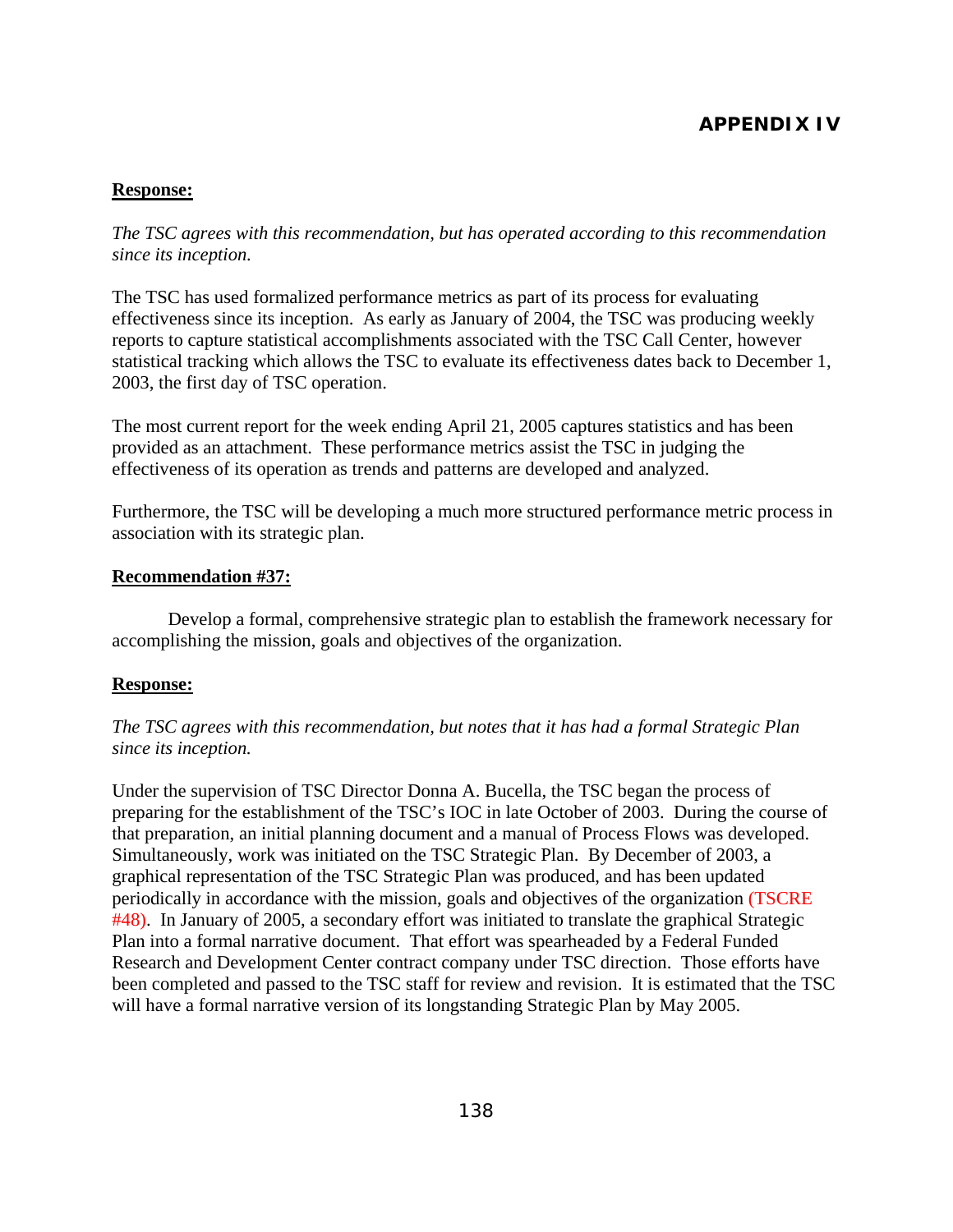### **Recommendation #38:**

 Enhance the COOP and EAP to: a) include preparations for access to the consolidated terrorist information database at the established back-up site, b) identify a location for the storage of database backup disks in preparation for the loss of database information should a power surge or disaster occur, c) establish an off-site system that is equipped to run the TSDB software as well as connect to the end-user databases for data export, and d) ensure that proper safeguards are in place for the security and temperature control of the TSC.

#### **Response:**

#### *The TSC agrees with this recommendation and has taken steps to address it.*

a) The TSC, as of April 16, 2005, has established a disaster recovery site at the [SENSITIVE INFORMATION REDACTED], and exercised the capability to respond to a disaster requiring the movement of personnel and resources to an alternate site for continuous operations of the TSC. This was a successful operation (TSCRE #49). The TSC now has the ability to respond to the disaster recovery location with full access to data, networks and systems necessary to keep continuous operation of the TSC during a disaster. In addition, a second disaster recovery site is being implemented at the [SENSITIVE INFORMATION REDACTED], and should be operational by the end of May, 2005. This will give the TSC two alternatives in the event of any type of disaster. The TSC Emergency Action Plan (EAP) is in the process of being updated to reflect these new protocols.

b) The TSC is now storing back-up data disks at [SENSITIVE INFORMATION REDACTED] as its primary disaster recovery site. A redundancy of this capability is being implemented at the [SENSITIVE INFORMATION REDACTED] as its secondary disaster recovery site. This action should be completed by the end of May, 2005.

c) As of April 16, 2005, the TSC now has the capability at [SENSITIVE INFORMATION REDACTED] to run all TSDB software as well as connect to end-user databases for data export. Redundancy of this capability will be implemented at [SENSITIVE INFORMATION REDACTED] by the end of May, 2005.

d) The TSC was previously co-located with the Foreign Terrorist Tracking Task Force (FTTTF). The FTTTF has established the security controls and heating, ventilation and air conditioning (HVAC) protocols that affected the TSC. The FTTTF began the process of relocating from September of 2004 through March 15, 2005. Through this transition, as the TSC began to assume responsibility for the security and HVAC, several longstanding issues with the facility were identified and corrected where possible.

## [SENSITIVE INFORMATION REDACTED]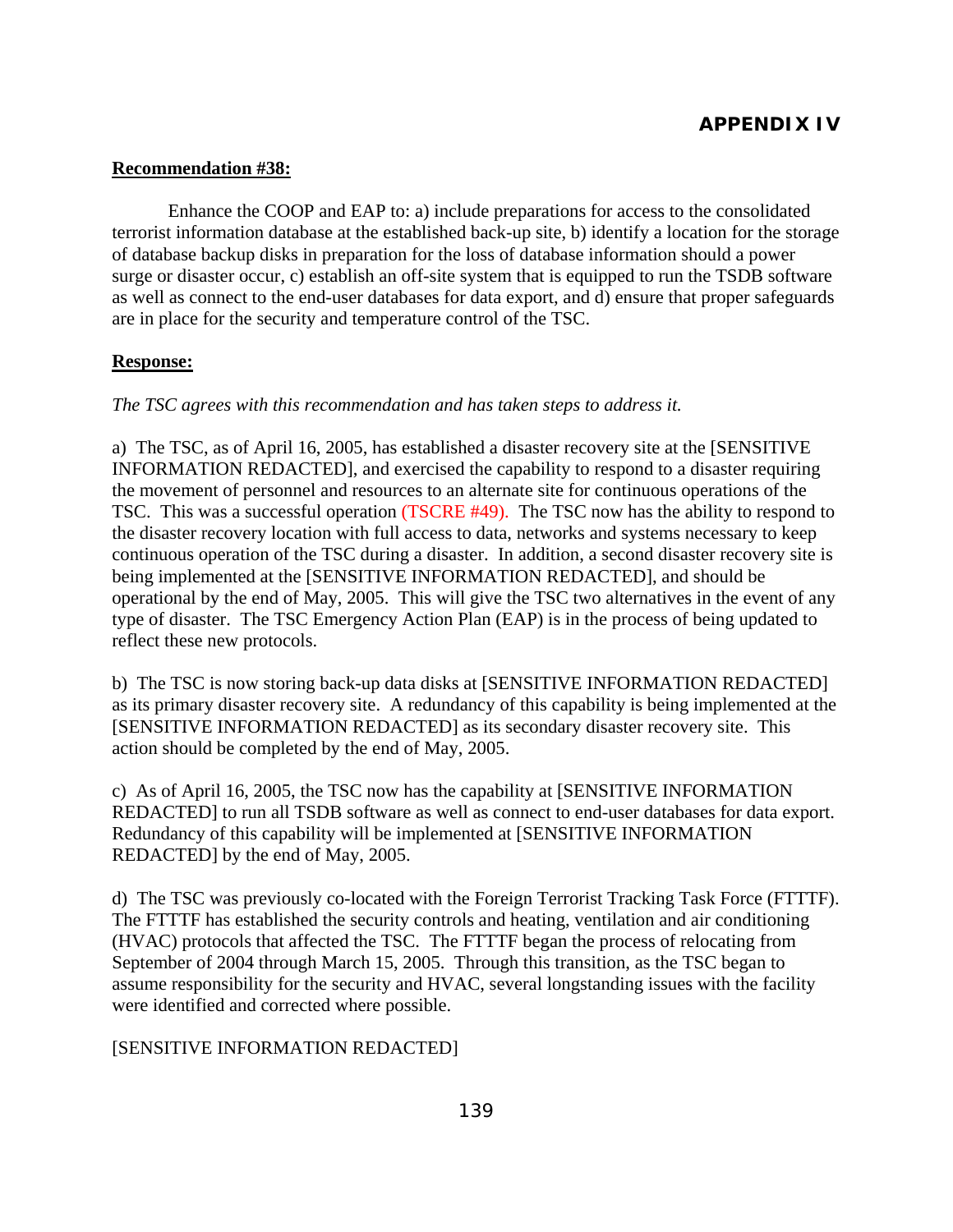### **Recommendation #39:**

 Ensure that the COOP and EAP are fully implemented including employee training, equipment testing, and plan exercising.

#### **Response:**

#### *The TSC agrees with this recommendation and has taken steps to address it.*

Per the responses to recommendation #38, the TSC has a primary back-up location for disaster recovery at the [SENSITIVE INFORMATION REDACTED]. Furthermore, the TSC will have a secondary location established for disaster recovery at TSOU by the end of May, 2005. The first operational test of this capability with full system use was on April 16, 2005, which was successful. The April 16, 2005 test was the first of quarterly training that will be the normal course of business for the TSC.

With regard to Continuity of Operations (COOP), the TSC is cooperating fully with the FBI, and the FBI Office of the Chief Information Officer (OCIO). The FBI OCIO is charged with the responsibility of coordinating the entire COOP programs under the administrative purview of the FBI for the purpose of effectiveness, efficiency and cost saving to the US Government and the American people. The TSC has developed a COOP plan under the FBI guidelines and tendered it to the OCIO for evaluation and integration with the FBI COOP program. The TSC has also been conducting exploratory missions with the [SENSITIVE INFORMATION REDACTED] to determine the viability of utilizing one of these sites or a similar one as the TSC COOP location. The TSC will continue to coordinate the execution of a COOP site and the budget implications from such an operation with the FBI, the DOJ and the Office of Management and Budget.

#### **Recommendation #40:**

 Consider the transfer of the Encounter Management database to a classified network capable of maintaining the database at the various classification levels.

## **Response:**

*The TSC agrees with this recommendation and has completed it.* 

The TSC transferred the Encounter Management Application to classified network on February 2, 2005 (TSCRE# 39).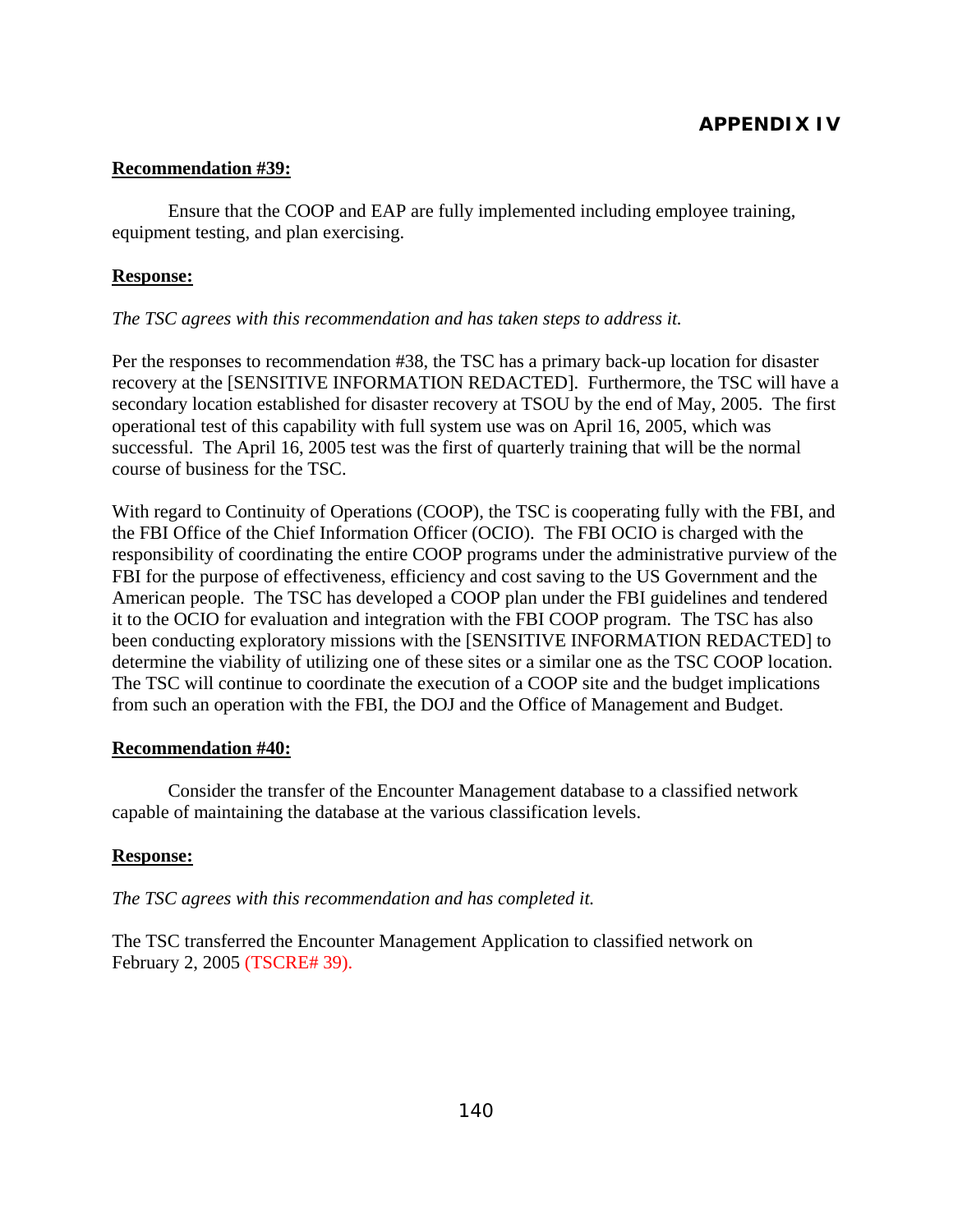# **OFFICE OF THE INSPECTOR GENERAL ANALYSIS AND SUMMARY OF ACTIONS NECESSARY TO CLOSE REPORT**

The TSC provided comments on our draft audit report, which can be found in Appendix IV. In addition to its response in excess of 40 pages, the TSC provided numerous attachments, which are referenced throughout its response. Due to their volume, these attachments were not included in our final report. Our analysis of the TSC's comments on each recommendation is found below.

## **Recommendation Number:**

**1. Resolved.** In response to this recommendation to create a plan for the maturation of its information technology efforts, the TSC stated that it agreed with the OIG, but that it has operated in accordance with this recommendation since its inception. In its support for this statement, the TSC referred to the creation of an initial formal staffing plan in January 2004, supported by an Electronic Communication to the FBI Counterterrorism Division entitled "Request to Establish Funded Staffing Level for the Terrorist Screening Center," as well as to a draft TSC organizational chart dated November 18, 2003. Additionally, the TSC stated that it had become apparent that the TSC's requirements would exceed its proposed staff, and as a result in August 2004 the TSC created a Master Staffing Plan. The TSC also supported its response by describing future enhancements to the TSDB, including three separate software products that it expects will have a significant impact on its ability to add audit trails within the database. Further, the TSC stated that "[i]n its Strategic Plan, the TSC has, from its inception, planned to increase connectivity, search capabilities, and development of new capability derived from constant review of the TSC mission, function, and requirements."

While we acknowledge that some of the essential components of an IT strategic plan exist in some form, as of May 2005 no formal, integrated, and comprehensive strategic plan existed for the TSC's IT environment. Throughout our audit work, the TSC verbally communicated its vision for the current consolidated watch list database and for future databases. However, until the assignment of a Chief Information Officer (CIO) in August 2004, the vision for specific aspects of the database and the TSC's IT environment was in a constant state of flux, with many of the critical decisions made on an ad hoc basis and without strong IT oversight. Since the CIO came on board, the TSC's plans for its IT environment have begun to solidify and become clearer. However, we believe that the TSC would benefit from establishing a formal, written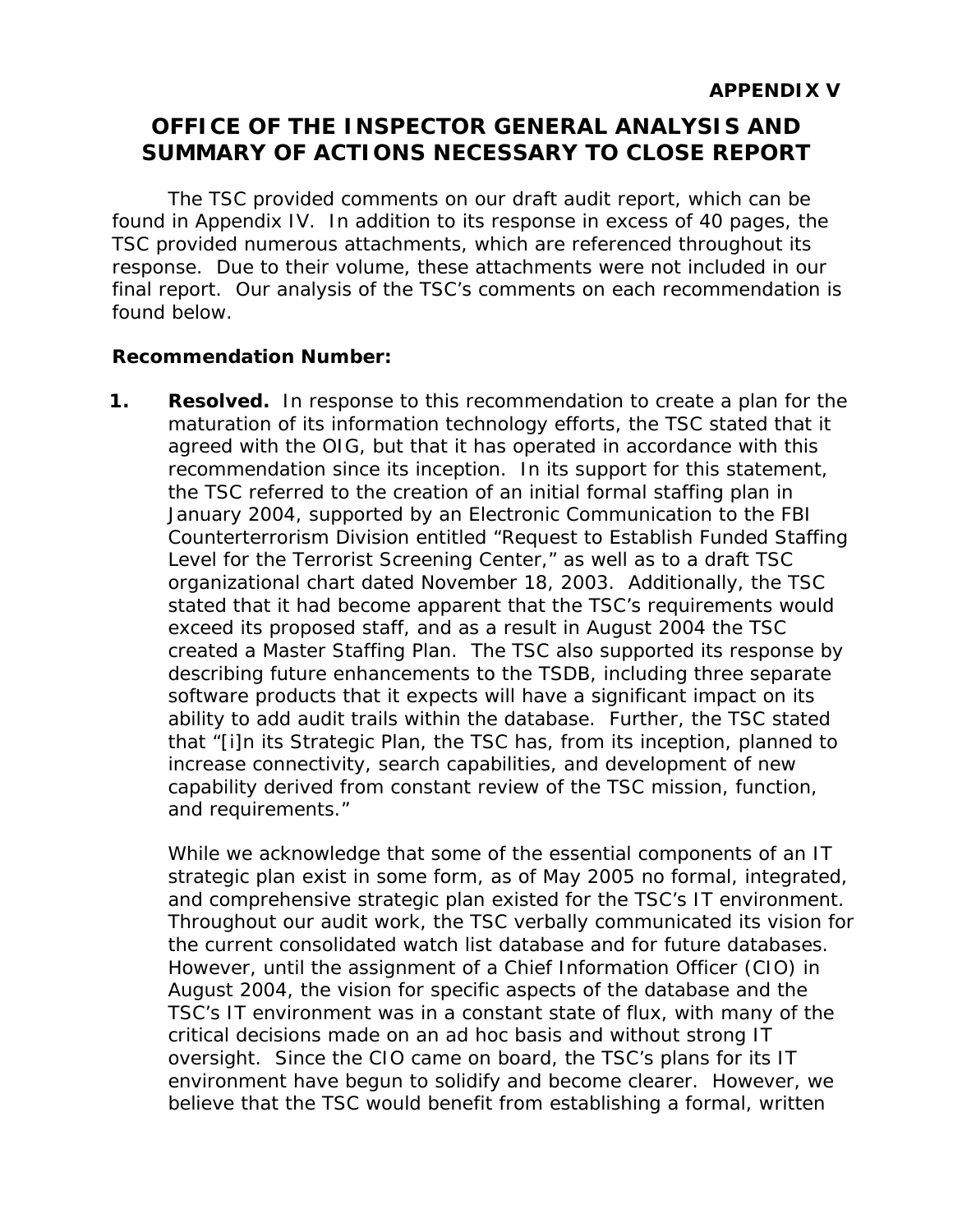document that addresses systematically IT organizational and resource planning, management, and performance measurement.

In conjunction with the TSC's strategic plan, the IT strategic plan should provide for the evolution of the IT environment and combine in one document the TSC's plans regarding its current and future IT environment. It should account for factors such as changing regulations, evolving technology, and emerging customers and uses. This plan should include an evaluation of the impact of each factor, TSC's specific IT strategies and timelines for adapting and accomplishing its overall mission, and specific methods for measuring achievement and performance. Included in these considerations are systems engineering and architecture planning, application development, project management, and resource planning (such as budget, staffing, and facilities).

This recommendation can be closed when the TSC provides a written, comprehensive plan for its IT environment that addresses: a) IT staffing needs on a project-by-project basis; b) controls to ensure data integrity; c) adequate oversight of IT contracts and contractors; and d) future improvements in the areas of TSDB connectivity, name search capabilities, acceptance of biometric data, and other IT planning issues.

- **2. Resolved.** This recommendation is resolved based on the TSC's agreement and resulting efforts to develop requirements and software for the application of audit trails to track activity within the TSDB. According to the information provided by the TSC, these enhancements will be implemented beginning in May 2005. This recommendation can be closed when the TSC provides evidence that it has fully implemented audit trails in the TSDB.
- **3. Resolved.** In response to this recommendation to develop staffing protocols, the TSC stated that it agreed with the OIG, but that it has operated according to the recommendation since its inception. To support this statement, similar to its response to recommendation 1, the TSC referred to the creation of an initial staffing plan in January 2004, supported by an electronic communication to the FBI Counterterrorism Division. Additionally, the TSC stated that in August 2004 the TSC began to work on a Master Staffing Plan to reflect the current and anticipated needs of the TSC. According to the TSC, this Master Staffing Plan was published via electronic communication to the Director of the FBI and other entities as of October 29, 2004. The TSC further stated that this Master Staffing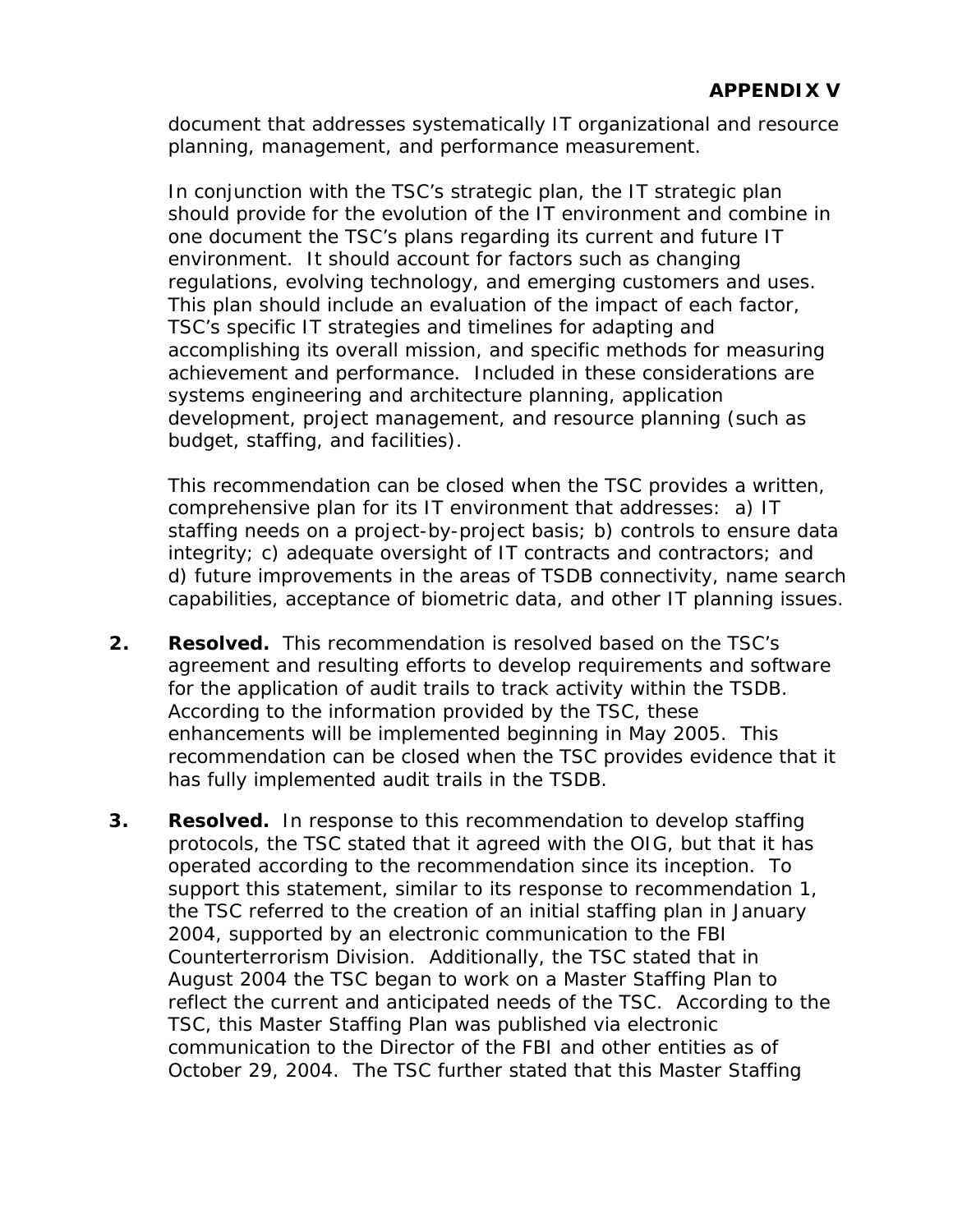Plan is "the staffing protocol that governs the staffing of the TSC to include the levels of participation from other agencies."

While we are aware of the TSC's efforts to maintain this Master Staffing Plan and ensure that vacant positions are filled with individuals from all participating agencies, we do not believe that this plan suffices as protocol to mandate that the TSC be staffed with personnel from all participating agencies. The plan reveals the TSC's calculated total number of personnel necessary from each participating agency and the resulting branch and work area at the TSC to which each position is currently assigned. However, the plan does not direct the TSC to fill future vacant positions with individuals from the participating agencies. In addition, the plan is strictly an internal document and does not reflect agreement from the leadership of the participating agencies. As a result, the TSC is vulnerable to future staffing plan modifications that may not reflect an adequate representation of each participating agency.

Additionally, the TSC provided correspondence from the Department of Homeland Security (DHS) dated April 22, 2005, which stated that the DHS has only fulfilled half of its staffing obligation to the TSC, or 21 detailees. This correspondence further stated that to fill the necessary 21 additional DHS positions at the TSC, the DHS would assign detailees to the TSC no later than May 9, 2005, and would do so for a period of 1 year, when possible.

As a result, this recommendation can be closed when the TSC provides evidence that the DHS has filled the 21 positions identified as vacant. In addition, the TSC should formalize its staffing agreements with all participating agencies.

**4. Resolved.** The TSC agreed with this recommendation, stating that it had taken steps to increase the number of permanent and long-term loaned personnel and reduce the need for orientation and training of new staff. Upon our review of the supporting documentation provided by the TSC, it appears that the TSC is making important efforts to hire qualified, permanent staff to fill vacancies at the TSC.

For example, the TSC reported that since November 2004 it has increased its permanent FBI staff by five, with an additional four individuals awaiting completion of their background investigations to complete the hiring process. Further, as noted in Recommendation 3, 21 additional DHS detailees were to be assigned to the TSC by May 9, 2005, for details of 1 year (when possible). Also, the Marine Forces North was requested to send an individual to the TSC for a 1-year tour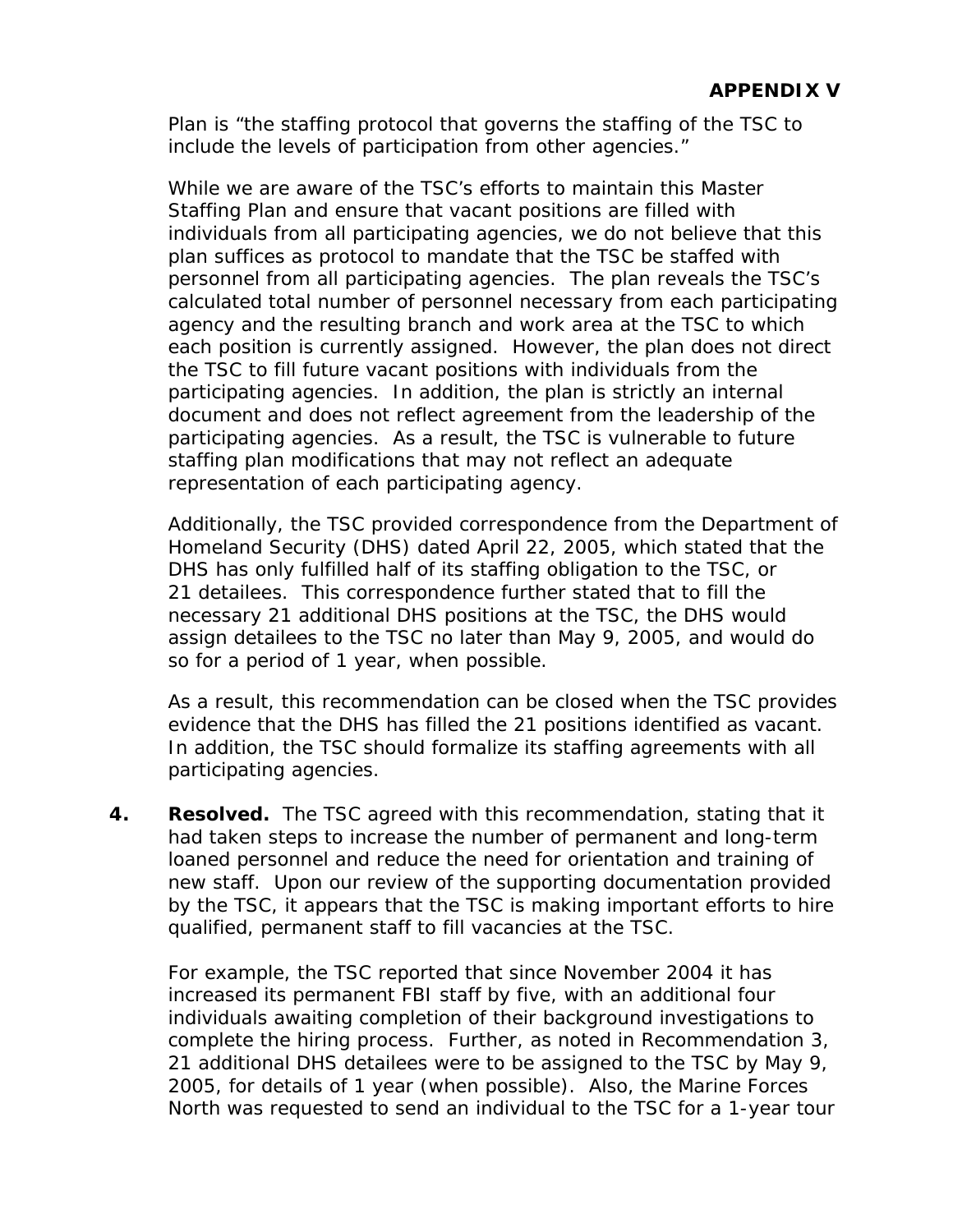of duty. According to the TSC, it has recently mandated that all temporary duty (TDY) employees serve for a minimum of 90 days to minimize the need for constant orientation and training.

This recommendation can be closed when we receive a copy of the new policy that all TDY employees be assigned to the TSC for at least 90 days.

- **5. Resolved.** The TSC agreed with this recommendation, stating that it had begun to take appropriate corrective action. The TSC provided documentation that addresses the need for ensuring that the TSDB accurately represents the data that was submitted by the nominating agency and that the TSC can trace the origin of a record back to the nominating agency. This recommendation can be closed when we receive evidence that the project for automating the FBI nomination process and the TSDB 1.4 as a whole have been implemented, enabling an automated nomination process with a built-in audit capability that can track system transactions between the TSC and the FBI's National Crime Information Center (NCIC). Additionally, for this recommendation to be closed the TSC must provide evidence that the TSDB 1.5 has been implemented. According to the TSC, this will provide a transactional audit history of the information flow from the National Counterterrorism Center (NCTC) to the TSDB, and will enforce over 35 business rules in the receipt of data between NCTC and the TSDB.
- **6. Resolved.** The TSC agreed with this recommendation and stated that it has begun taking corrective action. The TSC stated that the TSDB 1.5 (scheduled to be implemented as part of the TIDE project) will facilitate the reduction of human review and intervention because the software will enforce enhanced automated controls. Currently, a TSC employee must physically review, for accuracy and consistency, each record nominated for inclusion in the TSDB. The TSC's new business rules, contained in the "TSDB 1.5 Business Rule and Cartesian Product Formatting" document, are designed to validate that the data received from NCTC complies with legal and negotiated restrictions on data relationships.

Further, the TSC asserted that a significant obstacle to fully automating the information-sharing process resulted from the technological and organizational impediments experienced by the Intelligence Community in establishing "trusted network connections" capable of moving data from Top Secret to the Sensitive But Unclassified level.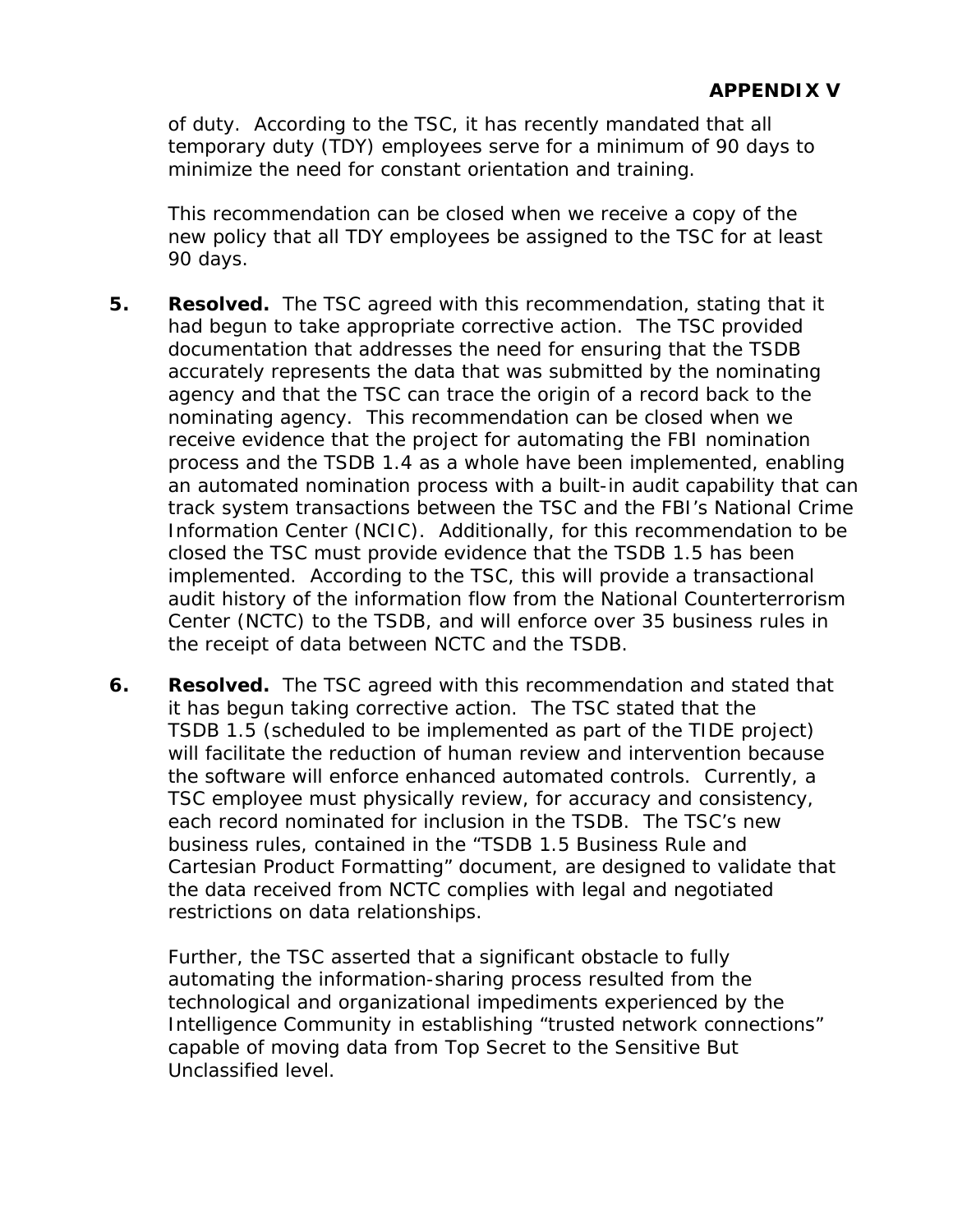Based on our review of the TSDB 1.5 support provided by the TSC, this recommendation can be closed when we receive evidence to support that the TSDB 1.5 has been implemented and has automated the daily upload of records nominated for inclusion in the TSDB.

- **7. Resolved.** The TSC agreed with this recommendation and provided a summary of its outreach efforts. We recognize that the TSC has conducted outreach since its inception and has enhanced its outreach efforts in the last year, including the creation of a TSC video and brochure. However, the TSC has not developed a formal, vigorous outreach plan that defines the target organizations, timelines for the completion of outreach goals, staffing levels needed to conduct outreach, and funding needed to perform outreach activities now and in the future. For example, in its response the TSC stated that it has a plan for ensuring that TSC presentations are made in all 50 states, that it will be training all FBI Legal Attaches, and that a website will be created. However, no documentation of these plans was referenced or provided to us. This recommendation can be closed when the TSC provides documentation to support that a formal outreach plan has been developed.
- **8. Resolved.** The TSC agreed with this recommendation and noted that it had initiated meetings related to the DHS's responsibility for establishing guidelines for private sector screening. While we recognize the TSC's complementary role to the DHS in this effort, we noted that the TSC stated it had taken action in this area in the last 6 months, but the documentation provided to us with the response was dated in August 2004. Therefore, to close the recommendation, please provide an up-to-date account of the TSC's efforts to encourage the DHS to finalize private sector screening guidelines.
- **9. Closed.** The TSC agreed with this recommendation and stated that, on March 16, 2005, the TSC sent 1,183 TSDB 1A records to NCTC for analysis and, if appropriate, nomination into the TSDB. The TSC reported that 1,131 of these records were transferred back to the TSDB, while 52 duplicate records were identified and therefore not transferred. In addition, the TSC provided support that 1,131 records were received into the TSDB on the April 18, 2005. Therefore, this recommendation is closed.
- **10. Resolved.** The TSC agreed with this recommendation and stated that it is taking steps to review every record within the TSDB to identify and correct the duplicate record issue. This recommendation can be closed when we receive evidence from the TSC that this records review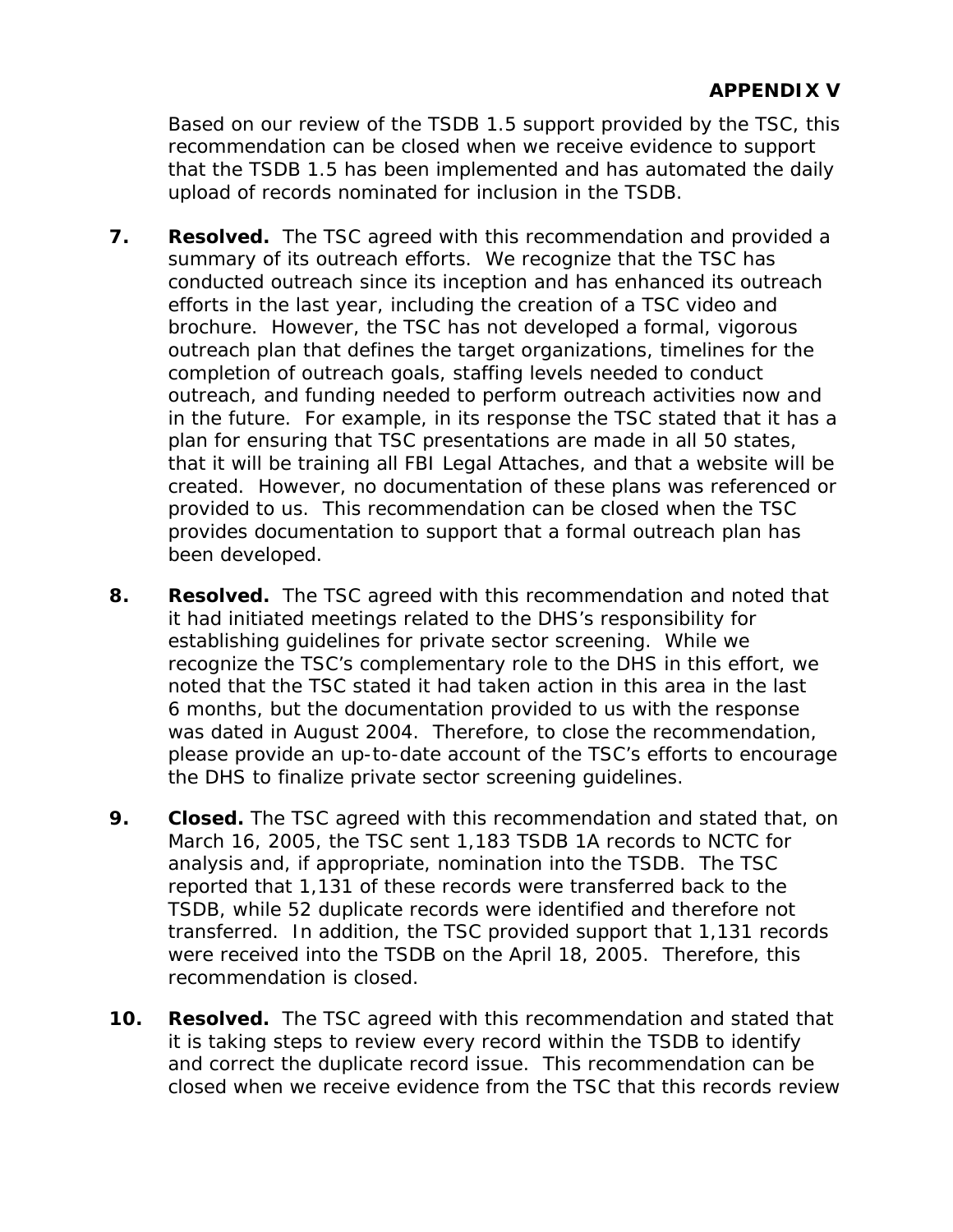has been completed and all 31 duplicate records identified during our audit have been removed from the TSDB.

- **11. Resolved.** The TSC agreed with this recommendation and stated that it is taking steps to review every record within the TSDB to identify and correct the duplicate record issue, including records with duplicate TIPOFF identification numbers. This recommendation can be closed when we receive evidence from the TSC that this records review has been completed and all four records identified to have duplicate TIPOFF identification numbers have been corrected in the TSDB.
- **12. Resolved.** The TSC agreed with this recommendation and noted that it has taken steps to complete it, including the creation of a new Data Management Office that will develop tools to help increase the quality of TSC data. According to the TSC's response, the Data Management Office is currently creating structured query language (SQL) and smallscale database tools to improve data quality.

The TSC stated that it is also modifying the TSDB 1.5 software to accept the entire TSDB as a batch file, so that all of the TSC business rules envisioned for the future receipt of data files from the TIDE system will be applied to the existing TIPOFF records within the TSDB. This recommendation can be closed when we receive documentation showing that these tools have been implemented and SQLs have been run to ensure that the TSDB data is complete, accurate, and non-duplicative.

- **13. Resolved.** The TSC agreed with this recommendation and stated that it has taken appropriate steps to implement it. Specifically, the TSC's response stated that NCTC will provide to the TSC the source of each international terrorist record within the TSDB and that this information will be captured in the upcoming TSDB 1.5. The TSC stated that because it is responsible for inputting all domestic terrorism records into the TSDB, the TSC Nominations Unit will track the source of the domestic terrorist information. This recommendation can be closed when we receive evidence from the TSC that all records within the TSDB can be traced to either the FBI or the NCTC database.
- **14. Resolved.** The TSC agreed with this recommendation and stated in its response that it has taken steps to implement it. Specifically, the TSC stated that in October 2004 it requested that three new Immigration and Nationality Act (INA) codes be established for the sole purpose of describing domestic terrorist activity. However, the TSC's response did not provide the INA code numbers that will be used for the three new codes. Also, the TSC did not provide a description of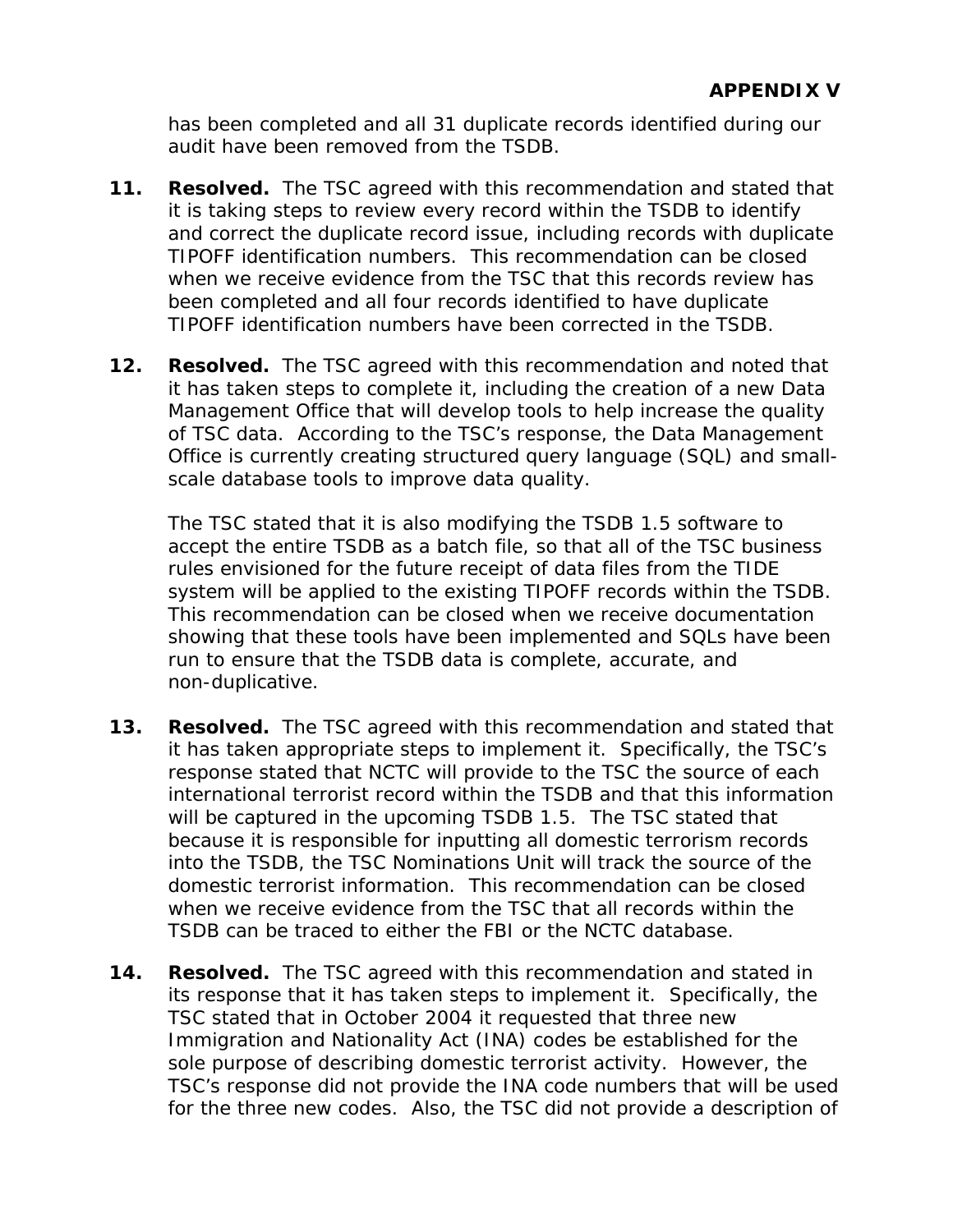the distinctions between the new domestic terrorist codes or how the new INA codes will describe the domestic terrorist activity associated with the watch-listed individual.

This recommendation can be closed when we receive evidence from the TSC that: 1) the INA codes have been established, 2) specific INA code numbers have been assigned, 3) the new codes describe the domestic terrorist activities of the watch listed individuals, and 4) the new codes support the distinctions between the new domestic terrorist INA codes.

- **15. Resolved.** The TSC agreed with this recommendation and stated that it has taken steps to implement it. Specifically, TSC stated that three new INA codes were requested in October 2004 to be established for the sole purpose of describing domestic terrorist activity. Additionally, the TSC stated that a review of the INA code applied to each domestic terrorist record will also be conducted during the previously mentioned record-by-record review of the TSDB. This recommendation can be closed when we receive evidence from the TSC that the three new domestic terrorist INA codes have been appropriately applied to all domestic terrorist records within the TSDB.
- **16. Resolved.** The TSC agreed with this recommendation and stated that it has taken steps to complete it. Specifically, the TSC stated that it addressed the 336 records without handling codes during the previously mentioned record-by-record review of the TSDB. However, it did not provide evidence to support that action has been taken on the 336 records noted in our report. This recommendation can be closed when we receive evidence from the TSC that the 336 records have each been assigned the proper handling code.
- **17. Unresolved.** The TSC stated that it did not agree with this recommendation. The TSC's response stated that none of the four existing handling codes are considered "low-threat." [SENSITIVE INFORMATION REDACTED]

Therefore, while handling codes may not specifically equate to the level of threat posed by watch listed persons, we believe that the correlating instructions to responding law enforcement officials provide insight into the level of threat posed by the individuals.

The TSC's response further stated that "there is no link with VGTOF handling codes used to inform state and local law enforcement officers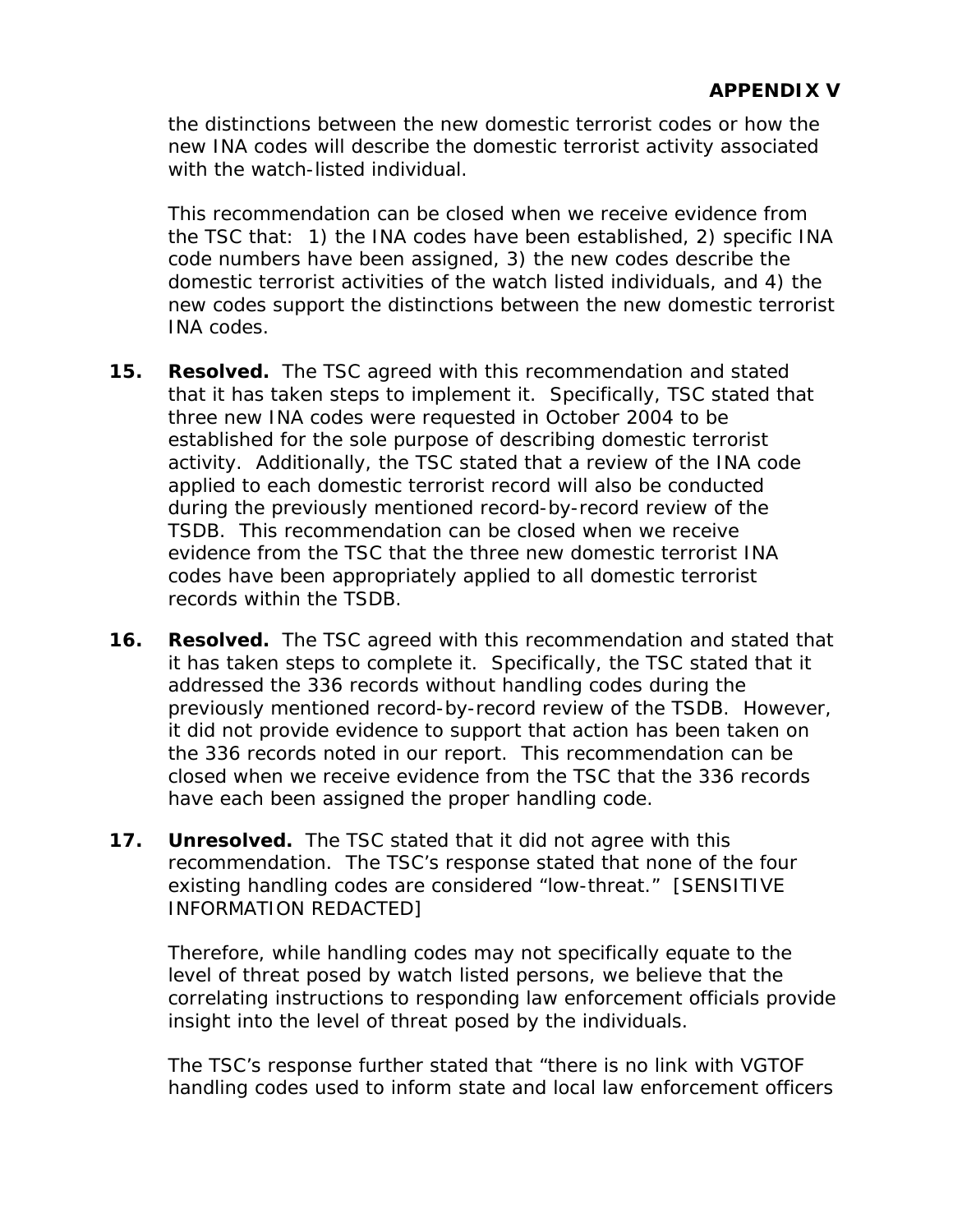<span id="page-171-0"></span>with the TIPOFF INA Codes used to classify the type of known or suspected terrorists." During our audit, we obtained the TSC's Nomination/Handling Code Criteria and Nomination Review Process in which eight INA codes were marked as "armed and dangerous." We were informed by the TSC Nominations Unit and FBI personnel that [SENSITIVE INFORMATION REDACTED]. Further, as discussed on page [55](#page-78-0) of our report, we determined that the TSC had requested that the FBI's programming language for preparing records for transfer from VGTOF to the TSDB electronically apply an INA code to each domestic record based on the handling code assigned. Specifically, the program applied an "armed and dangerous" INA code to a handling code 4 and a non-armed and dangerous INA code to handling codes 1, 2, and  $3.67$  $3.67$  Therefore, although there may not be a direct and absolute link between the INA and handling codes, there has been a relationship in the application of the codes and it is reasonable to conclude that in most instances the information in the two fields should not be inconsistent.

We agree that the TSC should use all legacy information available in order to compile the most effective and comprehensive consolidated database, including the INA code with armed and dangerous designations. However, it seems inconceivable to us that 22,809 records of individuals with INA codes that identify the person as [SENSITIVE INFORMATION REDACTED] or describe the subject as likely to engage in terrorism if in the United States (INA code 7) would be assigned a handling code 4, which requires the lowest level of law enforcement response. [SENSITIVE INFORMATION REDACTED]

Further, at our exit conference in April 2005, TSC officials reported that changes had been made to records within the TSDB and that handling code 3 now represented the largest portion of the database.<sup>[68](#page-171-0)</sup> The information provided at the exit conference suggested to us that the TSC recognized that too many individuals' records were applied a handling code 4. As a result, this recommendation can be resolved and closed when we receive data from the TSC that shows it has determined that the appropriate handling code has been assigned to all records in the database, especially those with "armed and dangerous" INA codes.

l

 $67$  According to a TSC official, the opposite instruction was intended. That is, the TSC wanted non-armed and dangerous codes to be applied to handling code 4 records.

At the time of our audit, handling code 4 represented the largest portion of the database.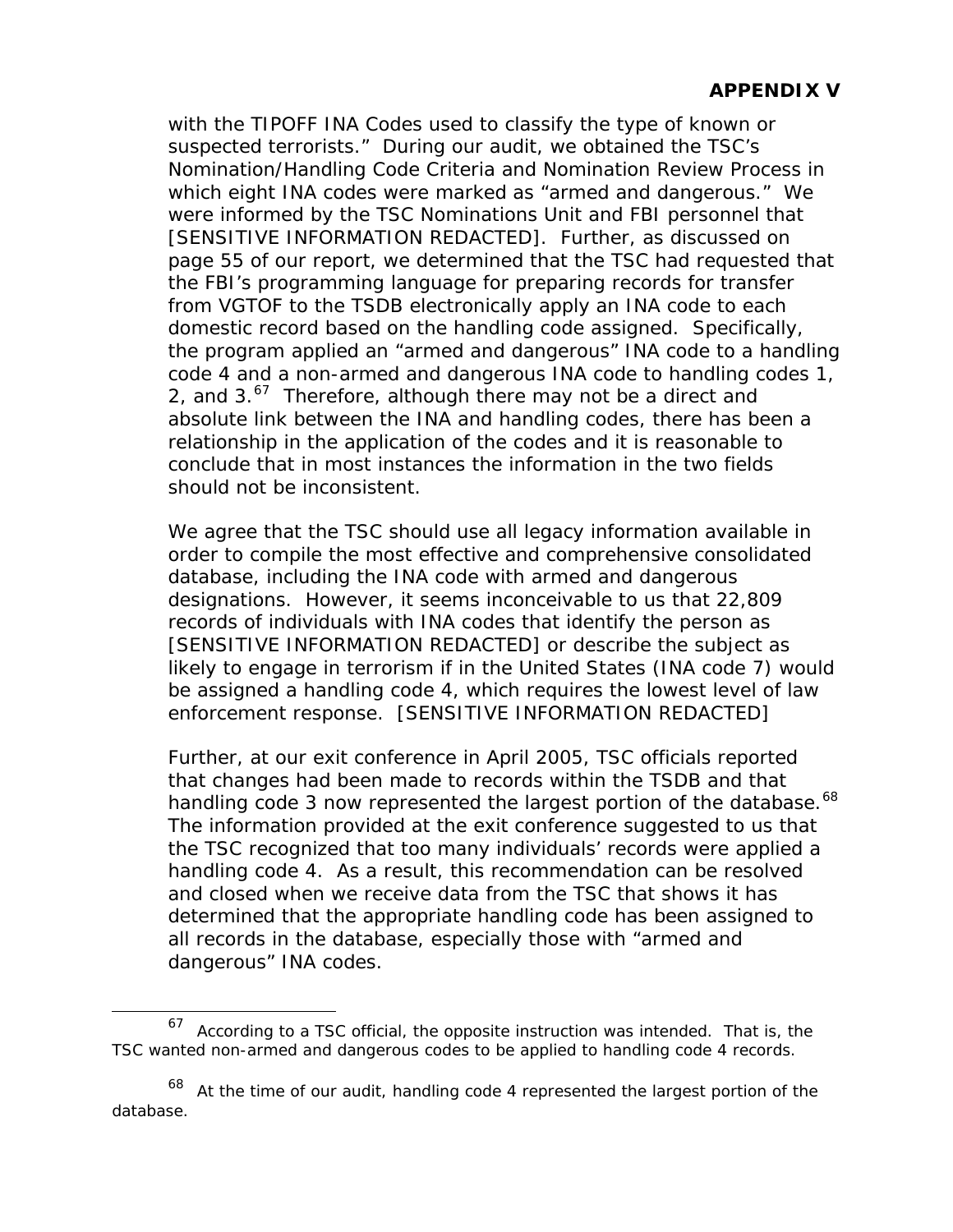**18. Resolved.** The TSC agreed with this recommendation and stated that in October 2004 the "Wedge Project," which was designed to address the fields in TIPOFF that could be exported from NCTC but were not displayed in the TSDB, was placed into production.

The TSC further stated in its response that [SENSITIVE INFORMATION REDACTED] and [SENSITIVE INFORMATION REDACTED] were included in these fields. We reviewed the TSDB Wedge Release 1.1 System Requirements Specification provided as support for this statement and identified several software modifications. However, because we were not provided with field descriptions, we were unable to confirm that separate fields for [SENSITIVE INFORMATION REDACTED] and [SENSITIVE INFORMATION REDACTED] were included in this project. Upon receipt of evidence confirming that the [SENSITIVE INFORMATION REDACTED] and [SENSITIVE INFORMATION REDACTED] are separate fields as a result of the Wedge Project, this recommendation can be closed.

**19. Resolved.** The TSC agreed with this recommendation and stated that the Wedge Project, placed into production in October 2004 (as noted in the preceding recommendation), activated and populated all fields of information, with the exception of those associated with the TIDE implementation which will be activated later in 2005. Because the referenced attachment to the TSC response (TSCRE #27B) did not exist, the supporting documentation provided for the Wedge Project in TSCRE #27 was used as evidence for this statement.

We recognize that the TSC has taken measures through the completion of its Wedge Project to ensure that the additional record information can be received into the TSDB. However, the TSC's response did not address whether all information has been received or whether the information is displayed on the TSDB screen. This recommendation can be closed when the TSC provides us with evidence documenting that this additional information is available in the TSDB and is currently displayed on the TSDB screen.

**20. Resolved.** The TSC agreed with this recommendation and stated in its response that it has taken steps to complete this action. Specifically, the TSC stated that the previously discussed record-byrecord review being performed by the Quality Assurance staff will address the eight VGTOF records and the three TIPOFF records that were not in the TSDB at the time of our testing. The TSC further stated in its response that agencies nominating records for inclusion in the TSDB are responsible for sending accurate, consistent, and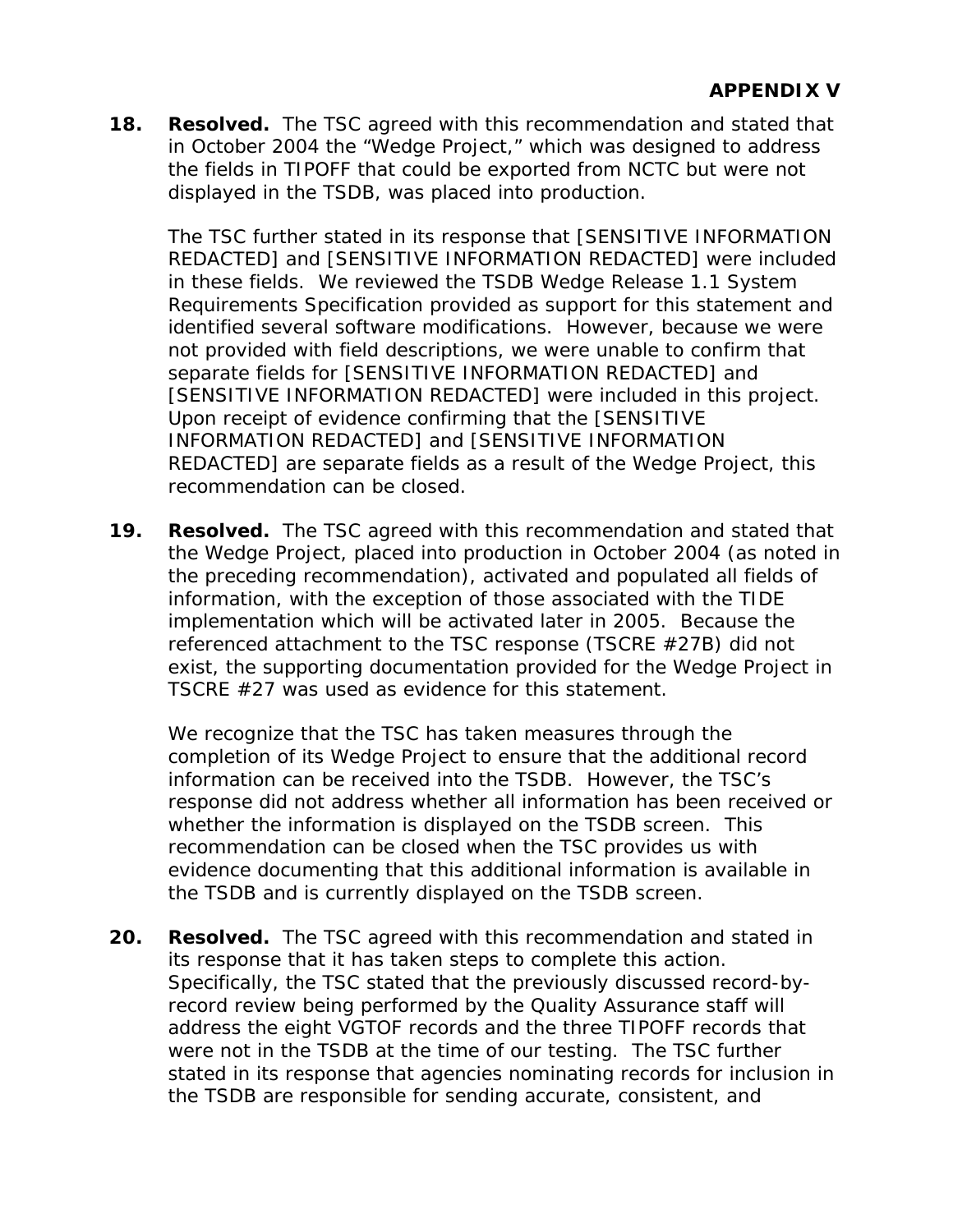<span id="page-173-0"></span>complete information to the TSC for receive into the consolidated database. Further, as part of the TSDB 1.5 project, TSC officials stated that built-in protections and buffers will serve as automated procedures to help ensure data integrity.

As a result, this recommendation can be closed when the TSC provides us with evidence that the TSDB 1.5 project has been successfully implemented. However, because the record-by-record review is being performed on records that are in the TSDB database, this effort will not assist in ensuring that the omitted records are added to the database. Therefore, the TSC should also provide evidence that the eight VGTOF records and the three TIPOFF records that were omitted from the TSDB are now included in the database, if appropriate.<sup>[69](#page-173-0)</sup>

**21. Resolved.** The TSC agreed with this recommendation and stated that it has taken steps to implement standardization of the data field definitions. According to the TSC, the Intelligence Community Metadata Working Group adopted the Terrorist Watch Person Data Exchange Standard (TWPDES) and the TSC will be the only entity interacting with the Interface Control to use the new standard. Further, accounting for its two primary data sources, the TSC stated that it has integrated the TWPDES into its data flow from NCTC to the TSC, and the TWPDES is being integrated with the Justice Global Information Sharing XML 3.0 standard.

TSC provided an unsigned copy of its agreement with NCTC entitled "Nominations Interface Control Document (ICD)." Our review of the Nominations ICD indicates that, once signed and implemented, the two organizations will have reached a comprehensive agreement regarding the definition and incorporation of a standardized protocol for terrorist watch list information and transmission. However, we have not received adequate documentation related to the incorporation of the TWPDES and the Justice Global Information Sharing XML 3.0 standard to determine the extent to which the TSC has standardized its protocol for terrorist watch list information and transmission with the FBI VGTOF database. Further, it remains unclear what relationship the incorporation of the standardized protocol with NCTC and FBI will have on databases such as CLASS and the TSA No-Fly list that receive information from the TSDB.

This recommendation can be closed when we receive a version of the TWPDES signed by representatives of the TSC and NCTC, as well as

 $\overline{a}$ 

 $69$  As previously discussed, the TSDB 1A database is no longer in existence, and, as a result, the TIPOFF records missing solely from 1A are no longer of concern.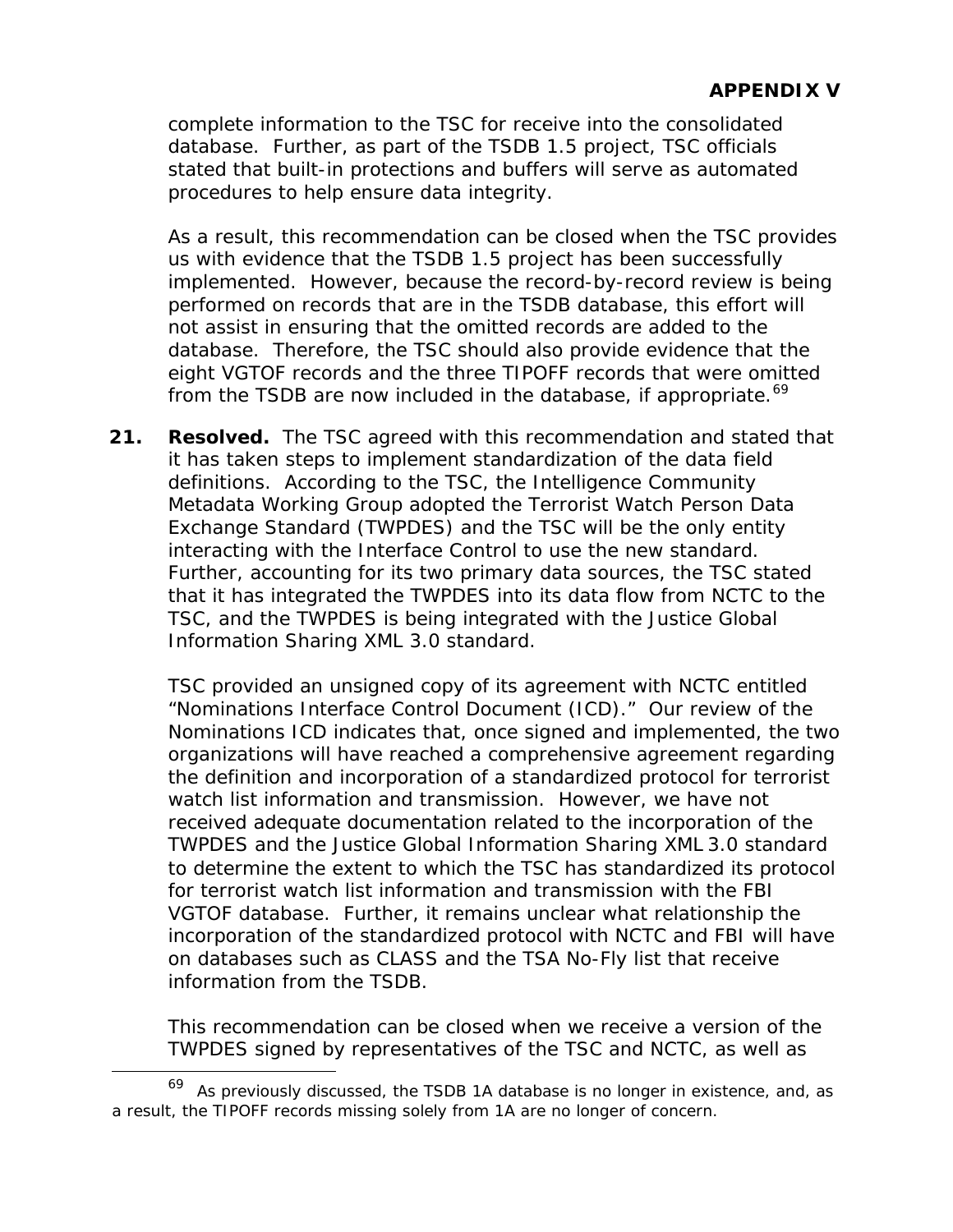evidence that the protocol has been fully implemented. In addition, please provide further evidence and clarification regarding the extent to which the TSC is standardizing its protocol for information and transmission with the FBI's VGTOF database, as well as recipient systems.

**22. Resolved.** The TSC agreed with this recommendation and stated in its response that it has had procedures to identify and resolve missing and conflicting record information since its inception. While we recognize that the TSC has made efforts to resolve missing or conflicting record information on a reactive basis, during our audit we were not provided with evidence of regular, proactive procedures to identify missing or conflicting information. The TSC stated in its response that the previously mentioned record-by-record review that is being conducted by the TSC will identify and correct any missing or conflicting records. The TSC also stated that efforts are underway to modify the TSC's existing Encounter Management database, which will allow data quality issues that surface during actual encounters to be submitted electronically to Quality Assurance personnel.

We have been provided evidence that this record-by-record review of the TSDB has been initiated. However, we are unclear as to whether the TSC will perform regular testing of TSDB records to identify and resolve missing and conflicting record information after the initial record-by-record review has been completed. As a result, this recommendation can be closed when we receive documentation supporting the TSC's plans to continue to perform regular testing of records within the TSDB after the initial review of all records has been completed.

**23. Resolved.** The TSC agreed with this recommendation and stated that it has taken steps within its power to improve operations for proper data receipt from the TWWU. It also provided supporting documents, such as e-mail correspondence between the TWWU and the TSC, to document the TSC's efforts to address the matter. The TSC stated that it continues to receive international terrorism nominations that were incorrectly forwarded from the TWWU and continues to discover domestic terrorism nominations that were incorrectly forwarded to NCTC. However, the TSC stated that it believes the electronic nomination process, which was to be implemented as part of the TSDB 1.4 in May 2005, will correct/address the errors being made through the current process. This recommendation can be closed when we receive evidence that the TSDB 1.4 has been fully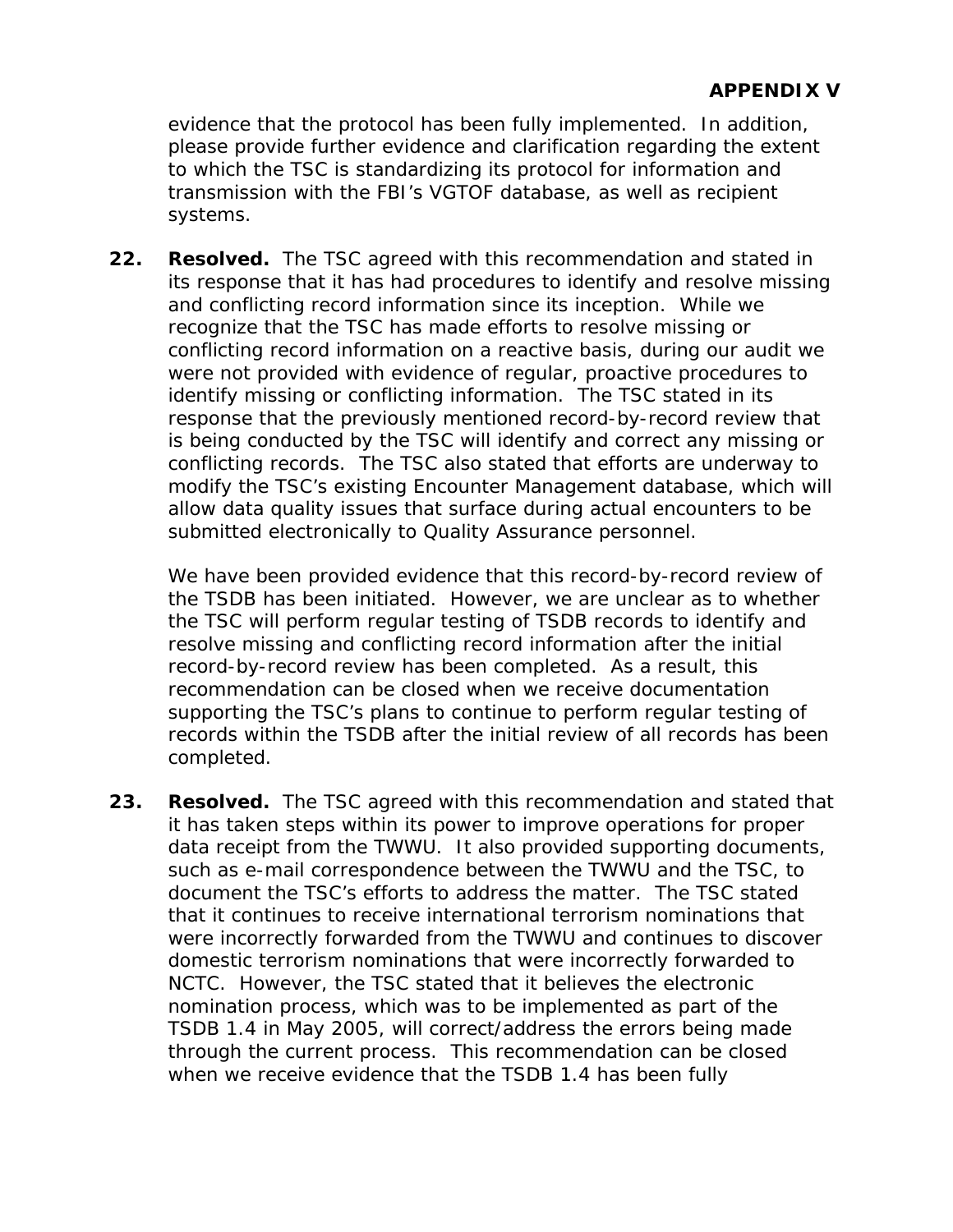<span id="page-175-0"></span>implemented, thereby launching the electronic nomination process and reducing the instances of improperly transferred information.

- **24. Closed.** The TSC agreed with this recommendation and reported that officials met with individuals in the Department of the Treasury regarding the Current List of Terrorists and Groups Under Executive Order 13224. The TSC stated that its executive management has confirmed that an updated version of this list of names is regularly provided to NCTC for analysis and possible inclusion of the identities into the NCTC database, the source of international terrorist information for the TSDB. As a result, this recommendation is closed.
- **25. Resolved.** The TSC agreed with this recommendation. In its response, the TSC acknowledged that since December 2003 and prior to the arrival of these newly hired, permanent supervisors, the Call Center had been supervised by FBI agents on loan who possessed a variety of backgrounds but minimal counterterrorism experience. The TSC stated that no formal training was provided to these agents upon their arrival at the TSC. Further, in many cases these agents had never screened a call/encounter before and had no experience in working with the various databases.

According to the TSC, it has implemented procedures to correct this concern about call center supervision. Specifically, the TSC stated that it now responds to law enforcement encounters in an average of approximately 10 minutes. This is a reduction of 10 minutes from the previous average of 20 minutes per encounter the OIG was informed during our field work.<sup>[70](#page-175-0)</sup> The TSC stated that in October 2004, six permanent Call Center employees were brought on board as team leaders. They are responsible for ensuring that all of the documentation from a call is reviewed and is complete prior to disseminating the information to the CT Watch (now the Terrorist Screening Operations Unit, or TSOU), the DHS National Targeting Center, and other law enforcement agencies. In addition, the TSC stated that it brought on board five Watch Commanders in November 2004 and one permanent GS-15 FBI Unit Chief in January 2005.

 $\overline{a}$ 

 $70$  While on site at the TSC, we became aware that neither the TSC nor CT Watch had established a formal method for tracking, recording, and analyzing the time it takes to respond to law enforcement regarding an encounter. An official at CT Watch had provided us with what the individual believed was the average time it took to respond to law enforcement inquiries, or 20 minutes. However, the individual stated that no method of tracking the exact times existed. As a result, we need to know the method the TSC used to calculate the approximate 10 minutes that it stated it takes for the TSC to respond to law enforcement officials who have potentially encountered an individual. This matter is further addressed in Recommendation 29.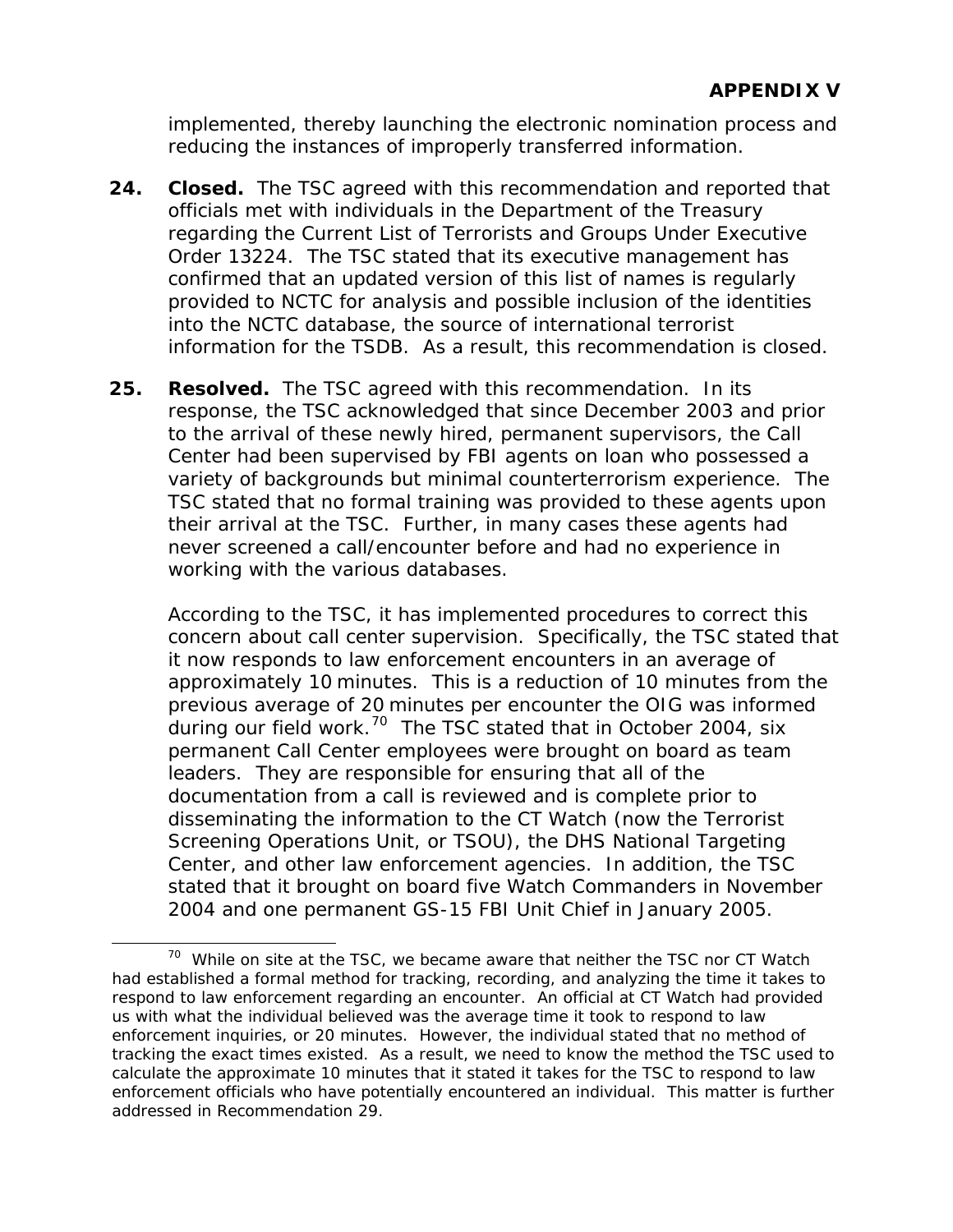Based on the information provided, this recommendation can be closed when we receive evidence of the TSC's official protocol that requires the regular, supervisory review of the work of Call Center personnel for completeness, accuracy, and timeliness. Sufficient evidence may include formally established procedures for Call Center supervisory review, as well as correspondence between supervisors and Call Center staff as to what requirements exist for an encounter to be considered as having received supervisory review.

**26. Resolved.** The TSC agreed with this recommendation and stated that it has established procedures to address it. Specifically, the TSC stated that over the past 8 months it has implemented a training program in which each Call Center employee will participate. From the documentation provided, we believe that the TSC is attempting to train employees on the proper procedures for obtaining and recording call information on the Call Intake Form. The TSC's training guide on the Encounter Management database appears to be thorough and shows that the Encounter Management database now has stronger controls for data field entry with establishment of drop down boxes to minimize the number of errors that can occur from standard data entry. Additionally, our review of the training guide identified that the disposition and the final resolution fields are reserved for Team Leader input only, potentially reducing the risk that information would be incorrectly entered by Call Center personnel into the Encounter Management database. However, it does not appear that there are any controls to identify instances in which personnel aside from Team Leaders enter information into these fields. Additionally, while there is a check box for Call Center personnel to mark when a record is ready for supervisory review, we are not aware of any controls in place to ensure that this box is checked, and we were provided no indication while on site as to whether records not checked for supervisory review would be found in the system and timely reviewed prior to the record being closed.

This recommendation can be closed when we receive evidence that sufficient controls have been implemented to ensure that each record is reviewed by the appropriate personnel before it is closed.

**27. Resolved.** The TSC agreed with this recommendation and stated that it has taken steps to address it. Specifically, the TSC stated that it has planned enhancements, discussed in Recommendation 22, to Version 2.0 of the Encounter Management database. This recommendation can be closed when we receive evidence that the Encounter Management database Version 2.0 has been fully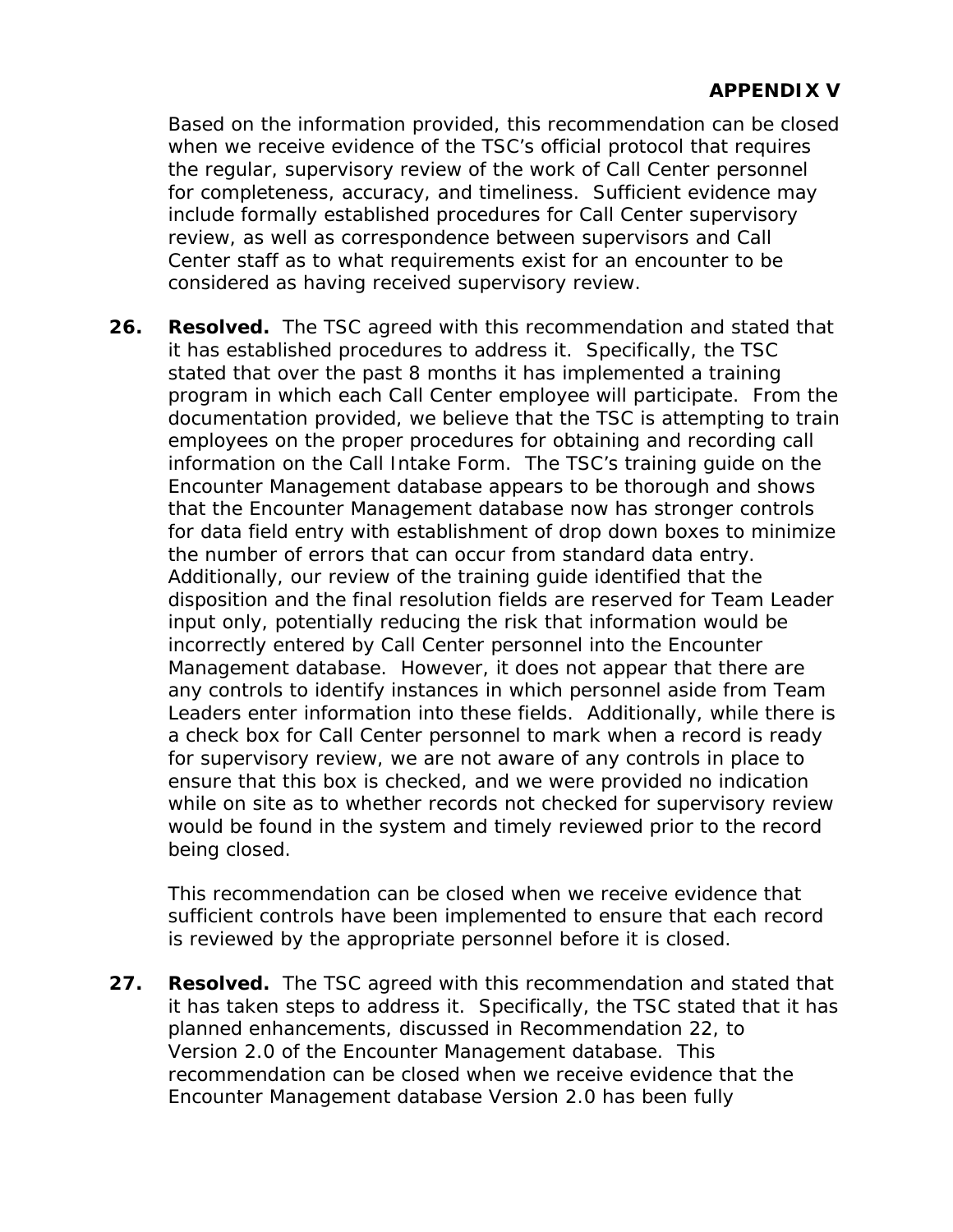implemented and has enhanced the tracking capability and timely follow-up measures for encounters.

**28. Resolved.** The TSC agreed with this recommendation and stated that it has completed this item. Specifically, the TSC stated that on December 1, 2004, a retired FBI Special Agent with extensive teaching experience was hired to coordinate the TSC training program.

Our review of the training materials provided to us during a recent visit to the TSC showed that the TSC is expending significantly more effort to ensure that personnel are trained in Call Center operations. In addition, we witnessed one of the informational presentations that are held approximately three times per month by subject matter experts designed to heighten the awareness of all employees in the topical areas related to the war on terrorism.

This recommendation can be closed when we receive evidence that these new training practices have been formalized in official TSC protocol documentation.

**29. Resolved.** The TSC agreed with this recommendation and stated that it recognizes the importance of tracking the timeliness of the encounter process in order to provide the best service to its customers. The TSC reported that it has begun to analyze the scope of work in order to provide these statistics as part of the Case Disposition and Tracking System, which is expected to be implemented within the next 6 months.

As a result, this recommendation can be closed when we receive evidence that the TSC has fully implemented a system for tracking the amount of time that elapses between the key events of an encounter.

**30. Resolved.** The TSC agreed with this recommendation and stated that it has taken steps to address it. Specifically, the TSC has placed its Encounter Management database on a local classified network, and has stated that it is prepared to place this database on the global FBI classified network. However, the TSC stated that it must wait to be migrated to the FBI's new computer network designed for universal use within the FBI. The TSC expects to be migrated in June 2005.

This recommendation can be closed when we receive evidence that the TSC has placed the Encounter Management database on the global FBI network, enabling the electronic sharing of encounter information with CT Watch (now TSOU).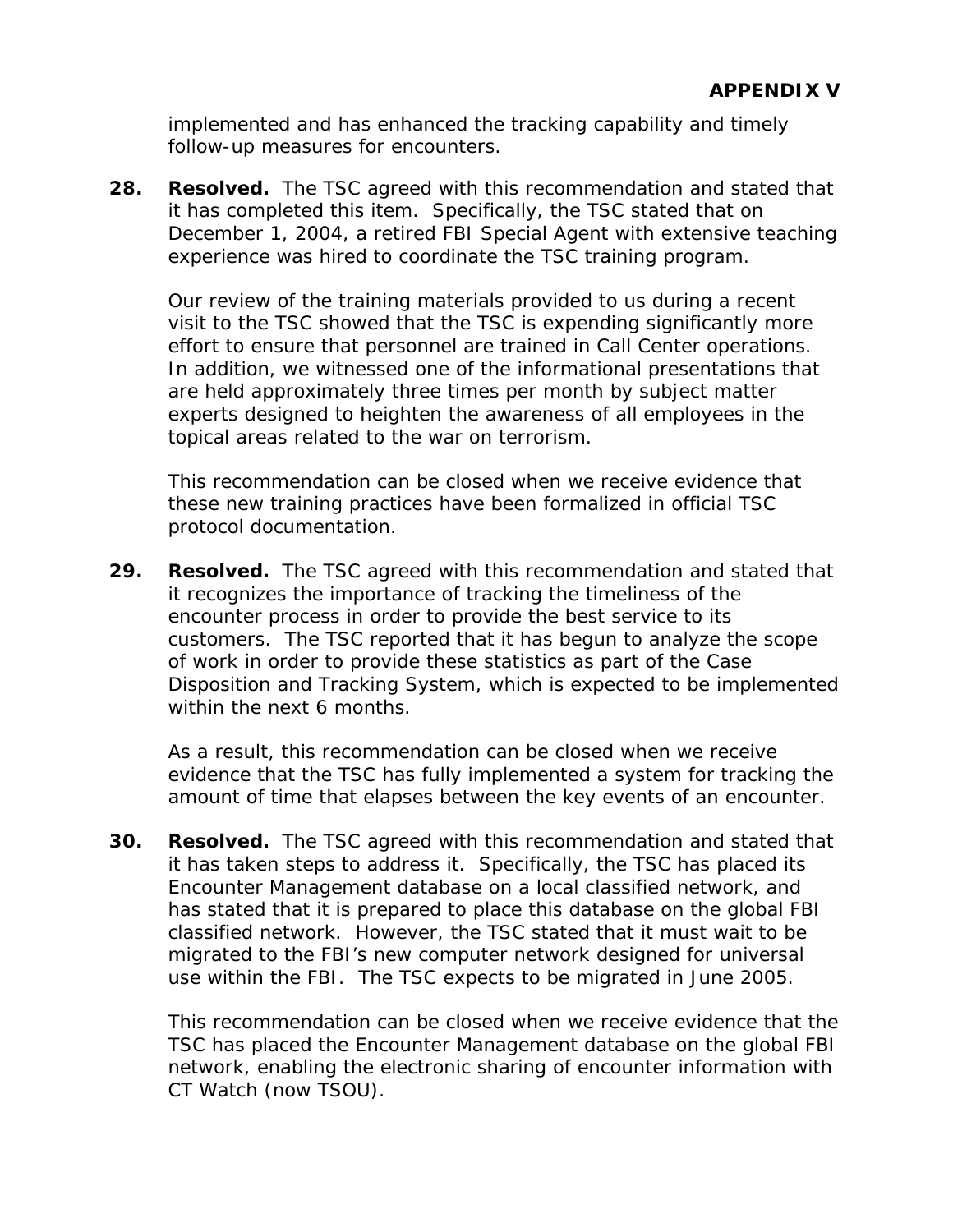- <span id="page-178-0"></span>**31. Resolved.** The TSC agreed with this recommendation for the assignment of a security officer and stated that it has operated to fulfill this recommendation since its inception. However, as indicated by its response, the TSC has not had stability or permanence in the Security Officer position since its inception. While the TSC has ensured that a complement of loaned, on-site, and other personnel have been assigned the tasks of Security Officer, no less than nine individuals have performed the functions in the 17-month period from December 2003 through April 2005. As noted in our report, we identified significant security concerns that could be mitigated through the assignment of staff to this function. Therefore, to close this recommendation, please provide evidence that, as of April 18, 2005, the TSC has a permanent Security Officer with a full compliment of staff to address all aspects of security for the TSC. This should include position descriptions and approved Notice of Personnel Action forms (SF-50) for each related individual/position.
- **32. Resolved.** The TSC disagreed with this recommendation, stating that the Encounter Management database was moved to a classified network on February 2, 2005. As a result, the TSC stated that a comprehensive review of all records in the Encounter Management database for classified data, as well as the development of a process to ensure that classified information is not entered into the unclassified database, is no longer necessary.

We agree with TSC's argument regarding the movement and classification of the Encounter Management database and have resolved the recommendation as a result of this and the resulting protection of data in the database.<sup>[71](#page-178-0)</sup> However, during our review we identified significant weaknesses related to the TSC's handling of classified information. Given the unique mission of the TSC, the amount of information that is shared by other agencies, and the variety of media used to record information, we believe that TSC employees need to be more aware of the classification level of the information they are handling.

Further, we noted that the CT Watch (now TSOU) identifies the classification level of each paragraph of information within its electronic log, which is similar in function to the Encounter Management database. Based on our observations, we consider the CT Watch procedure of marking the classification level of each paragraph within its electronic log to represent a best practice, and we

 $\overline{a}$ 

In Recommendation 40, we suggest that the TSC consider moving the database to a classified environment.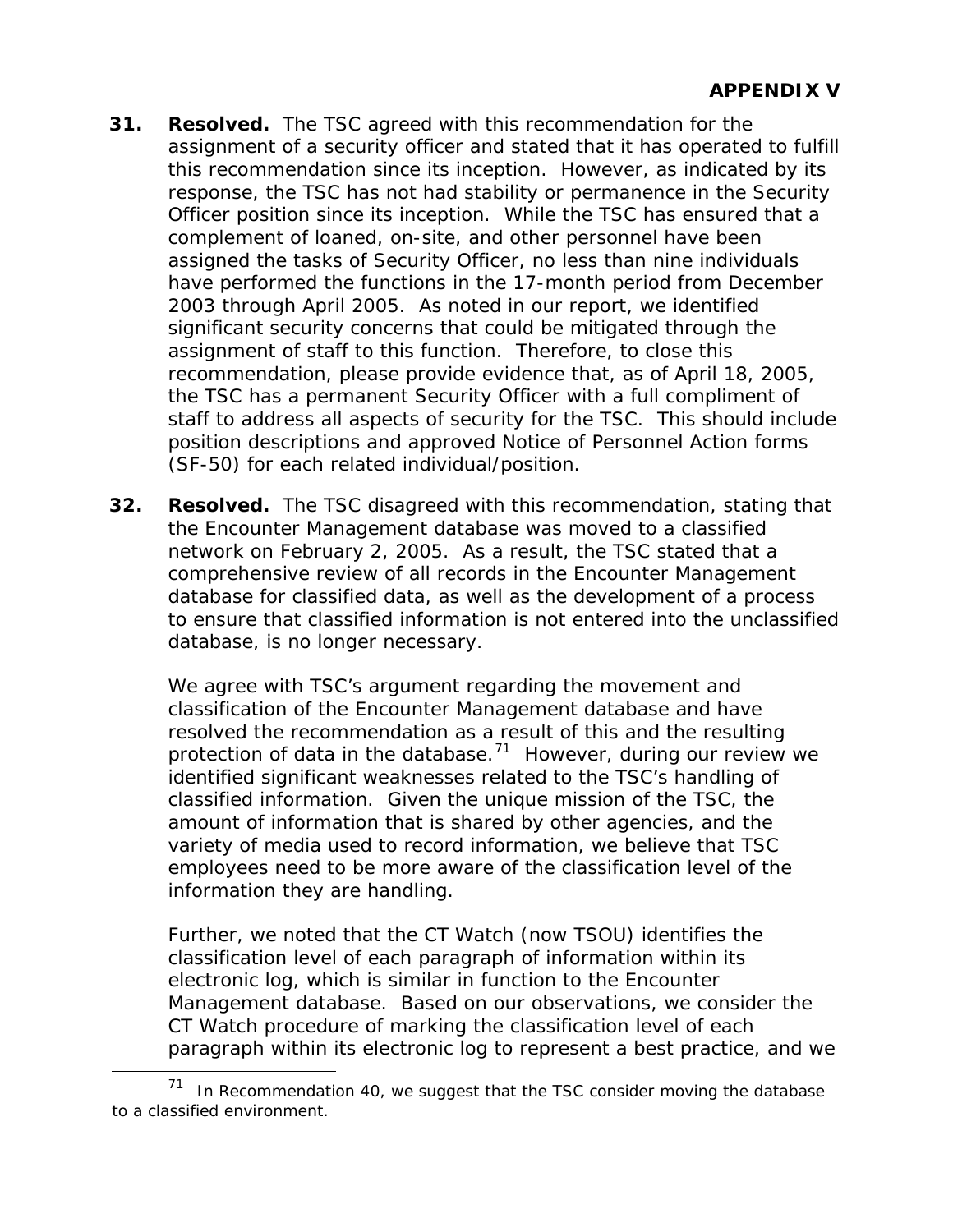strongly recommend that the TSC adopt this procedure for marking the classification level of each paragraph within its Encounter Management database.

Additionally, the TSC included in its response language stating that the backups of various files, including the TSDB, have been marked Secret. While the backup of files was not included in our recommendation to the TSC, we request clarification from the TSC as to why backups for the TSDB, a database mandated by HPSD-6 to be unclassified, has been marked Secret.

This recommendation can be closed when we receive clarification from the TSC regarding the classification level of the TSDB backup and a response to our suggestion regarding adopting paragraph markings in its database.

- **33. Closed.** The TSC agreed with this recommendation. The TSC has established a Standard Operating Procedure to provide operational guidance and limitations to all users at the TSC regarding the proper method for reporting and handling security incidents. The TSC has also developed procedures for recording the parties involved, events, and corrective actions regarding each incident that occurs. As a result, this recommendation is closed.
- **34. Closed.** The TSC agreed with this recommendation and stated that the TSC Watch Commanders arranged for monthly meetings with NTC and the CT Watch (now TSOU), the first of which was held on February 2, 2005, and included a representative from the TSA's Transportation Security Intelligence Section (TSIS). The TSC stated that these meetings include discussions regarding the integrity of the information contained within the TSDB and policies and protocols to enhance the effectiveness and efficiency of the screening process. Additionally, the TSC stated that it has increased coordination with the Federal Air Marshals and the Office of Transportation Vetting and Credentialing (OTVC) within the Department of Homeland Security. The TSC's response and the supporting documentation provided indicate that the TSC has implemented an ongoing effort to improve the efficiency of the screening process. Therefore, this recommendation is closed.
- **35. Resolved.** The TSC agreed with this recommendation, stating that it has taken steps to produce a formal, written document setting forth protocols for handling misidentifications. The TSC stated that in January 2005 it developed a high-level concept document for a redress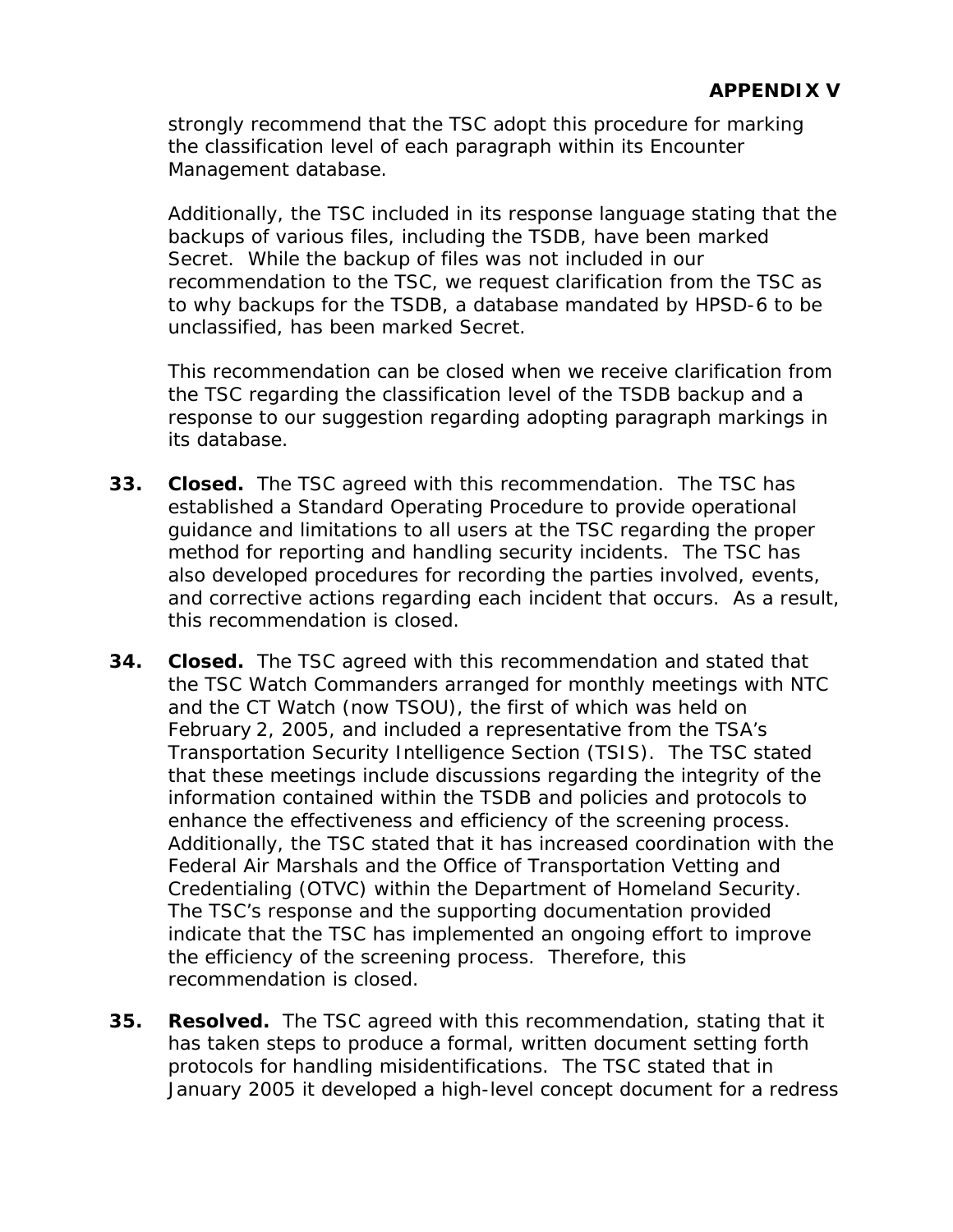process, an important component of which was a more sophisticated and efficient procedure to help misidentified persons. The TSC further stated that it has worked with screening agencies to develop programspecific solutions to the matter of misidentified persons. The TSC stated that it has recently established a formal, internal process for receipt and processing of redress inquiries it receives from screening agencies, and that it is currently working to finalize a Standard Operating Procedure to document such a process, which will include procedures for handling known misidentified persons. The TSC stated that once the Standard Operating Procedure is finalized, the TSC will provide internal training on how to manage misidentified persons.

This recommendation can be closed when we receive evidence that the TSC has finalized its Standard Operating Procedure for the appropriate handling of known misidentifications and has provided training to staff on the proper way to manage misidentifications.

**36. Resolved.** The TSC agreed with this recommendation, but stated that it has operated according to this recommendation since its inception. Specifically, the TSC stated that as early as January 2004, the organization was producing weekly reports to capture statistical accomplishments associated with the TSC Call Center, and further stated that statistical tracking dates back to December 1, 2003.

However, the Director of the TSC told us during our audit that no process was in place to evaluate the effectiveness of having one consolidated database to track terrorism suspects. The weekly reports mentioned by the TSC capture summary statistics on calls received by the Call Center, but they are only one tool in a comprehensive analysis of performance measurement. Alone they do not measure the achievement of specific performance goals and the added value to having one consolidated terrorist watch list. As a result, this recommendation can be closed when we receive evidence that the TSC has established a formal plan for evaluating the effectiveness of the TSC.

**37. Resolved.** The TSC agreed with this recommendation, but stated that it has had a formal strategic plan since its inception. In its response, the TSC stated that it initiated the development of a strategic plan concurrent to the development of its initial planning document and a manual of process flows. Further, the TSC provided a graphical representation of its in-process strategic plan. The TSC also stated that it anticipated a formal narrative strategic plan would be completed by May 2005. During the course of our audit, we obtained draft copies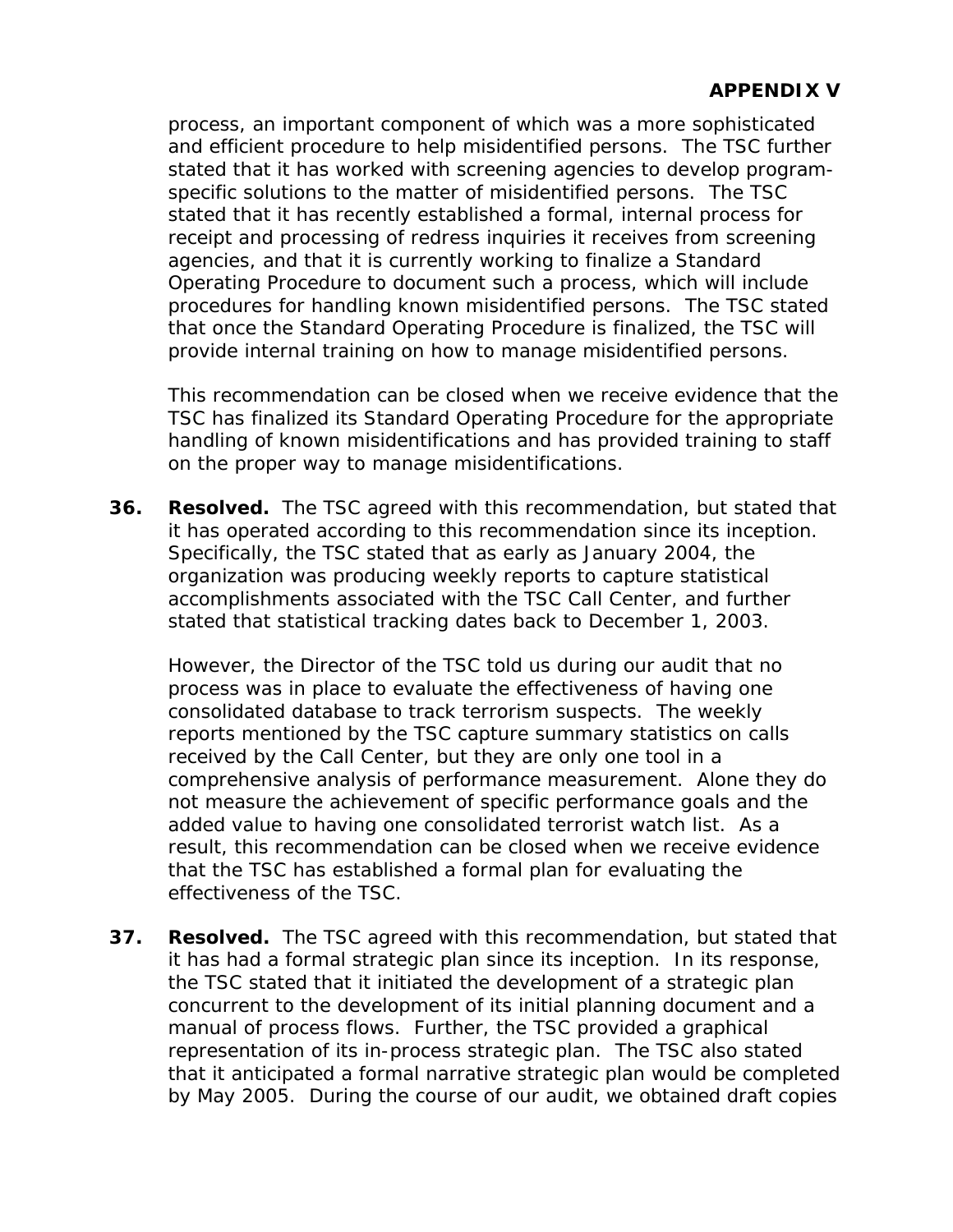of the initial planning document and the manual of process flows, as well as the graphical representation of the strategic plan mentioned by the TSC.

We acknowledge that these documents represent some of the essential components of a strategic plan and exist in varying degrees of finality and permanence, but as of May 2005 no formal, integrated, and comprehensive narrative strategic plan for the TSC had been provided to the OIG. In addition, while the TSC provided a graphical representation of the in-process strategic plan, we believe that the document, in its current state, is virtually unusable. In order to graphically depict many of the elements of a strategic plan, the document is either inordinately large so as to be unwieldy or the text reduced so as to be unreadable. Further, many essential components to an effective strategic plan such as timelines, strategies, and performance measures are omitted.

We concluded that the TSC would benefit from establishing a formal, written document that addresses all aspects of organizational and resource planning, management, and performance measurement. The TSC's strategic plan should provide for the continued development of the TSC organization, and it should combine, in one location, TSC's vision regarding the current and future environment and account for factors such as changing regulations, evolving technology, and emerging customers and uses. This plan should also provide a broad framework for the organization and include a comprehensive evaluation of the impact of each factor, the TSC's specific strategies and timelines for adapting and accomplishing its overall mission, and specific methods for measuring achievement and performance. Included in these considerations are goals for each major operational unit within the TSC and strategies for administrative areas, such as resource planning, continuity of operations planning, and information security.

This recommendation can be closed when the TSC demonstrates that it has developed a formal, comprehensive, narrative strategic plan that provides a framework for the accomplishment of the organizational mission, goals, and objectives, as well as specific timelines and performance measurements.

**38. Resolved.** The TSC agreed with this recommendation and stated that it has taken steps to address it. Specifically, documentation that the TSC provided stated that the [SENSITIVE INFORMATION REDACTED] serves as the primary disaster recovery site for the TSC and now has a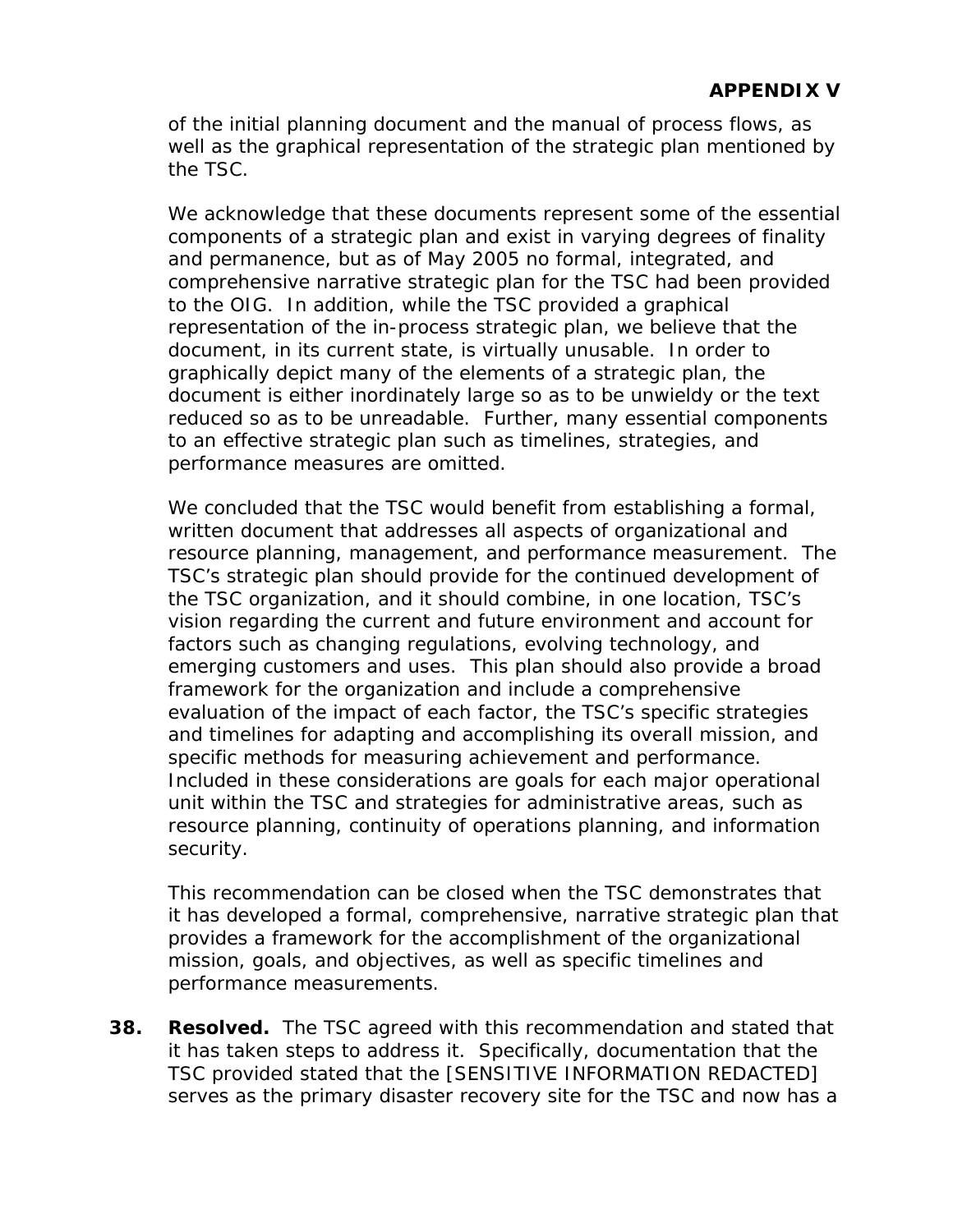<span id="page-182-0"></span>copy of the TSDB and the Encounter Management database for call screening purposes. The TSC stated that by May 2005 a second disaster recovery site should be operational at the [SENSITIVE INFORMATION REDACTED]. The TSC stated that it is updating its Emergency Action Plan to reflect the new protocol.

Additionally, the TSC stated in its response that it is now storing backup data disks at [SENSITIVE INFORMATION REDACTED] as its primary disaster recovery site. The TSC stated that once the secondary site is established at [SENSITIVE INFORMATION REDACTED], back-up disks will be stored there as well. Also, the TSC stated that as of April 16, 2005, the TSC has had the capability at [SENSITIVE INFORMATION REDACTED] to run all TSDB software as well as connect to end-user databases for data export. However, we were not provided any documentation to support the formalization of the protocol related to the back-up disk locations or to support the export capability at [SENSITIVE INFORMATION REDACTED].

With respect to the basic security safeguards of the TSC's main facility, the TSC stated that it has recently made modifications to its facility in an effort to improve security. Further, the TSC stated that it [SENSITIVE INFORMATION REDACTED] has submitted requests to the Office of Management and Budget to move its personnel to a standalone secure facility. The TSC said it anticipates authorization for this move later in FY 2005, but must wait for additional funding.

As a result, this recommendation can be closed when we receive evidence from the TSC to support: 1) the back-up data disk storage locations, 2) the data export capability at [SENSITIVE INFORMATION REDACTED], and 3) all facility modifications discussed in the TSC's response.

**39. Resolved.** The TSC agreed with this recommendation and stated that it has taken steps to address it. Specifically, the TSC provided evidence that it performed a disaster recovery COOP exercise on April 16, 2005. According to the TSC, this test was the first instance of quarterly training that will be the normal course of business for the organization. The TSC further stated that it has been exploring the option of using one of two sites as a remote TSC COOP location, and will continue to coordinate the execution of a COOP site.<sup>[72](#page-182-0)</sup>

 $\overline{a}$ 

 $72$  The results of the COOP exercise indicated that the TSC should pursue a disaster recovery site [SENSITIVE INFORMATION REDACTED].